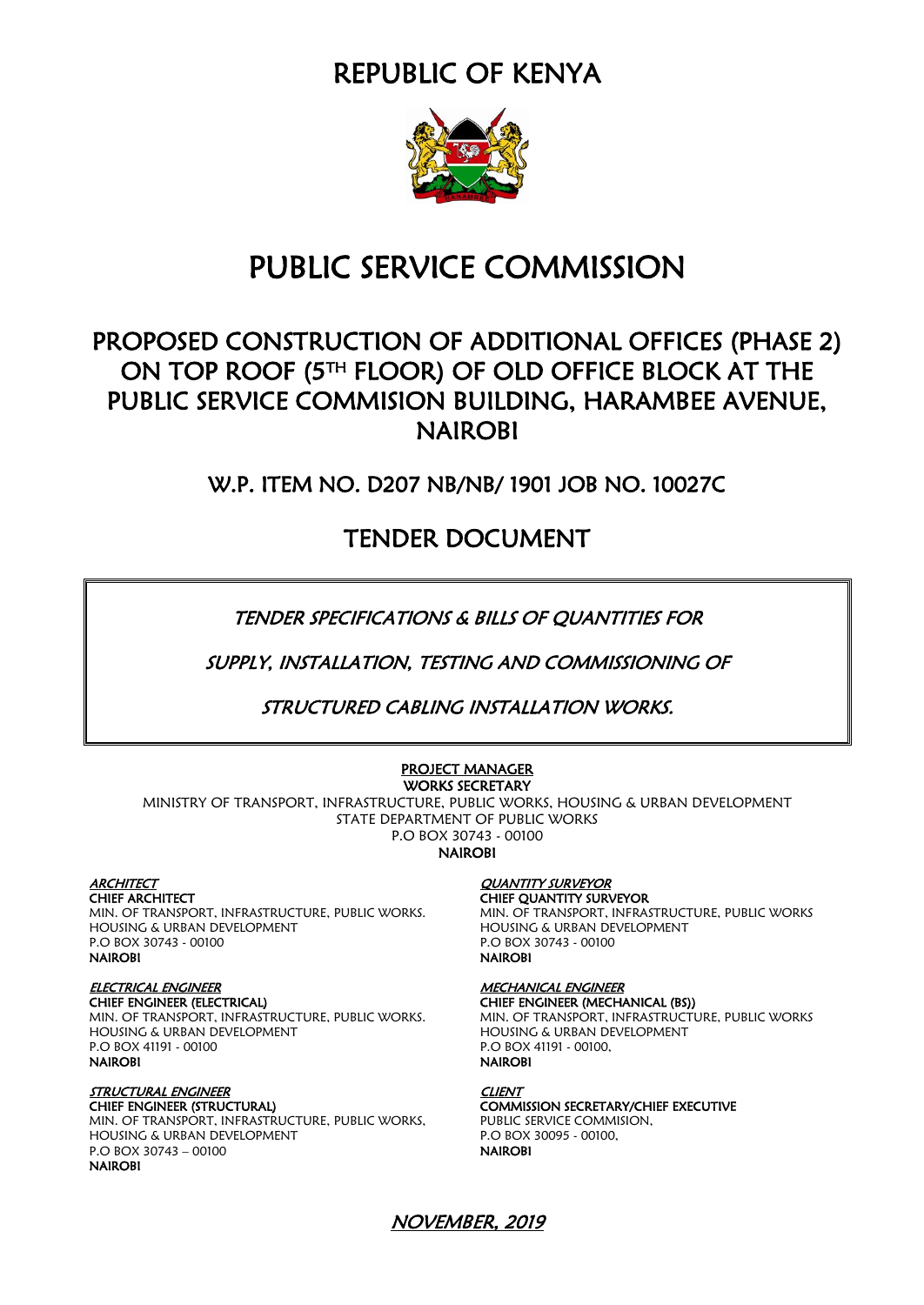#### TABLE OF CONTENTS

| <b>TITLE</b>                                                                        | <b>PAGE</b> |
|-------------------------------------------------------------------------------------|-------------|
|                                                                                     |             |
|                                                                                     |             |
|                                                                                     | (iii)       |
|                                                                                     | (iv)        |
|                                                                                     |             |
|                                                                                     |             |
| <b>SECTION B:</b> Conditions of Contract and Sub-Contract Agreement                 |             |
| -PART I: Conditions of Contract (Main Works)  B/1-B/21                              |             |
| - PART II: Sub-Contract Agreement (KABCEC) 1-21                                     |             |
|                                                                                     |             |
|                                                                                     |             |
|                                                                                     |             |
| SECTION F: Particular and Technical Specifications of Materials and Works F1/1-F2/7 |             |
|                                                                                     |             |
|                                                                                     |             |
|                                                                                     |             |
|                                                                                     |             |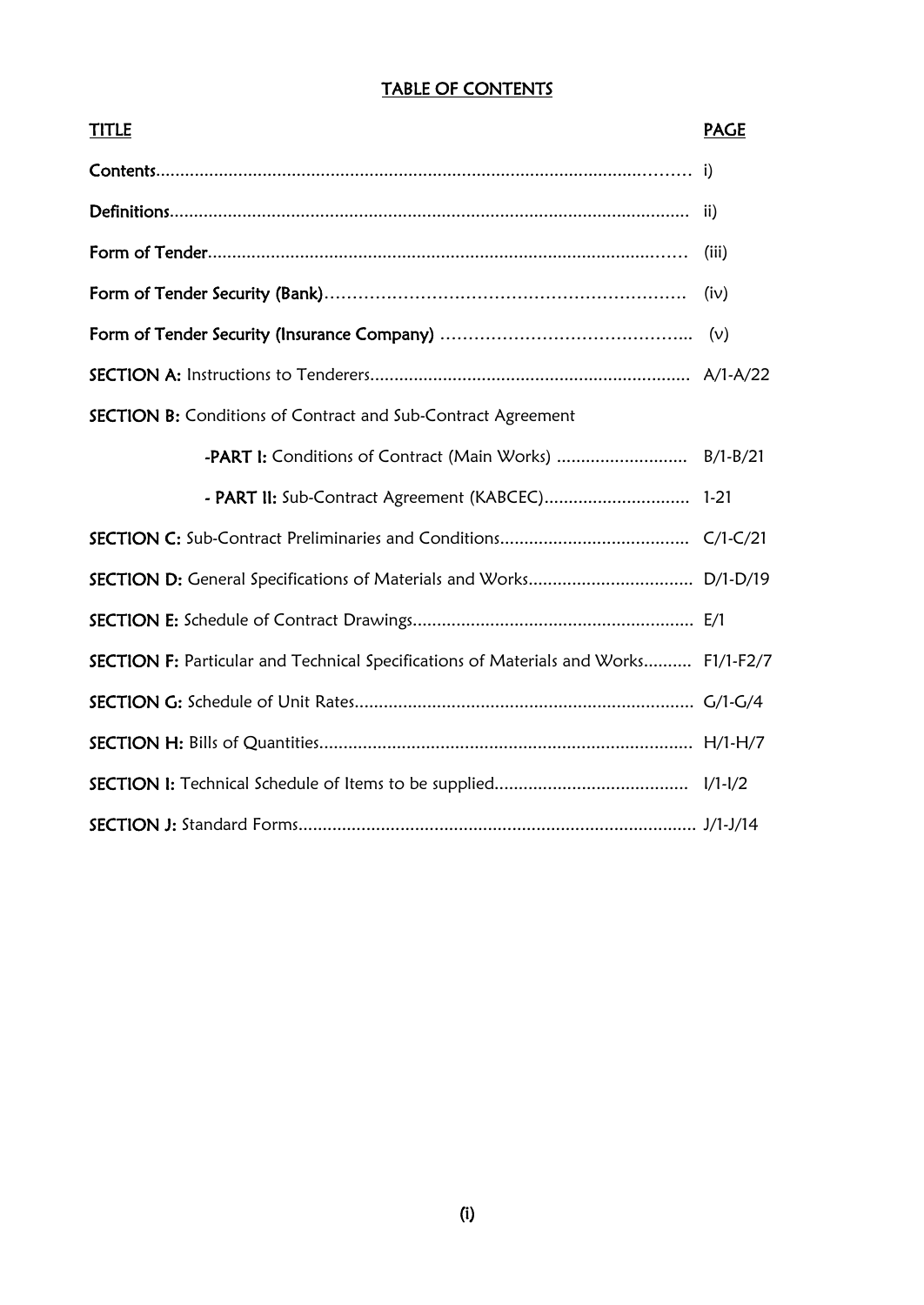#### **DEFINITIONS**

The following terms and expressions used in the contract document shall have the following meanings:

| The Employer               | <b>Public Service Commision</b><br>Represented by:<br><b>COMMISSION SECRETARY/CHIEF EXECUTIVE</b><br>PUBLIC SERVICE COMMISION,<br>P.O BOX 30095 - 00100,<br><b>NAIROBI</b>                                 |
|----------------------------|------------------------------------------------------------------------------------------------------------------------------------------------------------------------------------------------------------|
| Architect                  | Chief Architect,<br>Ministry of Transport, Infrastructure, Public Works, Housing<br>& Urban Development,<br>P.O. Box $30743 - 00100$ ,<br>NAIROBI.                                                         |
| <b>Electrical Engineer</b> | Chief Engineer (Electrical),<br>Ministry of Transport, Infrastructure, Public Works, Housing<br>& Urban Development,<br>P.O. Box $41191 - 00100$ ,<br>NAIROBI.                                             |
| <b>Mechanical Engineer</b> | Chief Engineer (Mechanical (BS)),<br>Ministry of Transport, Infrastructure, Public Works, Housing<br>& Urban Development,<br>P.O. Box 41191 - 00100,<br><b>NAIROBI.</b>                                    |
| Quantity Surveyor          | Chief Quantity Surveyor.<br>Ministry of Transport, Infrastructure, Public Works, Housing<br>& Urban Development,<br>P.O. Box $30743 - 00100$ ,<br><b>NAIROBI.</b>                                          |
| <b>Structural Engineer</b> | Chief Engineer (Structural),<br>Ministry of Transport, Infrastructure, Public Works, Housing<br>& Urban Development,<br>P.O. Box $30743 - 00100$ .<br><b>NAIROBI.</b>                                      |
| Project Manager            | This shall mean the Project Manager and shall be<br>The Works Secretary,<br>Ministry of Transport, Infrastructure, Public Works, Housing<br>& Urban Development,<br>P.O. Box $30743 - 00100$ ,<br>NAIROBI. |
| Main contractor.           | The firm appointed to carry out Builders Works                                                                                                                                                             |
| Sub-contractor.            | The firm appointed to carry out Structured Cabling and IP-PBX<br><b>Installation Works</b>                                                                                                                 |
| <b>Site</b>                | The site for the proposed works is at the public service building,<br>Harambee Avenue, Nairobi                                                                                                             |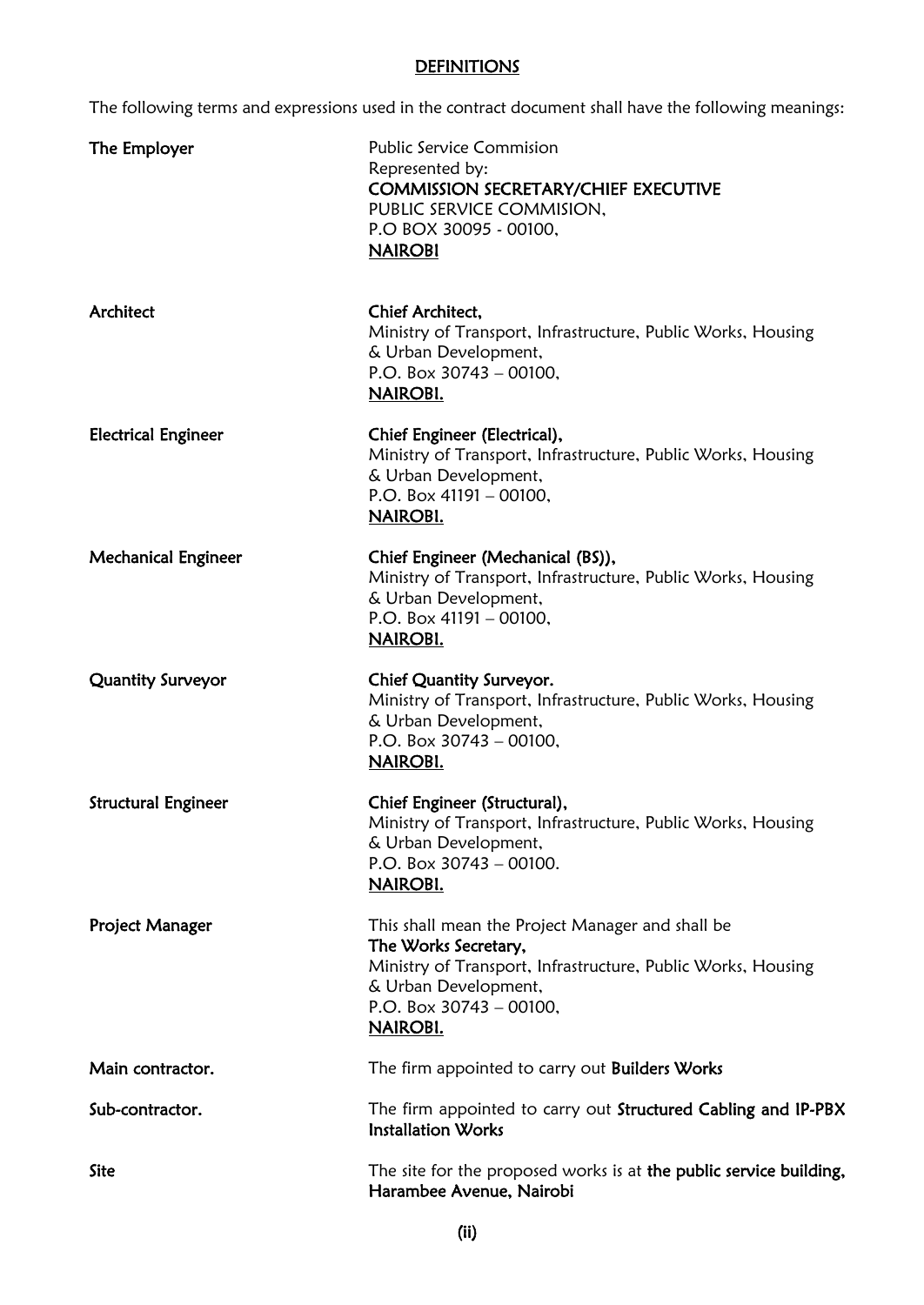#### FORM OF TENDER To: COMMISSION SECRETARY/CHIEF EXECUTIVE PUBLIC SERVICE COMMISION, P.O BOX 30095 - 00100, NAIROBI

#### PROPOSED CONSTRUCTION OF ADDITIONAL OFFICES (PHASE 2) ON TOP ROOF (5TH FLOOR) OF OLD OFFICE BLOCK AT THE PUBLIC SERVICE COMMISION BUILDING, HARAMBEE AVENUE, NAIROBI

W.P. ITEM NO. D207 NB/NB/1901 JOB NO. 10027C STRUCTURED CABLING AND IP-PBX INSTALLATION WORKS

1. In accordance with the Instructions to Tenderers, Conditions of Contract, Specifications and Bills of Quantities for the execution of the above-named Works, we, the undersigned offer to construct, install and complete such Works and remedy any defects therein for the sum of:

Kshs………………………………………………………………………… [Amount in figures] Kenya Shillings………………………………………………………………… [Amount in words]

- 2. We undertake, if our tender is accepted, to commence the Works as soon as is reasonably possible after the receipt of the Employer's Representative's notice to commence, and to complete the whole of the Works comprised in the Contract within the time stated in the Appendix to Conditions of Contract.
- 3. We agree to abide by this tender for a period of 120 days from the date of tender opening, and shall remain binding upon us and may be accepted at any time before the expiry of that period.
- 4. Unless and until a formal Agreement is prepared and executed this tender together with your written acceptance thereof, shall constitute a binding Contract between us.
- 5. We understand that you are not bound to accept the lowest or any tender you may receive.

Dated this ……………………… day of …………………20…..

Signature ………………….in the capacity of ………………………………………….

duly authorized to sign tenders for and on behalf of:

| Witness: |  |
|----------|--|
|          |  |
|          |  |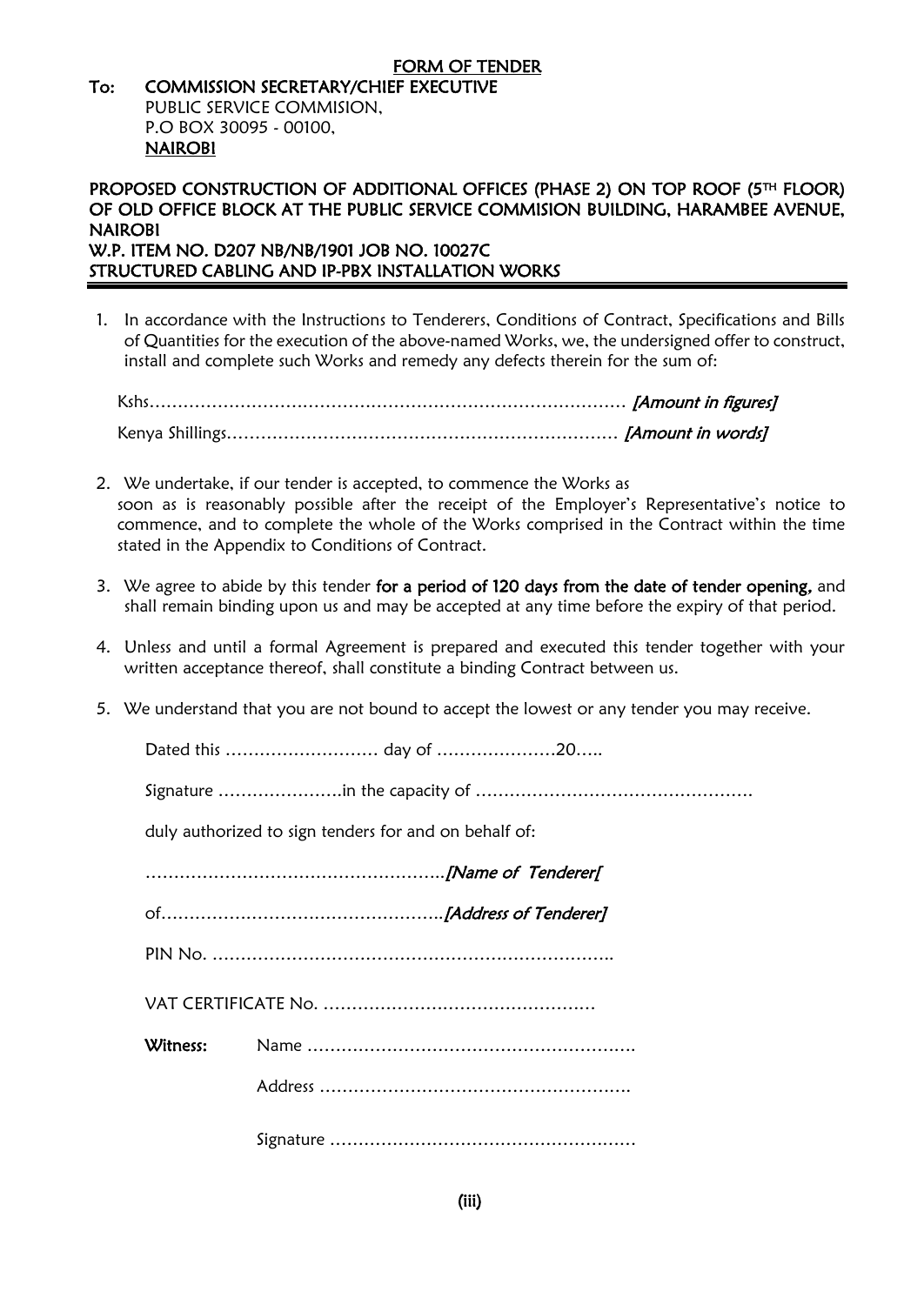#### Appendix I

#### FORM OF TENDER SECURITY (BANK SECURITY)

#### To: COMMISSION SECRETARY/CHIEF EXECUTIVE PUBLIC SERVICE COMMISION, P.O BOX 30095 - 00100, NAIROBI

#### PROPOSED CONSTRUCTION OF ADDITIONAL OFFICES (PHASE 2) ON TOP ROOF (5TH FLOOR) OF OLD OFFICE BLOCK AT THE PUBLIC SERVICE COMMISION BUILDING, HARAMBEE AVENUE, NAIROBI W.P. ITEM NO. D207 NB/NB/1901 JOB NO. 10027C

STRUCTURED CABLING AND IP-PBX INSTALLATION WORKS

WHEREAS............................................................................(hereinafter called "the Tenderer") has submitted his tender dated............................................................for the construction of ...........................................................................................................

..............................................................................................................(name of Contract)

KNOW ALL PEOPLE by these presents that WE..................................................................having our registered office at ..............................................................(hereinafter called "the Bank"), are bound unto .............................................................................(hereinafter called "the Employer" in the sum of Kshs....................................................................for which payment well and truly to be made to the said Employer, the Bank bind itself, its successors and assigns by these presents sealed with the Common Seal of the said Bank this .........................................................Day of .................20..................................

THE CONDITIONS of this obligation are:

- 1. If after tender opening the tenderer withdraws his tender during the period of tender validity specified in the instructions to tenderers Or
- 2. If the tenderer, having been notified of the acceptance of this tender by the Employer during the period of tender validity:
	- a) fails or refuses to execute the form of Agreement in accordance with the Instructions to Tenderers, if required; or
	- b) fails or refuses to furnish the Performance Security, in accordance with the Instructions to Tenderers;

We undertake to pay to the Employer up to the above amount upon receipt of his first written demand, without the Employer having to substantiate his demand, provided that in his demand the Employer will note that the amount claimed by him is due to him, owing to the occurrence of one or both of the two conditions, specifying the occurred condition or conditions.

This guarantee will remain in force for one hundred and fifty (150) days from the date of tender opening, and any demand in respect thereof should reach the Bank not later than the said date.

 $\mathcal{L}_\text{max} = \frac{1}{2} \sum_{i=1}^n \mathcal{L}_\text{max}(\mathbf{z}_i - \mathbf{z}_i)$ 

\_\_\_\_\_\_\_\_\_\_\_\_\_\_\_\_\_\_\_\_\_\_\_\_\_\_\_\_\_\_ \_\_\_\_\_\_\_\_\_\_\_\_\_\_\_\_\_\_\_\_\_\_\_\_\_\_\_\_\_\_\_\_

[date] [signature of the Bank]

[witness] [seal]

(iv)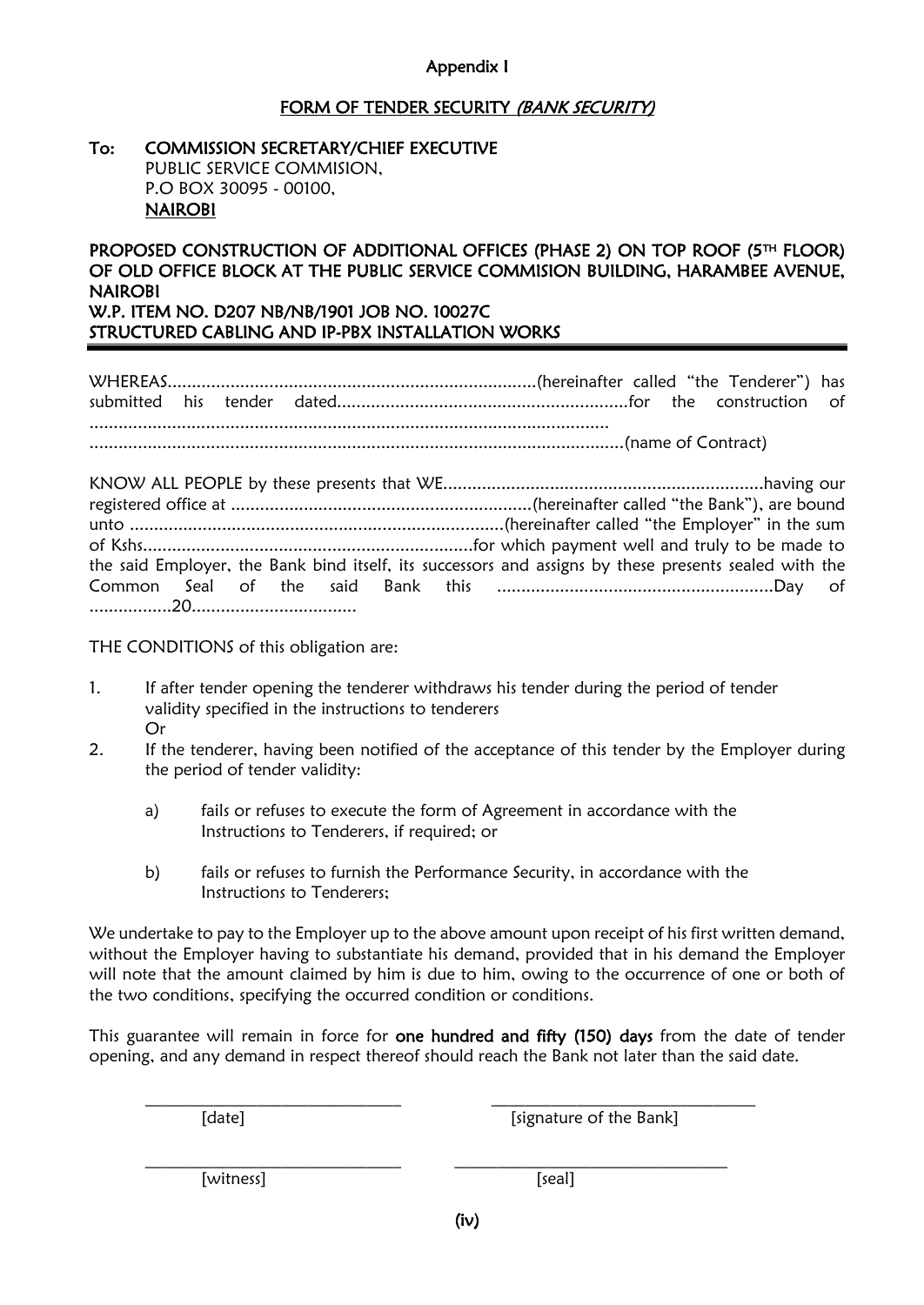#### Appendix II

#### FORM OF TENDER SECURITY (INSURANCE SECURITY)

| To: | <b>COMMISSION SECRETARY/CHIEF EXECUTIVE</b> |
|-----|---------------------------------------------|
|     | PUBLIC SERVICE COMMISION,                   |
|     | P.O BOX 30095 - 00100,                      |
|     | <b>NAIROBI</b>                              |

#### PROPOSED CONSTRUCTION OF ADDITIONAL OFFICES (PHASE 2) ON TOP ROOF (5TH FLOOR) OF OLD OFFICE BLOCK AT THE PUBLIC SERVICE COMMISION BUILDING, HARAMBEE AVENUE, NAIROBI W.P. ITEM NO. D207 NB/NB/1901 JOB NO. 10027C

STRUCTURED CABLING AND IP-PBX INSTALLATION WORKS

WHEREAS............................................................................(hereinafter called "the Tenderer") has submitted his tender dated............................................................for the construction of ........................................................................................................................................................... ............................ .....................................................................................................................................................(na

me of Contract)

KNOW ALL PEOPLE by these presents that WE.................................................................. of ................................................(Name of Insurance Company)...having our registered office at.......................................................(hereinafter called " the Guarantor"), are bound unto .............................................................................(hereinafter called "the Procuring Entity" in the sum of Kshs....................................................................for which payment well and truly to be made to the said Procuring Entity , the Guarantor bind itself, its successors and assigns by these presents sealed with the Common Seal of the said Guarantor this .........................................................Day of ............................20.................................................

THE CONDITIONS of this obligation are:

- 1. If after tender opening the tenderer withdraws his tender during the period of tender validity specified in the instructions to tenderers Or
- 2. If the tenderer, having been notified of the acceptance of this tender by the Employer during the period of tender validity:
	- a) fails or refuses to execute the form of Agreement in accordance with the Instructions to Tenderers, if required; or
	- b) fails or refuses to furnish the Performance Security, in accordance with the Instructions to Tenderers;

We undertake to pay to the Employer up to the above amount upon receipt of his first written demand, without the Employer having to substantiate his demand, provided that in his demand the Employer will note that the amount claimed by him is due to him, owing to the occurrence of one or both of the two conditions, specifying the occurred condition or conditions.

This guarantee will remain in force for a period of one hundred and fifty (150) days from the date of tender opening, and any demand in respect thereof should reach the Bank not later than the said date.\_\_\_\_\_\_\_\_\_\_\_ \_\_\_\_\_\_\_\_\_\_\_\_\_\_\_\_\_\_\_\_\_\_\_\_\_\_\_\_\_\_\_

| ualc.<br>[date] | [signature of the Guarantor] |
|-----------------|------------------------------|
| [witness]       | [seal]                       |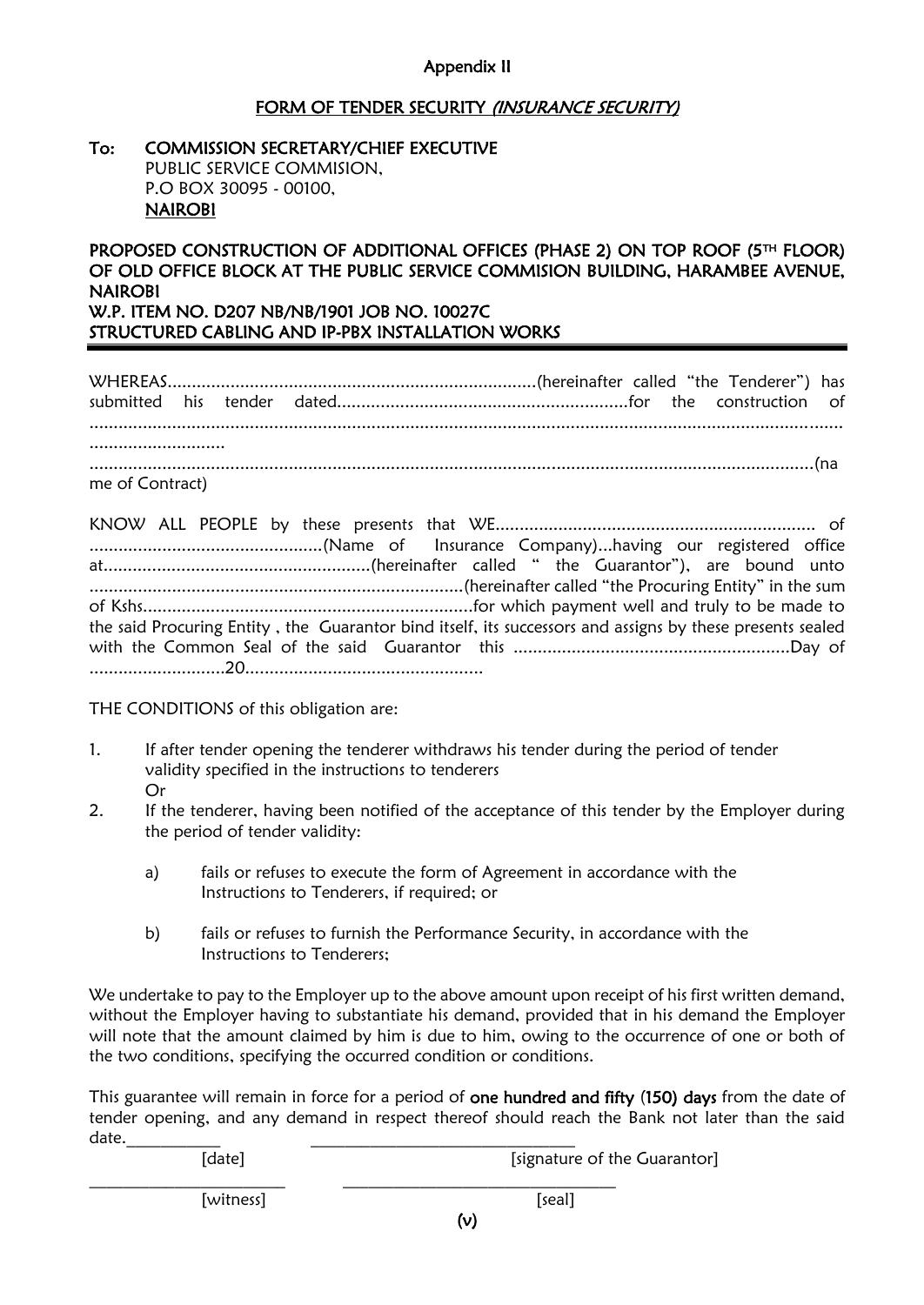# **SECTION A**

# INSTRUCTIONS TO TENDERERS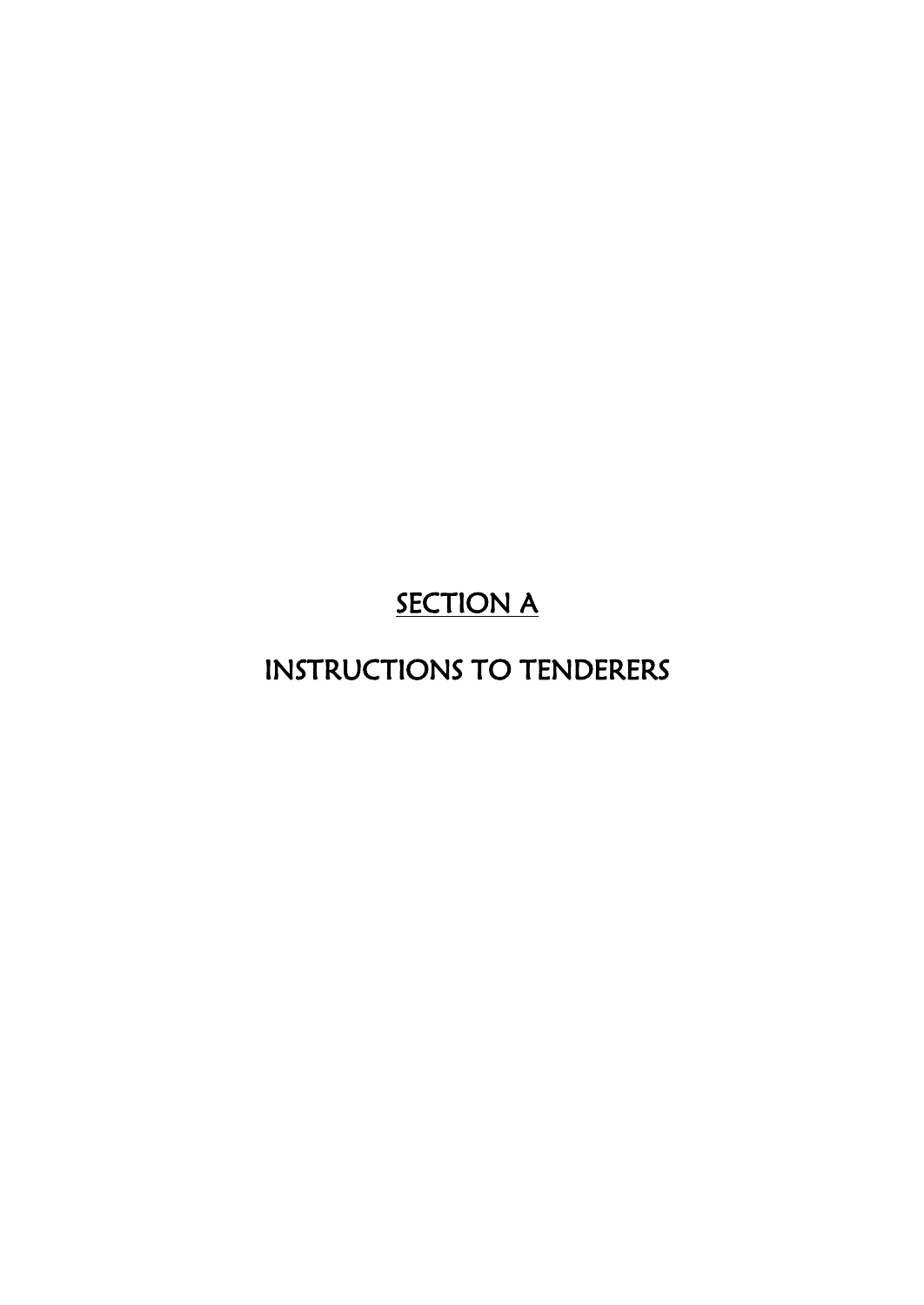#### INSTRUCTIONS TO TENDERERS

#### **CONTENTS**

#### CLAUSE NUMBERS DESCRIPTION DESCRIPTION

#### **GENERAL**

| 1. | $A - I$   |
|----|-----------|
| 2. | A-1---A-2 |
|    | A-2       |
|    | A-2---A3  |

#### TENDER DOCUMENTS

|  | $A-3$ |
|--|-------|
|  | A-4   |
|  | A-4   |

#### PREPARATION OF TENDER

| 8.  | $A - 4$          |
|-----|------------------|
| 9.  | A-4---A5         |
| 10. | $A-5$            |
| 11. | $A-6$            |
| 12. | $A - 6$          |
| 13. | $A - 6 - -A - 7$ |
| 14. | $A - 7$          |
| 15. | $A - 7 - A8$     |
| 16. | $A - 8$          |

#### **SUBMISSION OF TENDERS**

| 17.             | $A-8$ |
|-----------------|-------|
| 18.             | $A-9$ |
| 19 <sub>1</sub> | A-9   |

#### TENDER OPENING AND EVALUATION

|  | A-19---A10 |
|--|------------|
|  | A-10       |
|  | A-10       |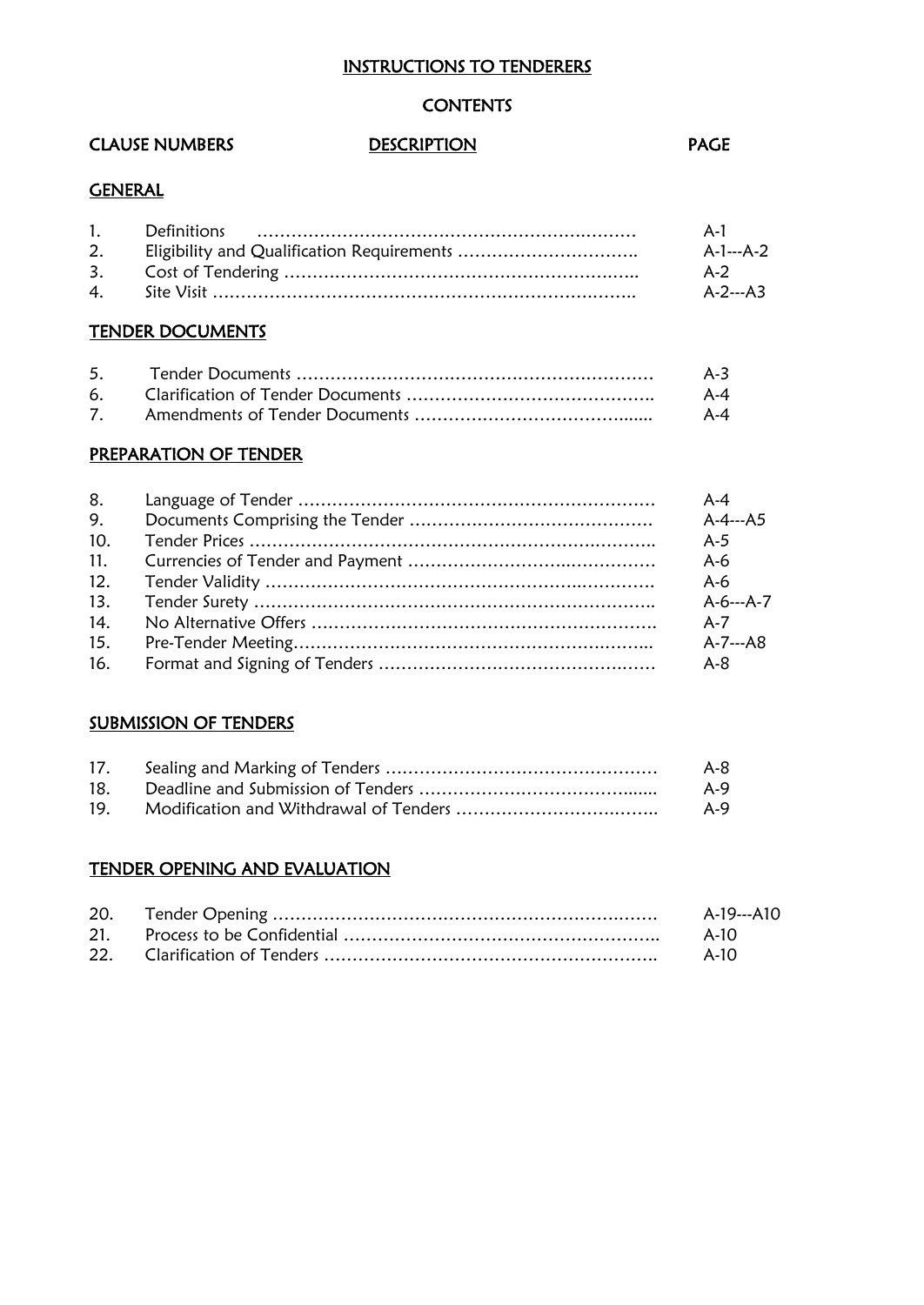#### **CLAUSE NUMBERS** DESCRIPTION DESCRIPTION

#### TENDER OPENING AND EVALUATION

| 23. | A-10---A-11 |
|-----|-------------|
|     | A-11        |
|     | A-11---A12  |
|     | A-12        |

#### AWARD OF CONTRACT

|  | $A-12- A13$ |
|--|-------------|
|  | $A-13$      |
|  | $A-13$      |
|  | $A-14$      |
|  | A-15        |
|  | A-16---A-22 |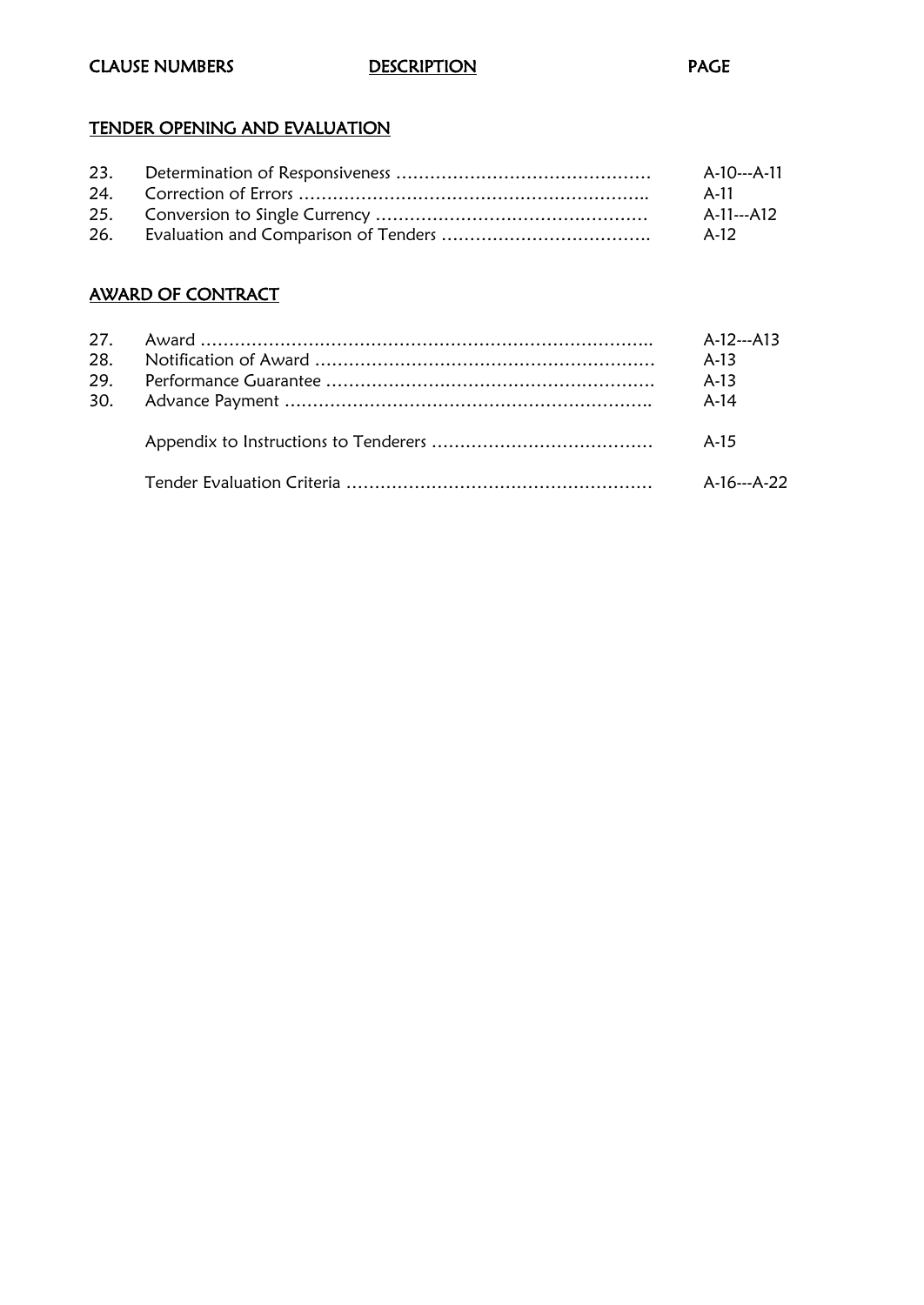#### INSTRUCTION TO TENDERERS

Note: The tenderer must comply with the following conditions and instructions and failure to do so is liable to result in rejection of the tender.

#### GENERAL

#### 1. Definitions

- (a) "Tenderer" means any person or persons partnership firm or company submitting a sum or sums in the Bills of Quantities in accordance with the Instructions to Tenderers, Conditions of Contract Parts I and II, Specifications, Drawings and Bills of Quantities for the work contemplated, acting directly or through a legally appointed representative.
- (b) "Approved tenderer" means the tenderer who is approved by the Employer.
- (c) Any noun or adjective derived from the word "tender" shall be read and construed to mean the corresponding form of the noun or adjective "bid". Any conjugation of the verb "tender" shall be read and construed to mean the corresponding form of the verb "bid."
- (d) "Employer" means a Central Government Ministry, Local Authority, State Corporation or any other Public Institution.

#### 2. Eligibility and Qualification Requirements

- 2.1 This invitation to tender is open to all tenderers who have been prequalified.
- 2.2 To be eligible for award of Contract, the tenderer shall provide evidence satisfactory to the Employer of their eligibility under Sub clause 2.1 above and of their capability and adequacy of resources to effectively carry out the subject Contract. To this end, the tenderer shall be required to update the following information already submitted during prequalification: -
	- (a) Details of experience and past performance of the tenderer on the works of a similar nature within the past five years and details of current work on hand and other contractual commitments.
	- (b) The qualifications and experience of key personnel proposed for administration and execution of the contract, both on and off site.
	- (c) Major items of construction plant and equipment proposed for use in carrying out the Contract. Only reliable plant in good working order and suitable for the work required of it shall be shown on this schedule. The tenderer will also indicate on this schedule when each item will be available on the Works. Included also should be a schedule of plant, equipment and material to be imported for the purpose of the Contract, giving details of make, type, origin and CIF value as appropriate.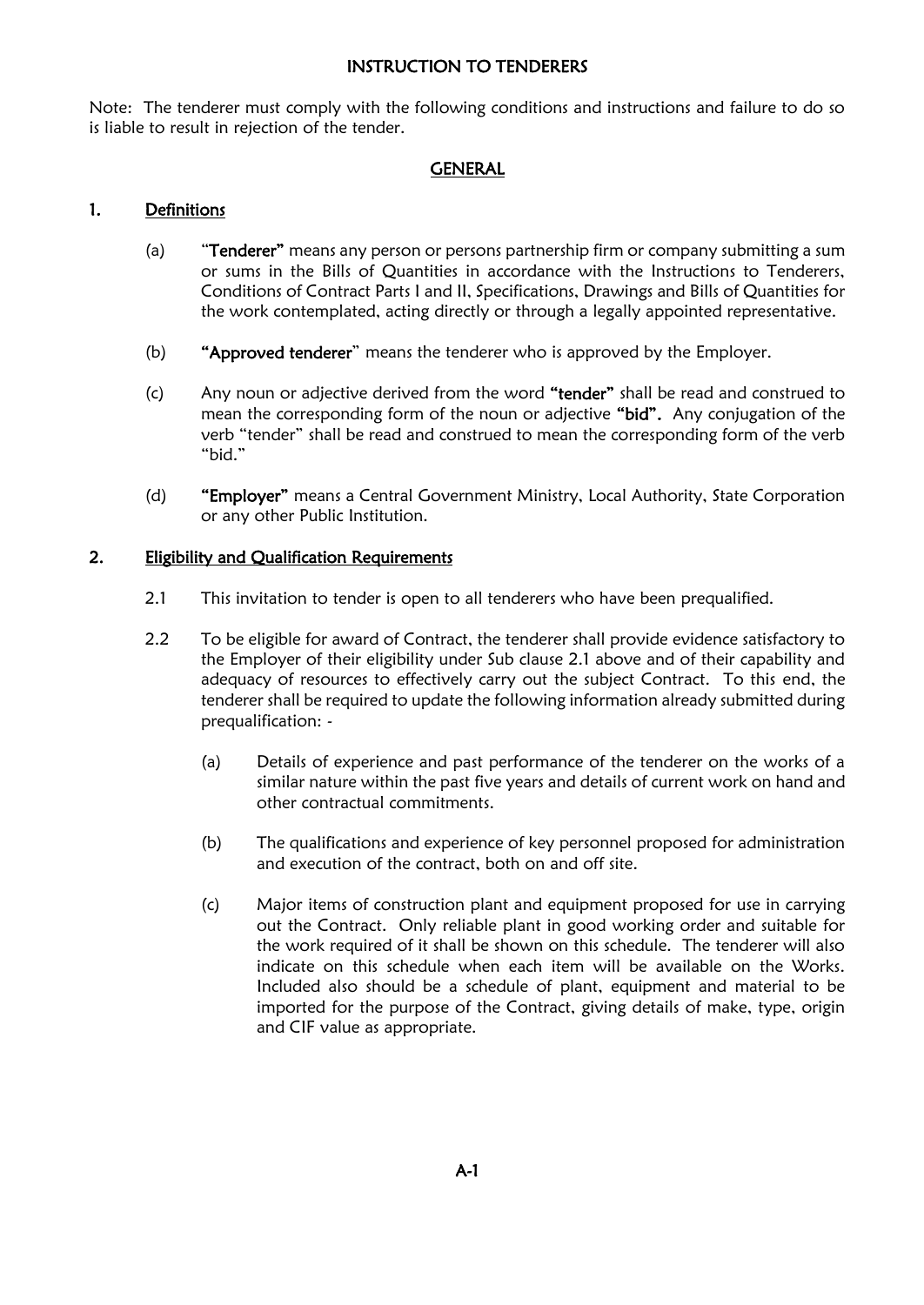- (d) Details of subcontractors to whom it is proposed to sublet any portion of the Contract and for whom authority will be requested for such subletting in accordance with clause 4 of the Conditions of Contract.
- (e) A draft Program of Works in the form of a bar chart and Schedule of Payment which shall form part of the Contract if the tender is accepted. Any change in the Program or Schedule shall be subjected to the approval of the Engineer.
- (f) Details of any current litigation or arbitration proceedings in which the Tenderer is involved as one of the parties.

#### 2.3 Joint Ventures

Tenders submitted by a joint venture of two or more firms as partners shall comply with the following requirements: -

- (a) The tender, and in case of a successful tender, the Form of Agreement, shall be signed so as to be legally binding on all partners.
- (b) One of the partners shall be nominated as being in charge; and this authorization shall be evidenced by submitting a power of attorney signed by legally authorized signatories of all the partners.
- (c) The partner in charge shall be authorized to incur liabilities and receive instructions for and on behalf of any and all partners of the joint venture and the entire execution of the Contract including payment shall be done exclusively with the partner in charge.
- (d) All partners of the joint venture shall be liable jointly and severally for the execution of the Contract in accordance with the Contract terms, and a relevant statement to this effect shall be included in the authorization mentioned under (b) above as well as in the Form of Tender and the Form of Agreement (in case of a successful tender).
- (e) A copy of the agreement entered into by the joint venture partners shall be submitted with the tender.

#### 3. Cost of Tendering

The tenderer shall bear all costs associated with the preparation and submission of his tender and the Employer will in no case be responsible or liable for those costs, regardless of the conduct or outcome of the tendering process.

#### 4. Site Visit

4.1 The tenderer is advised to visit and examine the Site and its surroundings and obtain for himself on his own responsibility, all information that may be necessary for preparing the tender and entering into a contract. The costs of visiting the Site shall be the tenderer's own responsibility.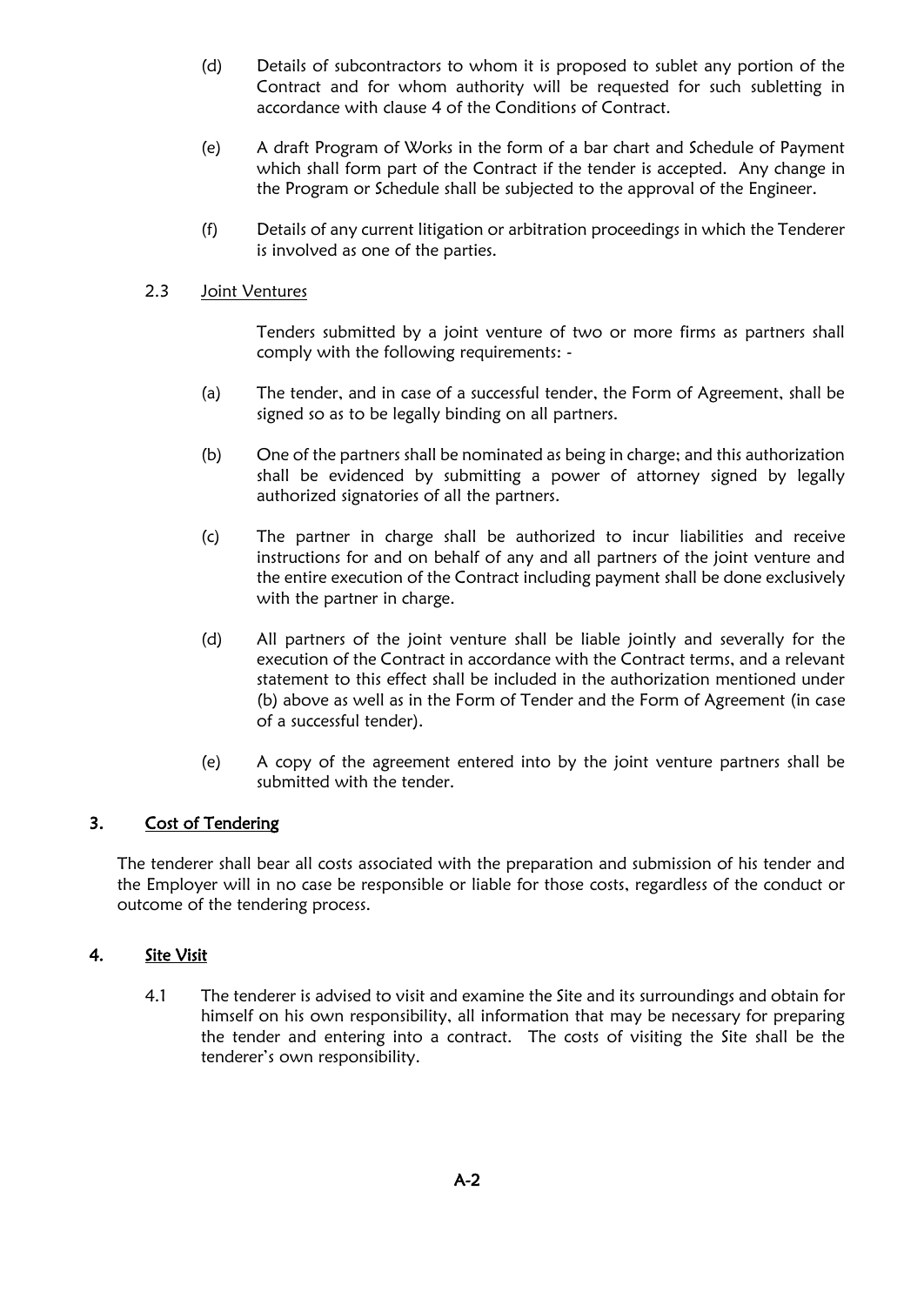- 4.2 The tenderer and any of his personnel or agents will be granted permission by the Employer to enter upon premises and lands for the purpose of such inspection, but only upon the express condition that the tenderer, his personnel or agents, will release and idemnify the Employer from and against all liability in respect of, and will be responsible for personal injury (whether fatal or otherwise), loss of or damage to property and any other loss, damage, costs and expenses however caused, which but for the exercise of such permission, would not have arisen.
- 4.3 The Employer shall organize a site visit at a date to be notified. A representative of the Employer will be available to meet the intending tenderers at the Site.

Tenderers must provide their own transport. The representative will not be available at any other time for site inspection visits.

Each tenderer shall complete the Certificate of Tenderer's Visit to the Site, whether he in fact visits the Site at the time of the organized site visit or by himself at some other time.

#### TENDER DOCUMENTS

#### 5. Tender Documents

- 5.1 The Tender documents comprise the documents listed herebelow and should be read together with any Addenda issued in accordance with Clause 7 of these instructions to tenderers.
	- a. Form of Invitation for Tenders
	- b. Instructions to Tenderers
	- c. Form of Tender
	- d. Appendix to Form of Tender
	- e. Form of Tender Surety
	- f. Statement of Foreign Currency Requirements
	- g. Form of Performance Security
	- h. Form of Agreement
	- i. Form of Advance payment Bank Guarantee
	- j. Schedules of Supplementary Information
	- k. General Conditions of Contract Part I
	- l. Conditions of Particular Application Part II
	- m. Specifications
	- n. Bills of Quantities
	- o. Drawings
- 5.2 The tenderer is expected to examine carefully all instructions, conditions, forms, terms, specifications and drawings in the tender documents. Failure to comply with the requirements for tender submission will be at the tenderer's own risk. Pursuant to clause 22 of Instructions to Tenderers, tenders which are not substantially responsive to the requirements of the tender documents will be rejected.
- 5.3 All recipients of the documents for the proposed Contract for the purpose of submitting a tender (whether they submit a tender or not) shall treat the details of the documents as "private and confidential".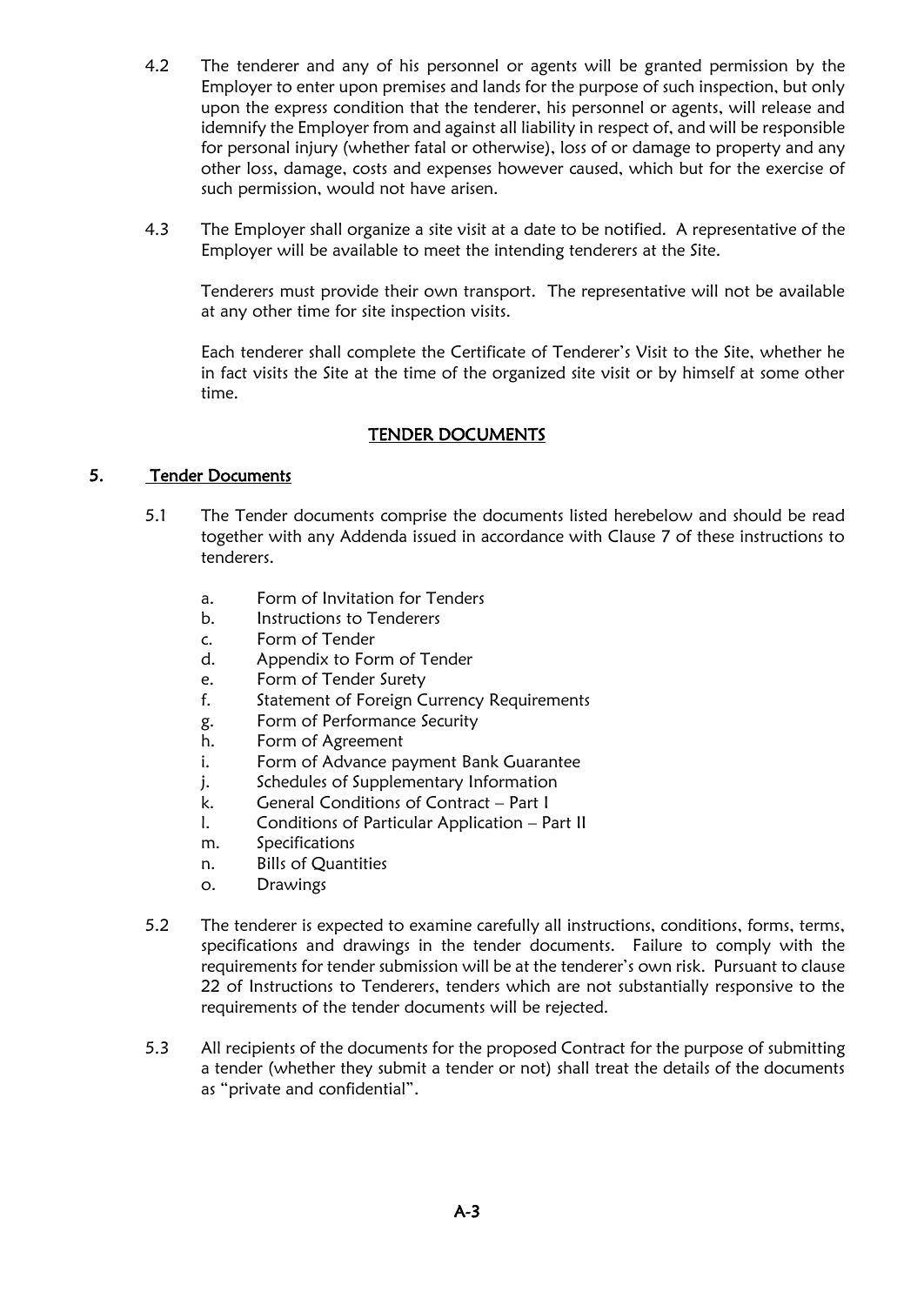#### 6. Clarification of Tender Documents

6.1 A prospective tenderer requiring any clarification of the tender documents may notify the Employer in writing or by telex, cable or facsimile at the Employer's mailing address indicated in the Invitation to Tender. The Employer will respond in writing to any request for clarification which he receives earlier than 5 days prior to the expiry of 28 days deadline for the submission of tenders. Written copies of the Employer's response (including the query but without identifying the source of the inquiry) will be sent to all prospective tenderers who have purchased the tender documents.

#### 7. Amendment of Tender Documents

- 7.1 At any time prior to the deadline for submission of tenders the Employer may, for any reason, whether at his own initiative or in response to a clarification requested by a prospective tenderer, modify the tender documents by issuing Addenda.
- 7.2 Any Addendum will be notified in writing or by cable, telex or facsimile to all prospective tenderers who have purchased the tender documents and will be binding upon them.
- 7.3 If during the period of tendering, any circular letters (tender notices) shall be issued to tenderers by, or on behalf of, the Employer setting forth the interpretation to be paced on a part of the tender documents or to make any change in them, such circular letters will form part of the tender documents and it will be assumed that the tenderer has taken account of them in preparing his tender. The tenderer must promptly acknowledge any circular letters h may receive.
- 7.4 In order to allow prospective tenderers reasonable time in which to take the Addendum into account in preparing their tenders, the Employer may, at his discretion, extend the deadline for the submission of tenders.

#### PREPARATION OF TENDERS

#### 8. Language of Tender

8.1 The tender and all correspondence and documents relating to the tender exchanged between the tenderer and the Employer shall be written in the English language. Supporting documents and printed literature furnished by the tenderer with the tender may be in another language provided they are accompanied by an appropriate translation of pertinent passages in the above stated language. For the purpose of interpretation of the tender, the English language shall prevail.

#### 9. Documents Comprising the Tender

9.1 The tender to be prepared by the tenderer shall comprise: The Form of Tender and Appendix thereto, a Tender Surety, the Priced Bills of Quantities and Schedules, the information on eligibility and qualification, and any other materials required to be completed and submitted in accordance with the Instructions to Tenderers embodied in these tender documents.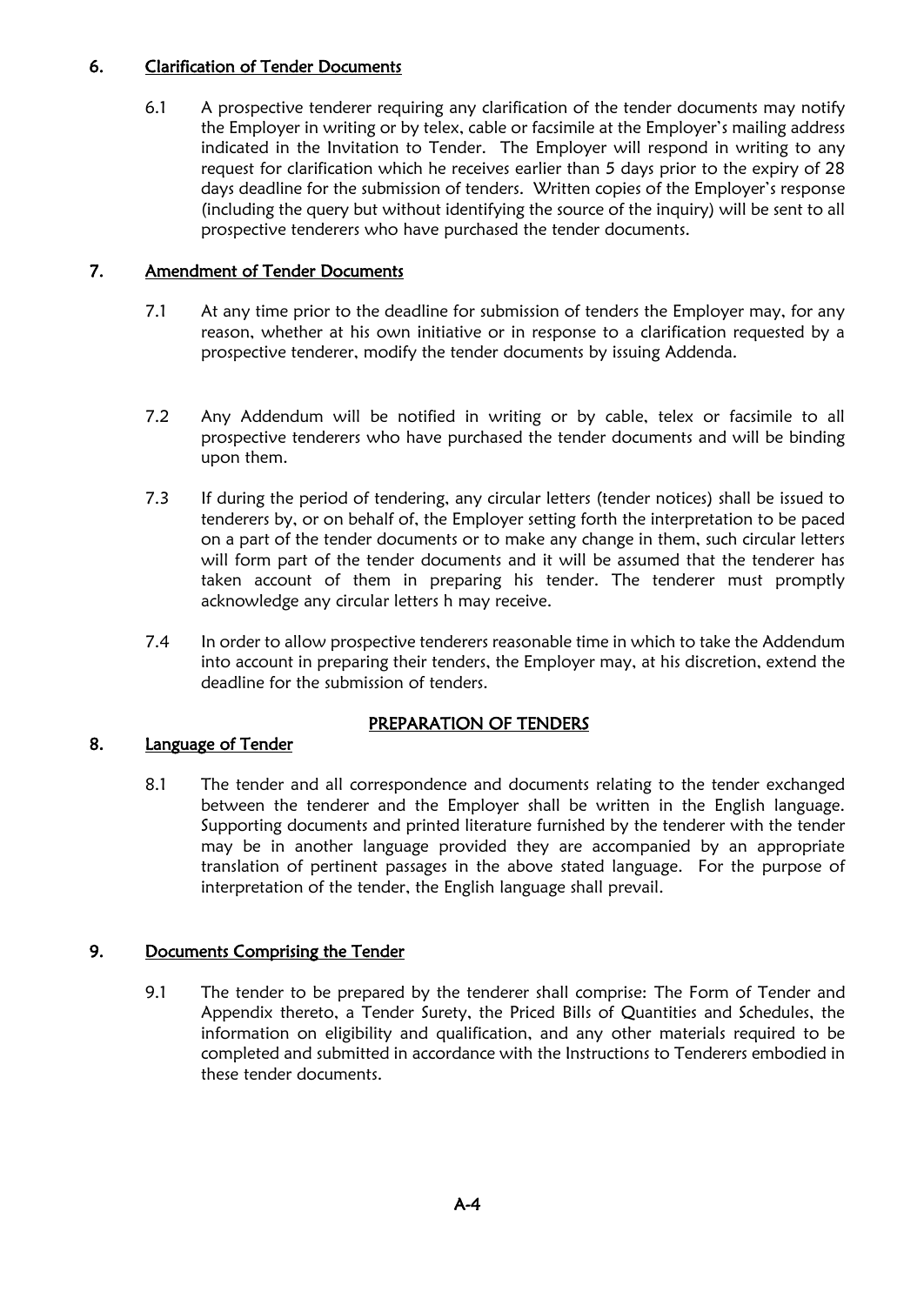The Forms, Bills of Quantities and Schedules provided in the tender documents shall be used without exception (subject to extensions of the schedules in the same format and to the provisions of clause 13.2 regarding the alternative forms of Tender Surety].

#### 10. Tender Prices

- 10.1 All the insertions made by the tenderer shall be made in INK and the tenderer shall clearly form the figures. The relevant space in the Form of Tender and Bills of Quantities shall be completed accordingly without interlineations or erasures except those necessary to correct errors made by the tenderer in which case the erasures and interlineations shall be initialed by the person or persons signing the tender.
- 10.2 A price or rate shall be inserted by the tenderer for every item in the Bills of Quantities whether the quantities are stated or not items against which no rate or price is entered by the tenderer will not be paid for by the Employer when executed and shall be deemed covered by the rates for other items and prices in the Bills of Quantities.

The prices and unit rates in the Bills of Quantities are to be the full [all-inclusive] value of the work described under the items, including all costs and expenses which may be necessary and all general risks, liabilities and obligations set forth or implied in the documents on which the tender is based. All duties and taxes and other levies payable by the Contractor under the Contract or for any other cause as of the date 28 days prior to the deadline for the submission of tenders, shall be included in the rates and prices and the total tender prices submitted by the Tenderer.

Each price or unit rate inserted in the Bills of Quantities should be a realistic estimate for completing the activity or activities described under that particular item and the tenderer is advised against inserting a price or rate against any item contrary to this instruction.

Every rate entered in the Bills of Quantities, whether or not such rate be associated with a quantity, shall form part of the Contract. The Employer shall have the right to call for any item of work contained in the Bills of Quantities, and such items of work to be paid for at the rate entered by the tenderer and it is the intention of the Employer to take full advantage of unbalanced low rates.

- 10.3 Unless otherwise specified the tenderer must enter the amounts representing 10% of the sub-total of the summary of the Bills of Quantities for Contingencies and Variation of Prices [V.O.P.] payments in the summary sheet and add them to the sub-total to arrive at the tender amount.
- 10.4 The tenderer shall furnish with his tender written confirmation from his suppliers or manufacturers of unit rates for the supply of items listed in the Conditions of Contract clause 47 where appropriate.
- 10.5 The rates and prices quoted by the tenderer are subject to adjustment during the performance of the Contract only in accordance with the provisions of the Conditions of Contract. The tenderer shall complete the schedule of basic rates and shall submit with his tender such other supporting information as required under clause 47 of the Conditions of Contract Part II.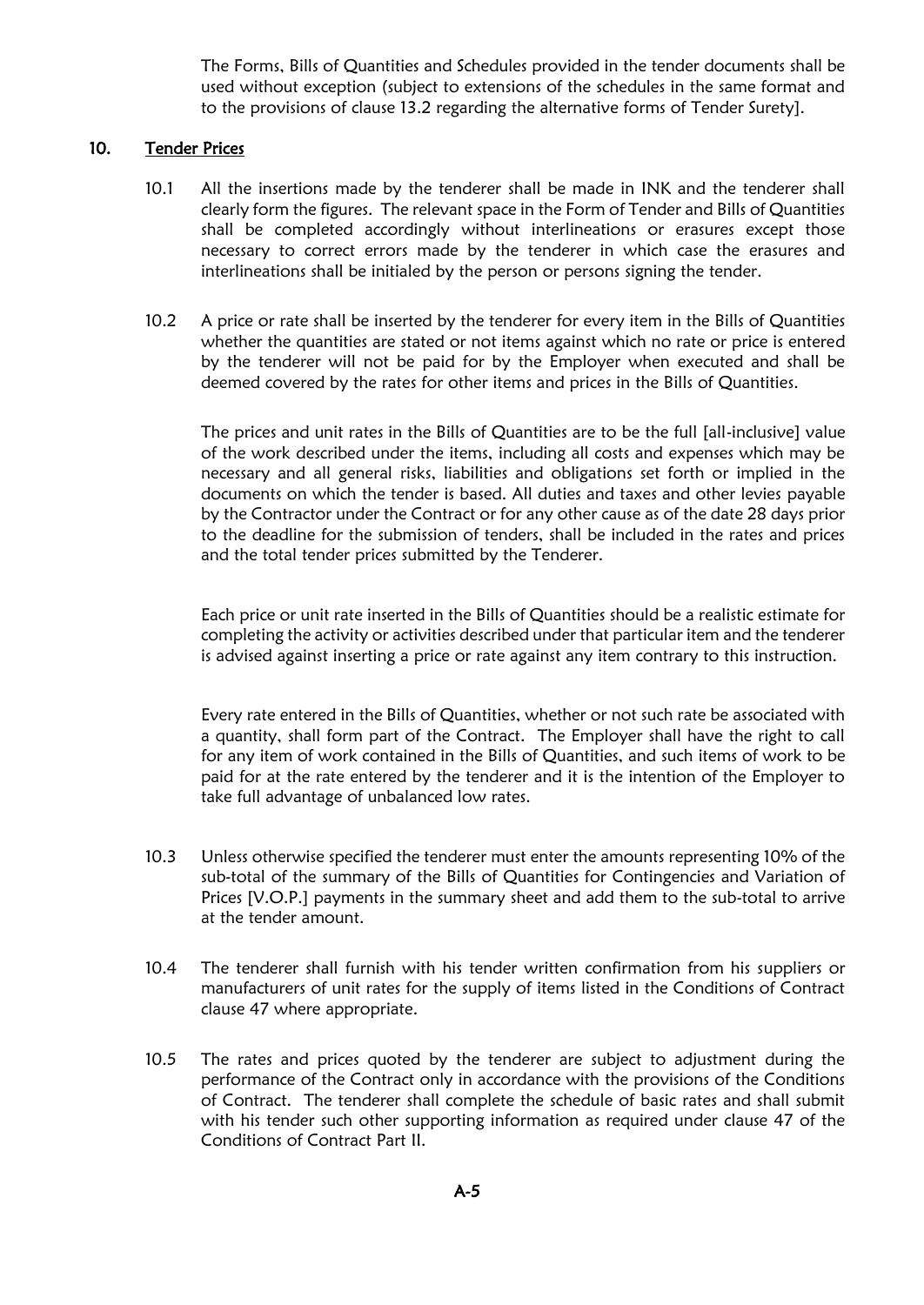#### 11. Currencies of Tender and Payment

- 11.1 Tenders shall be priced in Kenya Shillings and the tender sum shall be in Kenya Shillings.
- 11.2 Tenderers are required to indicate in the Statement of Foreign Currency Requirements, which forms part of the tender, the foreign currency required by them. Such currency should generally be the currency of the country of the tenderer's main office. However, if a substantial portion of the tenderer's expenditure under the Contract is expected to be in countries other than his country of origin, then he may state a corresponding portion of the contract price in the currency of those other countries. However, the foreign currency element is to be limited to two (2) different currencies and a maximum of 30% (thirty percent) of the Contract Price.
- 11.3 The rate of rates of exchange used for pricing the tender shall be selling rate or rates of the Central Bank ruling on the date thirty (30) days before the final date for the submission of tenders.
- 11.4 Tenderers must enclose with their tenders, a brief justification of the foreign currency requirements stated in their tenders.

#### 12. Tender Validity

- 12.1 The tender shall remain valid and open for acceptance for a period of one hundred and twenty (120) days from the specified date of tender opening or from the extended date of tender opening (in accordance with clause 7.4 here above) whichever is the later.
- 12.2 In exceptional circumstances prior to expiry of the original tender validity period, the Employer may request the tenderer for a specified extension of the period of validity. The request and the responses thereto shall be made in writing or by cable, telex or facsimile. A tenderer may refuse the request without forfeiting his Tender Surety. A tenderer agreeing to the request will not be required nor permitted to modify his tender, but will be required to extend the validity of his Tender Surety correspondingly.

#### 13. Tender Surety

- 13.1 The tenderer shall furnish as part of his tender, a Tender Surety in the amount stated in the Appendix to Instructions to Tenderers.
- 13.2 The unconditional Tender Surety shall be in Kenya Shillings and be in form of a certified cheque, a bank draft, an irrevocable letter of credit or a guarantee from a reputable Bank approved by the Employer located in the Republic of Kenya. The format of the Surety shall be in accordance with the sample form of Tender Surety included in these tender documents; other formats may be permitted subject to the prior approval of the Employer. The Tender Surety shall be valid for twenty eight (28) days beyond the tender validity period.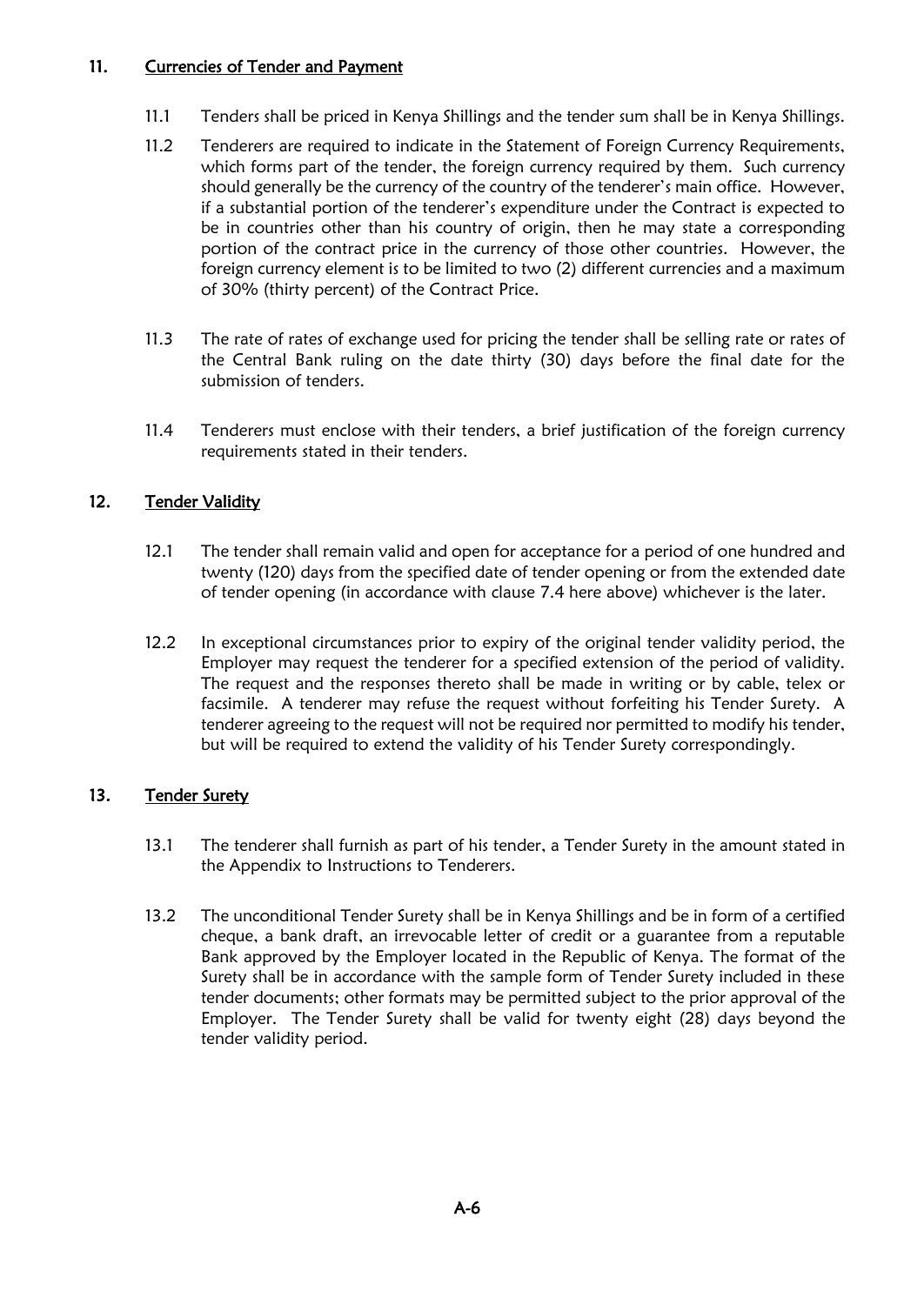- 13.3 Any tender not accompanied by an acceptable Tender Surety will be rejected by the Employer as non-responsive.
- 13.4 The Tender Sureties of unsuccessful tenderers will be returned as promptly as possible but not later than twenty eight (28) days after concluding the Contract execution and after a Performance Security has been furnished by the successful tenderer. The Tender Surety of the successful tenderer will be returned upon the tenderer executing the Contract and furnishing the required Performance Security.
- 13.5 The Tender Surety may be forfeited:
	- (a) if a tenderer withdraws his tender during the period of tender validity: or
	- (b) in the case of a successful tenderer, if he fails
		- (i) to sign the Agreement, or
		- (ii) to furnish the necessary Performance Security
	- (c) if a tenderer does not accept the correction of his tender price pursuant to clause 23.

#### 14. No Alternative Offers

14.1 The tenderer shall submit an offer which complies fully with the requirements of the tender documents.

Only one tender may be submitted by each tenderer either by himself or as partner in a joint venture.

14.2 The tenderer shall not attach any conditions of his own to his tender. The tender price must be based on the tender documents. The tenderer is not required to present alternative construction options and he shall use without exception, the Bills of Quantities as provided, with the amendments as notified in tender notices, if any, for the calculation of his tender price.

Any tenderer who fails to comply with this clause will be disqualified.

#### 15. Pre-Tender Meeting

- 15.1 The tenderer's designated representative is invited to attend a pre-tender meeting, which if convened, will take place at the venue and time stated in the Invitation to Tender. The purpose of the meeting will be to clarify issues and to answer questions on any matter that may be raised at that stage.
- 15.2 The tenderer is requested as far as possible to submit any questions in writing or by cable, to reach the Employer not later than seven days before the meeting. It may not be practicable at the meeting to answer questions received late, but questions and responses will be transmitted in accordance with the following: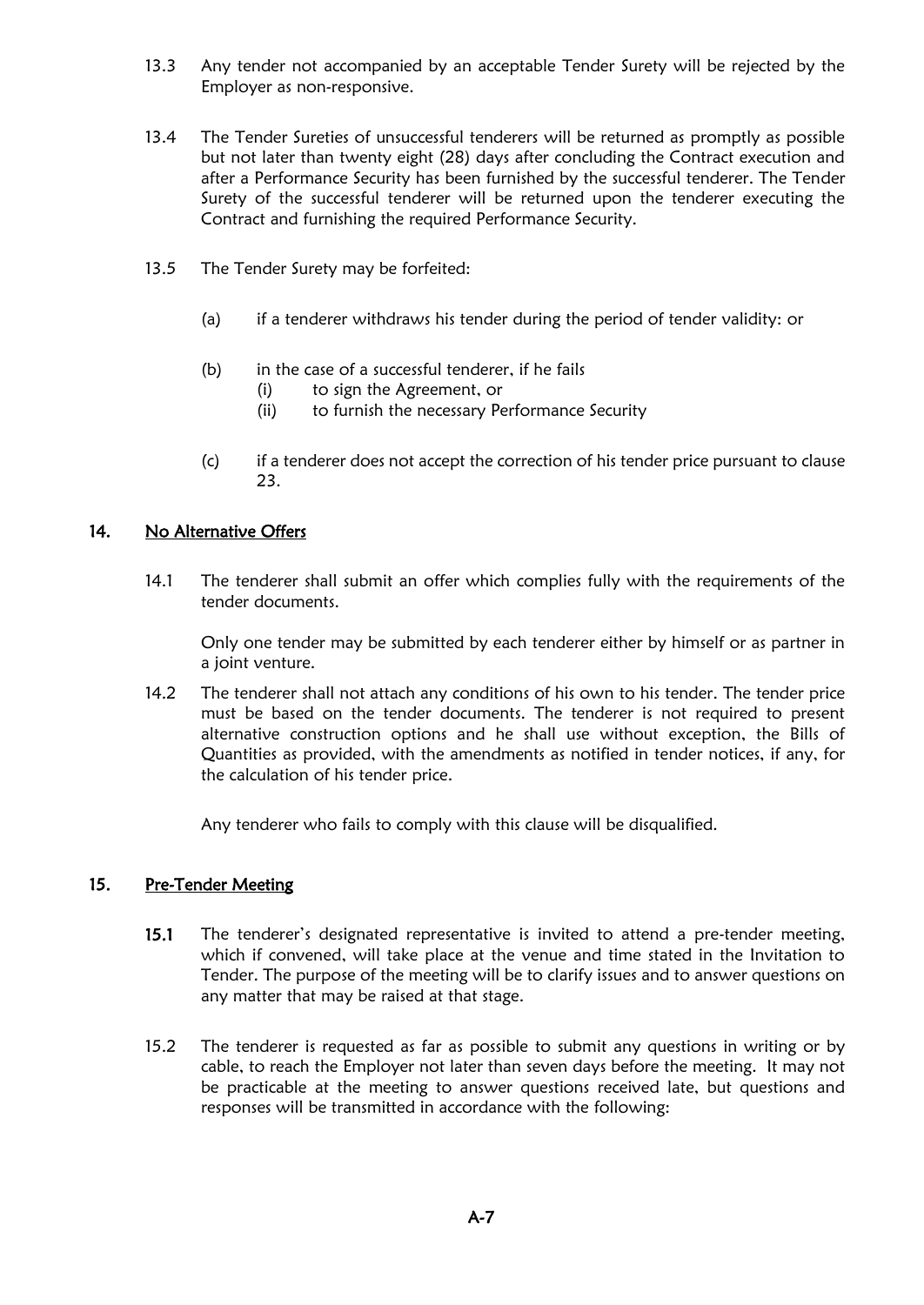- (a) Minutes of the meeting, including the text of the questions raised and the responses given together with any responses prepared after the meeting will be transmitted without delay to all purchasers of the tender documents. Any modification of the tender documents listed in -- Clause 9 which may become necessary as a result of the pre-tender meeting shall be made by the Employer exclusively through the issue of a tender notice pursuant to Clause 7 and not through the minutes of the pre-tender meeting.
- (b) Non-attendance at the pre-tender meeting will not be cause for disqualification of a bidder.

#### 16. Format and Signing of Tenders

- 16.1 The tenderer shall prepare his tender as outlined in clause 9 above and mark appropriately one set "ORIGINAL" and the other "COPY".
- 16.2 The copy of the tender and Bills of Quantities shall be typed or written in indelible ink and shall be signed by a person or persons duly authorized to sign on behalf of the tenderer. Proof of authorization shall be furnished in the form of the written power of attorney which shall accompany the tender. All pages of the tender where amendments have been made shall be initialed by the person or persons signing the tender.
- 16.3 The complete tender shall be without alterations, interlineations or erasures, except as necessary to correct errors made by the tenderer, in which case such corrections shall be initialed by the person of persons signing the tender.

#### SUBMISSION OF TENDERS

#### 17. Sealing and Marking of Tenders

- 17.1 The tenderer shall seal the original and copy of the tender in separated envelopes, duly marking the envelopes as "ORIGINAL" and "COPY". The envelopes shall then be sealed in an outer envelope.
- 17.2 The inner and outer envelopes shall be addressed to the Employer at the address stated in the Appendix to Instructions to Tenderers and bear the name and identification of the Contract stated in the said Appendix with a warning not to open before the date and time for opening of tenders stated in the said Appendix.
- 17.3 The inner envelopes shall each indicated the name and address of the tenderer to enable the tender to be returned unopened in case it is declared "late", while the outer envelope shall bear no mark indicating the identity of the tenderer.
- 17.4 If the outer envelope is not sealed and marked as instructed above, the Employer will assume no responsibility for the misplacement or premature opening of the tender. A tender opened prematurely for this cause will be rejected by the Employer and returned to the tenderer.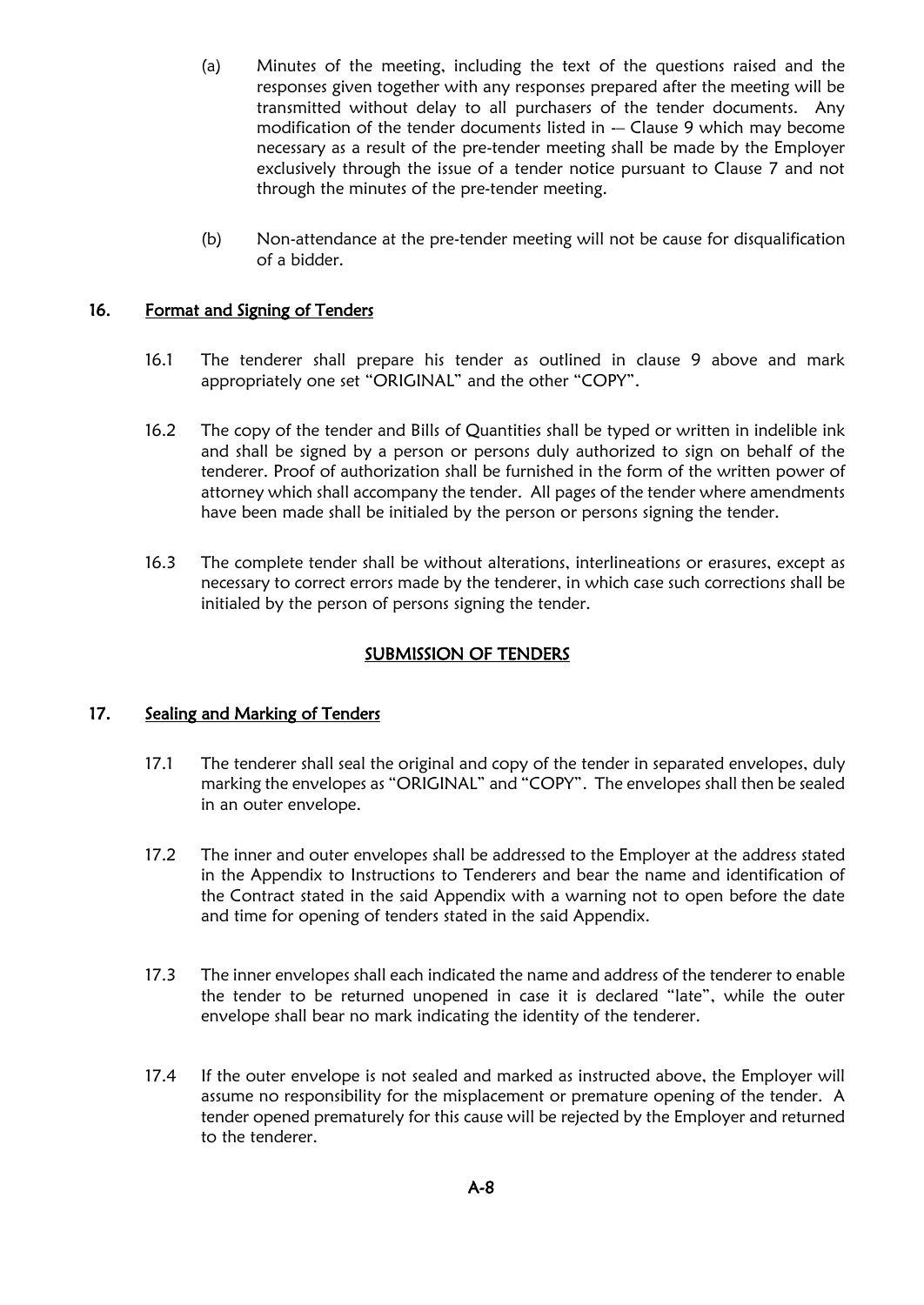#### 18 Deadline for Submission of Tenders

18.1 Tenders must be received by the Employer at the address specified in clause 17.2 and on the date and time specified in the Letter of Invitation, subject to the provisions of clause 7.4, 18.2 and 18.3.

Tenders delivered by hand must be placed in the "tender box" provided in the office of the Employer.

Proof of posting will not be accepted as proof of delivery and any tender delivered after the above stipulated time, from whatever cause arising will not be considered.

- 18.2 The Employer may, at his discretion, extend the deadline for the submission of tenders through the issue of an Addendum in accordance with clause 7, in which case all rights and obligations of the Employer and the tenderers previously subject to the original deadline shall thereafter be subject to the new deadline as extended.
- 18.3 Any tender received by the Employer after the prescribed deadline for submission of tender will be returned unopened to the tenderer.

#### 19 Modification and Withdrawal of Tenders

19.1 The tenderer may modify or withdraw his tender after tender submission, provided that written notice of the modification or withdrawal is received by the Employer prior to prescribed deadline for submission of tenders.

The tenderer's modification or withdrawal notice shall be prepared, sealed, marked and dispatched in accordance with the provisions for the submission of tenders, with the inner and outer envelopes additionally marked "MODIFICATION" or "WITHDRAWAL" as appropriate.

- 19.2 No tender may be modified subsequent to the deadline for submission of tenders.
- 19.3 No tender may be withdrawn in the interval between the deadline for submission of tenders and the period of tender validity specified on the tender form. Withdrawal of a tender during this interval will result in the forfeiture of the Tender Surety.
- 19.4 Subsequent to the expiration of the period of tender validity prescribed by the Employer, and the tenderer having not been notified by the Employer of the award of the Contract or the tenderer does not intend to conform with the request of the Employer to extend the prior of tender validity, the tenderer may withdraw his tender without risk of forfeiture of the Tender Surety.

#### TENDER OPENING AND EVALUATION

#### 20 Tender Opening

20.1 The Employer will open the tenders in the presence of the tenderers' representatives who choose to attend at the time and location indicated in the Letter of Invitation to Tender. The tenderers' representatives who are present shall sign a register evidencing their attendance.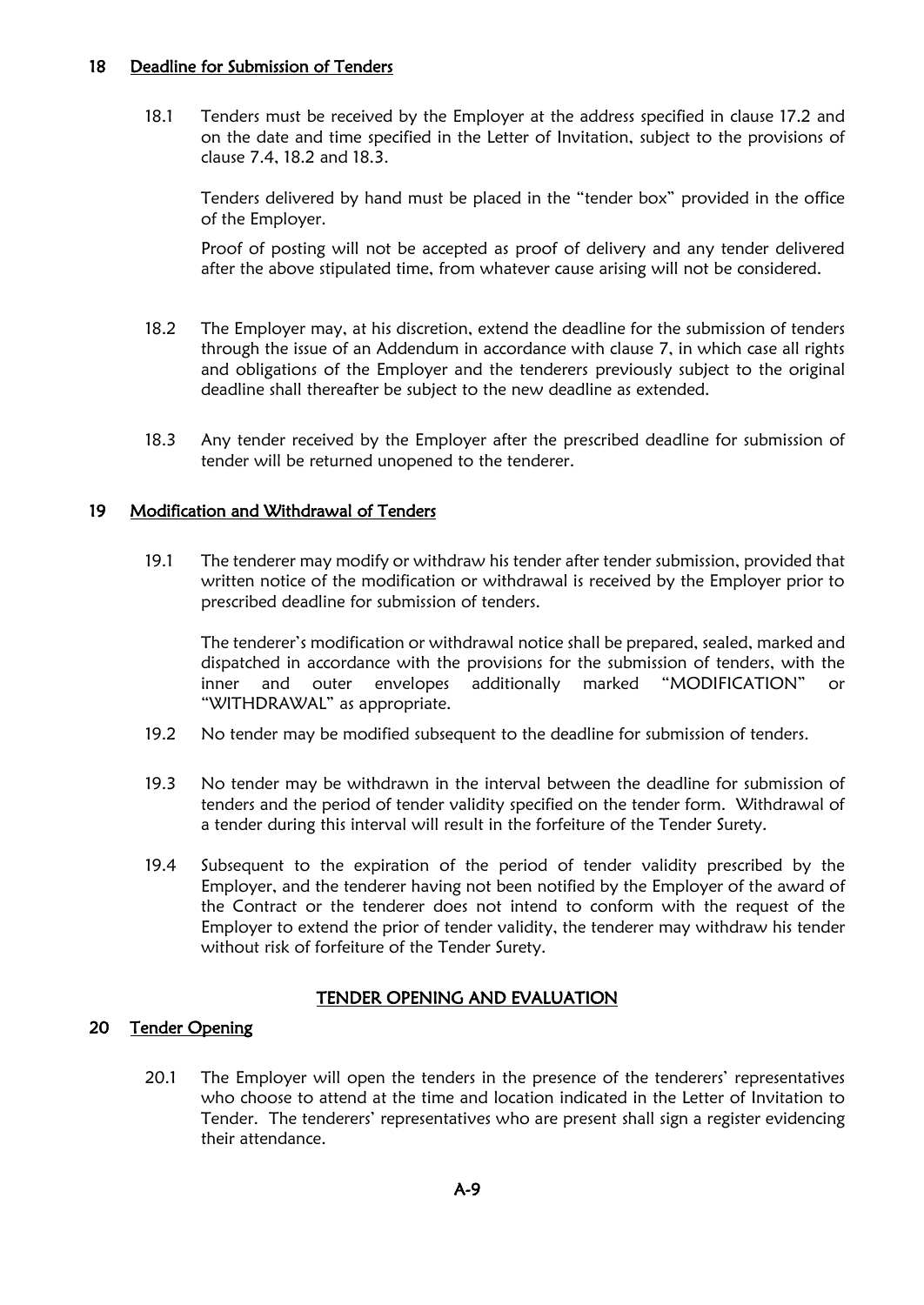- 20.2 Tenders for which an acceptable notice of withdrawal has been submitted, pursuant to clause 19, will not be opened. The Employer will examine the tenders to determine whether they are complete, whether the requisite Tender Sureties have been furnished, whether the documents have been properly signed and whether the tenders are generally in order.
- 20.3 At the tender opening, the Employer will announce the tenderer's names, total tender price, tender price modifications and tender withdrawals, if any, the presence of the requisite Tender Surety and such other details as the Employer, at his discretion, may consider appropriate. No tender shall be rejected at the tender opening except for late tenders.
- 20.4 The Employer shall prepare minutes of the tender opening including the information disclosed to those present.
- 20.5 Tenders not opened and read out a tender opening shall not be considered further for evaluation, irrespective of the circumstances.

#### 21 Process to be Confidential

- 21.1 After the public opening of tenders, information relating to the examination, clarification, evaluation and comparisons of tenders and recommendations concerning the award of Contract shall not be disclosed to tenderers or other persons not officially concerned with such process until the award of Contract is announced.
- 21.2 Any effort by a tenderer to influence the Employer in the process of examination, evaluation and comparison of tenders and decisions concerning award of Contract may result in the rejection of the tenderer's tender.

#### 22 Clarification of Tenders

- 22.1 To assist in the examination, evaluation and comparison of tenders, the Employer may ask tenderers individually for clarification of their tenders, including breakdown of unit prices. The request for clarification and the response shall be in writing or by cable, facsimile or telex, but no change in the price or substance of the tender shall be sought, offered or permitted except as required to confirm the correction of arithmetical errors discovered by the employer during the evaluation of the tenders in accordance with clause 24.
- 22.2 No Tenderer shall contact the Employer on any matter relating to his tender from the time of the tender opening to the time the Contract is awarded. If the tenderer wishes to bring additional information to the notice of the Employer, he shall do so in writing.

#### 23 Determination of Responsiveness

23.1 Prior to the detailed evaluation of tenders, the Employer will determine whether each tender is substantially responsive to the requirements of the tender documents.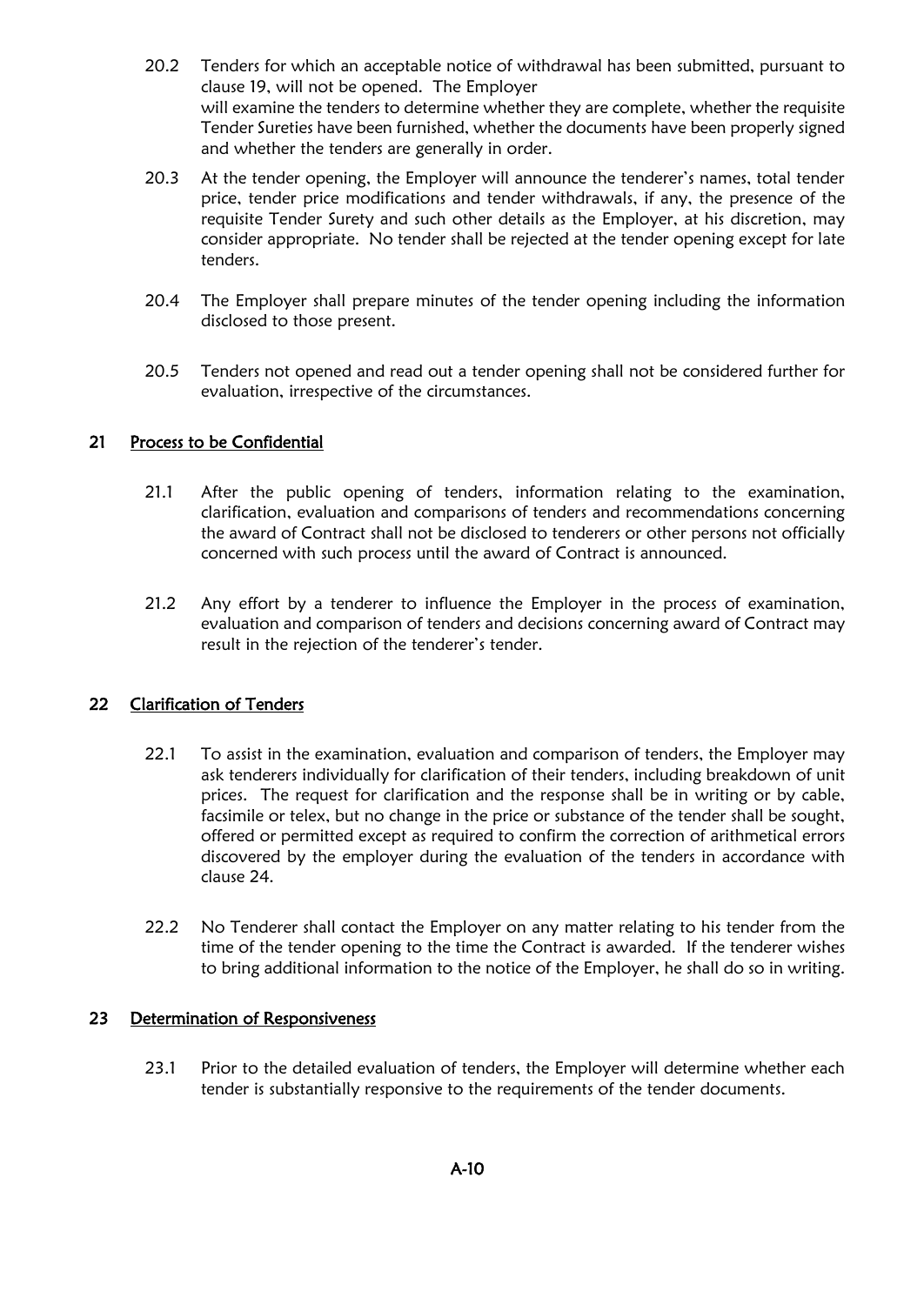- 23.2 For the purpose of this clause, a substantially responsive tender is one which conforms to all the terms, conditions and specifications of the tender documents without material deviation or reservation and has a valid bank guarantee. A material deviation or reservation is one which affects in any substantial way the scope, quality, completion timing or administration of the Works to be undertaken by the tenderer under the Contract, or which limits in any substantial way, inconsistent with the tender documents, the Employer's rights or the tenderers obligations under the Contract and the rectification of which would affect unfairly the competitive position of other tenderers who have presented substantially responsive tenders.
- 23.3 Each price or unit rate inserted in the Bills of Quantities shall be a realistic estimate of the cost of completing the works described under the particular item including allowance for overheads, profits and the like. Should a tender be seriously unbalanced in relation to the Employer's estimate of the works to be performed under any item or groups of items, the tender shall be deemed not responsive.
- 23.4 A tender determined to be not substantially responsive will be rejected by the Employer and may not subsequently be made responsive by the tenderer by correction of the non-conforming deviation or reservation.

#### 24 Correction of Errors

Tenders determined to be substantially responsive shall be checked by the Employer for any arithmetic errors in the Computations and summations. Errors will be corrected by the Employer as follows:

- (a) Where there is a discrepancy between the amount in figures and the amount in words, the amount in words will govern.
- (b) Where there is a discrepancy between the unit rate and the line item total resulting from multiplying the unit rate by the quantity, the unit rate as quoted will prevail, unless in the opinion of the Employer, there is an obvious typographical error, in which case adjustment will be made to the entry containing that error.
- (c) The amount stated in the tender will be adjusted in accordance with the above procedure for the correction of errors and, with concurrence of the tenderer, shall be considered as binding upon the tenderer. If the tenderer does not accept the corrected amount, the tender may be rejected and the Tender Security may be forfeited in accordance with clause 13.

#### 25 Conversion to Single Currency

25.1 For compensation of tenders, the tender price shall first be broken down into the respective amounts payable in various currencies by using the selling rate or rates of the Central Bank of Kenya ruling on the date twenty eight (28) days before the final date for the submission of tenders.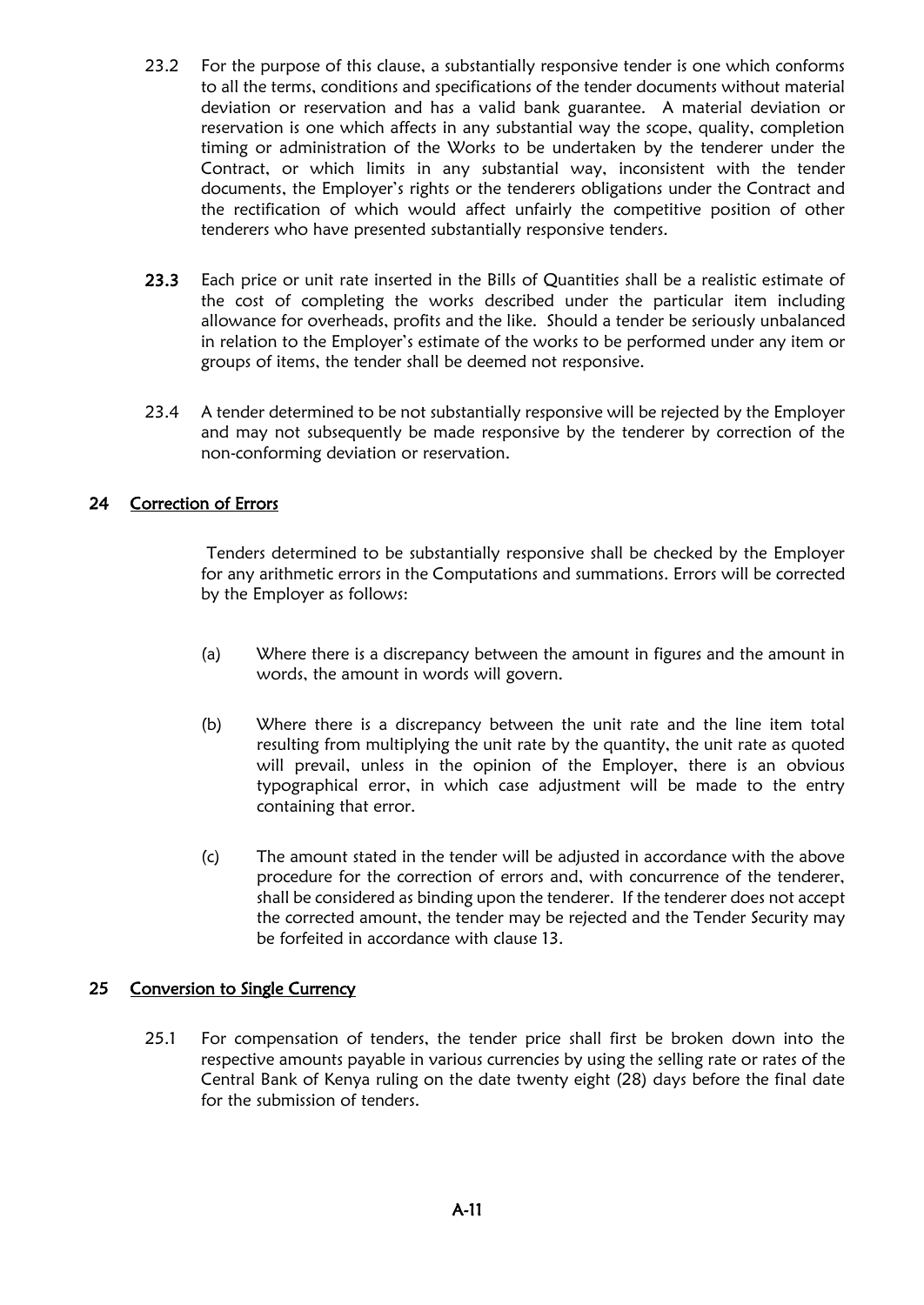25.2 The Employer will convert the amounts in various currencies in which the tender is payable (excluding provisional sums but including Dayworks where priced competitively) to Kenya Shillings at the selling rates stated in clause 25.1.

#### 26 Evaluation and Comparison of Tenders

- 26.1 The Employer will evaluate only tenders determined to be substantially responsive to the requirements of the tender documents in accordance with clause 23.
- 26.2 In evaluating tenders, the Employer will determine for each tender the evaluated tender price by adjusting the tender price as follows:
	- (a) Making any correction for errors pursuant to clause 24.
	- (b) Excluding Provisional Sums and provision, if any, for Contingencies in the Bills of Quantities, but including Day works where priced competitively.
- 26.3 The Employer reserves the right to accept any variation, deviation or alternative offer. Variations, deviations, alternative offers and other factors which are in excess of the requirements of the tender documents or otherwise result in the accrual of unsolicited benefits to the Employer, shall not be taken into account in tender evaluation.
- 26.4 Price adjustment provisions in the Conditions of Contract applied over the period of execution of the Contract shall not be taken into account in tender evaluation.
- 26.5 If the lowest evaluated tender is seriously unbalanced or front loaded in relation to the Employer's estimate of the items of work to be performed under the Contract, the Employer may require the tenderer to produce detailed price analyses for any or all items of the Bills of Quantities, to demonstrate the relationship between those prices, proposed construction methods and schedules. After evaluation of the price analyses, the Employer may require that the amount of the Performance Security set forth in clause 29 be increased at the expense of the successful tenderer to a level sufficient to protect the Employer against financial loss in the event of subsequent default of the successful tenderer under the Contract.
- 26.6 Firms incorporated in Kenya where indigenous Kenyans own 51% or more of the share capital shall be allowed a 10% preferential bias provided that they do not sub-contract work valued at more than 50% of the Contract Price excluding Provisional Sums to a non-indigenous sub-contractor.

#### AWARD OF CONTRACT

#### 27 Award

27.1 Subject to clause 27.2, the Employer will award the Contract to the tenderer whose tender is determined to be substantially responsive to the tender documents and who has offered the lowest evaluated tender price subject to possessing the capability and resources to effectively carry out the Contract Works.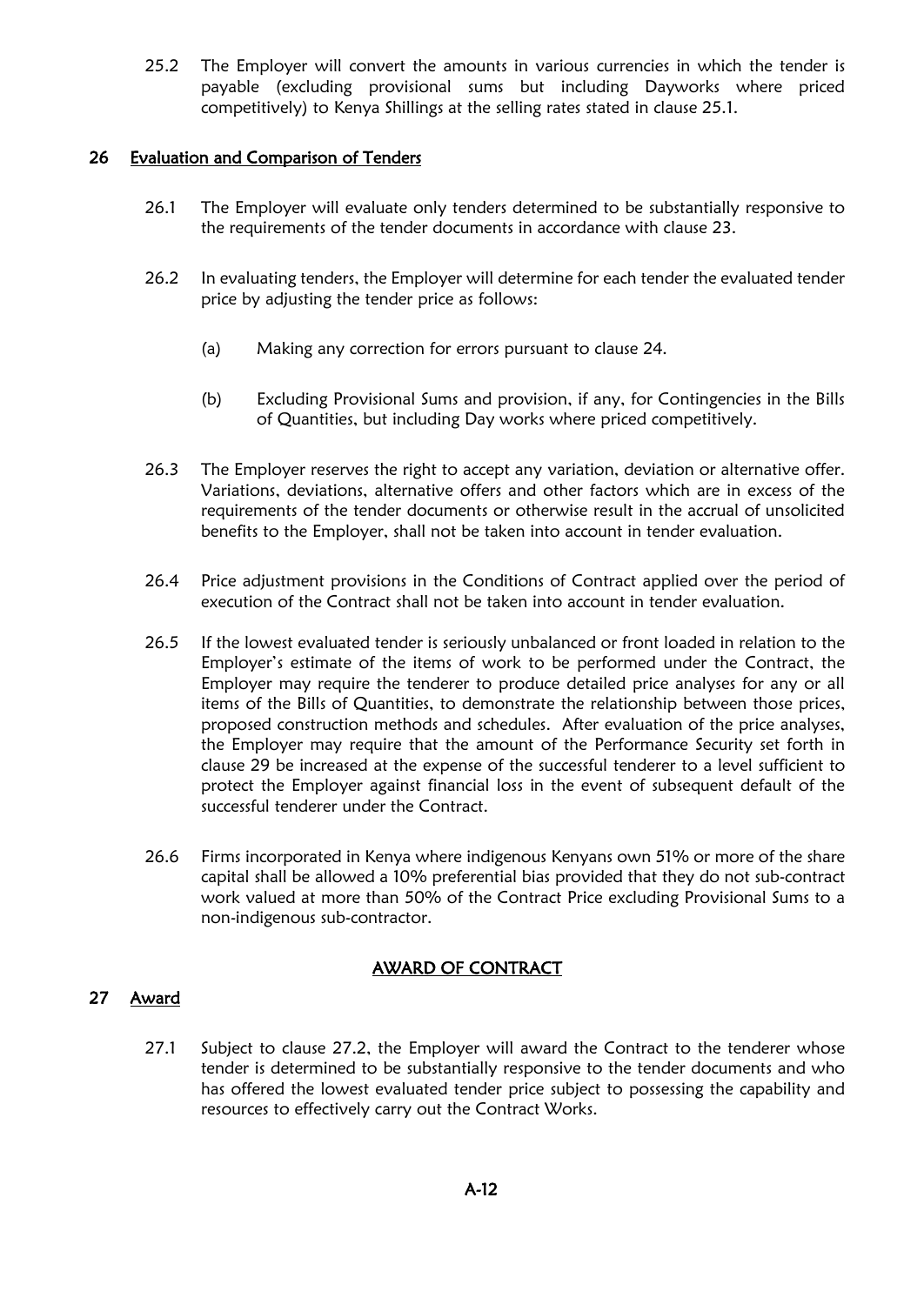27.2 The Employer reserves the right to accept or reject any tender, and to annual the tendering process and reject all tenders, at any time prior to award of Contract, without thereby incurring any liability to the affected tenderers or any obligation to inform the affected tenderers of the grounds for the Employer's action.

#### 28 Notification of Award

- 28.1 Prior to the expiration of the period of tender validity prescribed by the Employer, the Employer will notify the successful tenderer by cable, telefax or telex and confirmed in writing by registered letter that his tender has been accepted. This letter (hereinafter and in all Contract documents called "Letter of Acceptance") shall name the sum (hereinafter and in all Contract documents called "the Contract Price") which the Employer will pay to the Contractor in consideration of the execution and completion of the Works as prescribed by the Contract.
- 28.2 Notification of award will constitute the formation of the Contract.
- 28.3 Upon the furnishing of a Performance Security by the successful tenderer, the unsuccessful tenderers will promptly be notified that their tenders have been unsuccessful.
- 28.4 Within twenty eight [28] days of receipt of the form of Contract Agreement from the Employer, the successful tenderer shall sign the form and return it to the Employer together with the required Performance Security.

#### 29 Performance Guarantee

- 29.1 Within twenty eight [28] days of receipt of the notification of award from the Employer, the successful tenderer shall furnish the Employer with a Performance Security in an amount stated in the Appendix to Instructions to Tenderers.
- 29.2 The Performance Security to be provided by the successful tenderer shall be an unconditional Bank Guarantee issued at the tenderer's option by an established and a reputable Bank approved by the Employer and located in the Republic of Kenya and shall be divided into two elements namely, a performance security payable in foreign currencies (based upon the exchange rates determined in accordance with clause 35.4 of the Conditions of Contract) and a performance security payable in Kenya Shillings. The value of the two securities shall be in the same proportions of foreign and local currencies as requested in the form of foreign currency requirements.
- 29.3 Failure of the successful tenderer to lodge the required Performance Security shall constitute a breach of Contract and sufficient grounds for the annulment of the award and forfeiture of the Tender Security and any other remedy under the Contract the Employer may award the Contract to the next ranked tenderer.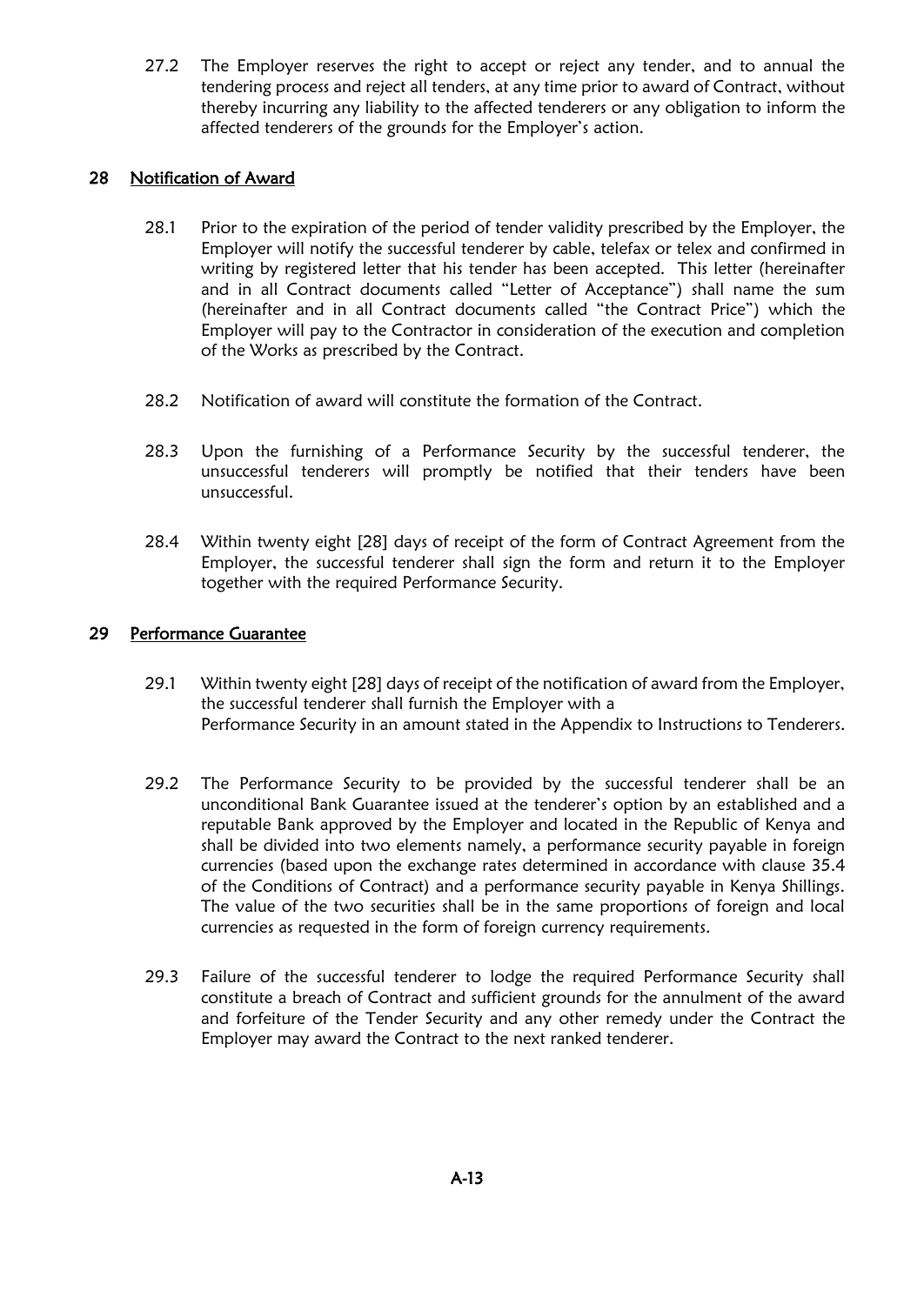#### 30 Advance Payment

An advance payment, if approved by the Employer, shall be made under the Contract, if requested by the Contractor, in accordance with clause 23.7 of the Conditions of Contract. The Advance Payment Guarantee shall be denominated in the proportion and currencies named in the form of foreign currency requirements. For each currency, a separate guarantee shall be issued. The guarantee shall be issued by a bank located in the Republic of Kenya, or a foreign bank through a correspondent bank located in the Republic of Kenya, in either case subject to the approval of the Employer.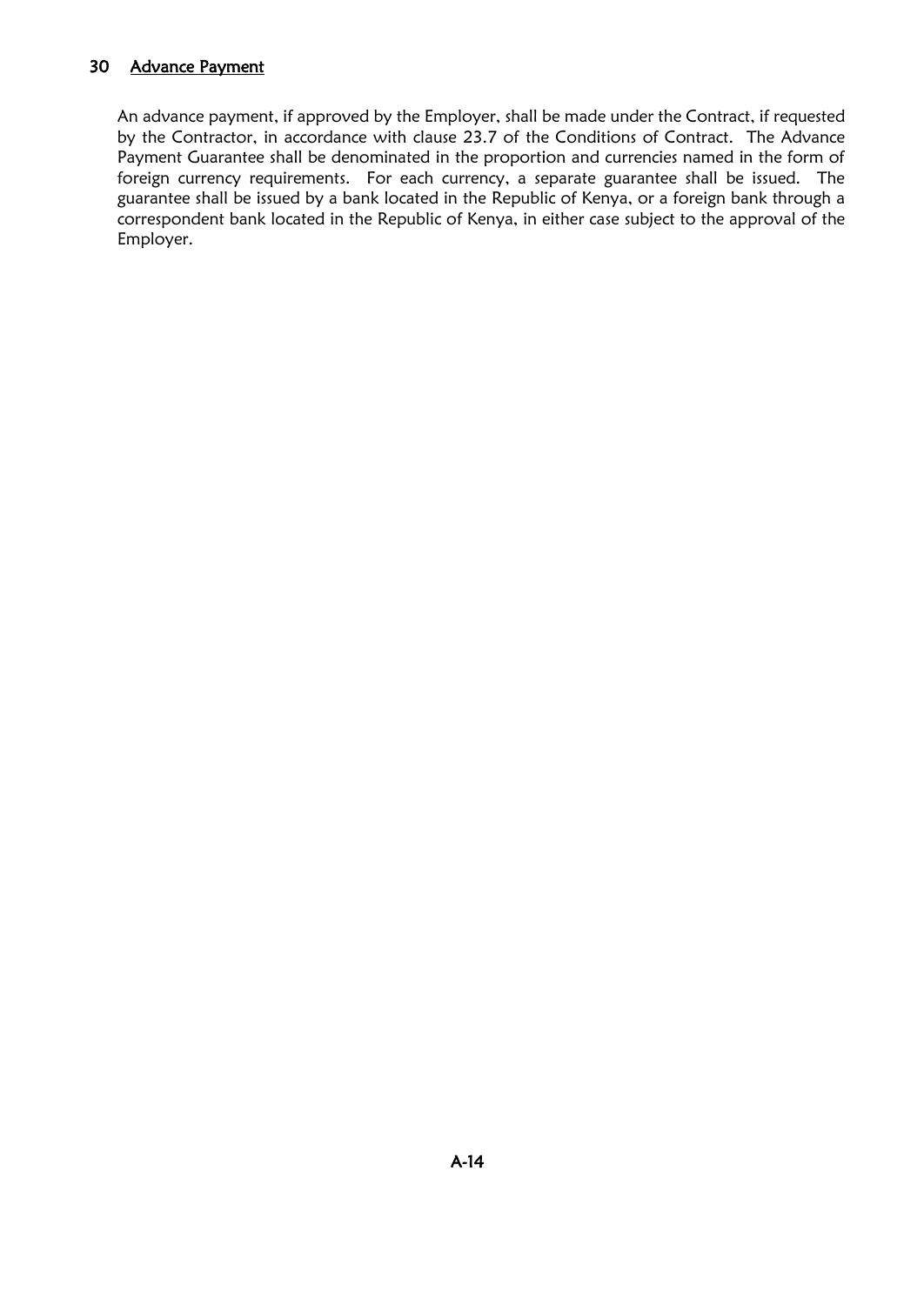#### APPENDIX TO INSTRUCTIONS TO TENDERERS

#### 1) ADD TO CLAUSE 2.1

Change to read, "This invitation to tender is open to all tenderers eligible as per the tender invitation notice"

#### 2) ADD TO CLAUSE 4.1

The site for the proposed works is The Public Service Commission Building, Harambee Avenue, Nairobi

#### 3) OMIT

Clauses 4.3, 5.1 (a), (d), (f), (h), (i), (j), 10.4, 10.5, 11.2, 11.4,15, 25, 26.6, 30

#### 4) MODIFY CLAUSE 5.1(h)

Form of agreement shall be as the Kenya Association of Building and Civil Engineering Contractors (KABCEC)

#### 5) MODIFY CLAUSE 10.5

Clause 47 is not part of the Conditions of Contract Part II.

#### 6) ADD TO CLAUSE 13.1

Amount of tender surety shall be Kshs. 30,000.00 (Valid for 150 days from the date of tender opening)

#### 7) ADD CLAUSE 13.2

The tender surety can also be an insurance bond from a reputable insurance company in the current list of authorized insurance companies issued by the Public Procurement Regulatory Authority (PPRA). Tender security shall be valid for 150 days from the date of tender opening, the tender surety expiry date and tender opening date being inclusive.

#### 8) MODIFY CLAUSE 16 & 17

Only one document (THE ORIGINAL) is to be filled, signed, sealed and submitted.

#### 9) ADD TO CLAUSE 17.2

The name and address of employer's representative for the purposes of submission of tender is as per tender invitation notice.

#### 10) ADD TO CLAUSE 20

The tender opening date and time is as stated in the tender invitation notice.

#### 11) ADD TO CLAUSE 24

- i) In the event of a discrepancy between the tender amount as stated in the form of Tender and the corrected tender figure in the Main summary of the Bills of Quantities, the amount as stated in the Form of Tender shall prevail
- ii) The Error correction factor shall be computed by expressing the difference between the amount and the corrected tender sum as a percentage of the corrected sub-contract works (i.e. corrected tender sum less P.C; and Provisional Sums)
- iii) The Error correction factor shall be applied to all sub-contract works (as a rebate or addition as the case may be) for the purposes of valuations for Interim Certificates and valuation of variations.

#### 12) CLAUSE 28.4

Replace ''Twenty-Eight (28) days'' with 'Twenty-One (21) days''

#### 13) ADD TO CLAUSE 29.1

Replace ''Twenty-Eight (28)'' with 'Twenty-One (21)''. Amount of performance security shall be five per cent (5%)

#### 14) ADD TO CLAUSE 29.2

Performance security shall not be divided in two elements and shall be payable in Kenya Shillings Only.

#### 15) ADD TO CLAUSE 26.

The evaluation criteria in Appendix Pages A16 – A22 shall form part of the evaluation.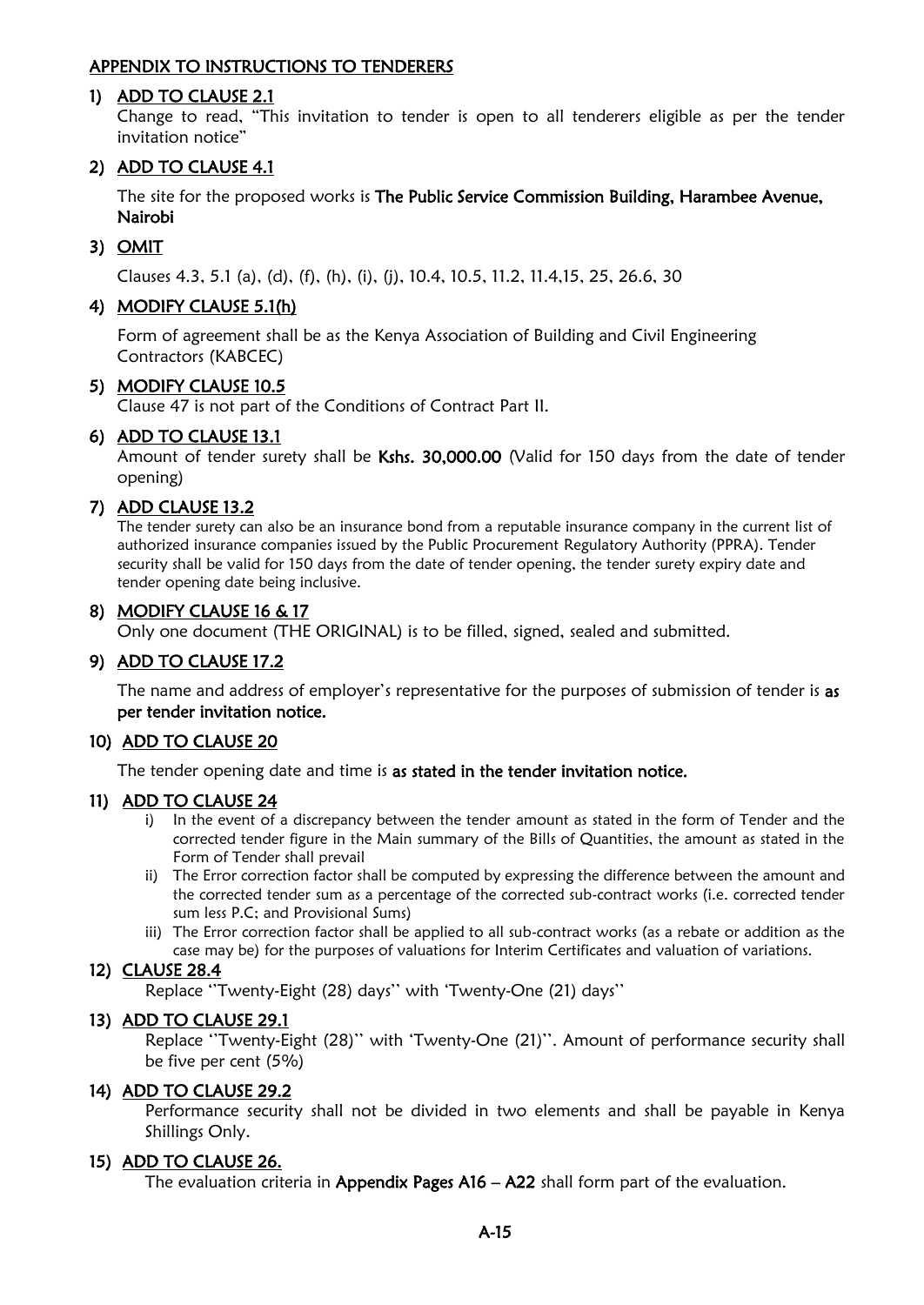## TENDER EVALUATION CRITERIA

After tender opening, the tenders will be evaluated in 4 stages, namely:

- 1. Preliminary Evaluation;
- 2. Technical Evaluation;
- 3. Financial Evaluation; and
- 4. Recommendation for Award.

## STAGE 1: PRELIMINARY EVALUATION

This stage of evaluation shall involve examination of the mandatory requirements as set out in the Tender Advertisement Notice or Letter of Invitation to Tender and any other conditions stated in the bid document.

These conditions shall include the following:

- i) Company Certificate of incorporation/registration;
- ii) Current National Construction Authority Registration Certificate (NCA 5 and above in both Structured Cabling and telecommunication Works);
- iii) Provide Current National Construction Authority Annual Contractors Practicing License;
- iv) Current Class of Licenses with the Communication Authority of Kenya.
- v) Proof of payment for tender document if required;
- vi) The bid has been submitted in the format required by the procuring entity (the bid should be submitted complete with all the sections as issued by the procuring entity);
- vii) Provision of a tender security that is in the required format, amount and that the tender security is valid for the period required;
- viii) Duly filled Form of Tender;
- ix) Valid Tax Compliance Certificate;
- x) Duly filled Confidential Business Questionnaire;
- xi) Duly signed Statement of Compliance;
- xii) The required number of copies of the Bid have been submitted, and all required documents and information have been submitted as stipulated in the tender, advertisement/Invitation letter;
- xiii)Signed Pre-tender site visit form if pre-tender site visit is required;
- xiv) Proof of authorization shall be furnished in the form of a written power of attorney which shall accompany the tender if the signatory to the tender is not a director of the company (provide name and attach proof of citizenship of the signatory to the Tender). Provide also Form CR12 from the Registrar of Companies.
- xv) Manufacturers authorization letter for all data active components;

#### Note:

- a) The bid security shall be in accordance with clauses 13 and 23.2 of Instruction to Tenderers which states as follows:
	- Clause 13.1 of Instruction to Tenderers, "the tenderers shall furnish as part of his tenders a Bid surety in the amount stated in the tender document in the Appendix to Instructions to Tenderers".
	- Clause 13.2 of Instruction to Tenderers, "the unconditional Tender surety shall be in Kenya shillings and be in form of a certified cheque, bank draft, an irrevocable letter of credit or a guarantee from a reputable Bank/ Insurance approved by PPRA located in the Republic of Kenya. The format of the surety shall be in accordance with the sample form included in the tender documents and the tender surety shall be valid for 150 days from the date of tender opening".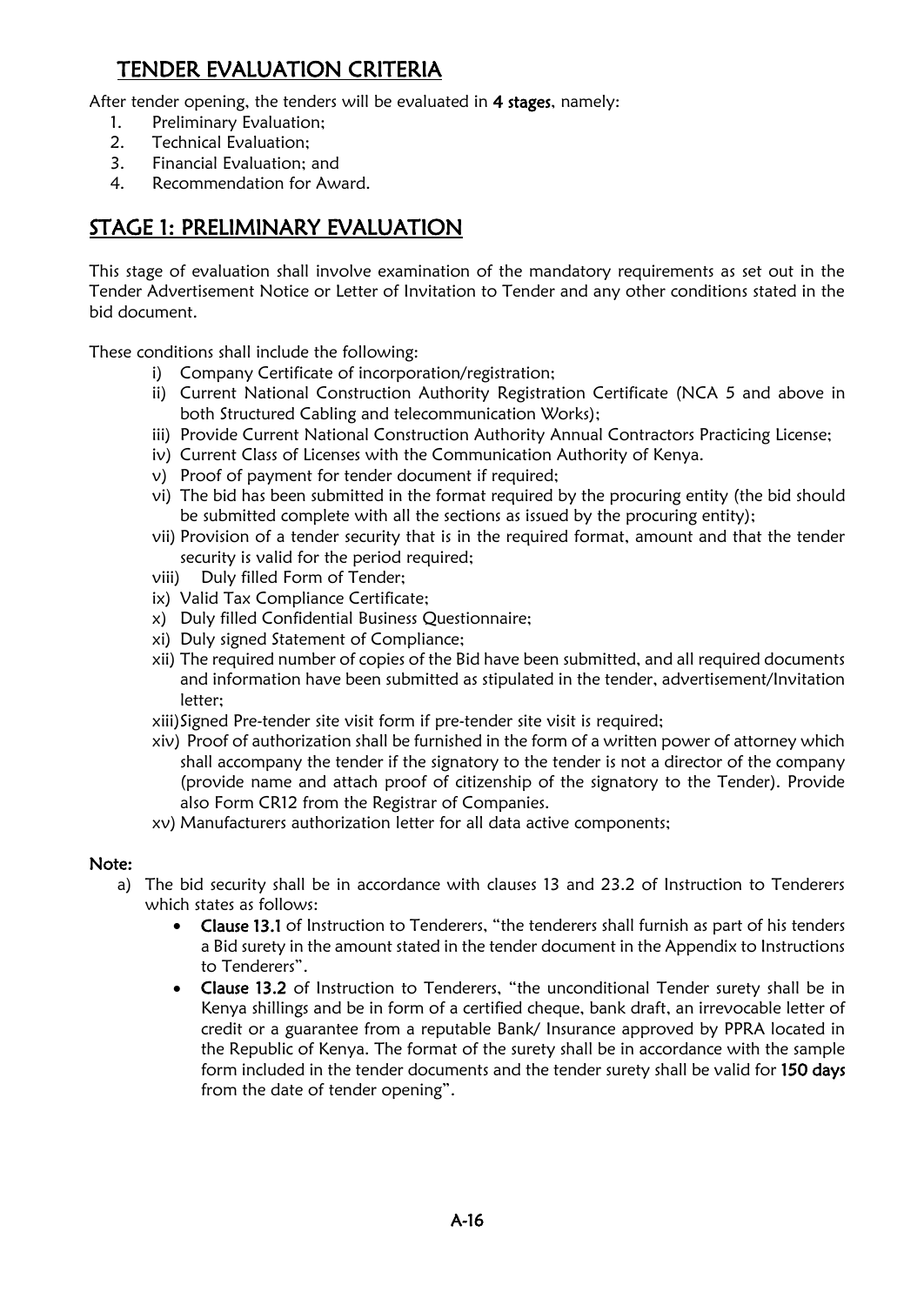- Clause 23.2 of Instruction to Tenderers: "For the purposes of this clause, a substantially responsive tender is one which conforms to all terms and condition and specifications of the tender document without material deviation or reservation and has a valid Bank/Insurance guarantee".
- b) The employer/procuring entity may seek further clarification/confirmation if necessary, to confirm authenticity/compliance of any condition of the tender. Further, in case of a discrepancy between the amounts stated in the appendix to Instructions to Tenderers in Section A of this tender document and the one stated in the tender advertisement or invitation letter, the bid security shall be taken as the amount in the tender advertisement/ letter of invitation.

The tenderers who do not satisfy any of the above mandatory requirements shall be considered Non-Responsive and their tenders will not be evaluated further.

#### STAGE 2: TECHNICAL EVALUATION

The tender document shall be examined based on clause 2.2 of the Instructions to Tenderers which states as follows:

In accordance with clause 2.2 of Instruction to Tenderers, the tenderers will be required to provide evidence for eligibility of the award of the tender by satisfying the employer of their eligibility under sub clause 2.1 of Instructions to Tenderers and their capability and adequacy of resources to effectively carry out the subject contract.

In order to comply with provisions of clause 2.2 of Instruction to Tenderers, the tenderers shall be required;

- a) To fill the Standard Forms provided in the bid document for the purposes of providing the required information. The tenderers may also attach the required information if they so desire;
- b) On compliance with Technical Specifications, bidders shall supply equipments /items which comply with the technical specifications set out in the bid document. In this regard, the bidder will be required to submit relevant technical brochure/catalogues with the tender document, highlighting (using a mark-pen or highlighter) the Catalogue Number/Model of the proposed items. Such brochure/catalogues should indicate comprehensive relevant data of the proposed equipment/items which should include but not limited to the following:
	- (i) Standards of manufacture;
	- (ii) Performance ratings/characteristics;
	- (iii) Material of manufacture;
	- (iv) Electrical power ratings; and
	- (v) Any other necessary requirements so as to comply with the bid technical specifications.

The bid will then be analyzed, using the information in the technical brochures, to determine compliance with key technical specifications for the works/items as indicated in the tender document. Bidders not complying with any of the key Technical Schedule specifications shall be awarded 0 marks while those meeting all the key technical specifications shall be awarded 40 marks (evaluation committee may add more key requirements from the bid technical specifications.

The tenderer shall also fill in the Technical Schedule as Specified in the tender document for Equipments and items indicating the Country of Origin, Model/Make/Manufacturer and catalogue numbers of the Items/Equipments they propose to supply.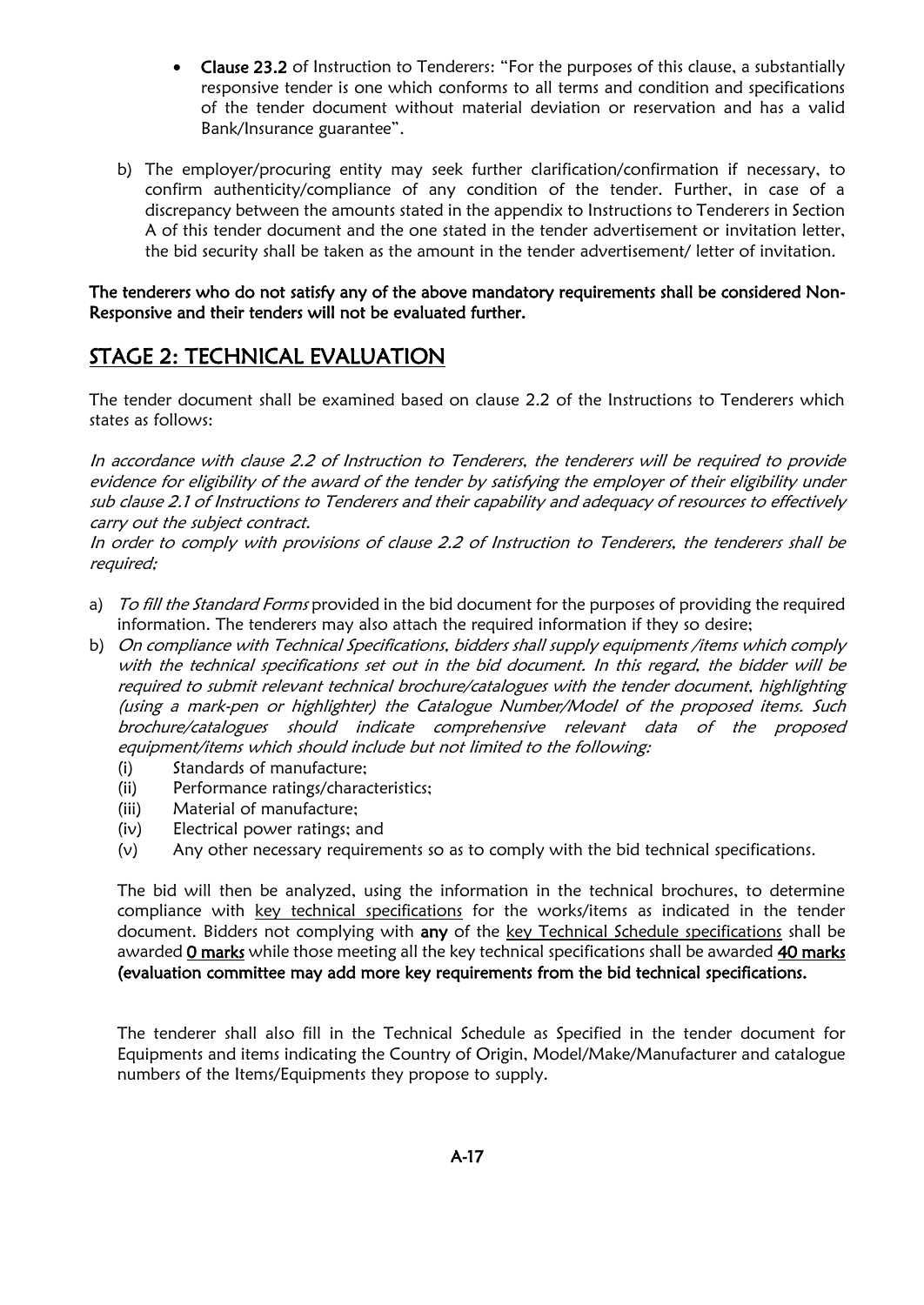The award of points considered in this section shall be as shown below:

#### PARAMETER MAXIMUM POINTS

| (i)    |                                                                |
|--------|----------------------------------------------------------------|
| (ii)   |                                                                |
| (iii)  |                                                                |
| (iv)   |                                                                |
| (v)    |                                                                |
| (vi)   |                                                                |
| (vii)  |                                                                |
| (viii) |                                                                |
| (ix)   | Name, Address and Telephone of Banks (Contractor to provide) 3 |
| (x)    |                                                                |
|        |                                                                |

#### TOTAL 100

The pass-mark under the Technical Evaluation is 70 percent.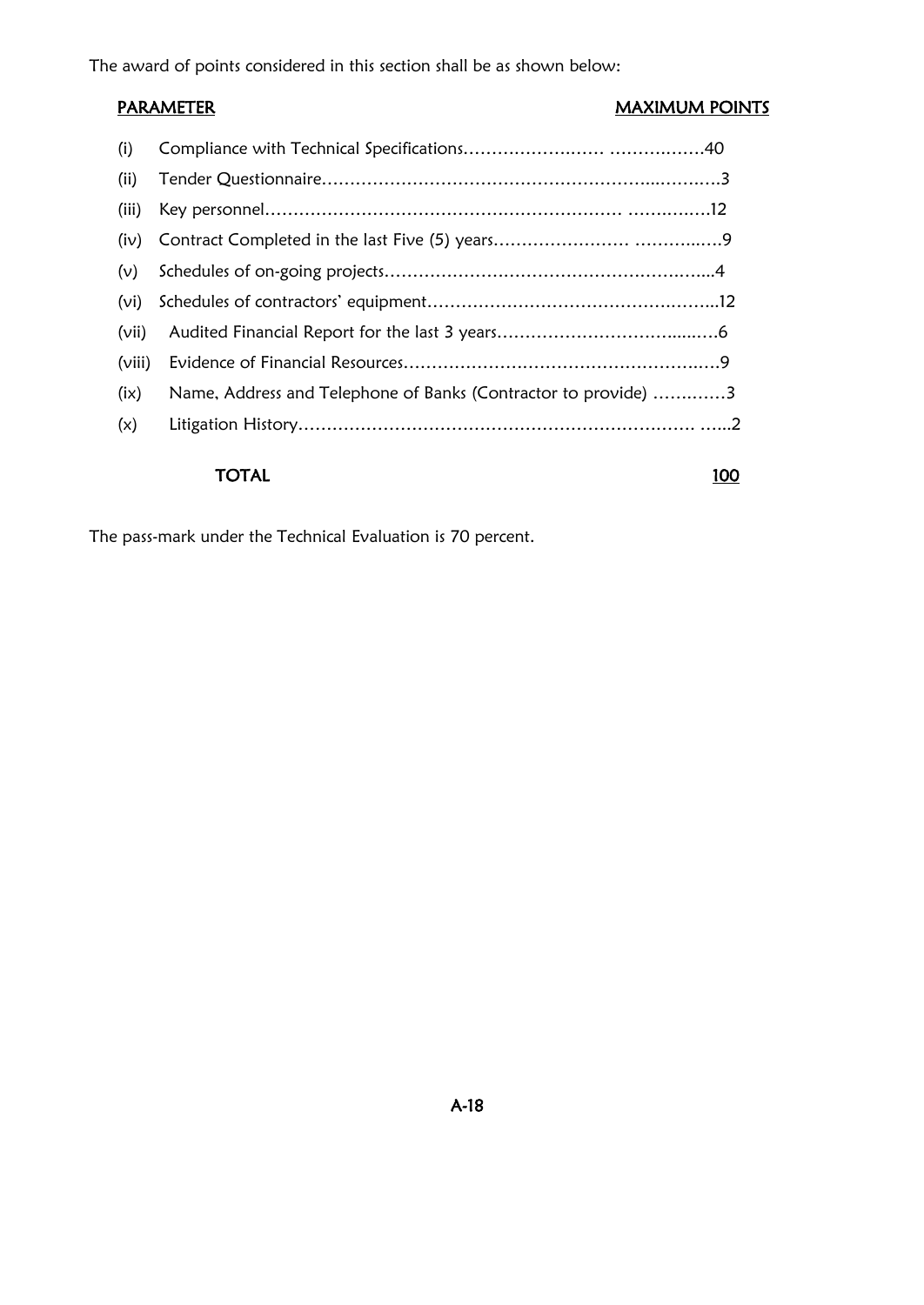The detailed scoring plan shall be as shown in table 1.

TABLE 1: Assessment for Eligibility

| ltem           | Description                                                                                                                                                                                                                                                                                                                       | Points<br>Scored | Max. Point |    |
|----------------|-----------------------------------------------------------------------------------------------------------------------------------------------------------------------------------------------------------------------------------------------------------------------------------------------------------------------------------|------------------|------------|----|
|                | <b>Compliance with Technical Specifications</b><br>$\bullet$<br>$\bullet$<br>(Note: Tender Evaluation Committee to carryout analysis showing<br>how decision on this requirement has been arrived at. Attach analysis<br>on this as an Appendix)                                                                                  |                  |            | 40 |
| $\overline{2}$ | <b>Tender Questionnaire Form</b>                                                                                                                                                                                                                                                                                                  |                  |            | 3  |
| 3              | Key Personnel (Attach evidence)                                                                                                                                                                                                                                                                                                   |                  |            |    |
|                | Director of the firm<br>Holder of degree in relevant Engineering field----------------------- 4<br>Holder of diploma in relevant Engineering field-----------------------3<br>Holder of certificate in relevant Engineering field----------------------2<br>Holder of trade test certificate in relevant Engineering field------1 |                  | 4          |    |
|                | At least 1No. degree/diploma holder of key personnel in relevant field<br>With over 10 years relevant experience-------------------------------4<br>$\bullet$                                                                                                                                                                     |                  | 4          | 12 |
|                | At least 1No certificate holder of key personnel in relevant field<br>With over 10 years relevant experience------------------------------- 2<br>$\bullet$<br>With over 5 years relevant experience ------------------------------ 1<br>$\bullet$<br>With under 5 years relevant experience ------------------------------0.5     |                  | 2          |    |
|                | At least 2No artisan (trade test certificate in relevant field)<br>Artisan with over 10 years relevant experience-------------------------2<br>Artisan with under 10 years relevant experience --------------------------------<br>Non skilled worker with over 10 years relevant experience----- 0                               |                  | 2          |    |
| 4              | Contracts completed in the last five (5) years (Max of 3No. Projects)-<br><b>Provide Evidence</b><br>Project of similar nature, complexity or magnitude------------------3<br>Project of similar nature but of lower value than the one in                                                                                        |                  | 9          |    |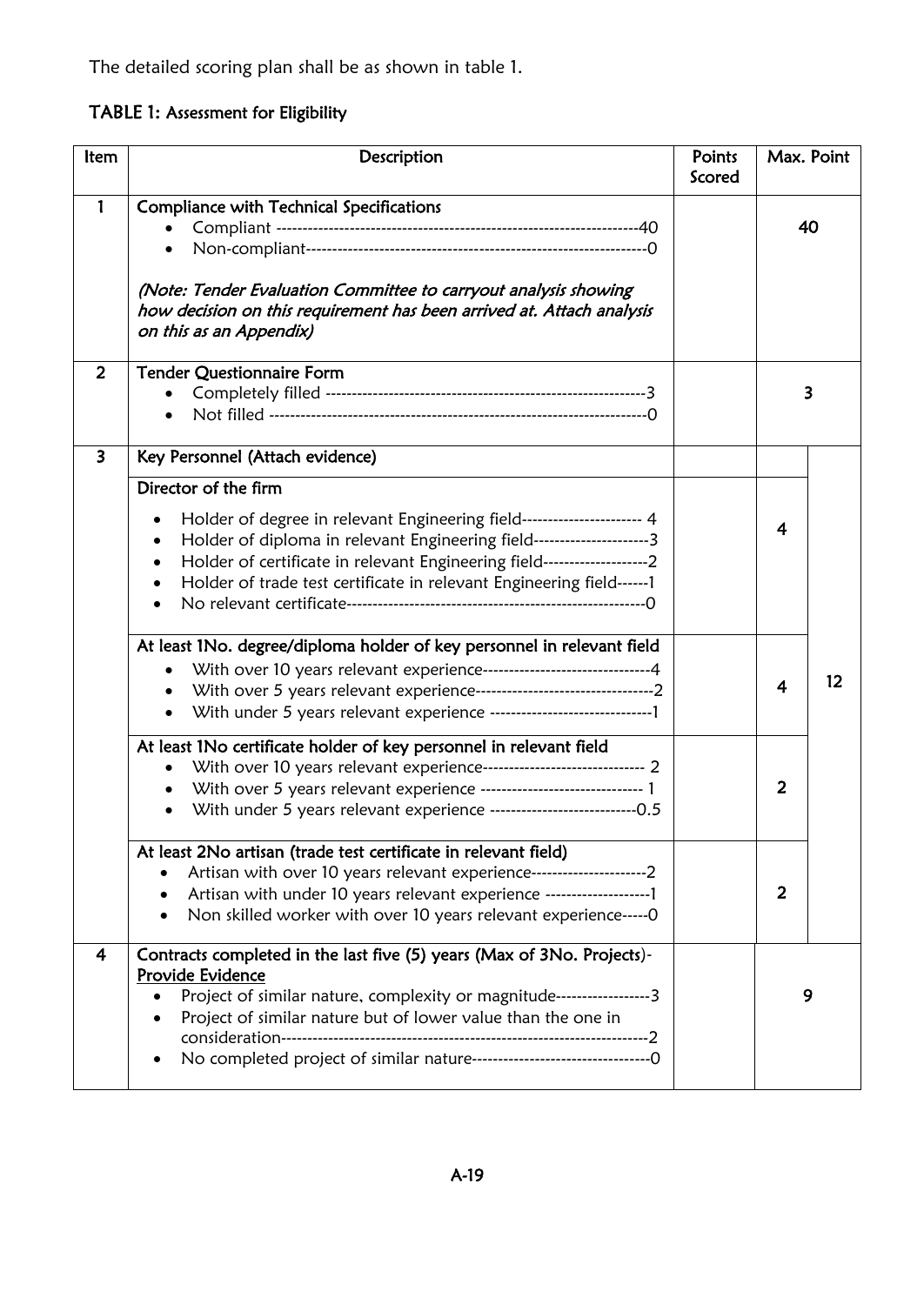| Item           | Description                                                                                                                                                                                                                                                                                                                                                                                                                                                                                                                                                                                                               | Points<br>Scored | Max. Point              |  |
|----------------|---------------------------------------------------------------------------------------------------------------------------------------------------------------------------------------------------------------------------------------------------------------------------------------------------------------------------------------------------------------------------------------------------------------------------------------------------------------------------------------------------------------------------------------------------------------------------------------------------------------------------|------------------|-------------------------|--|
| 5              | On-going projects - Provide Evidence<br>No Project of similar nature, complexity and magnitude -<br>Three and below Projects of similar, nature complexity<br>٠<br>Four and above Projects of similar nature, complexity<br>٠                                                                                                                                                                                                                                                                                                                                                                                             |                  | 4                       |  |
| 6              | Schedule of contractors equipment and transport (proof or<br>evidence of ownership/Lease)<br>Relevant Transport (at least 3No. each 2mks)<br>a)                                                                                                                                                                                                                                                                                                                                                                                                                                                                           |                  | 6<br>12                 |  |
|                | b) Relevant Equipment (at least 6No. each 1mks)<br>Has relevant equipment for work being tendered--------6<br>No relevant equipment for work being tendered--------0                                                                                                                                                                                                                                                                                                                                                                                                                                                      |                  | 6                       |  |
| $\overline{7}$ | Financial report<br>a) Audited financial report (last three (3) years)<br>Average Annual Turn-over equal to or greater than the cost<br>Average Annual Turn-over above 50% but below 100% of<br>• Average Annual Turn-over below 50% of the cost of the<br>b) Evidence of Financial Resources (cash in hand, lines of<br>credit, over draft facility etc.)<br>• Has financial resources to finance the projected monthly<br>Has financial resources equal to the projected monthly cash<br>Has financial resources less the projected monthly cash<br>Has not indicated sources of financial resources -----------------0 |                  | 6<br>9                  |  |
| 8              | Name, Address and Telephone of Banks (Contractor to<br>provide)                                                                                                                                                                                                                                                                                                                                                                                                                                                                                                                                                           |                  | 3                       |  |
| 9              | Litigation History                                                                                                                                                                                                                                                                                                                                                                                                                                                                                                                                                                                                        |                  | $\overline{\mathbf{2}}$ |  |
|                | <b>TOTAL</b>                                                                                                                                                                                                                                                                                                                                                                                                                                                                                                                                                                                                              |                  | 100                     |  |

Any bidder who scores 70% and above shall be considered for further evaluation.

\*Monthly Cash Flow =Tender Sum/Contract Period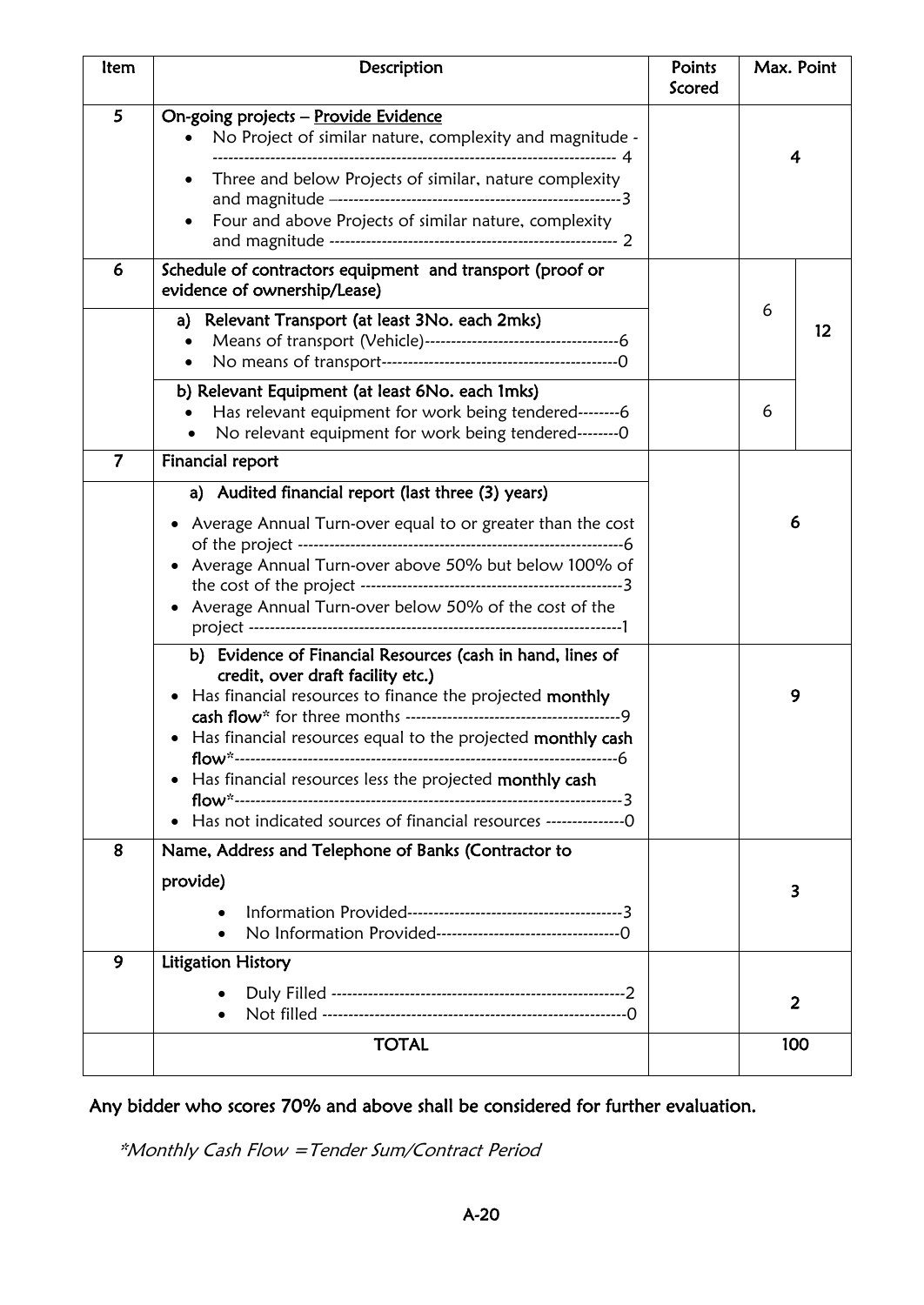## STAGE 3 - FINANCIAL EVALUATION

Upon completion of the technical evaluation a detailed financial evaluation shall follow.

The evaluation shall be in three stages

- a) Determination of Arithmetic errors
- b) Comparison of Rates; and
- c) Consistency of the Rates.

#### A) Determination of Arithmetic Errors

Arithmetic Errors will be corrected by the Procuring Entity as follows:

i) In the event of a discrepancy between the tender amount as stated in the form of Tender and the corrected tender figure in the Main summary of the Bills of Quantities, the amount as stated in the Form of Tender shall prevail. Pursuant to Section 82 of the Public Procurement and Asset Disposal Act 2015, the tender sum as submitted and read out during the tender opening shall be absolute and final and shall not be the subject of correction, adjustment or amendment in any way by any person or entity;

If, in the opinion of the Tender Evaluation Committee, the arithmetic error is substantial and is to the disadvantage of the bidder under consideration, then the bidder under consideration shall be notified in writing for concurrence of such an error. If such a bidder does not concur with the error, then the bidder shall be considered financially non-responsive and disqualified from further analysis.

- ii) Error correction factor shall be computed by expressing the difference between the amount and the corrected tender sum as a percentage of the corrected contract works (i.e. corrected tender sum less P.C; and Provisional Sums);
- iii) The Error correction factor shall be applied to all contract works (as a rebate or addition as the case may be) for the purposes of valuations for Interim Certificates and valuation of variations.

#### B) Comparison of rates

Items that are underpriced or overpriced may indicate potential for non-delivery and front loading respectively. The committee shall promptly write to the tenderer asking for detailed breakdown of costs for any of the quoted items, relationship between those prices, proposed construction/installation methods and schedules.

The evaluation committee shall evaluate the responses and make an appropriate recommendation to the procuring entity giving necessary evidence. Such recommendations may include but not limited to: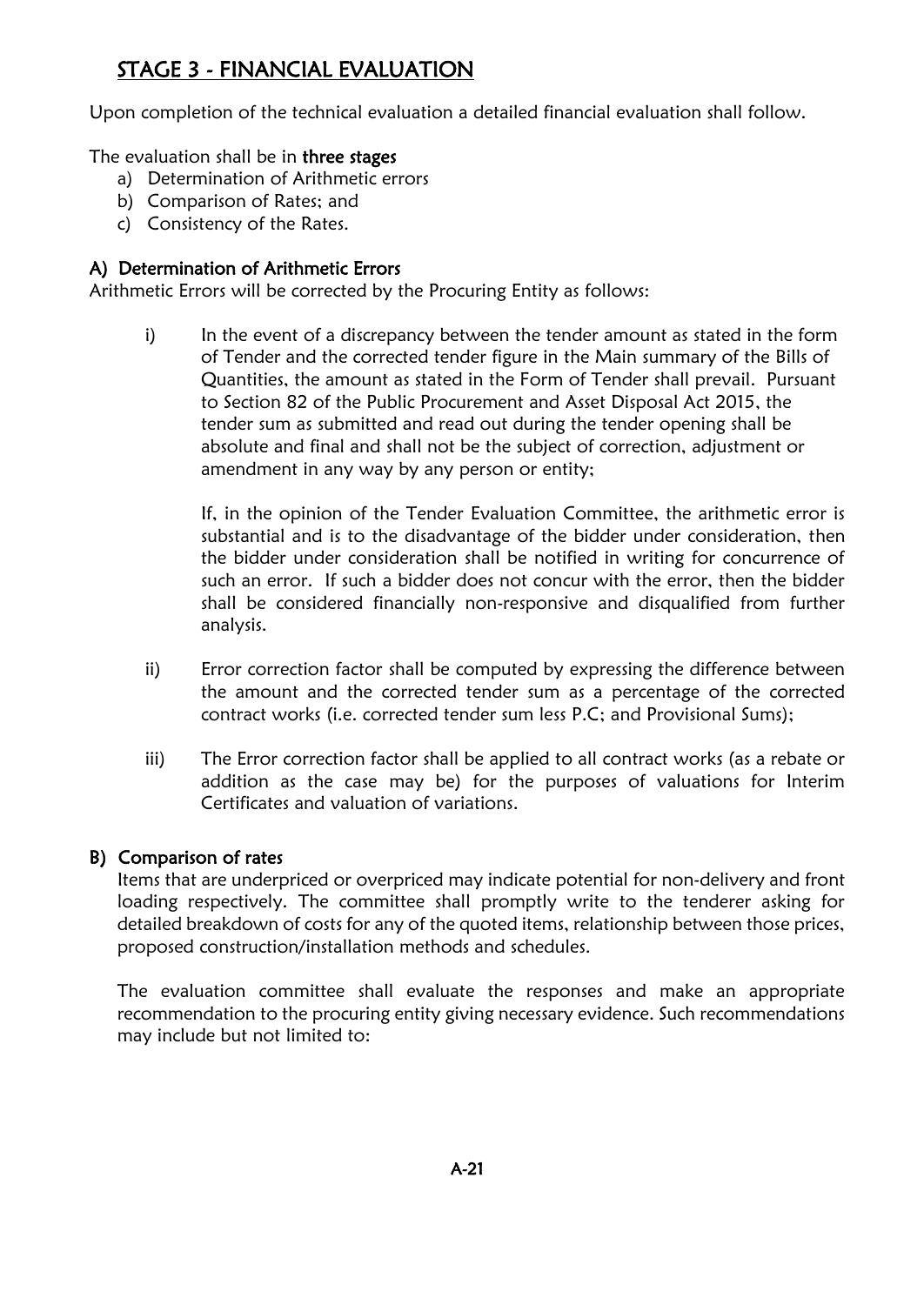- a) Recommend no adverse action to the tenderer after a convincing response;
- b) Employer requiring that the amount of the performance bond be raised at the expense of the successful tenderer to a level sufficient to protect the employer against potential financial losses;
- c) Recommend non-award based on the response provided and the available demonstrable evidence that the scope, quality, completion timing, administration of works to be undertaken by the tenderer, would adversely be affected or the rights of the employer or the tenderers obligations would be limited in a substantial way.

#### C) Consistency of the Rates

The evaluation committee will compare the consistency of rates for similar items and note all inconsistencies of the rates for similar items.

### STAGE 4 - RECOMMENDATION FOR AWARD

The successful bidder shall be the tenderer with the lowest evaluated tender price.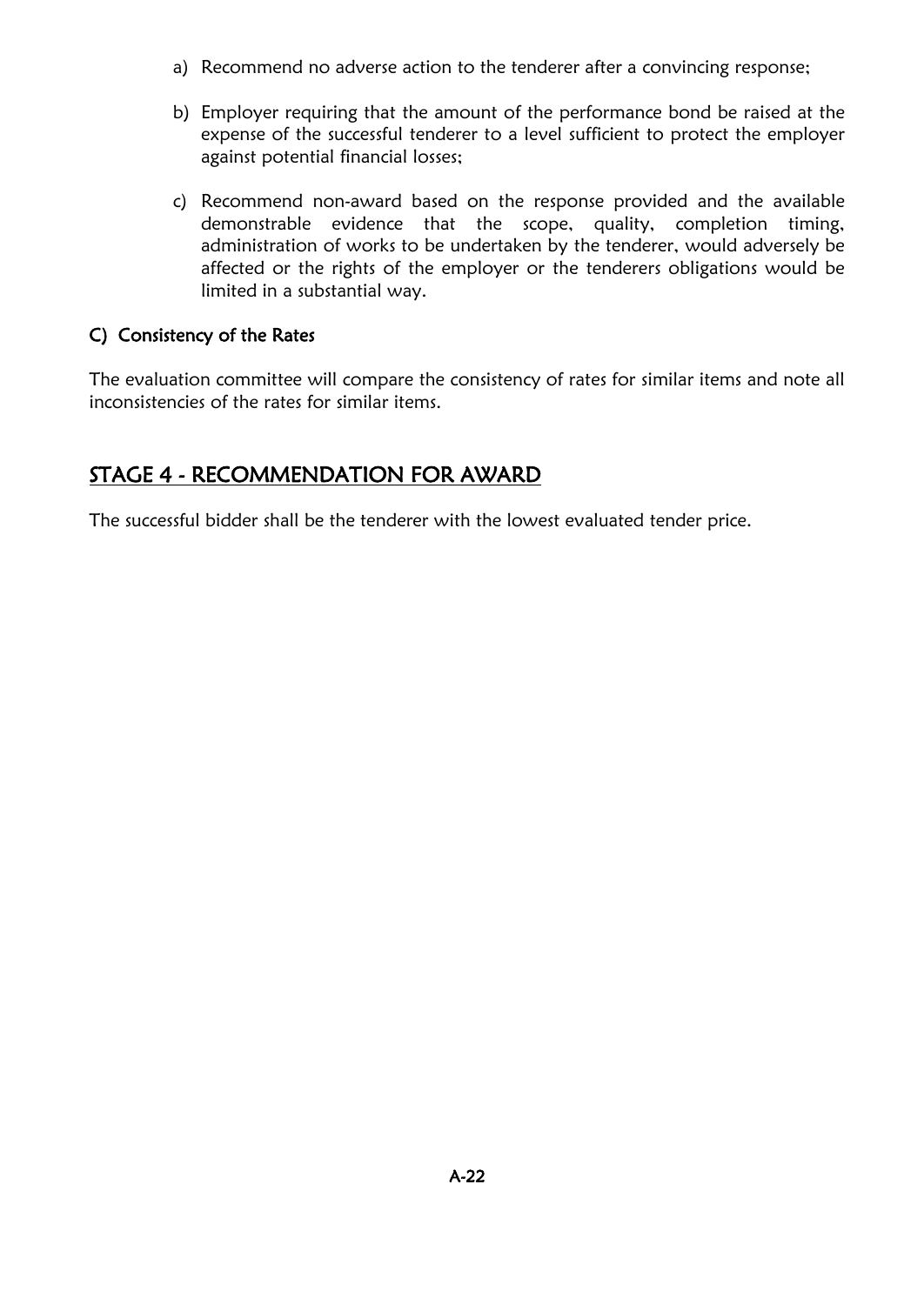# **SECTION B**

# CONDITIONS OF CONTRACT AND SUB-CONTRACT AGREEMENT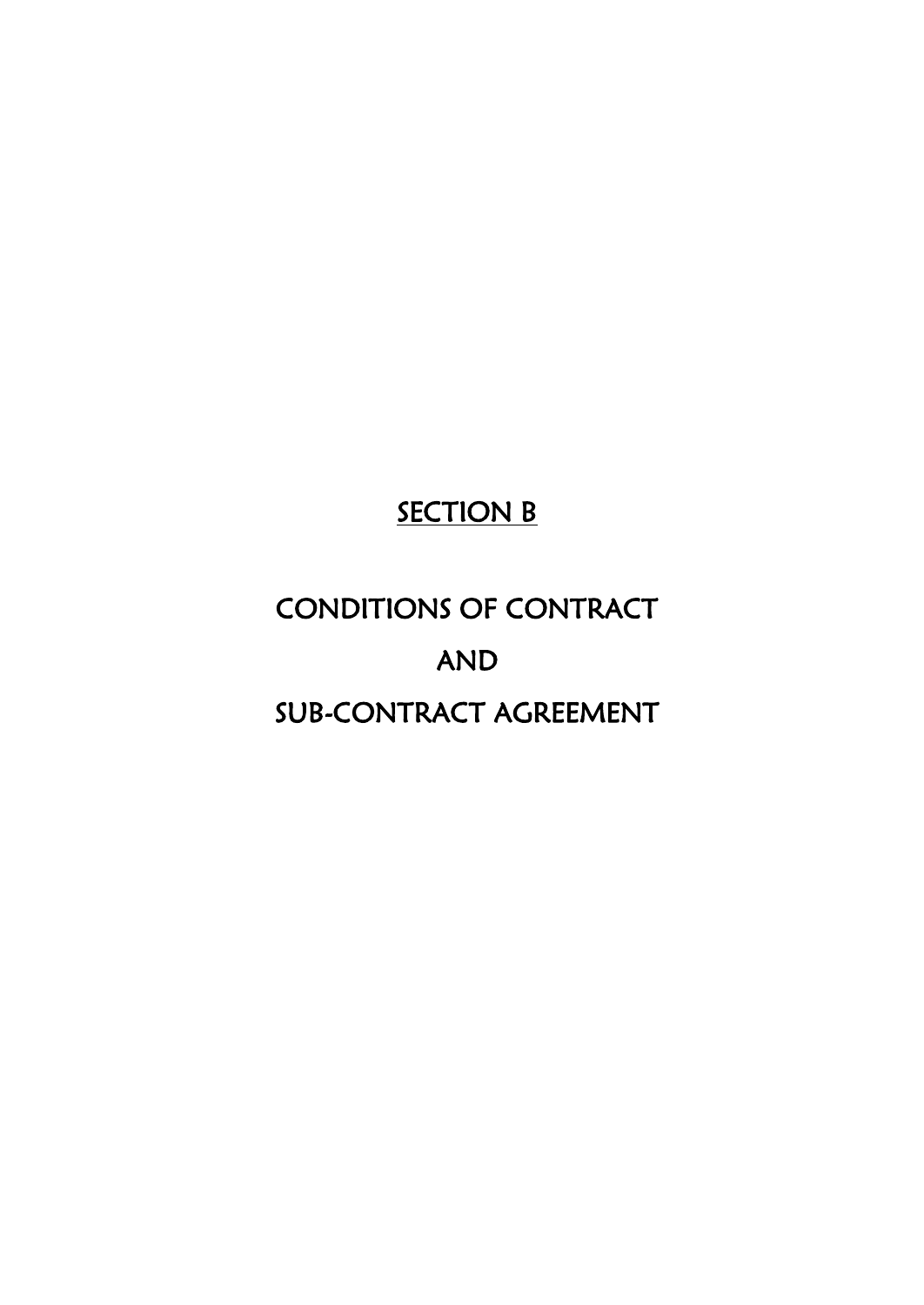#### CONDITIONS OF CONTRACT

#### 1.0 Definitions

1.1 In this contract, except where context otherwise requires, the following terms shall be interpreted as indicated;

"Bills of quantities" means the priced and completed bill of quantities forming part of the tender.

"Compensation Events" are those defined in clause 24 hereunder

"Completion date" means the date of completion of the works as certified by the Project Manager, in accordance with Clause 31.

**"The Contract"** Means the agreement entered into between the Employer and the Contactor as recorded in the Agreement Form and signed by the parties including all attachments and appendices thereto and all documents incorporated by reference therein to execute, complete, and maintain the Works,

"The Contractor" refers to the person or corporate body whose tender to carry out the Works has been accepted by the Employer.

**"The Contractor's Tender"** is the completed tendering document submitted by the Contactor to the Employer.

"The Contract Price" is the price stated in the Letter of Acceptance and thereafter as adjusted in accordance with the provisions of the Contract.

"Days" are calendar days; "months" are calendar months.

"Defects" is any piece of work not completed in accordance with the Contract.

"The Defects Liability Certificate" is the certificate issued by project Manager upon correction of defects by the Contractor.

"The Defects Liability Period" is the period named in the Contract Data and calculated from the Completion Date.

"Drawings" include calculations and other information provided or approved by the Project Manager for the execution of the Contract.

"Dayworks" are Work inputs subject to payment on a time basis for labour and the associated materials and plant.

"Employer" or the "procuring entity" as defined in the Public Procurement Regulations (i.e. Central or Local Government administration, Universities, Public Institutions and Corporations, etc. is the party who employs the Contractor to carry out the Works.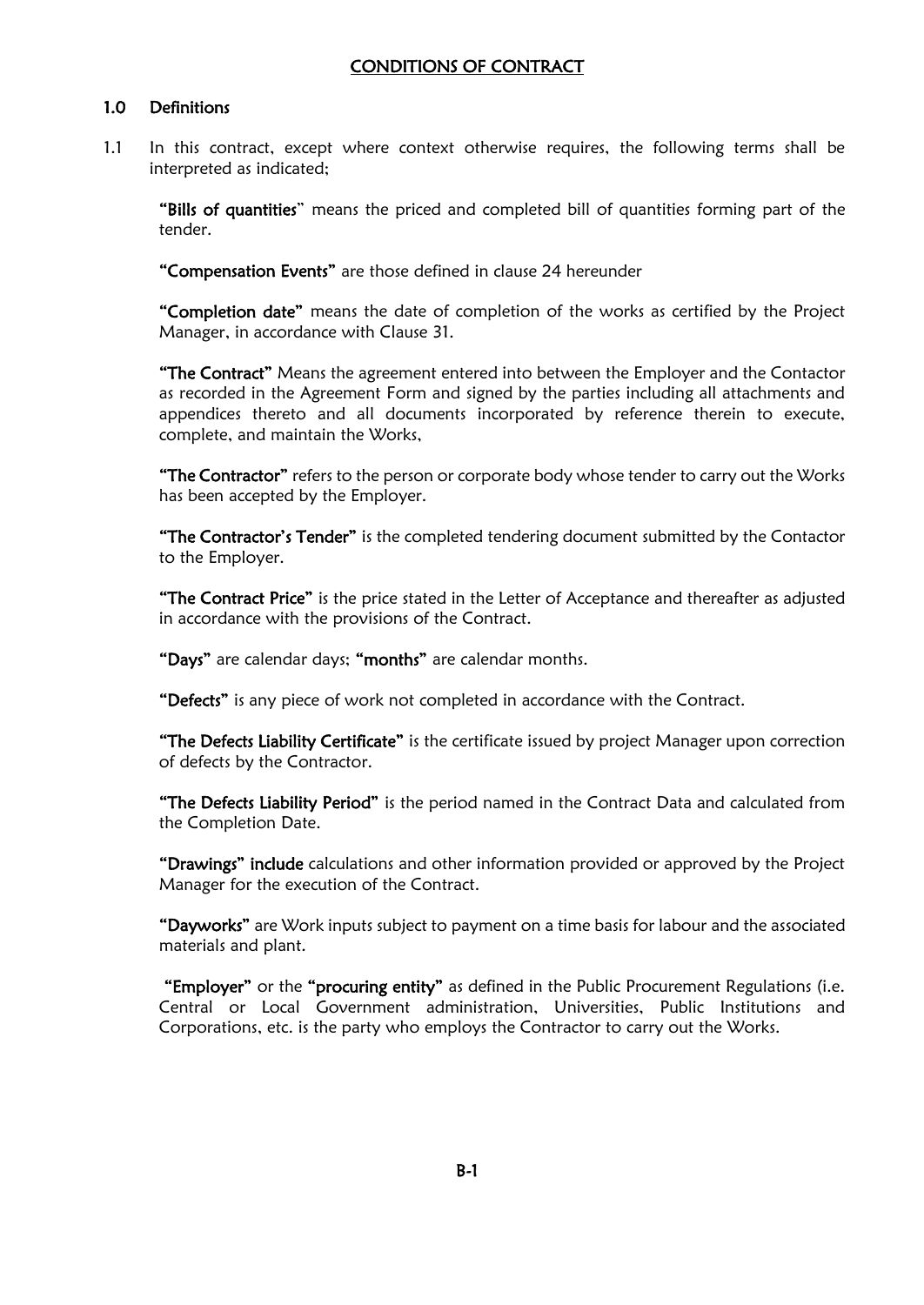"Equipment" is the Contractor's machinery and vehicles brought temporarily to the Site for the execution of the Works.

"The intended completion date" is the date on which it is intended that the Contractor shall complete the works. The intended Completion Date may be revised only by the Project manager by issuing an extension of time or acceleration in the Works.

"Materials" are all supplies, including consumables, used by the Contractor for incorporation in order.

"Plant" is any integral part of the Works that shall have a mechanical, electrical, chemical or biological function.

"Project Manager" is the person named in the Appendix to Conditions of Contract (or any other competent person appointed by the Employer and notified to the Contractor, to act in replacement of the Project Manager) who is responsible for supervising the execution of the Works and administering the Contract and shall be an "Architect" or a "Quantity Surveyor registered under the Architects and Quantity Surveyors Act Cap 525 or an "Engineer" registered under Engineers Registration Act Cap 530.

"Site" means the place or places where the permanent Works are to be carried out including workshops where the same is being prepared.

"Site Investigation Reports" are those reports that may be included in the tendering documents which are factual and interpretative about the surface and subsurface conditions at the Site.

"Specifications" means the Specification of the Works included in the Contract and any modification or addition made or approved by the Project Manager.

"Start Date" is the date when the Contractor shall commence execution of the Works.

"A Sub-contractor" is a person or corporate body who has a Contract with the Contractor to carry out a part of the Work in the Contract, which includes Work on the Site.

"Temporary works" are works designed, constructed, installed, and removed by the Contractor which are needed for construction or installation of the Works.

"Employer's Representative" is the person appointed by the Employer and notified to the Contractor for the purpose of supervision of the Works.

"A Variation" is an instruction given by the Employer's Representative which varies the Works.

**"The Works"** are what the Contract requires the Contractor to construct, install, and turnover to the Employer.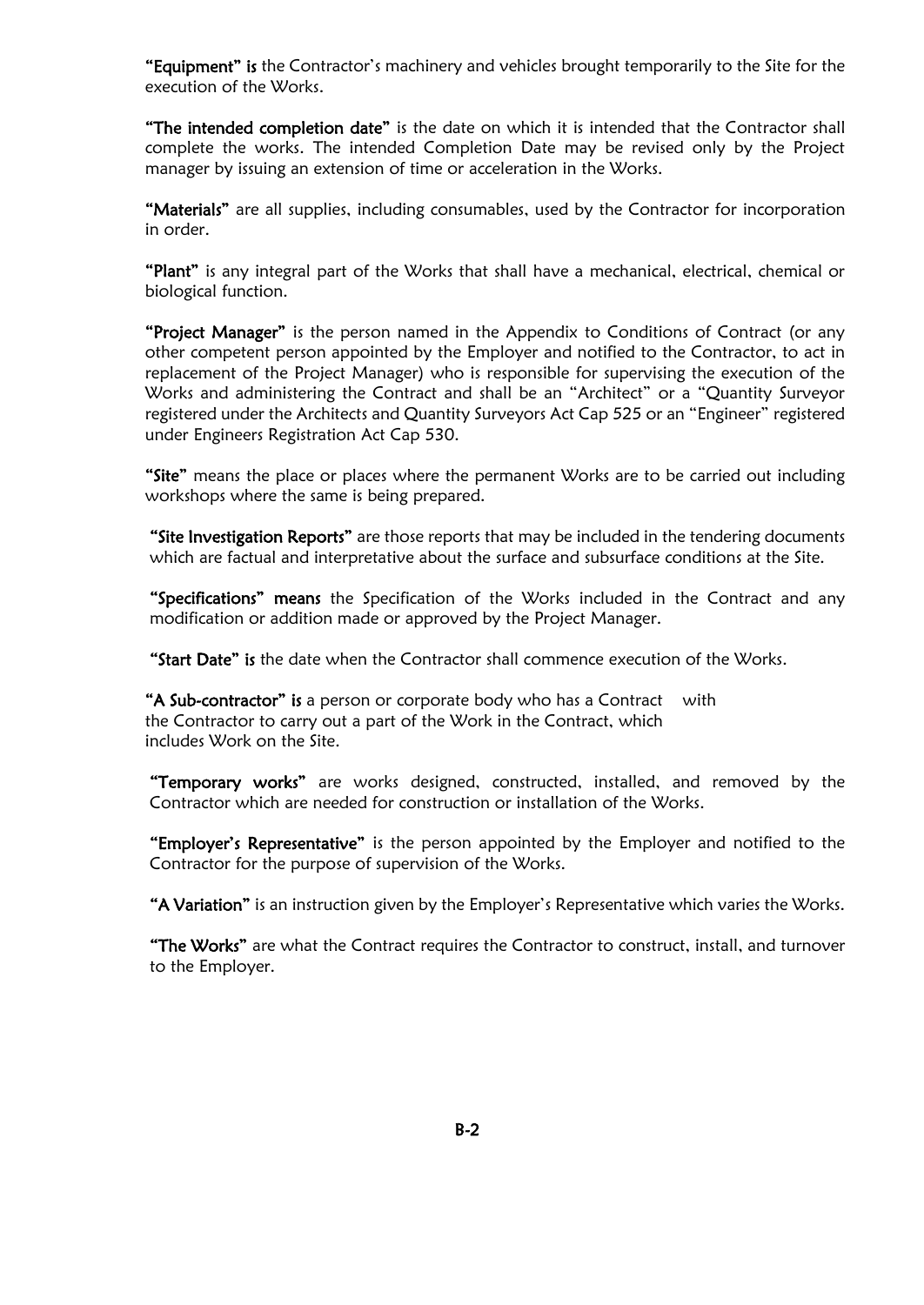#### 2.0 Interpretation

- 2.1 In interpreting the Conditions of Contract, singular also means plural, male also means female or neuter, and the other way around. Headings have no significance. Words have their normal meaning in English Language unless specifically defined. The Project Manager will provide instructions clarifying queries about these Conditions of Contract.
- 2.2 If sectional completion is specified in the Appendix to Conditions of Contract, reference in the Conditions of Contract to the Works, the Completion Date and the Intended Completion Date apply to any section of the Works (other than references to the Intended Completion Date for the whole of the Works).
- 2.3 The following documents shall constitute the Contract documents and shall be interpreted in the following order of priority;
	- (1) Agreement,
	- (2) Letter of acceptance,
	- (3) Contractor's Tender,
	- (4) Appendix to Conditions of Contract,
	- (5) Conditions of Contract,
	- (6) Specifications,
	- (7) Drawings,
	- (8) Bills of Quantities,
	- (9) Any other documents listed in the Appendix to Conditions of Contract as forming part of the contract.

Immediately after the execution of the contract, the Project Manager shall furnish both the Employer and the Contractor with two copies each of all the Contract documents. Further, as and when necessary the Project manager shall furnish the Contractor {always with a copy to the Employer) with three ({3} copies of such further drawings or details or descriptive schedules as are reasonably necessary either to explain or amplify the Contract drawings or to enable the Contractor to carry out and complete the Works in accordance with these Conditions.

#### 3.0 Language and Law

3.1 Language of Contract and the law governing the Contract shall be English language and the Laws of Kenya respective unless otherwise stated.

#### 4.0 Project Manager's Decision

4.1 Except where otherwise specifically stated, the Project Manager will decide contractual matters between the Employer and the Contract in the role representing the Employer.

#### 5.0 Delegation

5.1 The Project manager may delegate any of his duties and responsibilities to others after notifying the Contractor.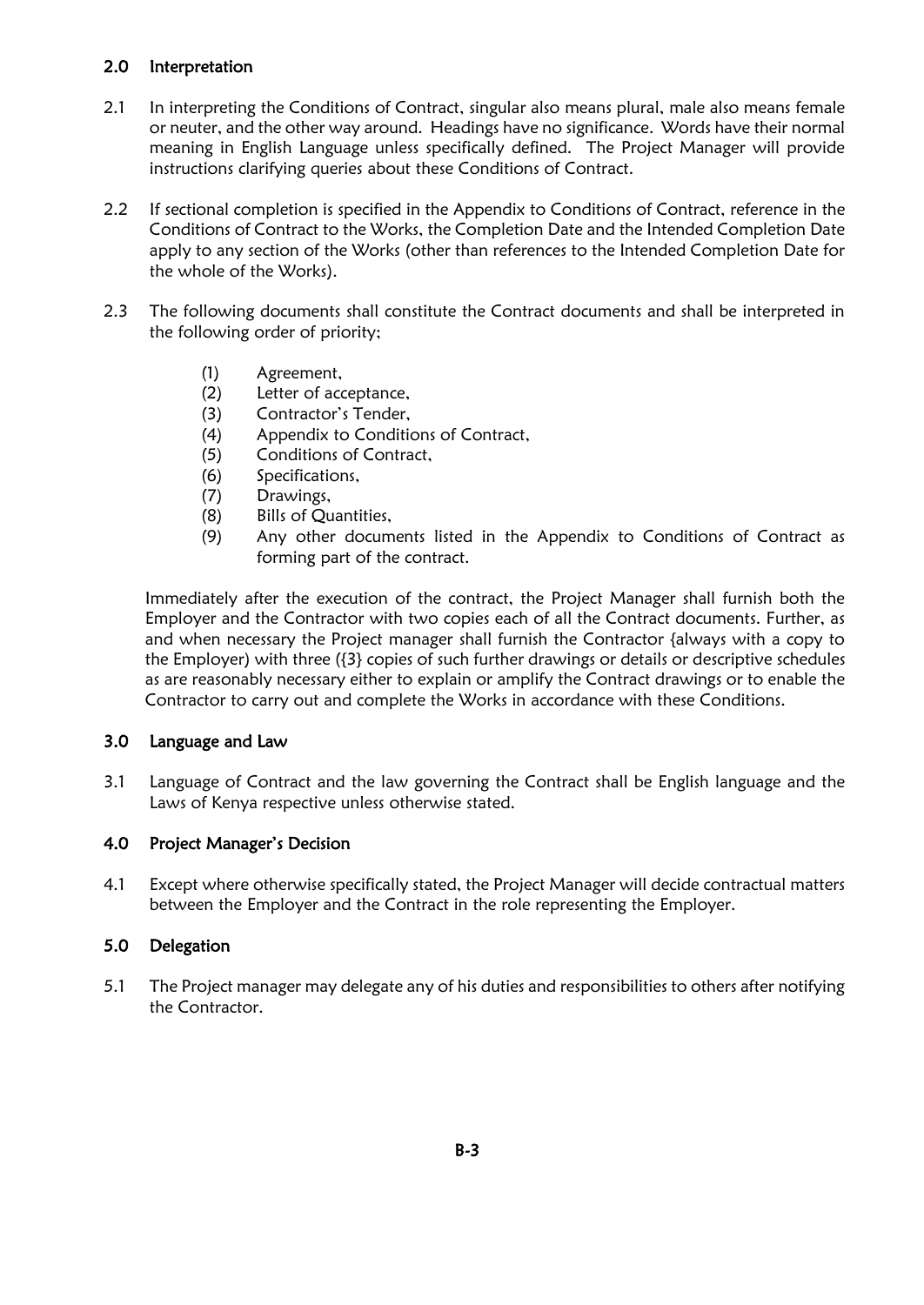#### 6.0 Communications

6.1 Communication between parties shall be effective only when in writing. A notice shall be effective only when it is delivered.

#### 7.0 Subcontracting

7.1 The Contractor may subcontract with the approval of the Project Manager, but may not assign the Contract without the approval of the Employer in writing. Subcontracting shall not alter the Contractor's obligations.

#### 8.0 Other Contractors

8.1 The Contractor shall cooperate and share the Site with other contractors, public authorities, utilities etc. as listed in the Appendix to Conditions of Contract and also with the Employer, as per the directions of the Project Manager. The Contractor shall also provide facilities and services for them. The employer may modify the said List of Other Contractors etc., and shall notify the Contractor of any such modification.

#### 9.0 Personnel

9.1 The Contractor shall employ the key personnel named in the Qualification Information, to carry out the functions stated in the said information or other personnel approved by the Project Manager. The Project Manager will approve any proposed replacement of key personnel only if their relevant qualifications and abilities are substantially equal to or better than those of the personnel listed in the Qualification Information. If the Project Manager asks the Contractor to remove a person who is a member of the Contractor's staff or work force, stating the reasons, the Contractor shall ensure that the person leaves the Site within Seven days and has no further connection with the Work in the Contract.

#### 10.0 Works

10.1 The Contractor shall construct and install the works in accordance with the Specifications and Drawings. The Works may commence on the Start Date and shall be carried out in accordance with the Program submitted by the Contractor, as updated with the approval of the Project Manager, and complete them by the Intended Completion Date.

#### 11.0 Safety and Temporary Works

- 11.1 The Contractor shall be responsible for the design of temporary works. However, before erecting the same, he shall submit his designs including specifications and drawings to the Project Manager and to any other relevant third parties for their approval. No erection of temporary works shall be done until such approvals are obtained.
- 11.2 The Project Manager's approval shall not alter the Contractor's responsibility for design of the Temporary works and all drawings prepared by the Contractor for the execution of the temporary or permanent works, shall be subject to prior approval by the Project Manager before they can be used.
- 11.3 The Contractor shall be responsible for the safety of all activities on the Site.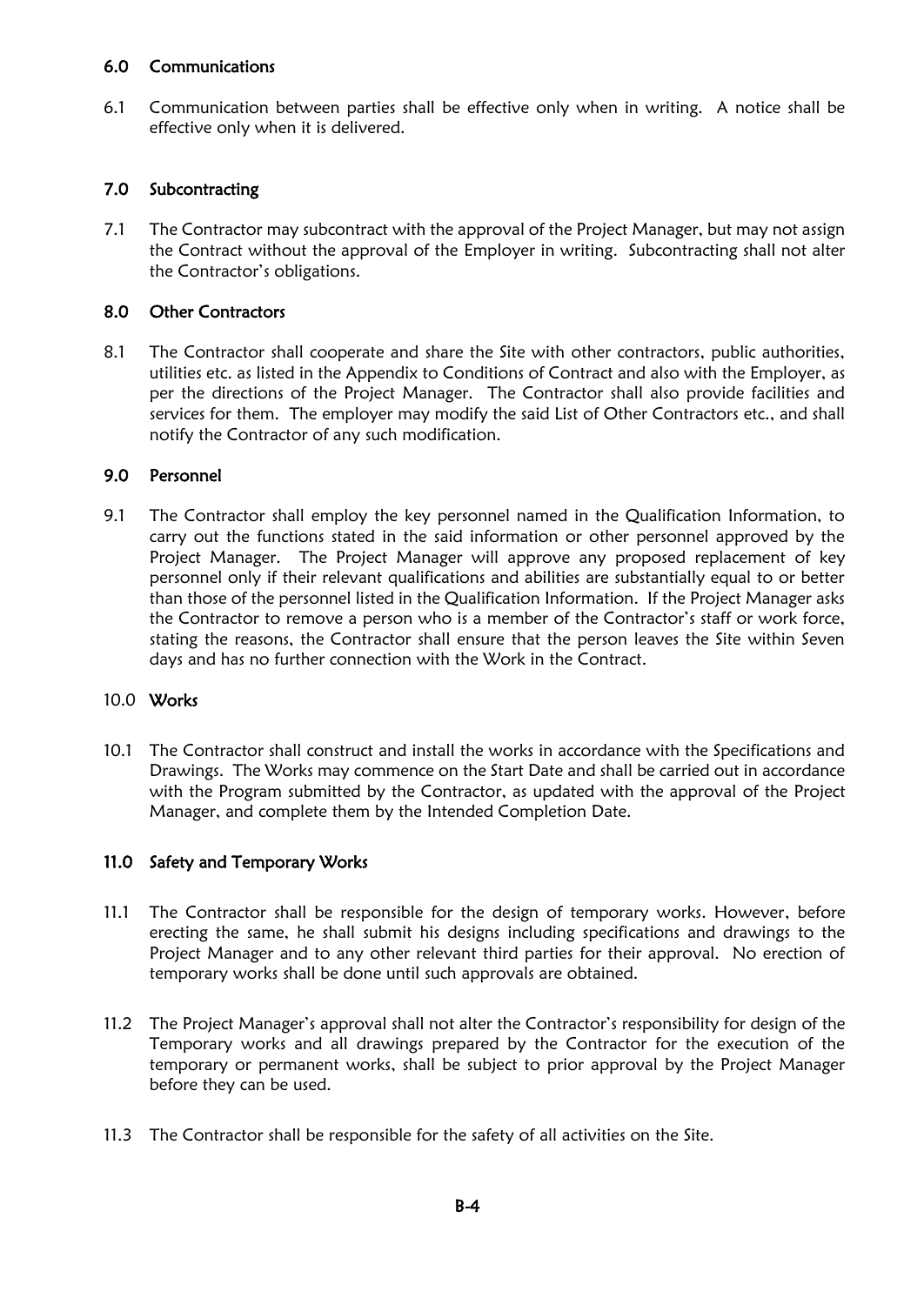## 12.0 Discoveries

12.1 Anything of historical or other interest or of significant value unexpectedly discovered on Site shall be the property of the Employer. The Contractor shall notify the Project Manager of such discoveries and carry out the Project manager's instructions for dealing with them.

## 13.0 Work Program

13.1 Within the time stated in the appendix to Conditions of Contract, the Contractor shall submit to the Project Manager for approval a program showing the general methods, arrangements, order, and timing for all the activities in the Works. An update of the program shall be a program showing the actual progress achieved on each activity and the effect of the progress achieved on the timing of the remaining work, including any changes to the sequence of the activities. The Contractor shall submit to the Project Manager for approval an updated program at intervals no longer than the period stated in the Appendix to Conditions of Contract. If the Contractor does not submit an updated program within this period, the Project Manager may withhold the amount stated in the said Appendix from the next payment certificate and continue to withhold this amount until the next payment after the date on which the overdue program has been submitted. The Project Manager's approval of the program shall not alter the Contractor's obligations. The Contractor may revise the program and submit it to the Project Manager again at any time. A revised program shall show the effect of Variations and Compensation Events.

## 14.0 Possession of Site

14.1 The Employer shall give possession of all parts of the Site to the Contractor. If possession of a part is not given by the date stated in the Appendix to Conditions of Contract, the Employer will be deemed to have delayed the start of the relevant activities, and this will be Compensation Event.

## 15.0 Access to Site

15.1 The Contractor shall allow the Project manager and any other person authorized by the Project Manager, access to the Site and to any place where work in connection with the Contract is being carried out or is intended to be carried out.

## 16.0 Instructions

16.1 The Contractor shall carry out all instructions of the Project Manager which are in accordance with the Contract.

## 17.0 Extension of Acceleration of Completion Date

17.1 The Project manager shall extend the Intended Completion Date if a Compensation Event occurs or a variation is issued which makes it impossible for completion to be achieved by the Intended Completion Date without the Contractor taking steps to accelerate the remaining work, which would cause the Contractor to incur additional cost.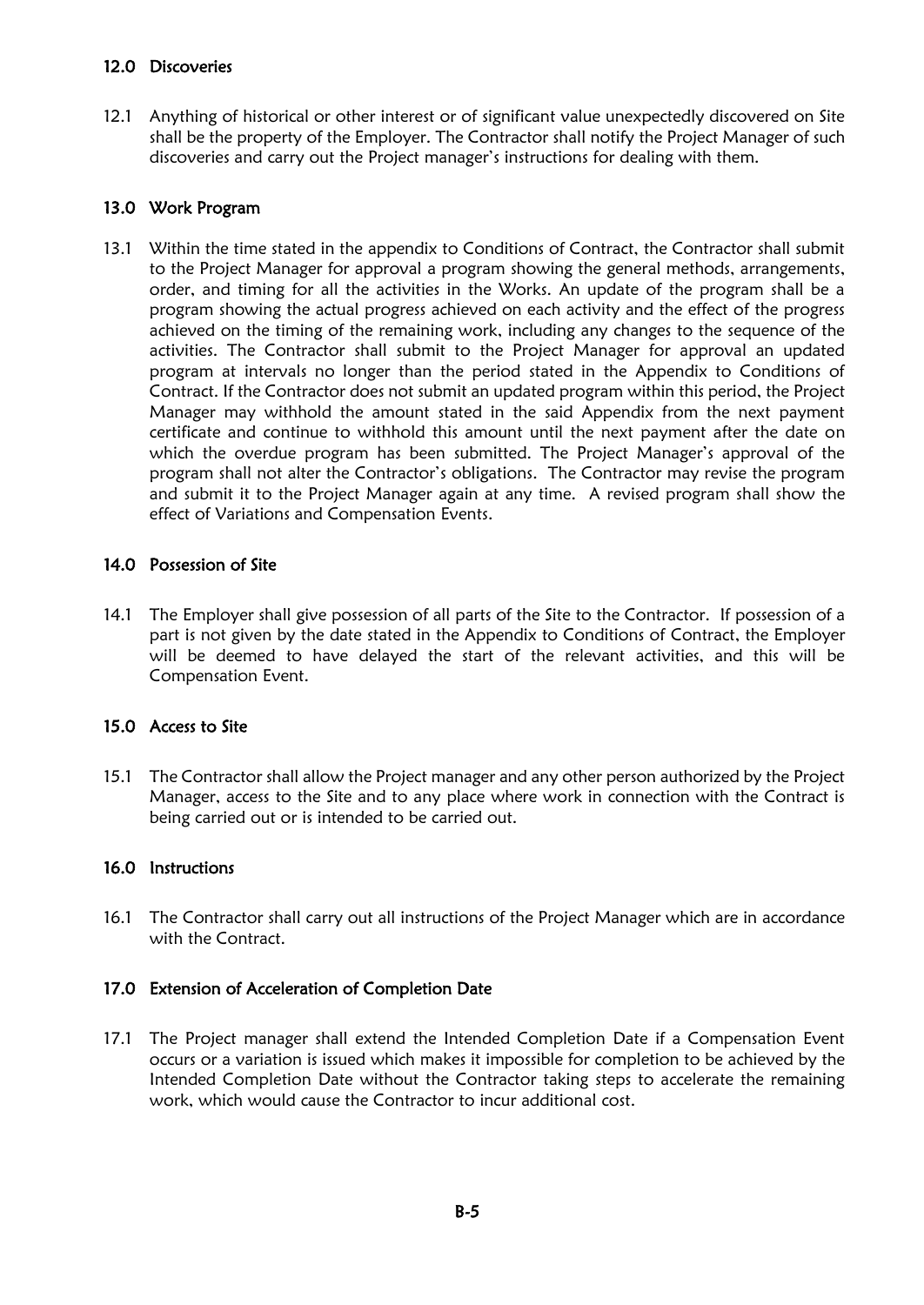The Project Manager shall decide whether and by how much to extend the Intended Completion Date with 21 days of the Contractor asking the Project Manager in writing for a decision upon the effect of a Compensation Event or variation and submitting full supporting information. If the Contractor has failed to give early warning of a caused by such failure shall not be considered in assessing the new (extended) Completion Date.

17.2 No bonus for early completion of the Works shall be paid to the Contractor by the Employer

#### 18.0 Management Meetings

18.1 A Contractor management meeting shall be held monthly and attended by the Project Manager and the Contractor. Its business shall be to review the plans for the remaining Work and to deal with matters raised in accordance with the early warning procedure. The Project manager shall record the minutes of management meetings and provide copies of the same to those attending the meeting and the Employer. The responsibility of the parties for actions to be taken shall be decided by the Project manager either at the management meeting or after the management meeting and stated in writing to all who attended the meeting.

## 19.0 Early Warning

- 19.1 The Contractor shall warn the Project at the earliest opportunity of specific likely future events or circumstances that may adversely affect the quality of the Work increase the Contract Price or delay the execution of the Works. The Project Manager may required the Contractor to provide an estimate of the expected effect of the future event or circumstance on the Contract Price and Completion Date. The estimate shall be provided by the Contractor as soon as reasonably possible.
- 19.2 The Contractor shall cooperate with the Project Manager in making and considering proposals on how the effect of such an event or circumstance can be avoided or reduced by anyone involved in the Work and in carrying out any resulting instruction of the Project Manager.

## 20.0 Defects

- 20.1 The Project Manager shall inspect the Contractor's work and notify the Contractor of any defects that are found. Such inspection shall not affect the Contractor's responsibilities. The Project Manager may instruct the Contractor to search for a defect and to uncover and test any work that the Project manager considers may have defects. Should the defect be found, the cost of uncovering and making good shall be borne by the Contractor. However, if there is no defect found, the cost of uncovering and making good shall be treated as a variation and added to the Contract Price.
- 20.2 The Project Manager shall give notice to the Contractor of any defects before the end of the Defect Liability Period, which begins at completion, and is defined in the Appendix to Conditions of contract. The Defects Liability Period shall be extended for as long as defects remain to be corrected.
- 20.3 Every time notice of a defect is given, the Contractor shall correct the notified defect within the length of time specified by the Project Manager's notice.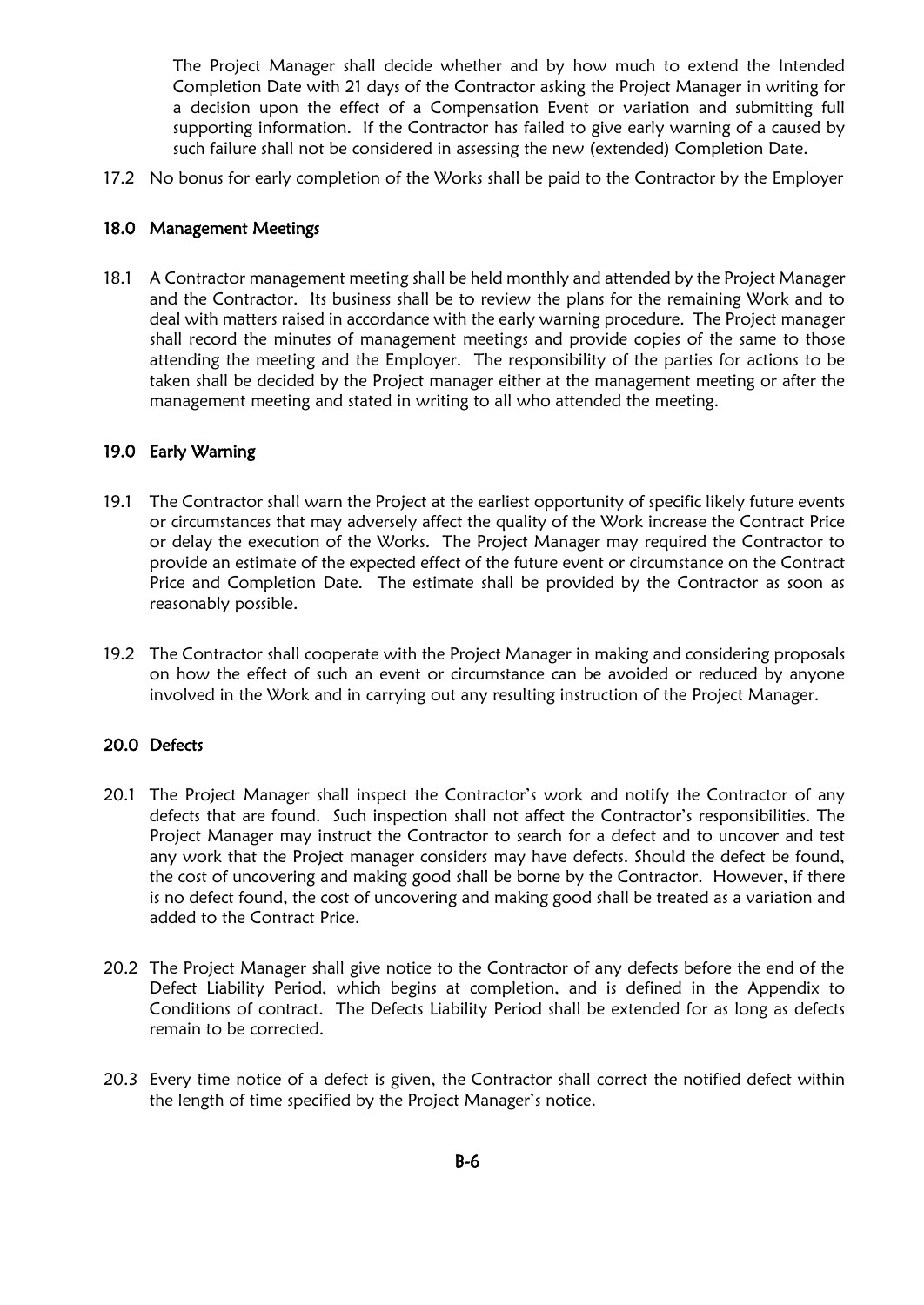If the Contractor has not corrected a defect within the time specified in the Project Manager's notice, the Project Manager will assess the cost of having the defect corrected by other parties and such cost shall be treated as a variation and be deducted from the Contract Price.

## 21.0 Bills of Quantities

- 21.1 The Bills of Quantities shall contain items for the construction, installation, testing and commissioning of the work to be done by the Contractor. The Contractor will be paid for the quantity of the work done at the rate in the Bills of Quantities for each item.
- 21.2 If the final quantity of the work done differs from the quantity in the Bills of Quantities for the particular item by more than 25 percent and provided the change exceeds 1 percent of the Initial Contractor price, the Project Manager shall adjust the rate to allow for the change.
- 21.3 If requested by the Project Manager, the Contractor shall provide the Project manager with a detailed cost breakdown of any rate in the Bills of Quantities.

## 22.0 Variations

- 22.1 All variations shall be included in updated programs produced by the Contractor.
- 22.2 The Contractor shall provide the Project Manager with a quotation for carrying out the variations when requested to do so. The Project Manager shall assess the quotation, which shall be given within seven days of the request or within any longer period as may be stated by the Project Manager and before the Variation is ordered.
- 22.3 If the work in the variation corresponds with an item description in the Bills of Quantities and if in the opinion of the Project Manager, the quantity of work is not above the limit stated in Clause 21.2 or the timing of its execution does not cause the cost per unit of quantity to change, the rate in the Bills of Quantities shall be used to calculate the value of the variation. If the cost per unit of quantity changes, or if the nature or timing of the work in the variation do not correspond with items in the Bills of Quantities, the quotation by the contractor shall be in the form of new rates for the relevant items of work.
- 22.4 If the Contractor's quotation is unreasonable, the Project manager may order the variation and make a change to the Contract Price, which shall be based on the Project Manager's own forecast of the effects of the variation on the Contractor's cost
- 22.5 If the Project Manager decides that the urgency of varying the work would prevent a quotation being given and considered without delaying the works, no quotation shall be given and the variation shall be treated as a Compensation Event.
- 22.6 The Contractor shall not be entitled to additional payment for cost that could have been avoided by giving early warning.
- 22.7 When the Program is updated, the Contractor shall provide the Project Manager with an updated cash flow forecast.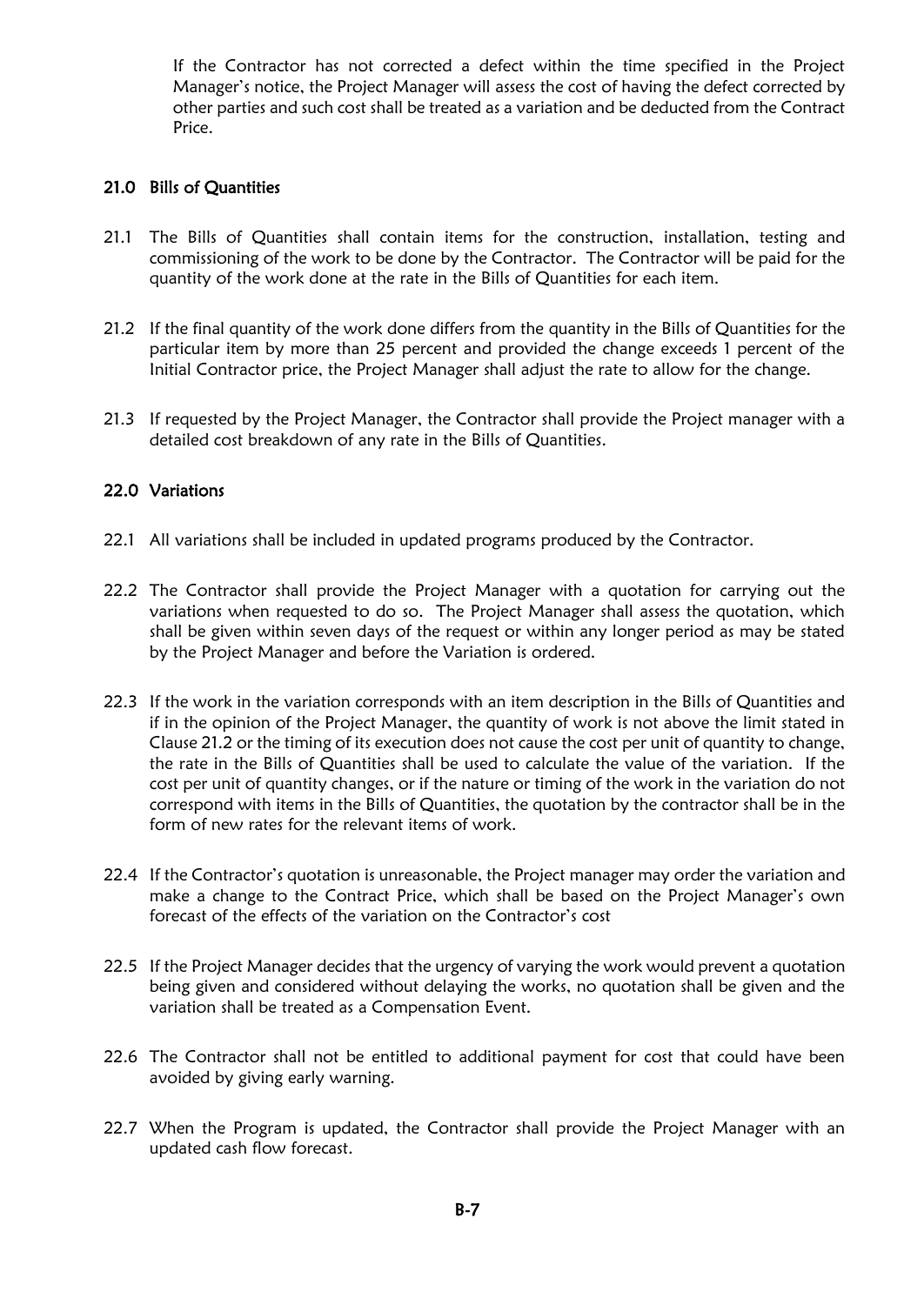## 23.0 Payment Certificates, Currency of Payments and Advance Payments

- 23.1 The Contractor shall submit to the Project Manager monthly applications for payment giving sufficient details of the Work done and materials on Site and the amounts which the Contractor considers himself to be entitles to. The Project Manager shall check the monthly application and certify the amount to be paid to the Contractor within 14 days. The value of work executed and payable shall be determined by the Project Manager.
- 23.2 The value of work executed shall comprise the value of the quantities of the items in the Bills of Quantities completed; materials delivered on site, variations and compensation events. Such materials shall become the property of the Employer once the Employer has paid the Contractor for their value. Thereafter, they shall not be removed from site without the Project Manager's instructions except for use upon the works.
- 23.3 Payments shall be adjusted for deductions for retention. The Employer shall pay the Contractor the amounts certified by the Project Manager within 30 days of the date of issue of each certificate. If the Employer makes a late payment, the Contractor shall be paid simple interest on the late payment in the next payment. Interest shall be calculated on the basis of number of days delayed at a rate three percentage points above the Central Bank of Kenya's average rate for base lending prevailing as of the first day the payment becomes overdue.
- 23.4 If an amount certified is increased in a later certificate of a result of an award by an Arbitrator, the Contractor shall be paid interest upon the delayed payment as set out in this clause. Interest shall be calculated from the date upon which the increased amount would have been certified in the absence of dispute.
- 23.5 Items of the works for which no rate or price has been entered in will not be paid for by the Employer and shall be deemed covered by other rates and prices in the Contract.
- 23.6 The Contract Price shall be stated in Kenya Shillings. All payments to the contractor shall be made in Kenya Shillings and foreign currency in the proportion indicated in the tender, or agreed prior to the execution of the Contract Agreement and indicated therein. The rate of exchange for the calculation of the amount of foreign currency payment shall be the rate of exchange indicated in the Appendix to Conditions of Contract. If the contractor indicated foreign currencies for payment other than the currencies of the countries of origin of related goods and services, the Employer reserves the right to pay the equivalent at the time of payment in the currencies of the countries of such goods and services. The Employer and the Project manager shall be notified promptly by the Contractor of any changes in the expected foreign currency requirements of the Contractor during the execution of the works as indicated in the Schedule of Foreign Currency Requirements and the foreign and local currency portions of the balance of the Contract Price shall then be amended by agreement between Employer and the Contractor in order to reflect appropriately such changes.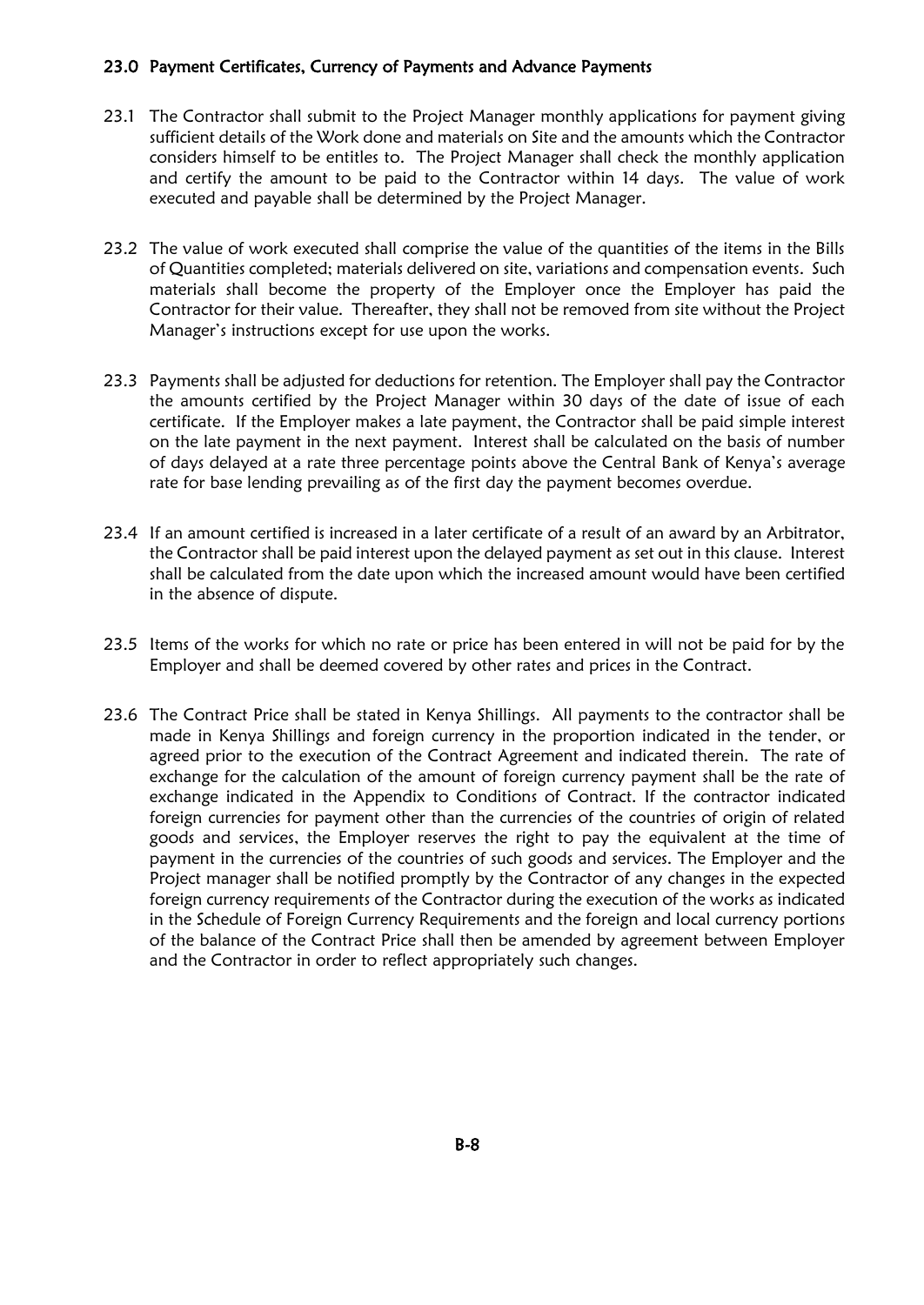23.7 In the event that an advance payment is granted, the following shall apply: -

- a) On signature of the Contract, the Contractor shall at his request, and without furnishing proof of expenditure, be entitled to an advance of 10% (ten percent) of the original amount of the contract. The advance shall not be subject to retention money.
- b) No advance payment may be made before the Contractor has submitted proof of the establishment of deposit or a directly liable guarantee satisfactory to the Employer in the amount of the advance payment. The guarantee shall be in the same currency as the advance.
- c) Reimbursement of the lump sum advance shall be made by deductions from the Interim payments and where applicable from the balance owing to the contractor. Reimbursement shall begin when the amount of the sums due under the Contract reaches 20% of the original amount of the contract. It shall have been completed by the time 80% of this amount is reached.

The amount to be repaid by way of successive deductions shall be calculated by means of the formula:

$$
R = \underline{A (X^1 - X^{11})}
$$
  
80 - 20

Where:

 $R =$  the amount to be reimbursed

- $A =$  the amount of the advance which has been granted
- $X^1$  = the amount of proposed cumulative payments as a percentage of the original amount of the Contract. This will exceed 20% but not exceed 80%.
- $X^{11}$  = the amount of the previous cumulative payments as a percentage of the original amount of the Contract. This figure will be below 80% but not less than 20%.
- d) With each reimbursement the counterpart of the directly liable guarantee may be reduced accordingly.

#### 24.0 Compensation Events

- 24.1 The following issues shall constitute Compensation Events.
	- a) The Employer does not give access to a part of the site by the Site Possession Date stated in the Appendix to Conditions of Contract.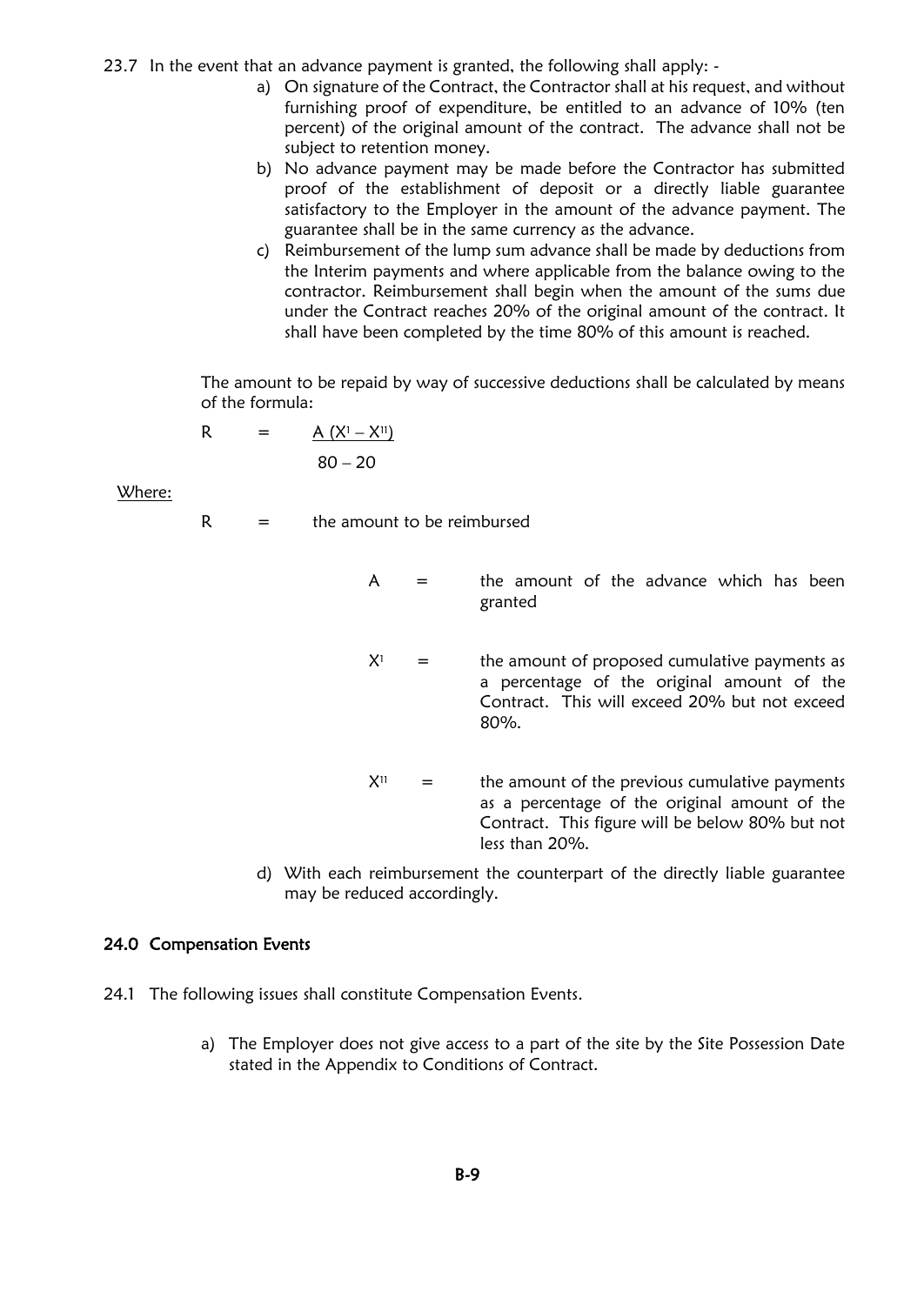- b) The Employer modifies the List of Other Contractors, etc., in a way that affects the Work of the Contractor under the Contract.
- c) The Project Manager orders a delay or does not issue drawings, specifications or instructions required for execution of the works on time.
- d) The Project Manager instructs the contractor to uncover or to carry out additional tests upon the work, which is then found to have no defects.
- e) The Project Manager unreasonably does not approve a subcontract to be let.
- f) Ground conditions are substantially more3 adverse than could reasonably have been assume ed before issuance of the Letter of Acceptance from the information issued to tenderers (including the site investigation reports), from information available publicly and from a visual inspection of the site.
- g) The Project Manager gives an instruction for dealing with an unforeseen condition, caused by the Employer or additional works required for safety or other reasons.
- h) Other contractors, public authorities, utilities, or the Employer does not work within the dates and other constraints stated in the Contract, and they cause delay or extra cost to the Contractor.
- i) The effects on the Contractor of any of the Employer's risks.
- j) The Project Manager unreasonably delays issuing a Certificate of Completion.
- k) Other compensation events described in the Contract or determined by the Project manager shall apply
- 24.2 If a compensation event would cause additional cost or would prevent the work being completed before the Intended Completion Date, the Contract Price shall be increased and/or the Intended Completion Date shall be extended. The Project Manager shall decide whether and by how much the Contract Price shall be increased and whether and by how much the Intended Completion Date shall be extended.
- 24.3 As soon as information demonstrating the effect of each compensation event upon the Contractor's forecast cost has been provided by the Contract, it shall be assessed by the Project Manager, and the Contract Price shall be adjusted accordingly.
- 24.4 If the Contractor's forecast is deemed unreasonable, the Project Manager shall adjust the Contract Price based on the Project Manager's own forecast. The Project Manager will assume that the Contractor will react competently and promptly to the event.
- 24.5 The Contractor shall not be entitled to compensation to the extent that the Employer's interests are adversely affected by the Contractor not having given early warning or not having cooperated with the Project Manager.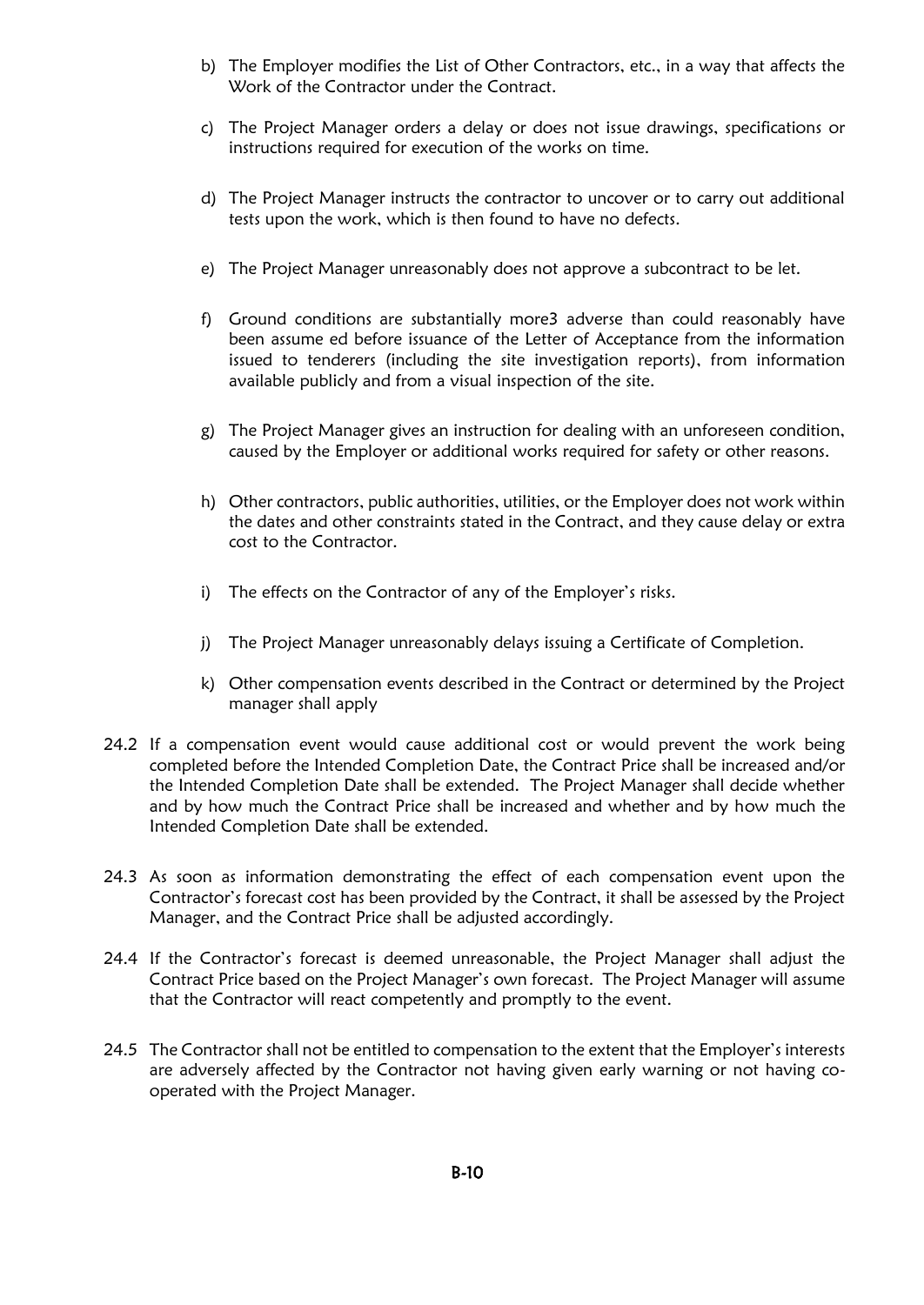- 24.6 Prices shall be adjusted for fluctuations in the cost of inputs only if provided for in the Appendix to Conditions of Contract.
- 24.7 The Contractor shall give written notice to the Project Manager of his intention to make a claim within thirty days after the event giving rise to the claim has first arisen. The claim shall be submitted within thirty days thereafter. Provided always that should the event giving rise to the claim of continuing effect, the Contractor shall submit an interim claim within the said thirty days and a final claim within thirty days of the end of the event giving rise to the claim.

## 25.0 Price Adjustment

- 25.1 The Project Manager shall adjust the Contract Price if taxes, duties and other levies are changed between the date 30 days before the submission of tenders for the Contract and the date of Completion. The adjustment shall be the change in the amount of tax payable by the Contractor.
- 25.2 The Contract Price shall be deemed to be based on exchange rates current at the date of tender submission in calculating the cost to the Contractor of materials to be specifically imported (by express provision in the Contract Bills of Quantities or Specifications) for permanent incorporation in the Works. Unless otherwise stated in the Contract, if any time during the period of the Contract exchange rates shall be varied and this shall affect the cost to the Contractor of such materials, then the Project Manager shall assess the net difference in the cost of such materials. Any amount from time to time so assessed shall be added to or deducted from the Contract Price, as the case may be.
- 25.3 Unless otherwise stated in the Contract, the Contract Price shall be deemed to have been calculated in the manner set out below and in sub-clauses 25.4 and 25.5 and shall be subject to adjustment in the events specified there under;
	- i) The price contained in the Contract Bills of Quantities shall be deemed to be based upon the rates of wages and other emoluments and expenses as determined by the Joint Building Council of Kenya (J.B.C.) and set out in the schedule of basic rates issued 30 days before the date for submission of tenders. A copy of the schedule used by the Contractor in his pricing shall be attached in the Appendix to Conditions of Contract.
	- ii) Upon J.B.C. determining that any of the said rates of wages or other emoluments and expenses are increased or decreased, then the Contract Price shall be increased or decreased by the amount assessed by the Project Manager based upon the difference, expressed as a percentage, between the rate set out in the schedule of basic rated issued 30 days before the date for submission or tenders and the rate published by the J.B.C. and applied to the quantum of labour incorporated within the amount of work remaining to be executed at the date of publication of such increase or decrease.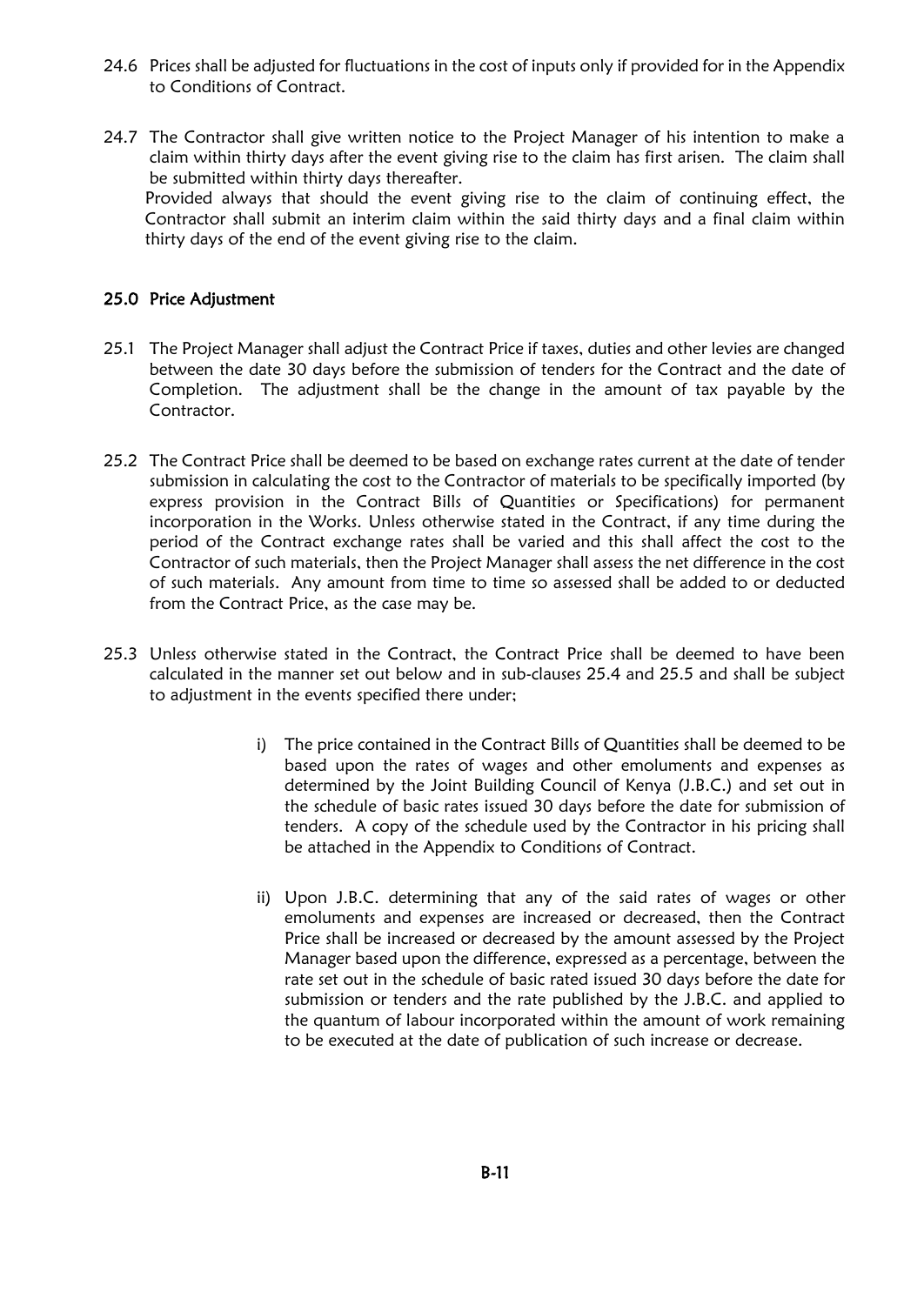- iii) No adjustment shall be made in respect of changes in the rates of wages and other emoluments and expenses which occur after the date of Completion except during such other period as may be granted as an extension of time under clause 17.0 of these Conditions.
- 25.4 The price contained in the Contract Bills of Quantities shall be deemed to be based upon the basic prices of materials to be permanently incorporated in the works as determined by the J.B.C. and set out in the schedule of basic rates issued 30 days before the date for submission of tenders. A copy of the schedule used by the Contractor in his pricing shall be attached in the Appendix to Conditions of Contract.
- 25.5 Upon the J.B.C. determining that any of the said basic prices are increased or decreased then the Contract Price shall be increased or decreased by the amount to be assessed by the Project Manager based upon the difference between the price set out in the schedule of basic rates issued 30 days before the date for submission of tenders and the rate published by the J.B.C. and applied to the quantum of the relevant materials which have not been taken into account in arriving at the amount of any interim certificate under clause 23 of these Conditions issued before the date of publication of such increase or decrease.
- 25.6 No adjustment shall be made in respect of changes in basic prices of materials which occur after the date for Completion except during such other period as may be granted as an extension of time under clause 17.0 of these Conditions.
- 25.7 The provisions of sub-clause 25.1 to 25.2 herein shall not apply in respect of any materials included in the schedule of basic rate.

## 26.0 Retention

26.1 The Employer shall retain from the payment due to the Contractor the proportion stated in the Appendix to Conditions of Contract until Completion of the whole of the works. On Completion of the whole of the works, half the total amount retained shall be repaid to the Contractor and the remaining half when the Defects Liability Period has passed and the Project manager has certified that all defects notified to the Contractor before the end of this period have been corrected.

## 27.0 Liquidated Damages

- 27.1 The Contractor shall pay liquidated damages to the Employer at the rate stated in the Appendix to Conditions of Contract for each day that the actual Completion Date is later than the Intended Completion Date. The Employer may deduct liquidated damages from payments due to the Contractor. Payment of liquidated damages shall not alter the Contractor's liabilities.
- 27.2 If the Intended Completion Date is extended after liquidated damages have been paid, the Project Manager shall correct any overpayment of liquidated damages by the Contractor by adjusting the next payment certificate. The Contractor shall be paid interest on the overpayment, calculated from the date of payment to the date of repayment, at the rate specified in Clause 23.30.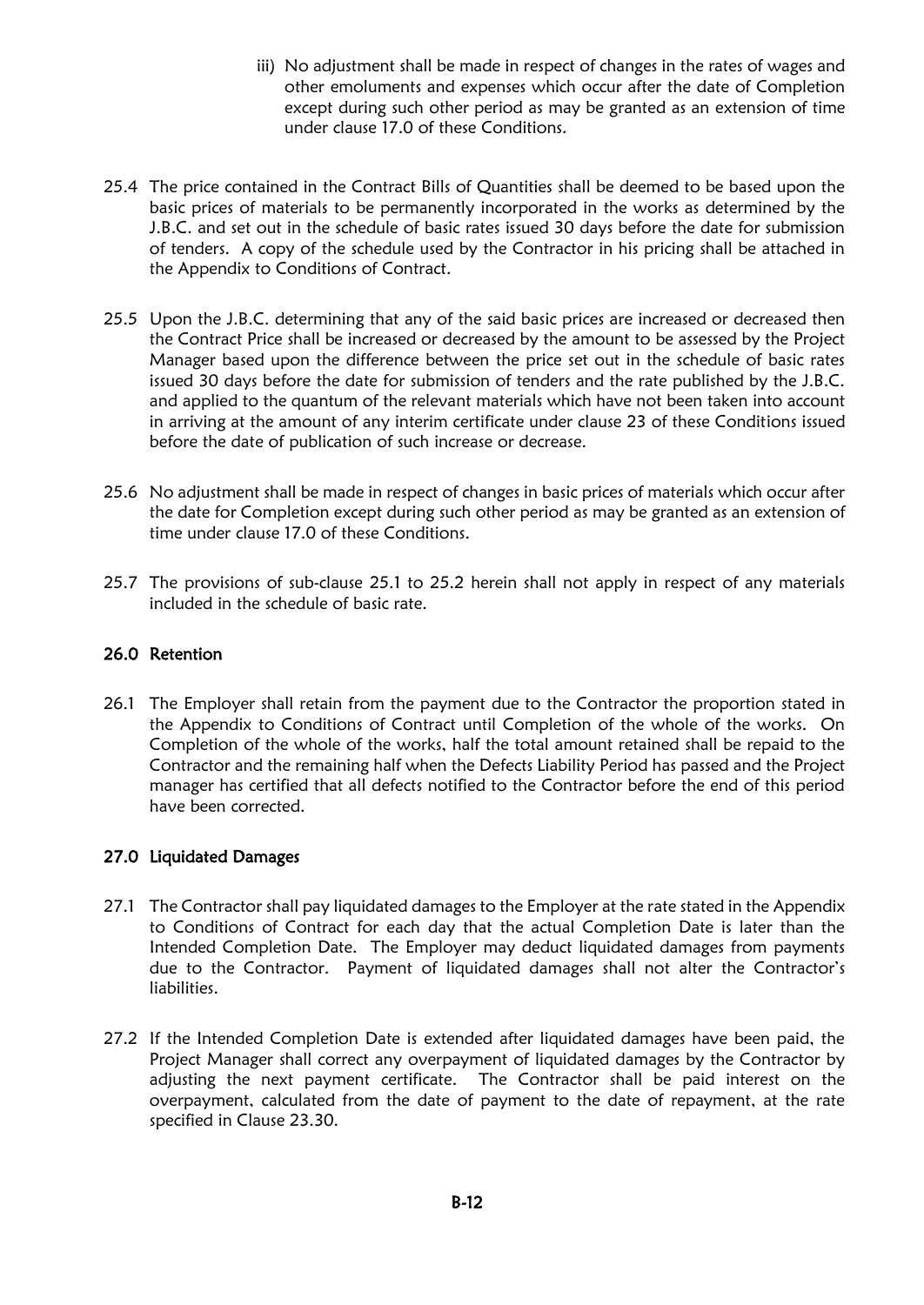## 28.0 Securities

28.1 The Performance Security shall be provided to the Employer not later than the date specified in the Letter of Acceptance and shall be issued in an amount and form and by a reputable bank acceptable to the Employer, and denominated in Kenya shillings. The Performance Security shall be valid until a date 30 days beyond the date of issue of the Certificate of Completion.

## 29.0 Dayworks

- 29.1 If applicable, the Day works rates in the Contractor's tender shall be used for small additional amounts of work only when the Project Manager has given written instructions in advance for additional work to be paid for in that way.
- 29.2 All work to be paid for as Day works shall be recorded by the Contractor on Forms approved by the Project Manager. Each completed form shall be verified and signed by the Project manager within two days of the work being done.
- 29.3 The Contractor shall be paid for Day works subject to obtaining signed Day works forms.

## 30.0 Liability and Insurance

- 30.1 From the Start Date until the Defects Correction Certificate has been issued, the following are the Employer's risks:
	- a) The risk of personal injury, death or loss of or damage to property (excluding the works, plant, materials and equipment), which are due to;
		- i) use or occupation of the site by the works or for the purpose of the works, which is the unavoidable result of the works, or
		- ii) Negligence, breach of statutory duty or interference with any legal right by the Employer or by any person employed by or contracted to him except the Contractor.
	- b) The risk of damage to the works, plant, materials, and equipment to the extent that it is due to a fault of the Employer or in Employer's design, or due to war or radioactive contamination directly affecting the place where the works are being executed.
- 30.2 From the Completion Date until the Defects Correction Certificate has been issued, the risk of loss of or damage to the works, plant, and materials is the Employer's risk except loss or damage due to;
	- a) a defect which existed on or before the Completion Date.
	- b) An event occurring before the Completion Date, which was not itself the Employer's risk.
	- c) The activities of the Contractor on the Site after the Completion Date.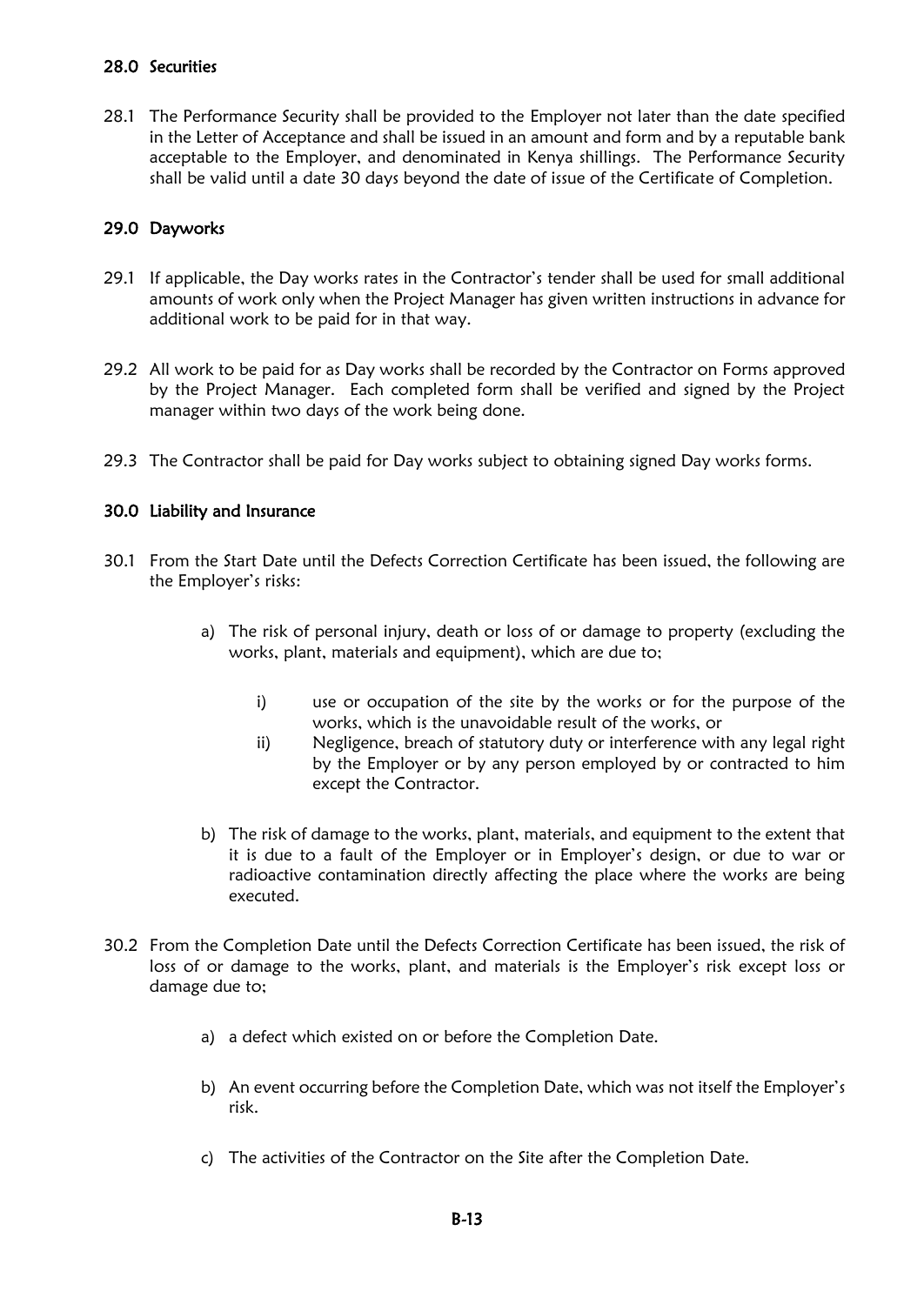30.3 From the Start Date until the Defects Correction Certificate has been issued, the risks of personal injury, death and loss of or damage to property (including, without limitation, the works, plant, materials, and equipment) which are not Employer's risk are contractor's risks.

The Contractor shall provide, in the joint names of the Employer and the Contractor, insurance cover from the Start Date to the end of the Defects Liability Period, in the amounts stated in the Appendix to Conditions of Contract for the following events;

- a) loss of or damage to the works, plant and materials;
- b) loss of or damage to Equipment;
- c) loss of or damage to property (except the works, plant materials, and equipment) in connection with the Contract, and
- d) Personal injury or death.
- 30.4 Policies and certificates for insurance shall be delivered by the Contractor to the Project Manager for the Project Manager's approval before the Start Date. All such insurance shall provide for compensation required to rectify the loss or damage incurred.
- 30.5 If the Contractor does not provide any of the policies and certificates required, the Employer may effect the insurance which the Contractor should have provided and recover the premiums from payments otherwise due to the Contractor or, if no payment is due, the payment of the premiums shall be a debt due.
- 30.6 Alterations to the terms of insurance shall not be made without the approval of the Project Manager. Both parties shall comply with any conditions of insurance policies.

## 31.0 Completion and Taking over

31.1 Upon deciding that the works are complete, the Contractor shall issue a written request to the Project Manager to issue a Certificate of Completion of the works. The Employer shall take over the site and the works within seven (7) days of the Project manager's issuing a Certificate of Completion.

## 32.0 Final Account

32.1 The Contractor shall issue the Project Manager with a detailed account of the total amount that the Contractor considers payable to him by the Employer under Contract before the end of the Defects Liability Period. The Project Manager shall issue a Defects Liability Certificate and certify any final payment that is due to the Contractor within 30 days of receiving the Contractor's account if it is correct and complete. If it is not, the Project Manager shall issue within 30 days a schedule that states the scope of the corrections or additions that are necessary. If the final account is still unsatisfactory after it has been resubmitted, the Project Manager shall decide on the amount payable to the Contractor and issue a Payment Certificate. The Employer shall pay the Contractor the amount due in the Final certificate within 60 days.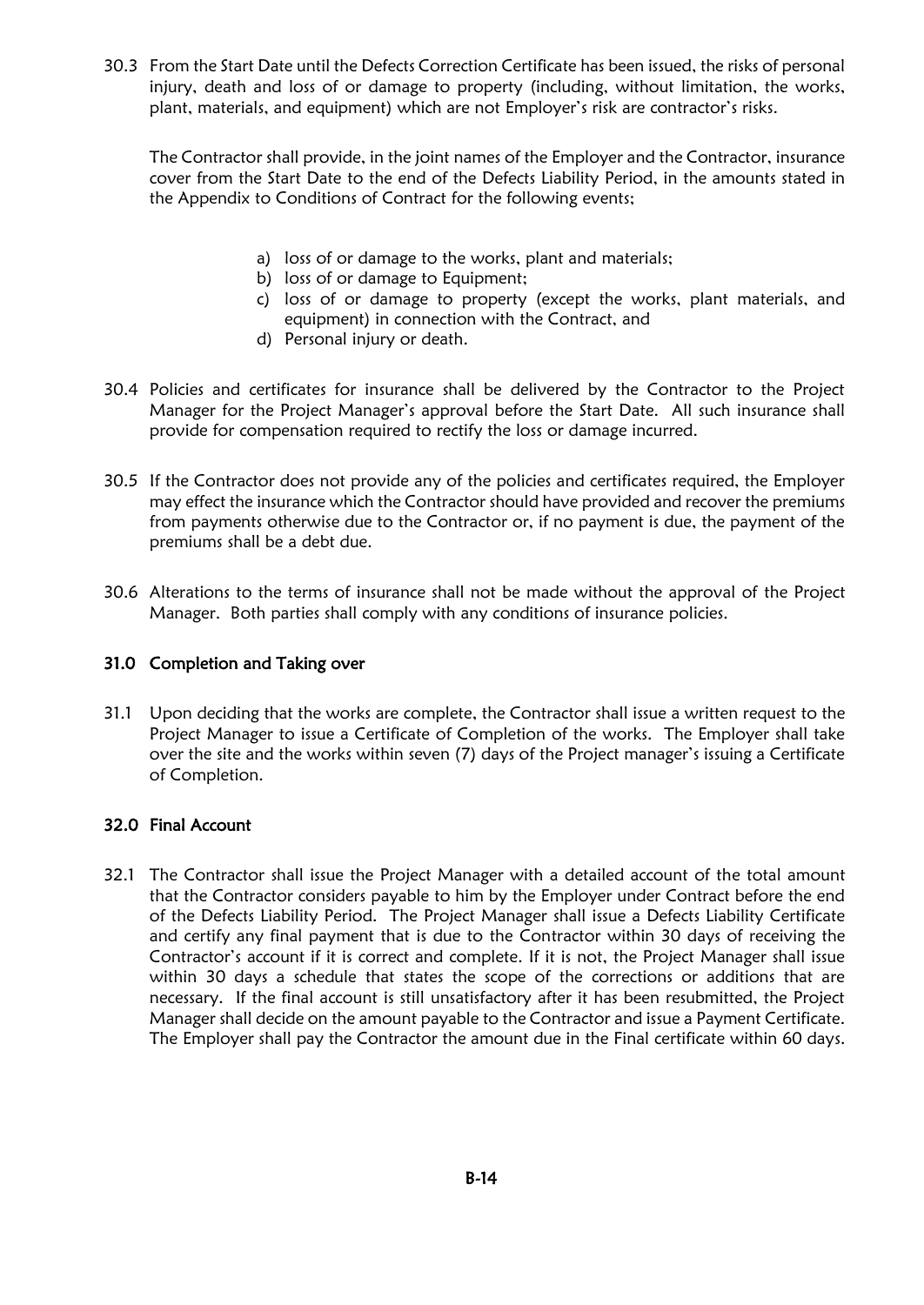## 33.0 Termination

- 33.1 The Employer or the Contractor may terminate the Contract if the other party causes a fundamental breach of the Contract. These fundamental breaches of Contract shall include, but shall not be limited to, the following;
	- a) The Contractor stops work for 30 days when no stoppage of work is shown on the current program and the stoppage has not been authorized by the Project Manager.
	- b) The Project Manager instructs the Contractor to delay the progress of the works, and the instruction is not withdrawn within 30 days.
	- c) The Contractor is declared bankrupt or goes into liquidation other than for a reconstruction or amalgamation.
	- d) A payment certified by the Project Manager is not paid by the Employer to the Contractor within 30 days (for Interim Certificate) or 60 days (for Final Certificate) of issue.
	- e) the Project Manager gives notice that failure to correct a particular defect is a fundamental breach of Contract and the Contractor fails to correct it within a reasonable period of time determined by the Project Manager.
	- f) the Contractor does not maintain a security, which is required.
- 33.2 When either party to the contract gives notice of Contract to the Project Manager for a cause other than those listed under Clause 33.1 above, the Project Manager shall decide whether the breach is fundamental or not.
- 33.3 Notwithstanding the above, the Employer may terminate the Contract for convenience.
- 33.4 If the Contractor is terminated, the contractor shall stop work immediately, make the site safe and secure, and leave the site as soon as reasonably possible. The Project Manager shall immediately thereafter arrange for a meeting for the purpose of taking record of the works executed and materials, goods, equipment and temporary buildings on site.

## 34.0 Payment Upon Termination

34.1 If the Contract is terminated because of a fundamental breach of Contract by the Contractor, the Project Manager shall issue a certificate for the value of the work done and materials ordered and delivered to site up to the issue of the certificate. Additional liquidated damages shall not apply. If the total amount due to the Employer exceeds any payment due to the Contractor, the difference shall be a debt payable by the contractor.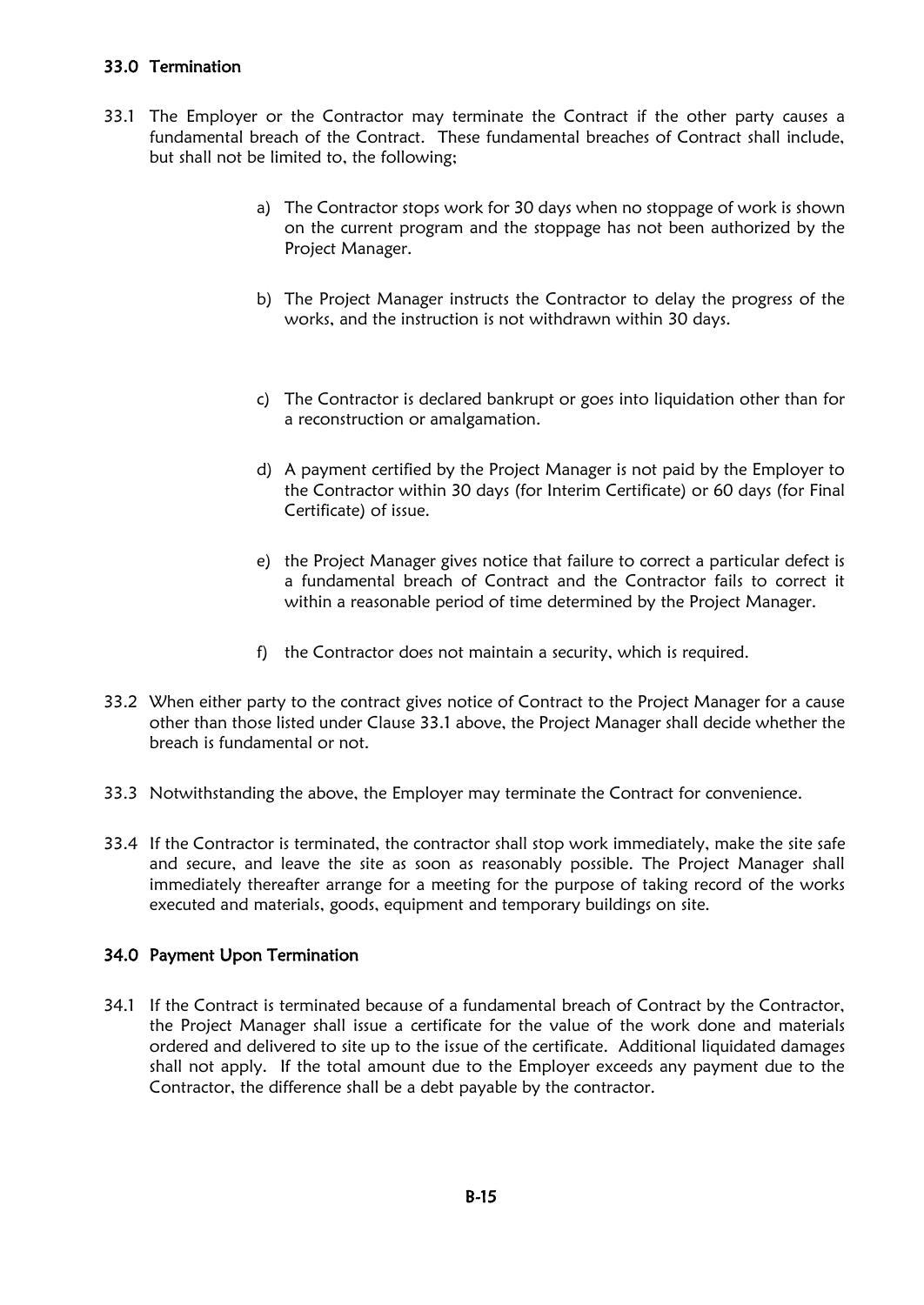- 34.2 If the contract is terminated for the Employer's convenience or because of a fundamental breach of contract by the Employer, the Project Manager shall issue a certificate for the value of the work done, materials ordered, the reasonable cost of removal of equipment, repatriation of the Contractor's personnel employed solely on the works, and the Contractor's costs of protecting and securing the works.
- 34.3 The Employer may employ and pay other persons to carry out and complete the works and to rectify and defects and may enter upon the works and use all materials on the site, plant, equipment and temporary works.
- 34.4 The contractor shall, during the execution or after the completion o the works under this clause remove from the site as and when required, within such reasonable time as the Project Manager may in writing specify, any temporary building, plant, machinery, appliances, goods or materials belonging to or hired by him, and in default the Employer may (without being responsible for any loss or damage) remove and sell any such property of the Contractor, hold the proceeds less all costs incurred to the credit of the Contractor. Until after completion of the works under this clause the Employer shall not be bound by any other provision of this Contract to make any payment to the Contractor, but upon such completion as aforesaid and the verification within a reasonable time of the accounts therefore the Project Manager shall certify the amount of expenses properly incurred by the Employer and, if such amount added to the money paid to the Contractor before such determination exceeds the total amount which would have been payable on due completion in accordance with this Contract the difference shall be a debt payable to the Employer by the Contract; and if the said amount added to the said money be less than the said total amount, the difference shall be a debt payable by the Employer to the Contractor.

## 35.0 Release from Performance

35.1 If the Contract is frustrated by the outbreak of war or by any other event entirely outside the control of either the Employer or the Contractor, the Project Manager shall certify that the Contract has been frustrated. The Contractor shall make the site safe and stop work as quickly as possible after receiving this certificate and shall be paid for all work carried out before receiving it.

## 36.0 Corrupt gifts and Payment of Commission

- 36.1 The Contractor shall not;
	- a) Offer or give or agree to give to any person in the service of the Employer any gift or consideration of any kind as an inducement or reward for doing or forbearing to do or for having done or forborne to do any act in relation to the obtaining or execution of this or any other Contract for the Employer or for showing or forbearing to show favour or disfavour to any person in relation to this or any other contract for the Employer.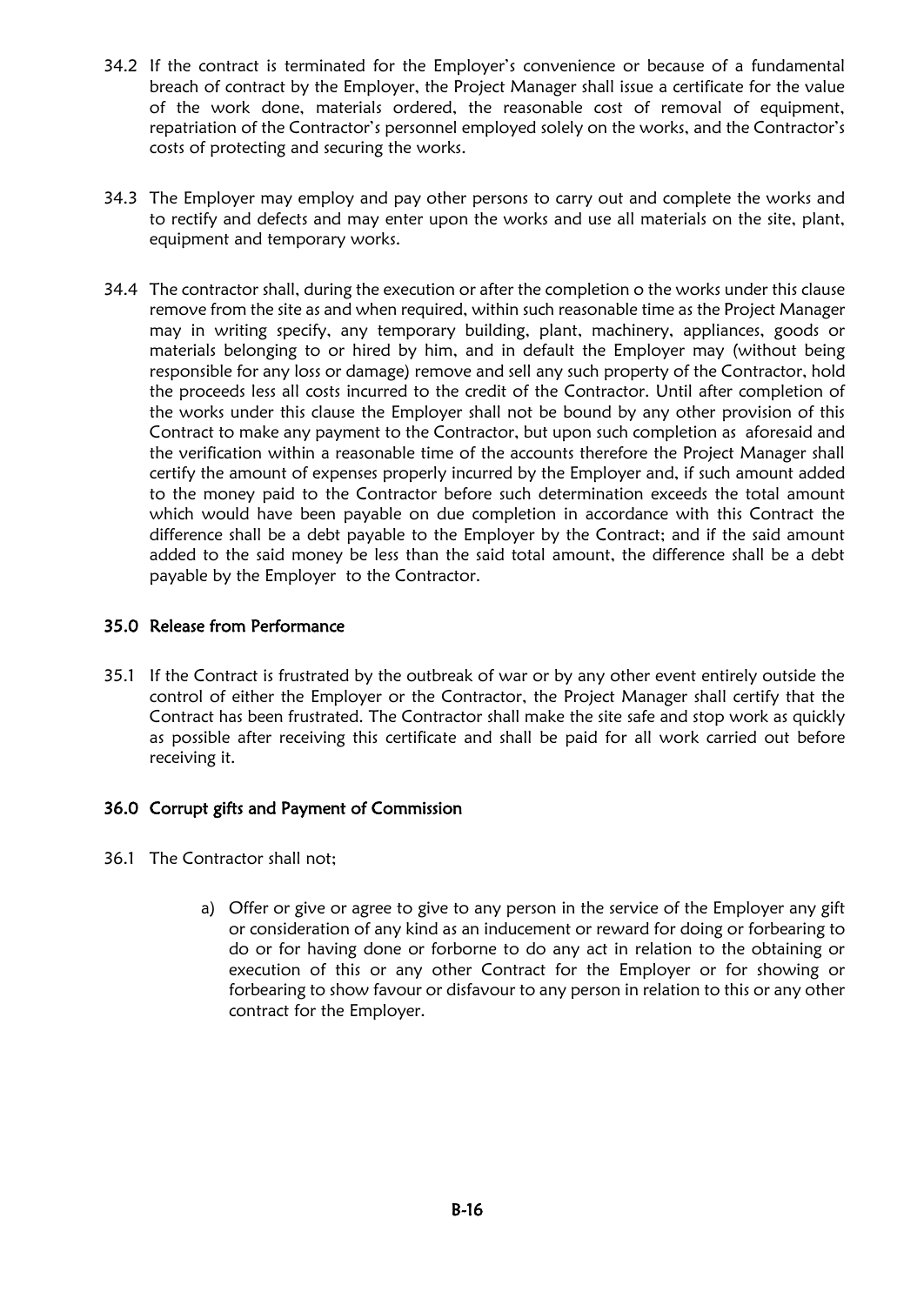b) Enter into this or any other contract with the Employer in connection with which commission has been paid or agreed to be paid by him or on his behalf or to his knowledge, unless before the Contract is made particulars of any such commission and of the terms and conditions of any agreement for the payment thereof have been disclosed in writing to the Employer.

Any breach of this Condition by the Contractor or by anyone employed by his or acting on his behalf (whether with or without the knowledge of the Contractor) shall be an offence under the provisions of the Public Procurement Regulations issued under the Exchequer and Audit Act Cap 412 of the Laws of Kenya.

## 37.0 Settlement of Disputes

- 37.1 In case any dispute or difference shall arise between the Employer or the Project Manager on his behalf and the Contractor, either during the progress or after the completion or termination of the works, such dispute shall be notified in writing by either party to the other with a request to submit it to arbitration and to concur in the appointment of an Arbitrator within thirty days of the notice. The dispute shall be referred to the arbitration and final decision of a person to be agreed between the parties. Failing agreement to concur in the appointment of an Arbitrator, the Arbitrator shall be appointed by the Chairman or Vice Chairman of any of the following professional institutions;
	- (i) Architectural Association of Kenya
	- (ii) Institute of Quantity Surveyors of Kenya
	- (iii) Association of Consulting Engineers of Kenya
	- (iv) Chartered Institute of Arbitrators (Kenya Branch)
	- (v) Institute of Engineers of Kenya

On the request of the applying party. The institution written to first by the aggrieved party shall take precedence over all other institutions.

- 37.2 The arbitration may be on the construction of this Contract or on any matter or thing of whatsoever nature arising hereunder or in connection therewith, including any matter or thing left by this Contract to the discretion of the Project Manager, or the withholding by the Project Manager of any certificate to which the Contractor may claim to be entitled to or the measurement and valuation referred to in clause 23.0 of these conditions, or the rights and liabilities of the parties subsequent to the termination of Contract.
- 37.3 Provided that no arbitration proceedings shall be commenced on any dispute or difference where notice of a dispute or difference has not been given by the applying party within ninety days of the occurrence or discovery of the matter or issue giving rise to the dispute.
- 37.4 Notwithstanding the issue of a notice as stated above, the arbitration of such a dispute or difference shall not commence unless an attempt has in the first instance been made by the parties to settle such dispute or difference amicably with or without the assistance of third parties. Proof of such attempt shall be required.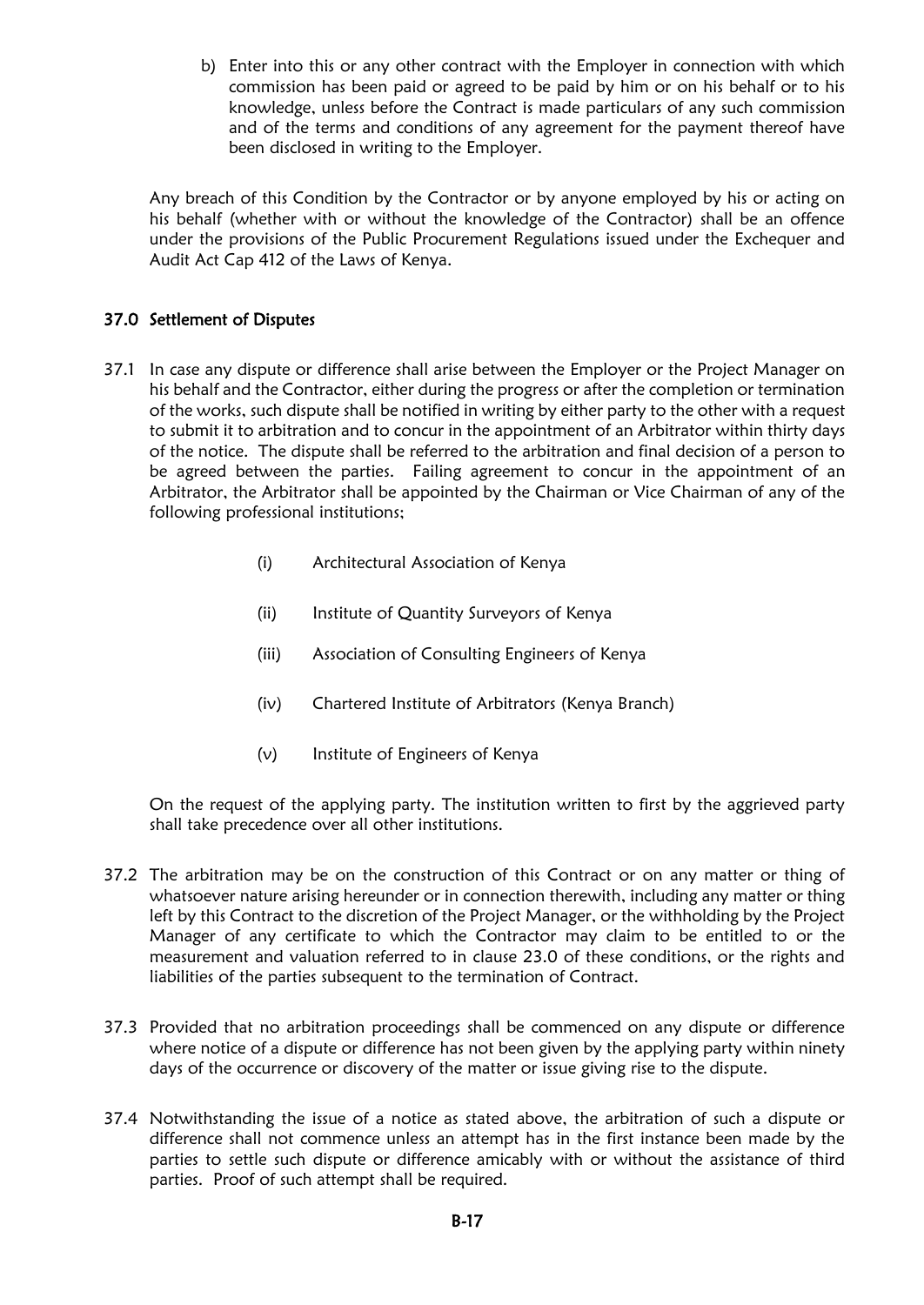- 37.5 Notwithstanding anything stated herein the following matters may be referred to arbitration before the practical completion of the works or abandonment of the works or termination of the Contract by either part:
	- 37.5.1 The appointment of a replacement Project Manager upon the said person ceasing to act.
	- 37.5.2 Whether or not the issue of an instruction by the Project Manager is empowered by these Conditions.
	- 37.5.3 Whether or not a certificate has been improperly withheld or is not in accordance with these Conditions.
	- 37.5.4 Any dispute or difference arising in respect of war risks or war damage.
- 37.6 All other matter shall only be referred to arbitration after the completion or alleged completion of the works or termination or alleged termination of the Contract, unless the Employer and the Contractor agree otherwise in writing.
- 37.7 The Arbitrator shall, without prejudice to the generality of his powers, have powers to direct such measurements, computations, tests or valuations as may in his opinion be decision, requirement or notice and to determine all matters in dispute which shall be submitted to him in the same manner as if no such certificate, opinion, decision requirement or notice had been given.
- 37.8 The Arbitrator shall, without prejudice to the generality of his powers, have powers to open up, review and revise any certificate, opinion, decision, requirement or notice and to determine all matters in dispute which shall be submitted to him in the same manner as if no such certificate, opinion, decision, requirement or notice had been given.
- 37.9 The award of such Arbitrator shall be final and binding upon the parties.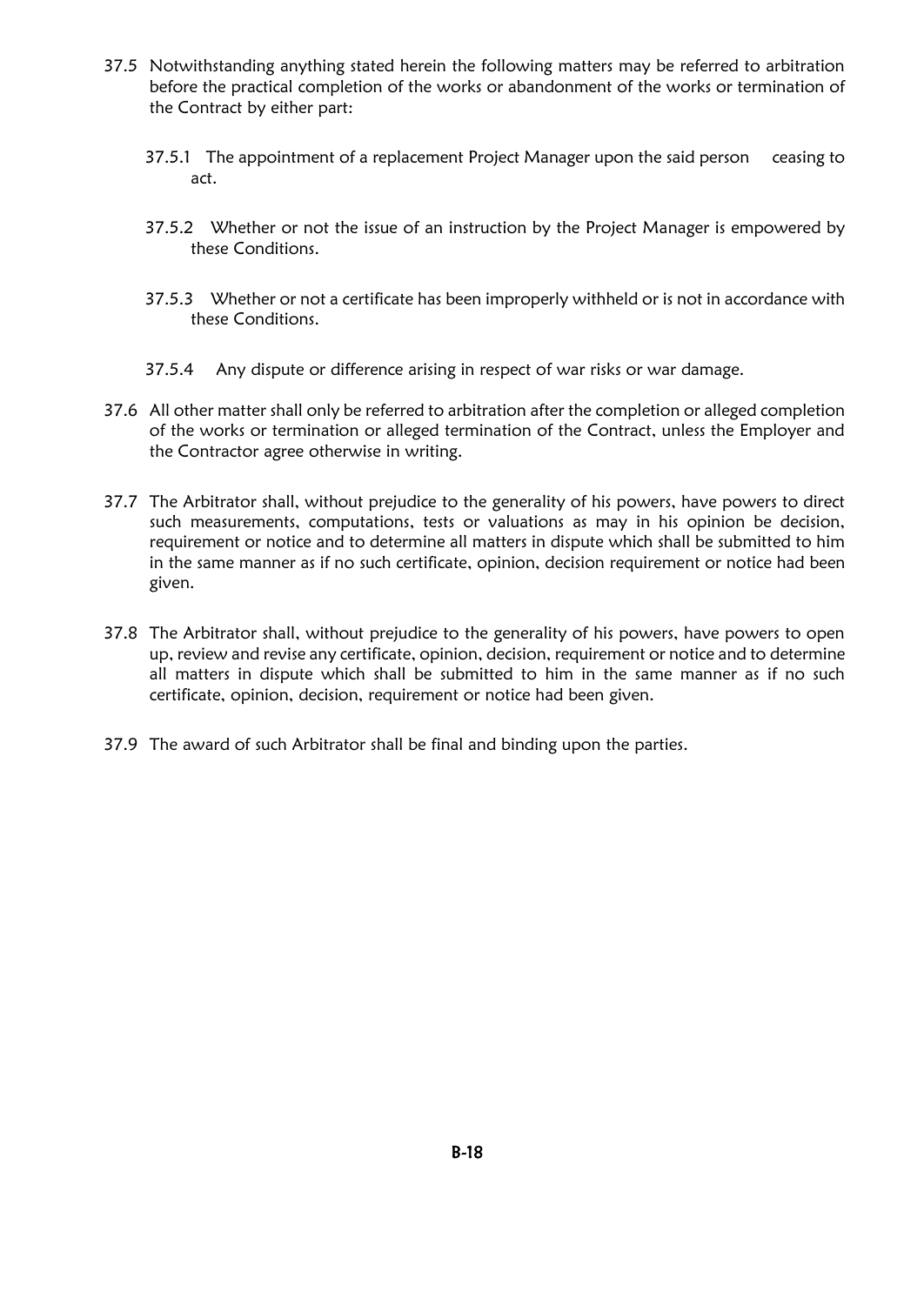## APPENDIX TO CONDITIONS OF CONTRACT

## CONDITIONS OF CONTRACT CLAUSE 1

The Employer is: Government of Kenya,

Represented by: The Commission Secretary/Chief Executive Officer

Address: P.O. Box 30095-00100, Nairobi.

## CONDITIONS OF CONTRACT CLAUSE 1

The Project Manager is: Works Secretary, Ministry of Transport, Infrastructure, Public Works, Housing & Urban Development - State Department of Public Works, Nairobi

Address: P.O. Box 30743 - 00100, NAIROBI

Telephone: 2723101

## CONDITIONS OF CONTRACT CLAUSE 1

The name (and identification number) of the Contract is: PROPOSED CONSTRUCTION OF ADDITIONAL OFFICES (PHASE 2) ON TOP ROOF (5TH FLOOR) OF OLD OFFICE BLOCK AT THE PUBLIC SERVICE COMMISION BUILDING, HARAMBEE AVENUE, NAIROBI

W.P. ITEM NO. D207 NB/NB/1901 JOB NO. 10027C

## CONDITIONS OF CONTRACT CLAUSE 1

The Contract Works consist of Supply, installation, testing and commissioning of Structured Cabling Installation Works for Proposed Construction of Additional Offices (Phase 2) on Top Roof (5<sup>th</sup> Floor) of Old Office Block at the Public Service Commission Building, Harambee Avenue, Nairobi

## CONDITIONS OF CONTRACT CLAUSE 1

The start date shall be as stated in the letter of acceptance

## CONDITIONS OF CONTRACT CLAUSE 1

The Intended Completion Date for the whole of the Works shall be as per the Main Contract Works.

## CONDITIONS OF CONTRACT CLAUSE 2

The following documents also form part of the Contract: Only as listed in Clause 2 of the conditions of contract.

The Site Possession Date shall be as as per the Sub-Contract Agreement (KABCEC).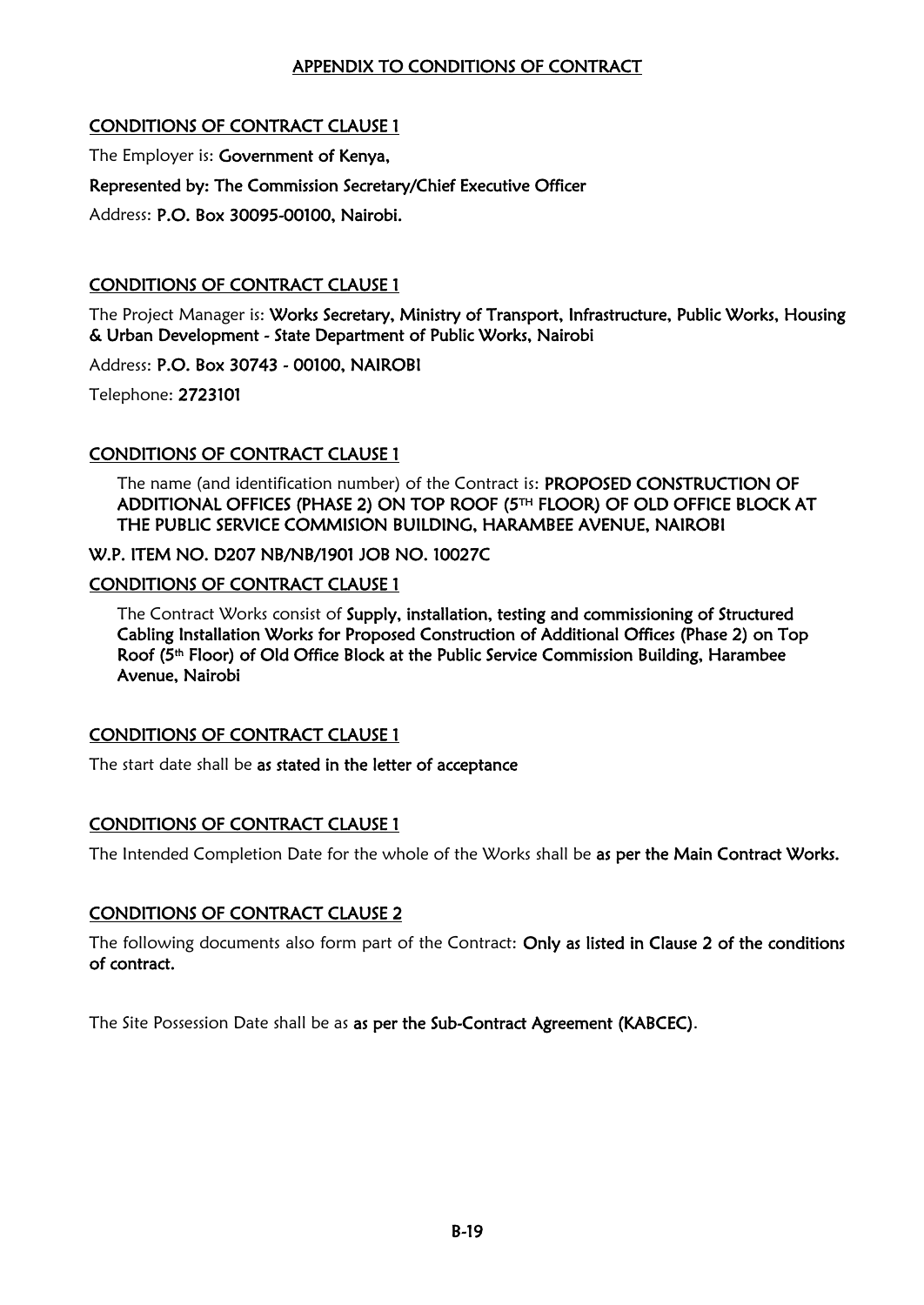## CONDITIONS OF CONTRACT CLAUSE 1

The Site is located at Public Service Commission Building - Harambee Avenue.

## CONDITIONS OF CONTRACT CLAUSE 13

The contractor shall submit a revised program for the works within 7 days of delivery of the letter of acceptance.

## CONDITIONS OF CONTRACT CLAUSE 1

The Defects Liability Period is 12 months from practical completion date

The following documents also form part of the Contract:

- 1. Agreement- Agreement as per the Sub-Contract Agreement (KABCEC) signed between the Main Contractor and Sub-Contractor
- 2. Letter of Acceptance- Letter addressed to the Main Contractor by the Project Manager instructing the Main Contractor to enter into Sub-Contract Agreement with the nominated Sub-Contractor
- 3. Contractors Tender- The completed tendering document submitted by the Sub-Contractor to the employer
- 4. Conditions of Contract- Refers to the Conditions of Contract in the main works and conditions of Sub-Contract as described in the Sub-Contract Agreement (KABCEC)
- 5. Specifications- Specifications of Sub-Contract works as described in this document
- 6. Drawings- Drawings as described in this document
- 7. Bills of quantities/Schedule of Unit Rates- As described in this document

## CONDITIONS OF CONTRACT CLAUSE 32

Period of final measurement: 6 months after practical completion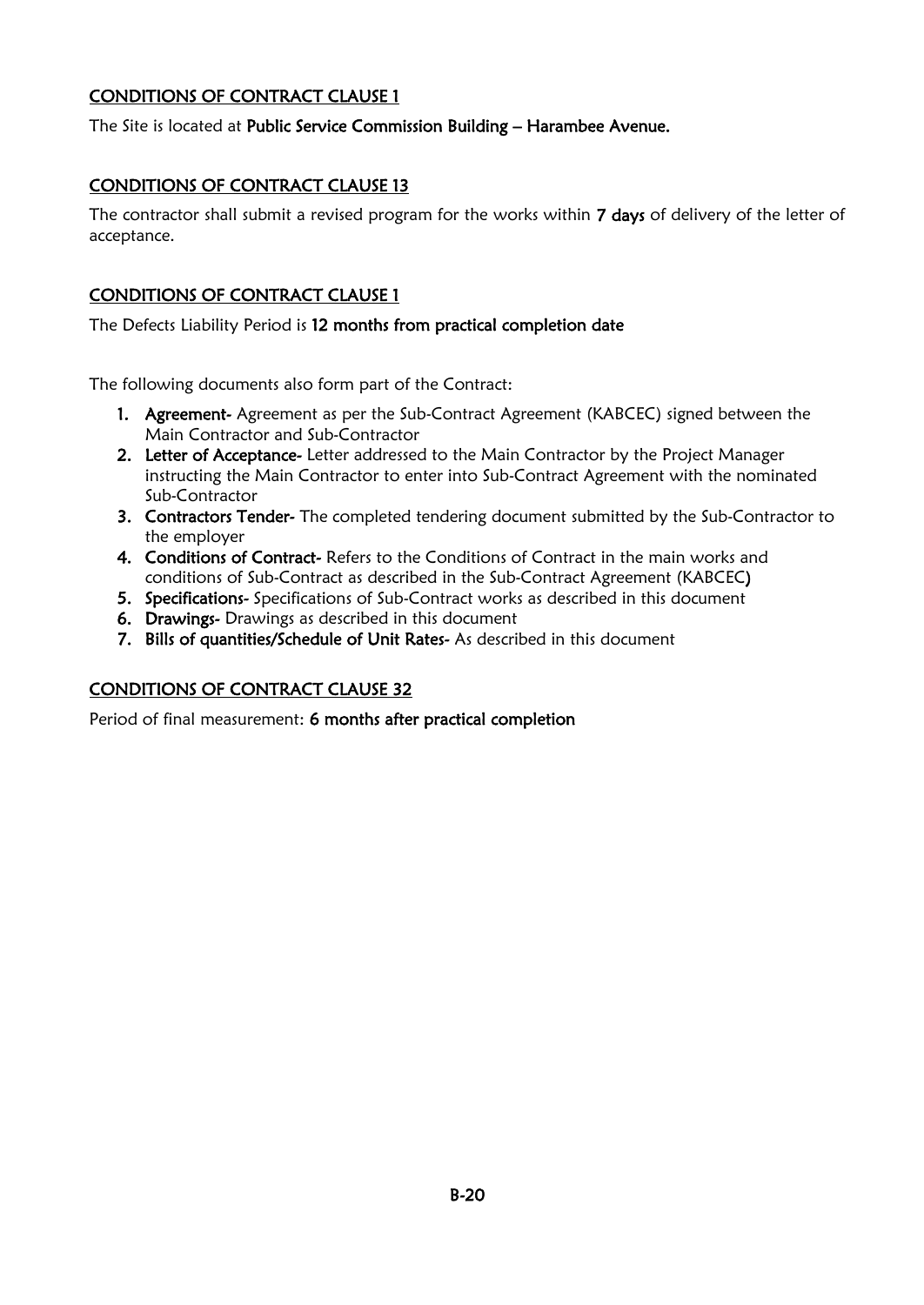## CONDITIONS OF CONTRACT CLAUSE 27

Liquidated and Ascertained damages: At the rate of Kshs. 5,000.00 per week or part thereof

## CONDITIONS OF CONTRACT CLAUSE 23

| Percentage of certified value retained    | $\sim 100$ | 10% |
|-------------------------------------------|------------|-----|
| Limit of certified value retained         |            | 5%  |
| Period between program updates is 14 days |            |     |

## OMIT CLAUSE 23.7

No advance payment shall be granted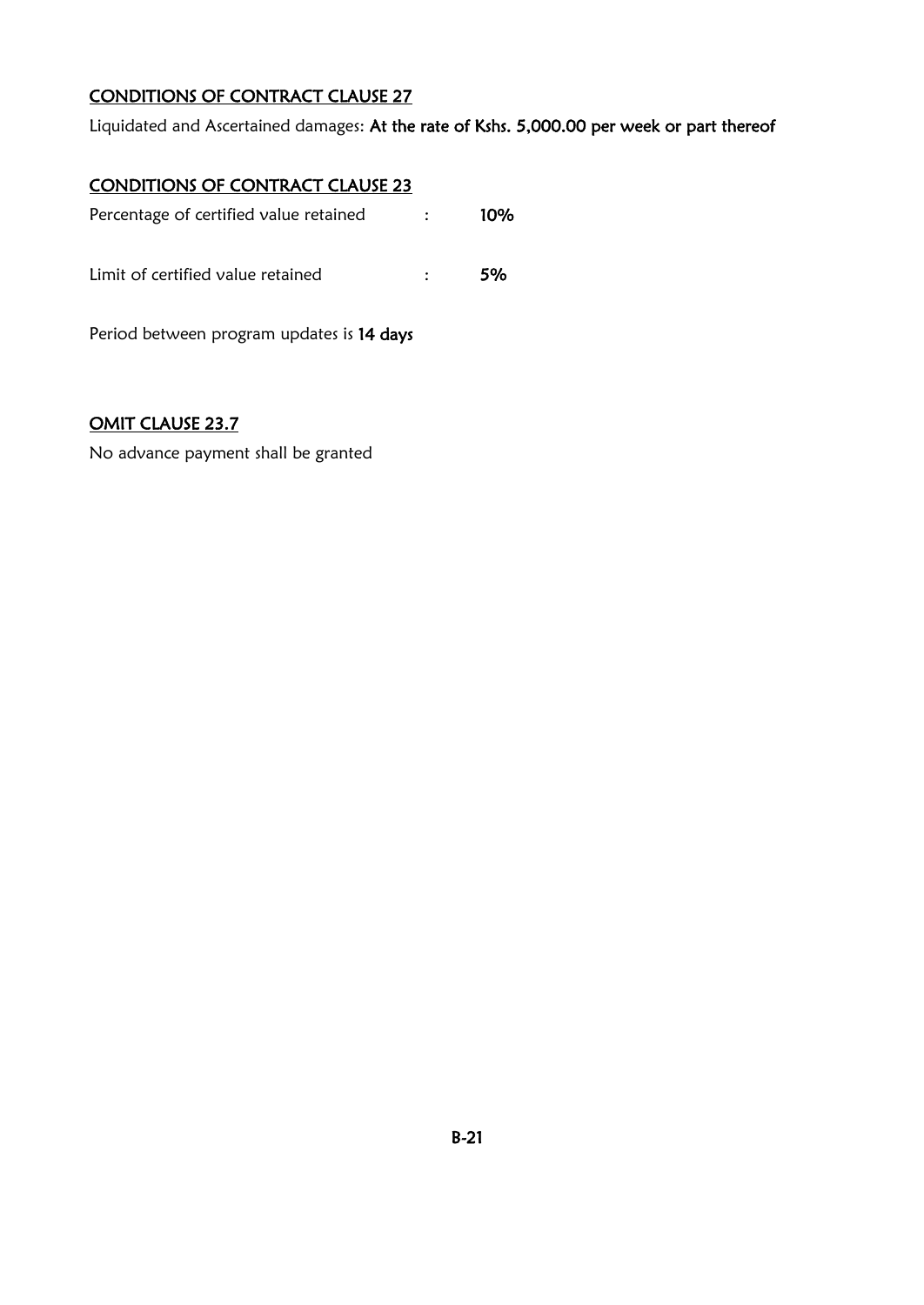# PART II

# SUB-CONTRACT AGREEMENT

(KABCEC)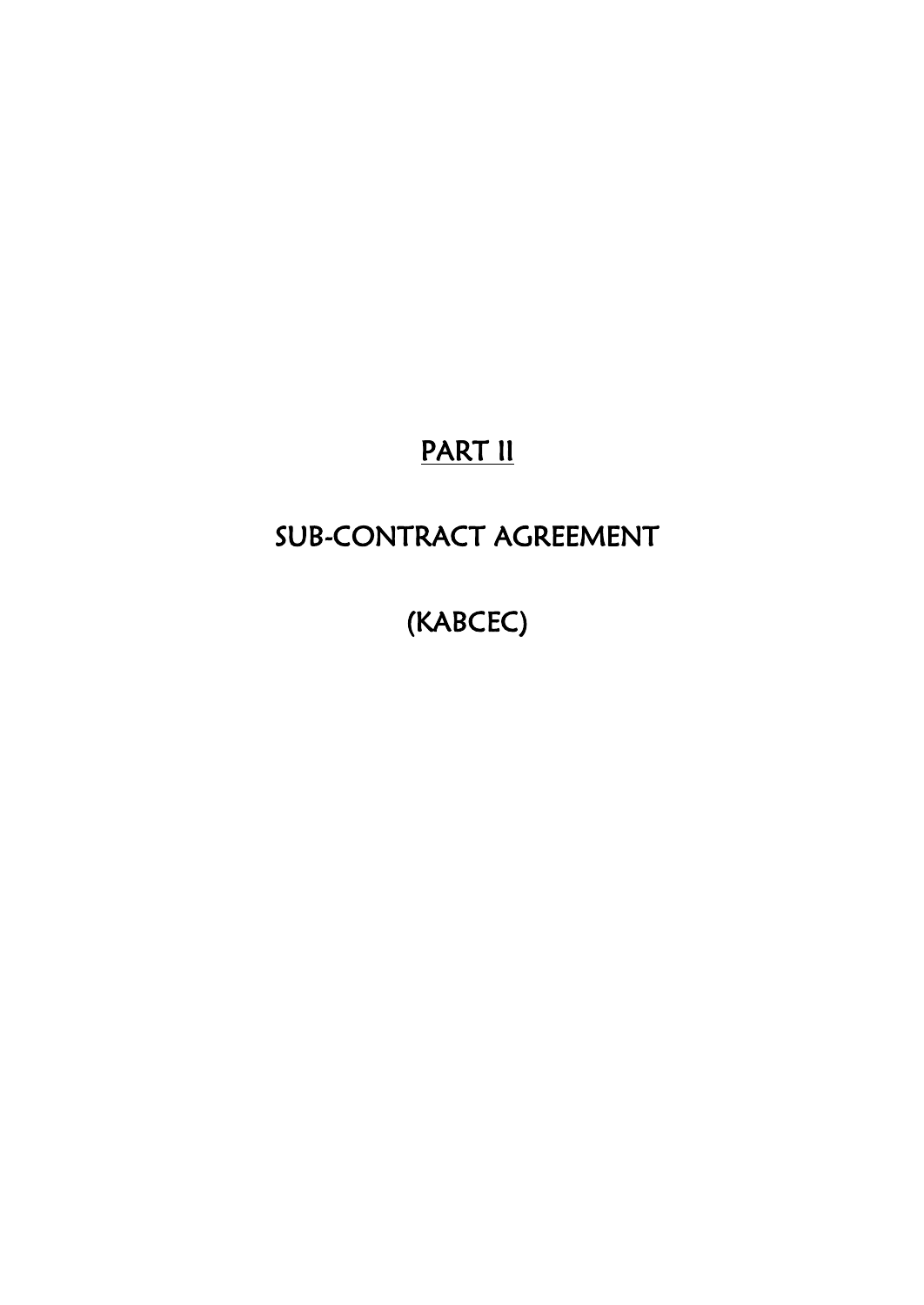## **AGREEMENT AND CONDITIONS** OF SUB-CONTRACT FOR **BUILDING WORKS**



Published by: The Kenya Association of Building and Civil Engineering Contractors with the sanction of: The Joint Building Council, Kenya and The Architectural Association of Kenya

#### June 2002 Edition

© The copyright in this document is vested in the Kenya Association of Building and Civil Engineering Contractors.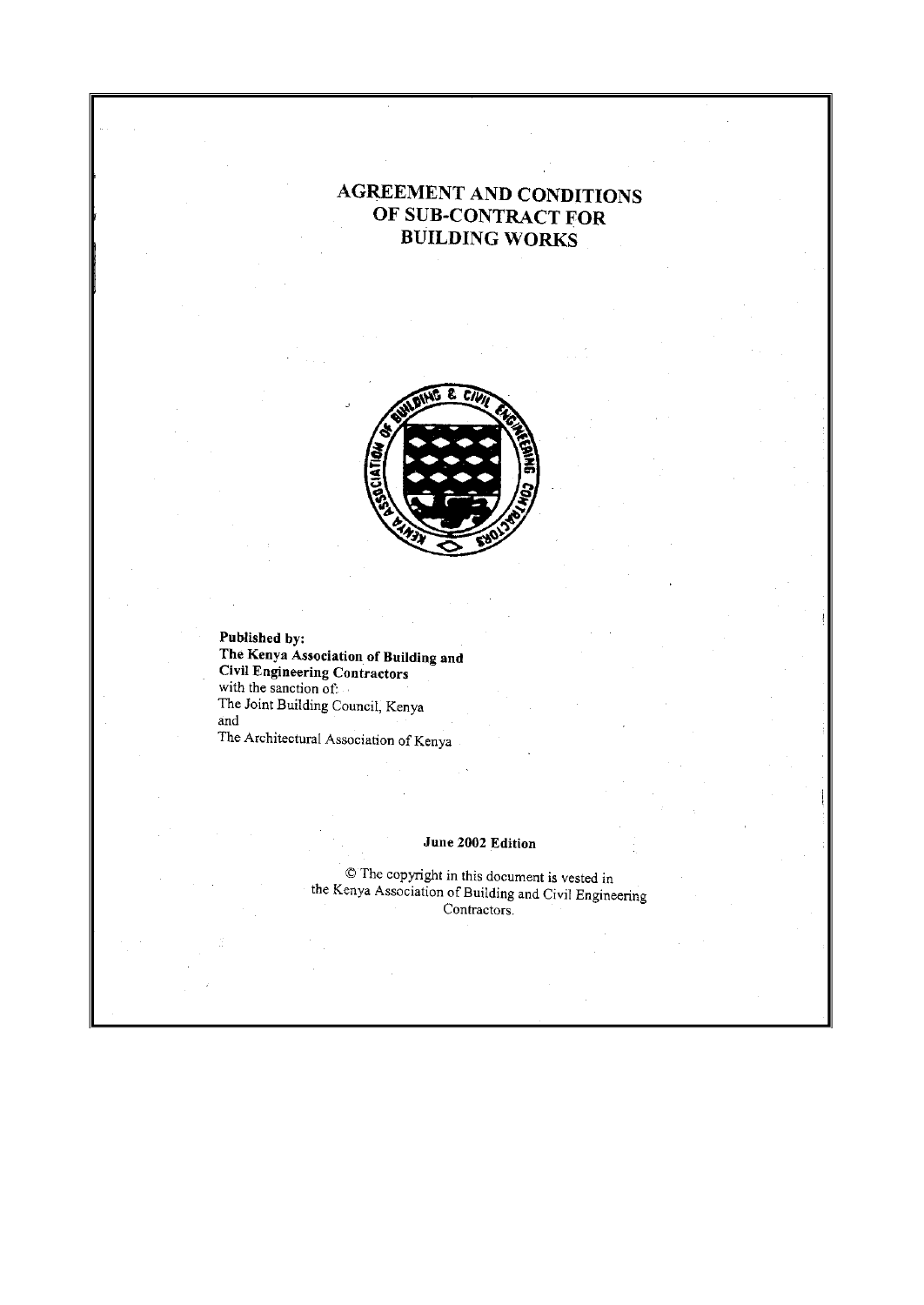## **CONTENTS**

#### Clause Page **Clause** Page **Page 2014**

| 1.0  |                          | Agreement                                         | $1 - 3$        |
|------|--------------------------|---------------------------------------------------|----------------|
| 2.0  |                          | General obligations of the Contractor             | 4              |
| 3.0  | $\overline{\phantom{a}}$ | General obligations of the Sub-Contractor         | 4              |
| 4.0  |                          | Sub-contract documents                            | $4 - 5$        |
| 5.0  | $\overline{\phantom{a}}$ | General liability of the Sub-Contractor           | 5              |
| 6.0  | $\overline{\phantom{0}}$ | Insurance against injury to persons and property  | $5-6$          |
| 7.0  |                          | Performance bond                                  | 6              |
| 8.0  | $\overline{\phantom{0}}$ | Possession of site and commencement of works      | 7              |
| 9.0  |                          | Architect's instructions                          | $\overline{7}$ |
| 10.0 | $\overline{\phantom{a}}$ | Variations                                        | 7              |
| 11.0 | $\tilde{\phantom{a}}$    | Liability for own equipment                       | $\overline{7}$ |
| 12.0 |                          | Provision of facilities by the Contractor         | 8              |
| 13.0 | $\tilde{\phantom{a}}$    | Liability for own work                            | $8-9$          |
| 14.0 | $\tilde{\phantom{a}}$    | Co-operation in use of facilities                 | 9              |
| 15.0 | $\tilde{\phantom{a}}$    | Assignment and subletting                         | 9              |
| 16.0 | $\tilde{\phantom{a}}$    | Work prior to appointment of Contractor           | $9-10$         |
| 17.0 |                          | Sub-Contractor design                             | 10             |
| 18.0 |                          | Specification of goods, materials and workmanship | 10             |
| 19.0 |                          | Compliance with statutory and other regulations   | 10             |
| 20.0 |                          | Royalties and patent rights                       | 10             |
| 21.0 |                          | Antiquities and other objects of value            | 11             |
| 22.0 |                          | Suspension of works                               | 11             |
| 23.0 |                          | Payments                                          | $11 - 13$      |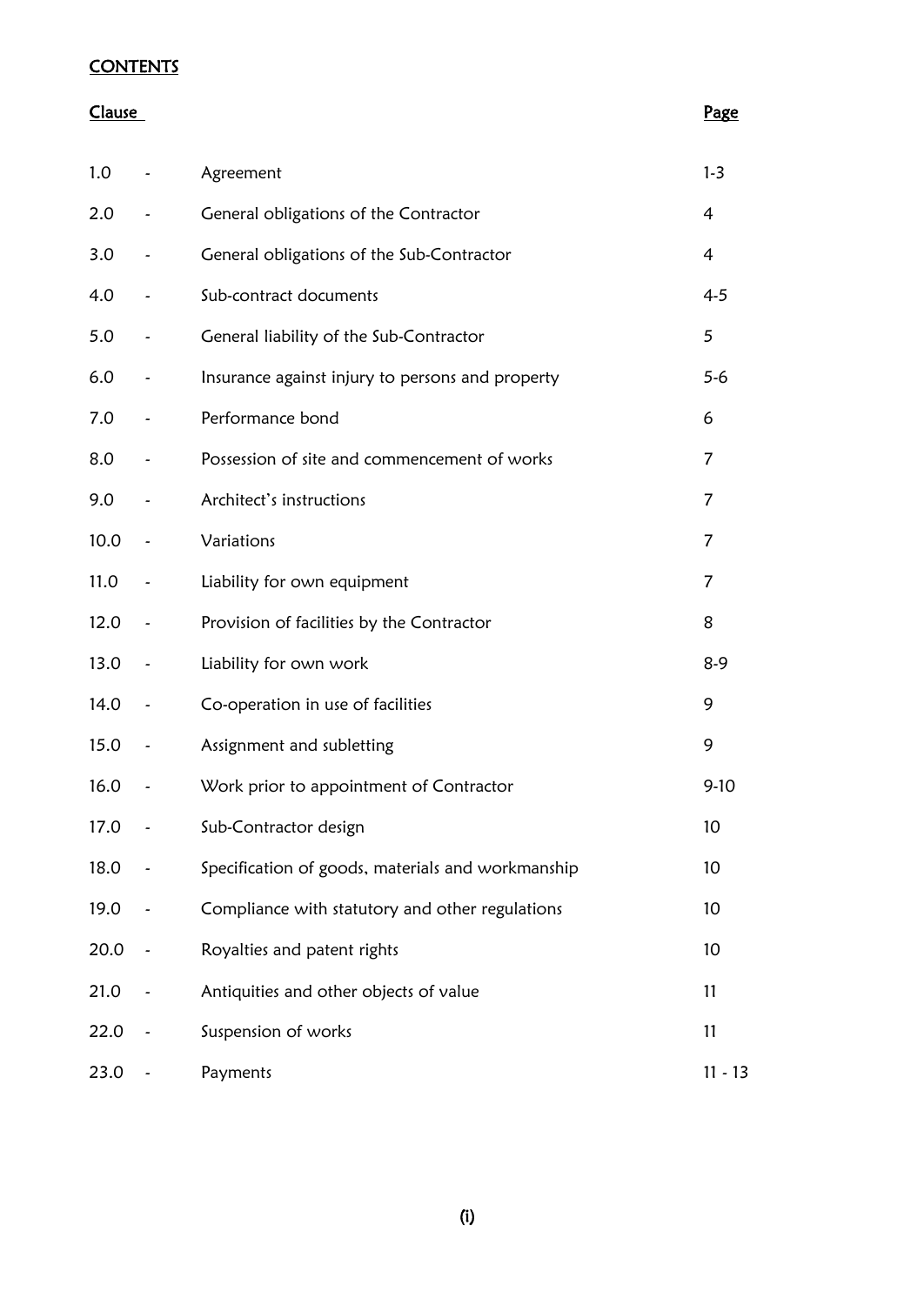| $24.0 -$ |                          | Practical completion and defects liability                                 | 13      |
|----------|--------------------------|----------------------------------------------------------------------------|---------|
| 25.0     | $\overline{\phantom{a}}$ | Extension of time                                                          | $13-14$ |
| 26.0     |                          | Loss and expense caused by disturbance of regular<br>progress of the works | 14      |
| 27.0     |                          | Damages for delay in completion                                            | 14      |
| 28.0     |                          | Fluctuations                                                               | 15      |
| 29.0     |                          | Termination of the main contract                                           | 15      |
| 30.0     |                          | Termination of the Sub-contract                                            | $15-16$ |
| 31.0     |                          | Settlement of disputes                                                     | $16-18$ |
|          |                          | Sub-Contractor's performance bond                                          | 19      |
|          |                          | Appendix                                                                   | 20-21   |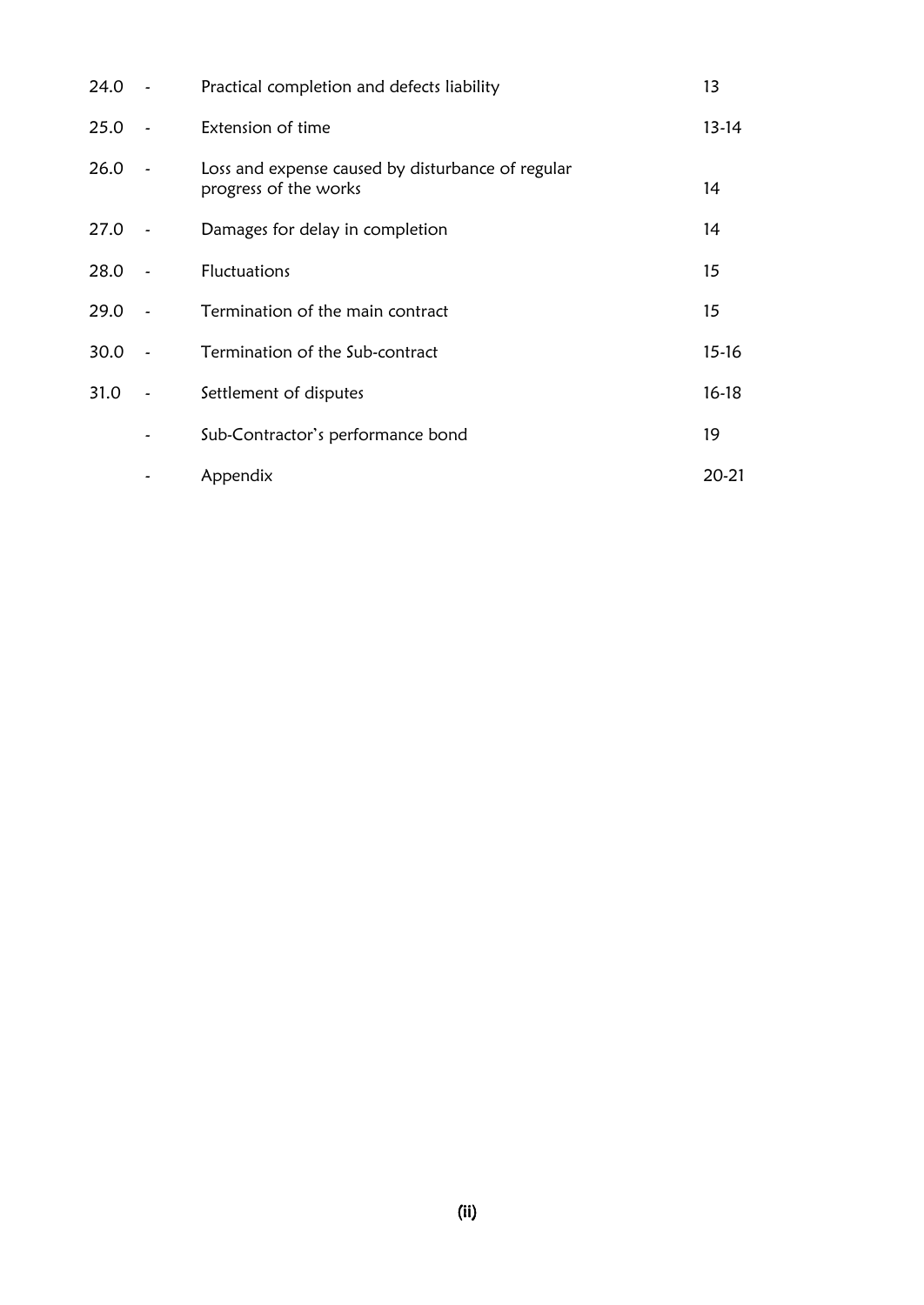## ORIGINAL COUNTERPART

Embossed stamp embossed stamp

## 1.0 AGREEMENT

| 1.1 |                                                                                                                                                                                |
|-----|--------------------------------------------------------------------------------------------------------------------------------------------------------------------------------|
|     |                                                                                                                                                                                |
|     |                                                                                                                                                                                |
|     |                                                                                                                                                                                |
|     |                                                                                                                                                                                |
|     |                                                                                                                                                                                |
|     |                                                                                                                                                                                |
|     |                                                                                                                                                                                |
|     | (Hereinafter called "the Sub-Contractor") of the other part:                                                                                                                   |
| 1.2 | SUPPLEMENTAL to an agreement (hereinafter referred to as the "the main contract")                                                                                              |
|     |                                                                                                                                                                                |
|     |                                                                                                                                                                                |
|     |                                                                                                                                                                                |
|     | (hereinafter called "the Employer") of the one part and the Contractor of the other part<br>based on the Agreement and Conditions of Contract for Building Works, published by |
| 1.3 | WHEREAS the contractor is desirous of sub-letting to the Sub-Contractor                                                                                                        |
|     |                                                                                                                                                                                |
|     |                                                                                                                                                                                |
|     |                                                                                                                                                                                |
|     | works.                                                                                                                                                                         |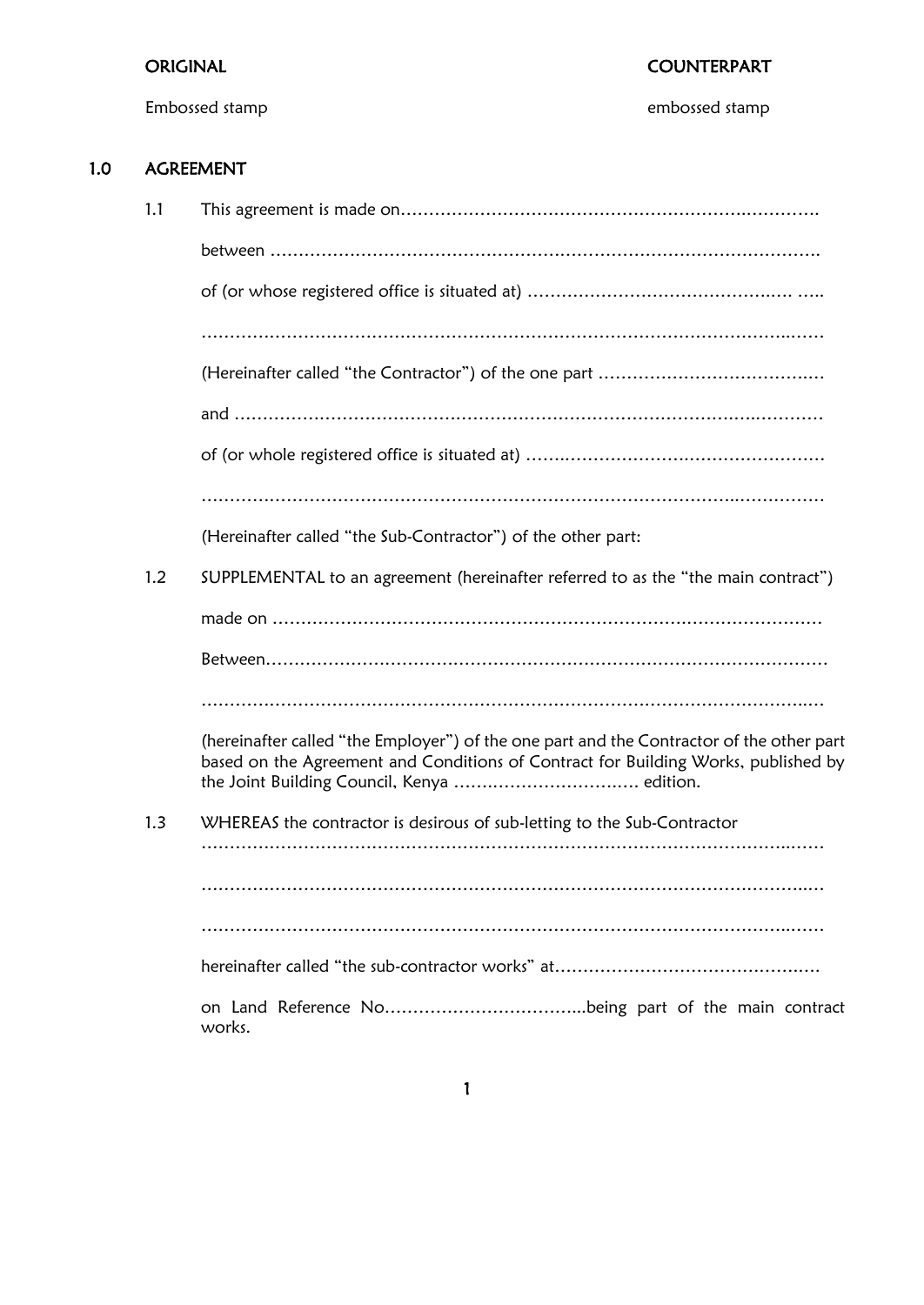1.4 And whereas the Sub-Contractor has supplied the Contractor with a priced copy of the bills of quantities (hereinafter referred to as "the sub-contractor bills"), where

applicable, which together with the drawings

numbered**……………………………………….………………………………………………………**

…………………………………………………………………………………………………. (Hereinafter referred to as "the sub-contract drawings), the specifications and the conditions of sub-contract have been signed by or on behalf of the parties thereto.

And whereas the Sub-Contractor has had reasonable opportunity of inspecting the main contract or a copy thereof except the detailed prices of the Contractor included in the bills of quantities or schedule of rates.

1.5 And whereas the Architect, with the approval of the Employer, has nominated the Sub-Contractor to carry out the works described at clause 1.3 herein:

## NOW IT IS HEREBY AGREED AS FOLLOWS:

- 1.6 For the consideration herein stated, the Sub-Contractor shall upon and subject to the conditions annexed hereto carry out and complete the sub-contract works shown upon the sub-contract drawings and described by or referred to in the sub-contract bills, specifications and in the said conditions.
- 1.7 The Contractor shall pay the Sub-Contractor the sum of the Kshs (in words) …………………………………………………………………………………….…………… …………………………………………………………………………………………………. ……………………………………………… (Kshs…………….……………………) (Hereinafter referred to as "the sub-contractor price") or such sum as shall become payable hereinafter at the times and in manner specified in the said conditions.
- 1.8 The term 'Architect', 'Quantity Surveyor' and 'Engineer', where applicable, shall refer to the persons appointed by the Employer to administer the sub-contract in accordance with the main contract agreement. Where applicable reference to the Architect shall be deemed to include reference to the Engineer.
- 1.9 In the event of the need to appoint a replacement Architect, Quantity Surveyor, Engineer or other specialist (whether named in this agreement or not) the Employer shall make such appointment as soon as practicable after the need for such appointment arises and shall communicate the appointment to the Sub-Contract through the Contractor.
- 1.10 Where the sub-contract does not incorporate bills of quantities, the term "sub-contract bills" and "bills of quantities" wherever appearing shall be deemed deleted and replaced with the term "schedule of rates" as applicable.
- 1.11 The terms defined in clause 1.0 of the main contract shall have the same meaning in this sub-contract as that assigned to them therein.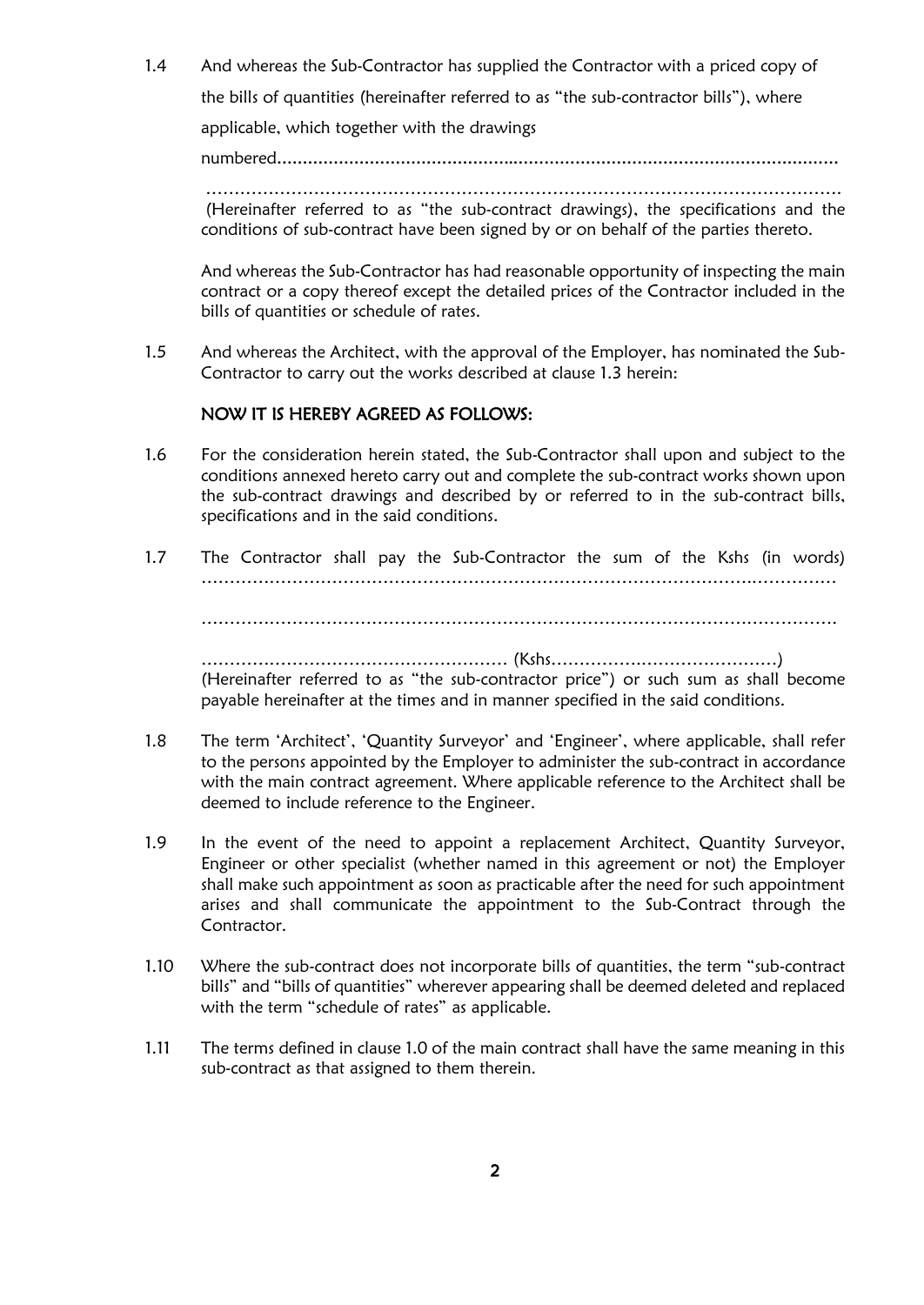| 1.12 | AS WITNESS the hands of the said parties; |
|------|-------------------------------------------|
|      | Signed by the said                        |
|      | In the presence of                        |
|      |                                           |
|      |                                           |
|      | Signed by the said                        |
|      |                                           |
|      | In the presence of                        |
|      |                                           |
|      |                                           |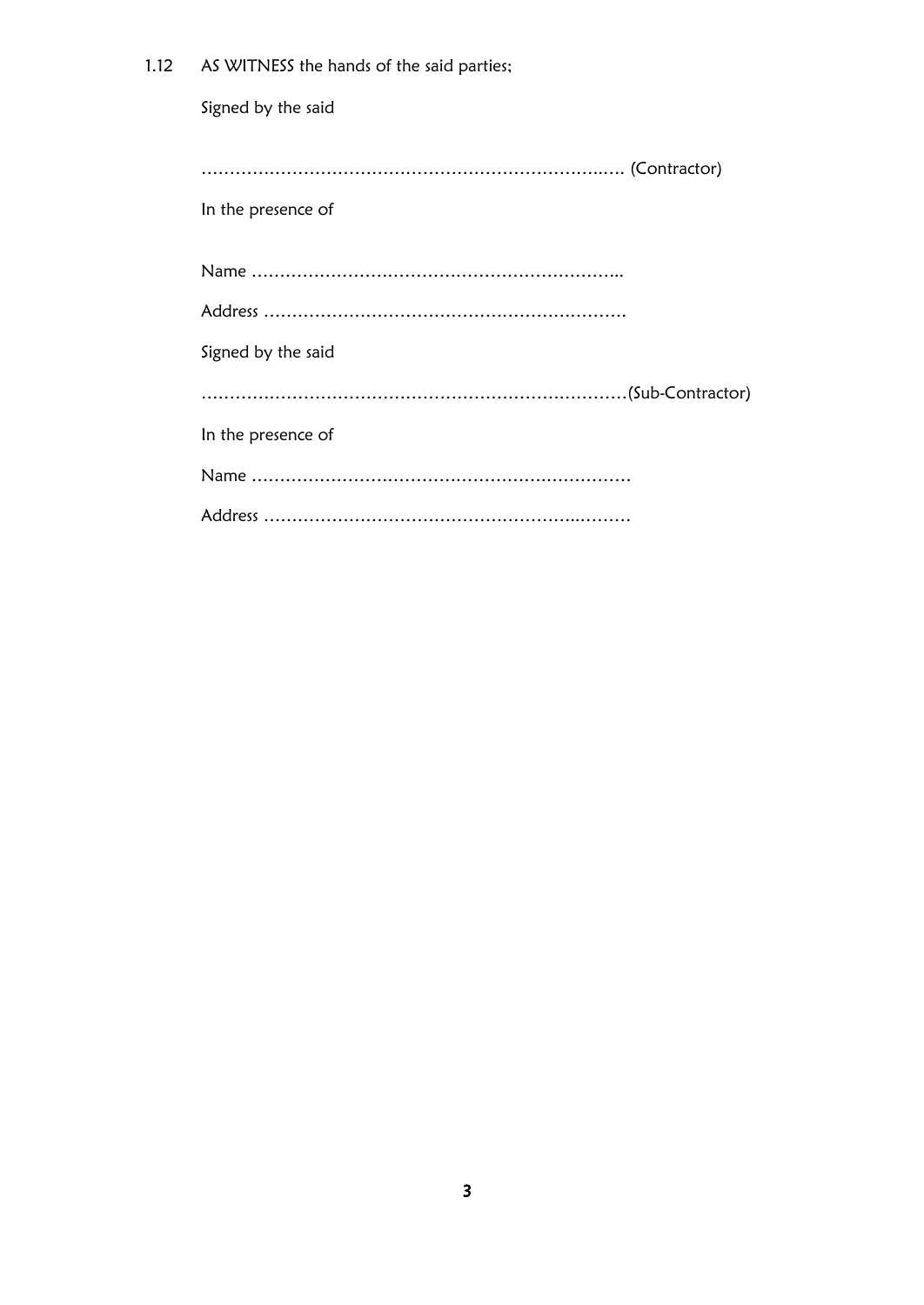## 2.0 GENERAL OBLIGATIONS OF THE CONTRACTOR

## The Contractor shall:

- 2.1 Timeously obtain from the Architect on behalf of the Sub-Contractor all drawings, necessary details, instructions and other information required by the Sub-Contractor for the proper carrying out of the sub-contract works.
- 2.2 Provide all such facilities and attend upon the Sub-Contractor as required and as provided in the specifications, bills of quantities and these conditions to the extent compatible with the provisions of the main contract
- 2.3 Observe, perform and comply with all the provisions of the main contract and of this sub-contract on the part of the Contractor to be observed, performed and complied with to ensure satisfactory completion of the sub-contract works.

## 3.0 GENERAL OBLIGATIONS OF THE SUB-CONTRACTOR

- 3.1 The Sub-Contractor shall be deemed to have notice of all the provisions of the main contract except the detailed prices of the Contractor included in the bills of quantities or in the schedule of rates.
- 3.2 The Sub-Contractor shall carry out and complete the sub-contract works in accordance with this sub-contract and in all respects to the reasonable satisfaction of the Contractor and of the Architect and in conformity with all reasonable directions and requirements of the Contractor regulating the due carrying out of the contract works.
- 3.3 The Sub-Contractor shall observe, perform and comply with all the provisions of the main contract on the part of the Sub-Contractor to be observed, performed and complied with so far as they relate and apply to the sub-contract works or any portion thereof and are not inconsistent with the expressions of this sub-contract as if all the same were set out herein.
- 3.4 Without prejudice to the generality of the foregoing requirements, the Sub-Contractor shall especially observe perform and comply with the provisions of clauses 9.0, 18.0, 19.0 22.0, 30.0, 31.0, 34.0 and 36.0 of the main contract as they apply to the subcontract works

## 4.0 SUB-CONTRACT DOCUMENTS

- 4.1 The sub-contract documents for use in the carrying out of the sub-contract works shall be: -
	- 4.1.1 The agreement and these conditions
	- 4.1.2 The sub-contract drawings as listed in the agreement
	- 4.1.3 The sub-contract bill of quantities or schedule of rates as applicable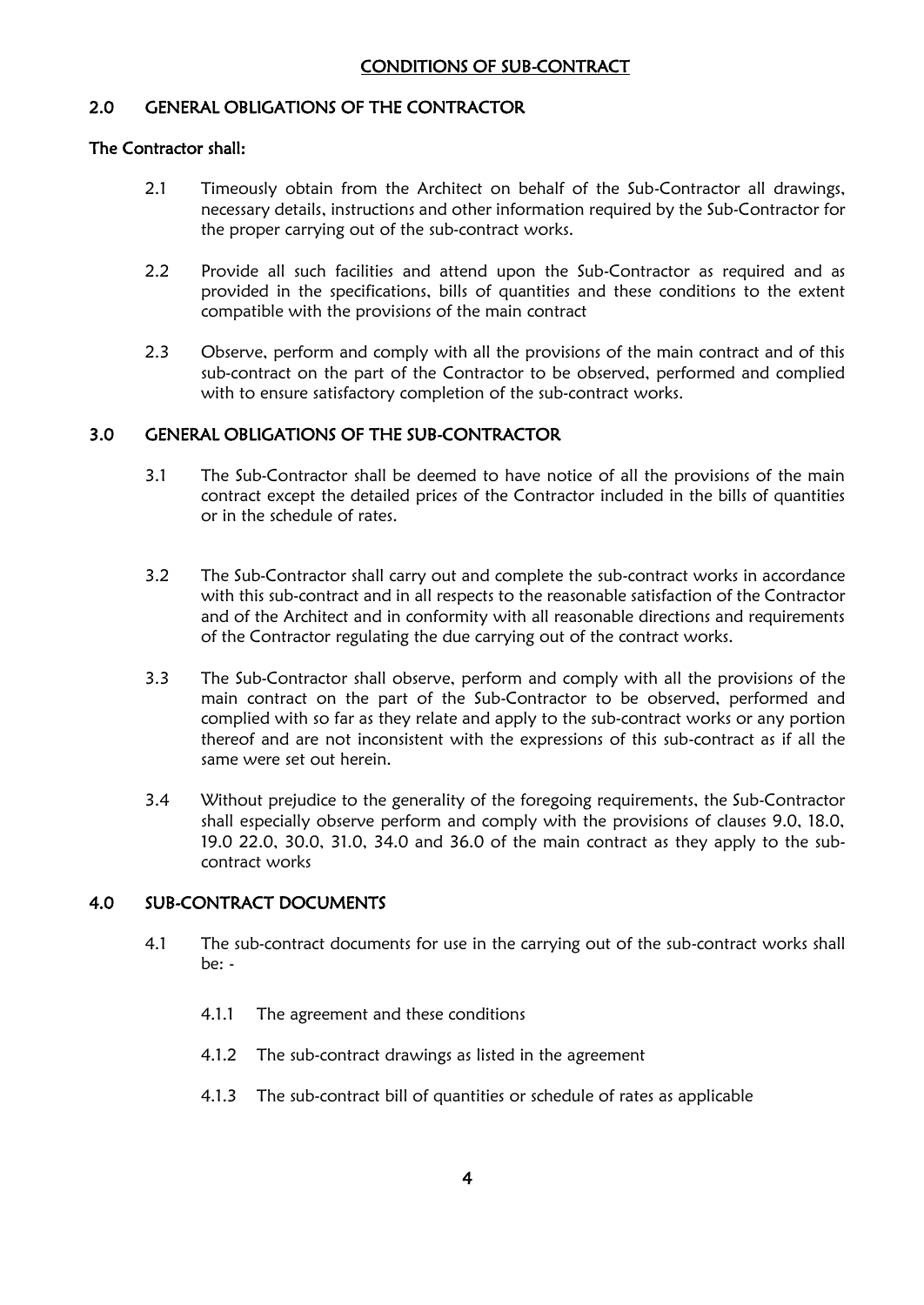4.1.4 The specifications as separately supplied or as contained in the sub-contract bills.

- 4.2 Upon the execution of the sub-contract, the Contractor shall register the agreement with the relevant statutory authority and pay all fees, charges, taxes, duties and all costs arising therefrom.
- 4.3 The manner of supplying contract documents, their custody, display on site and their interpretation in the event of discrepancies shall be as provided in the main contract in respect of the main contract documents with the necessary amendments made to refer to the sub-contract.

## 5.0 GENERAL LIABILITY OF THE SUB-CONTRACTOR

- 5.1 The Sub-Contractor shall be liable for and shall indemnify the Contractor against and from:
	- 5.1.1 Any breach, non-observance or non-performance by the Sub-Contractor, his servants or agents of any of the said provisions of the main contract and of this sub-contract.
	- 5.1.2 Any act or omission of the Sub-Contractor, his servants or agents which involve the Contractor in any liability to the Employer under the main contract
	- 5.1.3 Any claim, damage, loss or expense due to or resulting from any negligence or breach of duty on the part of the Sub-Contractor, his servants or agents.
	- 5.1.4 Any loss or damage resulting from any claim under any statute or common law by an employee of the Sub-Contractor in respect of personal injury or death arising out of or in the course of his employment.
- 5.2 Provided that nothing contained in this sub-contract shall impose any liability on the Sub-Contractor in respect of any negligence or breach of duty on the part of the Employer, the Contractor, other sub-contractors or their respective servants or agents nor create any privity of contract between the Sub-Contractor and the Employer or any other sub-contractor.

## 6.0 INSURANCE AGAINST INJURY TO PERSONS AND PROPERTY

- 6.1 Without prejudice to his liability to indemnify the Contractor under clause 5.0 above, the Sub-Contractor shall maintain: -
	- 6.1.1 Such insurances as are necessary to cover the liability of the Sub-Contractor in respect of injury or damage to property including damage to the works arising out of or in the course of or by reason of the carrying out of the sub-contract works except for liability against the contingencies specified at clause 6.3 herein.
	- 6.1.2 The insurances required under sub clause 6.1.1 and 6.1.2 above shall be placed with insurers approved by the Contractor and the Architect.
- 6.2 Notwithstanding the provisions of clause 23.0 of these conditions, the Contractor shall not be obliged to make payments to the Sub-Contractor before the said policies have been provided.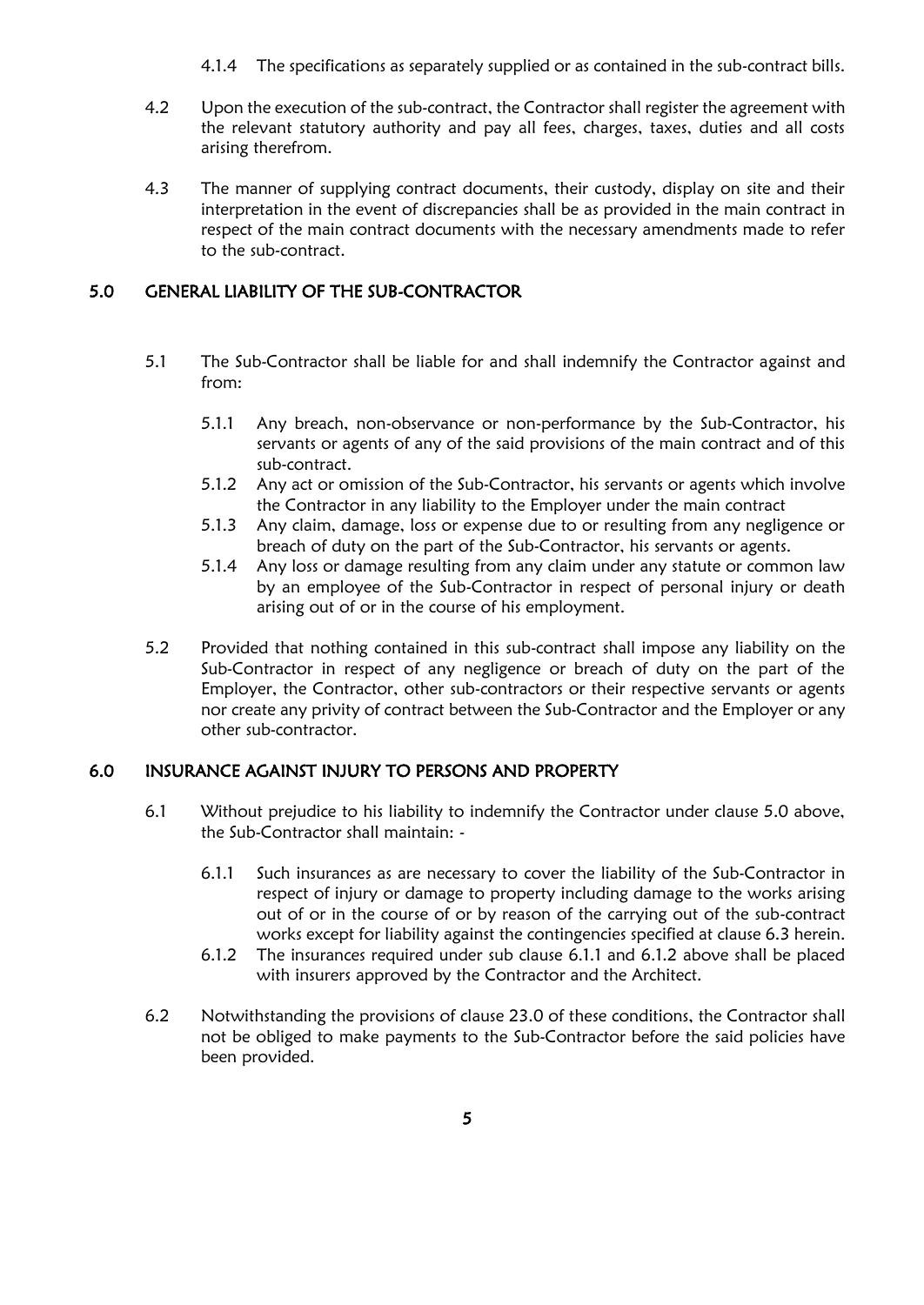- 6.3 Where clause 13.0 of the main contract applies, the sub-contract works, including materials and goods of the sub-Contractor delivered to the works, shall as regards loss or damage by the contingencies stated at clause 13.0 therein, namely, fire, earthquake, fire following earthquake, lightning, explosion, storm, tempest, flood, bursting or overflowing of water tanks, apparatus or pipes, aircraft and other aerial devices or articles dropped therefrom, riot and civil commotion, be at the sole risk of the contractor. The Contractor shall cover his liability for the works by procuring insurances as required in the said clause.
- 6.4 Where clause 14.0 or 15.0 or the main contract applies, the sub-contract works, including materials and goods of the Sub-Contractor delivered to the works shall, as regards loss or damage by the contingencies stated therein be at the sole risk of the Employer. The Employer shall cover his liability for the works by procuring insurances as required in the said clause.
- 6.5 The Sub-Contractor shall observe and comply with the conditions contained in the policy or policies of insurance of the Contractor or of the Employer, as the case may be, as regards loss or damage which may be caused by the stated contingencies. For this purpose, the Contractor or the Employer as the case may be, shall avail the said policies to the Sub-Contractor for his perusal.
- 6.6 If any loss or damage affecting the sub-contract works or any part thereof or any unfixed goods or materials is occasioned by any one or more of the said contingencies, then,

6.6.1 The occurrence of such loss or damage shall be disregarded in computing any amounts payable to the Sub-Contractor under the sub-contract, and

6.6.2 The Sub-Contractor shall, with due diligence, restore the work damaged, replace or repair any unfixed materials or goods which have been destroyed or damaged, remove and dispose of any debris and proceed with the carrying out and completion of the sub-contract works.

6.6.3 The restoration of work damaged the replacement and repair of unfixed materials and goods and the removal of debris shall be deemed to be a variation required by the Architect. Such work shall be paid for in accordance with clause 30.0 of the main contract.

## 7.0 PERFORMANCE BOND

Before commencing the works, the Sub-Contractor shall provide one surety who must be an established bank or insurance company to the approval of the Contractor and who will be bound to the Contractor in the sum equivalent to seven and a half per cent (7.5%) of the subcontract price for the due performance of the sub-contract until the certified date of practical completion. Notwithstanding the provisions of clause 23.0 of these conditions, no payments shall be made to the Sub-Contractor before the said bond is provided.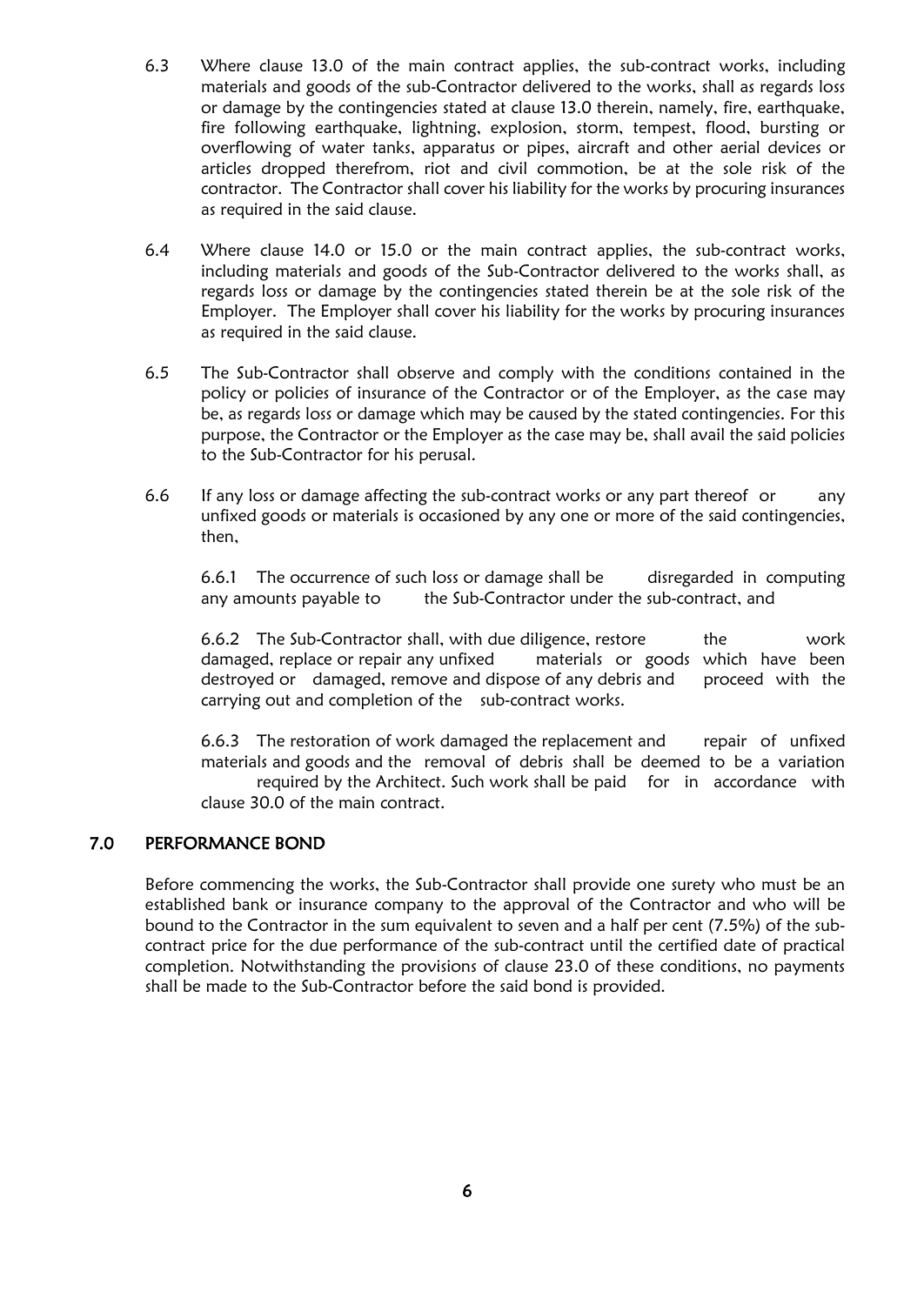## 8.0 POSSESSION OF SITE AND COMMENCEMENT OF WORKS

- 8.1 Within the period stated in the appendix to these conditions, the Contractor shall give possession of the site works to the Sub-Contractor and such access as may be necessary to enable the Sub-Contractor to commence and proceed with the sub-contract works in accordance with the sub-contract.
- 8.2 On or before the date for commencement of works stated in the appendix to these conditions, the Sub-Contractor shall commence the carrying out of the sub-contract works and shall proceed regularly and diligently with the same in accordance with the sub-contract programme, the main contract programme and or with the progress of the main contract works and complete on or before the date stated in the appendix to these conditions as the date for practical completion or within any extended time granted under clause 25.0 of these conditions.

## 9.0 ARCHITECT'S INSTRUCTIONS

- 9.1 The Sub-Contractor shall forthwith comply with all the instructions issued to him by the Architect, either directly or through the Contractor, in regard to any matter in respect of which the Architect is expressly empowered by the main contract conditions to issue instructions.
- 9.2 The manner of complying with or querying the validity of an Architect's instruction shall be as provided in clause 22.0 of the main contract. The Sub-Contractor shall not be obliged to carry our instructions not issued in the manner provided therein.

## 10.0 VARIATIONS

- 10.1 The term "variation" shall have the meaning assigned to it at clause 30.0 of the main contract.
- 10.2 The valuation of variations shall be made by the Quantity Surveyor in accordance with sub-clause 30.6 of the main contract.
- 10.3 Effect shall be given to the measurement and valuation of variations in interim certificates and by the adjustment of the sub-contract price.

## 11.0 LIABILITY FOR OWN EQUIPMENT

The construction equipment and other property belonging to or provided by the Sub-Contractor and brought onto the site for carrying out the works shall be at the sole risk of the Sub-Contractor. Any loss or damage to the same or caused by the same shall, except for any loss or damage due to any negligence, omission or default of the Contractor, be at the sole risk of the Sub-Contractor who shall indemnify the Contractor against loss, damage or claims in respect thereof. Insurance against any such loss, damage or claims shall be the sole responsibility of the Sub-Contractor.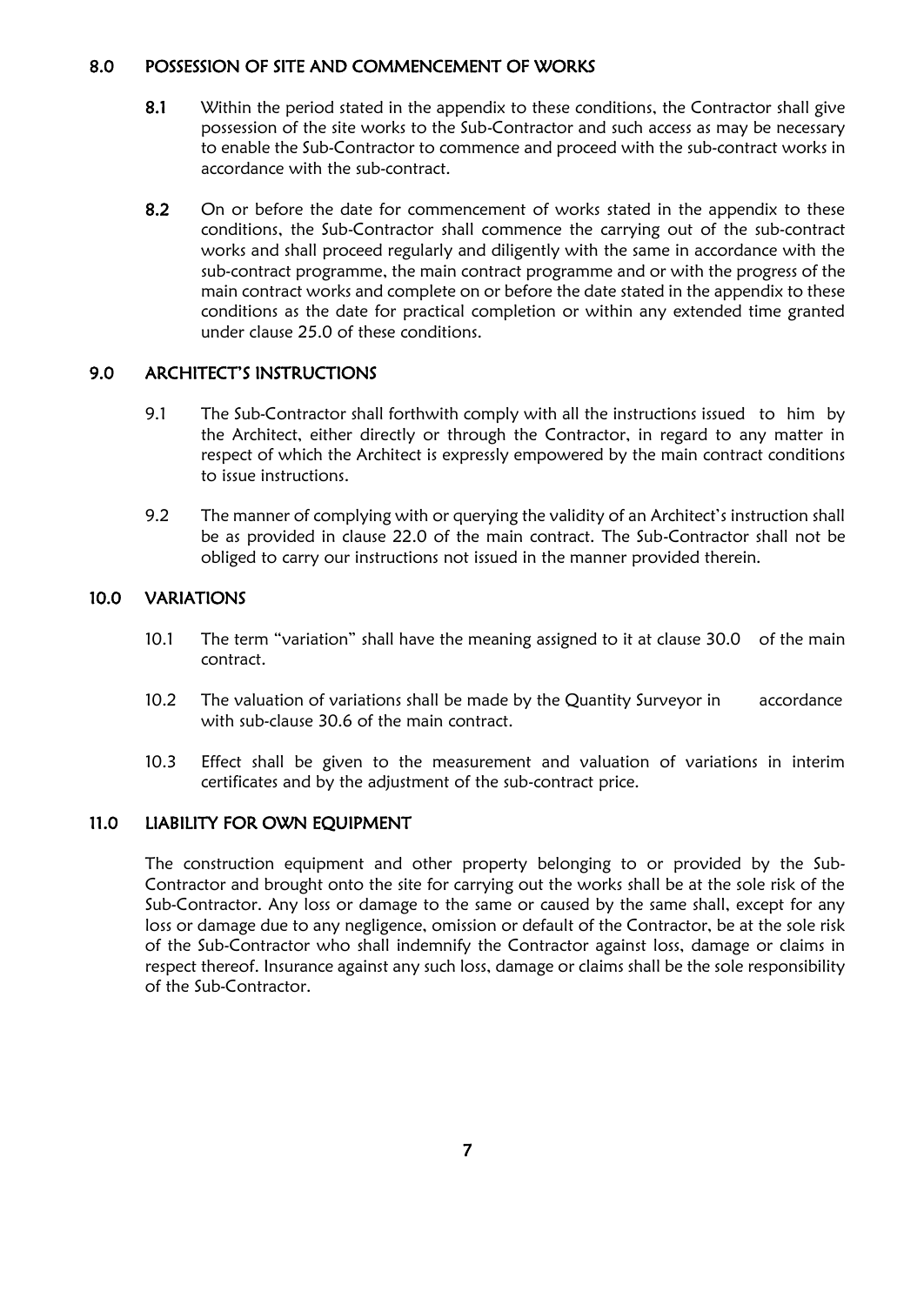## 12.0 PROVISION OF FACILITIES BY THE CONTRACTOR

- 12.1 Where provided in the main contract, the Contractor shall supply at his own cost all necessary water, lighting, electric power, telephones and security required for the subcontract works. Where not so provided, the Sub-Contractor shall provide the said services at his own cost.
- 12.2 Except as otherwise provided in the main contract, the Sub-Contractor shall construct at his own expense all necessary workshops, stores, offices, workers' accommodation and other temporary buildings required for the carrying out of the works at such places on site as the Contractor shall identify.

The Contractor undertakes to give the sub-Contractor the required space and all reasonable facilities for such construction. Upon practical completion of the works, the Sub-contractor shall remove the said facilities and reinstate disturbed surface to the satisfaction of the Contractor.

- 12.3 The Contractor shall provide, without charge, general attendance to the Sub-Contractor to facilitate the carrying out of the works which attendance shall include facilities for access to and movement within the site and sections or parts of the building or buildings where the sub-contract works are being carried out, the use of temporary roads, paths and access ways, sanitary and welfare facilities.
- 12.4 The Contractor shall permit the Sub-Contractor to use, without charge, at all reasonable times, any scaffolding and hoisting equipment belonging to or provided by the Contractor while it remains so erected upon the site. The use by the Sub-Contractor of any other equipment, facilities or services provided by the Contractor for the works shall be subject to private arrangements between the parties hereto and shall not be regulated by these conditions.
- 12.5 Provided that such use of the scaffolding and hoisting equipment shall be on the express condition that no warranty or other liability on the part of the Contractor shall be created or implied in regard to fitness, condition or suitability for the intended purpose except that the Sub-Contractor shall be liable for any damage caused thereto or thereby.
- 12.6 Where required, the Contractor shall provide the facilities, equipment and the like and carry out any necessary builder' works within a reasonable time of the request by the Sub-Contractor to enable timely performance of the sub-contract.

## 13.0 LIABILITY FOR OWN WORK

- 13.1 The Contractor and the Sub-Contractor shall be liable for the due carrying out of their respective works in accordance with their respective contracts without causing damage or injury to the works of the other sub-contractors, and in particular:
- 13.2 Should the carrying out of the sub-contract works cause injury or damage to the main contract works, or to the work of the other sub-contractors, the Sub-contractor shall rectify the damage so caused at his own cost.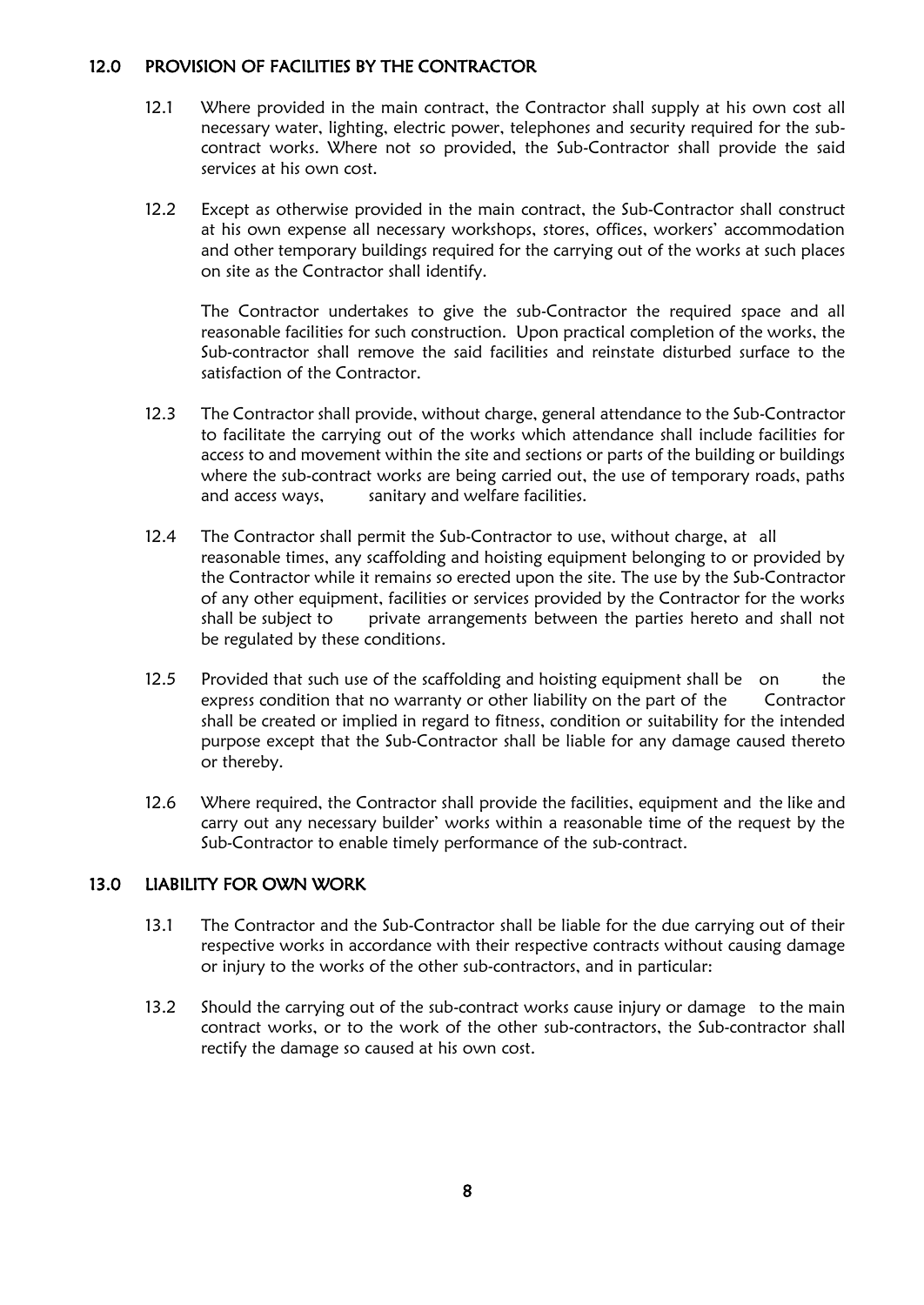- 13.3 Should the carrying out of the main contract works cause damage or injury to the subcontract works, the Contractor shall rectify the damage at his own cost.
- 13.4 If in the course of carrying out the sub-contract works, the Sub-Contractor is required to carry out work not included in his sub-contract by reason of any materials of workmanship not being in accordance with the main contract or with other subcontracts, the Contractor shall reimburse the Sub-Contractor the expenses incurred therein.

## 14.0 CO-OPERATION IN USE OF FACILITIES

- 14.1 The Contractor and the Sub-Contractor undertake to co-operate with each other and co-ordinate work arrangements and procedures required in carrying preventing interference, disruption or disturbance to the progress of the works or to the activities of other sub-contractors.
- 14.2 The Contractor and the Sub-Contractor undertake not to wrongfully use or interfere with equipment, scaffolding, appliances, ways, temporary works, temporary buildings and other property belonging to or provided by the other part or by other subcontractors.
- 14.3 Provided that nothing contained in this clause shall prejudice or limit the rights of the Contractor or of the sub-Contractor in carrying out their respective statutory and or contractual duties under this sub-contract or under the main contract.

## 15.0 ASSIGNMENT AND SUBLETTING

- 15.1 Neither the Contractor nor the Sub-Contractor shall, without the written consent of the other and the Employer, assign this sub-contract.
- 15.2 The Sub-Contractor shall not sub-let the whole of the works without the written consent of the Contractor and the Architect.
- 15.3 Provided that any assignment and any sub-contracts as well as this sub-contract shall terminate immediately upon (for whatever reason) of the main contract.

## 16.0 WORK PRIOR TO APPOINTMENT OF CONTRACTOR

- 16.1 Where the Sub-Contractor is appointed before the Contractor is appointed, any work done by the Sub-Contractor prior to the said appointment shall be treated as a separate contract between the Employer and the Sub-Contractor and shall be valued by the Quantity Surveyor and paid for directly by the Employer without the involvement of the Contractor.
- 16.2 Where the Sub-Contractor is appointed before the Contractor is appointed, the Sub-Contractor shall be permitted, when the identity of the Contractor is known and within 30 days thereof, to raise objections (on reasonable grounds) against entering into a subcontract with the Contractor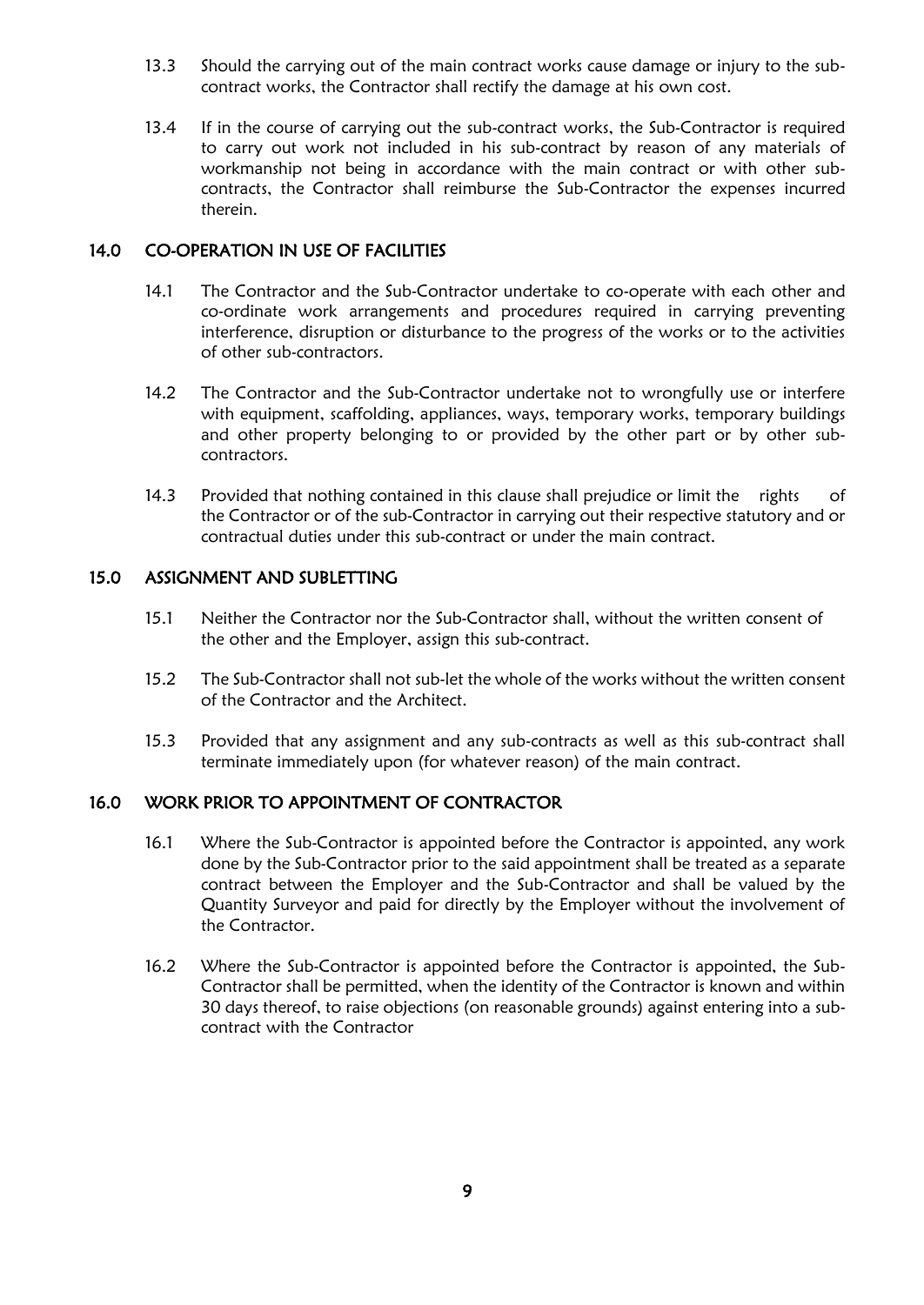16.3 Where work which is outside the sub-contract is ordered directly by Employer or the Architect, that work shall be treated as a separate contract between the Sub-Contractor and the Employer and shall be valued and paid for directly to the Sub-Contractor in accordance with sub-clause 16.1 herein without the involvement of the Contractor. The cost of equipment, facilities and the like provided by the Contractor to the Subcontractor and any builder's work carried out by the Contractor with regard to such work shall be paid directly by the Sub-Contractor to the Contractor.

## 17.0 SUB-CONTRACTOR DESIGN

Where the sub-contract includes a design component by the Sub-Contractor, the design shall be to the approval of the Architect and the Employer. Notwithstanding and approvals, the Sub-Contractor shall be liable directly to the Employer for any consequences of failure of the design to comply with the requirements of the Employer or to be fit or suitable for the purposes for which the sub-contract works or the relevant part thereof were intended.

## 18.0 SPECIFICATION OF GOODS, MATERIALS AND WORKMANSHIP

- 18.1 All materials, goods and workmanship shall, so far as procurable, be of the respective kinds and standards described in the sub-contract bills, specifications and drawings.
- 18.2 The provisions of clause 23.0 of the main contract regulating the procurement, specification and quality assurance of materials, processes and workmanship and the requirements of clause 24.0 therein dealing with the provision of samples and the carrying out of specified tests shall apply to the sub-contract in the same manner as they apply to the main contract.

## 19.0 COMPLIANCE WITH STATUTORY AND OTHER REGULATIONS

The Sub-Contract shall comply with all statutory and other regulations of competent authorities regulating the carrying out of the works in accordance with the provisions of clause 17.0 of the main contract, as applicable.

## 20.0 ROYALTIES AND PATENT RIGHTS

20.1 All royalties or other sums payable in respect of the supply and use of any patented articles, processes or inventions in carrying out the works as described by or referred to in the sub-contract bills, specifications or drawings shall be deemed to have been included in the sub-contract price.

20.2 The provision of clause 25.0 of the main contract dealing with the same shall apply to the sub-contract in the same manner as they apply to the main contract.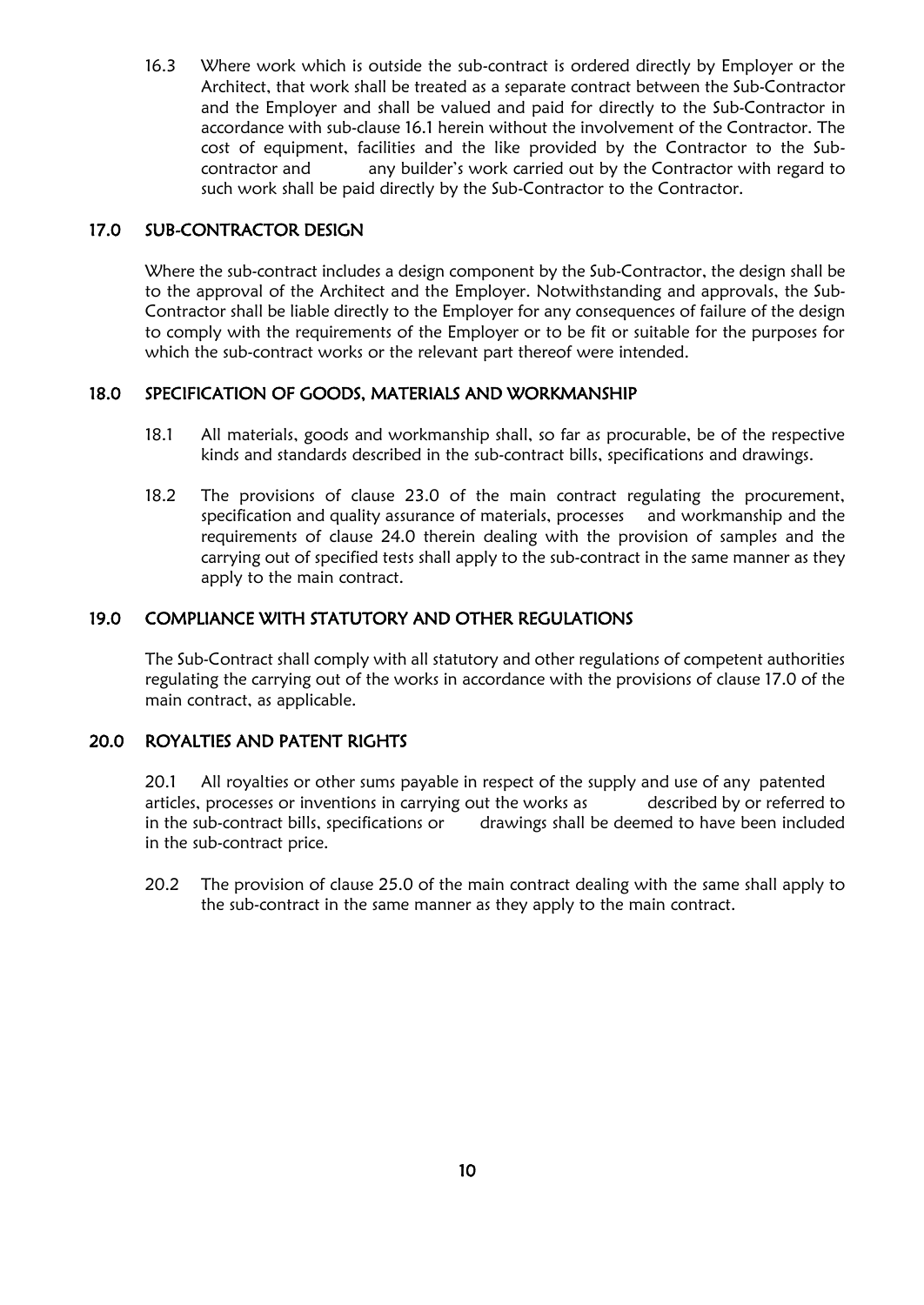## 21.0 ANTIQUITIES AND OTHER OBJECTS OF VALUE

All fossils, antiquities and other objects of interest or value which may be found on the site or in excavating the same during the progress of the sub-contract shall be dealt with in accordance with the provisions of clause 44.0 of the main contract.

## 22.0 SUSPENSION OF WORKS

- 22.1 An instruction by the Architect to postpone or suspend the works under clause 28.0 of the main contract shall have the same effect on the sub-contract works as it has on the main contract works.
- 22.2 If the suspension arises due to default by the contractor and the sub-contract works are adversely effected by the suspension, the sub-contractor shall be entitled to reimbursement by the contractor of all expenses arising therefrom.
- 22.3 If the suspension arises due to default by the sub-contractor, the sub-contractor shall be liable to the contractor for all expenses arising therefrom.
- 22.4 A notice by the contractor to suspend the works under clause 29.0 of the main contract shall have the same effect on the sub-contract works as it has on the main contract works.
- 22.5 Should the sub-contract works be adversely affected by suspension under clause 29.0 of the main contract, the sub-contractor shall be entitled to the remedies provided for at clauses 25.0 and 26.0 of this sub-contract.

## 23.0 PAYMENTS

- 23.1 Procedures for originating and processing applications for payments and payment certificates as regards the sub-contract works shall be the same as those prescribed for the Contractor in the main contract at clause 34.0. All references therein to the contractor shall be deemed to include references to the Sub-contractor.
- 23.2 Before submitting an application for payment to the Quantity Surveyor in accordance with clause 34.1 of the main contract, the Contractor shall give the Sub-Contractor a notice of not less than 7 days to submit the details of the amounts which the Sub-Contractor considers himself entitled to for the relevant period. Such details, when received, shall be annexed to the said Contractor's application.
- 23.3 Where it is necessary to measure the sub-contract works for purpose of interim valuation or for the preparation of the final account, the Quantity Surveyor shall give the Sub-Contractor a reasonable opportunity to be present at the time of the measurements and to take notes and measurements as he may require.
- 23.4 Neither the Quantity Surveyor nor the Architect shall be bound to issue a valuation or a payment certificate in respect of the sub-contract works, as the case may be, whose value is less than the amount stated in the appendix to these conditions as the minimum amount of a payment certificate before the issue of the certificate of practical completion of the main contract or of the sub-contract, as applicable.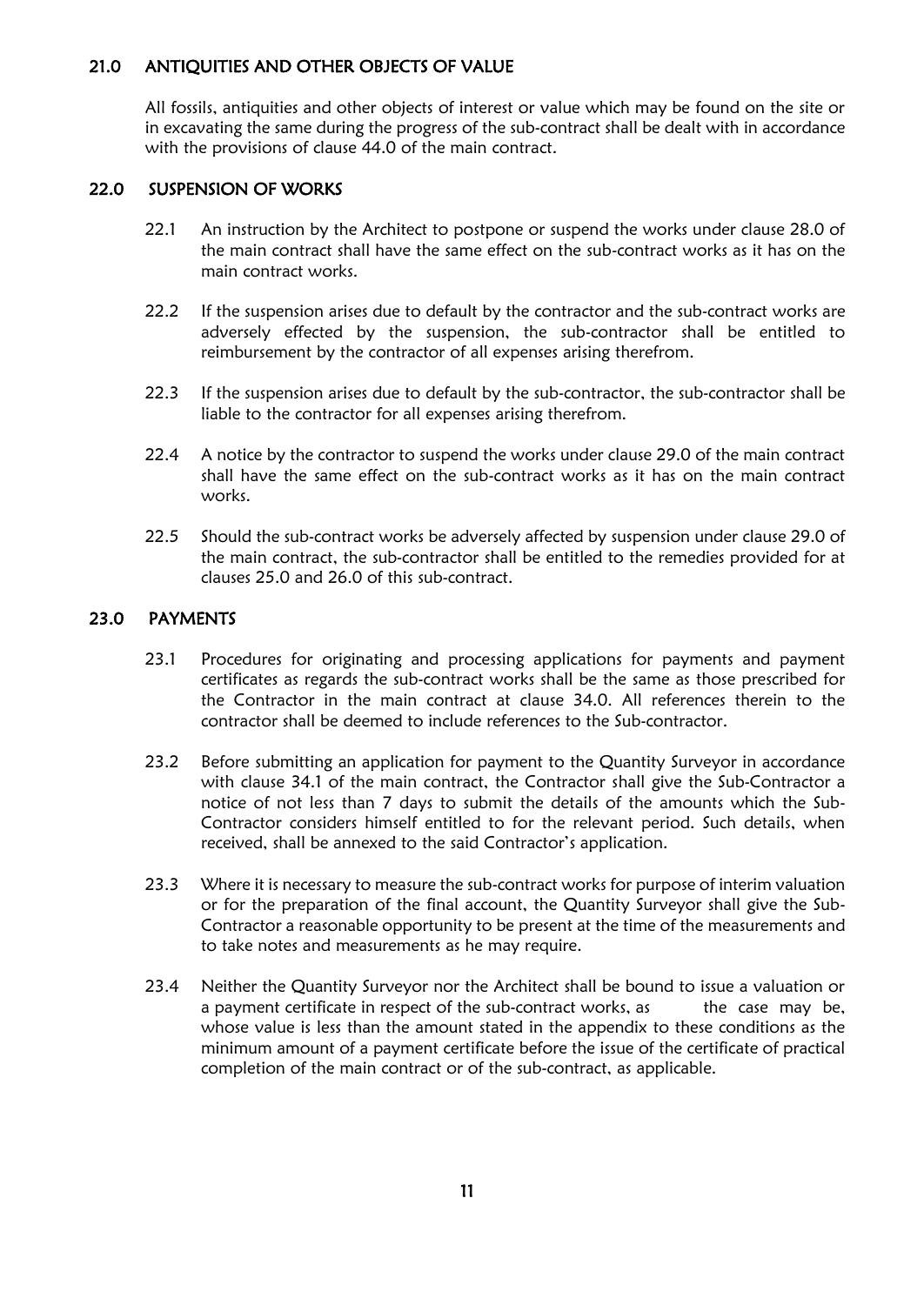- 23.5 Provided that where the minimum amount of a certificate inserted in the appendix to these conditions has been achieved but the corresponding minimum inserted in the appendix to the main contract in respect of the Contractor's work has not been achieved, or the Contractor has not applied for payment within the stated period, the Architect may with the consent of the Contractor, issue a payment certificate directly to the Sub-Contractor for payment by the Employer.
- 23.6 Within 7 days of receipt by the Contractor of payment by the Employer, the Contractor shall notify and pay to the Sub-Contractor the total value certified therein in respect of the sub-contract works less the portion of the retention money attributable to the subcontract works and less amounts previously paid to the Sub-Contractor.
- 23.7 Where certificates are not paid by the Employer within the prescribed period, the Sub-Contractor shall be entitled to be paid by the Contractor, upon receipt of payment from the Employer, the interest certified for the delay in accordance with sub-clause 34.6 of the main contract in respect of the portion of the sub-contract works included in the certificate.
- 23.8 Where the Contractor has received payment from the Employer but has not released the appropriate amount to the Sub-Contractor within the stated period, the Contractor shall pay to the Sub-Contractor in addition to the amount not paid, simple interest on the unpaid amount for the period it remains unpaid at the commercial bank lending rate in force during the period of default.
- 23.9 If, upon application by the Sub-Contractor and Architect agree, or if the Contractor fails to make payment to the Sub-Contractor in accordance with sub-clause 23.6 herein and continues such default for 14 days thereafter, the Architect may issue a payment certificate directly to the Sub-Contractor for payment by the Employer, where applicable, and deduct the amount from subsequent payment to the Contractor.
- 23.10 Upon the issue of the certificate of practical completion and the release of one half of the total amount of the retention of money to the Contractor, the Contractor shall pay the portion attributable to the sub-contract to the Sub-Contractor within 7 days of receipt of the payment.
- 23.11 Upon the issue of the certificate of rectification of defects and receipt of the balance of the retention money by the Contractor, the Contractor shall pay the balance of the portion of the retention money attributable to the sub-contract to the Sub-Contractor within 7 days of receipt of the payment.
- 23.12 The sub-contract final account shall be agreed between the Sub-Contractor, the Contractor, the Quantity Surveyor and the Architect and shall be annexed to the Contractor's final accounts which shall be agreed as provided for in the main contract. For purpose of finalizing the accounts, the Quantity Surveyor may request the Sub-Contractor to submit further documents as he may deem necessary.
- 23.13 The final certificate issued under sub-clause 34.21 of the main contract shall be final and binding on the Sub-Contractor in the same manner it is binding on the Contractor.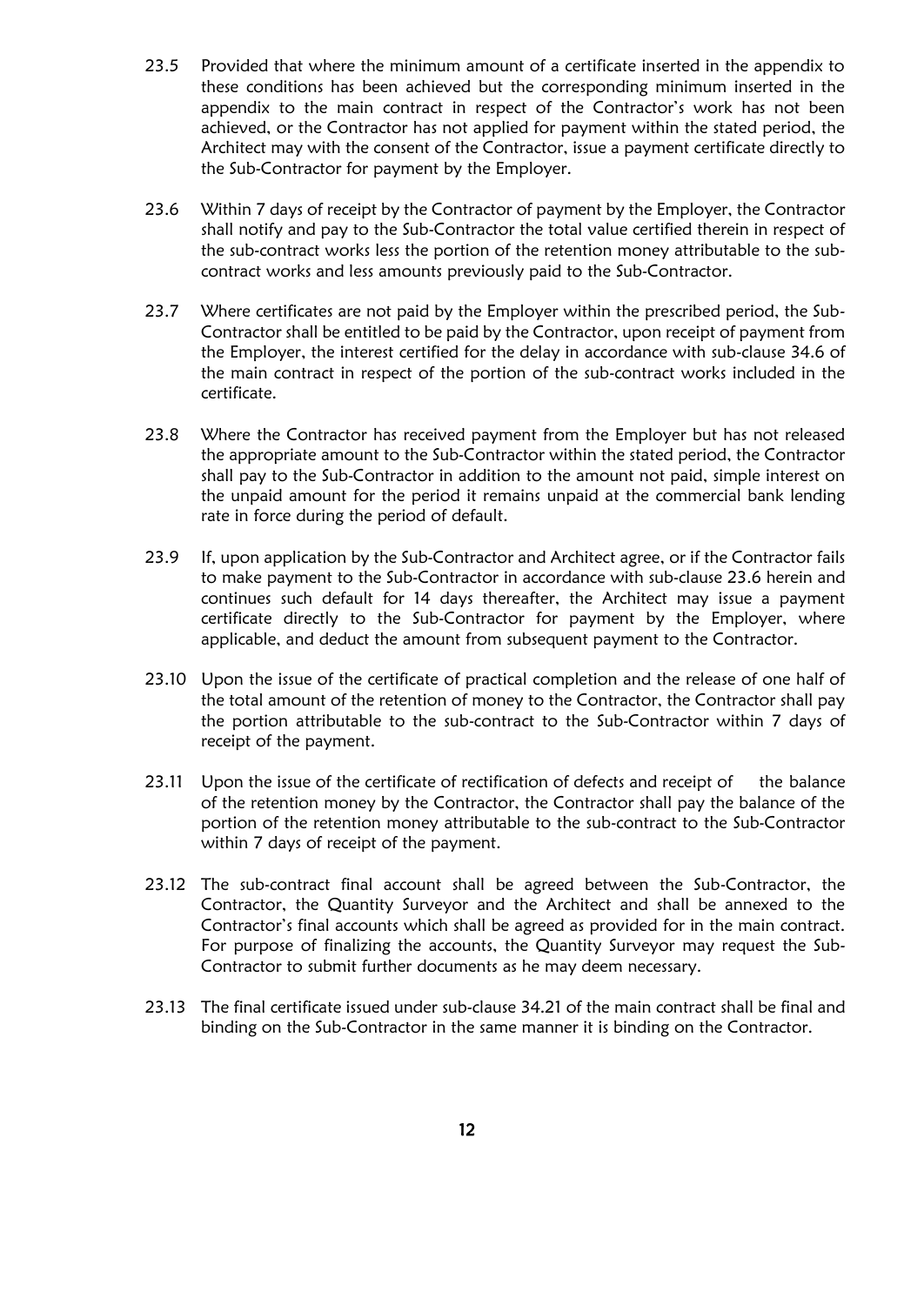- 23.14 If the Architect desires to secure final payment to the Sub-Contractor before final payment is due to the Contractor, the provisions of sub-clause 31.10 of the main contract shall apply.
- 23.15 The Contractor shall be entitled to deduct from or set off against any money due from him to the Sub-Contractor in interim certificates any sum or sums which the Sub-Contractor is liable to pay to the Contractor arising under or in connection with the sub-contract.

#### 24.0 PRACTICAL COMPLETION AND DEFECTS LIABILITY

- 24.1 The Sub-Contractor shall proceed with the works regularly and diligently and complete the same within the period stated in the appendix to this sub-contract or within such extended period as may be granted under clause 25.0 of this sub-contract.
- 24.2 Where the sub-contract works are to be completed in sections or where the sub-contract works are to be completed in advance of the main contract works, the provisions of clause 42.0 of the main contract shall apply, as appropriate, to the sub-contractor in the same manner as they apply to the main contract.
- 24.3 The procedures for certifying practical completion and for dealing with defects in the sub-contract works as well as the main contract works are as prescribed at clause 41.0 of the main contract. Upon the issue of the certificate of practical completion of the whole of the works or of the sub-contract works, as applicable, the Sub-contractor shall be entitled to release of one half of the retention money attributable to the sub-contract works within 7 days after the Contractor has received payment.
- 24.4 The balance of the retention money shall be released to the Sub-Contractor after the defects appearing in the works have been rectified in accordance with sub-clause 41.6 and 41.7 of the main contract and after the Contractor has received the said payment as provided for in sub-clause 34.16.3 of the main contract.

## 25.0 EXTENSION OF TIME

25.1 Upon it becoming reasonably apparent that the progress of the sub-contract works is or will be delayed, the Sub-Contractor shall forthwith give written notice of the cause of the delay to the Contractor and to the Architect with supporting details showing the extent of delay caused or likely to be caused. Thereafter, the Architect shall evaluate the information supplied by the Sub-Contractor and if in his opinion the completion of the works is likely to be or has been delayed beyond the date for practical

completion stated in the appendix to these conditions or beyond any extended time previously fixed under this clause, by any of the reasons entitling the Contractor to extension of time under sub-clause 36.1 of the main contract, then the Architect shall, so soon as he is able estimate the length of the delay beyond the date or time aforesaid, recommend to the Contractor a fair and reasonable extension of time to be granted for the completion of the sub-contract works.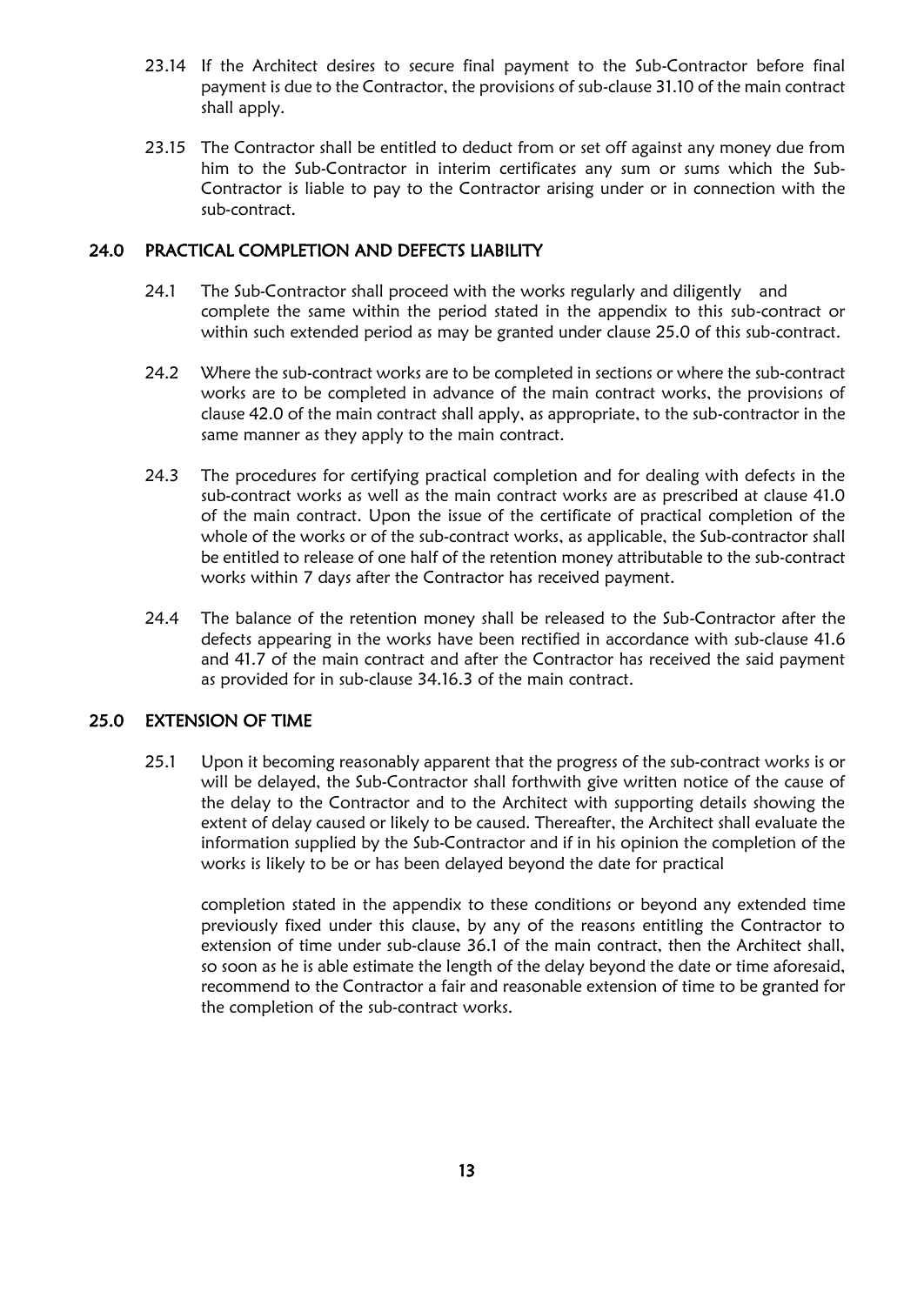- 25.2 Thereupon, the Contractor shall grant in writing to the Sub-Contractor the recommended time. Provided that the Contractor shall not grant any extension of time to the Sub-Contractor without the written recommendation of the Architect. And provided that the Sub-Contractor shall constantly use his best endeavors to prevent delay and shall do all that may be reasonably required to proceed with the works.
- 25.3 The procedures for dealing with requests for extension of time and the observance of time limits prescribed at clause 36.0 of the main contract shall apply to the sub-contract in the same manner as they apply to the main contract.

## 26.0 LOSS AND EXPENSE CAUSED BY DISTURBANCE OF REGULAR PROGRESS

- 26.1 If upon written application being made by the Sub-Contractor to the Contractor and to the Architect, the Architect is of the opinion that the Sub-Contractor has been involved in direct loss and or expense, for which he would not be reimbursed by a payment made under any other provision in this sub-contract, by reasons of the regular progress of the sub-contract works or any part thereof having been materially affected by any of the reasons which would entitle the Contractor to reimbursement under clause 37.0 of the main contract, the Quantity Surveyor shall assess the amount of such loss and or expense.
- 26.2 Any amount so assessed shall be added to the sub-contract price and if an interim certificate is issued after the date of assessment, any such amount shall be added to the amount which would otherwise be stated as due in such certificate as regards the Sub-Contractor's entitlement.
- 26.3 The procedures for dealing with loss and or expense claims prescribed at clause 37.0 of the main contract shall apply to the sub-contract in the same manner as they apply to the main contract, as appropriate.

## 27.0 DAMAGES FOR DELAY IN COMPLETION

- 27.1 If the Sub-Contractor fails to complete the sub-contract works by the date for practical completion stated in the appendix to these conditions or within any extended time fixed under clause 25.0 herein, and the Architect certifies in writing that in his opinion the same ought reasonably so to have been completed, then the Sub-Contractor shall pay or allow to the Contractor a sum calculated at the rate stated in the said appendix as liquidated damages for the period during which the works shall so remain or have remained incomplete.
- 27.2 The Contractor may deduct such sum from any money due or to become due to the Sub-Contractor under the sub-contract or recover the same from the Sub-Contractor as a debt. Provided that the Contractor shall not be entitled to recover any liquidated damages from the Sub-Contractor without first obtaining the Architect's certificate of delay prescribed herein.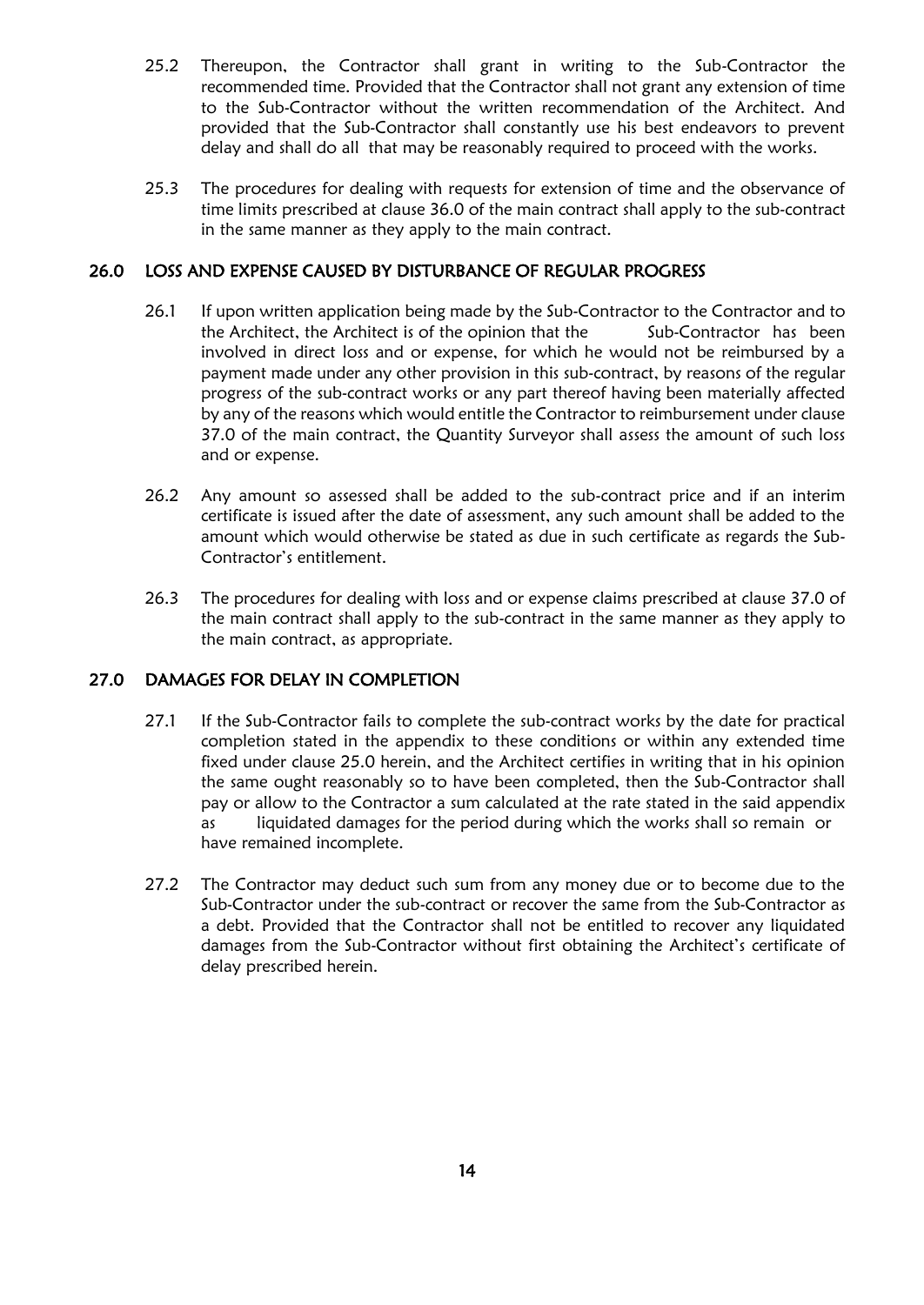## 28.0 FLUCTUATIONS

- 28.1 Unless otherwise stated in the sub-contract bills or specifications, the sub- contract price shall be deemed to have been calculated to include all duties and taxes imposed by statutory and other competent authorities in the country where the works are being carried out, and
- 28.2 The sub-contract price shall be deemed to be based on currency exchange rates current at the date of tender as regards materials or goods to be specifically imported for permanent incorporation in the works.
- 28.3 Should duties, taxes and exchange rates vary during the period of the contract, compensation thereof shall be calculated in accordance with sub-clause 35.1 and 35.2 of the main contract.
- 28.4 Compensation for change in prices of goods and materials incorporated in the works and in the rates of wages provided for at sub-clause 35.3, 35.4 and 35.5 of the main contract shall not apply to the sub-contract unless specifically provided for in the bill of quantities or specifications.

## 29.0 TERMINATION OF MAIN CONTRACT

- 29.1 If, for any reason, the contractor's employment is terminated either under clause 38.0, 39.0 or 40.0 of the main contract, this sub-contract shall thereupon also terminate.
- 29.2 Upon termination, the sub-contractor shall cease all work and vacate the site. He shall not remove any equipment or any materials brought onto the site for the carrying out of the works without the written approval of the contractor and the Architect
- 29.3 Where the termination of the main contract occurs without the default of the subcontractor, the sub-contractor shall be paid by the contractor for work done in the like manner as the Contractor is paid at clause 39.5 of the main contract.
- 29.4 Where the termination of main contract arises from the default by the sub-contractor, the adjustment of the sub-contract accounts shall be performed in the like manner as is provided at sub-clause 38.8 of the main contract regarding the main contract accounts.

## 30.0 TRMINATION OF SUB-CONTRACT.

30.1 Without prejudice to any other rights and remedies which the contractor may possess, if the sub-contractor shall make default in any one or more of the respects which would entitle the employer to terminate the main contract under clause 38.0 therein, the contractor shall give the sub-contractor a notice, with a copy to the Architect and to the employer by registered post of recorded delivery specifying the default. Should the subcontractor continue the default for 14 days after receipt of such notice or at any time thereafter repeat such default and should the Architect certify that the sub-contractor is in default, the contractor may terminate the Sub-contract forthwith after the expiry of the notice provided that the notice is not given unreasonably or vexatiously.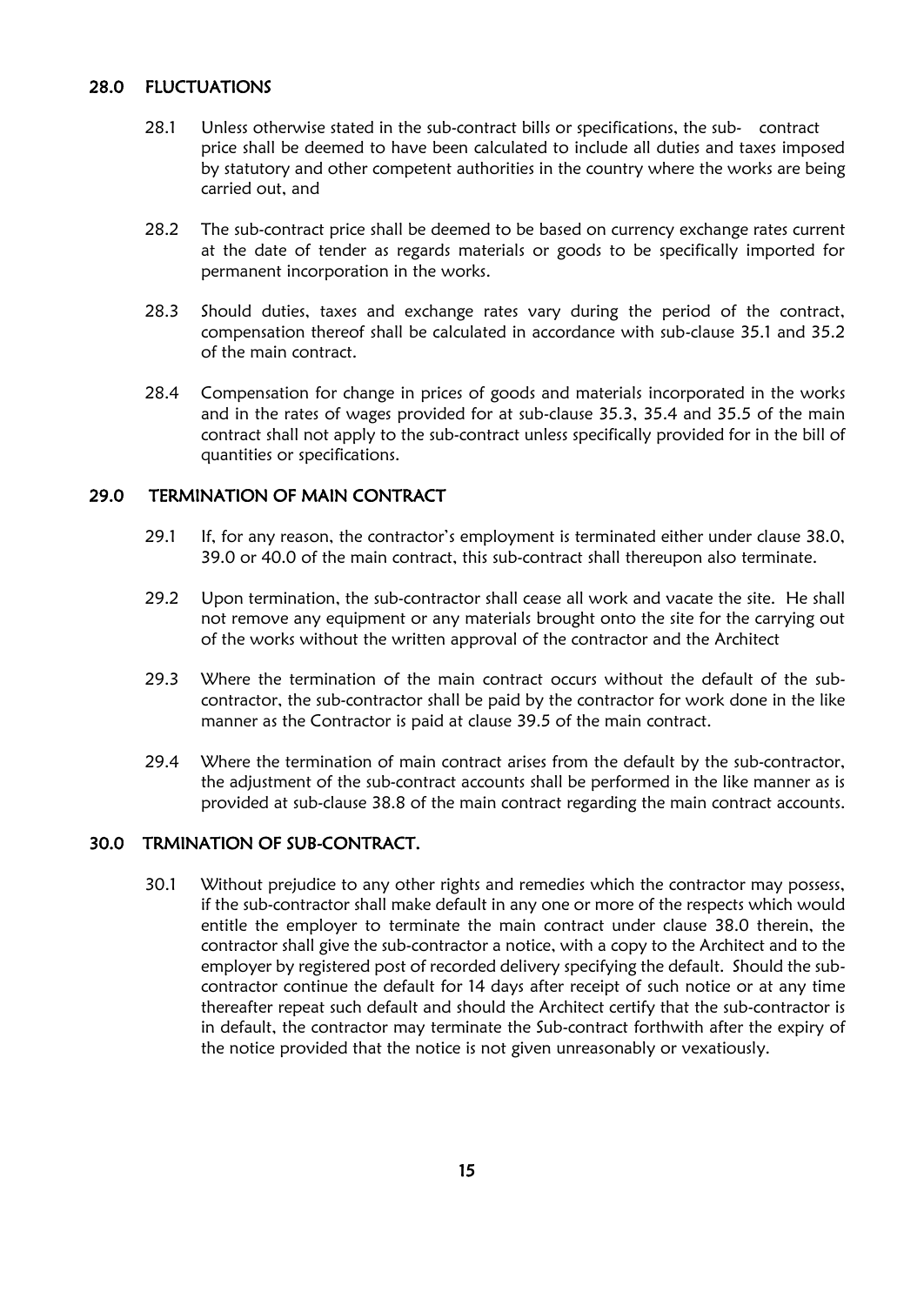The termination letter shall be copied to the Architect and to the Employer.

- 30.2 Where the sub-contract is terminated due to the default of the sub- contractor as in sub-clause 30.1 herein, the adjustment of sub-contract accounts shall be performed in the like manner as is provided at sub-clause 38.8 of the main contract regarding the main contract accounts.
- 30.3 Without prejudice to any other rights and remedies which the Sub-Contractor may possess, if the Contractor shall make default in one or more of the respects which, if committed by the Employer, would entitle the contractor to terminate the main contract under clause 39.0 therein, the Sub-Contractor shall give the Contractor a notice, with a copy to the Architect and to the Employer, by registered post or recorded delivery specifying the default. Should the contractor continue the default for 14 days after receipt of such notice or at any time thereafter repeat such default, and should the Architect certify that the contractor is in default, the Sub-Contractor may terminate the sub-contract forthwith after expiry of the notice, provided that the notice is not given unreasonably or vexatiously. The termination letter shall be copied to the Architect and to the Employer.
- 30.4 If the Sub-Contract is terminated due to the default of the Contractor as in sub-clause 30.3 herein, the Contractor shall pay the sub-contractor for work done in the like manner as the Contractor would be paid at sub-clause 39.5 of the main contract where the termination is done by the Contractor.
- 30.5 Where the sub-contract is terminated due to the default of the Contractor, all expenses arising from the termination shall be done wholly by the Contractor and the termination shall not create any liability on the Employer.
- 30.6 Where the sub-contract is terminated due to the default of the Sub-Contractor, the subcontractor shall be liable to the contractor for all expenses arising therefrom.

#### 31.0 SETTLEMENT OF DISPUTES

- 31.1 In case any dispute or difference shall arise between the Contractor and Sub-Contractor, either during the progress or after the completion or abandonment of the sub-contract works, such dispute shall be notified in writing by either party to the other with a request to submit it to arbitration and to concur in the appointment of an Arbitrator within 30 days of the notice.
- 31.2 The dispute shall be referred to the arbitration and final decision of a person to be agreed by the parties. Failing agreement to concur in the appointment of an Arbitrator, the Arbitrator shall be appointment by the Chairman or Vice Chairman of the Architectural Association of Kenya or the Chairman or Vice Chairman of the Chartered Institute of Arbitrators, Kenya Branch, at the request of the applying party.
- 31.3 The arbitration may be on the construction of this sub-contract or on any matter or thing of whatsoever nature arising thereunder or in connection therewith including the rights and liabilities of the parties during the currency of the sub-contract and subsequent to the termination of the sub-contract.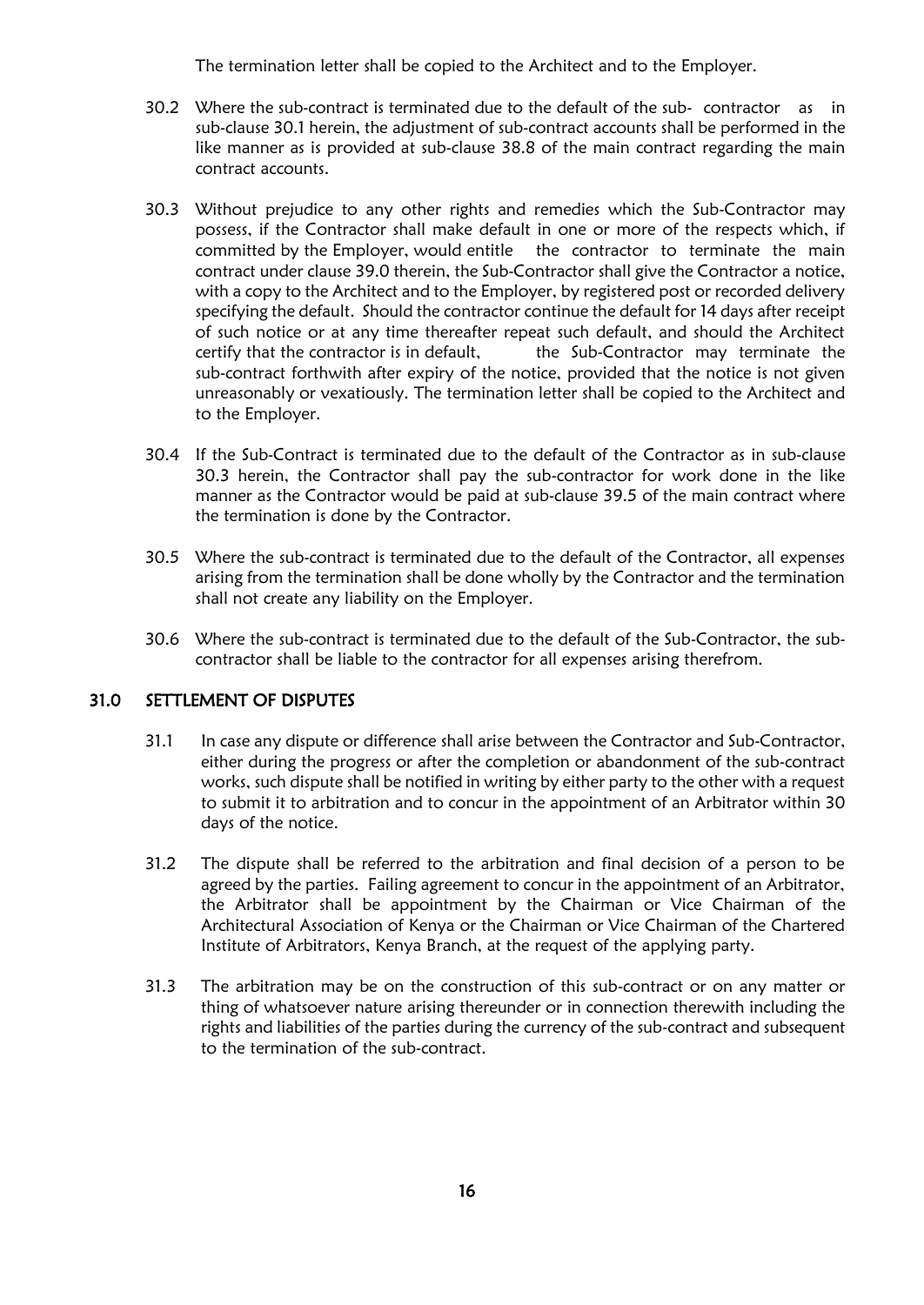- 31.4 Where the sub-contractor is aggrieved by the manner in which the Architect has exercised or failed to exercise his powers stipulated in the main contract, or in the subcontact or by any action or inaction of the Employer, and in particular, if he is aggrieved by:
	- 31.4.1 The failure or refusal of the Architect to recommend to the contractor an extension of sub-contract time, or
	- 31.4.2 The extend of the recommended time, or
	- 31.4.3. The amount certified to the sub-contractor either in an interim in a final certificate, or
	- 31.4.4 The issue of an instruction which the sub-contractor contends is not authorized by the main contract or the sub-contract, or
	- 31.4.5. Any other matter left to the discretion of the Architect in the main contract or in the sub-contract, then.
- 31.5 Subject to the Sub-Contractor giving the Contractor such indemnity and security as the Contractor may reasonably require, the Contractor shall allow the Sub-Contractor to use the contractor's name and, if necessary, shall join the Sub-Contractor in arbitration proceeding against the employer to decide the matters in dispute or in difference.
- 31.6 Provided that no arbitration proceedings shall be commenced on any dispute or difference where notice of a dispute or difference where notice of a dispute or difference has not been given by the applying party within 90 days of the occurrence or discovery of the matter or issue giving rise to the dispute or difference.
- 31.7 Notwithstanding the issue of a notice as stated above, the arbitration of such a dispute or difference shall not commence unless an attempt has in the first instance been made by the parties to settle such dispute or difference amicably with or without the assistance of third parties.
- 31.8 In any event, no arbitration shall commence earlier than 90 days after the service of the notice of a dispute or difference, except as provided for at sub-clause 31.9 herein.
- 31.9 Notwithstanding anything stated herein, the following matters may be referred to arbitration before the practical completion of the works or abandonment of the works or termination of the sub-contract without having to comply with sub clause 31.8 herein.
	- 31.9.1 Whether or not the issue of an instruction by the Architect is authorized by the main contract or these conditions, and
	- 31.9.2 Whether or not a payment certificate has been improperly withheld or is not in accordance with the main contract or these conditions or though issued, it has not been honoured.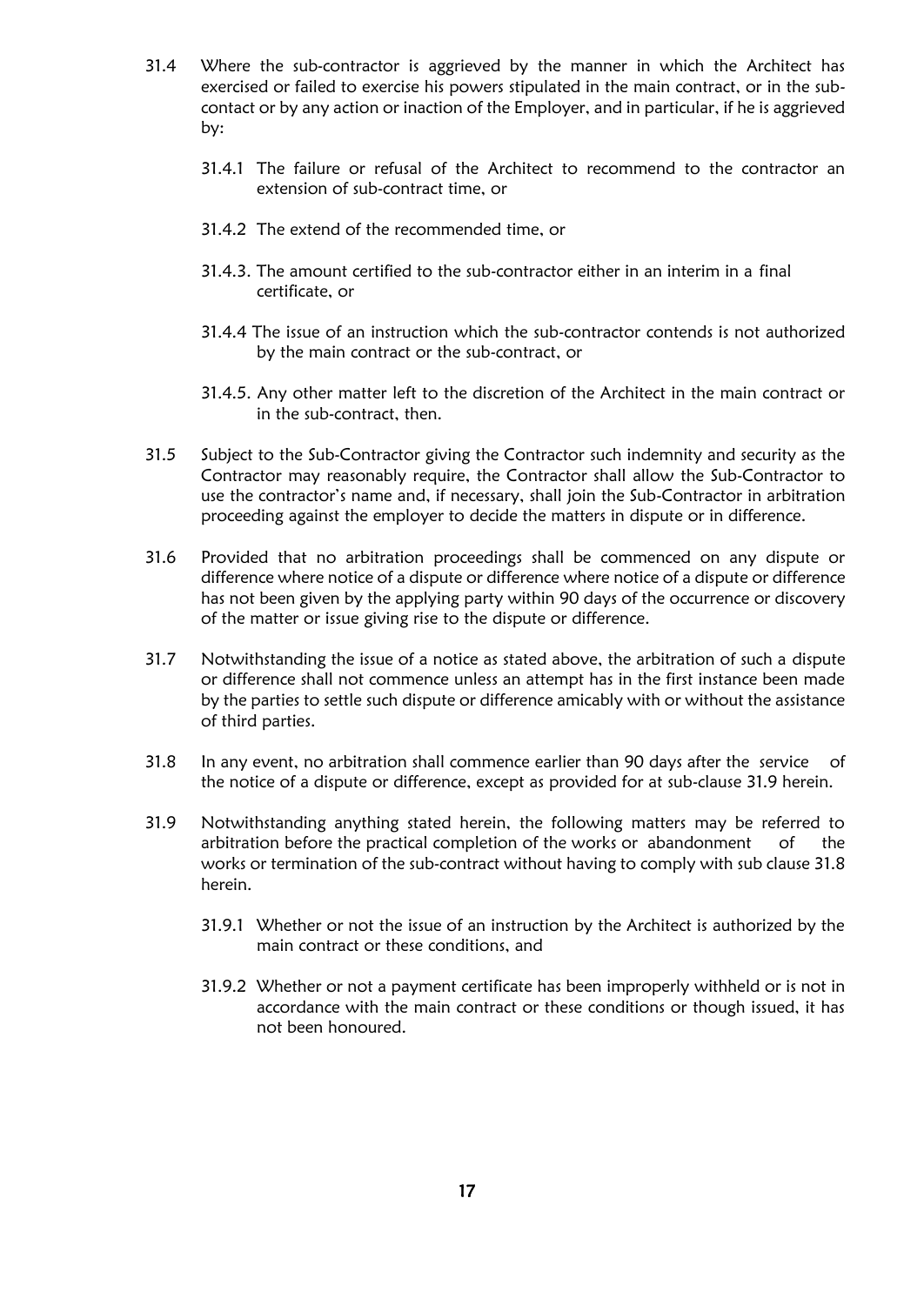- 31.10 All other matters in dispute shall only be referred to arbitration after the practical completion or alleged practical completion of the works or abandonment of the works or termination or alleged termination of the sub-contract, unless the Architect the contractor and the sub-contractor agree otherwise in writing.
- 31.11 The Arbitrator shall, without prejudice to the generality of his powers, have power to direct such measurements, computations, tests, or valuations as may in his opinion be desirable in order to determine the rights of the parties and assess and award any sums which ought to have been the subject or included in any payment certificate.
- 31.12 The Arbitrator shall, without prejudice to the generality of his powers, have power to open up, review and revise any certificate, opinion, decision, requirement or notice and to determine all matters in dispute which shall be submitted to him in the same manner as if no such certificate, opinion decision, requirement or notice had been given.
- 31.13 Provided that any decision of the Architect which is final and binding on the contractor under the main contract shall be final and binding between the contractor and the subcontractor.
- 31.14 The award of such Arbitrator shall be final and binding upon the parties.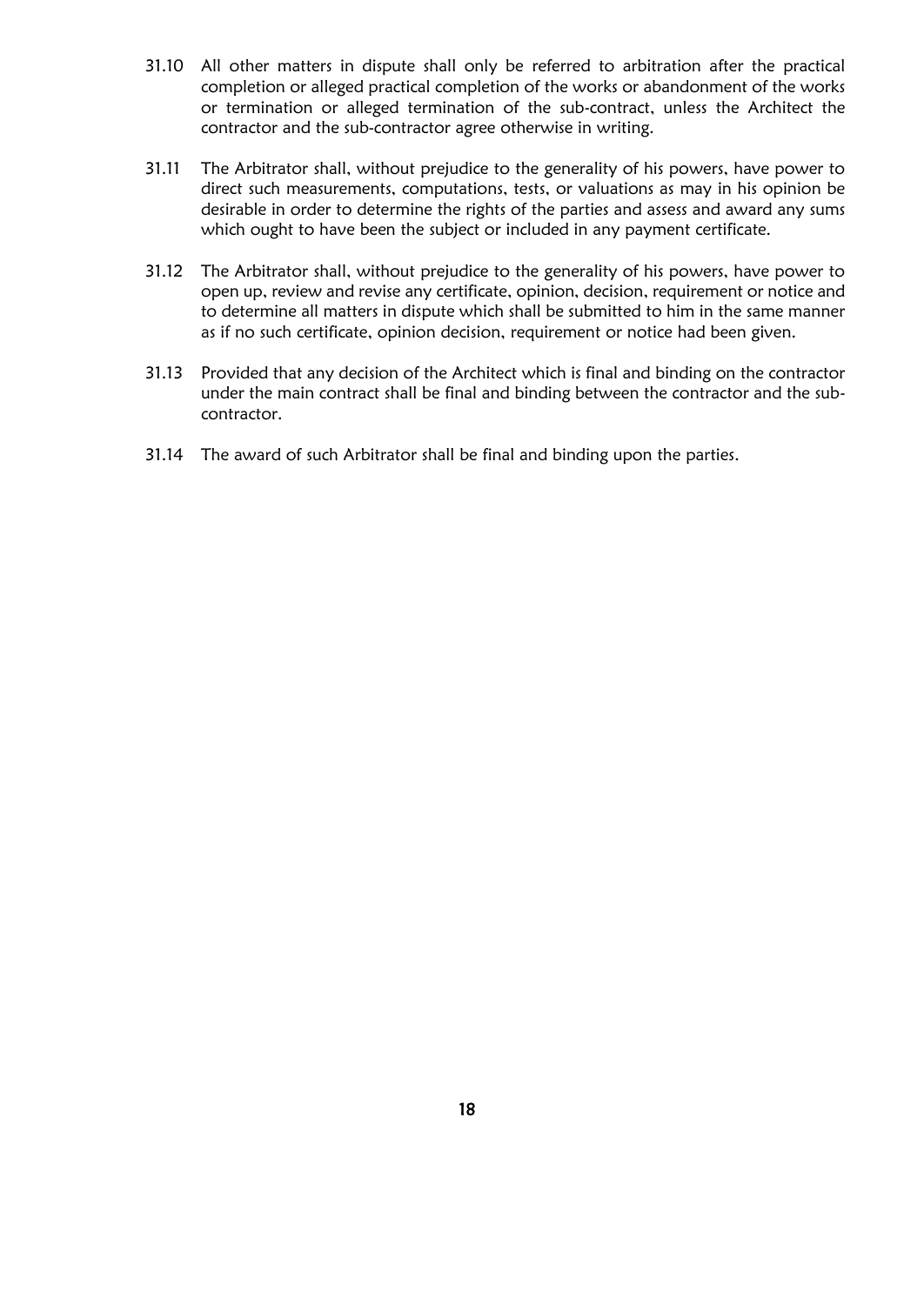### SUB CONTRACTOR'S PERFORMANCE BOND

to carry out and complete the works therein stated in the manner and by the time therein specified all in accordance with the provisions of the said sub-contract, namely: (description of works)

................................................................................................................................................

- NOW the condition of the above written bond is such that if the said sub-contractor, his executors, administrator, successors or assigns shall duly perform his obligations under the sub-contract, of if on default by the sub-contractor the surety shall satisfy and discharge the damages sustained by the contractor thereby up to the amount of the above written bond, then this obligation shall be void, otherwise it shall remain in full force and effect. Upon default, and without prejudice to his other rights under the sub-contract, the contractor shall be entitled to demand forfeiture of the bond and we undertake to honour the demand in the amount stated above.
- PROVIDED always and it is hereby agreed and declared that no alteration in the terms of the said sub-contract or in the extend or nature of the works to be carried out and no extension of time by the contractor under the sub-contract shall in any way release the surety from any liability under the above written bond.

IN WITNESS whereof we have set out hand this.............. day of......................................

................................... ................................................

Surety Witness

Authorized by Power of Attorney No ......................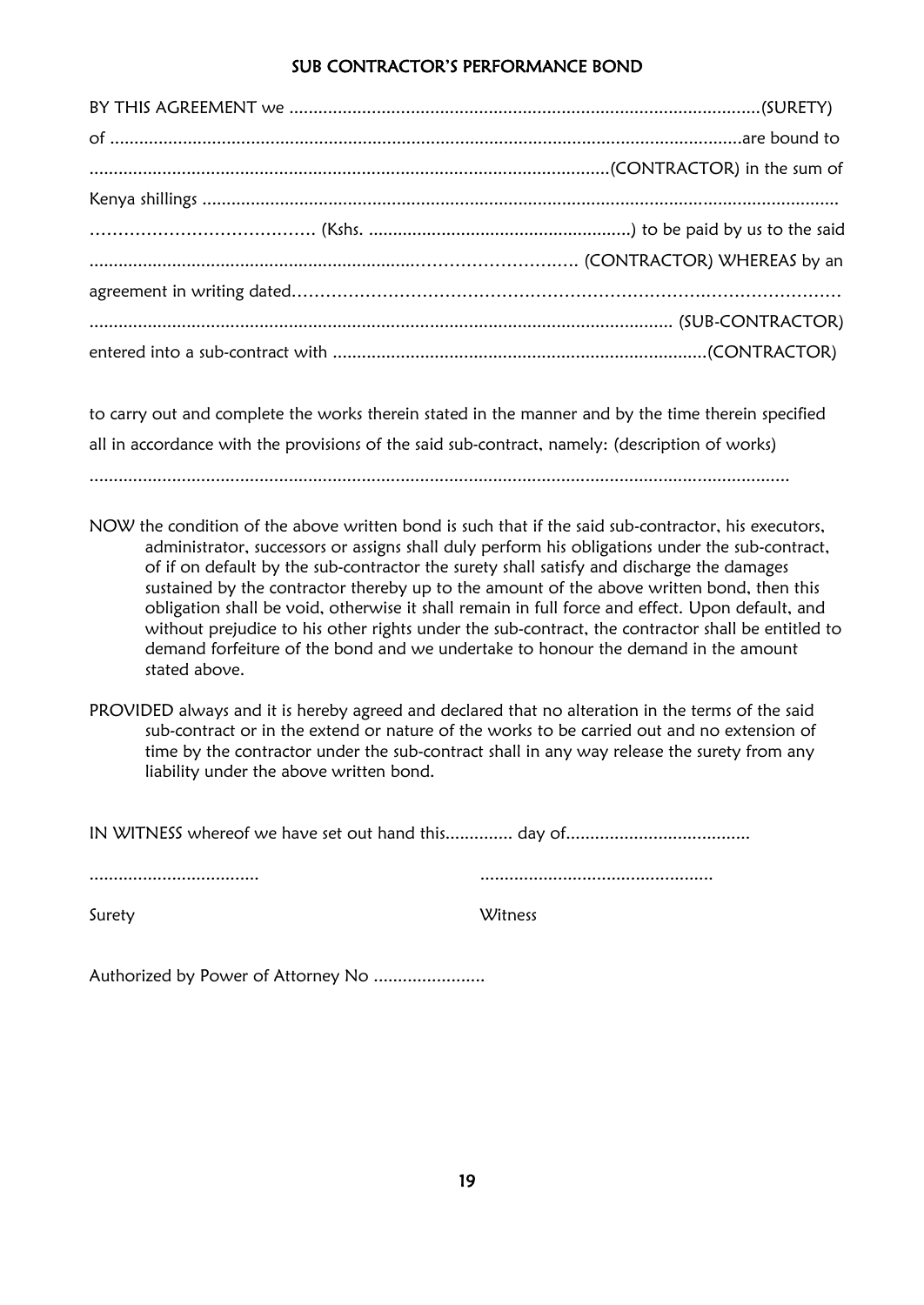# APPENDIX Clause Name of sub-contractor's insurers 6.0……………………………… Name of sub-contractor's surety 7.0……………………………… Amount of surety 7.0……………………………… Period of possession of site 8.1……………………………… Date of commencement of works and the state of series and series of series and series and series and series and series and series and series and series and series and series and series and series and series and series and Date for practical completion 8.2……………………………… Interval for application of payment certificates 23.1……………………………. Minimum amount of payment certificate 23.4……………………………. Percentage of certified value retained 23.6……………………………. Limit of retention fund, if any 23.6……………………………. Name of the sub-contractor's bank for purposes of interest calculation. 23.7, 23.8……………………... Defects liability period 23.11……………………………. Period of final measurement and valuation and valuation 23.12………………………………………………… Damages of delay in completion 27.1 at the rate of Kshs ................................................

Signed by the said:

CONTRACTOR SUB-CONTRACTOR

.................................... ...................................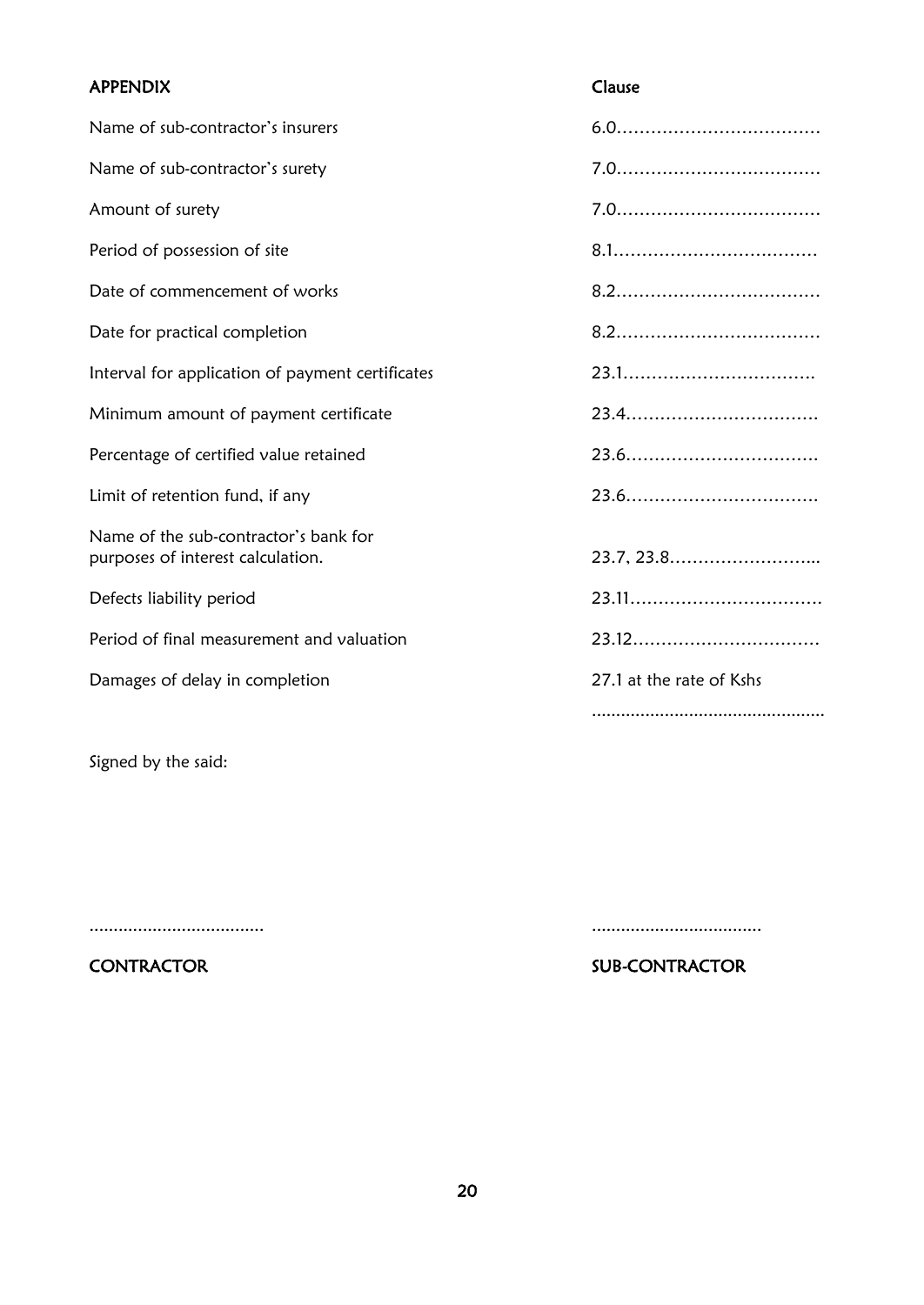## APPENDIX TO SUB CONTRACT AGREEMENT (KABCEC)

## 1. MODIFY CLAUSE 7.0

The performance bond shall be 5% (five per cent) of the sub contract amount.

## 2. MODIFY CLAUSE 9.0

Any reference made to Architect shall also mean the Project Manager.

## 3. MODIFY CLAUSE 28.4

Compensation for change in prices of goods and materials incorporated in the works shall be as provided in the main contract.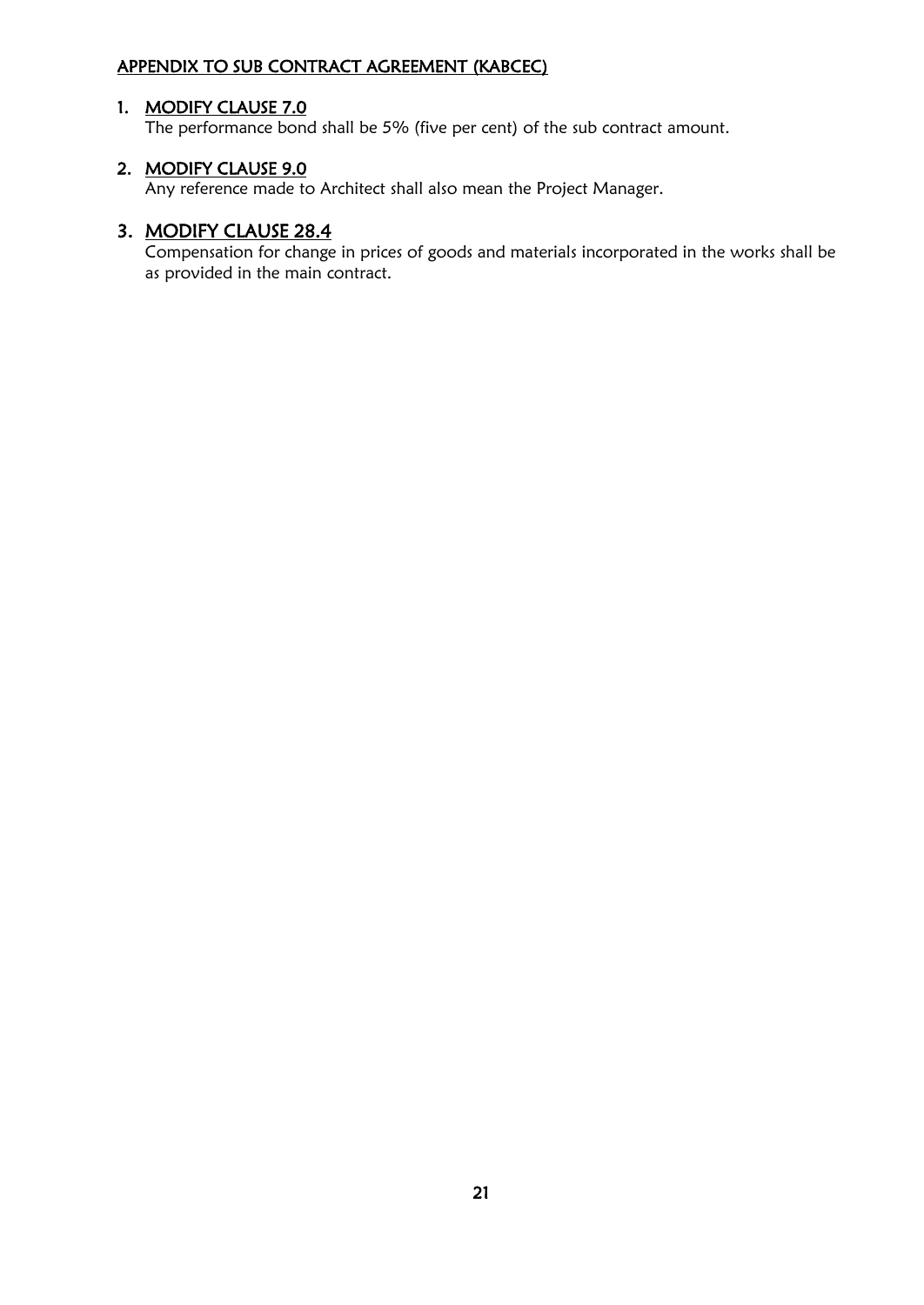# SECTION<sub>C</sub>

# SUB-CONTRACT PRELIMINARIES

# AND

# GENERAL CONDITIONS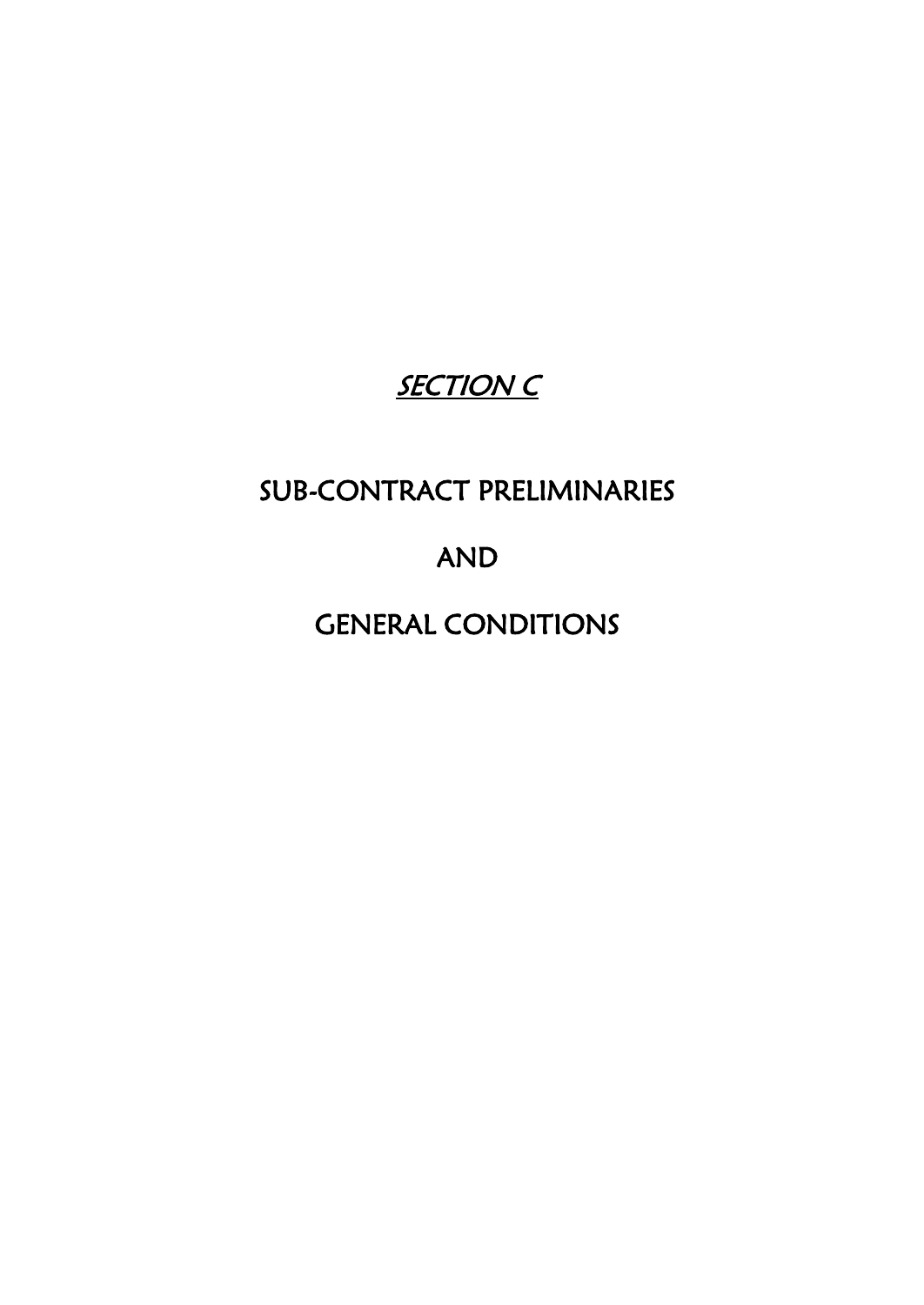## CONTRACT PRELIMINARIES AND GENERAL CONDITIONS

| <b>CLAUSE</b> | <b>DESCRIPTION</b>                                      | <b>PAGE</b> |
|---------------|---------------------------------------------------------|-------------|
| 1.01          | <b>Examination of Tender Documents</b>                  | $C-1$       |
| 1.02          | Discrepancies                                           | $C-1$       |
| 1.03          | <b>Conditions of Contract Agreement</b>                 | $C-1$       |
| 1.04          | Payments                                                | $C-1$       |
| 1.05          | Definition of Terms                                     | $C-2-C-3$   |
| 1.06          | Site Location                                           | $C-3$       |
| 1.07          | Duration of contract                                    | $C-3$       |
| 1.08          | Scope of contract Works                                 | $C-3$       |
| 1.09          | Extent of the Contractor's Duties                       | $C-4$       |
| 1.10          | Execution of the Works                                  | $C-4$       |
| 1.11          | Validity of Tender                                      | $C-4$       |
| 1.12          | Firm - Price Contract                                   | $C-4$       |
| 1.13          | Variation                                               | $C-4-C-5$   |
| 1.14          | Prime Cost and Provisional Sums                         | $C-5$       |
| 1.15          | Bond                                                    | $C-5$       |
| 1.16          | Government Legislation and Regulations                  | $C-5$       |
| 1.17          | Import Duty and Value Added Tax                         | $C-5$       |
| 1.18          | <b>Insurance Company Fees</b>                           | $C-6$       |
| 1.19          | Provision of Services by the Main Contractor            | $C-6$       |
| 1.20          | Suppliers                                               | $C-6$       |
| 1.21          | Samples and Materials Generally                         | $C-6$       |
| 1.22          | Administrative Procedure and Contractual Responsibility | $C-7$       |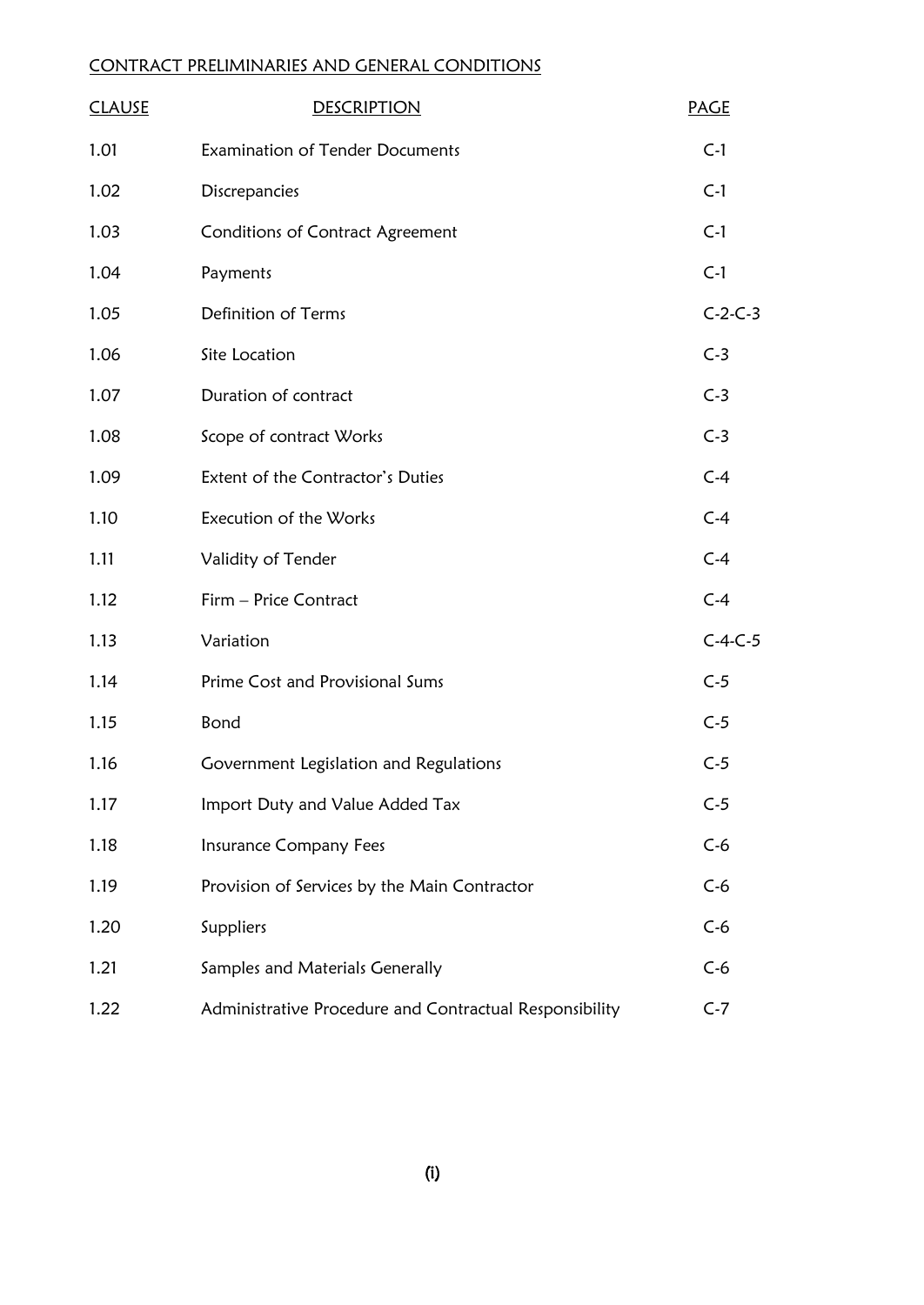| 1.23 | <b>Bills of Quantities</b>                                               | $C-7$       |
|------|--------------------------------------------------------------------------|-------------|
| 1.24 | Contractor's Office in Kenya                                             | $C-7$       |
| 1.25 | <b>Builders Work</b>                                                     | $C-7-C-8$   |
| 1.26 | Structural Provision for the Works                                       | $C-8$       |
| 1.27 | Position of Services, Plant, Equipment, Fittings and Apparatus           | $C-8$       |
| 1.28 | Checking of Work                                                         | $C-8$       |
| 1.29 | Setting to Work and Regulating System                                    | $C-9$       |
| 1.30 | Identification of Plant and Components                                   | $C-9$       |
| 1.31 | <b>Contract Drawings</b>                                                 | $C-9$       |
| 1.32 | Working Drawings                                                         | $C-10-C-11$ |
| 1.33 | Record Drawings (As Installed) and Instructions                          | $C-11-C-12$ |
| 1.34 | Maintenance Manual                                                       | $C-12-C13$  |
| 1.35 | Hand - Over                                                              | $C-13$      |
| 1.36 | Painting                                                                 | $C-14$      |
| 1.37 | Spares                                                                   | $C-14$      |
| 1.38 | Testing and Inspection - Manufactured Plant                              | $C-14$      |
| 1.39 | Testing and Inspection - Installation                                    | $C-14$      |
| 1.40 | Labour Camps                                                             | $C-14$      |
| 1.41 | <b>Storage of Materials</b>                                              | $C-15$      |
| 1.42 | Initial Maintenance                                                      | $C-15$      |
| 1.43 | Maintenance and Servicing after Completion of the<br>Initial Maintenance | $C-15$      |
| 1.44 | <b>Trade Names</b>                                                       | $C-15$      |
| 1.45 | Water and Electricity for the Works                                      | $C-16$      |
| 1.46 | Protection                                                               | $C-16$      |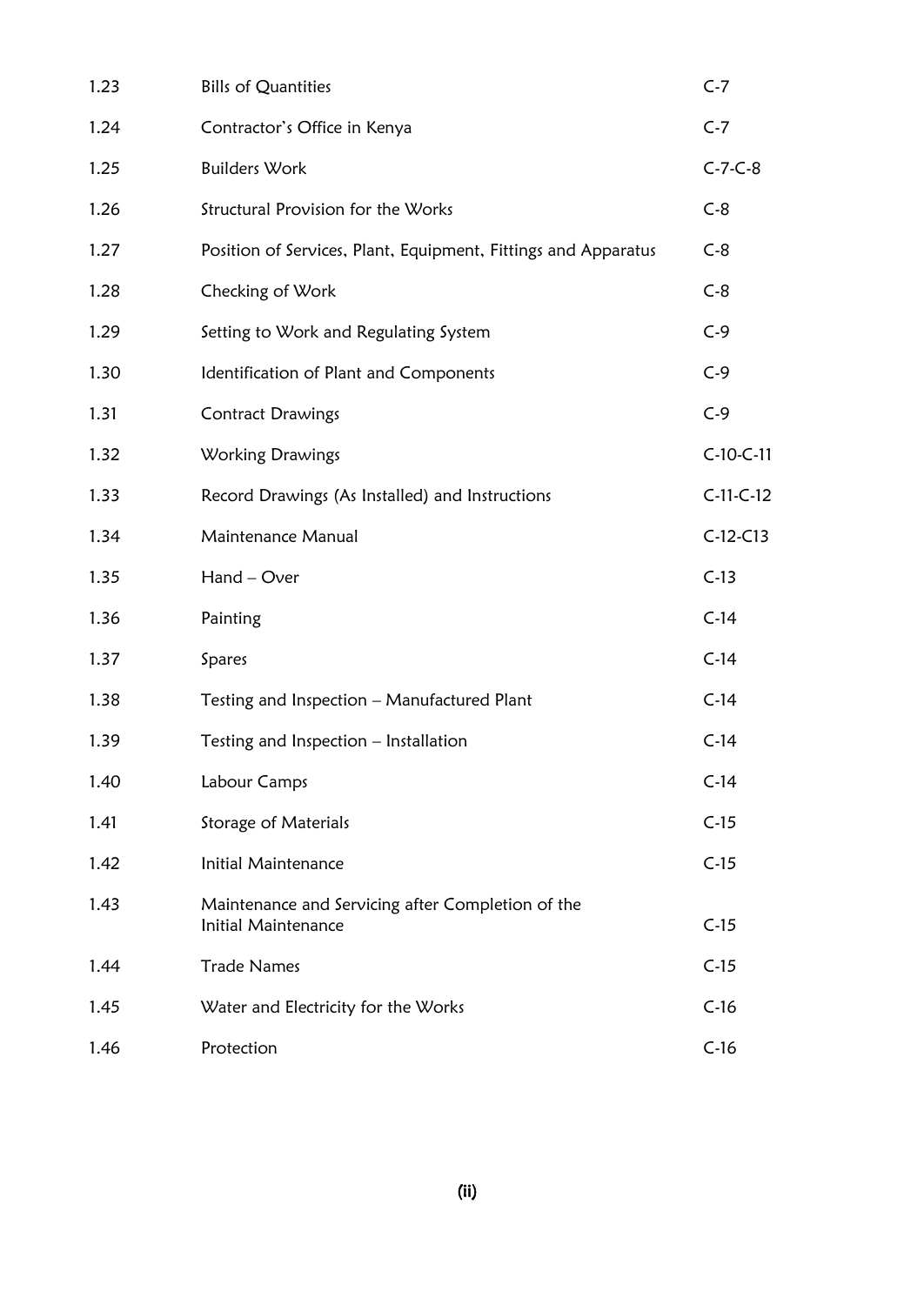| 1.47 | Defects after Completion                                         | $C-16$      |
|------|------------------------------------------------------------------|-------------|
| 1.48 | Damages for Delay                                                | $C-16$      |
| 1.49 | Clear Away on Completion                                         | $C-16$      |
| 1.50 | Final Account                                                    | $C-16$      |
| 1.51 | Fair Wages                                                       | $C-16-C-17$ |
| 1.52 | Supervision                                                      | $C-17$      |
| 1.53 | <b>Test Certificates</b>                                         | $C-17$      |
| 1.54 | Labour                                                           | $C-17$      |
| 155  | Discount to the Employer                                         | $C-17$      |
| 1.56 | Guarantee                                                        | $C-17$      |
| 1.57 | <b>Direct Contracts</b>                                          | $C-17$      |
| 1.58 | Attendance upon the Tradesmen                                    | $C-18$      |
| 1.59 | <b>Trade Union</b>                                               | $C-18$      |
| 1.60 | Local and other Authorities notices and fees                     | $C-18$      |
| 1.61 | Assignment or Subletting                                         | $C-18$      |
| 1.62 | Partial Completion                                               | $C-18$      |
| 1.63 | Temporary Works                                                  | $C-19$      |
| 1.64 | Patent Rights                                                    | $C-19$      |
| 1.65 | Mobilization and Demobilization                                  | $C-19$      |
| 1.66 | <b>Extended Preliminaries</b>                                    | $C-19$      |
| 1.67 | Supervision by Engineer and Site Meetings                        | C-19-C-20   |
| 1.68 | Amendment to Scope of Contract Works                             | $C-20$      |
| 1.69 | Contractors Obligation and Employers Obligation                  | $C-20$      |
| 1.70 | Appendix to Sub-Contract preliminaries<br>and General conditions | $C-21$      |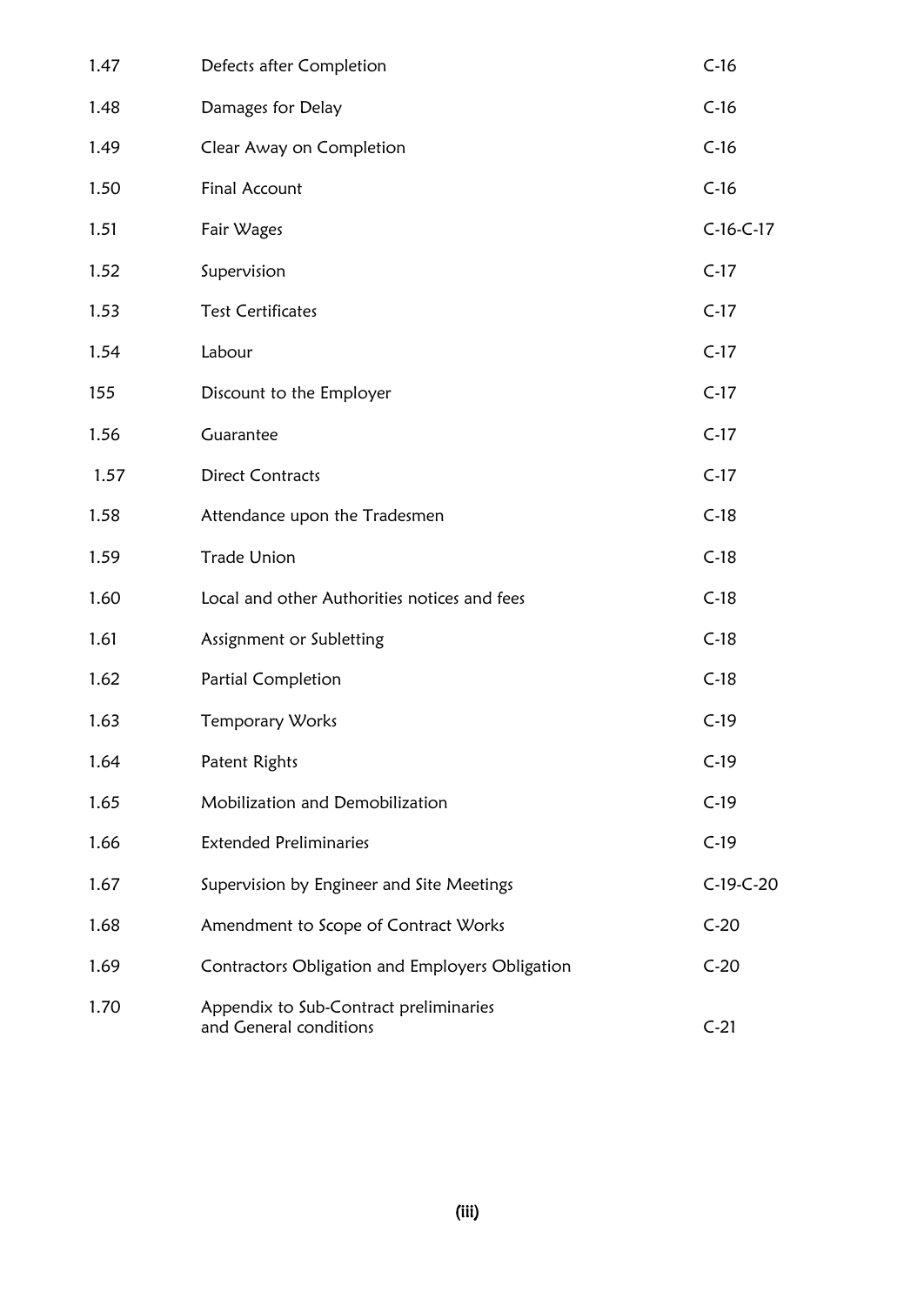## SECTION C

## SUB-CONTRACT PRELIMINARIES AND GENERAL CONDITIONS

#### 1.01 Examination of Tender Documents

The tenderer is required to check the number of pages of this document and should he find any missing or indistinct, he must inform the Engineer at once and have the same rectified.

All tenderers shall be deemed to have carefully examined the following:

- a) Work detailed in the Specification and in the Contract Drawings.
- b) The Republic of Kenya Document "General Conditions of Contract for Electrical and Mechanical Works".
- c) Other documents to which reference is made.

He shall also be deemed to have included for any expenditure which may be incurred in conforming with the above items (a), (b), (c) and observe this expense as being attached to the contract placed for the whole or any part of the work.

The tenderer shall ensure that all ambiguities, doubts or obscure points of detail, are clarified with the Engineer before submission of his tender, as no claims for alleged deficiencies in the information given shall be considered after this date.

#### 1.02 Discrepancies

The Sub-contractor shall include all work either shown on the Contract Drawings or detailed in the specification. No claim or extra cost shall be considered for works which has been shown on the drawings or in the specification alone.

Should the drawing and the specification appear to conflict, the Sub-contractor shall query the points at the time of tendering and satisfy himself that he has included for the work intended, as no claim for extra payment on this account shall be considered after the contract is awarded.

#### 1.03 Conditions of Sub-Contract Agreement

The Sub-contractor shall be required to enter into a Sub-contract with the Main Contractor.

The Conditions of the Contract between the Main Contractor and the Sub-contractor as hereinafter defined shall be the latest edition of the Agreement and Schedule of Conditions of Kenya Association of Building and Civil Engineering Contractors as particularly modified and amended hereinafter. For the purpose of this contract the Agreement and Schedule of Conditions and any such modifications and amendments shall read and construed together. In any event of discrepancy the modifications and amendments shall prevail.

#### 1.04 Payment

Payment will be made through certificates to the Main Contractor, unless he specifically agrees to forego this right, in which case direct payment can be made to the Sub-contractor. All payments will be less retention as specified in the Main Contract. No payment will become due until materials are delivered to site.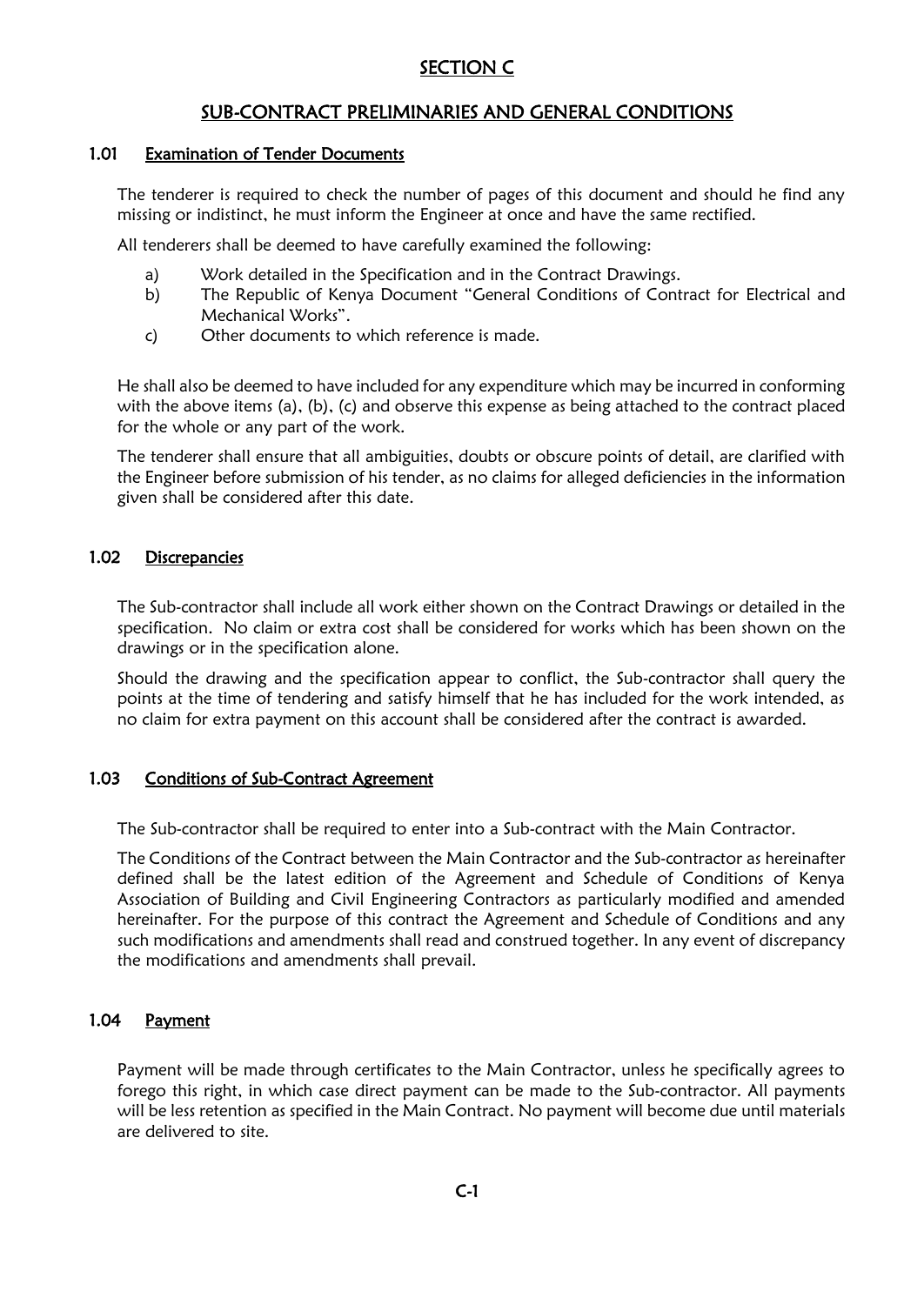Throughout these contract documents units of measurements, terms and expressions are abbreviated and wherever used hereinafter and in all other documents they shall be interpreted as follows:

- i) Employer: The term "Employer" shall mean Commission Secretary/Chief Executive Public Service Commision, P.O Box 30095 - 00100, Nairobi
- ii) Architect: The term "Architect" shall mean The Chief Architect, Ministry of Transport, Infrastructure, Public Works, Housing & Urban Development, State Department of Public **Works**
- iii) Quantity Surveyor: The term "Quantity Surveyor" shall mean The Chief Quantity Surveyor, Ministry of Transport, Infrastructure, Public Works, Housing & Urban Development, State Department of Public Works
- iv) Civil/Structural Engineers: The term "Civil/Structural Engineers" shall mean The Chief Engineer (Structural), Ministry of Transport, Infrastructure, Public Works, Housing & Urban Development, State Department of Public Works
- v) Electrical Engineer: The term "Engineer" shall mean Chief Engineer (Electrical), Ministry of Transport, Infrastructure, Public Works, Housing & Urban Development, State Department of Public Works
- vi) Mechanical Engineer: the term "Mechanical Engineer" shall mean Chief Engineer (Mechanical (BS)), Ministry of Transport, Infrastructure, Public Works, Housing & Urban Development, State Department of Public Works
- vii) Main Contractor: The term "Main Contractor" shall mean the firm or company appointed to carry out the Building Works and shall include his or their heir, executors, assigns, administrators, successors, and duly appointed representatives.
- viii) Sub-contractor: The term "Sub-contractor" shall mean the persons or person, firm or Company whose tender for this work has been accepted, and who has entered into a contract agreement with the Contractor for the execution of the Sub-contract Works, and shall include his or their heirs, executors, administrators, assigns, successors and duly appointed representatives.
- ix) Sub-contract Works: The term "Sub-contract Works" shall mean all or any portion of the work, materials and articles, whether the same are being manufactured or prepared, which are to be used in the execution of this Sub-contract and whether the same may be on site or not.
- x) Contract Drawings: The term "Contract Drawings" shall mean those drawings required or referred to herein and forming part of the Bills of Quantities.
- xi) Working Drawings: The term "Working Drawings" shall mean those drawings required to be prepared by the Sub-contractor as hereinafter described.
- xii) Record Drawings: The term "Record Drawings" shall mean those drawings required to be prepared by the Sub-contractor showing "as installed" and other records for the Subcontract Works.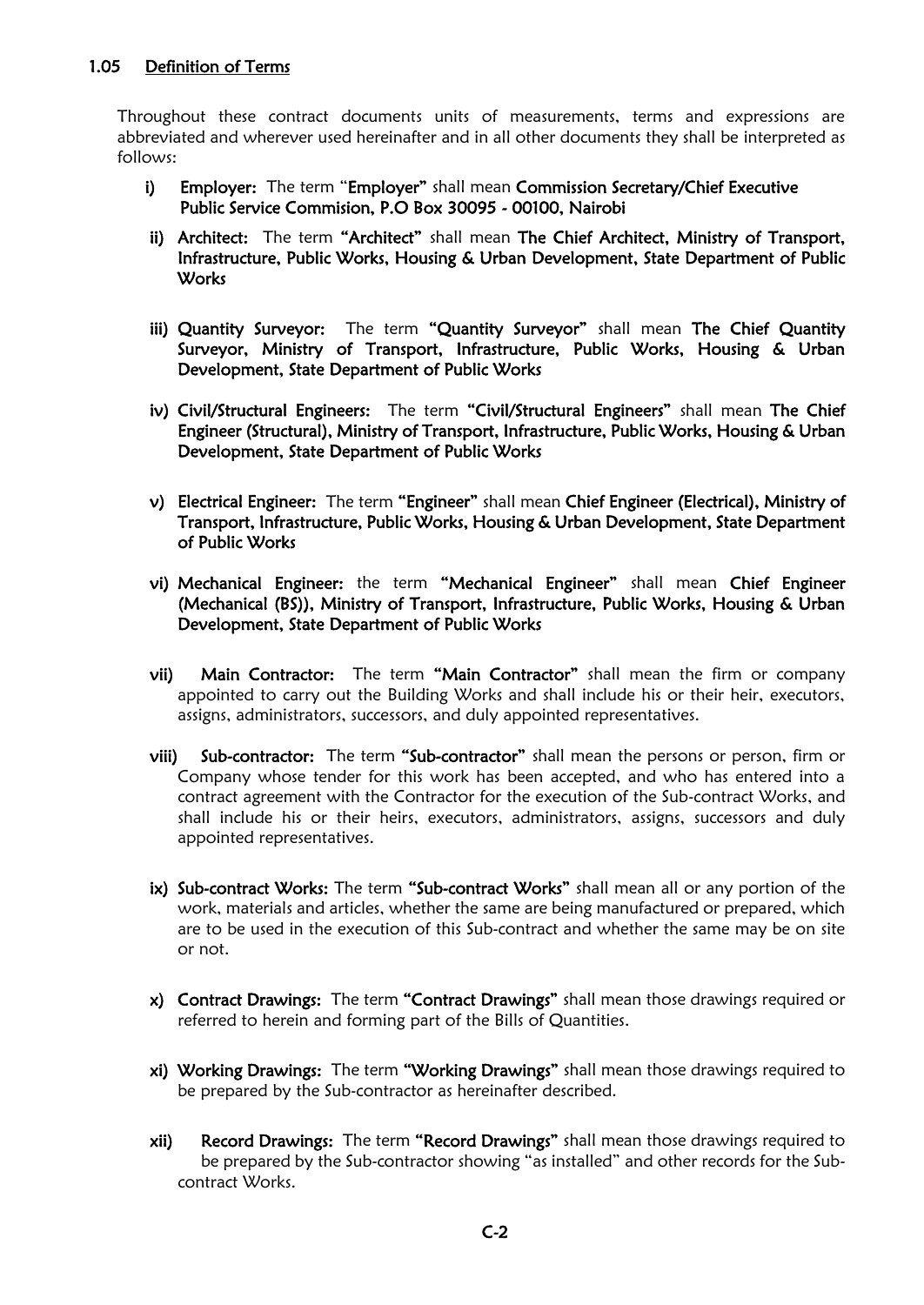#### xiii) Abbreviations:

CM shall mean Cubic Metre

SM shall mean Square Metre

LM shall mean Linear Metre

M shall mean Metre

LS shall mean Lump Sum

mm shall mean Millimetres

No. shall mean Number

Kg. shall mean Kilogramme

KEBS shall mean Kenya Bureau of Standards

### BS shall mean. Current standard British Standard Specification published by the British Standard Institution, 2 Park Street, London W1, England

"Ditto" shall mean the hole of the preceding description in which it occurs. Where it occurs in description of succeeding item it shall mean the same as in the first description of the series in which it occurs except as qualified in the description concerned. Where it occurs in brackets it shall mean the whole of the preceding description which is contained within the appropriate brackets.

## 1.06 Site Location

The site of the Sub-contract Works is situated at The Public Service Commission Building, Harambee Avenue, Nairobi

The tenderer is recommended to visit the site and shall be deemed to have satisfied himself with regard to access, possible conditions, the risk of injury or damage to property on/or adjacent to the site, and the conditions under which the sub-contract Works shall have to be carried out and no claims for extras will be considered on account of lack of knowledge in this respect.

## 1.07 Duration of Sub-Contract

The Sub-Contractor shall be required to phase his work in accordance with the Main contractor's programme (or its revision). The programme is to be agreed with the Main contractor.

## 1.08 Scope of Sub-Contract Works

The sub-contractor shall supply, deliver, unload, hoist, fix, test, commission and hand-over in satisfactory working order the complete installations specified hereinafter and/or as shown on the Contract Drawings attached hereto, including the provision of labour, transport and plant for unloading material and storage, and handling into position and fixing, also the supply of ladders, scaffolding the other mechanical devices to plant, installation, painting, testing, setting to work, the removal from site from time to time of all superfluous material and rubbish caused by the works.

The sub-contractor shall supply all accessories, whether of items or equipment supplied by the Main Contractor but to be fixed and commissioned under this Sub-contract.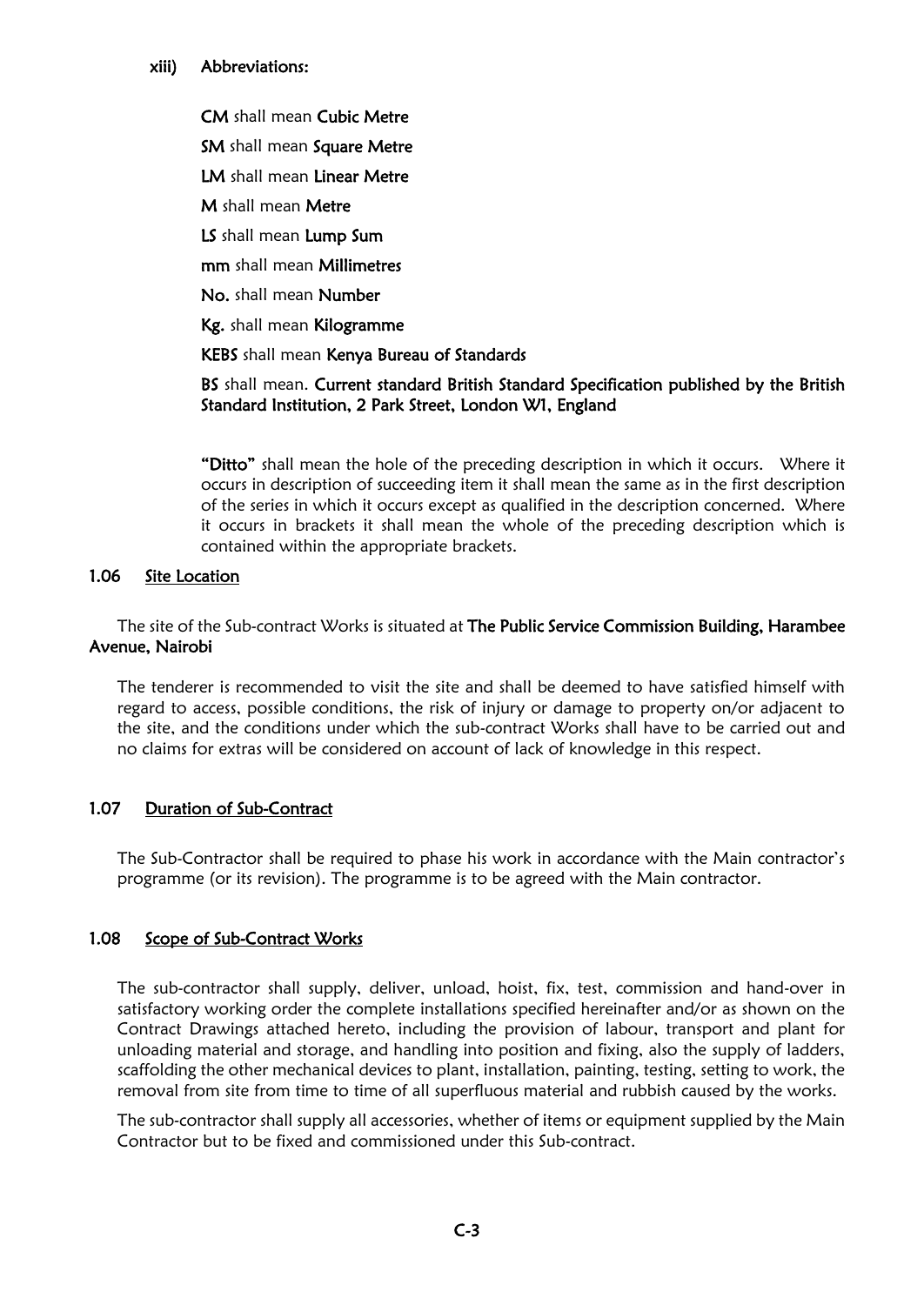## 1.09 Extent of the Sub-Contractor's Duties

At the commencement of the works, the Sub-contractor shall investigate and report to the Engineer if all materials and equipment to be used in the work and not specified as supplied by the others are available locally.

If these materials and equipment are not available locally, the Sub-contractor shall at this stage place orders for the materials in question and copy the orders to the Engineer. Failure to do so shall in no way relieve the Sub-contractor from supplying the specified materials and equipment in time.

Materials supplied by others for installation and/or connection by the Subcontractor shall be carefully examined in the presence of the supplier before installation and connection. Any defects noted shall immediately be reported to the Engineer.

The Sub-contractor shall be responsible for verifying all dimensions relative to his work by actual measurements taken on site. The Sub-contractor shall mark accurately on one set of drawings and indicate all alterations and/or modifications carried out to the designed system during the construction period. This information must be made available on site for inspection by the Engineer.

### 1.10 Execution of the Works

The works shall be carried out strictly in accordance with:

- a) All relevant Kenya Bureau of Standards Specifications.
- b) All relevant British Standard Specifications and Codes of Practice (hereinafter referred to as B.S. and C.P. respectively).
- c) This Specification.
- d) The Contract Drawings.
- e) The Bye-laws of the Local Authority.
- f) The Architect's and/or Engineer's Instructions.

The Contract Drawings and Specifications to be read and construed together

#### 1.11 Validity of Tender

The tender shall remain valid for acceptance within 120 days from the final date of submission of the tender, and this has to be confirmed by signing the Tender Bond. The tenderer shall be exempted from this Bond if the tender was previously withdrawn in writing to the Employer before the official opening.

#### 1.12 Firm – Price Sub-contract

Unless specifically stated in the documents or the invitation to tender, this is a firm-price Contract and the Sub-contractor must allow in his tender for the increase in the cost of labour and/or materials during the duration of the contract. No claims will be allowed for increased costs arising from the fluctuations in duties and/or day to day currency fluctuations. The Sub-contractor will be deemed to have allowed in his tender for any increase in the cost of materials which may arise as a result of currency fluctuation during the contract period.

#### 1.13 Variation

No alteration to the Sub-contract Works shall be carried out until receipt by the Sub-contractor of written instructions from the Project Manager.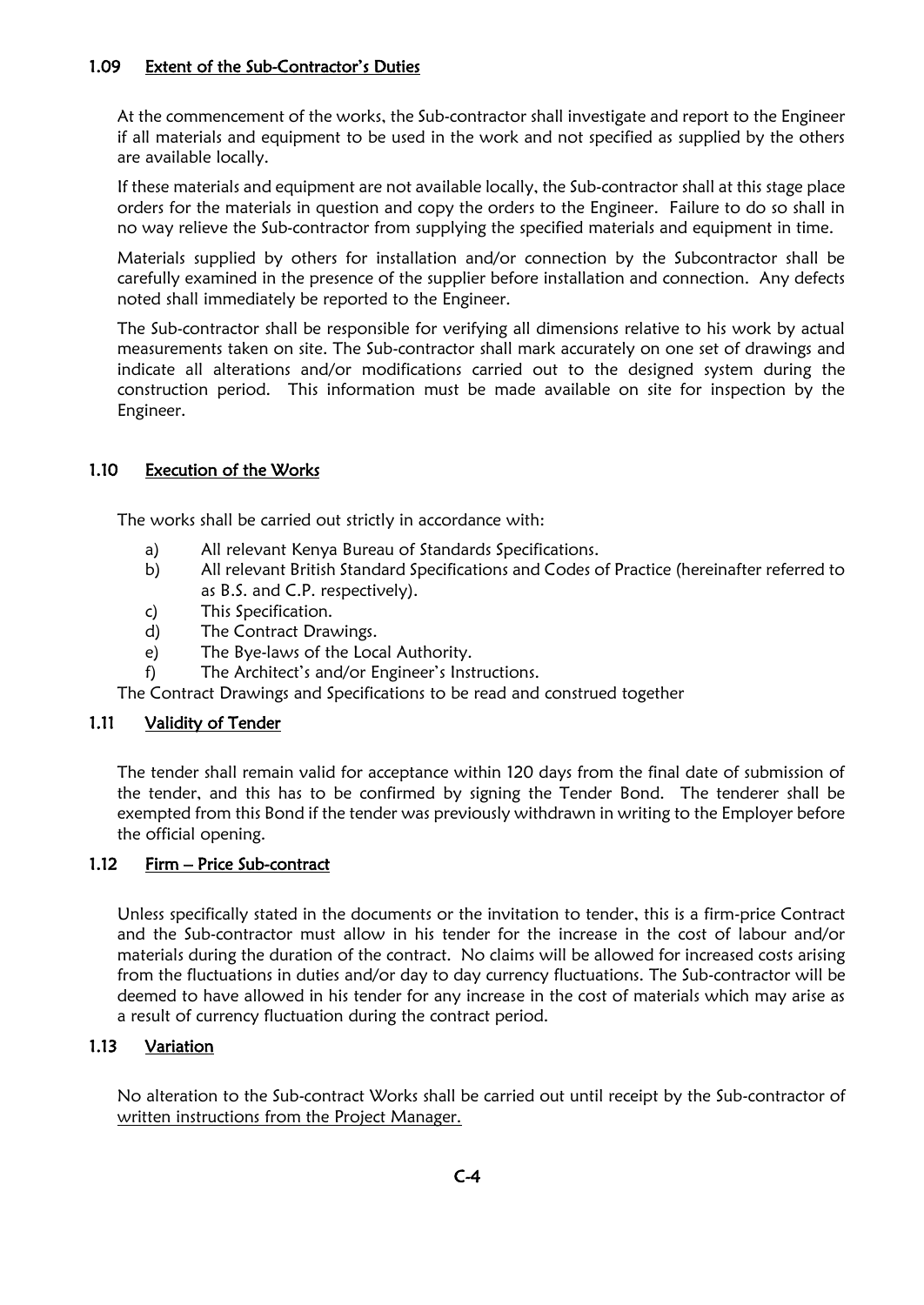Any variation from the contract price in respect of any extra work, alteration or omission requested or sanctioned by the Architect or Engineer shall be agreed and confirmed in writing at the same time such variations are decided and shall not affect the validity of the Contract. Schedule of Unit Rates shall be used to assess the value of such variations. No allowance shall be made for loss of profit on omitted works.

Where the Architect requires additional work to be performed, the Sub-contractor, if he considers it necessary, will give notice within seven (7) days to the Main Contractor of the length of time he (the Sub-contractor) requires over and above that allotted for completion of the Sub-contract.

If the Sub-contractor fails to give such notice he will be deemed responsible for the claims arising from the delay occasioned by reason of such extension of time.

### 1.14 Prime Cost and Provisional Sums

A specialist Sub-contractor may be nominated by the Architect to supply and/or install any equipment covered by the Prime Cost or Provisional Sums contained within the Sub-contract documents.

The work covered by Prime Cost and Provisional Sums may or may not be carried out at the discretion of the Architect.

The whole or any part of these sums utilized by the Sub-contractor shall be deducted from the value of the Sub-contract price when calculating the final account.

### 1.15 Bond

The tenderer must submit with his tender the name of one Surety who must be an established Bank only who will be willing to be bound to the Main Contractor for an amount equal to 5% of the Sub-contract amount as Clause 31 of the Main Contract.

#### 1.16 Government Legislation and Regulations

The Sub-contractor's attention is called to the provision of the Factory Act 1972 and subsequent amendments and revisions, and allowance must be made in his tender for compliance therewith, in so far as they are applicable.

The Sub-contractor must also make himself acquainted with current legislation and any Government regulations regarding the movement, housing, security and control of labour, labour camps, passes for transport, etc.

The Sub-contractor shall allow for providing holidays and transport for work people, and for complying with Legislation, Regulations and Union Agreements.

#### 1.17 Import Duty and Value Added Tax

The Sub-contractor will be required to pay full Import Duty and Value Added Tax on all items of equipment, fittings and plant, whether imported or locally manufactured. The tenderer shall make full allowance in his tender for all such taxes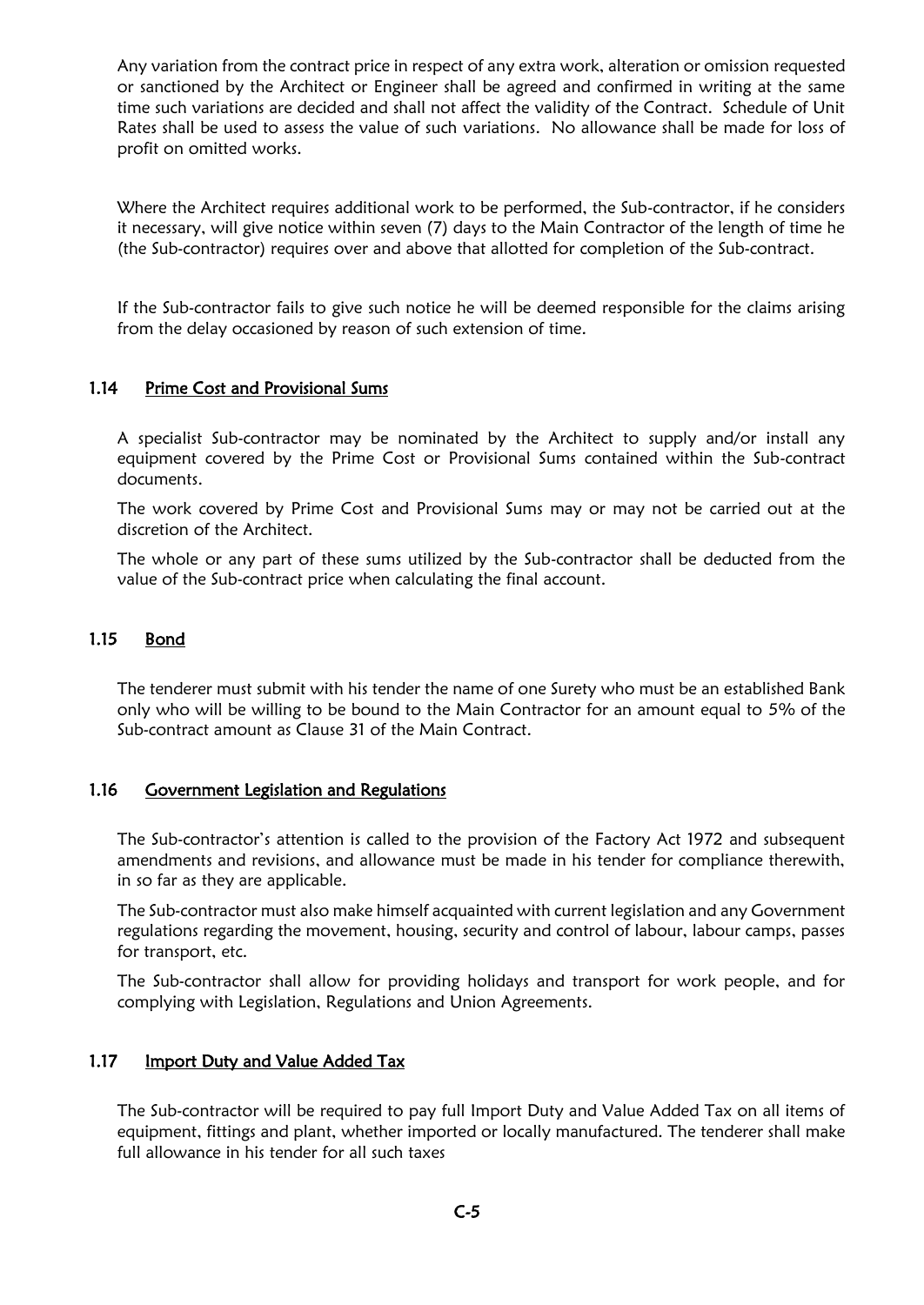### 1.18 Insurance Company Fees

Attention is drawn to the tenderers to allow for all necessary fees, where known, that may be payable in respect of any fees imposed by Insurance Companies or statutory authorities for testing or inspection.

No allowance shall be made to the Sub-contractor with respect to fees should these have been omitted by the tenderer due to his negligence in this respect.

#### 1.19 Provision of Services by the Main Contractor

In accordance with Clause 1.08 of this Specification the Main Contractor shall make the following facilities available to the Sub-contractor:

- a) Attendance on the Sub-contractor and the carrying out of all work affecting the structure of the building which may be necessary, including all chasing, cutting away and making good brickwork, etc., except that all plugging for fixing, fittings, machinery, fan ducting, etc., and all drilling and tapping of steel work shall be the responsibility of the Subcontractor. Any purpose made fixing brackets shall not constitute Builder's Work and shall be provided and installed by the Sub-contractor unless stated hereinafter otherwise.
- b) The provision of temporary water, lighting and power: All these services utilised shall be paid for by the Main Contractor. The Sub-contractor shall, however, allow for additional connections/extensions required for his purposes.
- c) Fixing of anchorage and pipe supports in the shuttering, except that all anchorage shall be supplied by the Sub-contractor who shall also supply the Main Contractor with fully dimensioned drawings detailing the exact locations.
	- i) Provision of scaffolding, cranes, etc. but only in so far as it is required for the Main Contract Works. It shall be the Sub-contractor's responsibility to liaise with the Main Contractor to ensure that there is maximum co-operation with other Sub-contractors in the use of scaffolding, cranes, etc.
	- ii) Any specialist scaffolding, cranes, etc. by the Sub-contractor for his own exclusive use shall be paid for by the Sub-contractor.

## 1.20 Suppliers

The Sub-contractor shall submit names of any supplier for the materials to be incorporated, to the Engineer for approval. The information regarding the names of the suppliers may be submitted at different times, as may be convenient, but no sources of supply will be changed without prior approval.

Each supplier must be willing to admit the Engineer or his representative to his premises during working hours for the purpose of examining or obtaining samples of the materials in question.

## 1.21 Samples and Materials Generally

The Sub-contractor shall, when required, provide for approval at no extra cost, samples of all materials to be incorporated in the works. Such samples, when approved, shall be retained by the Engineer and shall form the standard for all such materials incorporated.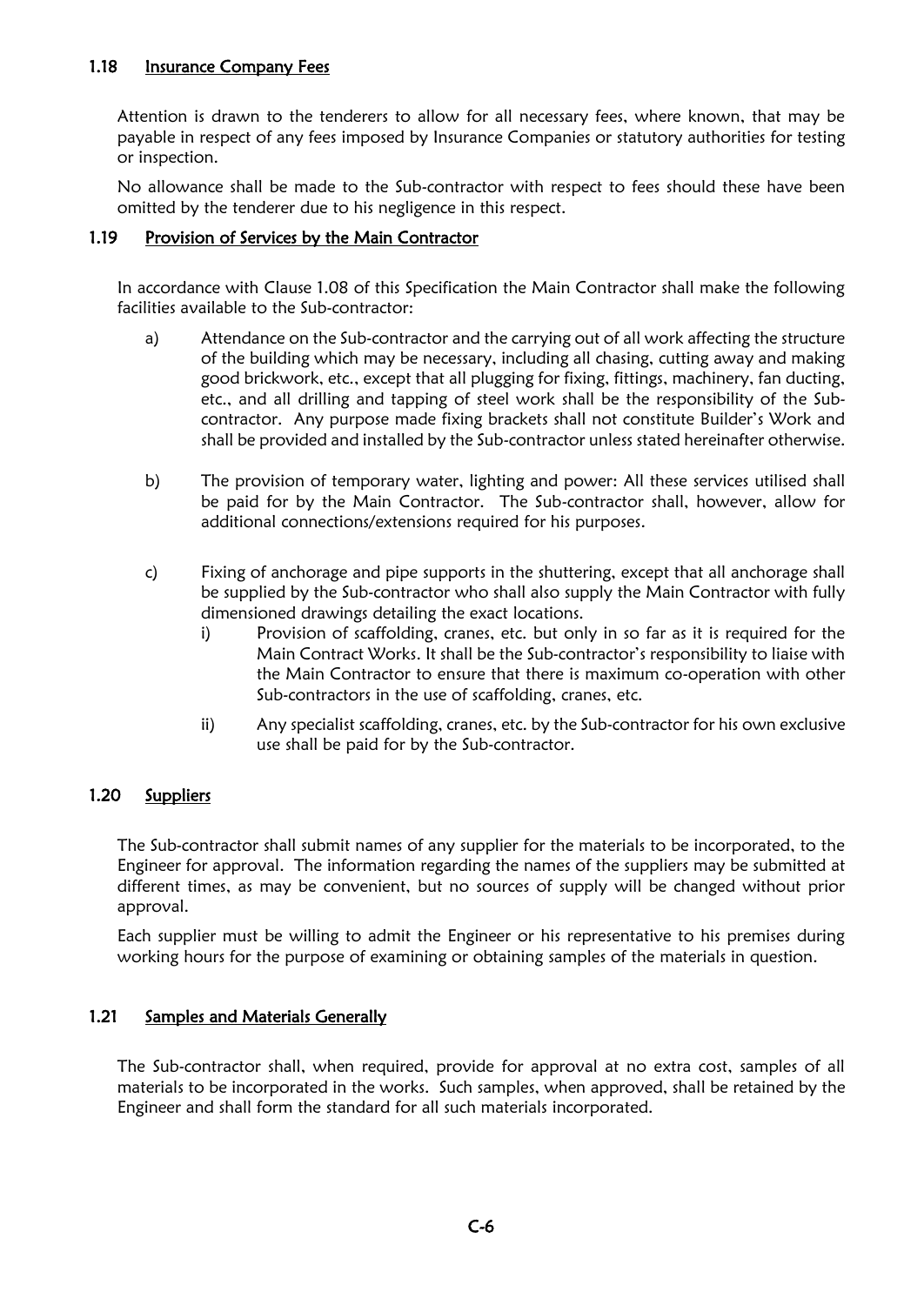#### 1.22 Administrative Procedure and Contractual Responsibility

Wherever within the Specification it is mentioned or implied that the Sub-contractor shall deal direct with the Employer or Engineer, it shall mean "through the Contractor" who is responsible to the Employer for the whole of the works including the Sub-contract Works.

#### 1.23 Bills of Quantities

The Bills of Quantities have been prepared in accordance with the standard method of measurement of Building Works for East Africa, first Edition, Metric, 1970. All the Quantities are based on the Contract Drawings and are provisional and they shall not be held to gauge or to limit the amount or description of the work to be executed by the Sub-contractor but the value thereof shall be deducted from the Sub-Contract Sum and the value of the work ordered by the Engineer and executed there under shall be measured and valued by the Engineer in accordance with the conditions of the Sub-contract.

All work liable to adjustment under this Sub-contract shall be left uncovered for a reasonable time to allow measurements needed for such adjustment to be taken by the Quantity Surveyor or Engineer. Immediately the work is ready for measuring the Sub-contractor shall give notice to the Quantity Surveyor or Engineer to carry out measurements before covering up. If the Sub-contractor shall make default in these respects he shall, if the Architect so directs, uncover the work to enable the necessary measurements to be taken and afterwards reinstate at his own expense.

#### 1.24 Sub-contractor's Office in Kenya

The Sub-contractor shall maintain (after first establishing if necessary) in Kenya an office staffed with competent Engineer Manager and such supporting technical and clerical staff as necessary to control and coordinate the execution and completion of the Sub-contract Works.

The Manager and his staff shall be empowered by the Sub-contractor to represent him at meetings and in discussions with the Main Contractor, the Engineer and other parties who may be concerned and any liaison with the Sub-Contractor's Head Office on matters relating to the design, execution and completion of the Sub-contract Works shall be effected through his office in Kenya.

It shall be the Sub-contractor's responsibility to procure work permits, entry permits, licences, registration, etc., in respect of all expatriate staff.

The Sub-contractor shall prepare a substantial proportion of his Working Drawings at his office in Kenya. No reasons for delays in the preparation or submission for approval or otherwise of such drawings or proposals will be accepted on the grounds that the Sub-Contractor's Head Office is remote from his office in Nairobi or the site of the Sub-contract Works or otherwise.

#### 1.25 Builder's Work

All chasing, cutting away and making good will be done by the Main Contractor but the Subcontractor shall mark out in advance and shall be responsible for accuracy of the size and position of all holes and chases required.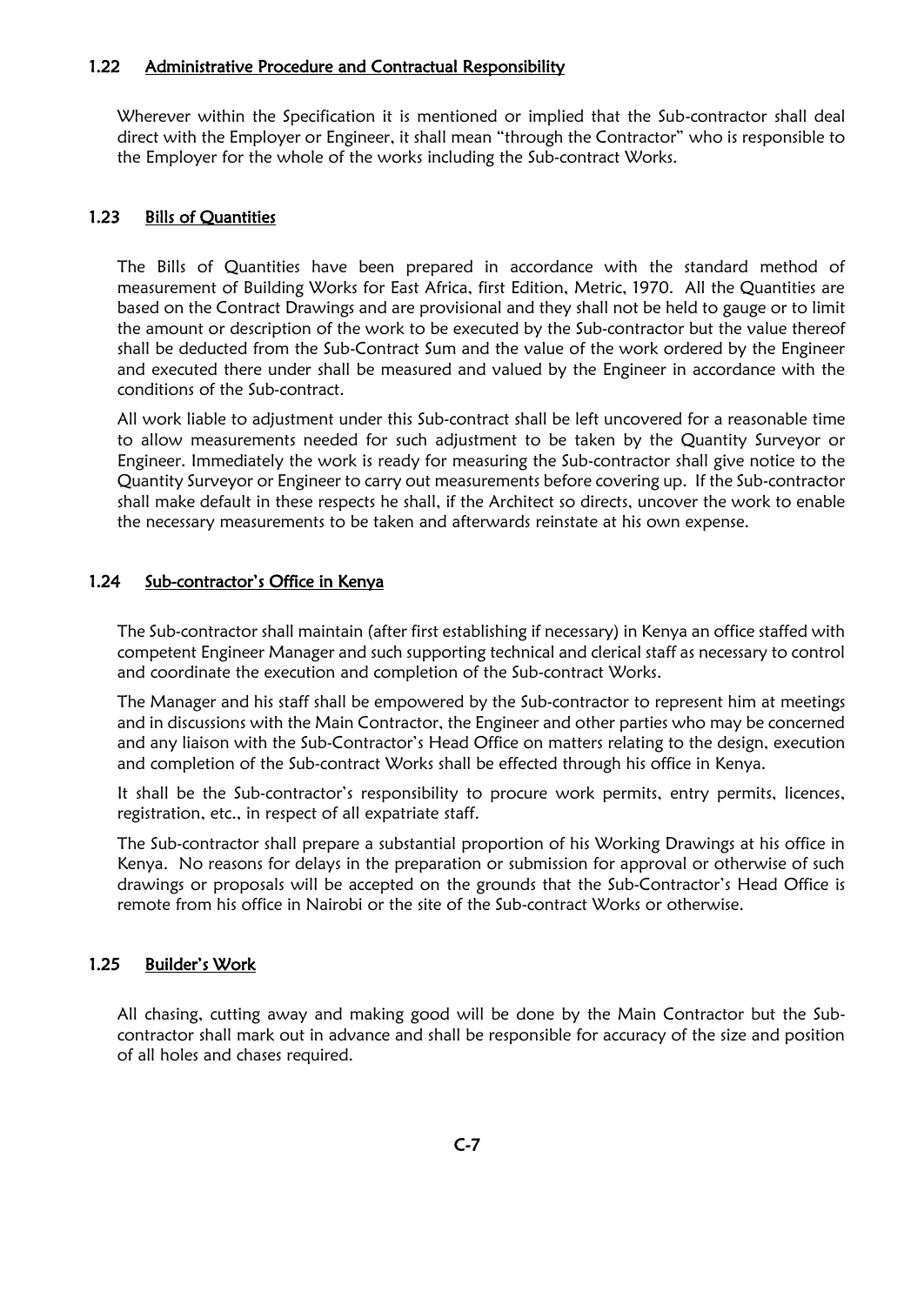The Sub-contractor shall drill and plug holes in floors, walls, ceiling and roof for securing services and equipment requiring screw or bolt fixings.

Any purpose made fixing brackets shall not constitute builder's work and shall be provided and installed by the Sub-contractor unless stated hereinafter to the contrary.

#### 1.26 Structural Provision for the Works

Preliminary major structural provision has been made for the Sub-contract Works based on outline information ascertained during the preparation of the Specification.

The preliminary major structural provision made will be deemed as adequate unless the Subcontractor stated otherwise when submitting his tender.

Any major structural provision or alteration to major structural provisions required by the Subcontractor shall be shown on Working Drawings to be submitted to the Engineer within 30 days of being appointed.

No requests for alterations to preliminary major structural provisions will be approved except where they are considered unavoidable by the Engineer. In no case will they be approved if building work is so far advanced as to cause additional costs or delays in the work of the Main Contractor.

#### 1.27 Position of Services, Plant, Equipment, Fittings and Apparatus

The Contract Drawings give a general indication of the intended layout. The position of the equipment and apparatus, and also the exact routes of the ducts, main and distribution pipework shall be confirmed before installation is commenced. The exact siting of appliances, pipework, etc., may vary from that indicated.

The routes of services and positions of apparatus shall be determined by the approved dimensions detailed in the Working Drawings or on site by the Engineer in consultation with the Sub-contractor or the Main Contractor.

Services throughout the ducts shall be arranged to allow maximum access along the ducts and the services shall be readily accessible for maintenance. Any work which has to be re-done due to negligence in this respect shall be the Sub-contractor's responsibility.

The Sub-contractor shall be deemed to have allowed in his Sub-Contract Sum for locating terminal points of services (e.g. lighting, switches, socket outlets, lighting points, control switches, thermostats and other initiating devices, taps, stop cocks) in positions plus or minus 1.2m horizontally and vertically from the locations shown on Contract Drawings. Within these limits no variations in the Sub-Contract Sum will be made unless the work has already been executed in accordance with previously approved Working Drawings and with the approval of the Engineer.

## 1.28 Checking of Work

The Sub-contractor shall satisfy himself to the correctness of the connections he makes to all items of equipment supplied under the Sub-contract agreement and equipment supplied under other contracts before it is put into operation. Details of operation, working pressures, temperatures, voltages, phases, power rating, etc., shall be confirmed to others and confirmation received before the system is first operated.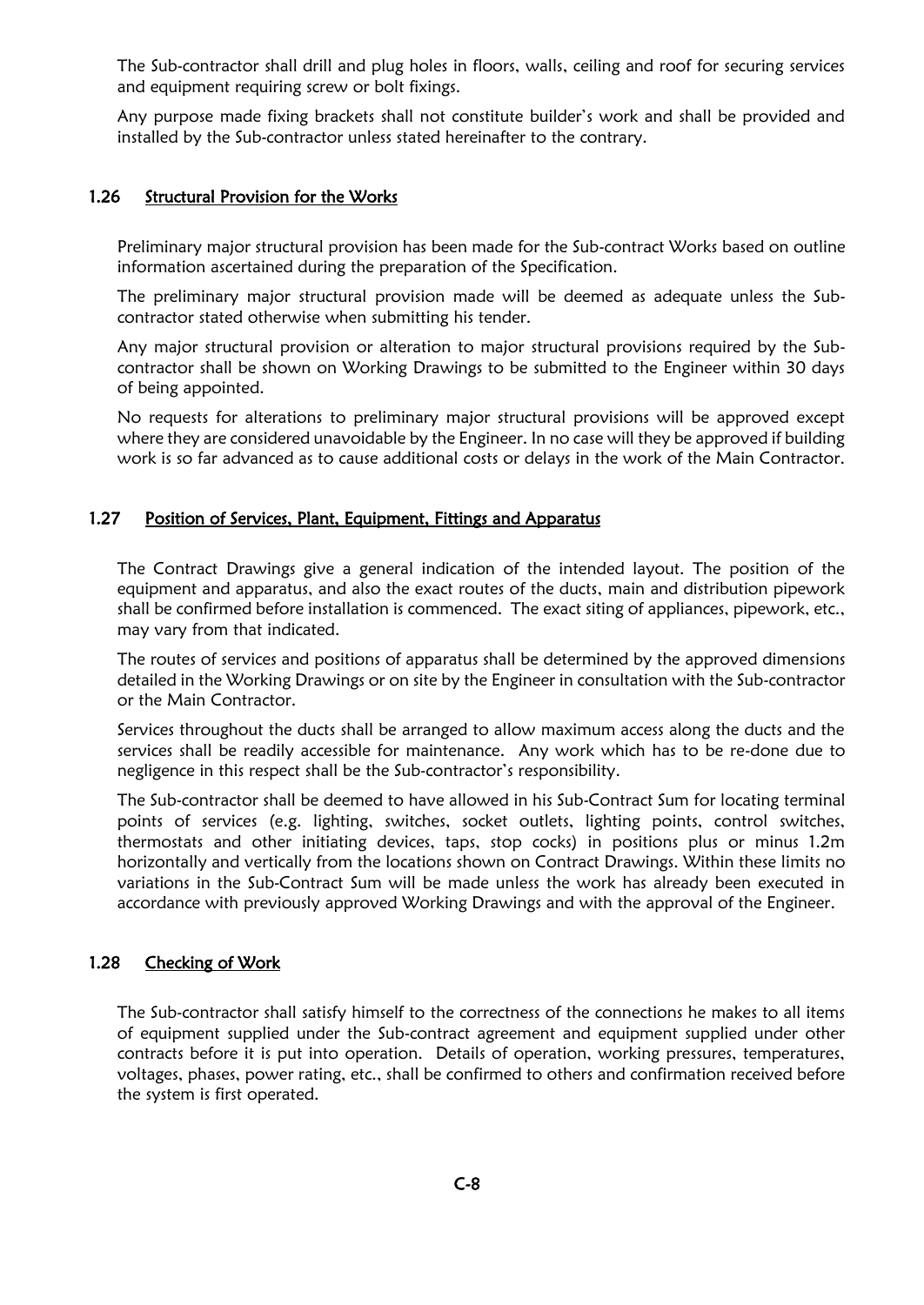### 1.29 Setting to Work and Regulating System

The Sub-contractor shall carry out such tests of the Sub-contract Works as required by British Standard Specifications or equal and approved codes as specified hereinafter and as customary.

No testing or commissioning shall be undertaken except in the presence of and to the satisfaction of the Engineer unless otherwise stated by him (Sub-contractor's own preliminary and proving tests excepted).

It will be deemed that the Sub-contractor has included in the Sub-Contract Sum for the costs of all fuel, power, water and the like, for testing and commissioning as required as part of the Subcontract Works. He shall submit for approval to the Engineer a suitable programme for testing and commissioning. The Engineer and Employer shall be given ample warning in writing, as to the date on which testing and commissioning will take place.

The Sub-contractor shall commission the Sub-contract Works and provide attendance during the commissioning of all services, plant and apparatus connected under the Sub-Contract Agreement or other Sub-Contract Agreements, related to the project.

Each system shall be properly balanced, graded and regulated to ensure that correct distribution is achieved and where existing installations are affected, the Sub-contractor shall also regulate these systems to ensure that their performance is maintained.

The proving of any system of plant or equipment as to compliance with the Specification shall not be approved by the Engineer, except at his discretion, until tests have been carried out under operating conditions pertaining to the most onerous conditions specified except where the time taken to obtain such conditions is unreasonable or exceeds 12 months after practical completion of the Sub-contract Works.

### 1.30 Identification of Plant Components

The Sub-contractor shall supply and fix identification labels to all plant, starters, switches and items of control equipment including valves, with white traffolyte or equal labels engraved in red lettering denoting its name, function and section controlled. The labels shall be mounted on equipment and in the most convenient positions. Care shall be taken to ensure the labels can be read without difficulty. This requirement shall apply also to major components of items of control equipment.

Details of the lettering of the labels and the method of mounting or supporting shall be forwarded to the Engineer for approval prior to manufacture.

## 1.31 Contract Drawings

The Contract Drawings when read in conjunction with the text of the Specification, have been completed in such detail as was considered necessary to enable competitive tenders to be obtained for the execution and completion of the Sub-contract works.

The Contract Drawings are not intended to be Working Drawings and shall not be used unless exceptionally they are released for this purpose.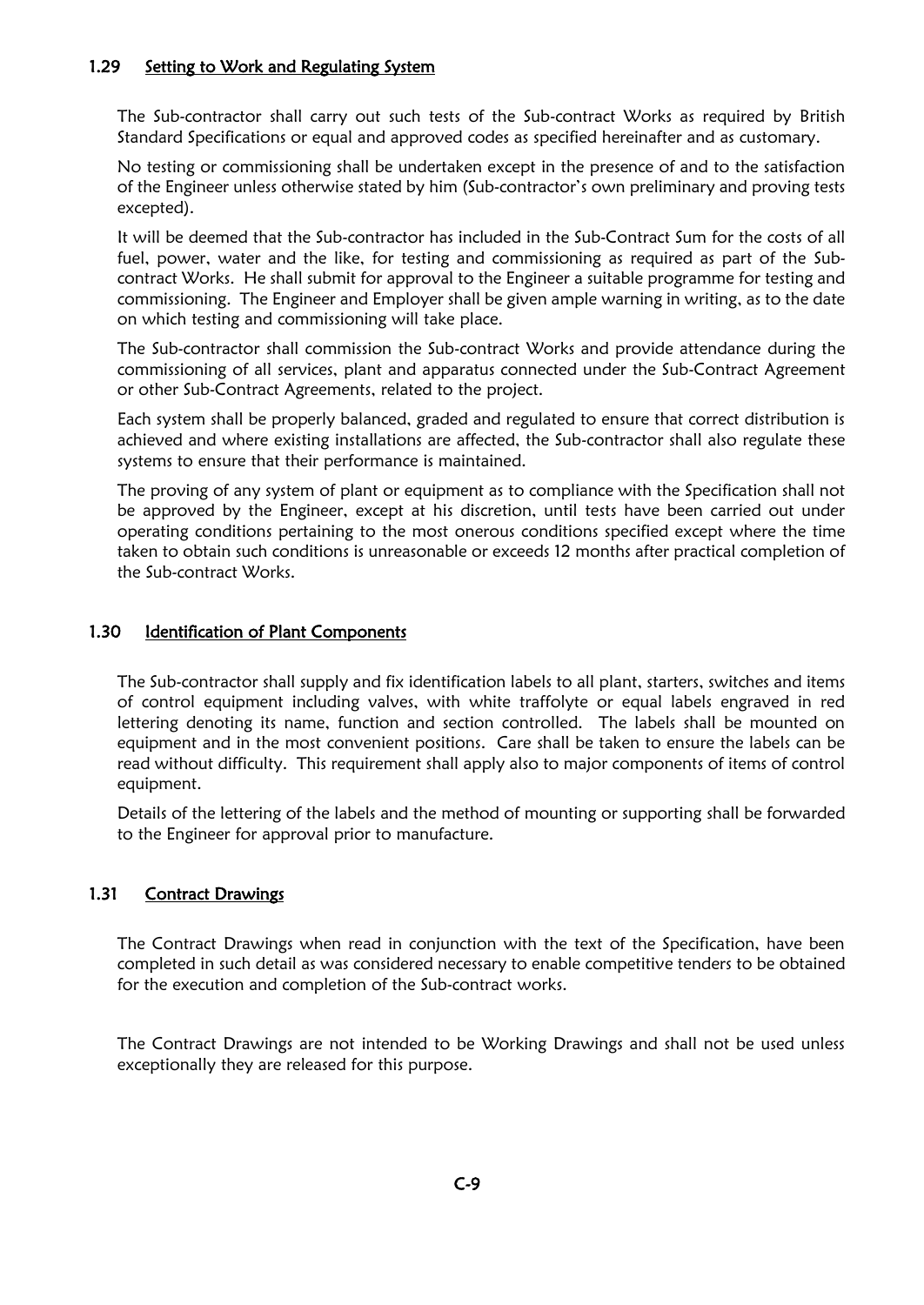### 1.32 Working Drawings

The Sub-contractor shall prepare such Working Drawings as may be necessary. The Working Drawings shall be complete in such detail not only that the Sub-contract Works can be executed on site but also that the Engineer can approve the Sub-contractor's proposals, detailed designs and intentions in the execution of the Sub-contract Works.

If the Sub-contractor requires any further instructions, details, Contract Drawings or information drawings to enable him to prepare his Working Drawings or proposals, the Sub-contractor shall accept at his own cost, the risk that any work, commenced or which he intends to commence at site may be rejected.

The Engineer, in giving his approval to the Working Drawings, will presume that any necessary action has been, or shall be taken by the Sub-contractor to ensure that the installations shown on the Working Drawings have been cleared with the Main Contractor and any other Sub-contractors whose installations and works might be affected.

If the Sub-contractor submits his Working Drawings to the Engineer without first liaising and obtaining clearance for his installations from the Main Contractor and other Sub-contractors whose installations and works might be affected, then he shall be liable to pay for any alterations or modification to his own, the Main Contractor's or other Sub-contractor's installations and works, which are incurred, notwithstanding any technical or other approval received from the Engineer.

Working Drawings to be prepared by the Sub-contractor shall include but not be restricted to the following:

- a) Any drawings required by the Main Contractor, or Engineer to enable structural provisions to be made including Builder's Working Drawings or Schedules and those for the detailing of holes, fixings, foundations, cables and paperwork ducting below or above ground or in or outside or below buildings.
- b) General Arrangement Drawings of all plant, control boards, fittings and apparatus or any part thereof and of installation layout arrangement of such plant and apparatus.
- c) Schematic Layout Drawings of services and of control equipment.
- d) Layout Drawings of all embedded and non-embedded paperwork, ducts and electrical conduits.
- e) Complete circuit drawings of the equipment, together with associated circuit description.
- f) Such other drawings as are called for in the text of the Specification or Schedules or as the Engineer may reasonably require.

Three copies of all Working Drawings shall be submitted to the Engineer for approval. One copy of the Working Drawings submitted to the Engineer for approval shall be returned to the Subcontractor indicating approval or amendment therein.

Six copies of the approved Working Drawings shall be given to the Main Contractor by the Subcontractor for information and distribution to other Sub-contractors carrying out work associated with or in close proximity to or which might be affected by the Sub-contract Works.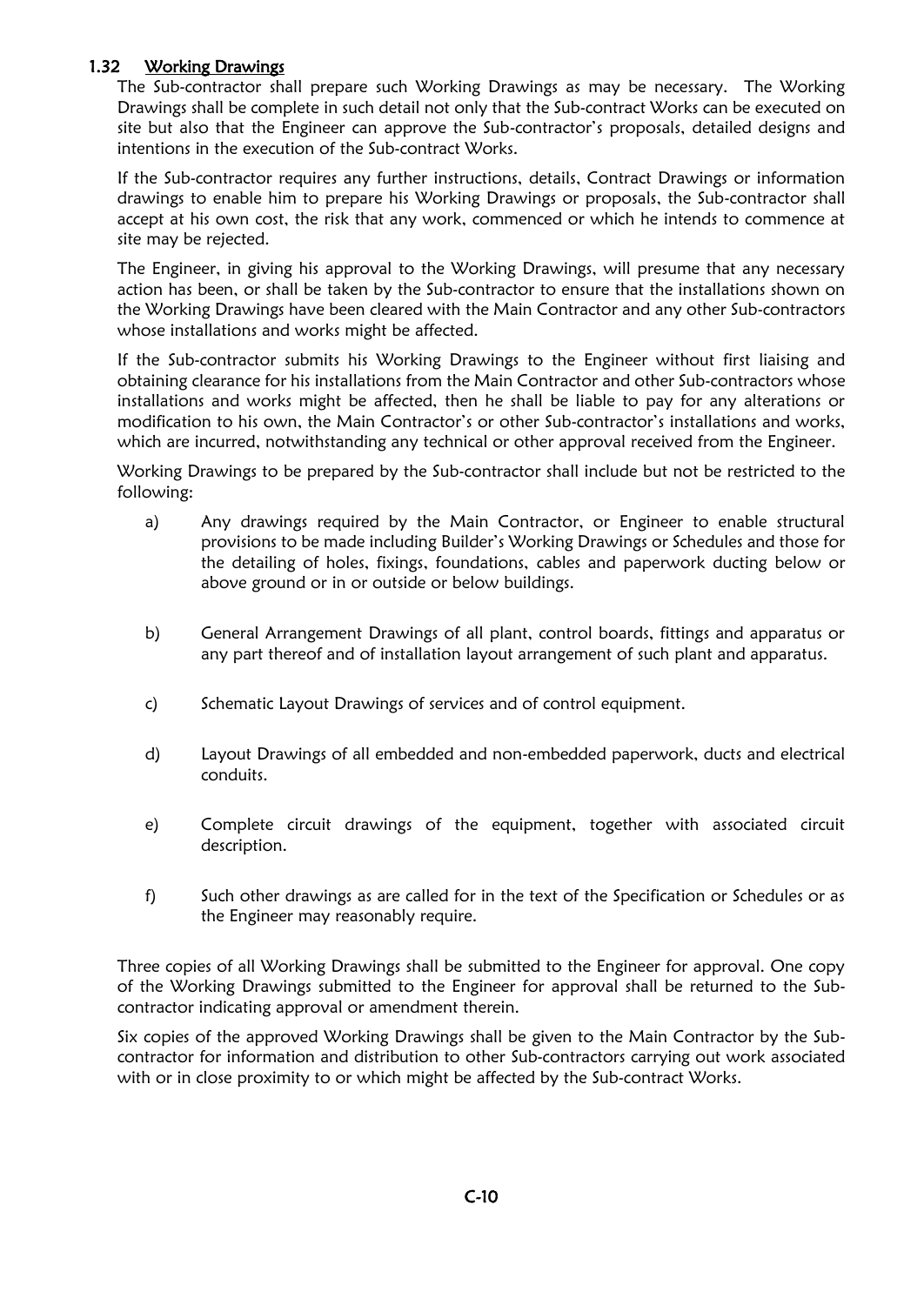Approved Working Drawings shall not be departed from except as may be approved or directed by the Engineer.

Approval by the Engineer of Working Drawings shall neither relieve the Sub-contractor of any of his obligations under the Sub-contract nor relieve him from correcting any errors found subsequently in the Approved Working Drawings or other Working Drawings and in the Subcontract Works on site or elsewhere associated therewith.

The Sub-contractor shall ensure that the Working Drawings are submitted to the Architect for approval at a time not unreasonably close to the date when such approval is required. Late submission of his Working Drawings will not relieve the Sub-contractor of his obligation to complete the Sub-contract Works within the agreed Contract Period and in a manner that would receive the approval of the Architect.

### 1.33 Record Drawings (As Installed) and Instructions

During the execution of the Sub-contract Works the Sub-contractor shall, in a manner approved by the Engineer record on Working or other Drawings at site all information necessary for preparing Record Drawings of the installed Sub-contract Works. Marked-up Working or other Drawings and other documents shall be made available to the Engineer as he may require for inspection and checking.

Record Drawings, may, subject to the approval of the Engineer, include approved Working Drawings adjusted as necessary and certified by the Sub-contractor as a correct record of the installation of the Sub-contract Works.

They shall include but not restricted to the following drawings or information:

- a) Working Drawings amended as necessary but titled "Record Drawings" and certified as a true record of the "As Installed" Sub-contract Works. Subject to the approval of the Engineer Such Working Drawings as may be inappropriate may be omitted.
- b) Fully dimensioned drawings of all plant and apparatus.
- c) General arrangement drawings of equipment, other areas containing plant forming part of the Sub-contract Works and the like, indicating the accurate size and location of the plant and apparatus suitability cross-referenced to the drawings mentioned in (b) above and hereinafter.
- d) Routes, types, sizes and arrangement of all pipework and ductwork including dates of installation of underground pipework.
- e) Relay adjustment charts and manuals.
- f) Routes, types, sizes and arrangement of all electric cables, conduits, ducts and wiring including the dates of installation of buried works.
- g) System schematic and trunking diagrams showing all salient information relating to control and instrumentation.
- h) Grading Charts.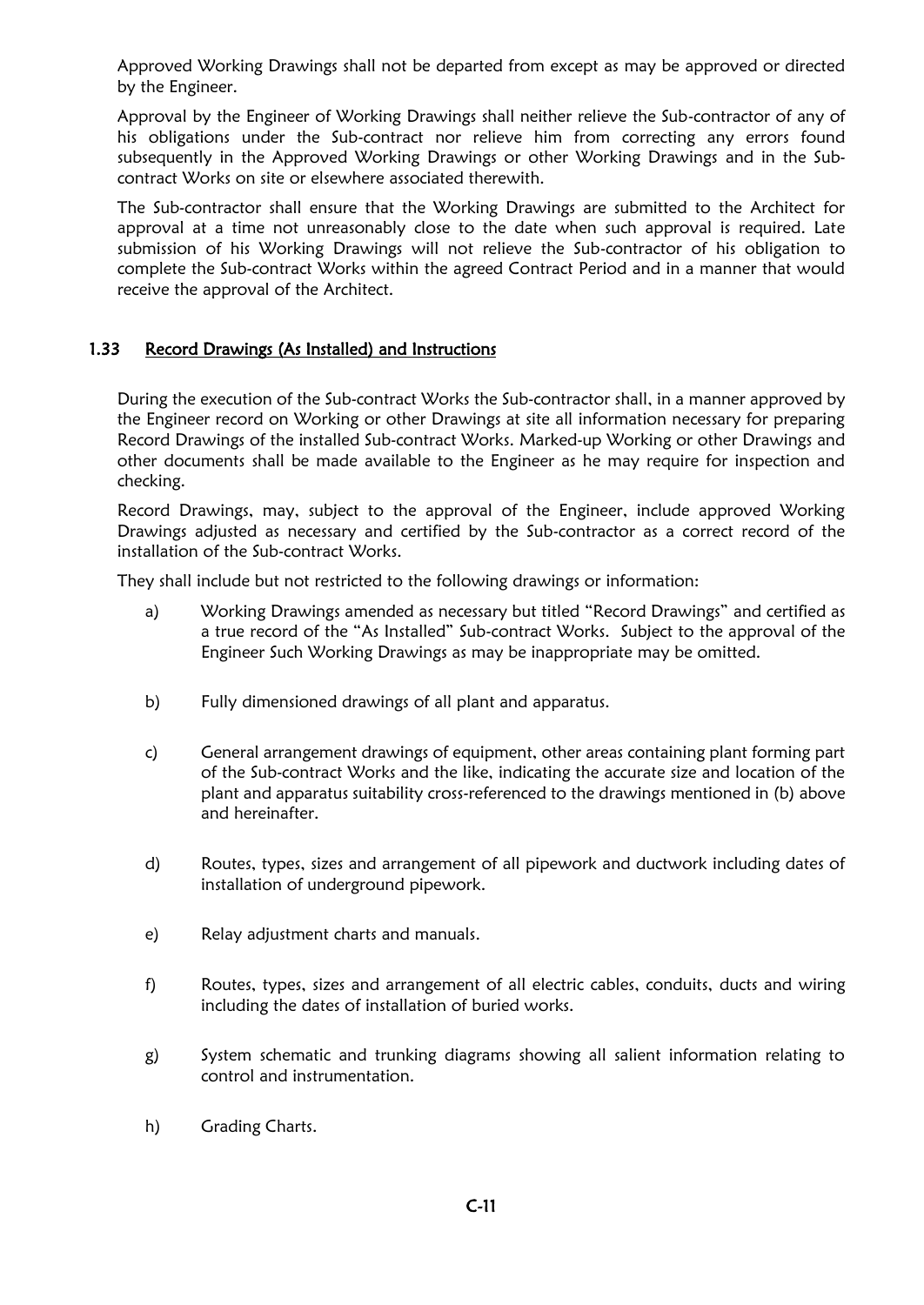- i) Valve schedules and locations suitability cross-referenced.
- j) Wiring and piping diagrams of plant and apparatus.
- k) Schematic diagrams of individual plant, apparatus and switch and control boards. These diagrams to include those peculiar to individual plant or apparatus and also those applicable to system operation as a whole.
- l) Operating Instruction

Schematic and wiring diagrams shall not be manufacturer's multipurpose general issue drawings. They shall be prepared specially for the Sub-contract Works and shall contain no spurious or irrelevant information.

Marked-up drawings of the installation of the Sub-contract Works shall be kept to date and completed by the date of practical or section completion. Two copies of the Record Drawings of Sub-contract Works and two sets of the relay adjustment and grading charts and schematic diagrams on stiff backing shall be provided not later than one month later.

The Sub-contractor shall supply for fixing in sub-stations, switch-rooms, boiler houses, plant rooms, pump houses, the office of the Maintenance Engineer and other places, suitable valve and instructions charts, schematic diagrams of instrumentation and of the electrical reticulation as may be requested by the Engineer providing that the charts, diagrams, etc., relate to installations forming part of the Sub-contract Works. All such charts and diagrams shall be of suitable plastic material on a stiff backing and must be approved by the Engineer before final printing.

Notwithstanding the Sub-contractor's obligations referred to above, if the Sub-contractor fails to produce to the Engineer's approval, either: -

- a) The Marked-up Drawings during the execution of the Sub-contract Works or
- b) The Record Drawings, etc., within one month of the Section or Practical **Completion**

The Engineer shall have these drawings produced by others. The cost of obtaining the necessary information and preparing such drawings, etc., will be recovered from the Sub-contractor.

## 1.34 Maintenance Manual

Upon Practical Completion of the Sub-contract Works, the Sub-contractor shall furnish the Engineer four copies of a Maintenance Manual relating to the installation forming part of all of the Subcontract Works.

The manual shall be loose-leaf type, International A4 size with stiff covers and cloth bound. It may be in several volumes and shall be sub-divided into sections, each section covering one Engineering service system. It shall have a ready means of reference and a detailed index.

There shall be a separate volume dealing with Air Conditioning and Mechanical Ventilation installation where such installations are included in the Sub-contract Works.

The manual shall contain full operating and maintenance instructions for each item of equipment, plant and apparatus set out in a form dealing systematically with each system. It shall include as may be applicable to the Sub-contract Works the following and any other items listed in the text of the Specifications: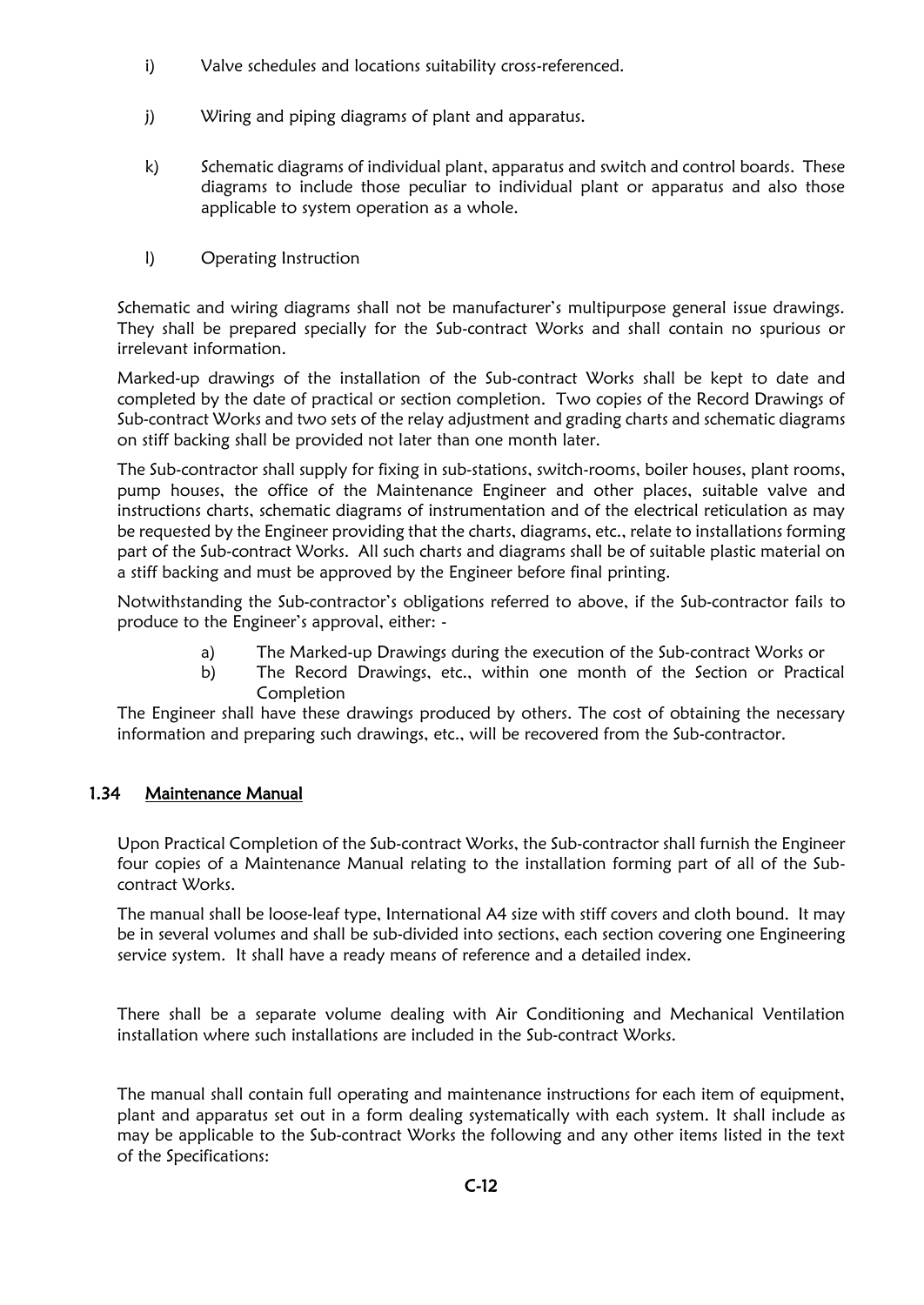- a) System Description.
- b) Plant
- c) Valve Operation
- d) Switch Operation
- e) Procedure of Fault Finding
- f) Emergency Procedures
- g) Lubrication Requirements
- h) Maintenance and Servicing Periods and Procedures
- i) Colour Coding Legend for all Services
- j) Schematic and Writing Diagrams of Plant and Apparatus
- k) Record Drawings, true to scale, folded to International A4 size
- l) Lists of Primary and Secondary Spares.

The manual is to be specially prepared for the Sub-contract Works and manufacturer's standard descriptive literature and plant operating instruction cards will not be accepted for inclusion unless exceptionally approved by the Engineer. The Sub-contractor shall, however, affix such cards, if suitable, adjacent to plant and apparatus. One spare set of all such cards shall be furnished to the Engineer.

### 1.35 Hand-over

The Sub-contract Works shall be considered complete and the Maintenance and Defects Liability Period shall commence only when the Sub-contract Works and supporting services have been tested, commissioned and operated to the satisfaction of the Engineer and officially approved and accepted by the Employer, provided always that the handing over of the Sub-contract Works shall be coincident with the handing over of the Main Contract Works.

The procedure to be followed will be as follows:

- a) On the completion of the Sub-contract Works to the satisfaction of the Engineer and the Employer, the Sub-contractor shall request the Engineer, at site to arrange for handing over.
- b) The Engineer shall arrange a Hand-over Meeting or a series thereof, at site.
- c) The Sub-contractor shall arrange with the Engineer and Employer for a complete demonstration of each and every service to be carried out and for instruction to be given to the relevant operation staff and other representatives of the Employer.
- d) In the presence of the Employer and the Engineer, Hand-over will take place, subject to Agreement of the Hand-over Certificates and associated check lists.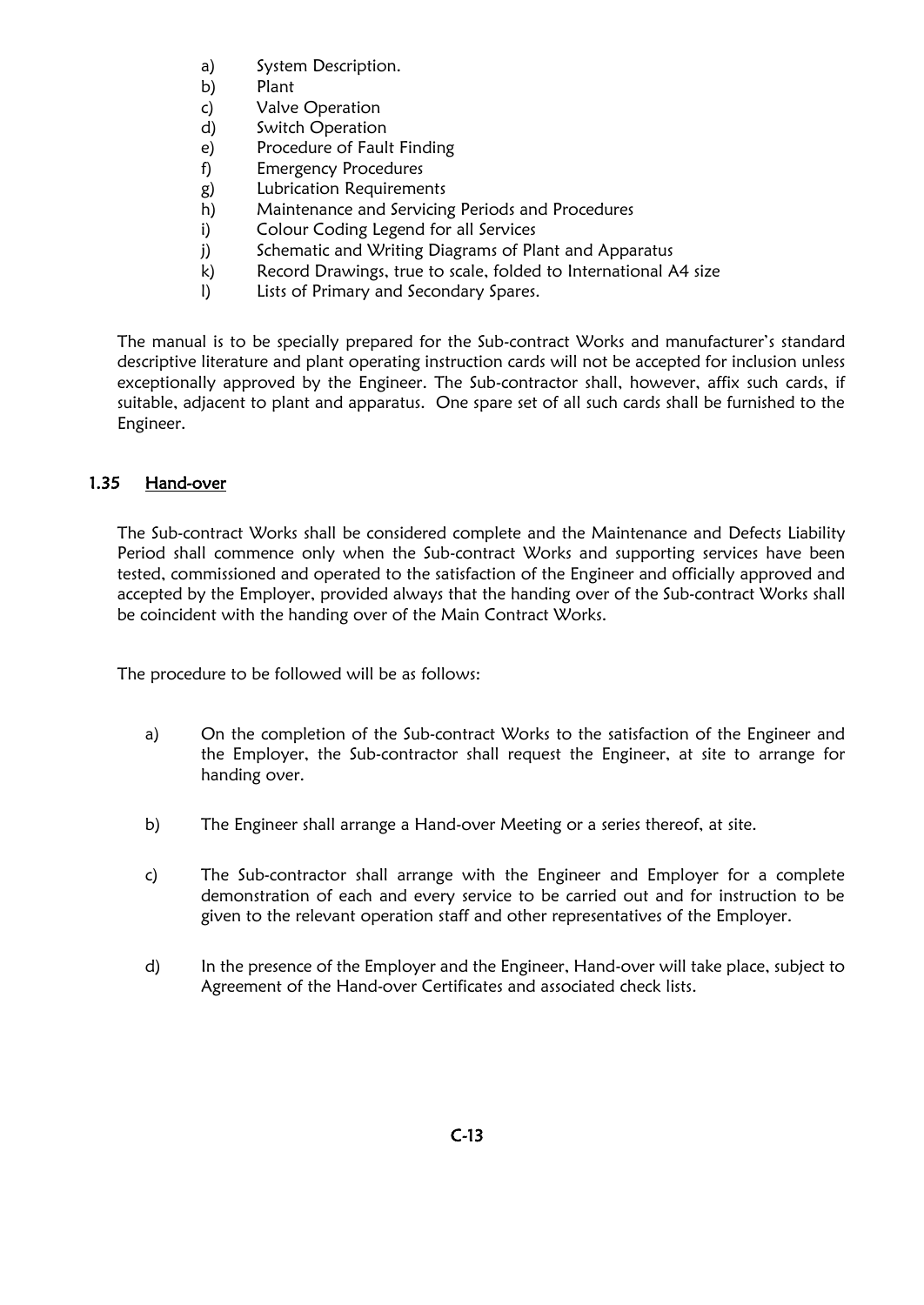### 1.36 Painting

It will be deemed that the Sub-contractor allowed for all protective and finish painting in the Sub-Contract Sum for the Sub-contract Works, including colour coding of service pipework to the approval of the Engineer. Any special requirements are described in the text of the Specifications.

## 1.37 Spares

The Sub-contractor shall supply and deliver such spares suitably protected and boxed to the Engineer's approval as are called for in the Specifications or in the Price Schedules.

## 1.38 Testing and Inspection – Manufactured Plant

The Engineer reserves the right to inspect and test or witness of all manufactured plant equipment and materials.

The right of the Engineer relating to the inspection, examination and testing of plant during manufacture shall be applicable to Insurance companies and inspection authorities so nominated by the Engineer.

The Sub-contractor shall give two weeks' notice to the Engineer of his intention to carry out any inspection or tests and the Engineer or his representative shall be entitled to witness such tests and inspections

Six copies of all test certificates and performance curves shall be submitted as soon as possible after the completion of such tests, to the Engineer for his approval.

Plant or equipment which is shipped before the relevant test certificate has been approved by the Engineer shall be shipped at the Sub-contractor's own risk and should the test certificate not be approved new tests may be ordered by the Engineer at the Sub-contractor's expense.

The foregoing provisions relate to tests at manufacturer's works and as appropriate to those carried out at site.

## 1.39 Testing and Inspection –Installation

Allow for testing each section of the Sub-contract Works installation as described hereinafter to the satisfaction of the Engineer.

## 1.40 Labour Camps

The Sub-contractor shall provide the necessary temporary workshop and mess-room in position to be approved by the Architect.

The work people employed by the Sub-contractor shall occupy or be about only that part of the site necessary for the performance of the work and the Sub-contractor shall instruct his employees accordingly.

If practicable, W.C. accommodation shall be allocated for the sole use of the Sub-contractor's workmen and the Sub-contractor will be required to keep the same clean and disinfected, to make good any damage thereto and leave in good condition.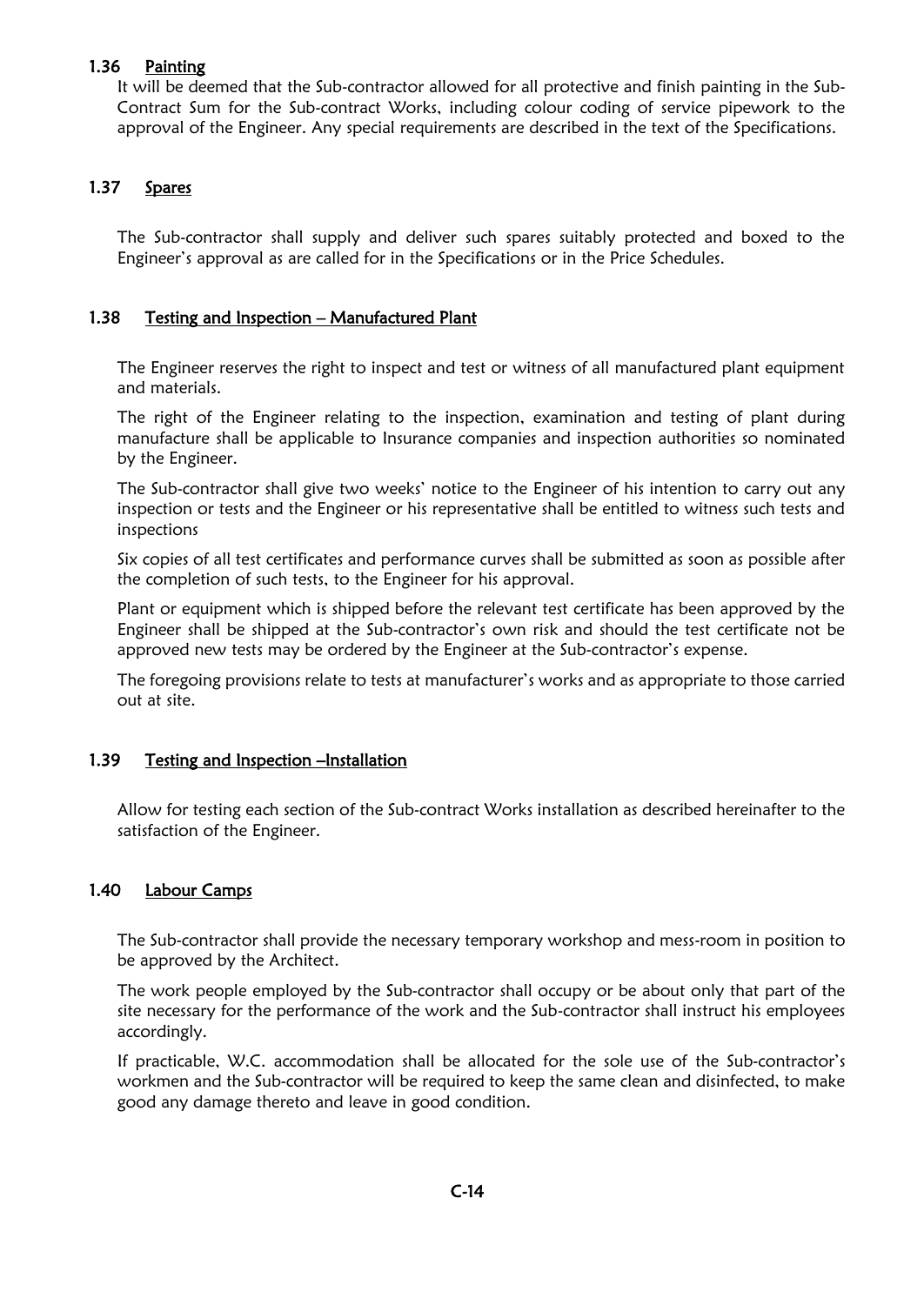### 1.41 Storage of Materials

Space for storage will be provided by the Main contractor but the sub-contractor will be responsible for provision of any lock-up sheds or stores required.

Nominated Sub-contractors are to be made liable for the cost of any storage accommodation provided specially for their use. No materials shall be stored or stacked on suspended slabs without the prior approval of the Project manager.

### 1.42 Initial Maintenance

The sub-contractor shall make routine maintenance once a month during the liability for the Defects Period and shall carry out all necessary adjustments and repairs, cleaning and oiling of moving parts. A monthly report of the inspection and any works done upon the installation shall be supplied to the Engineer.

The sub-contractor shall also provide a 24 -hour break-down service to attend to faults on or malfunctioning of the installation between the routine visits of inspection.

The sub-contractor shall allow in the sub-contract Sum of the initial maintenance, inspection and break-down service and shall provide for all tools, instruments, plant and scaffolding and the transportation thereof, as required for the correct and full execution of these obligations and the provision, use or installation of all materials as oils, greases, sandpaper, etc., or parts which are periodically renewed such as brake linings etc., or parts which are faulty for any reason whatsoever excepting always Acts of God such as storm, tempest, flood, earthquake and civil revolt, acts of war and vandalism.

#### 1.43 Maintenance and Servicing After Completion of the Initial Maintenance

The sub-contractor shall, if required, enter into a maintenance and service agreement with the employer for the installation for a period of up to five years from the day following the last day of the liability for Defects Period which offers the same facilities as specified in Clause 1.42 (Initial Maintenance).

The terms of any such agreement shall not be less beneficial to the employer than the terms of Agreements for either similar installation.

The sub-contractor shall submit with his tender for the works, where called upon a firm quotation for the maintenance and service of the installation as specified herein, which shall be based upon the present day costs and may be varied only to take into account increases in material and labour unit rate costs between the time of tendering and the signing of the formal maintenance and service agreement and which shall remain valid and open for acceptance by the Employer to and including the last day of the fifth complete calendar month following the end of the liability for Defects Period.

## 1.44 Trade Names

Where trade names of manufacturer's catalogue numbers are mentioned in the Specification or the Bills of Quantities, the reference is intended as a guide to the type of article or quality of material required. Alternate brands of equal and approved quality will be acceptable.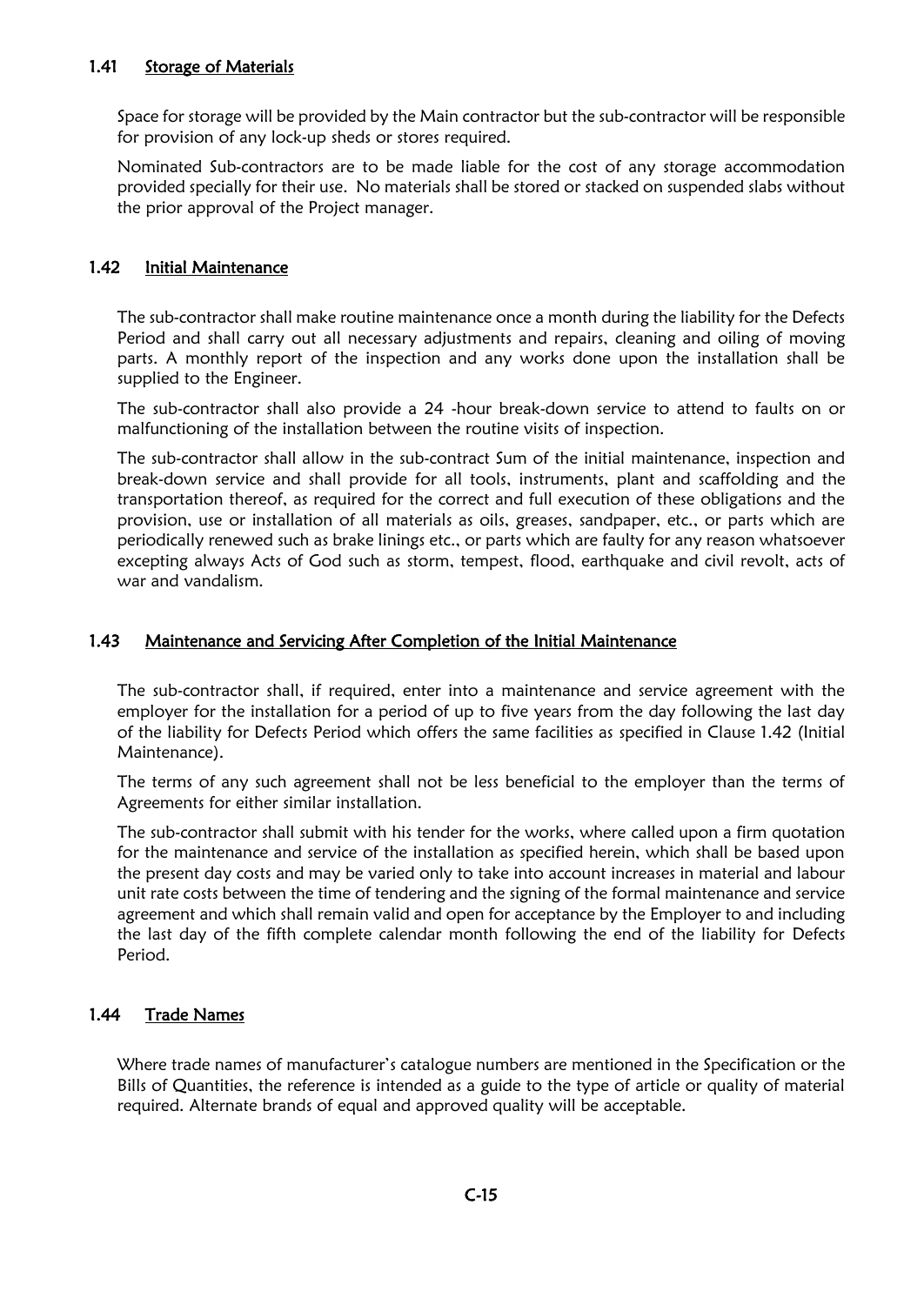#### 1.45 Water and Electricity for the Works

These will be made available by the Main Contractor. The Sub-contractor shall be liable for the cost of any water or electric current used and for any installation provided especially for their own use by the Main Contractor.

## 1.46 Protection

The sub-contractor shall adequately cover up and protect his own work to prevent injury and also to cover up and protect from damage all parts of the building or premises where work is performed by him under the Contract.

### 1.47 Defects After Completion

The defects liability period will be 12 months from the date of completion of the Main Contract as certified by the Engineer.

#### 1.48 Damages for Delay

Liquidated and Ascertained damages as stated in the Main Contract Agreement will be claimed against the Main Contract for any unauthorised delay in completion. The Sub-contractor shall be held liable for the whole or a portion of these damages should he cause delay in completion.

### 1.49 Clear Away on Completion

The sub-contractor shall, upon completion of the works, at his own expense, remove and clear away all plant, equipment, rubbish and unused materials, and shall leave the whole of the works in a clean and tidy state, to the satisfaction of the Engineer. On completion, the whole of the works shall be delivered up clean, complete and perfect in every respect to the satisfaction of the Engineer.

#### 1.50 Final Account

On completion of the works the sub-contractor shall agree with the Engineer the value of any variations outstanding and as soon as possible thereafter submit to the Engineer his final statement of account showing the total sum claimed sub-divided as follows:

| Statement A - | detailing the tender amounts less the Prime Cost and Provisional Sums,<br>included therein.                          |
|---------------|----------------------------------------------------------------------------------------------------------------------|
|               | Statement B - detailing all the variation orders issued on the contract.                                             |
| Statement C - | Summarising statement A and B giving the net grand total due to the<br>Contractor for the execution of the Contract. |

#### 1.51 Fair Wages

The sub-contractor shall in respect of all persons employed anywhere by him in the execution of the sub-contract, in every factory, workshop or place occupied or used by him for execution of the Contract, observe and fulfill the following conditions:

a) The sub-contractor shall pay rates of the wages and observe hours and conditions of labour not less favourable than those established for the trade or industry in the County where work is carried out.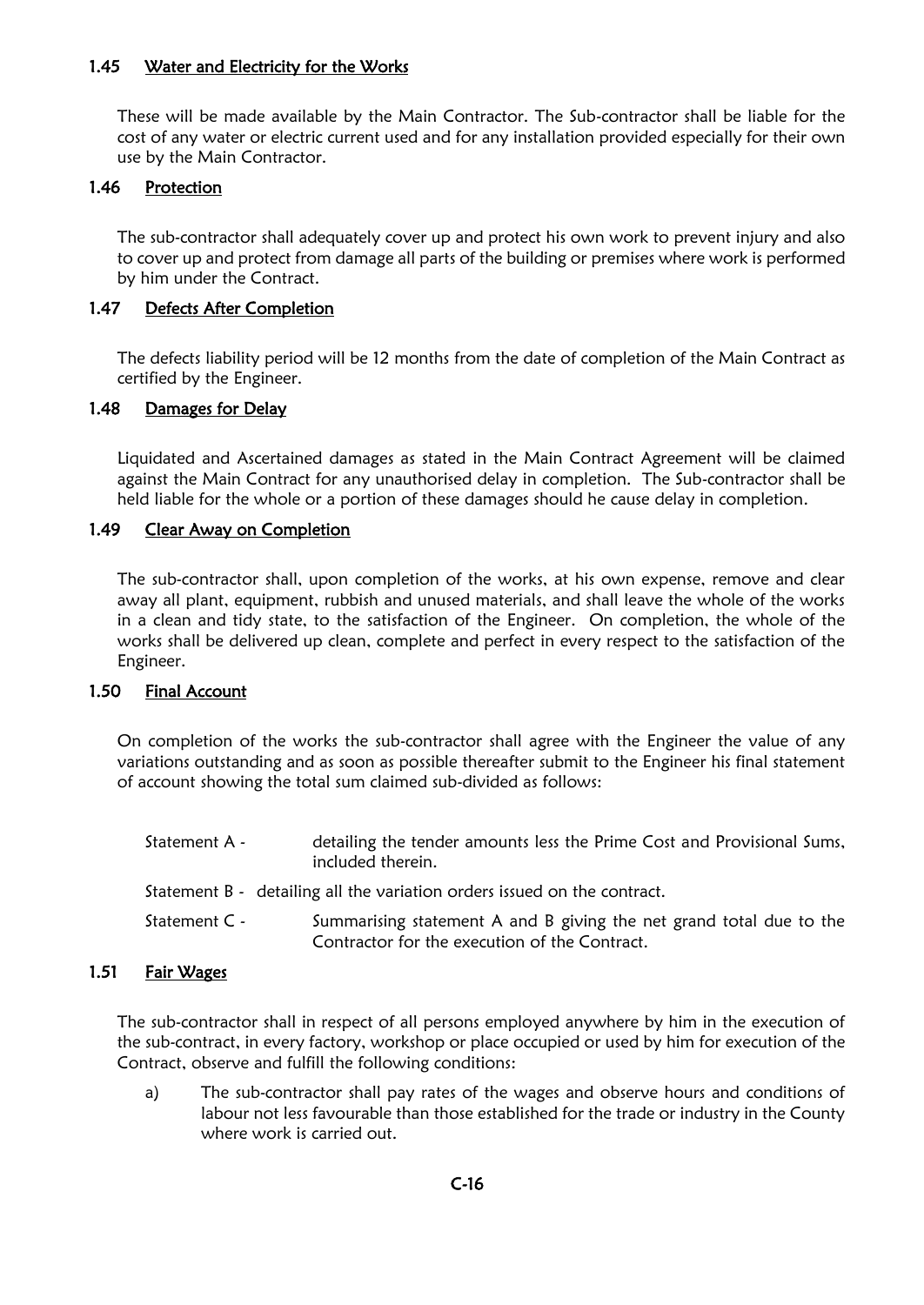b) In the absence of any rates of wages, hours or conditions of labour so established the sub-contractor shall pay rates and observe hours and conditions of labour are not less favourable than the general level of wages, hours and conditions observed by other employers whose general circumstances in the trade or industry in which the Contractor is engaged are similar.

### 1.52 Supervision

During the progress of the works, the Sub-contractor shall provide and keep constantly available for consultation on site experienced English - speaking Supervisor and shall provide reasonable office facilities, attendance, etc., for the Supervisor.

In addition, during the whole of the time the works are under construction, the sub-contractor shall maintain on site one experienced foreman or charge-hand and an adequate number of fitters, etc., for the work covered by the Specification. The number of this staff shall not be reduced without the prior written approval of the Project manager or Engineer.

Any instructions given to the Supervisor on site shall be deemed to have been given to the subcontractor.

One copy of this Specification and one copy of each of the Contract Drawings (latest issue) must be retained on site at all times, and available for reference by the Engineer or sub-contractor.

### 1.53 Test Certificates

The Sub-contractor shall provide the Engineer with three copies of all test reports or certificates that are or may be required by this Specification.

#### 1.54 Labour

The Sub-contractor shall provide skilled and unskilled labour as may be necessary for completion of the contract.

#### 1.55 Discount to the Main Contractor

No discount to the Main Contractor will be included in the tender for this installation.

#### 1.56 Guarantee

The whole of the work will be guaranteed for a period of 12 Months (one year) from the date of the Engineer's certification of completion and under such guarantee the Sub-contractor shall remedy at his expense all defects in materials and apparatus due to faulty design, construction or workmanship which may develop in that period.

#### 1.57 Direct Contracts

Notwithstanding the foregoing conditions, the Government reserves the right to place a "Direct Contract" for any goods or services required in the works which are covered by a P.C Sum in the Bills of Quantities and to pay for the same direct. In any such instance, profit relative to the P.C Sum in the priced Bills of Quantities will be adjusted as deserved for P.C Sum allowed.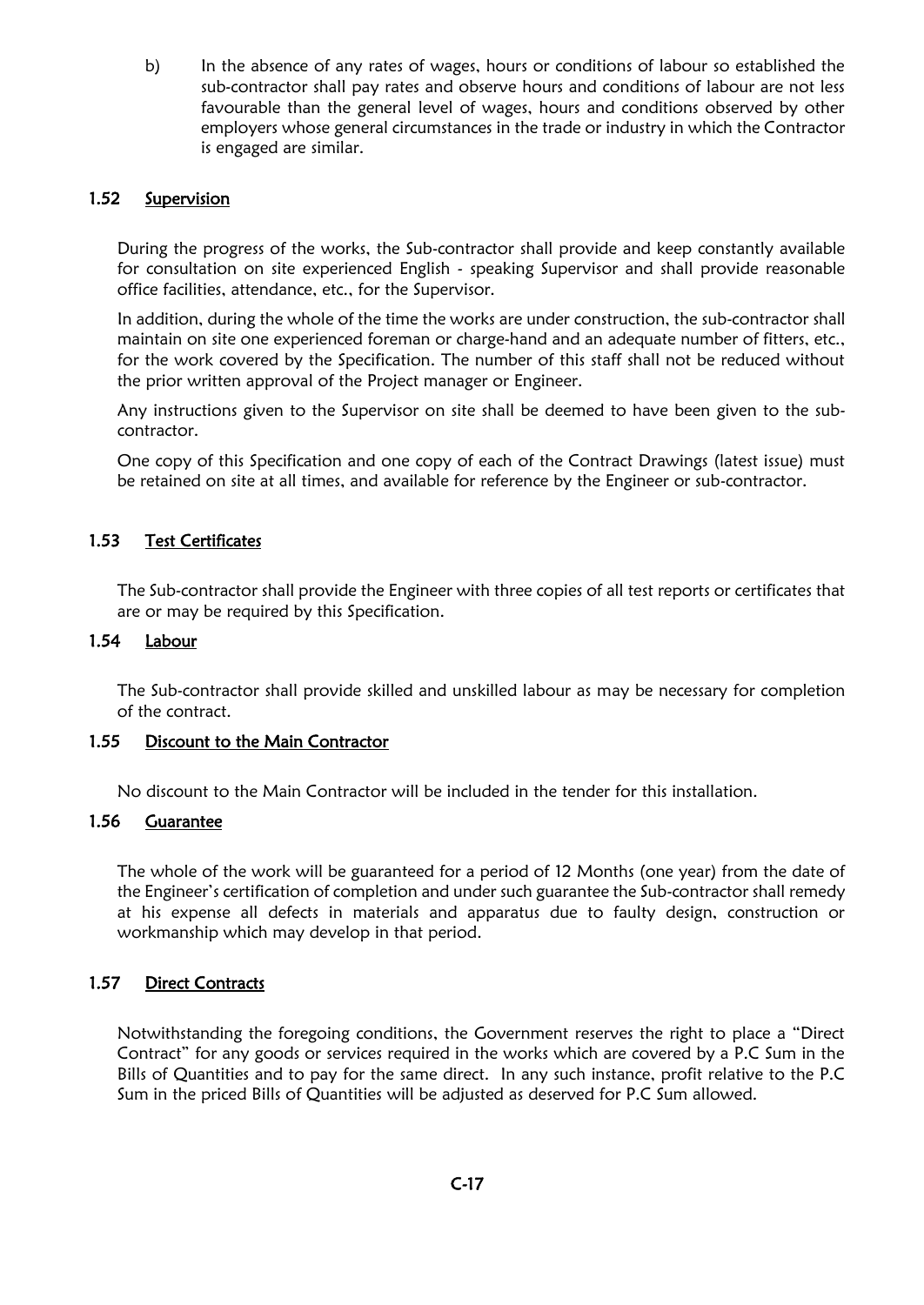#### 1.58 Attendance Upon the Tradesmen etc.

The Contractor shall allow for the attendance of trade upon trade and shall afford any tradesmen or other persons employed for the execution of any work not included in this contract every facility for carrying out their work and also for the use of ordinary scaffolding. The contractor however, shall not be required to erect any special scaffolding for them.

## 1.59 Trade Unions

The contractor shall recognize the freedom of his work people to be members of trade unions.

### 1.60 Local and other Authorities notices and fees

The contractor shall comply with and give all notices required by any Regulations, Act or by Law of any Local Authority or of any Public Service, Company or Authority who have any jurisdiction with regard to the works or with those systems the same are or will be connected and he shall pay and indemnify the Government against any fees or charges legally demandable under any regulation or by-law in respect of the works; provided that the said fees and charges if not expressly included in the contract sum or stated by way of provisional sum shall be added to the contract sum.

The contractor before making any variation from the contract drawings or specification necessitated by such compliance shall give the Project Manager written notice specifying and giving the reason for such variation and applying for instructions in reference thereto.

If the contractor within seven days of having applied for the same does not receive such instructions, he shall proceed with the works in conforming to the provision regulation or by-law in question and any variation thereby necessitated shall be deemed to be a variation in accordance to the conditions of contract.

#### 1.61 Assignment or subletting

The contractor shall not without the written consent of the Project Manager assign this contract or sublet any portion of the works, provided that such consent shall not be unreasonably withheld to the prejudice of the contractor.

## 1.62 Partial Completion

If the Government shall take over any part or parts works, apparatus, equipment etc. then within seven days from the date on which the Government shall have taken possession of the relevant part, the Project Manager shall issue a Certificate stating his estimate of the approximate total value of the works which shall be the total value of that part and practical completion of the relevant part shall be deemed to have occurred, and the Defects Liability Period in respect of the relevant part be deemed to have commenced on the date Government shall have taken possession thereof.

The contractor shall make good any defects or other faults in the relevant part that had been deemed complete.

The contractor shall reduce the value of insurance by the full value of the relevant part

The contractor shall be paid for the part of works taken possession by the Government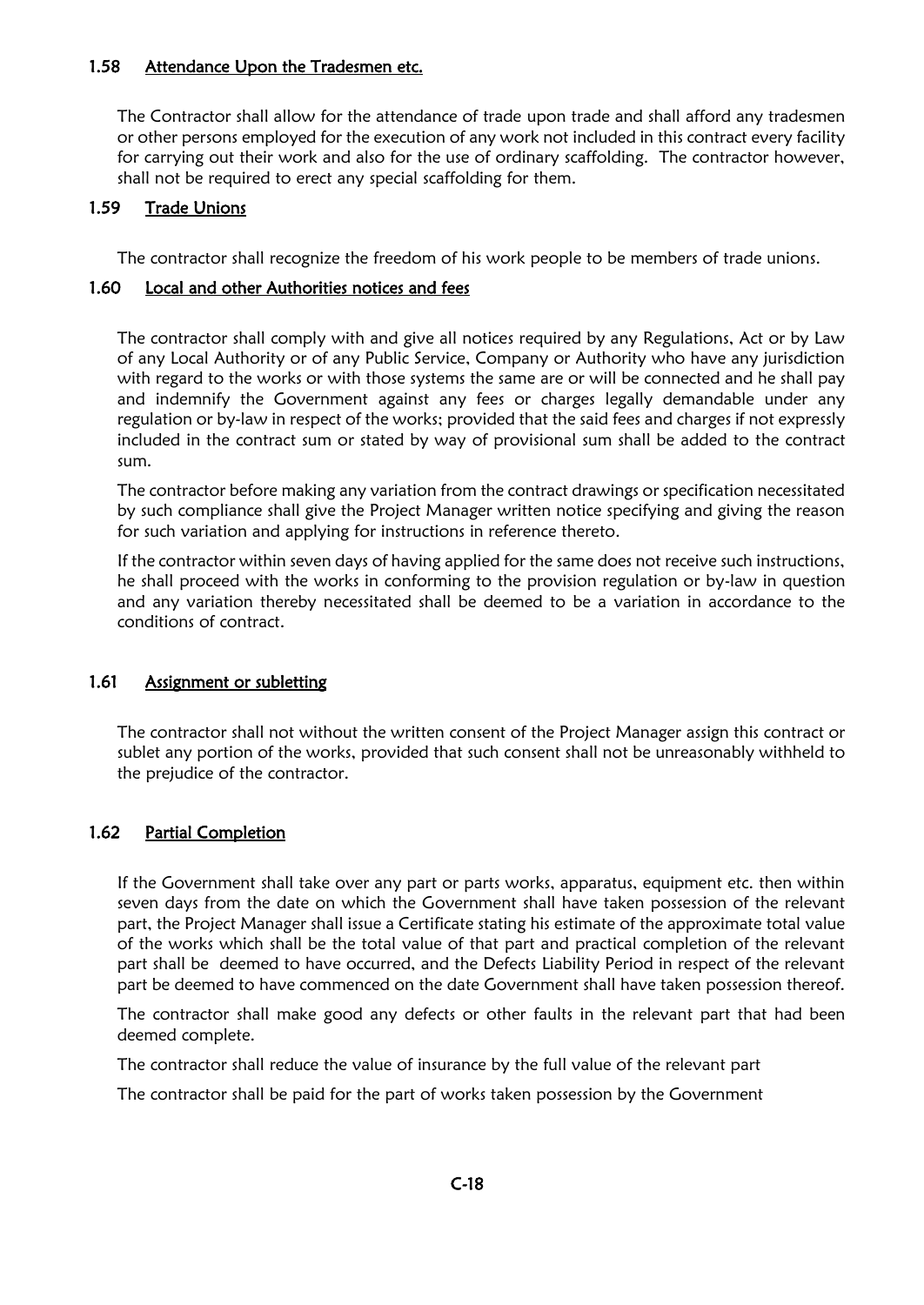### 1.63 Temporary Works

Where temporal works shall be deemed necessary, such as Temporary lighting, the contractor shall take precaution to prevent damage to such works.

The contractor shall include for the cost of and make necessary arrangements with the Project Manager for such temporary works. For temporary lighting, electricity shall be metered and paid for by the contractor.

#### 1.64 Patent Rights

The contractor shall fully indemnify the Government of Kenya; against any action, claim or proceeding relating to infringement of any patent or design rights, and pay any royalties which may be payable in respect of any article or any part thereof, which shall have been supplied by the contractor to the Project Manager. In like manner the Government of Kenya shall fully indemnify the contractor against any such action, claim or proceedings for infringement under the works, the design thereof of which shall have been supplied by the Project Manager to the contractor, but this indemnify shall apply to the works only, and any permission or request to manufacture to the order of the Project Manager shall not relieve the contractor from liability should he manufacture for supply to other buyers.

### 1.65 Mobilization and Demobilization

The contractor shall mobilize labour plant and equipment to site according to his programme and schedule of work. He shall ensure optimum presence and utilization of labour, plant and equipment. He should not pay and maintain unnecessary labour force or maintain and service idle plant and equipment.

Where necessary he shall demobilize and mobilize the labour, plant and equipment, as he deems fit to ensure optimum progress of the works and this shall be considered to be a continuous process as works progress. He shall make provision for this item in his tender. No claim will be entertained where the contractor has not made any provision for mobilization and demobilization of labour, plant and equipment in the preliminary bills of quantities or elsewhere in this tender.

#### 1.66 Extended Preliminaries

Where it shall be necessary to extend the contract period by the Project manager the contractor shall still ensure availability on site, optimum labour, materials, plant and equipment. The contractor shall make provision for extended preliminaries, should the contract period be extended and this shall be in a form of a percentage of the total Contract works. Where called upon in the Appendix to these Preliminaries the Contractor shall insert his percentage per month for extended preliminaries that shall form basis for compensation.

Lack of inserting the percentage shall mean that the sub-contractor has provided for this requirement elsewhere in the Bills of Quantities.

#### 1.67 Supervision by Engineer and Site Meetings

A competent Project Engineer appointed by the Engineer as his representative shall supervise the Contract works. The Project Engineer shall be responsible for issuing all the site instructions in any variations to the works and these shall be delivered through the Contractor with the authority of the Project Manager. Any instructions given verbal shall be confirmed in writing.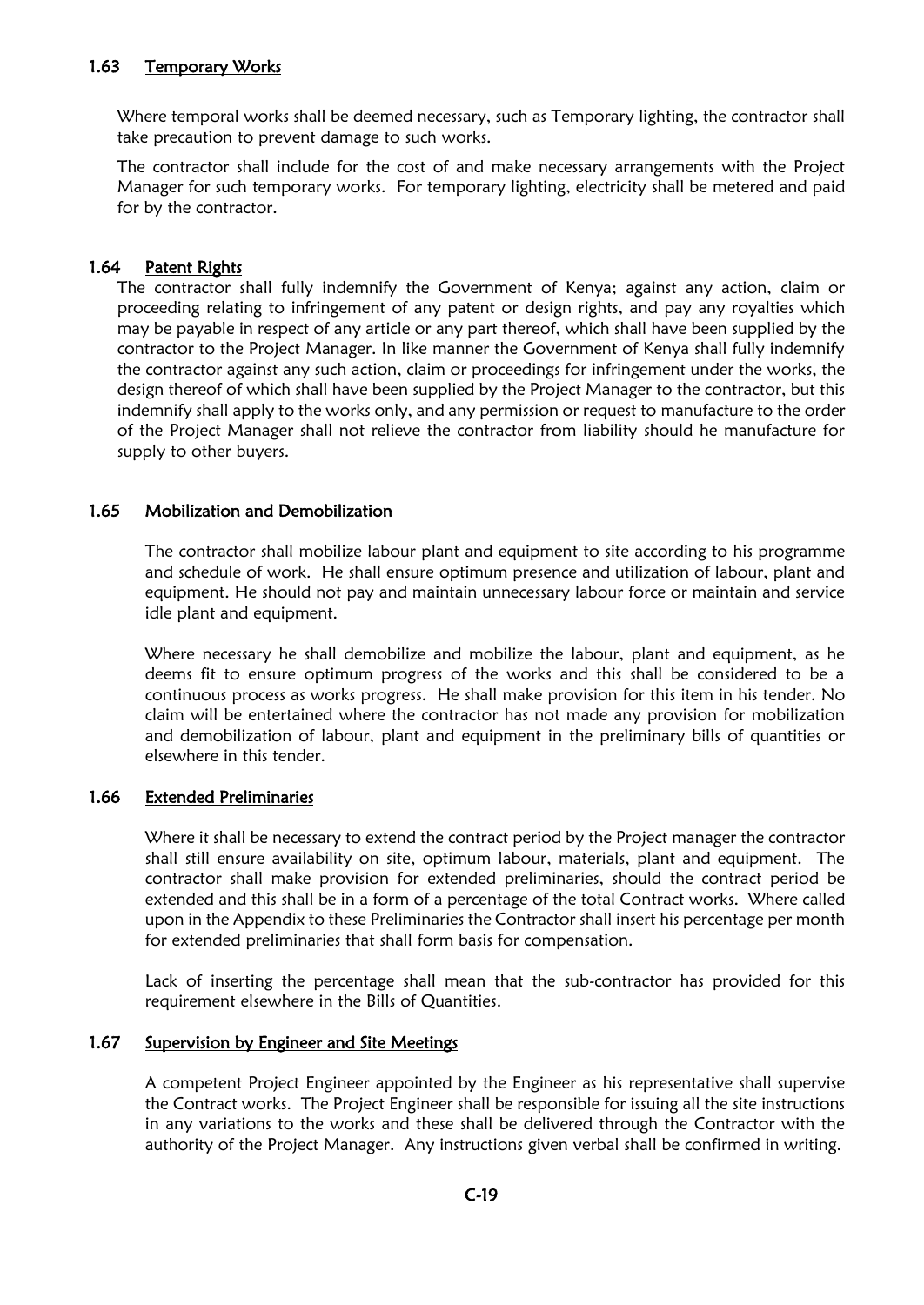The project engineer and (or) the Engineer shall attend management meetings arranged by the Project Manager and for which the Contractor or his representative shall also attend. For the purpose of supervising the project, provisional sums are provided to cover for transport and allowances. The Contractor shall in his tender allow for the provision of management meetings and site inspections, as instructed by the Engineer, and also profit and attendance on these funds. The funds shall be expended according to Project Manager's instructions to the contractor.

### 1.68 Amendment to Scope of Contract Works

No amendment to scope of sub-contract works is expected and in case of amendment or

modification to scope of work, these shall be communicated to all tenderers in sufficient time

before the deadline of the tender submission. However, during the contract period and as the

works progress the Project Manager may vary the works as per conditions of contract by issuing

site instructions.

No claims shall be entertained on account of variation to scope of works either to increase the works (pre-financing) or reduction of works (loss of profit-see clause 1.70)

#### 1.69 Contractor Obligation and Employers Obligation

The sub-contractor will finance all activities as part of his obligation to this contract. The employer shall pay interim payment for materials and work completed on site as his obligation in this contract, as the works progresses. No claims will be entertained for pre-financing of the project by the sub-contractor, or for loss of profit (expectation loss) in case of premature termination, reduction or increase of works as the sub-contractor shall be deemed to have taken adequate measures in programming his works and expenditure and taken necessary financial precaution while executing the works. No interest shall be payable to the Contractor, except as relates to late payment as in the conditions of contract clause 23.3. The contractor shall where called upon, insert his price to compensate for any of the occurrence stated here (premature termination, reduction or increase of works), as a percentage of the contract sum in the Appendix to this section.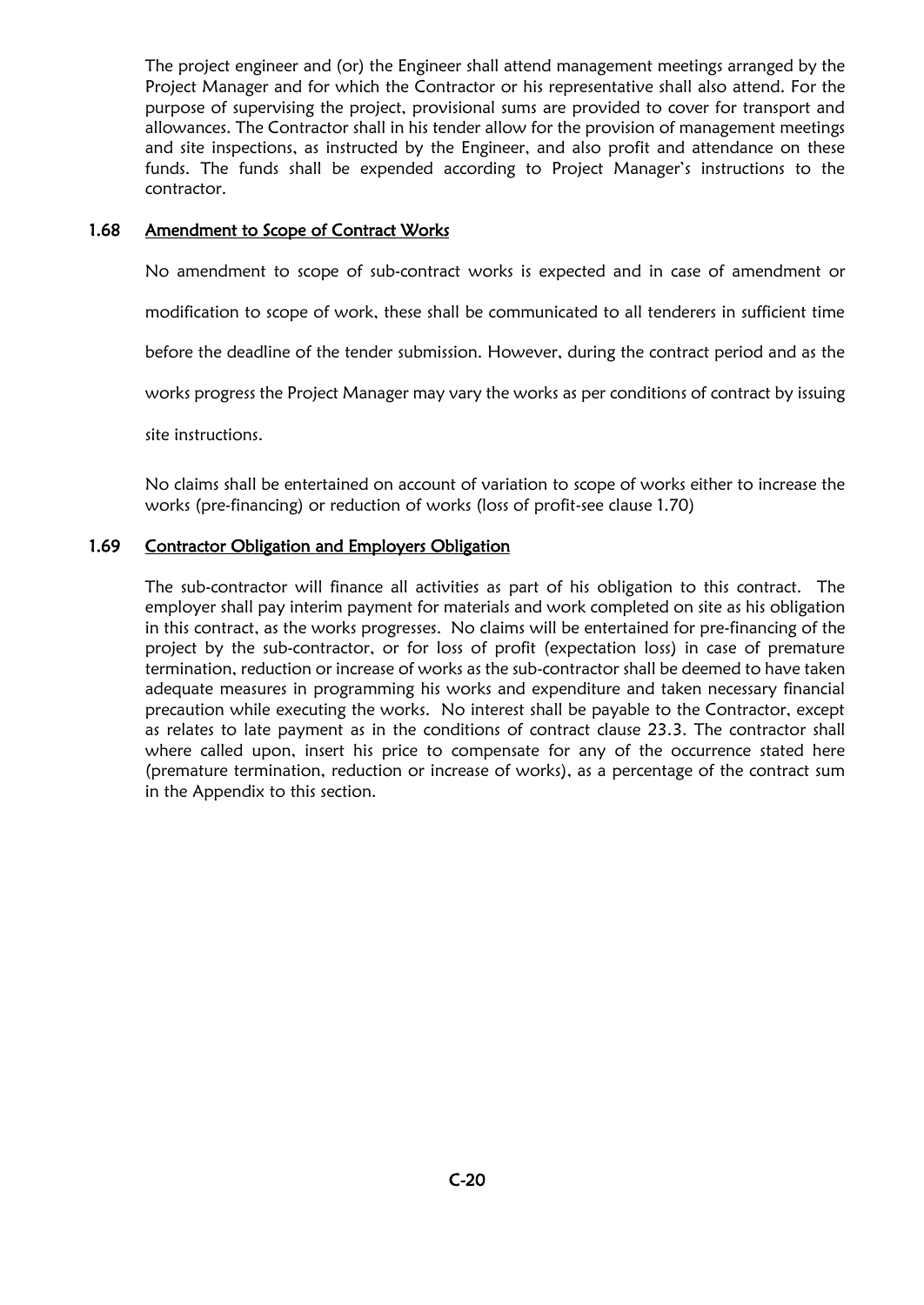## APPENDIX TO SUB-CONTRACT PRELIMINARIES AND GENERAL CONDITIONS

## 1. OMIT CLAUSE 1.12

## 2. ADD TO CLAUSE 1.17

Prices quoted shall include 16% VAT and all other taxes applicable at the time of tender.

## 3. ADD TO CLAUSE 1.40

There is no labour camp

## 4. CLAUSE 1.66

Extended Preliminaries shall be equal to or less than liquidated and ascertained damages and are subject to mutual agreement.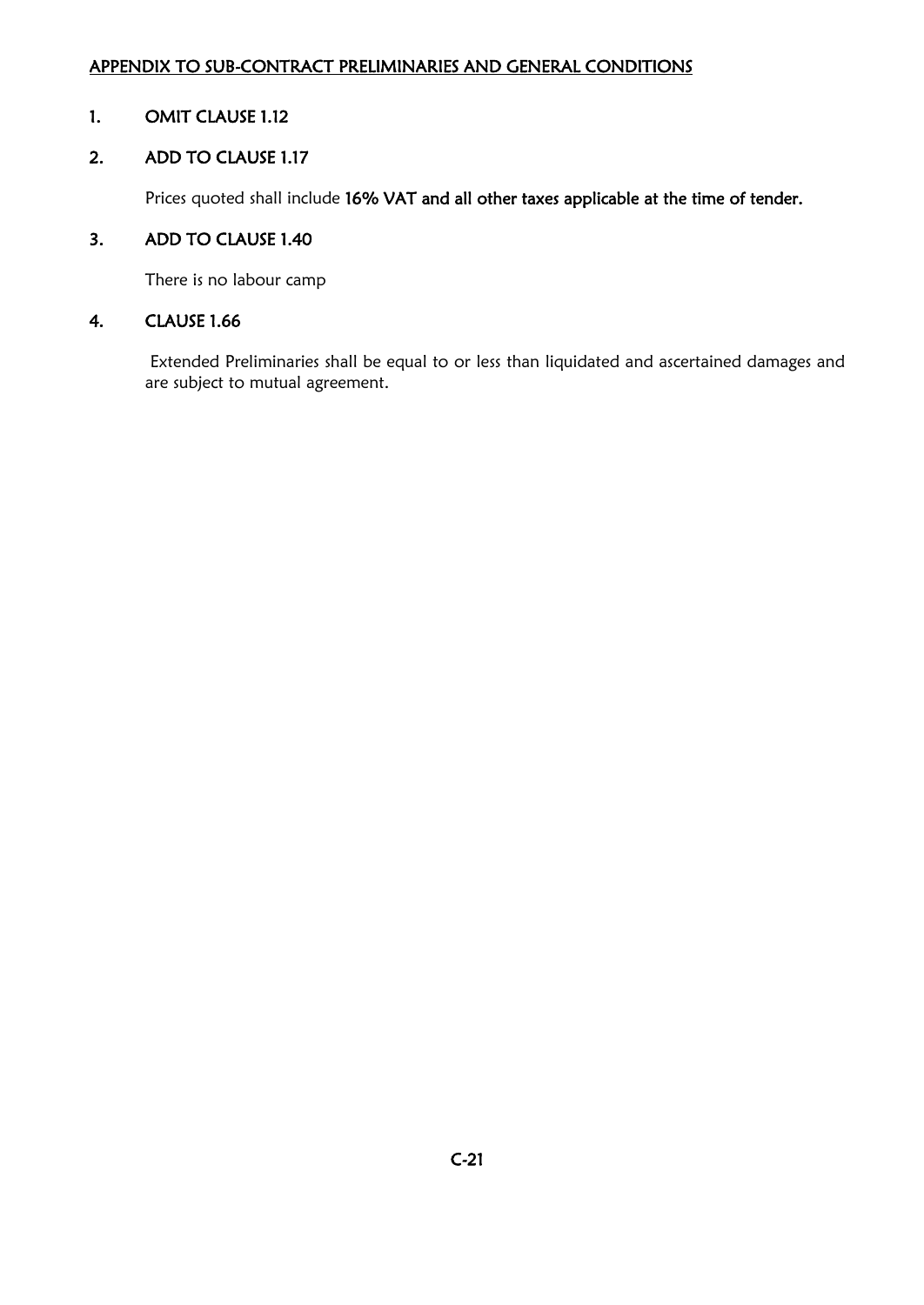# **SECTION D**

# GENERAL SPECIFICATIONS

OF

MATERIALS AND WORKS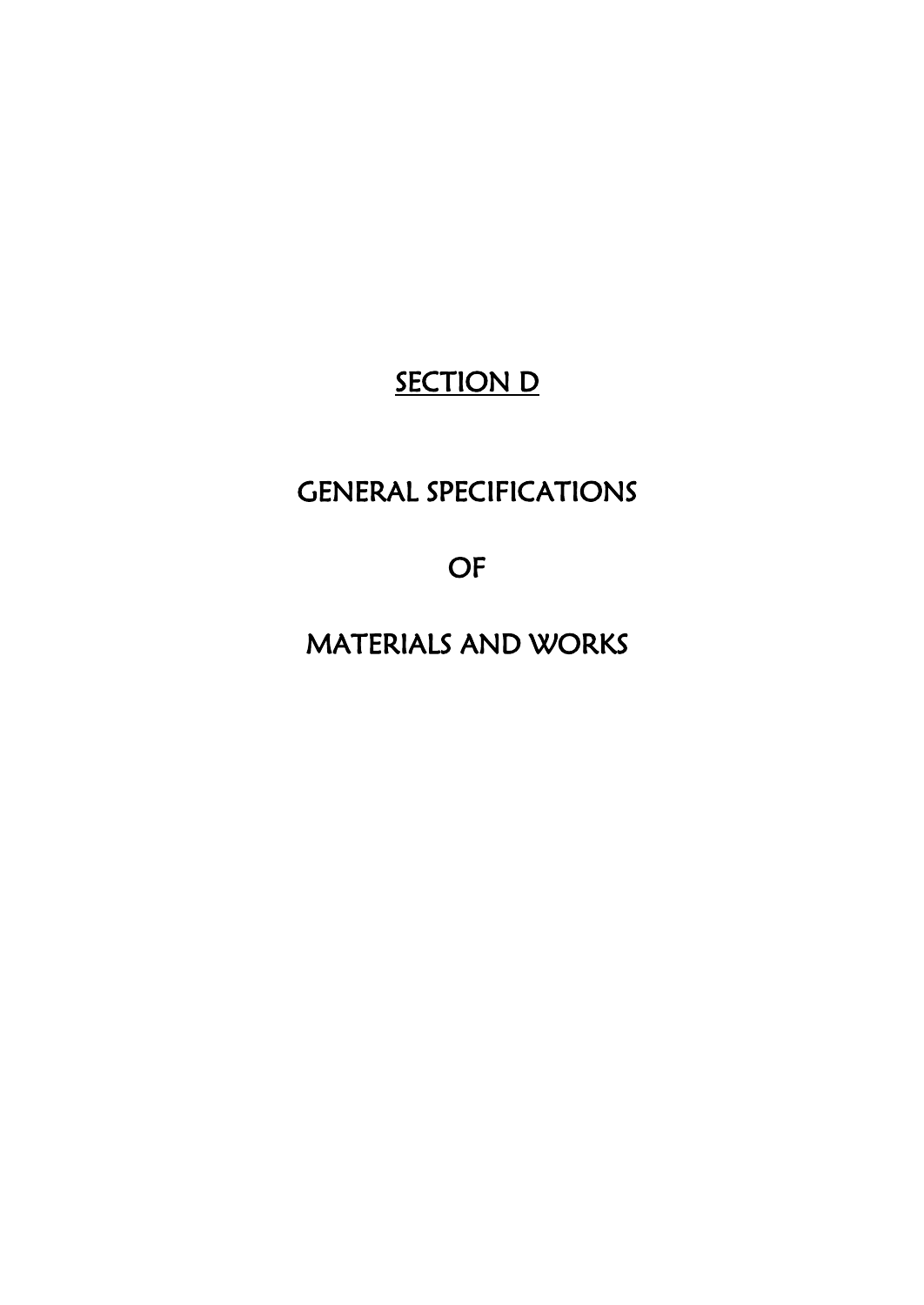## GENERAL SPECIFICATIONS OF MATERIALS AND WORKS

- 1. General
- 2. Standard of Materials
- 3. Workmanship
- 4. Procurement of Materials
- 5. Record Drawings
- 6. Regulations and Standards
- 7. Setting out Works
- 8. Testing on Site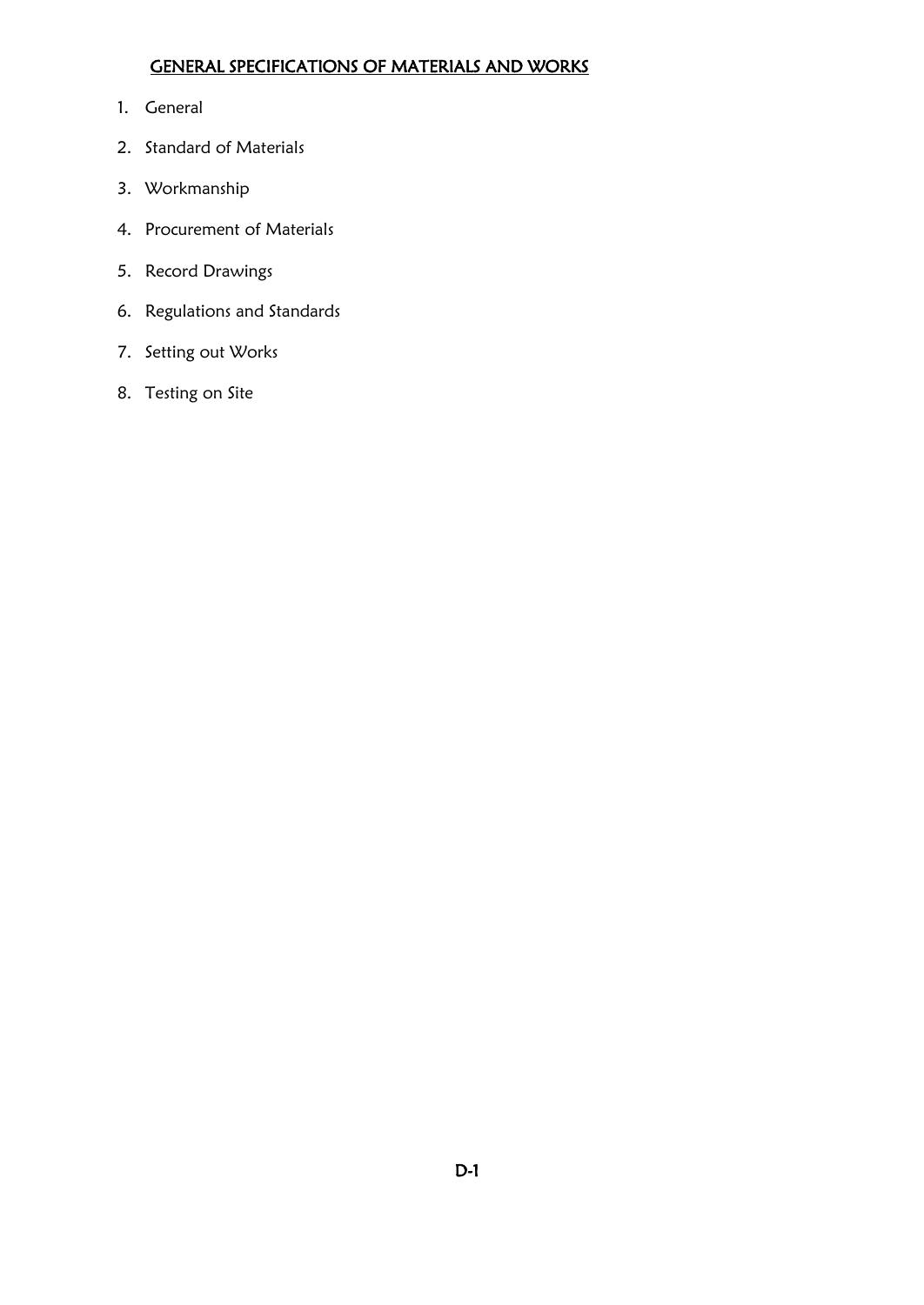## 1. GENERAL

1.1. This specification is to be read in conjunction with any other information herein issued with it. Bills of quantities and schedule of unit rates shall be the basis of all additions and omissions during the progress of the works.

## 2. STANDARD OF MATERIALS

- 2.1. Where the material and equipment are specifically described and named in the Specification followed by approved equal, they are so named or described for the purpose of establishing a standard to which the contractor shall adhere.
- 2.2. Should the contractor install any material not specified herein before receiving approval from the proper authorities, the Engineer shall direct the contractor to remove the material in question immediately. The fact that this material has been installed shall have no bearing or influence on the decision by the Engineer.
- 2.3. All materials condemned by the Engineer as not approved for use, are to be removed from the premises and suitable materials delivered and installed in their place at the expense of the Contractor. All materials required for the works shall be from branded manufacturers, and shall be new and the best of the respective kind and shall be of a uniform pattern.

## 3. WORKMANSHIP

- 3.1. The workmanship and method of installation shall conform to the best standard practice. All work shall be performed by a skilled tradesman and to the satisfaction of the Engineer. Helpers shall have qualified supervision.
- 3.2. Any work that does not in the opinion of the Engineer conform to the best standard practice will be removed and reinstated at the contractor's expense.
- 3.3. Permits, Certificates or Licences must be held by all tradesmen for the type of work; in which they are involved where such permits, certificates or licences exist under Government legislation.

## 4. PROCUREMENT OF MATERIALS

- 4.1. The contractor is advised that no assistance can be given in the procurement or allotment of any materials or products to be used in and necessary for the construction and completion of the work.
- 4.2. Contractors are warned that they must make their own arrangements for the supply of materials and/or products specified or required.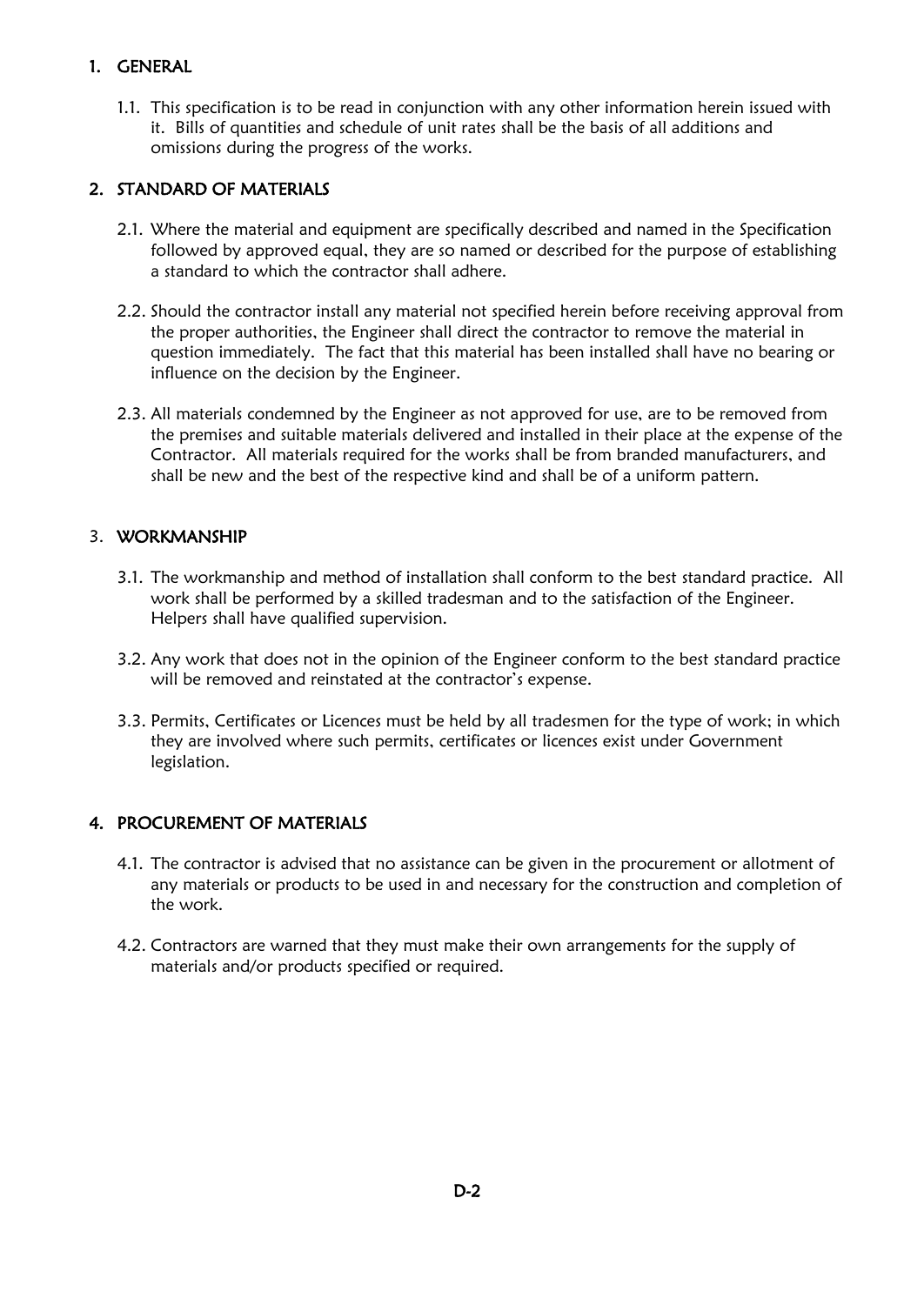### 5. RECORD DRAWINGS

- 5.1. These diagrams and drawings shall show the completed installation including sizes, runs and arrangements of the installation. The drawings shall be to scale not less than 1:50 and shall include plan views and section.
- 5.2. The drawings shall include all the details which may be useful in the operation, maintenance or subsequent modifications or extensions to the installation.
- 5.3. Three sets of diagrams and drawings shall be provided, all to the approval of the Engineer.
- 5.4. One coloured set of line diagrams relating to operating and maintenance instructions shall be framed and, mounted in a suitable location.

## 6. REGULATIONS AND STANDARDS

- 6.1. All work executed by the contractor shall comply with the current edition of the "Regulations" for the Electrical Equipment of Buildings, issued by the Institution of Electrical Engineers, Electric Power Act, Kenya Bureau of Standards (KeBS), Institution of Electrical Engineers (I.E.E) Wiring Regulations, Current recommendation of CCITT and CCIR, and with the Regulations of the Local Electricity Authority and the Communications Authority of Kenya (CAK)
- 6.2. Where the sets of regulations appear to conflict, they shall be clarified with the Engineer.

## 7. SETTING OUT WORK

7.1. The contractor, at his own expenses, is to set out works and take all measurements and dimensions required for the erection of his materials on site; making any modifications in details as may be found necessary during the progress of the works, submitting any such modifications or alterations in detail to the Engineer before proceeding and must allow in his tender for all such modifications and for the provision of any such sketches or drawings related thereto.

## 8. TESTING ON SITE

- 8.1. The contractor shall conduct during and at the completion of the installation and, if required, again at the expiration of the maintenance period, tests in accordance with the relevant section of the current edition of the Regulations for the electrical equipment of buildings issued by the I.E.E of Great Britain, the Government Electrical Specifications No. 1 and No.2, Electric Supply Company's By-Laws, Communications Authority of Kenya (CAK) requirements or any other supplementary Regulations as may be produced by the engineer.
- 8.2. Any faults, defects or omissions or faulty workmanship, incorrectly positioned or installed parts of the installation shall be rectified by the contractor at his own expense.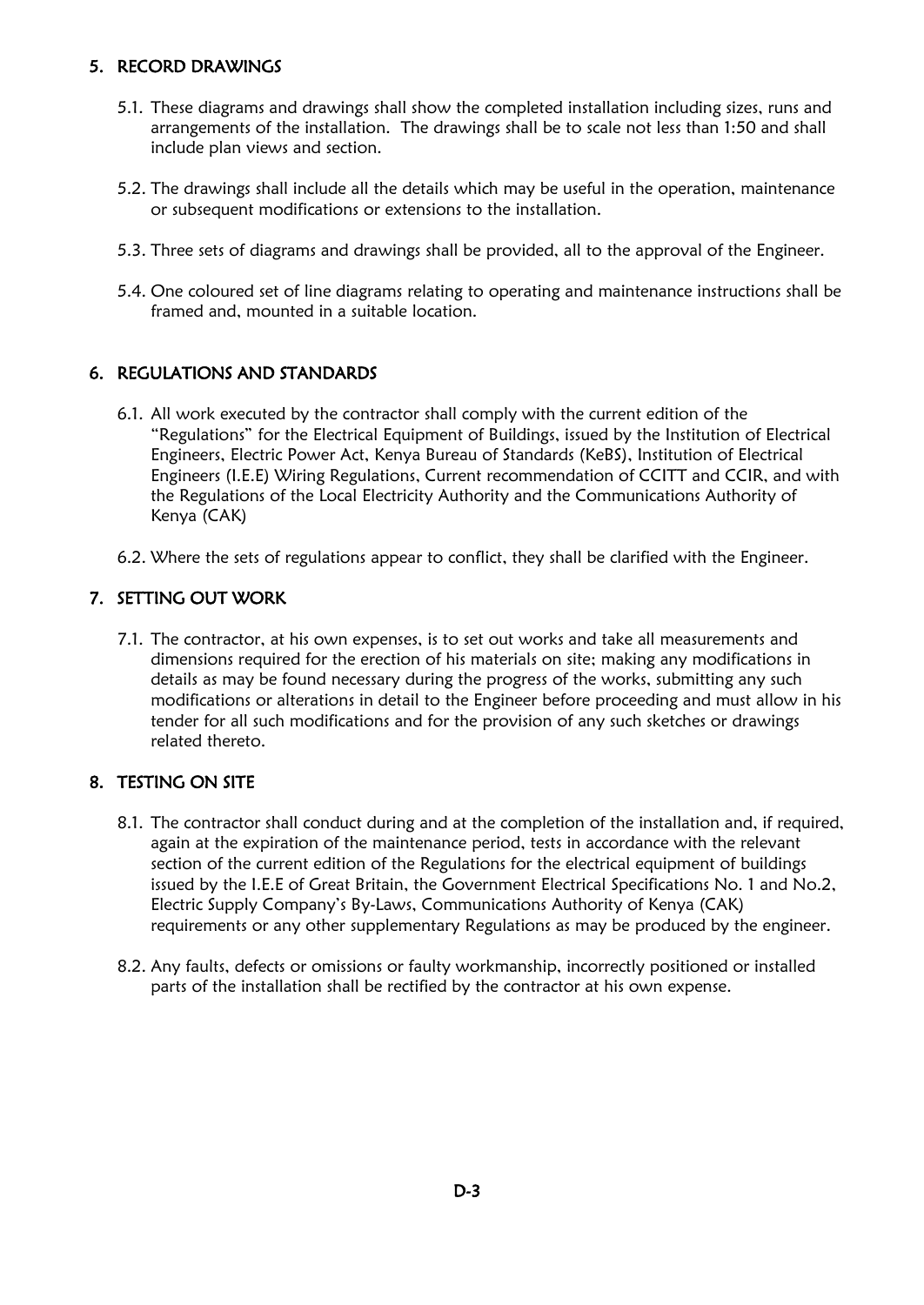# SECTION E

# SCHEDULE OF CONTRACT DRAWINGS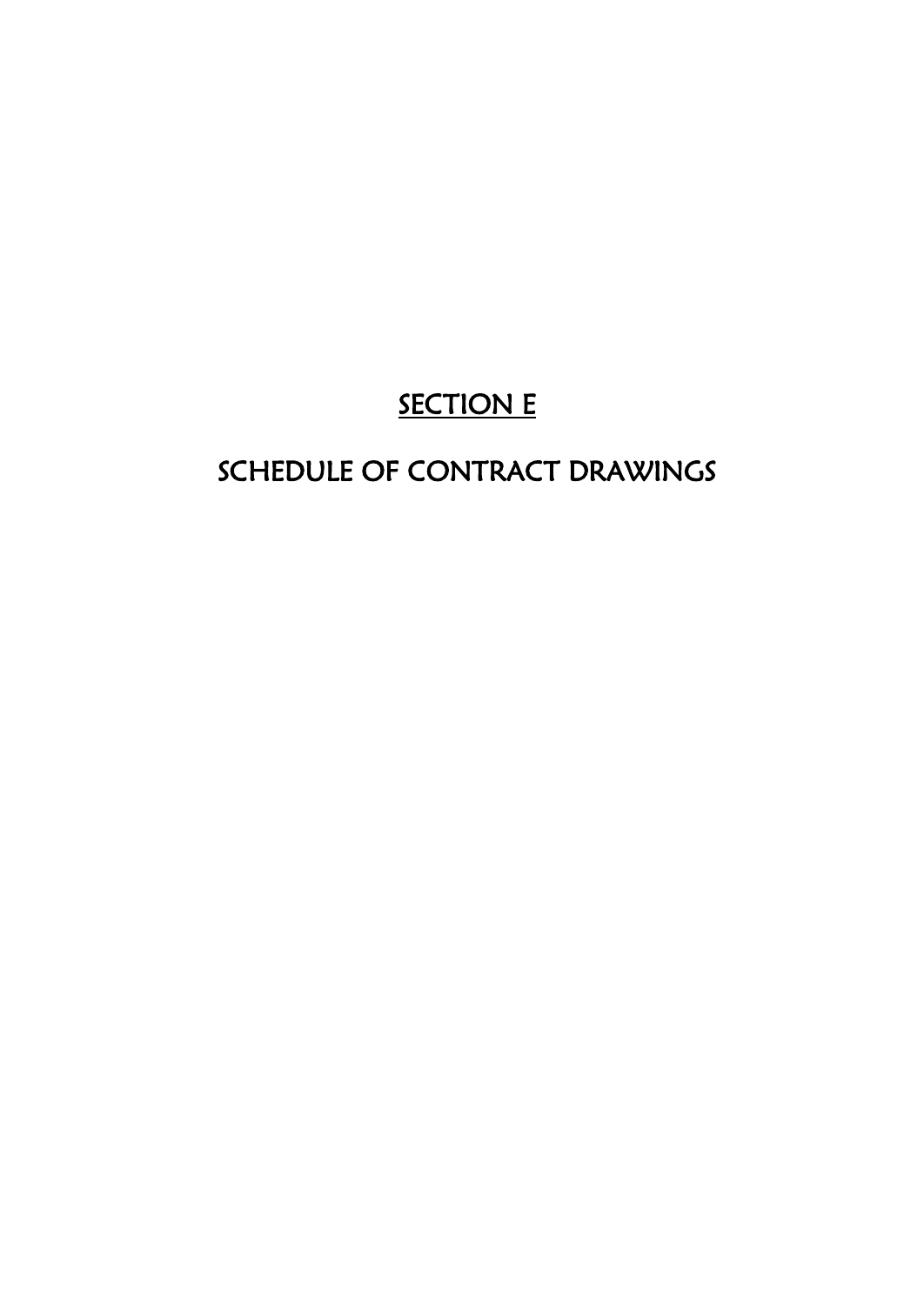#### SCHEDULE OF CONTRACT DRAWINGS

| DRAWING NO.                        | DRAWING TITLE |
|------------------------------------|---------------|
| As shall be issued by the Engineer |               |

### NOTE:

Tenderers are advised to inspect the electrical drawings at the office of the Chief Engineer (Electrical) – Ministry of Transport, Infrastructure, Public Works, Housing & Urban Development, State Department of Public Works, at Chief Engineer's (Electrical) office, Hill Plaza Building, Community area, Nairobi along Ngong road, during normal working hours.

The drawings shall however be availed, on award of the tender, to the nominated subcontractor.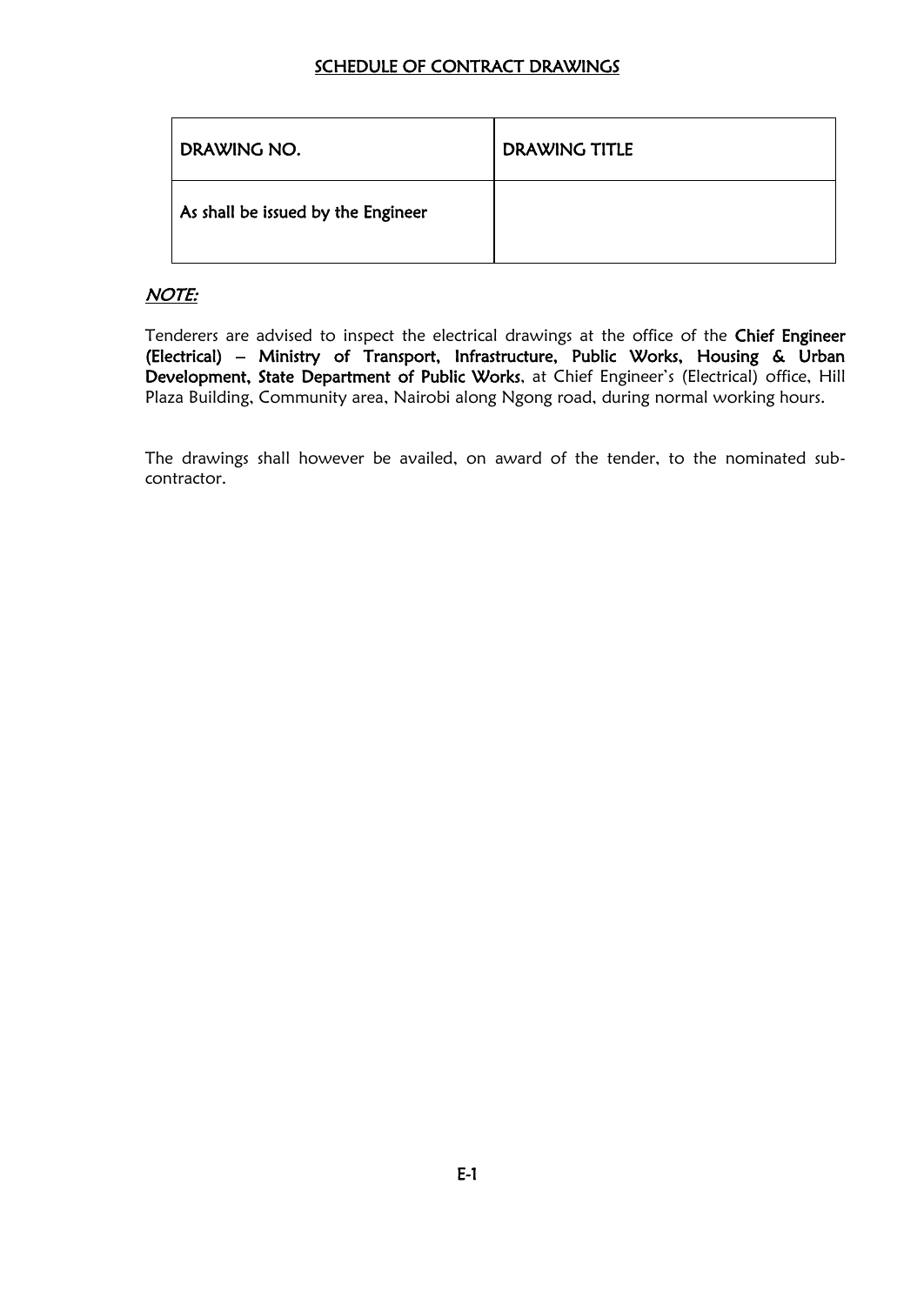# **SECTION F**

# PARTICULAR AND TECHNICAL SPECIFICATIONS

OF

MATERIALS AND WORKS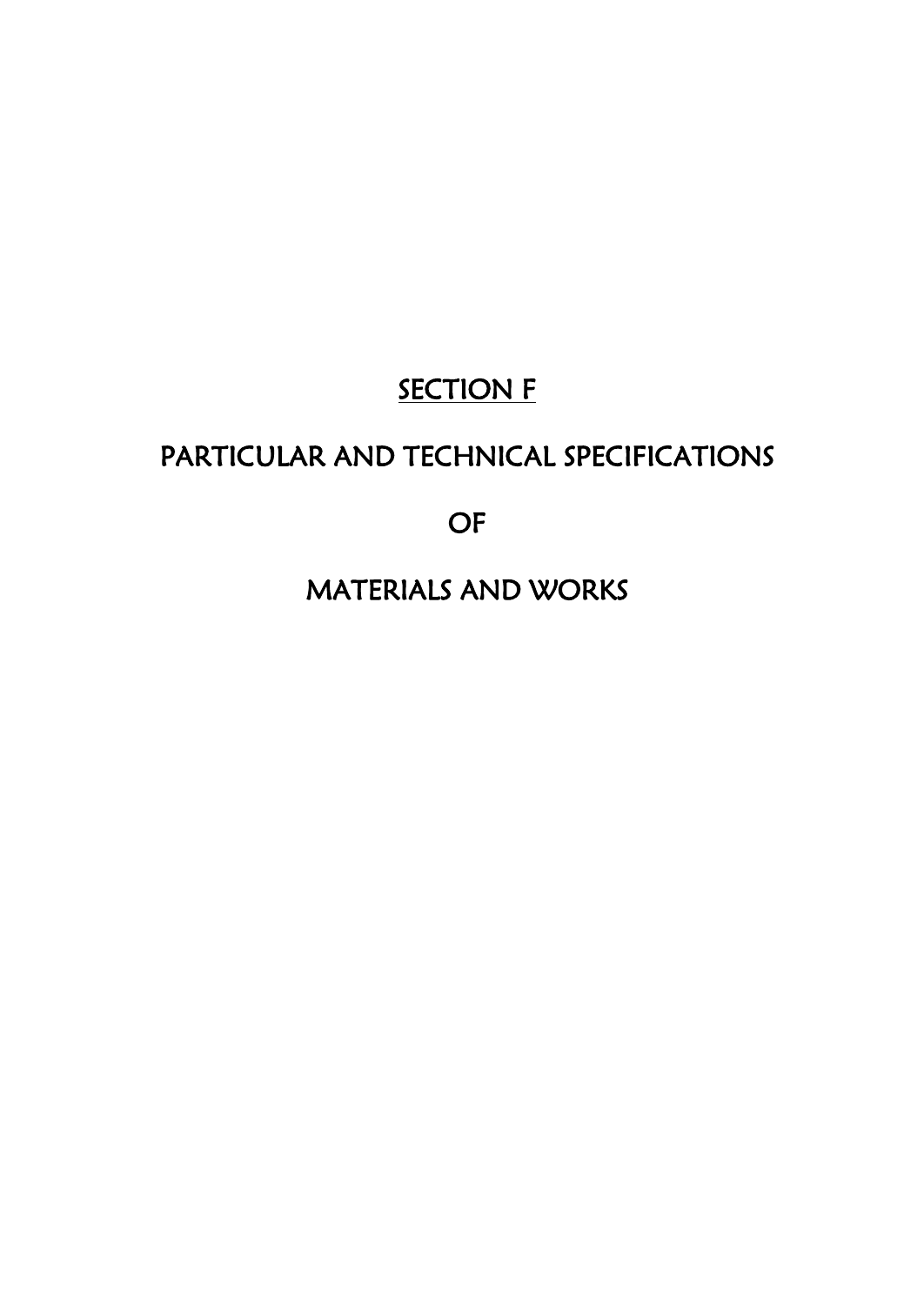# PARTICULAR AND TECHNICAL SPECIFICATIONS OF MATERIALS AND WORKS FOR STRUCTURED CABLING WORKS

#### TELECOMMUNICATIONS DISTRIBUTION SYSTEM – STRUCTURED CABLING

# PART 1/1

#### A. GENERAL TECHNICAL SPECIFICATIONS

- a. Section Includes: Equipment, materials, labor, and services to provide telephone and data distribution system including but not limited to:
	- 1. Telephone and data cabling terminations
	- 2. Optical fiber and terminations
	- 3. Data/voice outlets
	- 4. Terminal blocks/cross-connect systems
	- 5. Equipment racks and cabinets
	- 6. System testing
	- 7. Documentation and submissions
	- 8. Surface trunking, cable ladder
	- 9. Core switch, edge switches
- b. Provide all equipment, materials, labor, and services, not specifically mentioned or shown, which may be necessary to complete or perfect all parts of the installation. Ensure that they are in compliance with requirements stated or reasonably inferred by the contract documents.

#### 1. REFERENCES

- a. Design, manufacture, test, and install telecommunications cabling networks per manufacturer's requirements and in accordance with NFPA-70 (National Electrical Code®)/IEE Regulations, state codes, local codes, requirements of authorities having jurisdiction, and particularly the following standards: ANSI/NECA/BICSI-568 -- Standard for Installing Commercial Building Telecommunications Cabling ANSI/TIA/EIA Standards.
	- 1) ANSI/TIA/EIA-568-B.1 -- Commercial Building Telecommunications Cabling Standard, Part 1: General Requirements
	- 2) ANSI/TIA/EIA-568-B.2 -- Commercial Building Telecommunications Cabling Standard, Part 2: Balanced Twisted Pair Cabling Components
	- 3) ANSI/TIA/EIA-568-B.3 -- Optical Fiber Cabling Components Standard
	- 4) ANSI/TIA/EIA-569-A -- Commercial Building Standard for Telecommunications Pathways and Spaces
	- 5) ANSI/TIA/EIA-606(A) -- The Administration Standard for the Telecommunications Infrastructure of Commercial Buildings
	- 6) ANSI/TIA/EIA-607(A) -- Commercial Building Grounding and Bonding Requirements for Telecommunications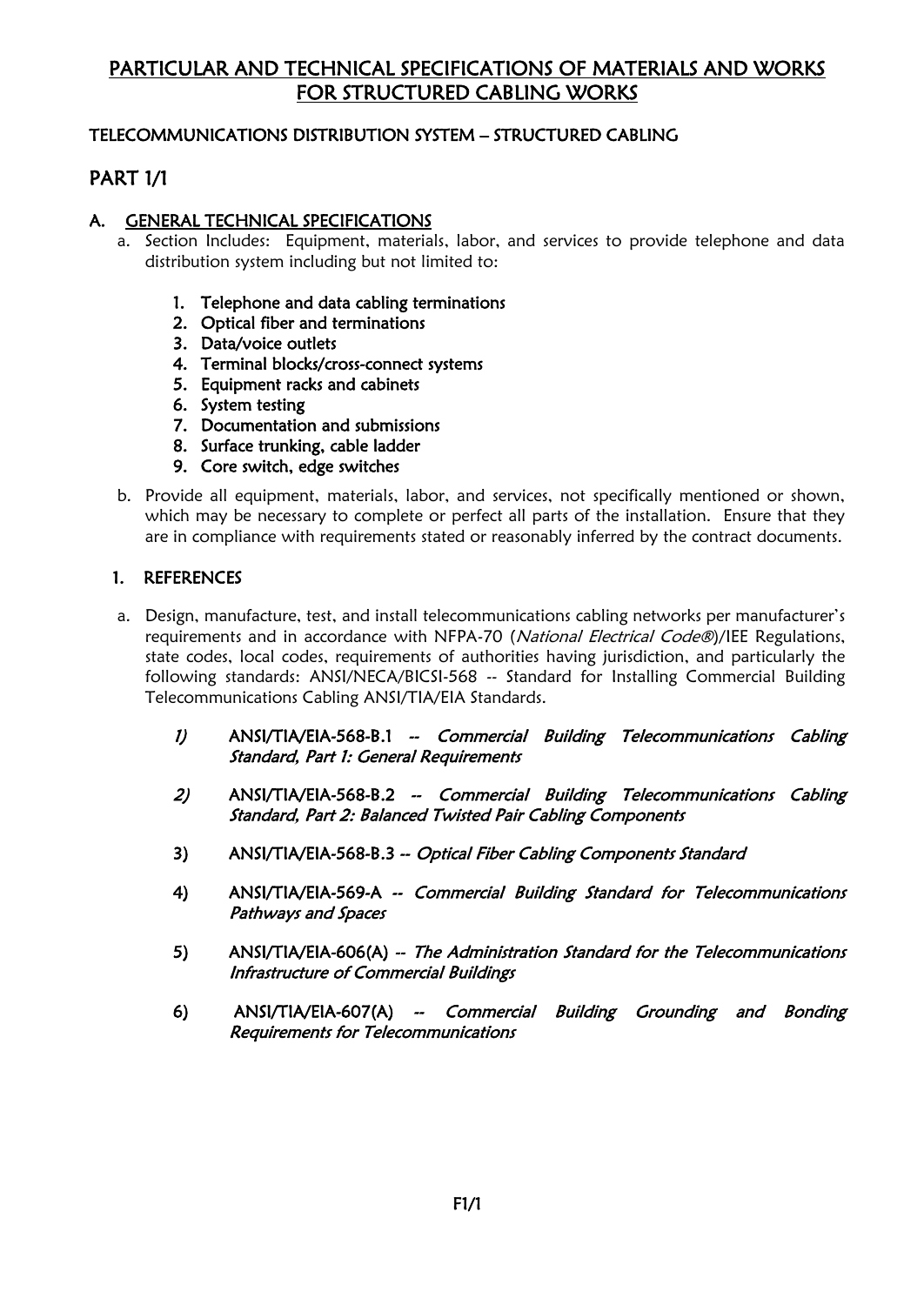- 7) ANSI/TIA/EIA-526-7 -- Measurement of Optical Power Loss of Installed Single-Mode Fiber Cable Plant
- 8) ANSI/TIA/EIA-526-14A -- Measurement of Optical Power Loss of Installed Multimode Fiber Cable Plant
- (9) ANSI/TIA/EIA-758(A) -- Customer-Owned Outside Plant Telecommunications Cabling Standard

#### (10) ISO/IEC 1101 Amendment 2

b. Local codes, rules, regulations, and ordinances governing the work, are as fully part of the specifications as if herein repeated or hereto attached. If the contractor should note items in the drawings or the specifications, construction of which would be code violations, promptly call them to the attention of the Project Manager in writing. Where the requirements of other sections of the specifications are more stringent than applicable codes, rules, regulations, and ordinances, the specifications shall apply.

## 1. PERMITS, FEES, AND CERTIFICATES OF APPROVAL

- a. The Contractor to include the cost of application and pay for building permit.
- b. As prerequisite to final acceptance, supply to the client certificates of inspection from an inspection agency acceptable to the owner and approved by local municipality and utility company serving the Project Manager.

### 2. SYSTEM DESCRIPTION

- a. A telecommunications cabling system generally consists of one telecommunications outlet in each workstation, wall telephones in common and power socket outlet.
- b. The typical work area consists of a single-gang plate with two standards compliant work area outlets.
- c. One work area outlet consists of one (1) four-pair data Category 6 cable or above, installed from work area outlet to the data cabinet. Terminate data cables on modular patch panels located in the appropriate data cabinet.
- d. One work area outlet consists of one (1) four-pair screened (ScTP) cable installed from work area outlet to the data termination rack in the cabinet. Terminate data cables on rack mounted modular patch panels.
- 2.1 Vertical/horizontal copper backbone cabling consists of multiple pair unshielded twistedpair installed from the main cross-connect (MC) to the horizontal cross-connect (HC) and/or from the MC to the intermediate cross-connect (IC) to the HC.
- 2.2 Vertical/horizontal backbone cabling consists of 62.5/125  $\mu$ m multimode optical fiber cable installed from the MC to the HC and/or from the MC to the IC to the HC.
- 2.3 Vertical/horizontal backbone cabling consists of  $50/125 \mu m$  multimode optical fiber cable installed from the MC to the HC and/or from the MC to the IC to the HC. Specification Note: State what this backbone will be utilized for. Examples are voice telecommunications service, premises switching equipment, data communications, etc.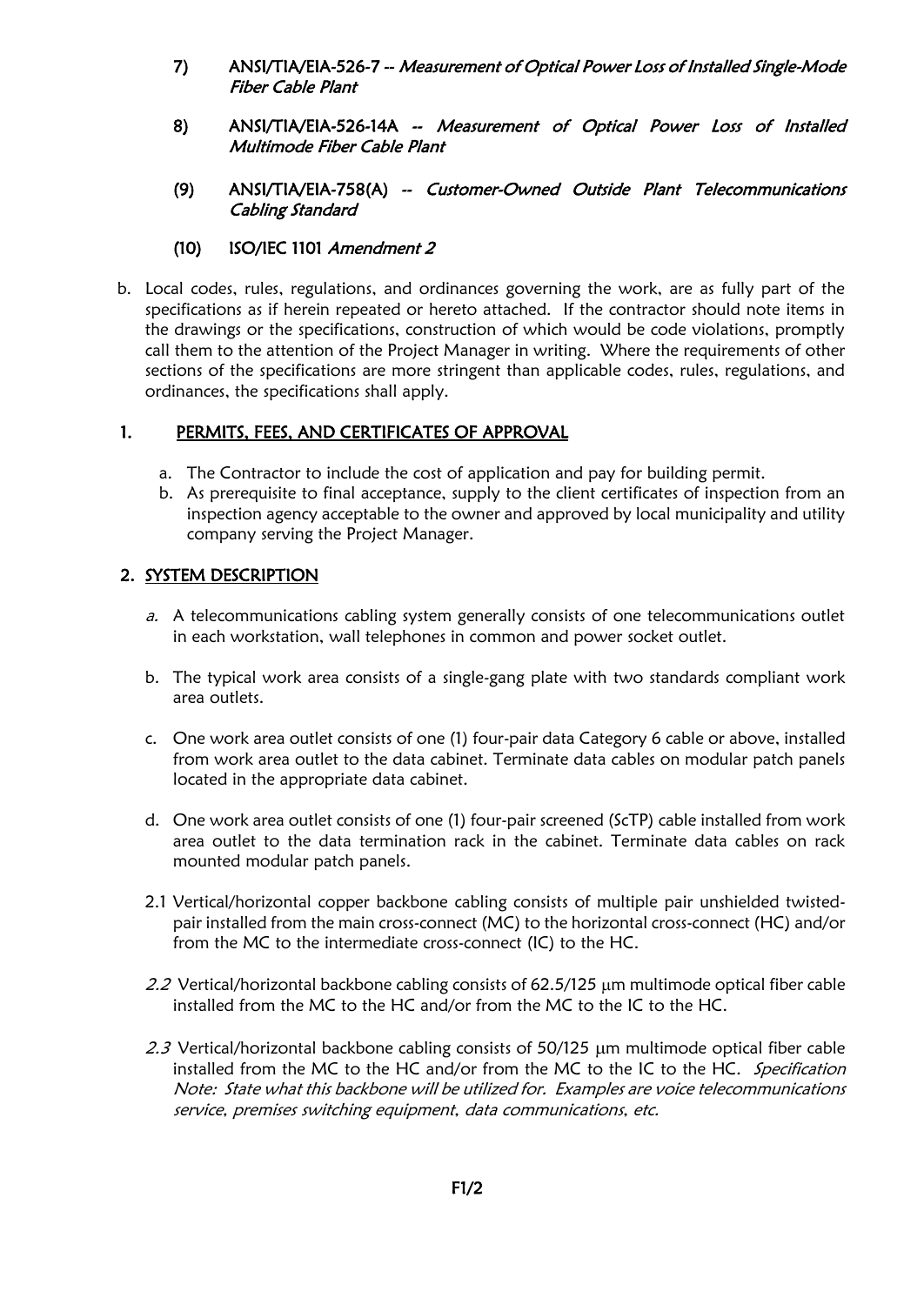#### 3. SUBMITTALS

a. Submit to the P.M shop drawings, product data (including cut sheets and catalog information), and samples required by the contract documents. Submit shop drawings, product data, and samples with such promptness and in such sequence as to cause no delay in the work or in the activities of separate contractors. The engineer will indicate approval of shop drawings, product data, and samples submitted to the engineer by stamping such submittals "APPROVED" with a stamp. Submitted shop drawings shall be initialed or signed by the contractor, showing the date and the contractor's legitimate firm name.

1) By submitting shop drawings, product data, and samples, the contractor represents that he or she has carefully reviewed and verified materials, quantities, field measurements, and field construction criteria related thereto. It also represents that the contractor has checked, coordinated, and verified that information contained within shop drawings, product data, and samples conform to the requirements of the work and of the contract documents. The engineer/designer remains responsible for the design concept expressed in the contract documents as defined herein.

2) The P.M approval of shop drawings, product data, and samples submitted by the contractor shall not relieve the contractor of responsibility for deviations from requirements of the contract documents, unless the contractor has specifically informed the engineer/designer in writing of such deviation at time of submittal, and the engineer/designer has given written approval of the specific deviation. The contractor shall continue to be responsible for deviations from requirements of the contract documents not specifically noted by the contractor in writing, and specifically approved by the engineer in writing.

3) The P.M approval of shop drawings, product data, and samples shall not relieve the contractor of responsibility for errors or omissions in such shop drawings, product data, and samples.

4) The P.M review and approval, or other appropriate action upon shop drawings, product data, and samples, is for the limited purpose of checking for conformance with information given and design concept expressed in the contract documents. The engineer's review of such submittals is not conducted for the purpose of determining accuracy and completeness of other details such as dimensions and quantities, or for substantiating instructions for installation or performance of equipment or systems, all of which remain the responsibility of the contractor as required by the contract documents.

The review shall not constitute approval of safety precautions or of construction means, methods, techniques, sequences, or procedures. The P.M approval of a specific item shall not indicate approval of an assembly of which the item is a component.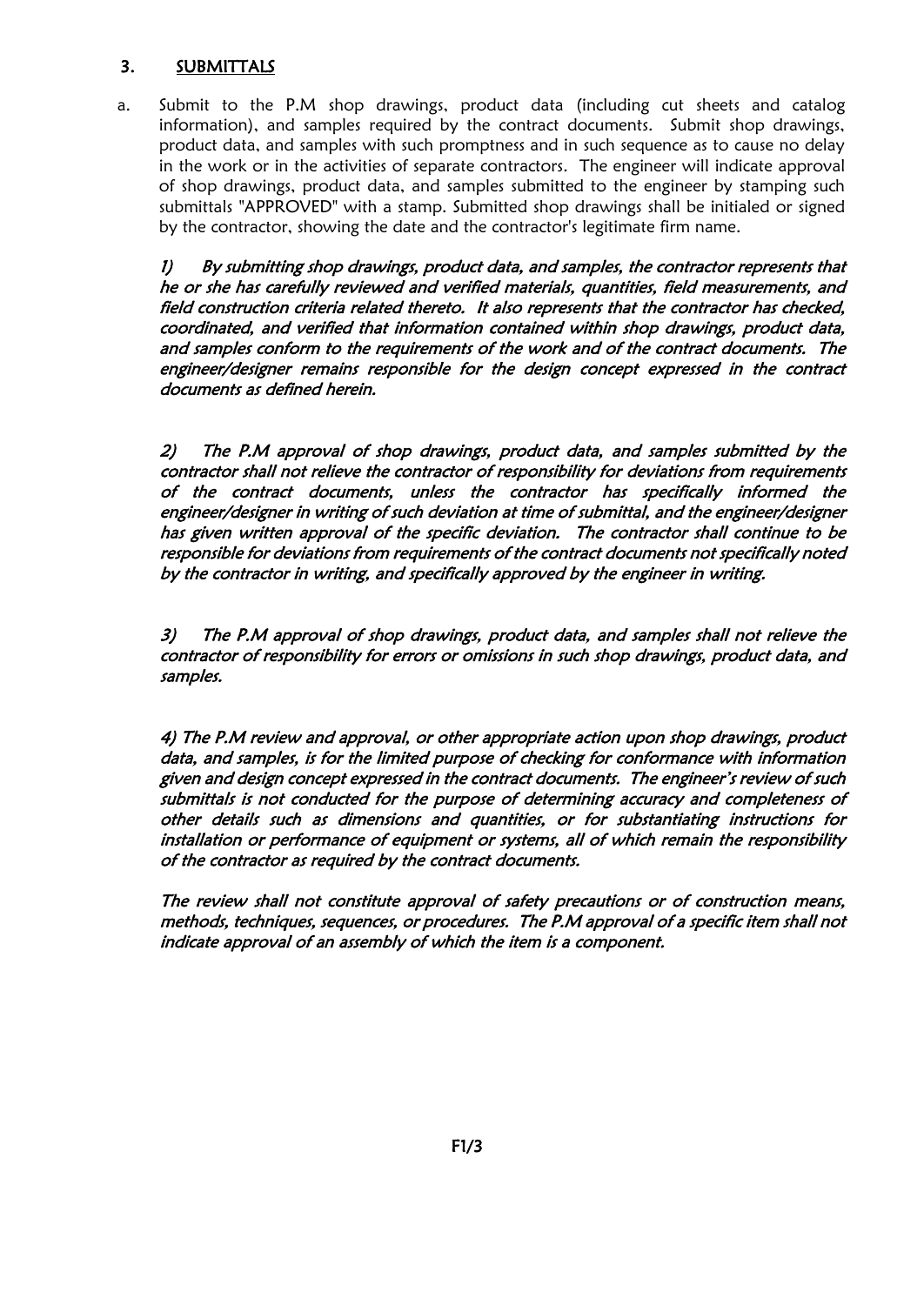b. Shop drawings: Submit the following:

Coordinate with Part 2.

- 1) Backbone (riser) diagrams
- 2) System block diagram, indicating interconnection between system components and subsystems
- 3) Interface requirements, including connector types and pin-outs, to external systems and systems or components not supplied by the contractor
- 4) Fabrication drawings for custom-built equipment
- c. Product Data -- Provide catalog cut sheets and information for the following: Coordinate with Part 2.
	- 1) Wire, cable, and optical fiber<br>2) Outlets, jacks, faceplates, and
	- Outlets, jacks, faceplates, and connectors
	- 3) All metallic and nonmetallic raceways, including surface raceways, outlet boxes, and fittings
	- 4) Terminal blocks and patch panels
	- 5) Enclosures, racks, and equipment housings
	- 6) Over-voltage protectors
	- 7) Splice housings
- d. Samples-- Submit samples as required by the Engineer.
- e. Project record drawings:
- 1) Submit project record drawings at conclusion of the project and include:
	- (a) Approved shop drawings.
	- (b) Plan drawings indicating locations and identification of work area outlets, nodes, data cabinet rooms, and backbone (riser) cable runs.
	- (c) Cross-connect schedules including entrance point, main cross-connects, intermediate cross-connects, and horizontal cross-connects.
	- (d) Labeling and administration documentation.
	- (e) Warranty documents for equipment.
	- (f) Copper certification test result printouts and diskettes.
	- (g) Optical fiber power meter/light source test results.
	- (h) Operation and maintenance manuals:

#### 4. QUALITY ASSURANCE

- 4.1 The contractor shall have worked satisfactorily for a minimum of five (5) years on systems of this type and size.
- 4.2 Upon request by the P.M, furnish a list of references with specific information regarding type of project and involvement in providing of equipment and systems.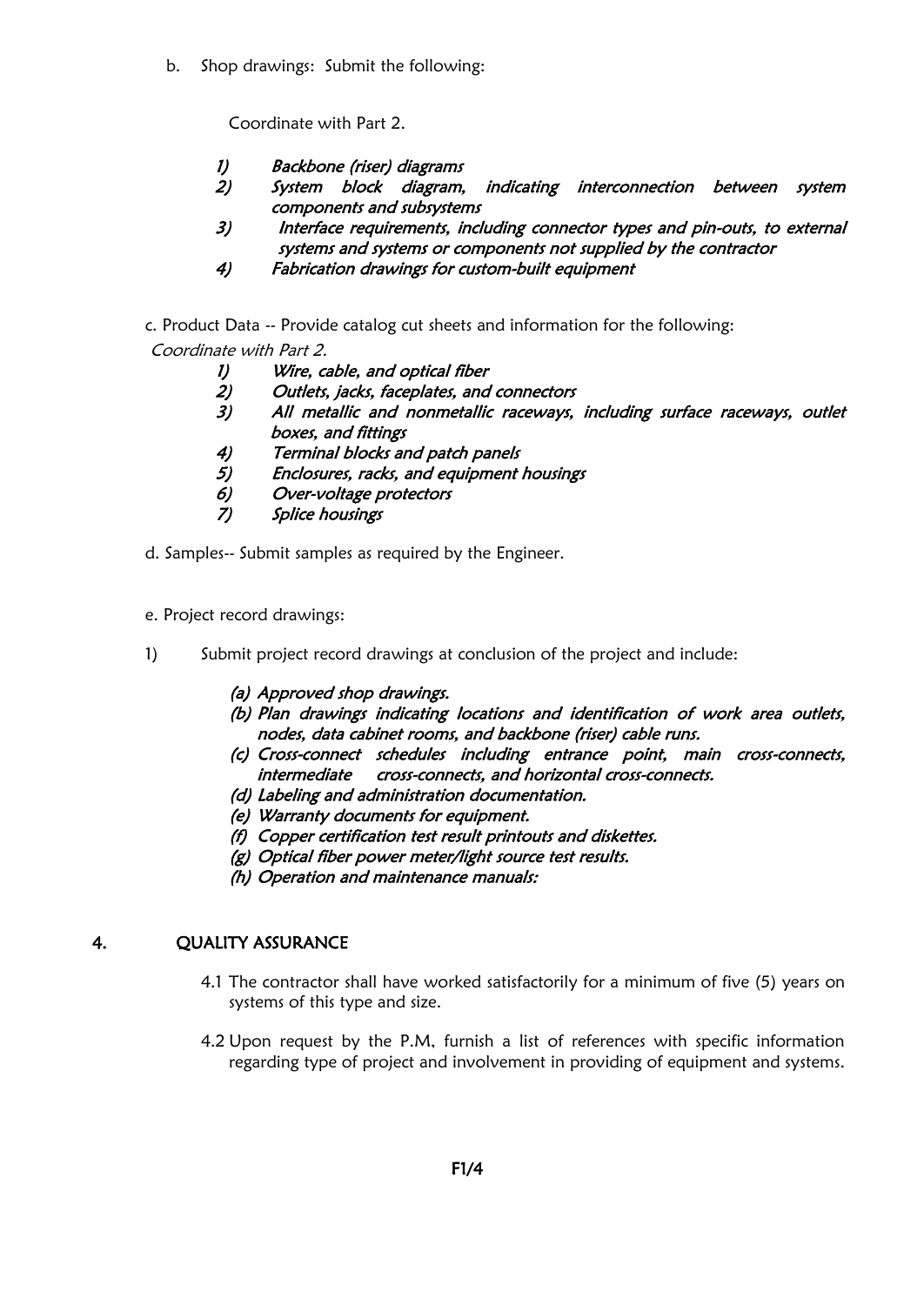- 4.3 Equipment and materials of the type for which there are independent standard testing requirements, listings, and labels, shall be listed and labeled by the independent testing laboratory.
- 4.4 Where equipment and materials have industry certification, labels, or standards (i.e., NEMA - National Electrical Manufacturers Association), this equipment shall be labeled as certified or complying with standards.
- 4.5 Material and equipment shall be new, and conform to grade, quality, and standards specified. Equipment and materials of the same type shall be a product of the same manufacturer throughout.
- 4.6 Subcontractors shall assume all rights and obligations toward the contractor that the contractor assumes toward the client and P.M.

### 5. WARRANTY

- 5.1 Unless otherwise specified, unconditionally guarantee in writing the materials, equipment, and workmanship for a period of not less than fifteen (15) years from date of commissioning of the project for active components.
- 5.2 Transfer manufacturer's warranties to the owner in addition to the General System Guarantee. Submit these warranties on each item in list form with shop drawings. Detail specific parts within equipment that are subject to separate conditional warranty. Warranty proprietary equipment and systems involved in this contract during the guarantee period. Final payment shall not relieve you of these obligations.

### 6. DELIVERY, STORAGE, AND HANDLING

6.1 Protect equipment during transit, storage, and handling to prevent damage, theft, soiling, and misalignment. Coordinate with the client for secure storage of equipment and materials. Do not store equipment where conditions fall outside manufacturer's recommendations for environmental conditions. Do not install damaged equipment; remove from site and replace damaged equipment with new equipment.

#### 7. SEQUENCE AND SCHEDULING

7.1 Submit schedule for installation of equipment and cabling. Indicate delivery, installation, and testing for conformance to specific job completion dates. As a minimum, dates are to be provided for bid award, installation start date, completion of station cabling, completion of riser cabling, completion of testing and labeling, cutover, completion of the final punch list, start of demolition, owner acceptance, and demolition completion.

#### 8. USE OF THE SITE

8.1 Access to building wherein the work is performed shall be as directed by the P.M. The client will occupy the premises during the entire period of construction for conducting his or her normal business operations. Cooperate with the client to minimize conflict and to facilitate the owner's operations.

Schedule necessary shutdowns of plant services with the main contractor, and obtain written permission from the client.

Proceed with the work without interfering with ordinary use of streets, aisles, passages, exits, and operations of the client.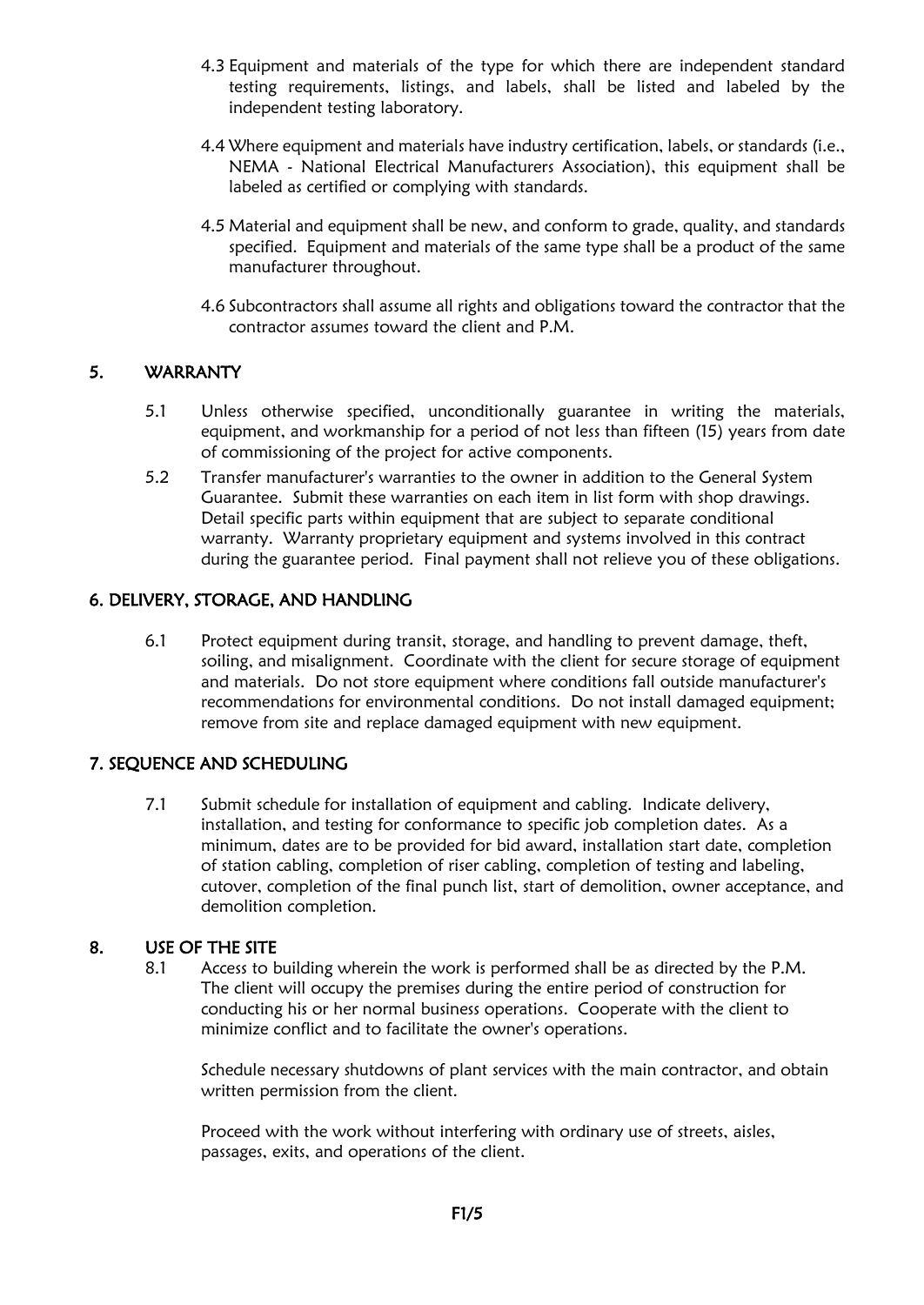# PART 2/1 - PRODUCTS

#### 1. MANUFACTURERS

Provide products of manufacturers as named in individual articles. Where no manufacturer is specified, provide products of manufacturers in compliance with requirements.

#### 2. FABRICATION

Fabricate custom-made equipment with careful consideration given to aesthetic, technical, and functional aspects of equipment and its installation.

#### 3. SUITABILITY

Provide products that are suitable for intended use, including, but not limited to environmental, regulatory, and electrical.

#### 4. VOICE/DATA TELECOMMUNICATIONS SERVICE BACKBONE CABLE

a. Solid copper, 24 AWG, 100  $\Omega$  balanced twisted-pair (UTP) backbone cable, with mechanical and transmission performance specifications that meet or exceed ANSI/TIA/EIA-568-B.2

b. Multimode  $62.5/125 \mu m$  diameter tight-buffered optical fiber, with fiber counts as indicated on drawings, with mechanical and transmission performance specifications that meet or exceed ANSI/TIA/EIA-568-B.3

#### 5. VOICE TELECOMMUNICATIONS STATION CABLE

a. Solid copper, 24 AWG, 100  $\Omega$  balanced twisted-pair (UTP) Category 6e cables with four individually twisted-pairs, which meet or exceed the mechanical and transmission performance specifications in ANSI/TIA/EIA-568-B.2 up to 100 MHz.

#### 6. DATA STATION CABLE (Copper)

a. Solid copper, 24 AWG, 100  $\Omega$  balanced twisted-pair (UTP) Category 6e cables with four individually twisted-pairs, which meet or exceed the mechanical and transmission performance specifications in ANSI/TIA/EIA-568-B.2 up to 100 MHz.

b. Solid copper, 24 AWG, 100  $\Omega$  balanced twisted-pair, screened (ScTP) cables with four individually twisted-pairs, which meet or exceed the mechanical and transmission performance specifications in ANSI/TIA/EIA-568-B.2 (Annex K) up to 100 MHz.

#### 7. DATA STATION CABLE (Optical Fiber)

a. Multimode  $62.5/125 \mu m$  diameter tight-buffered optical fiber, with the required number of fiber counts, with mechanical and transmission performance specifications that meet or exceed ANSI/TIA/EIA-568-B.3

#### 8. UNDERGROUND TELECOMMUNICATIONS CABLE (Copper)

If you have copper cables installed outside between buildings, be certain to specify overvoltage protectors on both ends of the cable. See article, OVERVOLTAGE PROTECTORS.

Solid copper, 24 AWG 100  $\Omega$  balanced twisted-pair, gel-filled duct cable, in sizes as indicated on the drawings, which meet or exceed the mechanical and transmission performance specifications listed in ANSI/TIA/EIA-568-B.2 and ANSI/TIA/EIA-758(A).

#### 9. UNDERGROUND TELECOMMUNICATIONS CABLE (Optical Fiber)

Singlemode 8.7  $\mu$ m to 10  $\mu$ m diameter, armored, gel-filled optical fiber, with number of usable fibers as shown on drawings, which meet or exceed the mechanical and transmission performance specifications listed in ANSI/TIA/EIA-568-B.3 and ANSI/TIA/EIA-758(A).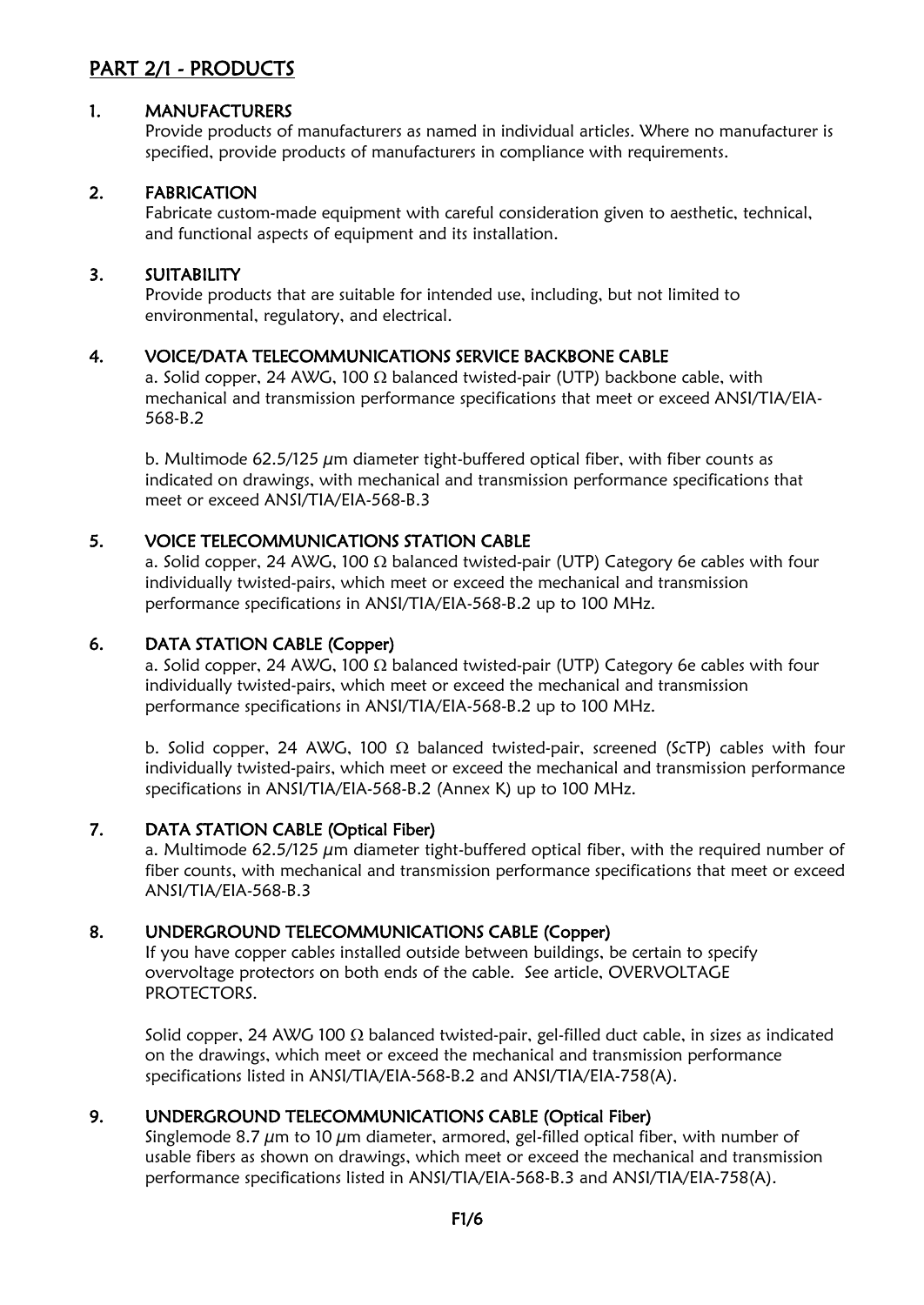#### 10. VOICE/DATA – COPPER & OPTICAL FIBER WORK AREA OUTLETS

Edit for items that will actually be used on the project. Pick a color for the faceplate and each type of jack, or make them all one color.

Determine which pinning standard is to be used, T568A, T568B, or USOC. If not otherwise specified, specify T568A. Use either 10c with SC connectors or 10d (1) for ST connectors. SC connectors are preferred. Use ST connectors to match existing cable plant if required.

Single-gang mounting plate with two (2) openings containing the following devices:

a. Data Outlet - 8-pin modular, category 6e, unkeyed, black, pinned to either T568 (A or B) standards.

b. Optical Fiber Connectors – simplex ST - ST adapter.

Provide two optical fiber adapters for each faceplate

#### 11. VOICE/DATA WORK AREA OUTLETS (Copper only)

Single-gang mounting plate with four (4) openings containing the following devices: Data Outlet - 8-pin modular, Category 6e, unkeyed, black, pinned to either T568 (A or B) standards.

## 12. VOICE ONLY WORK AREA OUTLET

Single-gang faceplate with 8-pin modular, category 6e, unkeyed, ivory telephone jack, pinned to either T568 (A or B) standards

### 13. TERMINATION BLOCKS

For items that will actually be used on the project: Coordinate with MC, IC and HC layout drawing.

a. Product(s) as approved by the P.M: Wiring blocks are to be in following configurations: 1) List dimensional configurations

2) ER – List pairs categorized for PBX portion of ER and pairs field terminated for backbone and CO portion of ER

Provide wiring troughs between ER frame sections.

#### 14. PATCH PANELS

Specification Note: Alter quantities to match job requirements. 19 in. rack mountable, 24-port 8-pin modular to insulation displacement connector (IDC) meeting Category 6e performance standards, and pinned to either T568 (A or B) standards. Typical examples of IDC connections are the 110, BIX, and Krone.

## 15. WALL MOUNTED OPTICAL FIBER PATCH PANELS

Specification Note: Alter quantities to match job requirements Wall-mounted optical fiber termination panel with 12-fiber capacity, hinged door, cable strain relief, slack storage, and two 6-port SC or approved alternative connector panels with adapters and provisions for two splice trays.

## 16. RACK MOUNTED OPTICAL FIBER TERMINATION PANEL

Specification Note: Alter size to match job requirements. Coordinate with connector type. 19 in. rack mounted 72-port rack-mounted optical fiber termination panel with cable strain relief, grounding lugs, slack storage and three 12-port duplex SC or approved alternative connector panels with adapters and provisions for six (6) splice trays.

#### 17. SPLICE TRAYS

Sized for single mode and multimode fibers, nonmetallic with clear plastic cover, 12-fiber splice capacity, compatible with splice enclosure and splicing method.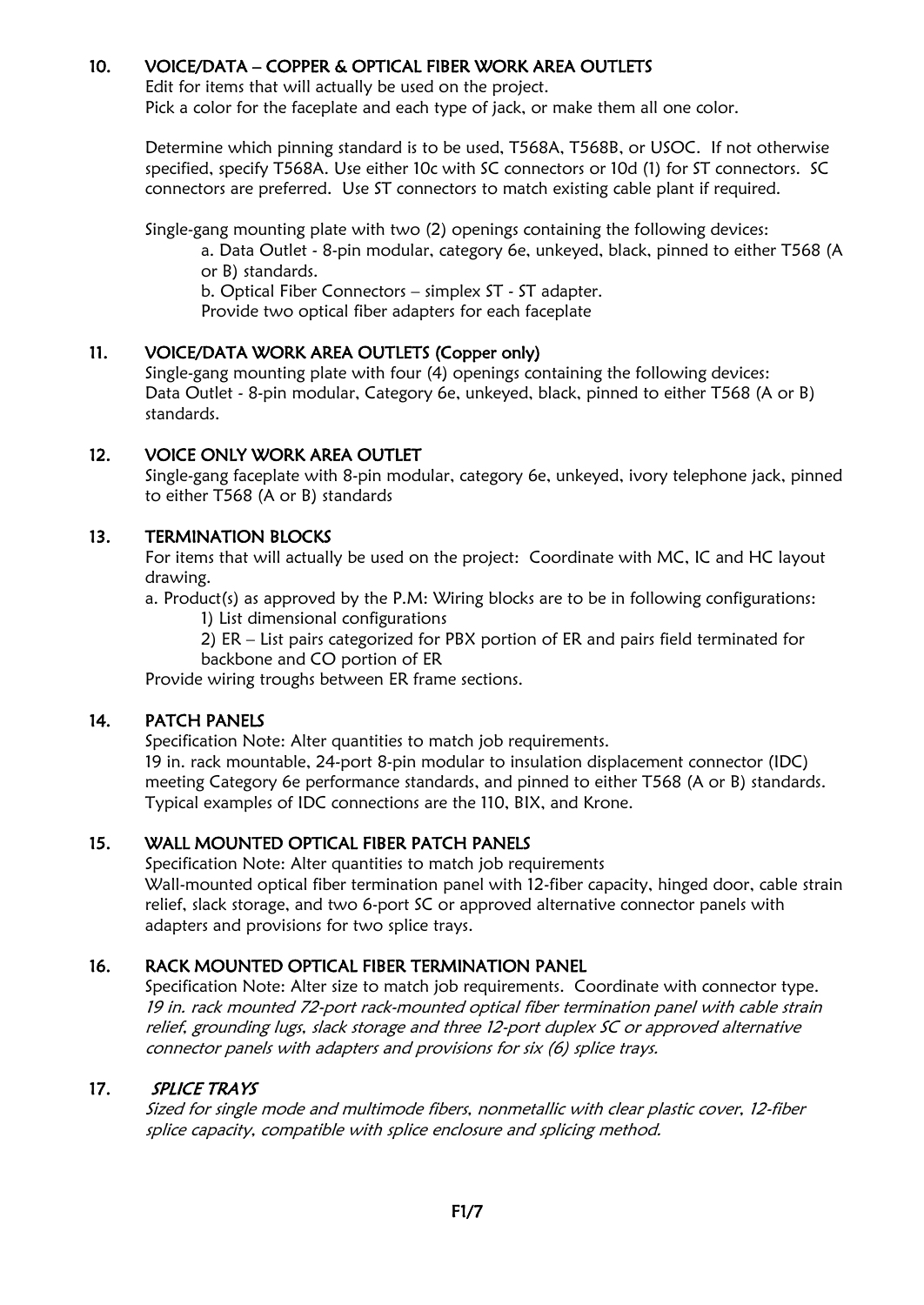#### 18. OPTICAL FIBER CONNECTORS

Ceramic tipped field installed 568SC connectors, which meet or exceed the performance specifications in ANSI/TIA/EIA-568-B.3. Various alternative field installed connector designs, which meet or exceed the performance specifications in ANSI/TIA/EIA-568-B.3 (Annex A).

#### 19. OPTICAL FIBER JUMPERS

Dual 62.5/125-um (and/or single mode) optical fiber jumper cable, 1 m long with 3.0 mm Duplex 568SC optical fiber connectors on each end.

Dual 62.5/125-um (*and/or single mode*) optical fiber jumper cable, 1 m long with approved alternative duplex optical fiber connectors on each end.

#### 20. OPTICAL FIBER PIGTAILS

62.5/125  $\mu$ m (*and/or single mode*) optical fiber pigtail 1 m long with 3.0 mm single 568 SC optical fiber connectors on one end

#### 21. OPEN FRAME EQUIPMENT RACK

Open frame, 19 in. equipment rack, 7 foot 6 in. overall height with flange base, mounting rails drilled front and back and tapped to EIA standards, and a front-rack mountable 10 outlet multiple outlet electrical strip or 42u enclosed glazed.

#### 22. EQUIPMENT RACKS/CABINETS

Specification Note: Use 19 in. or change to 23 in. as required. If using wall-mounted racks or cabinets, add required specifications here. Add and delete features as required.

a. The 19 in. equipment rack shall have the following minimum requirements:

- 77 in. (44 rack spaces) of panel space
- Welded frame construction
- Locking front and rear doors
- Adjustable front and back equipment mounting rails drilled and tapped to EIA standards
- 10 position electrical outlet strip
- Removable side panels
- Top mounted, thermostatically controlled exhaust fan
- Smoked acrylic front door.

#### 23. LISTED BUILDING ENTRANCE PROTECTORS

Use when copper cables are run outside of building.

Use appropriate protector modules.

Building entrance terminal utilizing a two (2) foot fuse link between the outside cable plant splice and the protector module with IDC type input and output terminals, 100-pair capacity and female mounting base, equipped with 230 volt solid state protector modules. Provide sufficient protector modules to completely populate all building entrance terminals.

#### 24. SPLICE HOUSING

Use this or something else. Delete splice modules if used for optical fiber cables.

a. Encapsulated, re-enterable splice housing, sized as required with bonding straps, accessories, end caps and encapsulant as required

b. Splice modules (such as 710 series or MS<sup>2</sup> ) for use within splice housing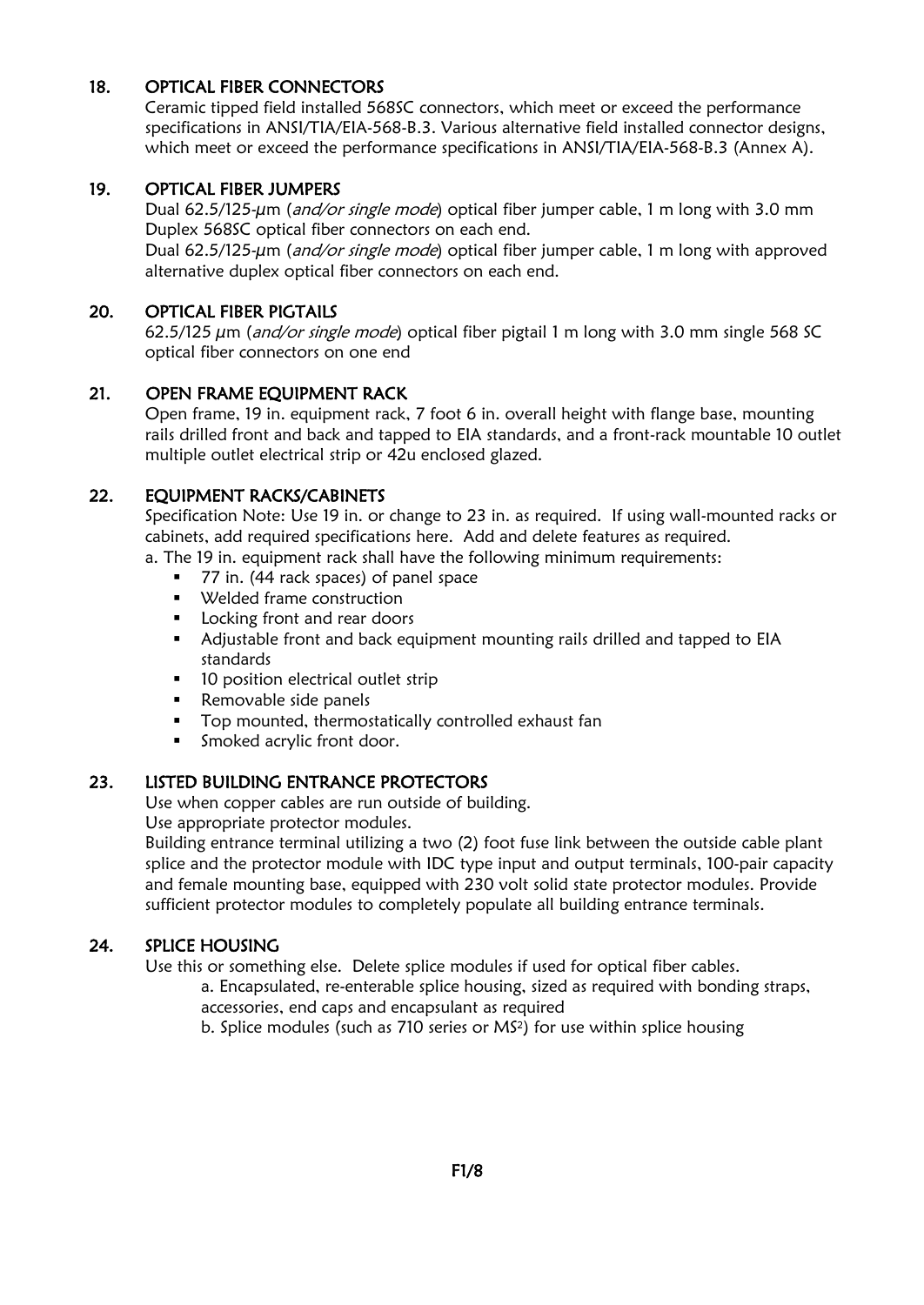#### 25. SPARES

Change quantities to suit job size. Edit to match that which is actually specified. a. Furnish the following spare equipment and parts:

Terminal block connectors, if required

Test set cords, if required

Install one test cord set in each telecommunications closet

Five (5) percent of base bid quantity of each type of jack shall be provided

Five (5) percent of base bid quantity of each type of outlet

Five thousand (5000) ft of each type of station cable

One thousand (1000) ft of one-pair cross-connect wire for each telecommunications closet

One thousand (1000) ft of two-pair cross-connect wire for each telecommunications closet

Five (5) percent of base bid quantity of protector modules

### **EXECUTION**

#### 1. PRE-INSTALLATION SITE SURVEY

a. Prior to start of systems installation, meet at the project site with the P.M and representatives of trades performing related work to coordinate efforts. Review areas of potential interference and resolve conflicts before proceeding with the work. Facilitation with the Client will be necessary to plan the crucial scheduled completions of the equipment room and telecommunications closets.

b. Examine areas and conditions under which the system is to be installed. Do not proceed with the work until satisfactory conditions have been achieved.

### 2. HANDLING AND PROTECTION OF EOUIPMENT AND MATERIALS

a. Be responsible for safekeeping of your own, such as equipment and materials, on the job site. The client assumes no responsibility for protection of above-named property against fire, theft, and environmental conditions.

#### 3. PROTECTION OF OWNER'S FACILITIES

a. Effectively protect the client's facilities, equipment, and materials from dust, dirt, and damage during construction.

b. Remove protection at completion of the work.

#### 4. INSTALLATION

Receive, check, unload, handle, store, and adequately protect equipment and materials to be installed as part of the contract. Store in areas as directed by the owner's representative. Include delivery, unloading, setting in place, fastening to walls, floors, ceilings, or other structures where required, interconnecting wiring of system components, equipment alignment and adjustment, and other related work whether or not expressly defined herein.

Install materials and equipment in accordance with applicable standards, codes, requirements, and recommendations of national, state, and local authorities having jurisdiction, and National Electrical Code® (NEC) and with manufacturer's printed instructions.

Adhere to manufacturer's published specifications for pulling tension, minimum bend radii, and sidewall pressure when installing cables.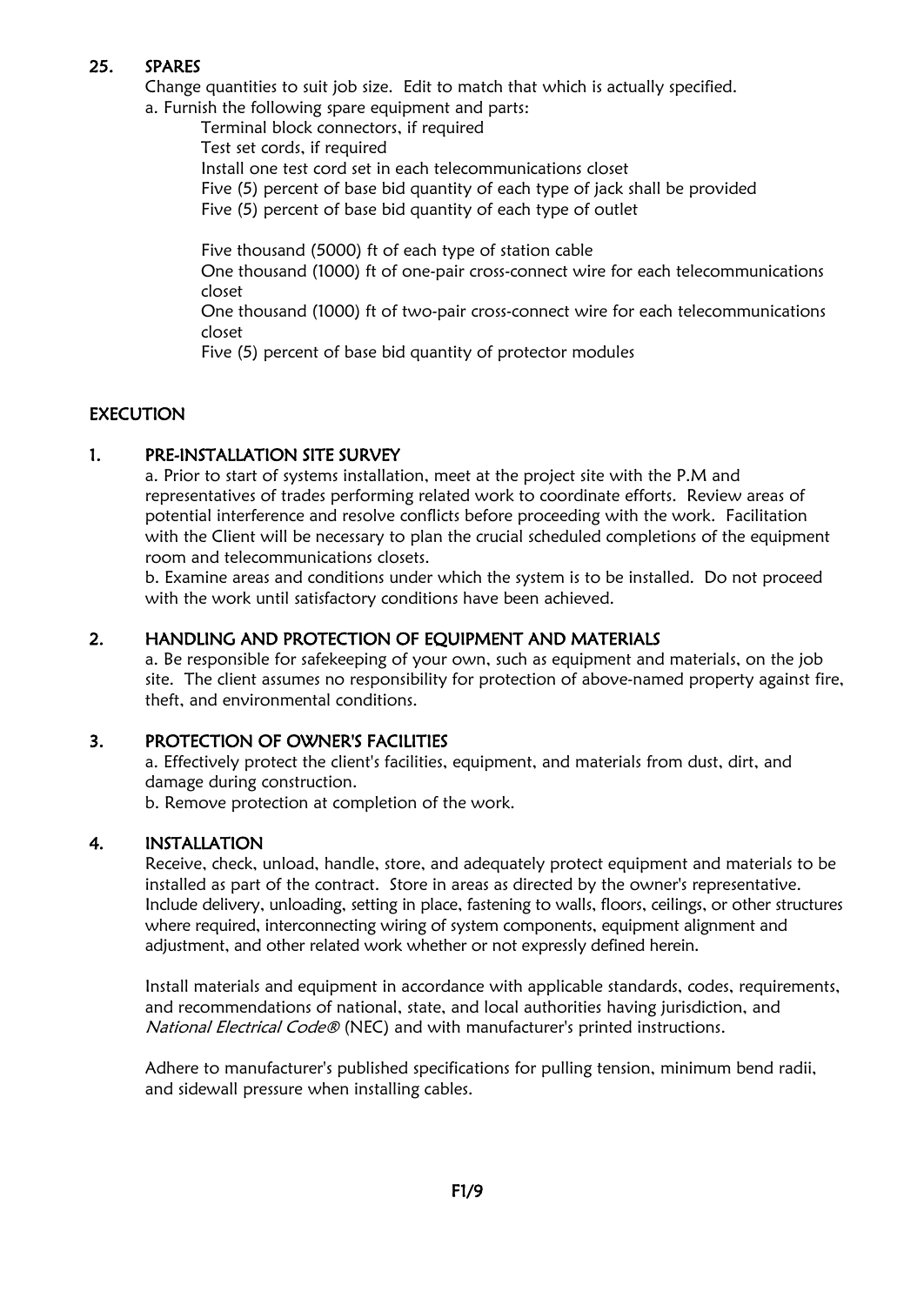- 1) Where manufacturer does not provide bending radii information, minimumbending radius shall be 15 times cable diameter. Arrange and mount equipment and materials in a manner acceptable to the P.M and the client.
- e. Penetrations through floor and fire-rated walls shall utilize intermediate metallic conduit (IMC) or galvanized rigid conduit (GRC) sleeves and shall be fire stopped after installation and testing, utilizing a fire stopping assembly approved for that application.

f. Install station cabling to the nearest telecommunications room (TR), unless otherwise noted.

- g. Installation shall conform to the following basic guidelines:
	- 1) Use of approved wire, cable, and wiring devices
	- 2) Neat and uncluttered wire termination

h. Attach cables to permanent structure with suitable attachments at intervals of 1200- 1500mm. Support cables installed above removable ceilings.

i. Install adequate support structures for 10 foot of service slack at each TR.

j. Support riser cables every floor and at top of run with cable grips.

1) Limit number of four-pair data riser cables per grip to fifty (50)

k. Install cables in one continuous piece. Splices shall not be allowed except as indicated on the drawings or noted below:

l. Provide over voltage protection on both ends of cabling exposed to lightning or accidental contact with power conductors.

Specification Note: Insert any other specific installation requirements here, such as hook and latch fasteners instead of cable ties, etc.

#### 5. GROUNDING

Edit as required.

a. Grounding shall conform to ANSI/TIA/EIA 607(A) - Commercial Building Grounding and Bonding Requirements for Telecommunications, National Electrical Code®, ANSI/NECA/BICSI-568 and manufacturer's grounding requirements as minimum.

b. Bond and ground equipment racks, housings, messenger cables, and raceways.

c. Connect cabinets, racks, and frames to single-point ground which is connected to building ground system via #6 AWG green insulated copper grounding conductor.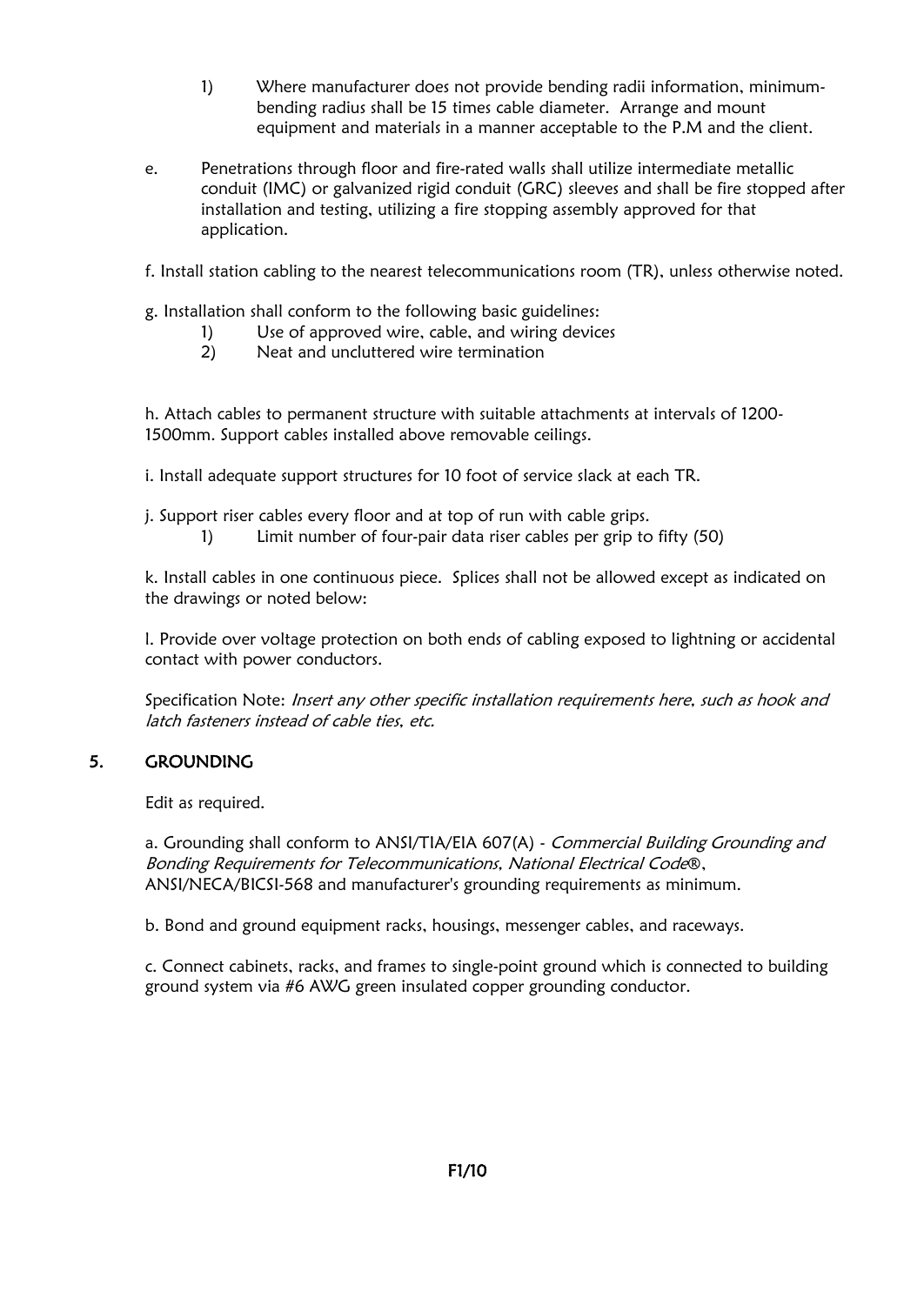### 6. LABELING

Use 6d if the type of termination block permits labels. Otherwise use 6e. Use 6g if the owner does not have a standard for outlet numbering. Use 6h if required. Alter time as requested.

Labeling shall conform to ANSI/TIA/EIA-606(A) standards. In addition, provide the following:

a. Label each outlet with permanent self-adhesive label with minimum 3/16 in. high characters.

b. Label each cable with permanent self-adhesive label with minimum, 1/8 in. high characters, in the following locations:

- 1) Inside receptacle box at the work area.
- 2) Behind the communication closet patch panel or punch block.

c. Use labels on face of data patch panels. Provide facility assignment records in a protective cover at each telecommunications closet location that is specific to the facilities terminated therein.

d. Use color-coded labels for each termination field that conforms to ANSI/TIA/EIA-606(A) standard color codes for termination blocks.

e. Mount termination blocks on color-coded backboards.

f. Labels shall be machine-printed. Hand-lettered labels shall not be acceptable.

g. Label cables, outlets, patch panels, and punch blocks with room number in which outlet is located, followed by a single letter suffix to indicate particular outlet within room, i.e., S2107A, S2107B. Indicate riser cables by an R then pair or cable number.

h. Mark up floor plans showing outlet locations, type, and cable marking of cables. Turn these drawings over to the owner two (2) weeks prior to move in to allow the owner's personnel to connect and test owner-provided equipment in a timely fashion.

i. Three (3) sets of as-built drawing shall be delivered to the owner within four (4) weeks of acceptance of project by the owner. A set of as-built drawings shall be provided to the owner in magnetic media form (3.5" floppy disks) and utilizing CAD software that is acceptable to the owner. The magnetic media shall be delivered to the owner within six (6) weeks of acceptance of project by owner.

#### 7. TESTING

Testing shall conform to ANSI/TIA/EIA-568-B.1 standard. Testing shall be accomplished using level IIe or higher field testers.

Test each pair and shield of each cable for opens, shorts, grounds, and pair reversal. Correct grounded, and reversed pairs. Examine open and shorted pairs to determine if problem is caused by improper termination. If termination is proper, tag bad pairs at both ends and note on termination sheets.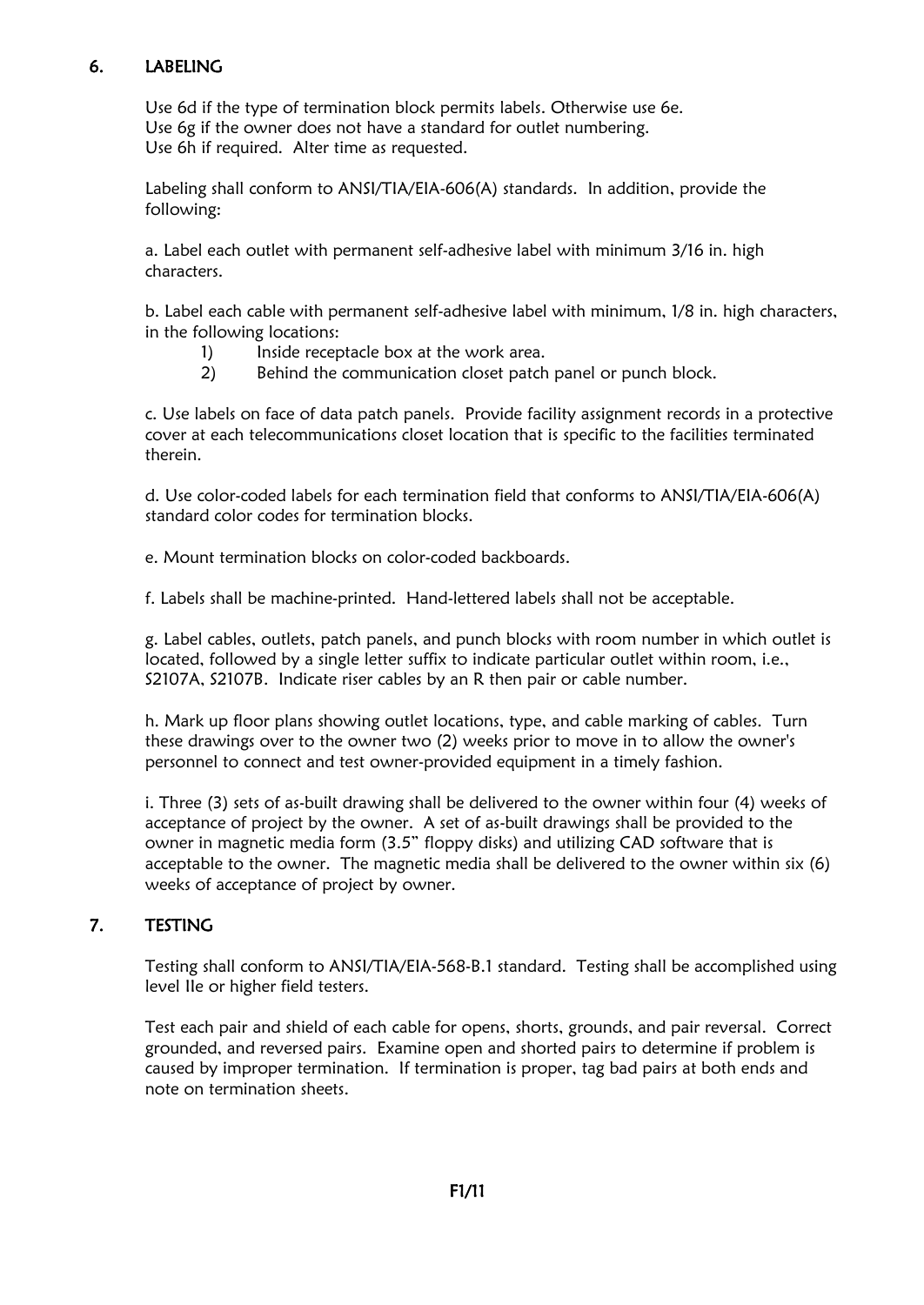1) Perform testing of copper cables with tester meeting ANSI/TIA/EIA-568-B.1 requirements.

2) If copper backbone cable contains more than one (1) percent bad pairs, remove and replace entire cable.

Use 2 or 3 as required.

3) If copper cables contain more than the following quantity of bad pairs, or if outer sheath damage is cause of bad pairs, remove and replace the entire cable:

| <b>CABLE SIZE</b> | <b>MAXIMUM BAD PAIRS</b> |
|-------------------|--------------------------|
| < 100             |                          |
| 101 to 300        | $1 - 3$                  |
| 301 to 600        | $3 - 6$                  |
| >601              |                          |

4) If horizontal cable contains bad conductors or shield, remove and replace cable. Initially test optical cable with a light source and power meter utilizing procedures as stated in ANSI/TIA/EIA-526-14A: OFSTP-14A Optical Power Loss Measurements of Installed Multimode Fiber Cable Plant and ANSI/TIA/EIA-526-7 Measurement of Optical Power Loss of Installed Single mode Fiber Cable Plant. Measured results shall be plus/minus 1 dB of submitted loss budget calculations. If loss figures are outside this range, test cable with optical time domain reflectometer to determine cause of variation. Correct improper splices and replace damaged cables at no charge to the owner.

- 1) Cables shall be tested at 850 and 1300 nm for multimode optical fiber cables. Cables shall be tested at 1310 and 1550 nm for single mode optical fibers.
- 2) Testing procedures shall utilize "Method B" One jumper reference.
- 3) Bi-directional testing of optical fibers is required.
- d. Perform optical time domain reflectometer (OTDR) testing on each fiber optic conductor. Measured results shall be plus/minus 1 dB of submitted loss budget calculations.
	- 1) Submit printout for each cable tested.
	- 2) Submit 3.5 in. disks with test results and program to view results.
- e. Where any portion of system does not meet the specifications, correct deviation and repeat applicable testing at no additional cost.

## FIELD QUALITY CONTROL

a. Employ job superintendent during the course of the installation to provide coordination of work of this specification and of other trades, and provide technical information when requested by other trades. This person shall maintain current RCDD® (Registered Communications Distribution Designer) registration and shall be responsible for quality control during installation, equipment set-up, and testing.

b. At least 30 percent of installation personnel shall be BICSI Registered Telecommunications Installers. Of that number, at least 15 percent shall be registered at the Technician Level, at least 40 percent shall be registered at the *Installer Level 2*, and the balance shall be registered at the *Installer Level 1*.

Specification Note: Use this or insert manufacturer's requirements for installer qualifications to meet extended warranty program requirements.

c. Installation personnel shall meet manufacturer's training and education requirements for implementation of extended warranty program.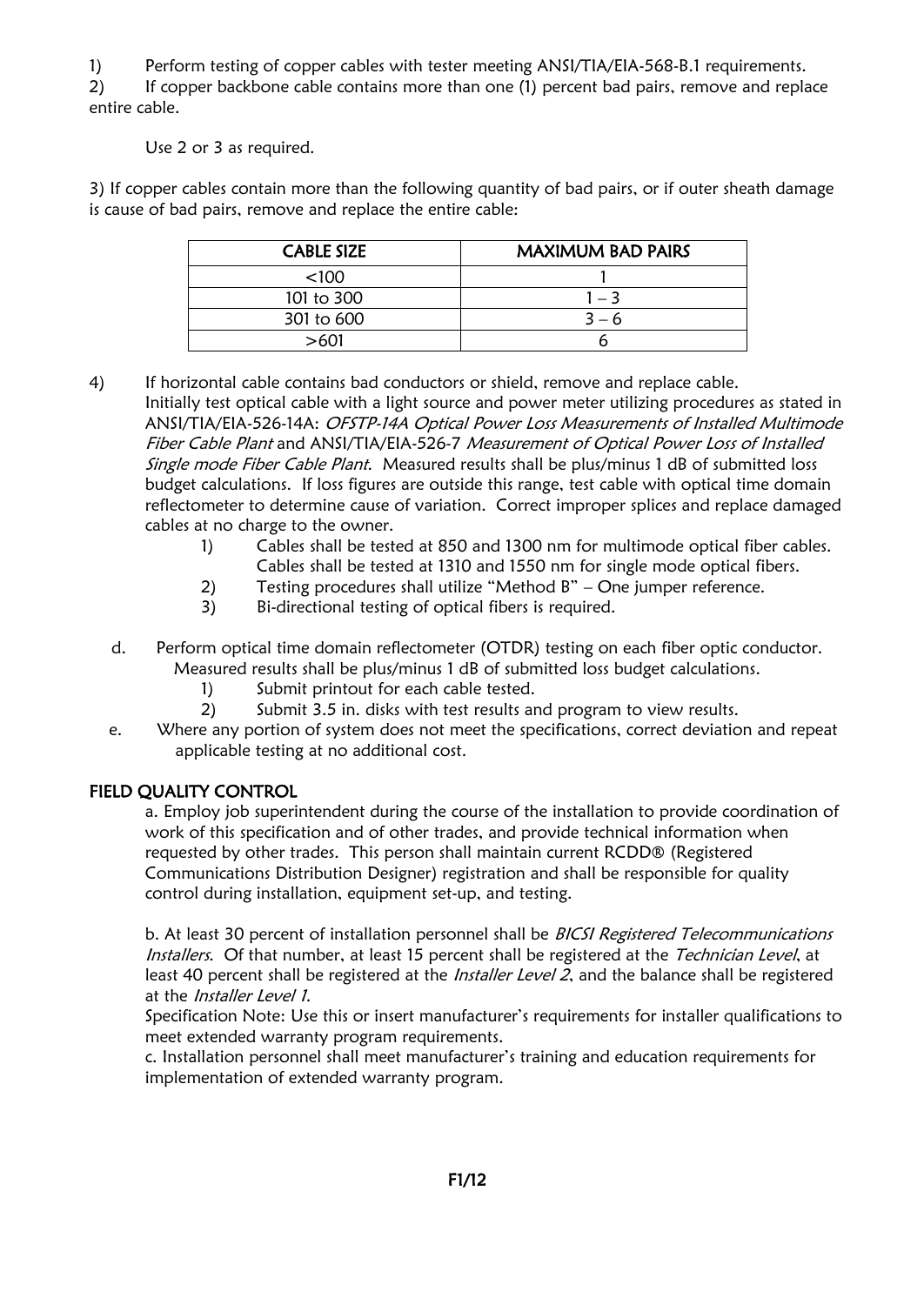# B. PARTICULAR SPECIFICATIONS FOR STRUCTURED CABLING WORKS

#### 1.0 SITE LOCATION

The site of the proposed works is located at Public Service Commission Building Nairobi.

#### 2.0 DESCRIPTION OF THE PROJECT

The works to be carried out comprise the following;

- i) Proposed supply, installation, testing and commissioning of a structured cabling system to cater for computer data points and telephone points.
- ii) Configure and set up the structured cabling system to be used on LAN,
- iii) Produce test result, warranty certification, reports and as installed drawings. The Network will be capable of supporting approximately 280 data/voice points.
- iv) Supply, install 100 pair and 50 pair telephone cables to interconnect the data cabinets to the PABX to be located in the Administration Block. The works shall include interwiring, programming and activating all voice points.

#### 3.0 REGULATIONS

The contractor shall, in execution and completion of the works in the detailed design for which he is responsible, comply with the provisions of the following as necessary and relevant;

- a) ISO/IEC, CCK, ATM CENELEC 11801
- b) ANSI/EIA/TIA 56
- c) Latest Edition of IEE Regulation
- d) Kenya Bureau of Standards
- e) Electric Power Act and Rules made there under.

#### 4.0 WORKING DRAWINGS

The Contractor shall submit to the Project Manager working drawings for the proposed system for approval. The drawings will show the locations of and identifiers for all cable routing and terminations, telecommunication outlets/connectors. Location of core switch and Edge switches.

#### 5.0 NETWORK CABINETS

a) To be located on each floor in designated rooms as indicated in the electrical drawings.

b) Must be metallic (appropriately sized as specified in the BQ) with a front clear glass, freestanding, complete with lock and key and the following accessories;

- Cable Management channel rack
- Cable support hooks
- Cable support rings and straps
- Cable duct cover
- Feed through cable panels
- Vented equipment shelving
- Blank filler panels
- Hinged wall mounted brackets
- Glass viewing window
- Colored Designation strips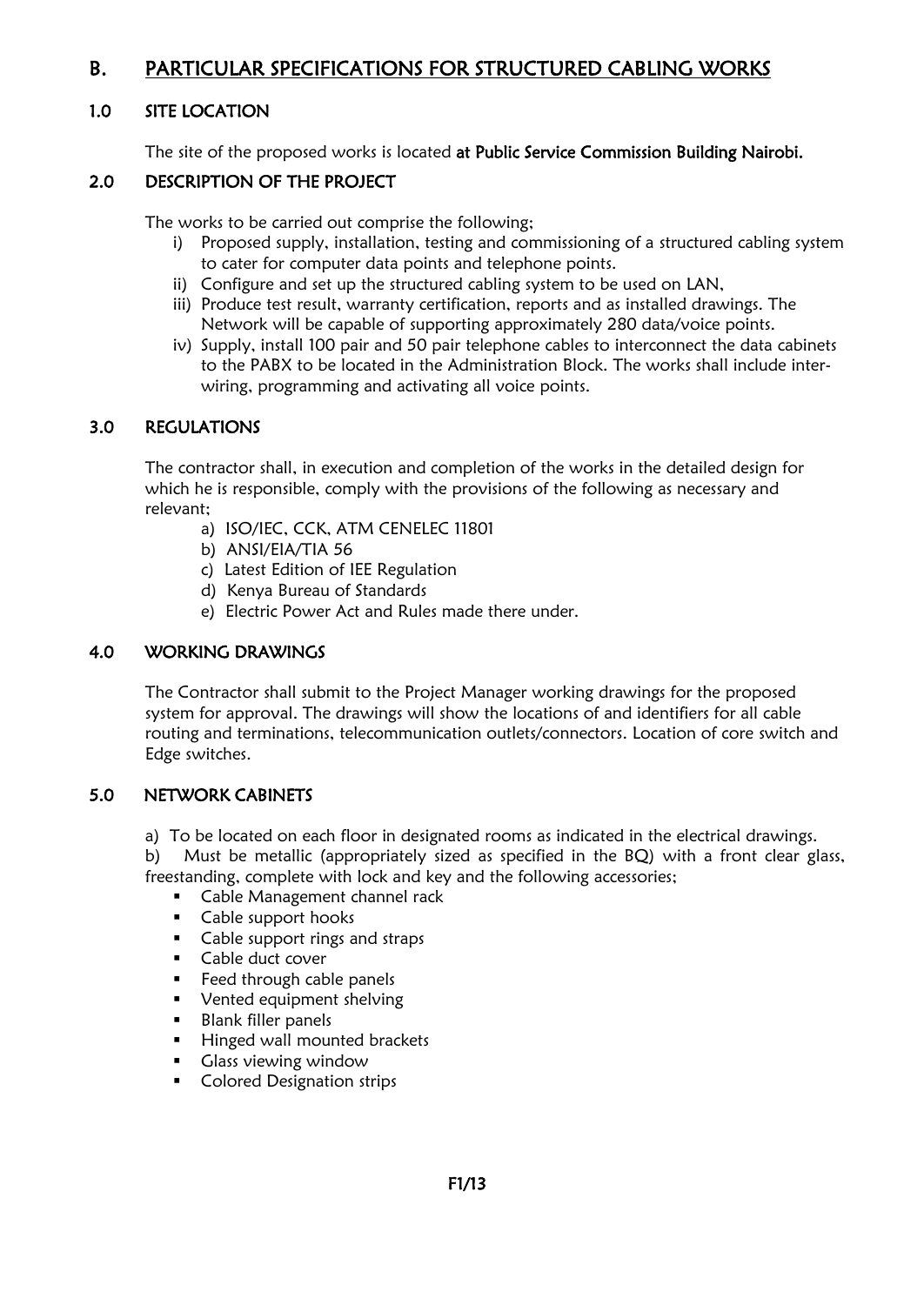- Management lock and key
- Cooling extractor fans
- Caster wheels
- Inbuilt 2-gang power socket outlet

### 6.0 ACTIVE CONTROL EQUIPMENTS AT THE NETWORK CORE

The active control equipment at the core should have the following features:

- a. Backplane/switch fabric Bandwidth Capacity of 150 GBPS or more.
- b. IEEE 802.3 compliant for power over Ethernet
- c. IEEE 802.1 based security compliant
- d. SNMP compliant for security
- e. Layer 2/3/4 switch
- f. Should support Gigabit Ethernet to the desktop
- g. Should have at least 10-slots or higher chassis
- h. The core switches should have two links to each floor configured in active/active configuration. The links should deliver 2GBPS throughput when all ports are active.
- i. The core switch should have redundant power supply, redundant fan tray and redundant CPU/ supervisor engine installed
- j. Fiber cable linking stacks on each floor to the core should be connected to 1000Base X(GBIC) port on the core switch.
- k. Should be installed with the latest version of system software at the time of delivery.
- l. Should support Quality of service for various applications.
- m. PoE

### 7.0 ACTIVE CONTROL EQUIPMENTS AT THE LAN EDGE

Active control equipments at the LAN Edge should have the following features

- a) Active control equipments at the LAN Edge should support 10/100/1000 MBPS on all ports (RJ45) and Gigabit to the desktop connectivity
- b) The equipments should have at least two 1000BaseXGigabit uplink ports for terminating backbone Fiber.
- c) The equipments should support layer 3 routing.
- d) Should support IEEE 802.1, SSH, SNMP.
- e) Switch Fabric forwarding Bandwidth of 64GBPS or more.
- f) More than 12,000MAC addresses should be available on each switch.
- g) The switches should have 24/48 ports of 10/100/1000 MBPS.
- h) Each stack on the edge will have two links of Fiber to the core switch, totaling two fiber terminations from the core switch to the stack.
- i) Should support Jumbo frames.
- j) Total stack throughput bandwidth of 64 GBPS or more.
- k) Active Equipments at the LAN Edge should be quoted with a minimum of One year of warranty covering free replacement of parts and units.
- l) PoE

#### 8.0 NTU Specifications

| Type:                   | HDSL             |
|-------------------------|------------------|
| Max Data Transfer Rate: | 2Mbps            |
| Mode of Operation:      | DCE.             |
| Connector:              | DB <sub>37</sub> |
| Interface Cable:        | <b>DB37-DB15</b> |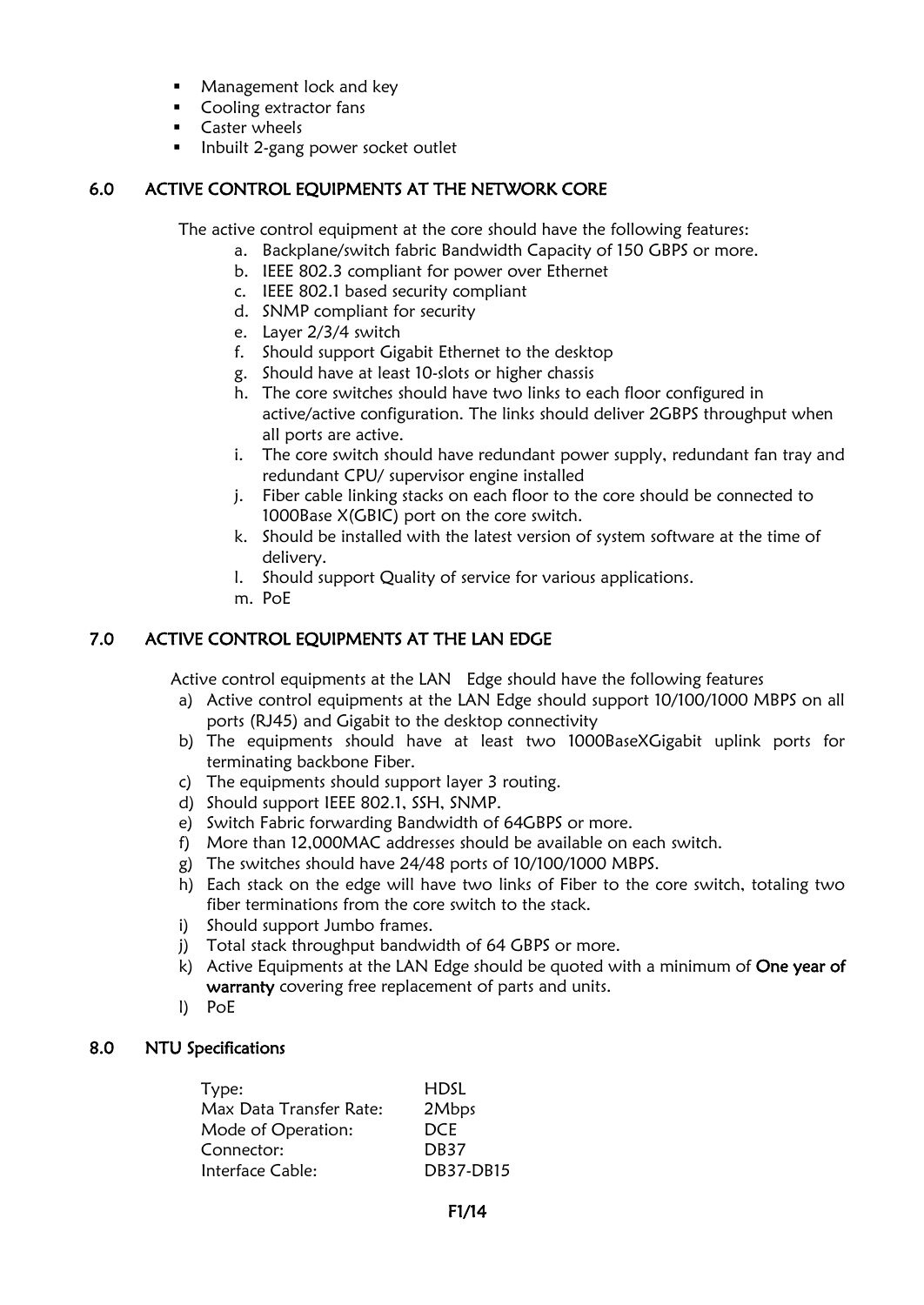#### 9.0 NETWORK MANAGEMENT SYSTEM

Bidders must propose the manufacturers Network Management system for centralized configuration, maintenance and troubleshooting of active equipments. Third party standalone systems should not be offered as part of the solution. Features and functionalities of the system should include the following:

- a) Should be compatible with Microsoft windows/Linux operating systems
- b) Graphical User Interface for central Management and network viewing
- c) Network discovery and inventory management
- d) VLAN, multicast, security and load-balancing/fail over configuration
- e) Downloading and saving of log file from the device flash memory
- f) Centralized upgrade/backup and archiving of active devices
- g) Export of network topology to JPEG or other standard formats.

#### 10.0 CABLES

### 10.1) UTP CABLE

The UTP cable must be category 6A compliant UTP cable, with the following specifications;

- a) 4-pair cables with 100-ohm impedance.
- b) Compliant to standards such as TIA/EIA 268-B. 2-1 and IEC 61156-5
- c) Made of polyethylene insulation
- d) Pulling force should support up to 50N/mm2
- e) Low Smoke Zero Halogen outer sheath

#### 10.2) OPTICAL FIBRE CABLE

The fibre cable must be 8 core multimode fibre with the following specifications: -

- a) Cable size: 8 core.
- b) Termination: SC Duplex connectors.
- c) Graded Index: Nominal 62.5/125 micro. m

#### 11.0 CAT 6 PATCH PANELS

The Contractor shall provide factory made patch panels, cat 6 complete with cable management and front designation strips, 110 PCB mounted connectors and integral RJ mounted jack sockets.

#### 12.0 FIBER PATCH PANELS

All Backbone Fiber links to individual floors should be terminated on Fiber Patch Panels. Connector interfaces should support ST, Sc simplex, Sc duplex, FC, LC or MT-RJ.

#### 13.0 BACK BONE

Backbone cabling inclusive of switches and all necessary accessories shall be carried out in readiness for the termination of edge switches.

The Backbone cabling shall be flexible and allow for easy 'add on's' for future expansions. Hence enough capacity shall be allowed for future expansion.

#### 14.0 EDGE/FLOOR SWITCHES

These shall be per floor/wing and have enough capacity for expansion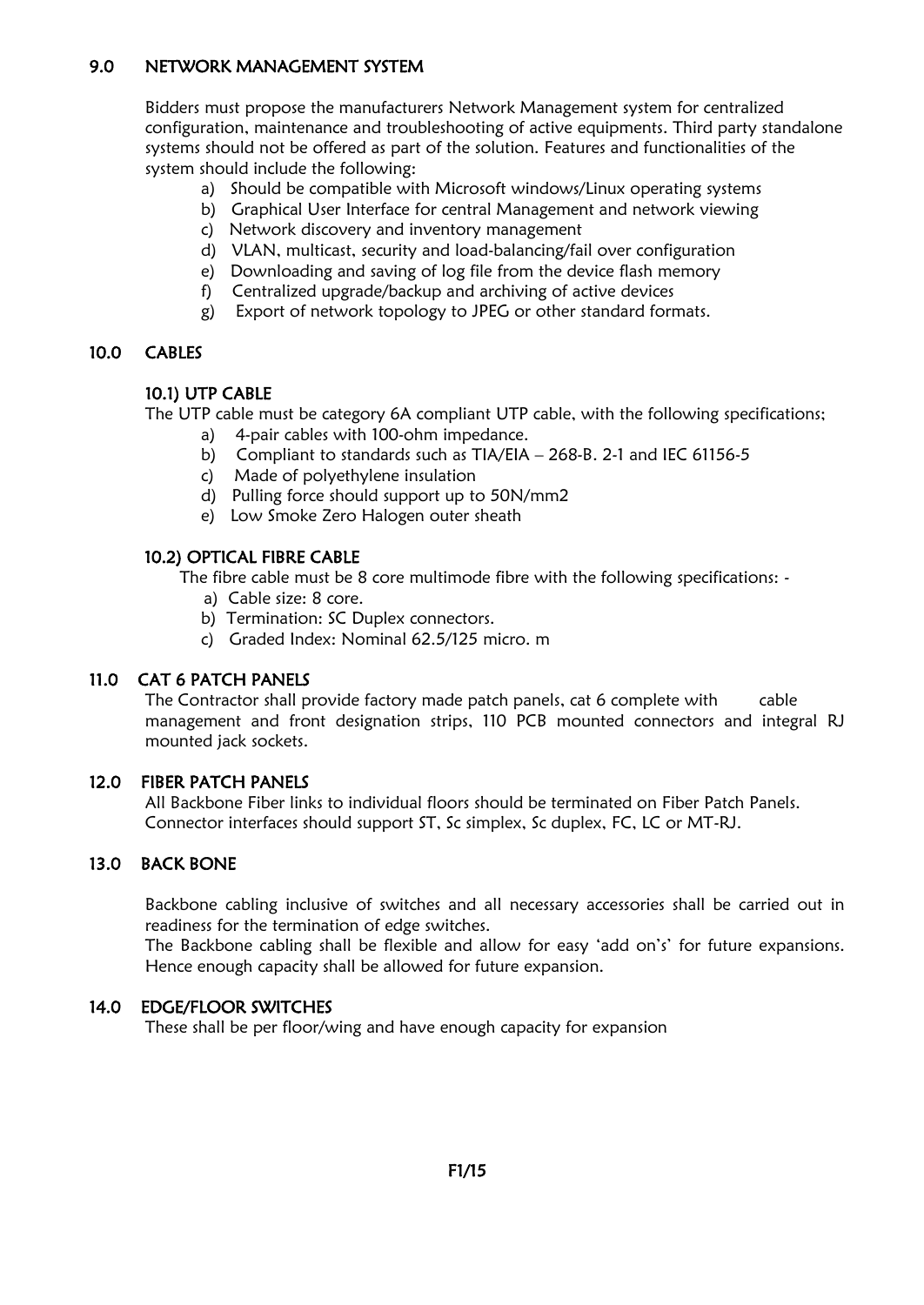#### 15.0 COMPLETION AND COMMISSIONING OF STRUCTURED CABLING WORKS

#### 15.1 Upon completion of the installation, all cabling links must be tested for the following parameters, using Level Three testers: -

#### a) Category 6 Cable Tests

- 1. Wire Map
- 2. Length
- 3. Insertion Loss (Attenuation)
- 4. NEXT Loss
- 5. PSNEXT Loss
- 6. ELFEXT Loss, pair-to-pair
- 7. PSELFEXT Loss
- 8. Return Loss
- 9. ACR (Attenuation to crosstalk ratio)
- 10. PSACR
- 11. Propagation Delay
- 12. Delay Skew

#### b) Fibre Optic Cable Tests

- 1. Link attenuation (insertion loss)
- 2. Length

Any failing link must be diagnosed and corrected. The corrective action shall be followed with a new test to prove that the corrected link meets the performance requirements.

The results should be recorded in one or several measure books showing test results of the cable components. In addition, the measurements must be recorded on two soft copies (CD-ROM).

#### 15.2 All components must be tested and a Completion Certificate issued stating the following:

- a. Number of outlets
- b. Type of cable
- c. Date completed
- d. Type of Warranty

In addition, an "as-built" package must be submitted with the following information

- a. Updated floor plans
- b. Wire/cable routing schematic
- c. Facility assignment records
- d. Horizontal cable test results
- e. Fibre Backbone test results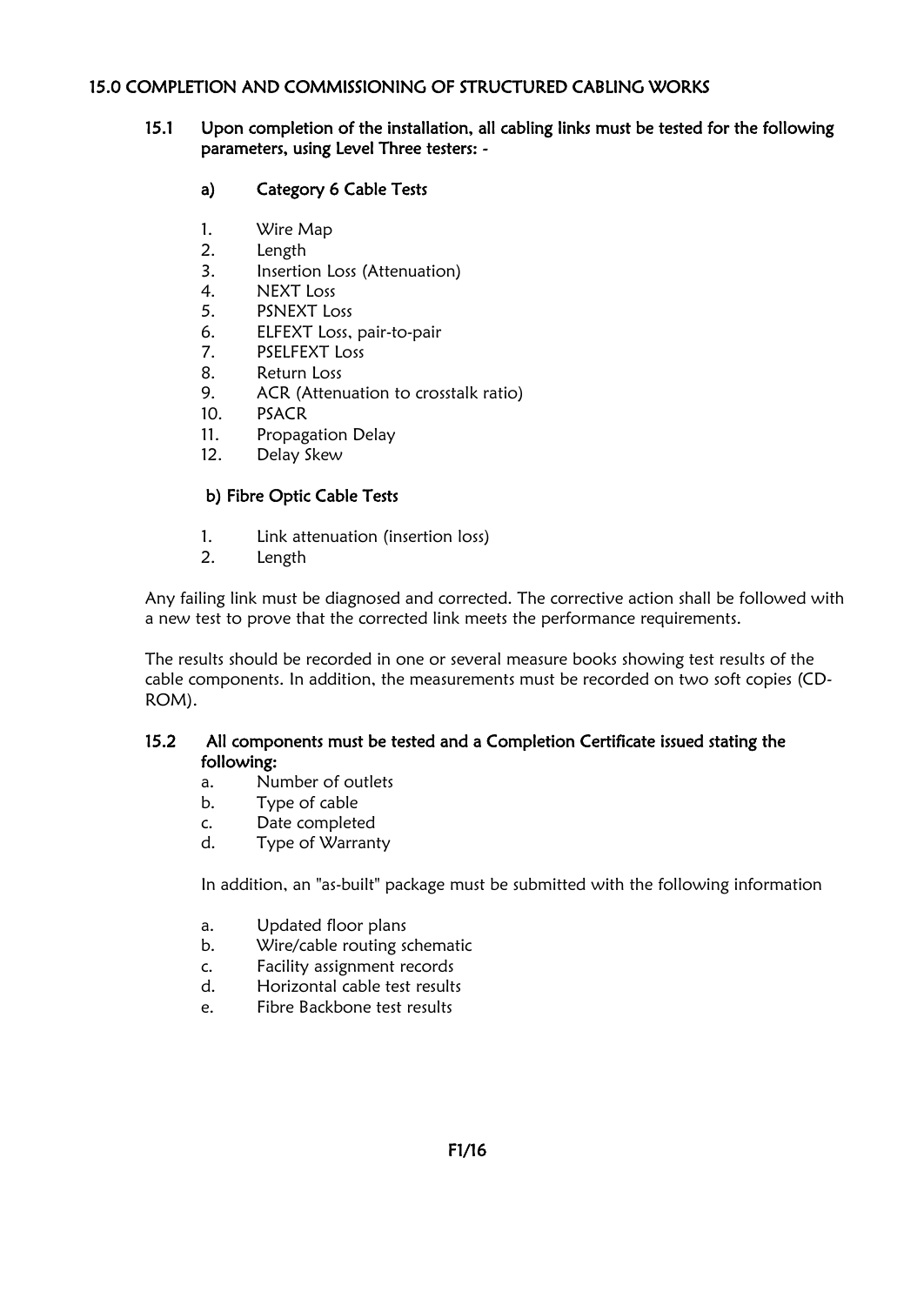#### 16.0 Documentation

The contractor shall avail documentation (2 copies) detailing the layout and devices or components of the system and must include all information for maintenance technicians to run, service, extend or maintain the network. In particular, the documentation must be structured and contain the following:

- a. Synopsis of the cabling (primary and secondary)
- b. Charts of the distribution highlighting the details of the elements that have been installed
- c. Detailed map of socket layout (2 Soft copies on CD-ROM should be availed)
- d. Reports on measurements (2 Soft copies on CD-ROM should be availed)

The CD-ROMs provided shall include the software tools required to view, inspect and print any selection of test reports.

#### 17.0 Warranty and Support

- 3.1 The Contractor will be required to give a per link warranty of at least fifteen (15) years for the structured cabling infrastructure and must provide a site certification certificate from the manufacturer of the cabling infrastructure not more than 30 days after completion of tests.
- 3.2 In the event of failure of the core switch, the contractor will be required to deliver any necessary parts on the next business day after determining that parts replacement is required, during the standard work week (8 hours a day, 5 days a week). This support will be carried out by a field engineer and will run for a period of Twenty Four months from the date of commissioning of the LAN.
- 3.3 The contractor will be required to provide a sixty months warranty on the edge switches from the date of commissioning of the LAN.

#### 18.0 ADDITIONAL NOTES

Tenderers should take note of the following

- a) The network should be capable of carrying data, voice and video. QOS should be considered as part of installation and configuration of the network.
- b) All active LAN equipments should be from the same manufacturer for seamless integration, management and maintenance.
- c) Each floor should have a telecommunication Closet to house the necessary structured cabling components and active equipments.

#### 19.0 BROCHURES AND TECHNICAL LITERATURE

Tenderers **must** enclose together with their submitted bids brochures detailing technical Literature and specifications of the active components of the structured cabling system. The brochures shall be used to evaluate the suitability of these components.

#### Any bid submitted without the brochures shall be considered technically non-responsive, and may subsequently be disqualified.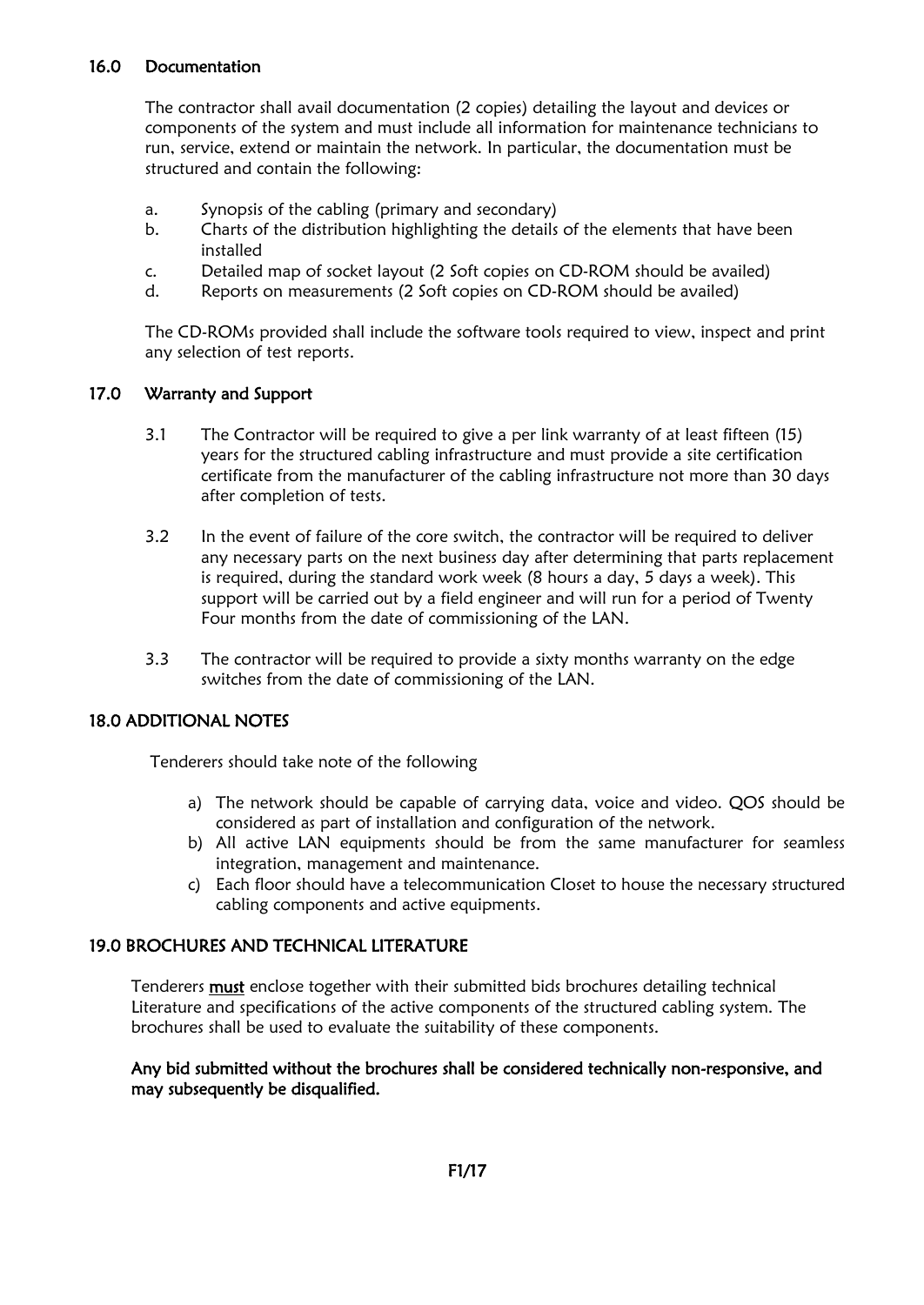# CLAUSE DESCRIPTION

#### PART 1

| 1.00 | Particular specifications                      |
|------|------------------------------------------------|
| 1.01 | Site location                                  |
| 1.02 | Scope of the works                             |
| 1.03 | Climatic conditions                            |
| 1.04 | Bond for IP-PBX with provisional type approval |
| 1.05 | Regulations                                    |
| 1.06 | Position of Services and Equipment             |
| 1.07 | Setting to work and Regulating Systems         |
| 1.08 | Identification of Plant Components             |
| 1.09 | Working Drawings                               |
| 1.10 | Record Drawings                                |
| 1.11 | Tests                                          |
| 1.12 | <b>Quality Materials</b>                       |
| 1.13 | Training                                       |
| 1.14 | <b>Equipment Guarantee</b>                     |
| 1.15 | Patent Rights                                  |
|      | PART <sub>2</sub>                              |
| 2.00 | Technical Specifications for the IP-PBX        |
| 2.01 | Scope of the Works                             |
| 2.02 | Minimum Requirements                           |
| 2.03 | Equipment Finish                               |
| 2.04 | Interference Suppression                       |
| 2.05 | Door Keys                                      |
| 2.06 | Equipment Hardware                             |
| 2.07 | Equipment Software                             |
| 2.08 | <b>System Features</b>                         |
| 2.09 | Web Based Company Receptionist                 |
| 2.10 | <b>Call Control</b>                            |
| 2.11 | Voice Mail & Voice Mail to Email               |
| 2.12 | Voice Recording                                |
| 2.13 | Conferencing                                   |
| 2.14 | Faxing                                         |
| 2.15 | Distributed Office Setup                       |
| 2.16 | Paging/PAS                                     |
| 2.17 | Multi Trunking                                 |
| 2.18 | <b>SIP Trunking</b>                            |
| 2.19 | <b>Call Routing</b>                            |
| 2.20 | Barge IN & Listen                              |
| 2.21 | Whisper                                        |
| 2.22 | Reports                                        |
| 2.23 | Third Party Integration                        |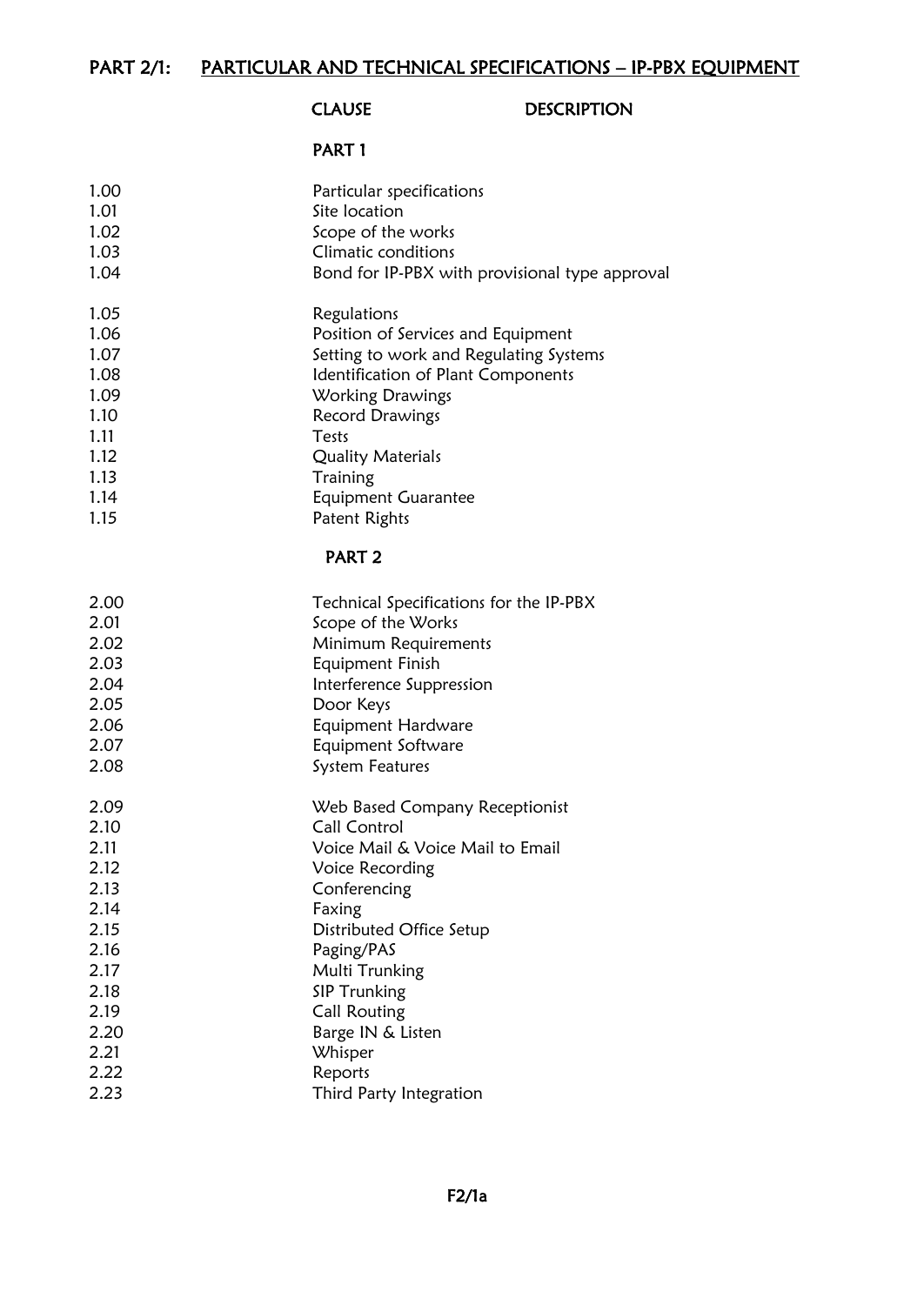| 2.24 | Multi Phones Connectivity                   |
|------|---------------------------------------------|
| 2.25 | Attendant Console (PC)                      |
| 2.26 | Telephone Instruments                       |
| 2.27 | Numbering System                            |
| 2.28 | Exchange Lines                              |
| 2.29 | <b>ISDN</b> Tie lines                       |
| 2.30 | System Maintenance                          |
| 2.31 | Power supply                                |
| 2.32 | List of Main Requirements for the IP - PBX  |
| 2.33 | Other Minimum Requirements for the IP - PBX |
| 2.34 | Brochures and Technical Literature          |
| 2.35 | Items to be Stated by the Tenderer.         |
| 2.36 | Statement of Compliance.                    |
|      |                                             |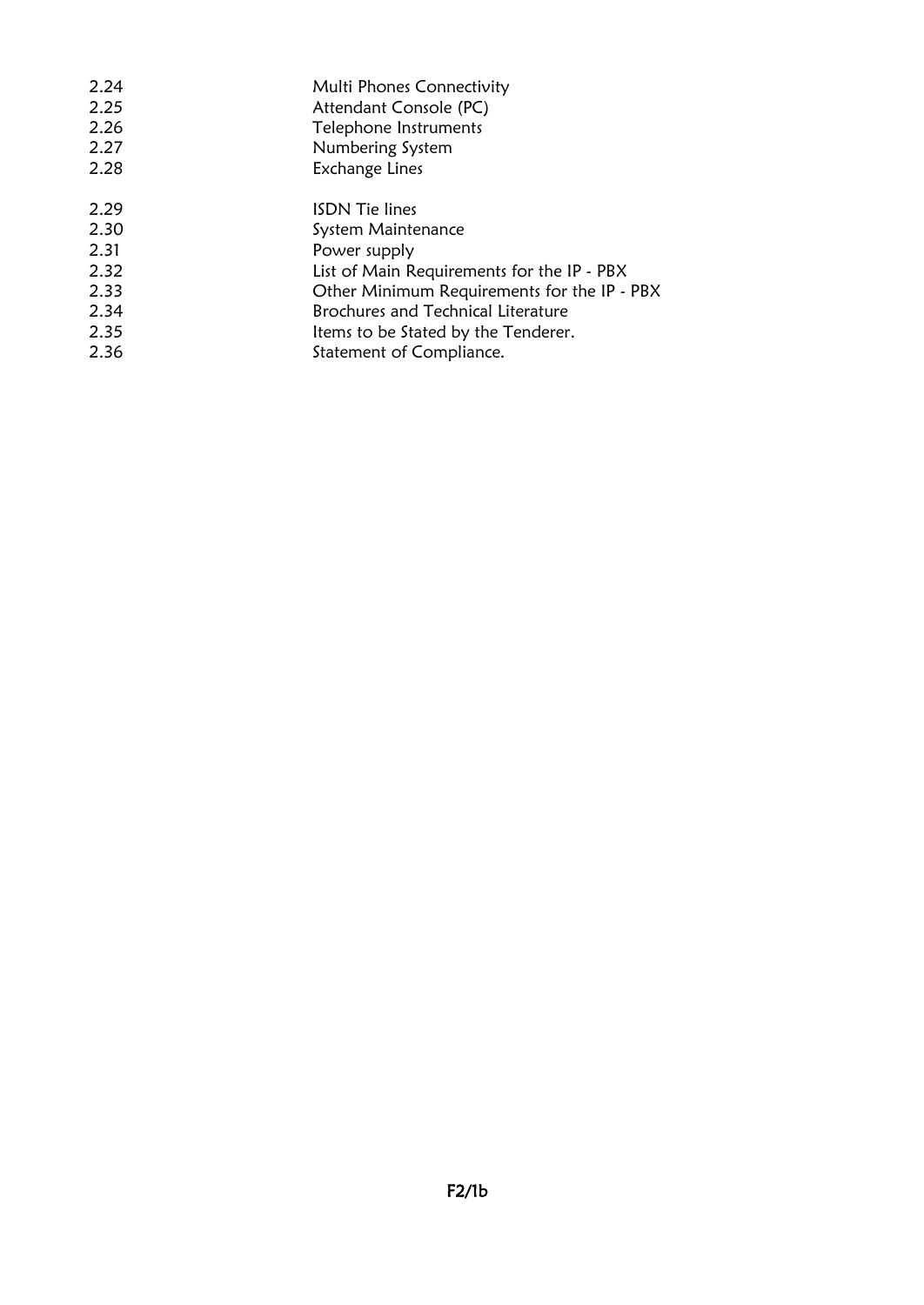# PART 2/1

# 1.00 PARTICULAR SPECIFICATIONS – IP-PBX EQUIPMENT

#### 1.01 DESCRIPTION OF THE SITE

The site of the proposed works is located at Public Service Commission Building, Nairobi.

#### 1.02 DESCRIPTION OF THE PROJECT

The works comprise the Supply, Installation, Testing and Commissioning of new IP-PBX Equipment, Telephone Instruments and the associated cabling works.

#### 1.03 CLIMATIC CONDITIONS

The following climatic conditions apply at the site of the Contract Works and the equipment, materials and installations shall be suitable for these conditions:

Mean Maximum Temperatures 32°c

Mean Minimum Temperature 17.4°c

Range of Relative humidity 39% - 97%

Salt in the atmosphere 0.02%

Altitude 1095M above sea level

Latitude /Longitude 00°21' N/37°35' E

Solar Radiation, February Mean Max 630 Langleys

Extremely heavy rains fall at certain periods of the year and the contractor shall be deemed to have taken account of this factor both in his prices and his planning of the execution of the contract works.

Equipment de-rating factors for the temperature and altitude shall be stated.

#### 1.04 BOND FOR PABX WITH PROVISIONAL TYPE APPROVAL

Where the IP-PBX offered for this tender does not possess full type approval from C.A.K but has provisional type approval, the tenderer will be required to submit the name of a separate surety who will be willing to be bound to the Kenya Government in an amount equal to the full value of the IP-PBX project for a period of 18 months from the date the IPBX is commissioned into service. The surety will be subject to the approval of the government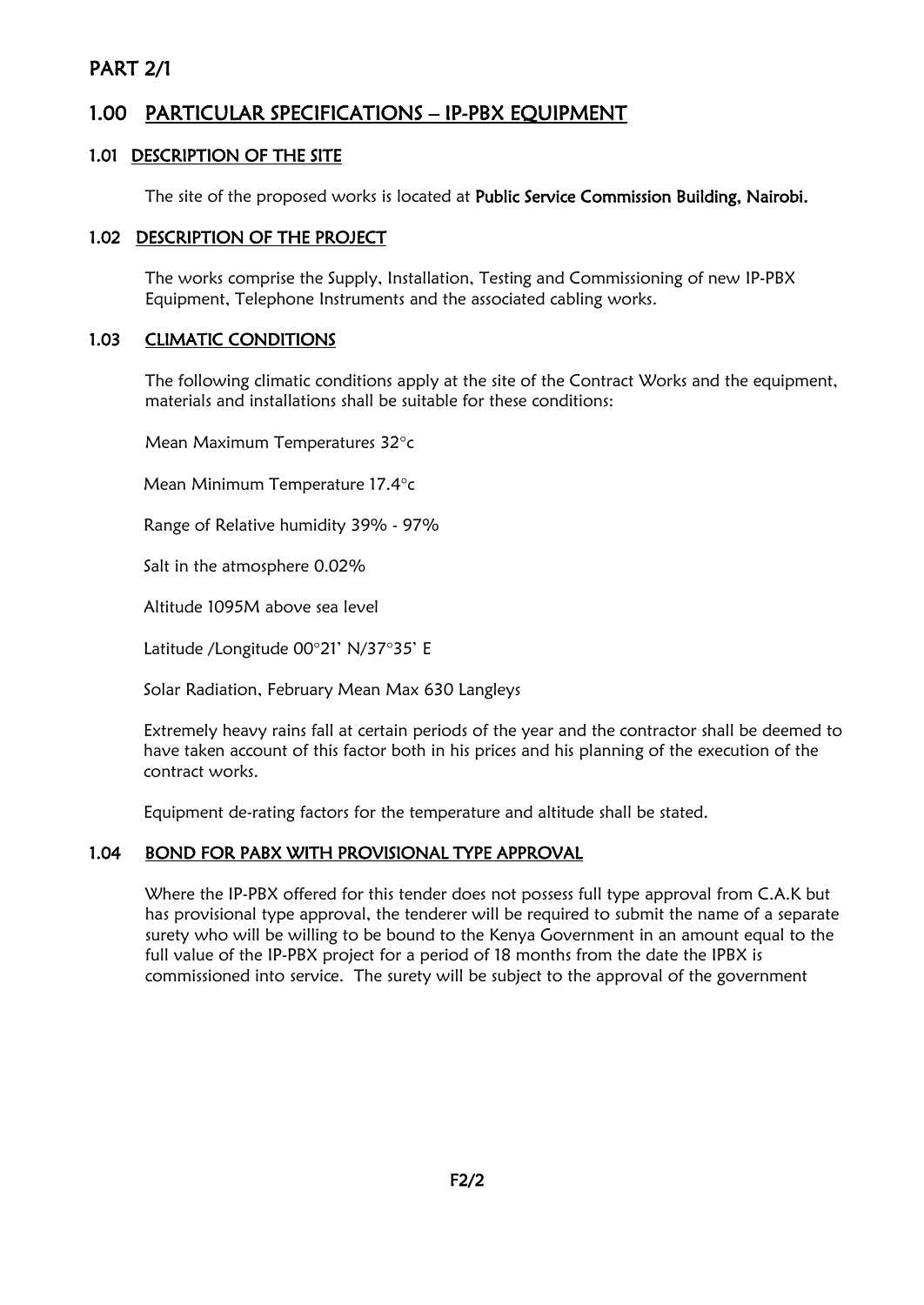#### 1.05 REGULATIONS

The contractor shall, in the execution and completion of the works in the detailed design for which he is responsible comply with the provisions of the following as necessary and relevant:

- **Communication Authority of Kenya (formerly CCK)**
- **The Kenya Communications Act**
- The Electronic Power Act and the Rules made there under
- The Kenya Power and Lighting Company Limited's Bye-Laws.
- The current edition of the "Regulations for the Electric Equipment of Buildings" issued by the Institution of Electrical Engineers.
- **•** The requirements of the Chief Inspector of Factories for the Kenya Government.
- Kenya Bureau of Standards (KEBS) Standard Specifications and Codes of Practice, or other equal and approved standard specifications and codes.
- The Bye-Laws of the Local Authority.
- Any other regulations applicable to Electric and Electronic Installations or Communications systems in Kenya.
- **■** The Employer's Safety Regulations.

#### 1.06 POSITION OF SERVICES AND EQUIPMENT

The route services and approximate positions of apparatus are shown on the contract drawings but their exact positions shall be determined by approved dimensional details on working drawings or on site by the P.M.

The contractor shall ascertain on site that his work will not foil other services or furniture and all services through the ducts must be readily accessible for maintenance and arranged to allow maximum access along the ducts. Any work which has to be redone due to negligence in this respect will be the contractor's responsibility.

#### 1.07 SETTING TO WORK AND REGULATING SYSTEMS

The contractor shall carry out such tests of the contract works as are required by KEBS Standard Specifications and Codes of Practice, I.E.E Regulations or equal and approved codes, or the competent Authority.

No testing or commissioning shall be under taken except in the presence of and to the satisfaction of the P.M. unless approved otherwise by him (contractor's own preliminary and proving tests are exempted).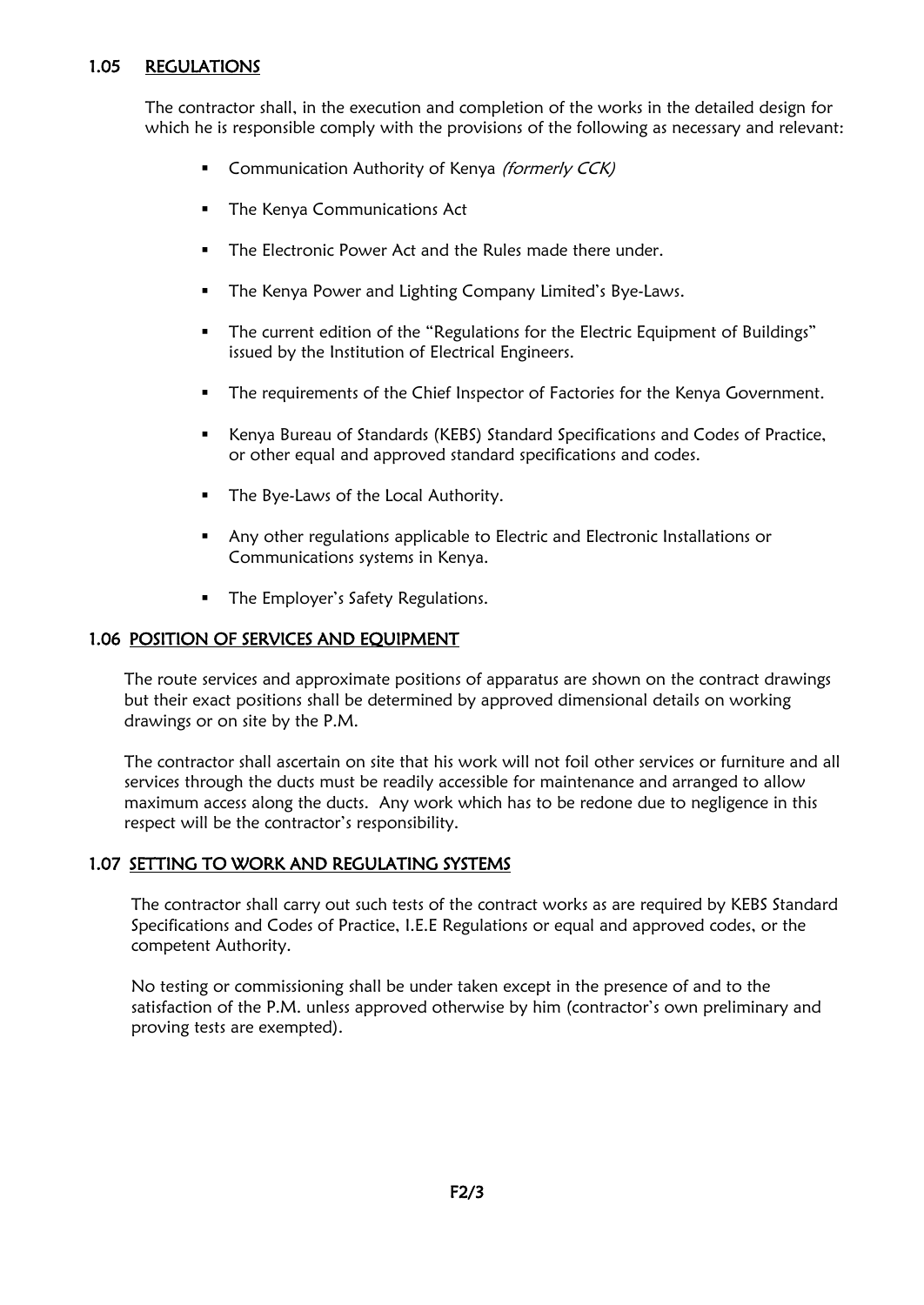The contractor shall include in his tender for the costs for testing and commissioning the contract works as herein described. He shall submit for approval to the P.M. a suitable programme for testing and commissioning. The P.M. and the Employer shall be given ample warning as to the dates on which testing and commissioning will take place.

The proving of any system of plant or equipment as to compliance with the specification shall not be approved by the P.M. except at his discretion until tests have been carried out under operating conditions appertaining to the most onerous conditions specified except where the time taken to obtain such conditions is unreasonable or exceeds 12 months after practical completion of the contract works.

#### 1.08 IDENTIFICATION OF PLANT AND COMPONENTS

The contractor shall supply and install identification labels to all plant and to all switches and items of control equipment with, where no excessive heating is involved, white Traffolyte or equal labels engraved in block lettering denoting the name/function and/or section controlled. Where heating is likely to distort Traffolyte, approved aluminum labels with stamped or engraved lettering shall be used.

The labels shall be mounted on equipment and in most suitable positions. They shall be in English or in internationally understood symbols capable of being read without difficulty. The labels shall conform to descriptions used on record drawing. Details of the lettering of the labels and the method of mounts or supporting shall be forwarded to the P.M. for approval prior to manufacture.

#### 1.09 WORKING DRAWINGS

The contractor shall prepare such working Drawings as may be necessary. The working Drawings shall be completed in such details not only that the contract works can be executed on site but also that the P.M can approve the contractor's designs and intentions in execution of the contract works.

Approved working drawings shall not be departed from except where provided for. Approval by the P.M. of working Drawings shall neither relieve the contractor of any of his obligations under the contract nor relieve him from correcting any errors found subsequently in the approved working Drawings or elsewhere associated therewith or with the works.

#### 1.10 RECORD DRAWINGS

During the execution of works on site the contractor shall, in a manner approved by the P.M. record on working or other Drawings at site all information necessary for preparing Record Drawings of the installed contract Works. Marked-up working or other Drawings and other documents shall be made available to the P.M. as he may require for inspection and checking.

Record Drawing shall include but are not restricted to the following drawings or information: -

- Working Drawings amended as necessary but titled "Record Drawings" and certified as a true record of the as installed" contract works.
- Fully dimensioned drawings of all plant and apparatus.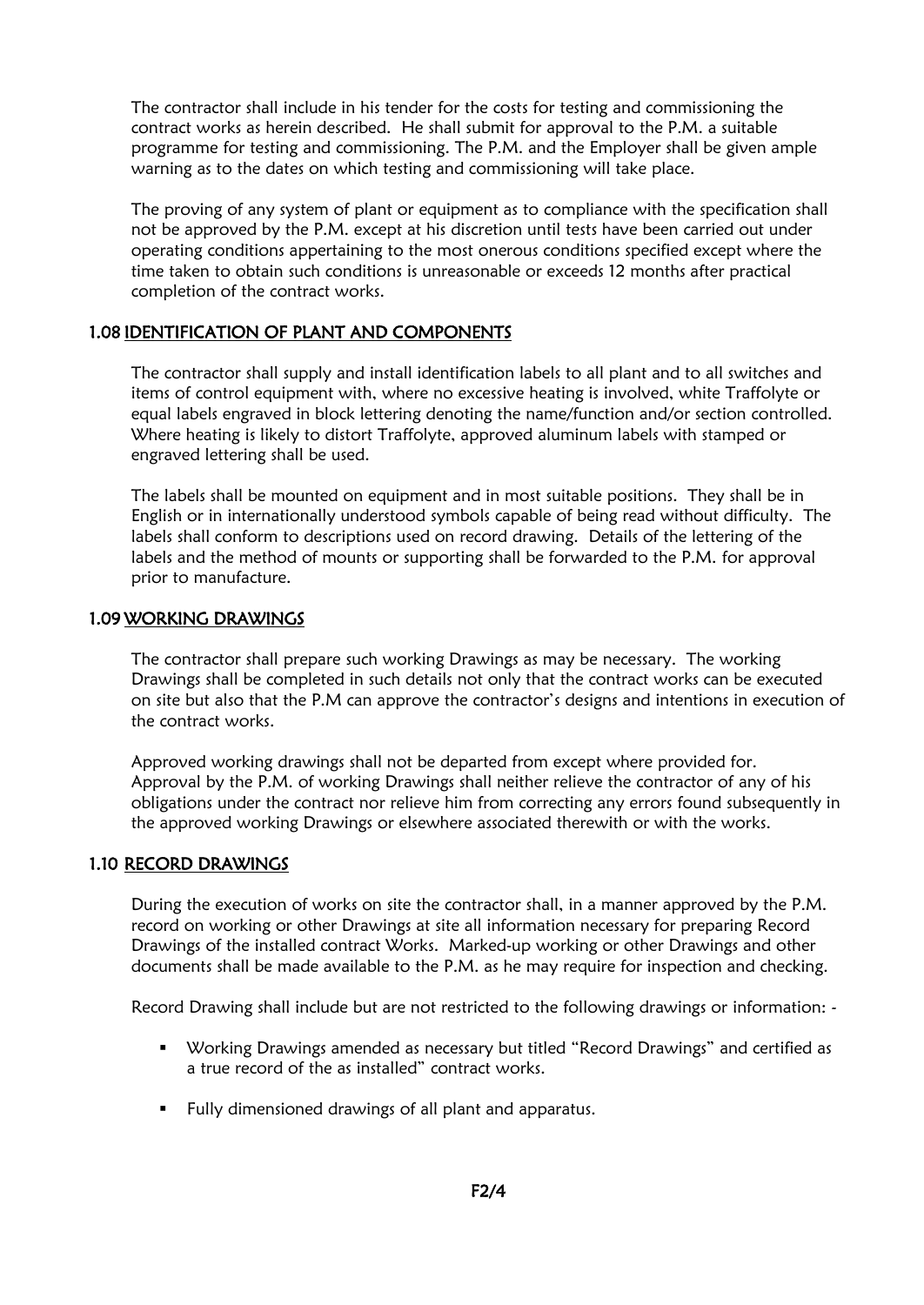- System Schematic and trunking diagrams showing all salient information relating to control and instrumentation.
- Wiring diagrams of individual plant, apparatus and switch and control boards. These diagrams to include these particular to individual plant or apparatus and elsewhere applicable those applicable to system operation as a whole.

One reproducible copy of the Record Drawings of the contract works and Schematic Diagrams shall be provided not later that one month afterwards.

Notwithstanding the contractor's obligation referred to above, if the contractor fails to produce to the P.M.'s approval of the Record Drawings, within one month of partial or Practical Completion the Employer shall be at liberty to have these drawings produced by others. The cost of obtaining the necessary information shall be deducted from the out-standing payments due to the contractor.

### 1.11 TESTS

Both on completion of his work and at the end of the guarantee period the contractor shall carry out such tests as may be required in the presence of the P.M. or his representative, or the competent Authority and shall provide all necessary Instruments, labour and materials to do so. The Contractor shall pay such charges related to such tests if any.

#### 1.12 QUALITY OF MATERIALS

Materials and apparatus required for the complete installation as called for in the specifications or Contract Drawings shall be supplied by the contractor unless specified otherwise.

Unless otherwise specified all materials (including equipment, fittings, cables) shall be new, of the best quality and approved origin.

#### 1.13. TRAINING

In the direction and to the satisfaction of the P.M. the contractor shall arrange for the training of the attendant console operators, users and the administrators at the site or the contractor's office on the workings of the IP based PABX. The cost of such training shall be included in the contractor's prices.

#### 1.14 EQUIPMENT GUARANTEE

The contractor shall undertake in writing to rectify free of charge, all faults arising from faulty components, materials, design or workmanship by the manufacturer or contractor whichever is applicable. This liability shall be for a minimum period of one calendar year from the date of acceptance of the equipment. Twelve months limitation notwithstanding, the period of liability shall not end until all defects which appear during the liability period have been rectified.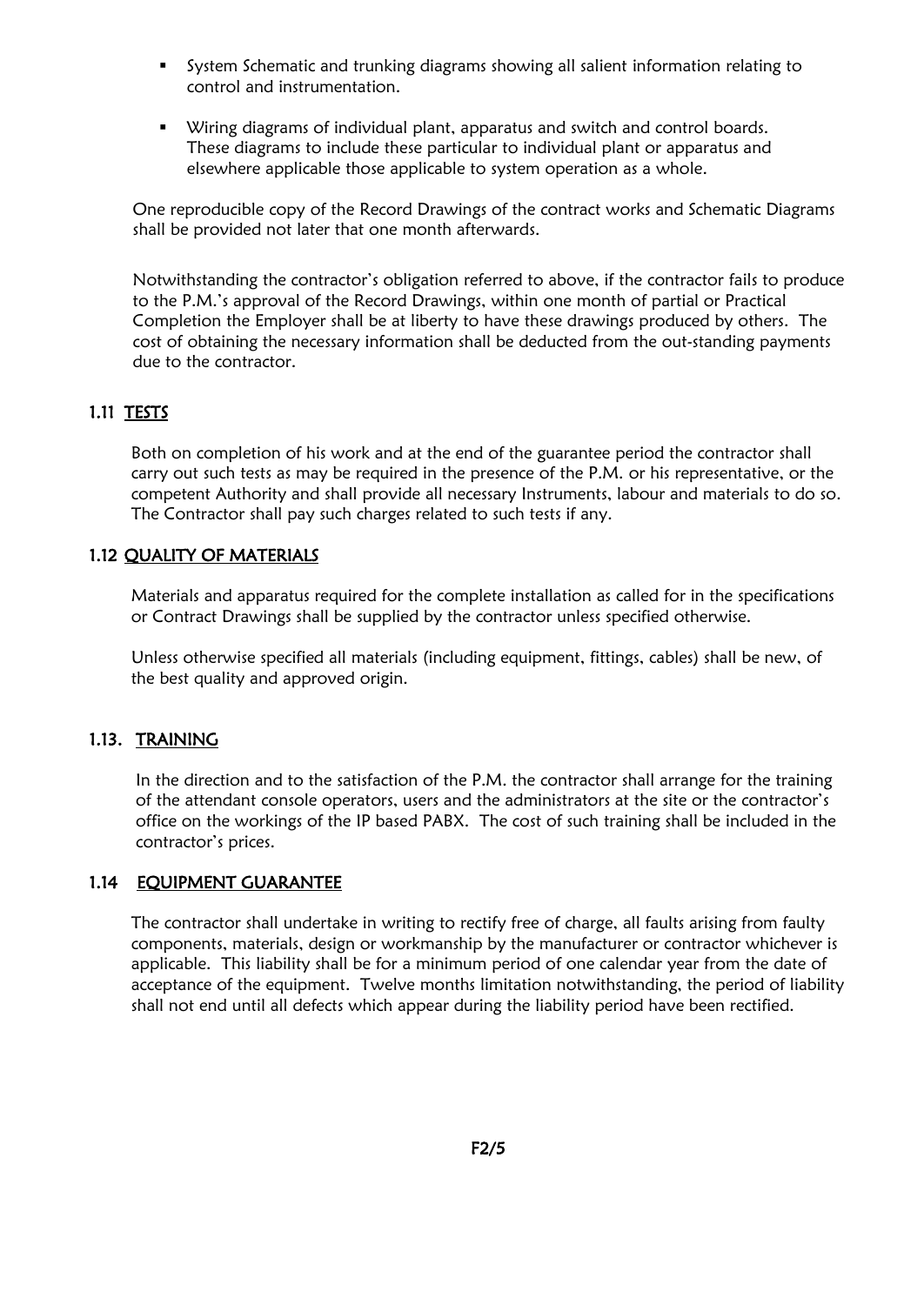#### 1.15 PATENT RIGHTS

The contractor shall fully indemnify the Government of Kenya, against any action, claim or proceeding relating to infringement of any patent or design rights, and shall pay any royalties which may be payable in respect of any article or any part thereof which shall have been supplied by the contractor to the P.M. and in like manner the government of Kenya shall fully indemnify the contractor against any such action, claim on proceeding for infringement or alleged infringement under the works the design thereof which shall have been supplied by the P.M. to the contractor, but this indemnity shall apply to the works only, and any permission or request to manufacture to the order of the P.M. shall not relieve the contractor from liability should he manufacture for, or supply to other buyers.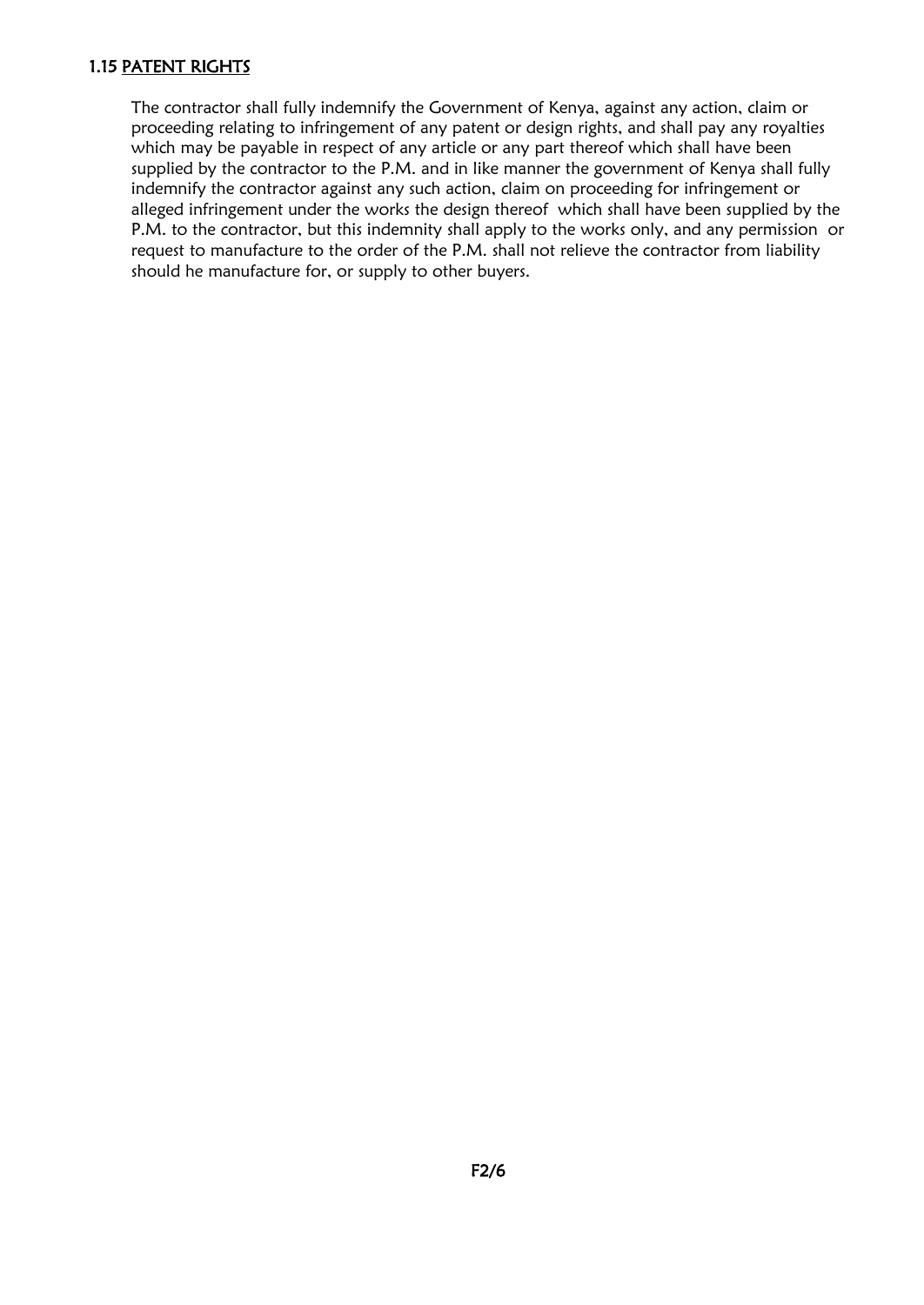# STATEMENT OF COMPLIANCE

- a) I confirm compliance of all clauses of the General Conditions, General Specifications and Particular Specifications in this tender.
- b) I confirm I have not made and will not make any payment to any person, which can be perceived as an inducement to win this tender.

Signed:………………………………………...for and on behalf of the Tenderer

Date……………………………………………...……

Official Rubber Stamp:……………………………………………………..………....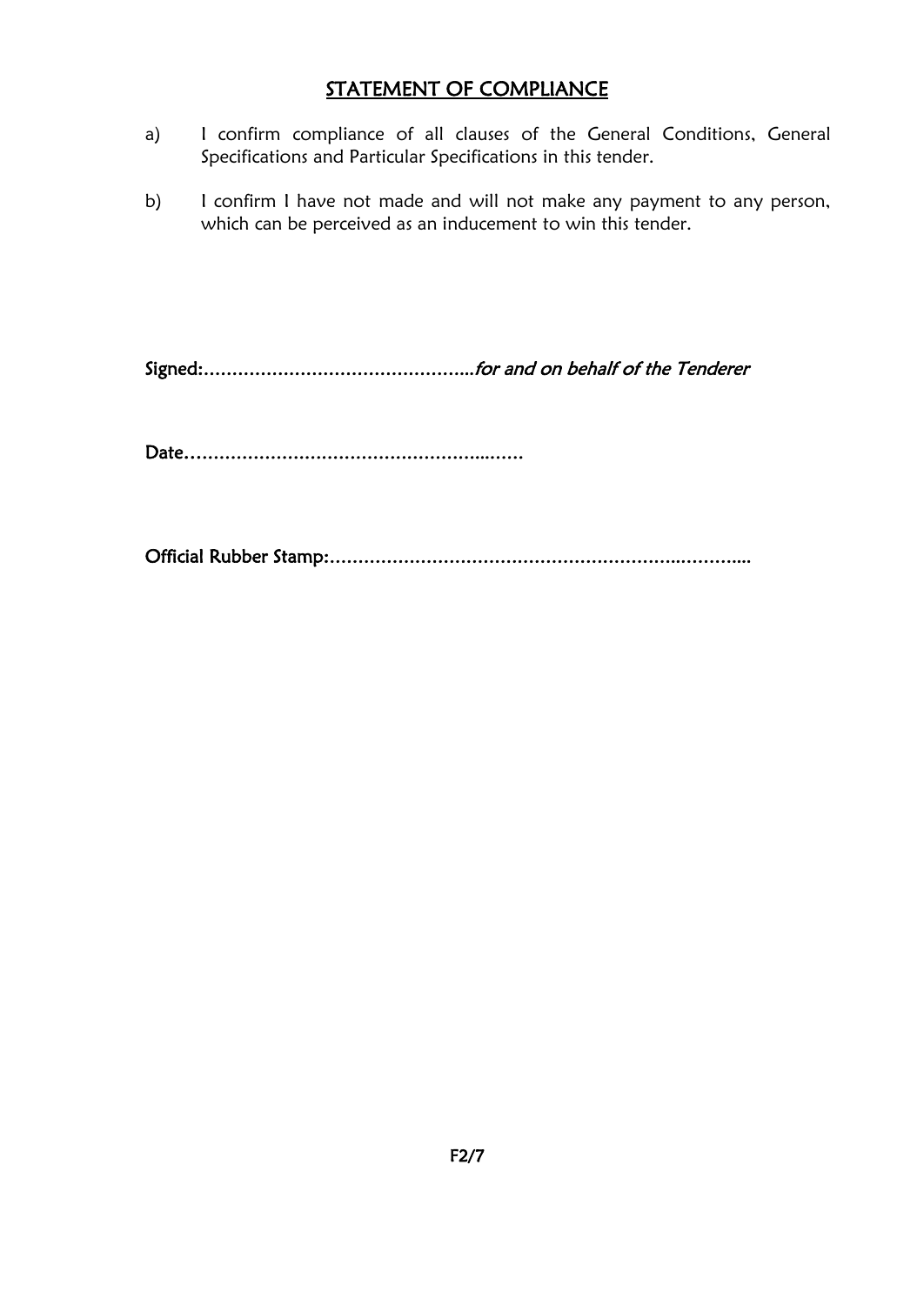# **SECTION G**

# SCHEDULE OF UNIT RATES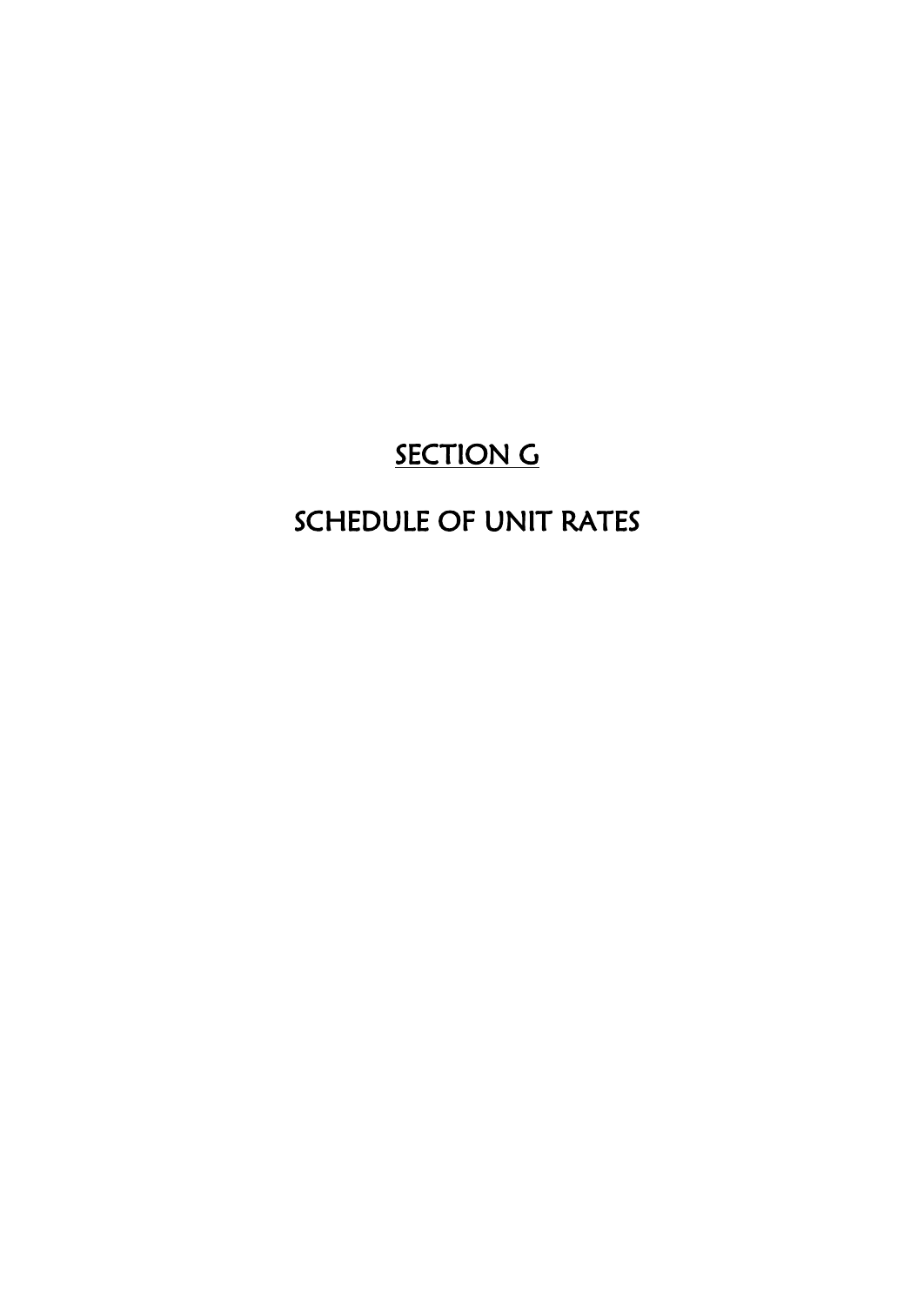#### SCHEDULE OF UNIT RATES

- 1. The tenderer shall insert unit rates against the items in the following schedules and may add such other items as he considers appropriate.
- 2. The unit rates shall include for supply, transport, insurance, delivery to site, storage as necessary, assembling, cleaning, installing, connecting, profit and maintenance in defects liability and any other obligation under this contract.
- 3. The unit rates will be used to assess the value of additions or omissions arising from authorised variations to the contract works.
- 4. Where trade names or manufacturer's catalogue numbers are mentioned in the specification, the reference is intended as a guide to the type of article or quality of material required. Alternative brands of equal and approved quality will be accepted.
- 5. The prices quoted shall be deemed to include for all obligations under the sub-contract including but not limited to supply of materials, labour, delivery to site, storage on site, installation, testing, commissioning and all taxes (including 16% V.A.T, 3 % Withholding tax and all other taxes applicable at the time of tender).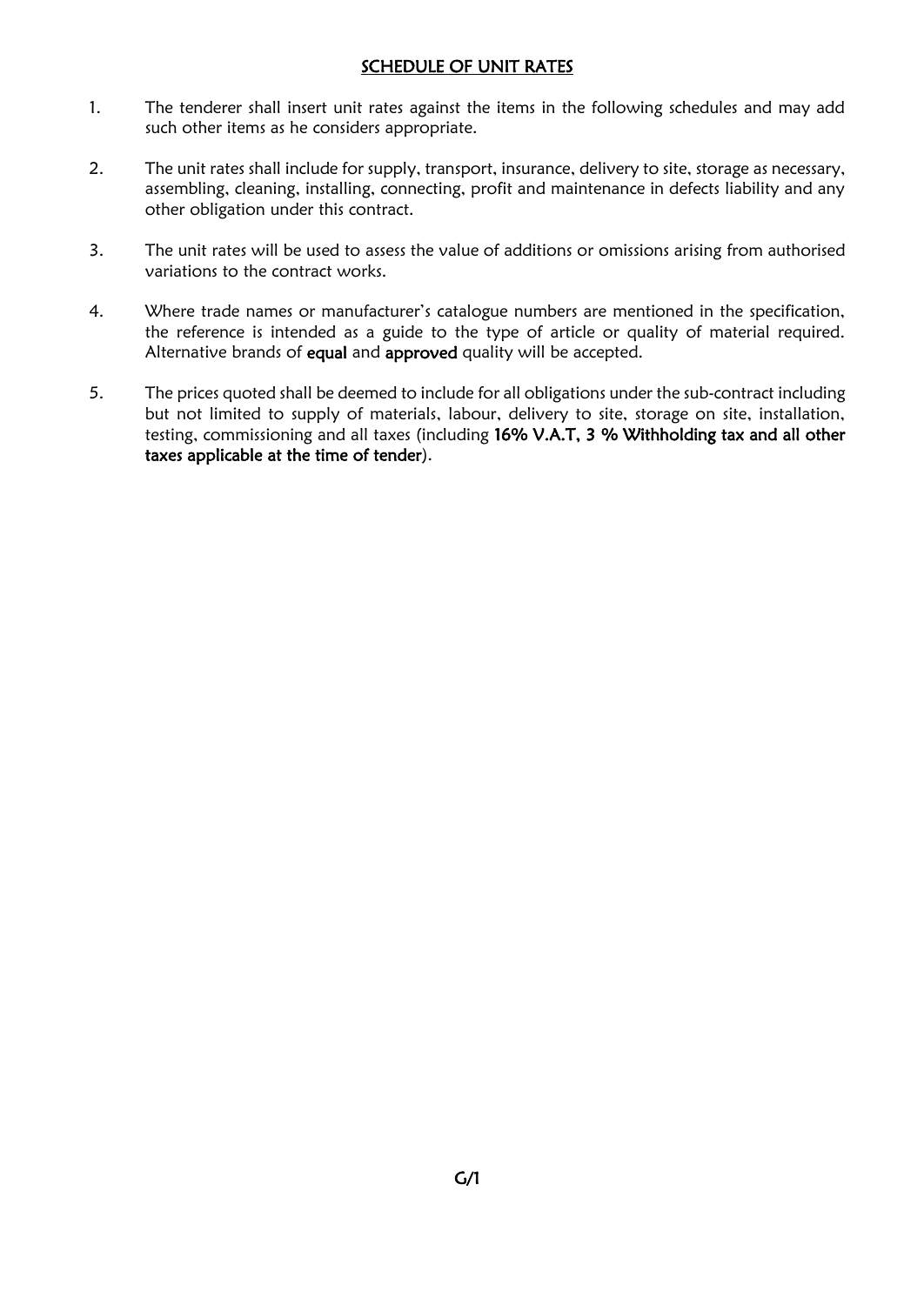# SCHEDULE OF UNIT RATES

# (To be completed by the Tenderer)

| <b>ITEM</b> | <b>DESCRIPTION</b>                                             | <b>QTY/UNIT</b> | RATE(KSHS) |
|-------------|----------------------------------------------------------------|-----------------|------------|
| 1.          | Cat 6e UTP 4-pair cable                                        | 1Roll           |            |
| 2.          | 4 core Single mode fiber cable                                 | 1M              |            |
| 3.          | 6 core Single mode fiber cable                                 | 1M              |            |
| 4.          | 4 core Multi mode fiber cable                                  | 1M              |            |
| 5.          | 6 core Multi mode fiber cable                                  | 1M              |            |
| 6.          | 4 core Single mode fiber outdoor<br>cable                      | 1M              |            |
| 7.          | 6 core Single mode fiber outdoor<br>cable                      | 1M              |            |
| 8.          | 4 core Multi mode fiber outdoor cable                          | 1M              |            |
| 9.          | 6 core Multi mode fiber outdoor cable                          | 1M              |            |
| 10.         | 48 port Cisco switch 48PC with PoE<br>and approved by engineer | 1No.            |            |
| 11.         | Ditto but 12port<br>Cat 6e UTP 8-Pair outdoor cable            | 1No.            |            |
| 12.         | 12U Data Cabinet                                               | 1No.            |            |
| 13.         | 9U Data Cabinet                                                | 1No.            |            |
| 14.         | Single port Cat 6E angled Faceplate                            | 1No.            |            |
| 15.         | CAT 6E UTP 4-Pair Cable                                        | 1No.            |            |
| 16.         | CAT 6A STP 4-Pair Cable                                        | M               |            |
| 17.         |                                                                | M               |            |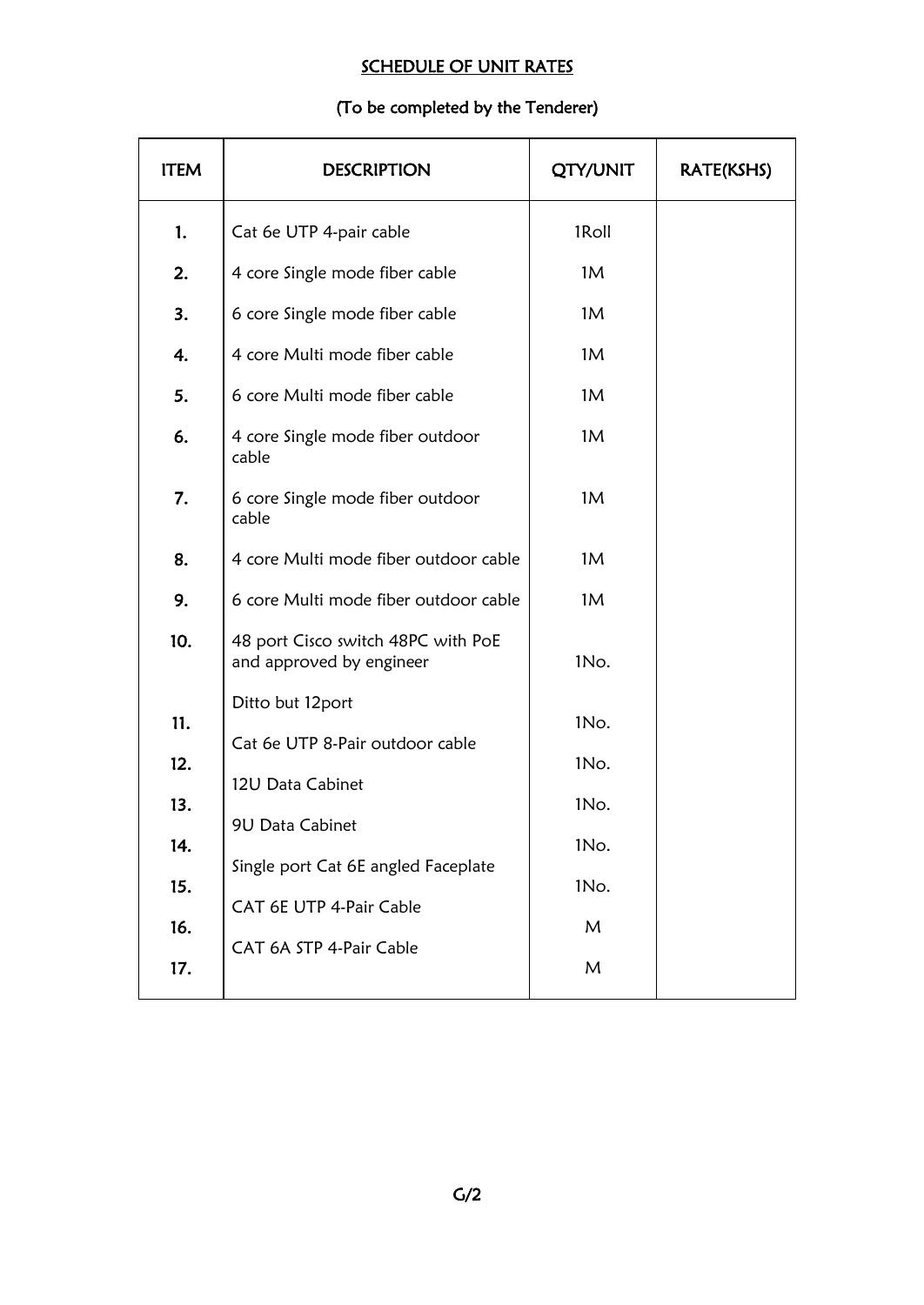| <b>ITEM</b>             | <b>DESCRIPTION</b>                                                                                           | QTY         | <b>UNIT</b>       | RATE(KSHS) |
|-------------------------|--------------------------------------------------------------------------------------------------------------|-------------|-------------------|------------|
|                         | Supply and Install the following:-                                                                           |             |                   |            |
| 1                       | Digital ISDN PRI-E1 tie line card<br>complete with a local modem                                             | 1           | No.               |            |
| $\overline{2}$          | (i) wireless gateway module complete<br>with accessories & line                                              | 1           | No.               |            |
|                         | (ii) ) Wireless module complete with<br>accessories & line                                                   | 1           | No.               |            |
| $\overline{\mathbf{3}}$ | Digital ISDN PRI-E1line card (bidder to<br>indicate the No. of<br>channels                                   | 1           | No                |            |
| $\overline{4}$          | ISDN (PRI) card complete with a local<br>modem                                                               | 1           | <b>No</b>         |            |
|                         | IP- standard telephone instrument<br>complete with necessary<br>accessories                                  |             |                   |            |
| 5                       | IP- Executive telephone instrument<br>complete with necessary accessories                                    | 1           | No                |            |
| 6                       | Voice patch panel (48 circuits)                                                                              | 1           | No.               |            |
| $\overline{7}$          | Wireless gateway (48 circuits)                                                                               |             | No.               |            |
| 8                       | 48 port Cisco Core as Cisco Catalyst<br>6500 series.                                                         | 1           | No.               |            |
| 9                       | UH22 server cabinet                                                                                          | 1           | No.               |            |
| 10                      | <b>Discase</b><br>20 pair<br>a)<br>40 Pair<br>b)<br>50 Pair<br>c)                                            | 1<br>1<br>1 | No.<br>No.<br>No. |            |
| 11                      | Telephone cables<br>20 pair<br>a)<br>40 Pair<br>b)<br>50 Pair<br>c)                                          | 1<br>1<br>1 | Lm.<br>Lm.<br>Lm. |            |
| 12 <sup>2</sup>         | Network Switches Port Switch Rack<br>Mountable<br>a) 24 Port Cisco as Cisco Catalyst<br>b) Ditto but 12 Port | 1<br>1      | No.<br>No.        |            |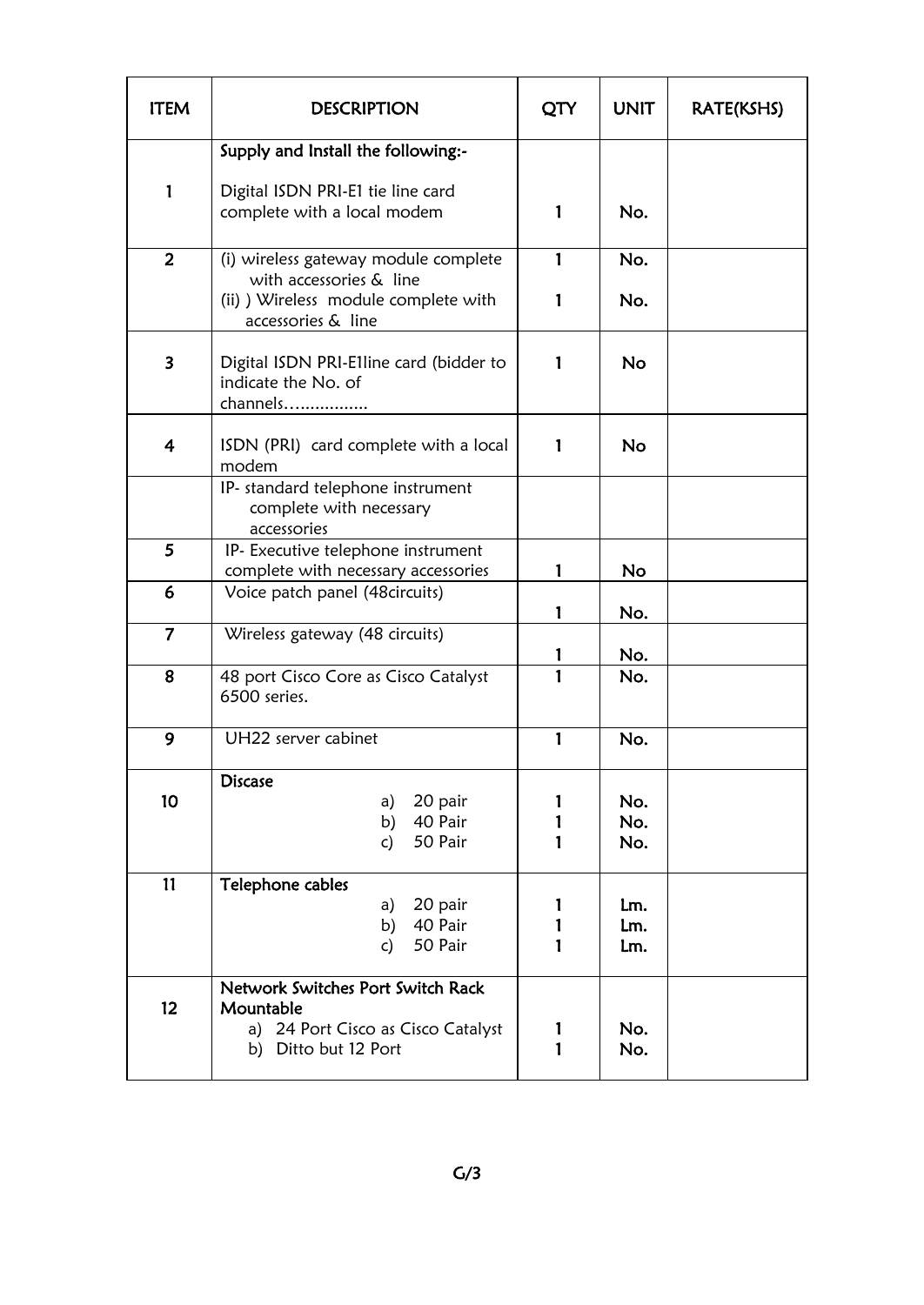# **SECTION H**

# BILLS OF QUANTITIES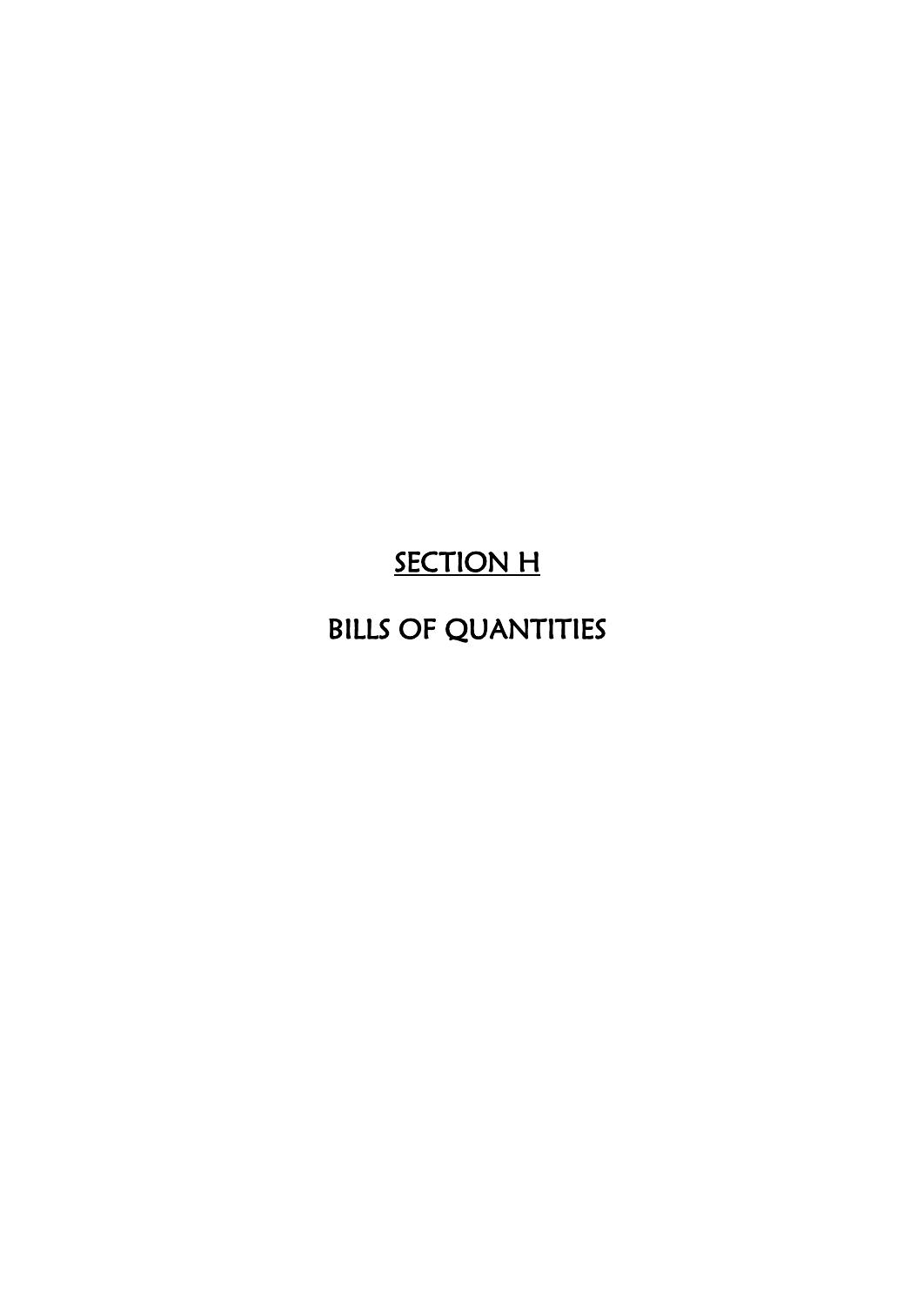#### BILLS OF QUANTITIES

#### A) PRICING OF PRELIMINARIES ITEMS

 Prices will be inserted against item of preliminaries in the Contractor's Bills of Quantities and specification. These Bills are designated as Bill No.1 in this Section. Where the Contractor fails to insert his price in any item he shall be deemed to have made adequate provision for this on various items in the Bills of Quantities. The preliminaries form part of this contract and together with other Bills of Quantities covers for the costs involved in complying with all the requirements for the proper execution of the whole of the works in the contract.

The Bills of Quantities are divided generally into three sections:

(a) Preliminaries – Bill No.1

Contractor's preliminaries are as per those described in section C – Contract Preliminaries and General Conditions of Contract. The Contractor shall study the conditions and make provision to cover their cost in this Bill. The number of preliminary items to be priced by the Tenderer has been limited to tangible items such as site office, temporary works and others. However the Tenderer is free to include and price any other items he deems necessary taking into consideration conditions he is likely to encounter on site.

- (b) Installation Items Other Bills
	- **(i)** The brief description of the items in these Bills of Quantities should in no way modify or supersede the detailed descriptions in the contract Drawings, conditions of contract and specifications.
	- **(ii)** The unit of measurements and observations are as per those described in clause 1.0 5 of the section C.
- (c) Summary

 The summary contains tabulation of the separate parts of the Bills of Quantities carried forward with provisional sum, contingencies and any prime cost sums included. The Contract shall insert his totals and enter his grand total tender sum in the space provided below the summary.

This grand total tender sum shall be entered in the Form of Tender provided elsewhere in this document.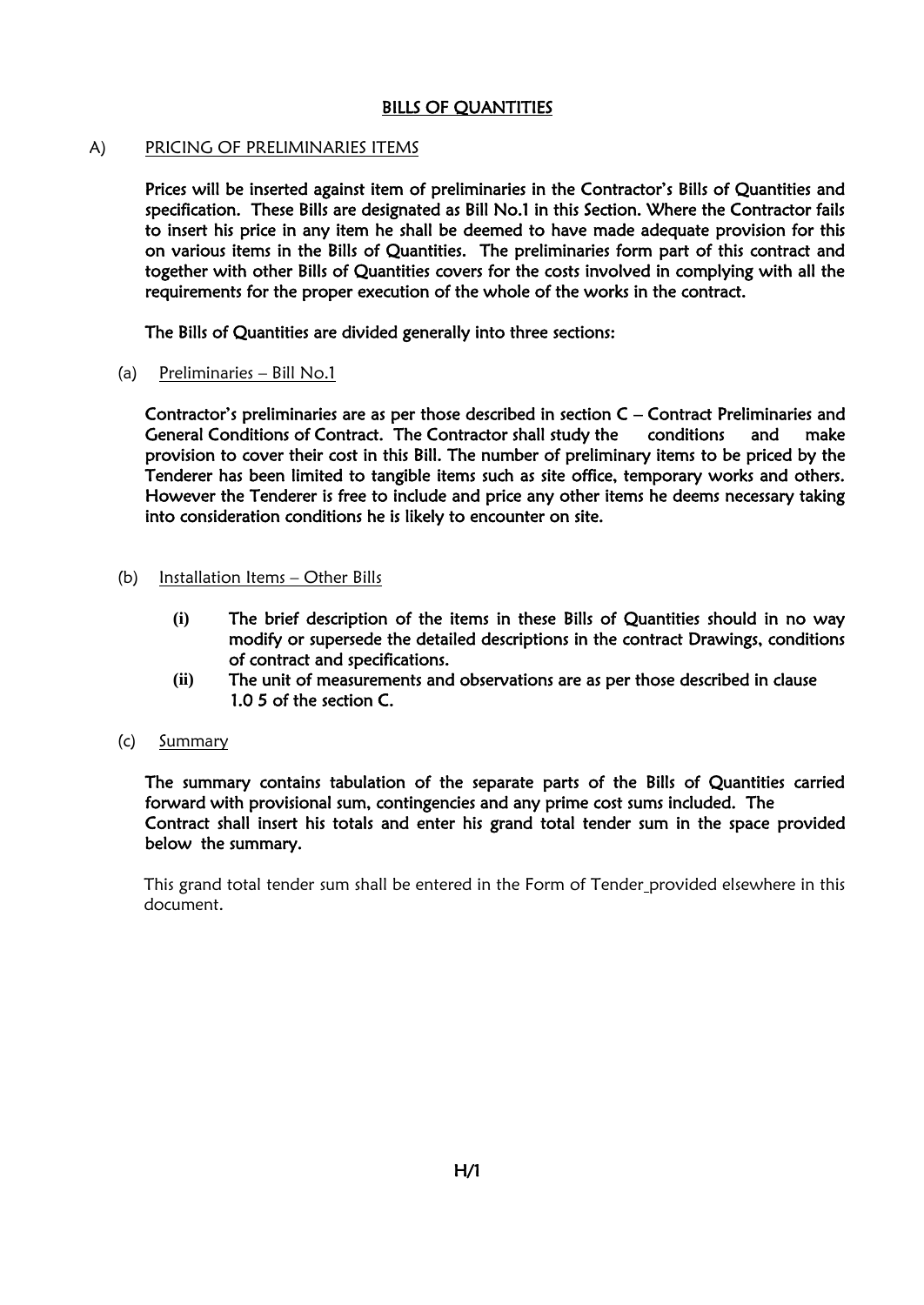#### SPECIAL NOTES TO THE BILLS OF QUATITES

- 1. The Bills of Quantities form part of the contract documents and are to be read in conjunction with the contract drawings and general specifications of materials and works.
- 2. The prices quoted shall be deemed to include for all obligations under the sub-contract including but not limited to supply of materials, labour, delivery to site, storage on site, installation, testing, commissioning and all taxes (including 16% V.A.T, 3 % Withholding tax and all other taxes applicable at the time of tender).
- 3. All prices omitted from any item, section or part of the Bills of Quantities shall be deemed to have been included to another item, section or part.
- 4. The brief descriptions of the items given in the Bills of Quantities are for the purpose of establishing a standard to which the sub-contractor shall adhere to. Otherwise alternative brands of equal and approved quality will be accepted.

Should the sub-contractor install any material not specified here-in before receiving approval from the Project Manager, the sub-contractor shall remove the material in question and, at his own cost, install the proper material.

- 5. The grand total of prices in the price summary page must be carried forward to the Form of Tender to be deemed valid.
- 6. Tenderers must enclose, together with their submitted tenders, detailed coloured manufacturer's Brochures detailing Technical Literature and specifications on all the equipment they intend to offer e.g. Standby Battery and UPS, Data Switches, Routers and IP-PBX.

The brochures are to be used to ascertain the suitability of the components offered by the bidders. Bidders not complying with this requirement shall be considered technically nonresponsive and shall subsequently be disqualified.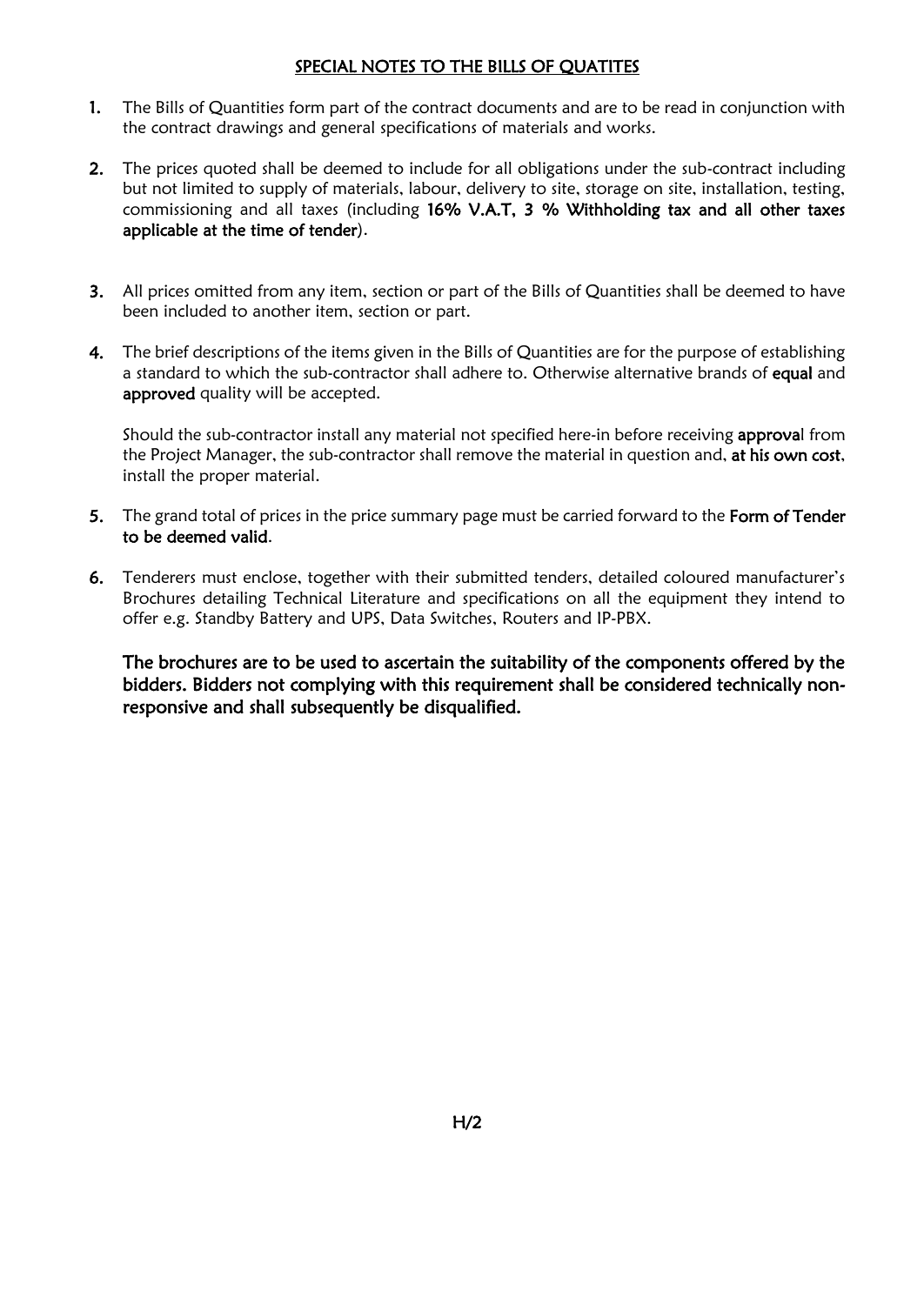#### **BILL NO. 1: CONTRACT PRELIMINARIES**

| <b>ITEM</b>  | <b>DESCRIPTION</b>                                                                                                                                                              | <b>QTY</b> | <b>UNIT</b> | <b>RATE</b> | <b>AMOUNT (KSHS)</b> |
|--------------|---------------------------------------------------------------------------------------------------------------------------------------------------------------------------------|------------|-------------|-------------|----------------------|
| $\mathbf{1}$ | Discrepancies clause 1.02                                                                                                                                                       |            |             |             |                      |
| 2            | Conditions of sub-contract Agreement clause 1.03                                                                                                                                |            |             |             |                      |
| 3            | Payments clause1.04                                                                                                                                                             |            |             |             |                      |
| 4            | Site location clause 1.06                                                                                                                                                       |            |             |             |                      |
| 5            | Scope of Contract Works clause 1.08                                                                                                                                             |            |             |             |                      |
| 6            | Extent of the Contractor's Duties clause 1.09                                                                                                                                   |            |             |             |                      |
| 7            | Firm price contract clause 1.12                                                                                                                                                 |            |             |             |                      |
| 8            | Variation clause 1.13                                                                                                                                                           |            |             |             |                      |
| 9            | Prime cost and provisional sum clause 3.14 (insert profit and<br>attendance which is a percentage of expended PC or provisional sum.)                                           |            |             |             |                      |
| 10           | Bond clause 1.15                                                                                                                                                                |            |             |             |                      |
| 11           | Government Legislation and Regulations clause 1.16                                                                                                                              |            |             |             |                      |
| 12           | Import Duty and Value Added Tax clause 1.17(Note this clause applies<br>for materials supplied only. VAT will also be paid by the contractor as<br>allowed in the summary page) |            |             |             |                      |
| 13           | Insurance company Fees clause 1.18                                                                                                                                              |            |             |             |                      |
| 14           | Provision of services by the Main contractor clause 1.19                                                                                                                        |            |             |             |                      |
| 15           | Samples and Materials Generally clause 1.21                                                                                                                                     |            |             |             |                      |
| 16           | Supplies clause 1.20                                                                                                                                                            |            |             |             |                      |
| 17           | Bills of Quantities clause 1.23                                                                                                                                                 |            |             |             |                      |
| 18           | Contractor's Office in Kenya clause 1.24                                                                                                                                        |            |             |             |                      |
| 19           | Builder's Work clause 1.25                                                                                                                                                      |            |             |             |                      |
| $20\,$       | Setting to work and Regulating system clause 1.29                                                                                                                               |            |             |             |                      |
| 21           | Identification of plant components clause 1.30                                                                                                                                  |            |             |             |                      |
| $22\,$       | Working Drawings clause 1.32                                                                                                                                                    |            |             |             |                      |
|              |                                                                                                                                                                                 |            |             |             |                      |
|              |                                                                                                                                                                                 |            |             |             |                      |
|              |                                                                                                                                                                                 |            |             |             |                      |
|              |                                                                                                                                                                                 |            |             |             |                      |
|              |                                                                                                                                                                                 |            |             |             |                      |
|              |                                                                                                                                                                                 |            |             |             |                      |
|              | SUB-TOTAL CARRIED FORWARD TO NEXT PAGE                                                                                                                                          |            |             |             |                      |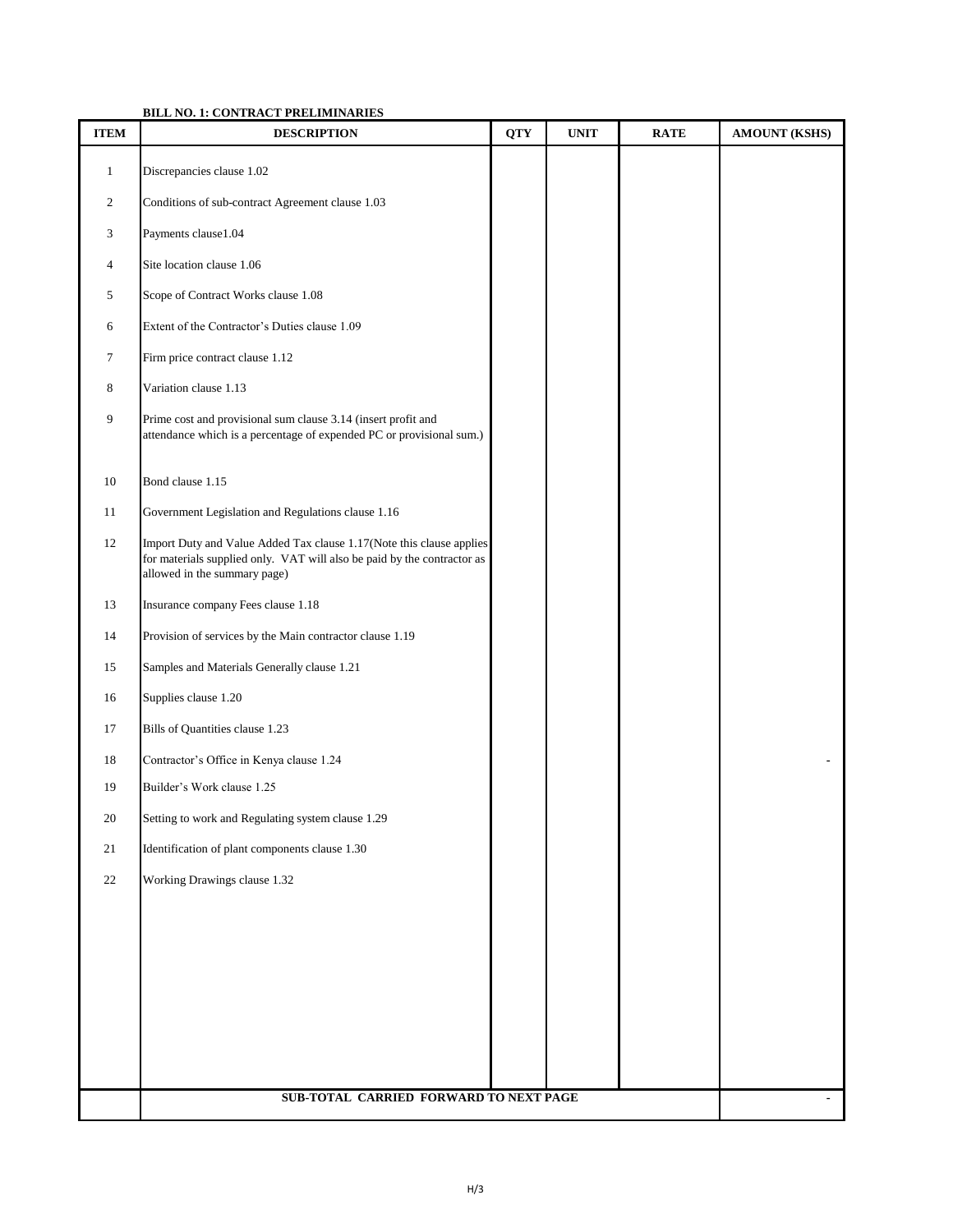| <b>ITEM</b> | <b>DESCRIPTION</b>                                         | <b>QTY</b> | $\ensuremath{\mathbf{UNIT}}$ | <b>RATE</b> | <b>AMOUNT (KSHS)</b> |
|-------------|------------------------------------------------------------|------------|------------------------------|-------------|----------------------|
|             | SUB-TOTAL BROUGHT FORWARD FROM PREVIOUS PAGE               |            |                              |             |                      |
| 23          | Record Drawings(As Installed) and Instructions clause 1.33 |            |                              |             |                      |
| 24          | Maintenance Manual clause 1.34                             |            |                              |             |                      |
| 25          | Hand over clause 1.35                                      |            |                              |             |                      |
| 26          | Painting clause 1.36                                       |            |                              |             |                      |
| 27          | Testing and Inspection - manufactured plant clause 1.38    |            |                              |             |                      |
| 28          | Testing and Inspection - Installation clause 1.39          |            |                              |             |                      |
| 29          | Storage of Materials clause 1.41                           |            |                              |             |                      |
| 30          | Initial Maintenance clause 1.42                            |            |                              |             |                      |
| 31          | Local and other Authorities notices and fees clause 1.60   |            |                              |             |                      |
| 32          | Temporary Works clause 1.63                                |            |                              |             |                      |
| 33          | Patent Rights clause 1.64                                  |            |                              |             |                      |
| 34          | Mobilization and Demobilization Clause 1.65                |            |                              |             |                      |
| 35          | Supervision by Engineer and Site Meetings Clause 1.67      | Item       | Item                         | 100,000.00  | 100,000.00           |
| 36          | Allow for profit and Attendance for the above item (35)    |            |                              |             |                      |
| 37          | Amendment to Scope of Sub-contract Works clause 1.68       |            |                              |             |                      |
| $38\,$      | Contractor obligation and Employers Obligation clause 1.69 |            |                              |             |                      |
|             |                                                            |            |                              |             |                      |
|             |                                                            |            |                              |             |                      |
|             |                                                            |            |                              |             |                      |
|             |                                                            |            |                              |             |                      |
|             |                                                            |            |                              |             |                      |
|             |                                                            |            |                              |             |                      |
|             |                                                            |            |                              |             |                      |
|             |                                                            |            |                              |             |                      |
|             |                                                            |            |                              |             |                      |
|             |                                                            |            |                              |             |                      |
|             |                                                            |            |                              |             |                      |
|             |                                                            |            |                              |             |                      |
|             |                                                            |            |                              |             |                      |
|             |                                                            |            |                              |             |                      |
|             | TOTAL CARRIED FORWARD TO SUMMARY PAGE                      |            |                              |             |                      |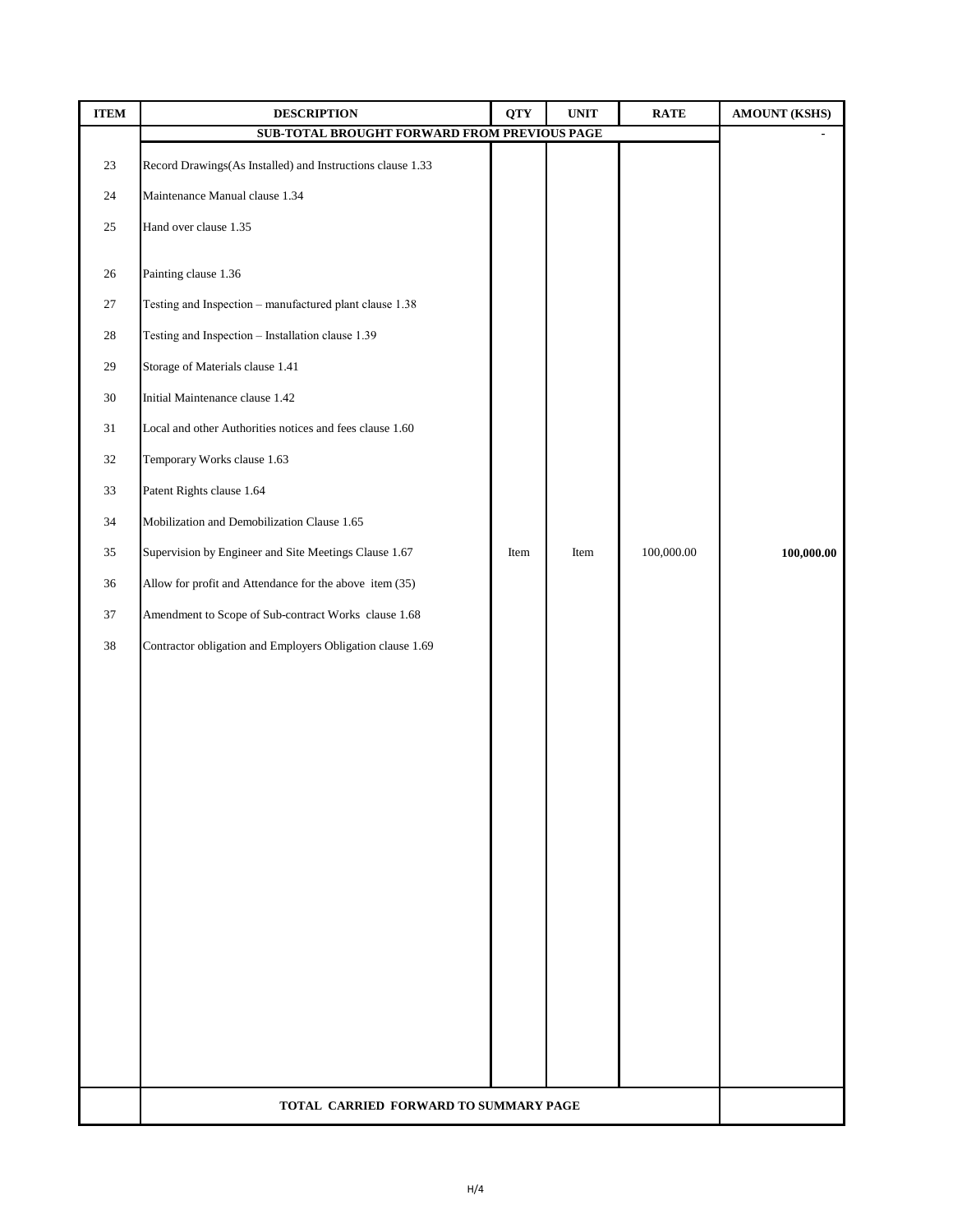#### **SCHEDULE 1: FIFTH FLOOR ADDITIONAL OFFICES**

| <b>ITEM</b>    | SCHEDULE 1. THE HIT LOOK RODH HORNE OF FICES<br><b>DESCRIPTION</b>                                                                                                                                                                                                               | <b>QTY</b>   | <b>UNIT</b> | <b>RATE</b> | <b>AMOUNT (KSHS)</b> |
|----------------|----------------------------------------------------------------------------------------------------------------------------------------------------------------------------------------------------------------------------------------------------------------------------------|--------------|-------------|-------------|----------------------|
|                | Supply, Install Test and Commission the following items:                                                                                                                                                                                                                         |              |             |             |                      |
| $\mathbf{1}$   | <b>HORIZONTAL CABLING</b><br>Cat 6A UTP 4-pair cable as Siemon or approved equivalent pulled                                                                                                                                                                                     | 8320         |             |             |                      |
|                | between cabinets and outlet plate.                                                                                                                                                                                                                                               |              | Lm          |             |                      |
| 2              | 3M, RJ45-RJ45 UTP factory terminated patch cords as Siemons or                                                                                                                                                                                                                   | 102          | No          |             |                      |
|                | approved equivalent for use at workstation area for data outlets.                                                                                                                                                                                                                |              |             |             |                      |
| 3              | 1M, RJ45-RJ45 patch cords factory terminated as Siemons or approved<br>equivalent to be used in cabinet.                                                                                                                                                                         | 102          | No          |             |                      |
| $\overline{4}$ | 3M, RJ45-RJ11 factory terminated patch cords as Siemon or its equal<br>and approved equivalent between Data outlet and Telephone handsets.                                                                                                                                       | 102          | No.         |             |                      |
| 5              | RJ45 cat 6A UTP (Dual) Data outlets complete with faceplates and<br>labelling system as Siemon or approved equivalent.                                                                                                                                                           | 102          | No          |             |                      |
| 6              | RJ45 Cat 6A UTP (Single) Data outlets complete with faceplates and<br>labelling system as Siemon or its equal and approved equivalent.                                                                                                                                           | 102          | No.         |             |                      |
| $\tau$         | IDC (Insulation displacement connectors) - 1M, S110-RJ45 Cat 6 UTP<br>factory terminated patch cords Jacks as Siemon or its equal and<br>approved equivalent to be used in cabinet.                                                                                              | 102          | No.         |             |                      |
| 8              | IDC voice termination kit.                                                                                                                                                                                                                                                       | 8            | No.         |             |                      |
|                | <b>BACKBONE CABLING</b>                                                                                                                                                                                                                                                          |              |             |             |                      |
| 9              | 24 Port Fibre Optic Patch Panel as Siemon or its equal and approved<br>equivalent.                                                                                                                                                                                               | 1            | No.         |             |                      |
| 10             | 1000Base-SX Multicore SFP fibre modules as CISCO or approved<br>equivalent.                                                                                                                                                                                                      | 4            | No.         |             |                      |
| 11             | Dual Fibre optic patch leads.                                                                                                                                                                                                                                                    | 8            | No.         |             |                      |
| 12             | Cable Ties and Self Adhesive Labels for Cable Labelling                                                                                                                                                                                                                          | $\mathbf{1}$ | Item        |             |                      |
| 13             | 1000BASE X 8-Core Fibre Optic Cable                                                                                                                                                                                                                                              | 302          | LM          |             |                      |
| 14             | D T U                                                                                                                                                                                                                                                                            | 4            | No          |             |                      |
| 15             | SFP fibre modules as CISCO or approved equivalent                                                                                                                                                                                                                                | 8            | No          |             |                      |
| 16             | Dual Fibre optic patch leads                                                                                                                                                                                                                                                     | 8            | No          |             |                      |
| 17             | Pig tails                                                                                                                                                                                                                                                                        | 4            | No          |             |                      |
| 18             | Dual Fibre optic patch leads                                                                                                                                                                                                                                                     | 12           | No          |             |                      |
| 19             | Connecting the system to the clean centralized power unit in second<br>floor to feed the equipments using $5 \times 10$ mm <sup>2</sup> SC PVC cable                                                                                                                             | 84           | LM          |             |                      |
| 20             | Earthing the system.                                                                                                                                                                                                                                                             | 1            | Lot         |             |                      |
| 21             | Allow for preparing and presenting warranty and documentation,<br>cabling layout diagrams, indelible point labels and preparing and<br>submitting individual test results (for each point and for all point to be<br>submitted as a bound report for all the installation works) | Item         | Item        |             |                      |
| 22             | Allow for programming of the ports for the structured cabling at the<br>building and at the site of the incomer of the fiber optic cable and<br>proper termination of the equipments for all the installation works.                                                             | Item         | Item        |             |                      |
| 24             | 200mm by 50mm powder coated metallic double compartment<br>trunking anchored on the wall running through the wall to the other<br>wing.                                                                                                                                          | 50           | LM          |             |                      |
|                |                                                                                                                                                                                                                                                                                  |              |             |             |                      |
|                | SUB-TOTAL CARRIED FORWARD TO NEXT PAGE                                                                                                                                                                                                                                           |              |             |             |                      |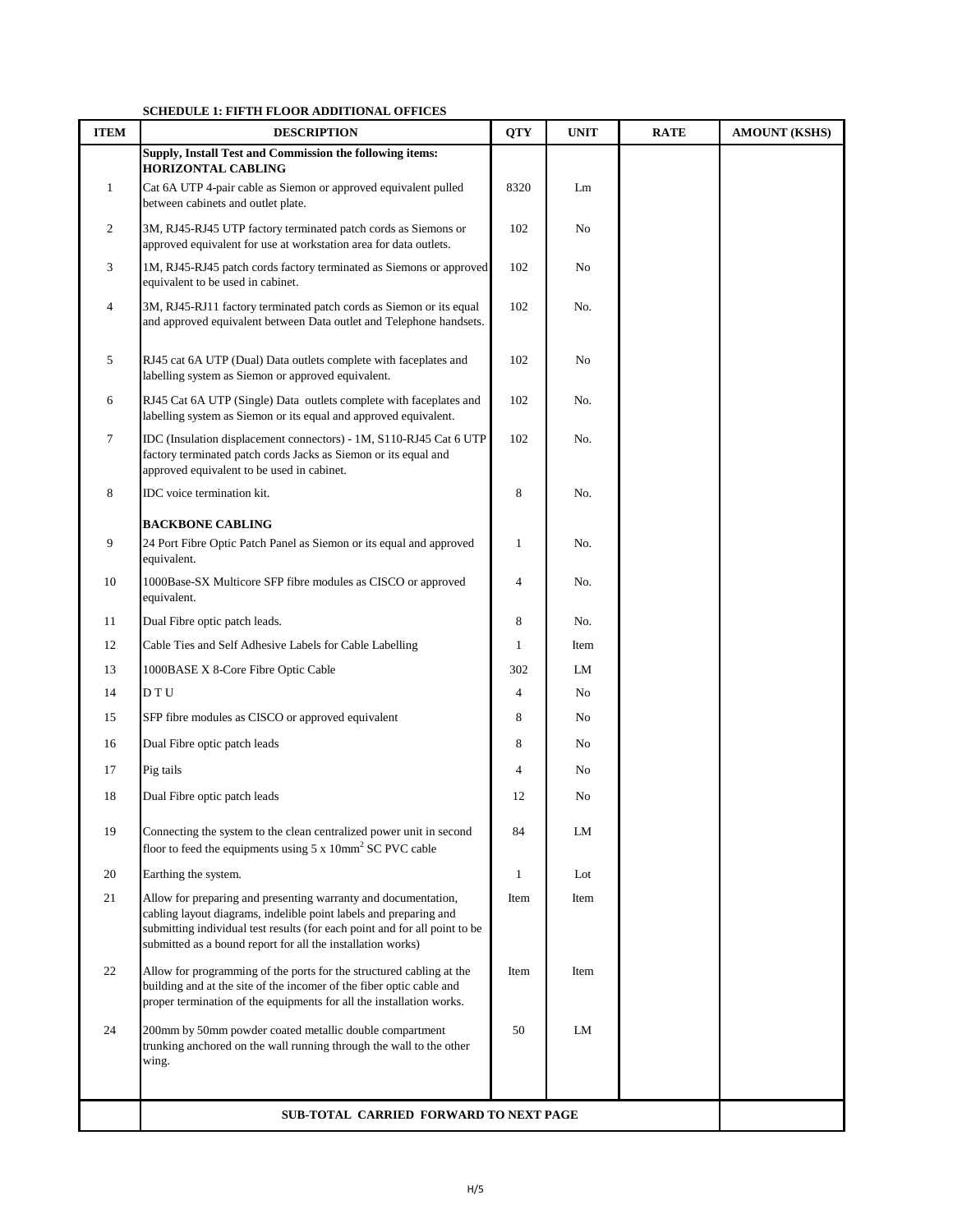| <b>ITEM</b> | <b>DESCRIPTION</b>                                                                                                                                                                                                                                                                                                                                         | <b>QTY</b>     | <b>UNIT</b> | <b>RATE</b> | <b>AMOUNT (KSHS)</b> |
|-------------|------------------------------------------------------------------------------------------------------------------------------------------------------------------------------------------------------------------------------------------------------------------------------------------------------------------------------------------------------------|----------------|-------------|-------------|----------------------|
|             | SUB-TOTAL BROUGHT FORWARD FROM PREVIOUS PAGE                                                                                                                                                                                                                                                                                                               |                |             |             |                      |
|             | Supply, Install Test and Commission the following items:                                                                                                                                                                                                                                                                                                   |                |             |             |                      |
| 25          | <b>CABINETS</b><br>32U Free standing equipment and server cabinet with lockable door,<br>low noise (low Db) fans and power outlet sockets (Additional 6-Way                                                                                                                                                                                                | $\mathbf{1}$   | No.         |             |                      |
| 26          | power extension cable, surge protected within the cabinet).<br>48 Port RJ45 Cat 6A Data Patch Panel for UTP termination as Siemon<br>or its equal and approved equivalent.                                                                                                                                                                                 | $\overline{c}$ | No.         |             |                      |
| 27          | 2U Cable Manager/Organizers as Siemon or its equal and approved<br>equivalent.                                                                                                                                                                                                                                                                             | $\overline{4}$ | No.         |             |                      |
| 28          | Allow for connecting of the equipment to the clean power in second<br>floor to the location in fifth floor using $3x4mm^2$ cables with trunking<br>where necessary.                                                                                                                                                                                        | 50             | LM          |             |                      |
| 29          | <b>ACTIVE COMPONENTS</b><br>48 Port Edge Switch as Descibed in the particular specifications                                                                                                                                                                                                                                                               | 3              | No.         |             |                      |
| 30          | Supply, install and configure wall mounted Wireless Indoor 300mW<br>802.11n long range Access Point with Wi-Fi 802.11n high power<br>wireless technology and virtual management controller software<br>package and is PoE as Cisco to cover at least 25M radius complete<br>with antennae, power adaptor and all accessories or an approved<br>equivalent. | 2              | No.         |             |                      |
|             |                                                                                                                                                                                                                                                                                                                                                            |                |             |             |                      |
|             | TOTAL CARRIED FORWARD TO PRICE SUMMARY PAGE                                                                                                                                                                                                                                                                                                                |                |             |             |                      |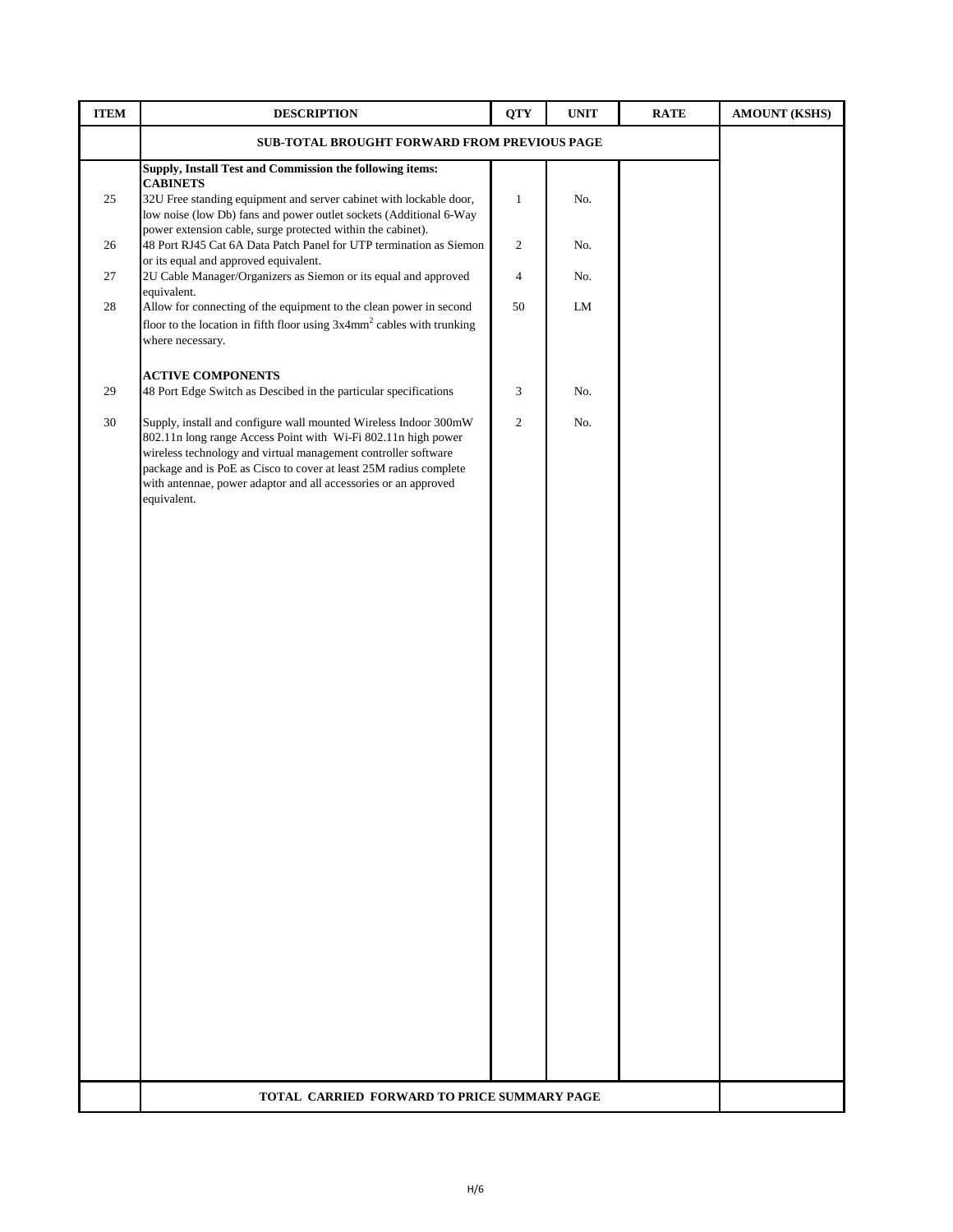|                                                | <b>PRICE SUMMARY PAGE</b>                                                      |                      |
|------------------------------------------------|--------------------------------------------------------------------------------|----------------------|
| <b>ITEM</b>                                    | <b>DESCRIPTION</b>                                                             | <b>AMOUNT (KSHS)</b> |
|                                                | <b>Total for Bill No. 1</b> - Contract Preliminaries from page H/4             |                      |
| 2                                              | <b>Total for schedule 1</b> - Fifth Floor Additional Offices B/F from page H/6 |                      |
|                                                |                                                                                |                      |
| 3                                              | Provisional Sum for Contigency                                                 | 200,000.00           |
|                                                |                                                                                |                      |
|                                                |                                                                                |                      |
| <b>TOTAL CARRIED FORWARD TO FORM OF TENDER</b> |                                                                                |                      |

#### TOTAL AMOUNT IN WORDS : - Kenya Shillings

| Tenderer's Name and Stamp |  |
|---------------------------|--|
|                           |  |
|                           |  |
|                           |  |
|                           |  |
|                           |  |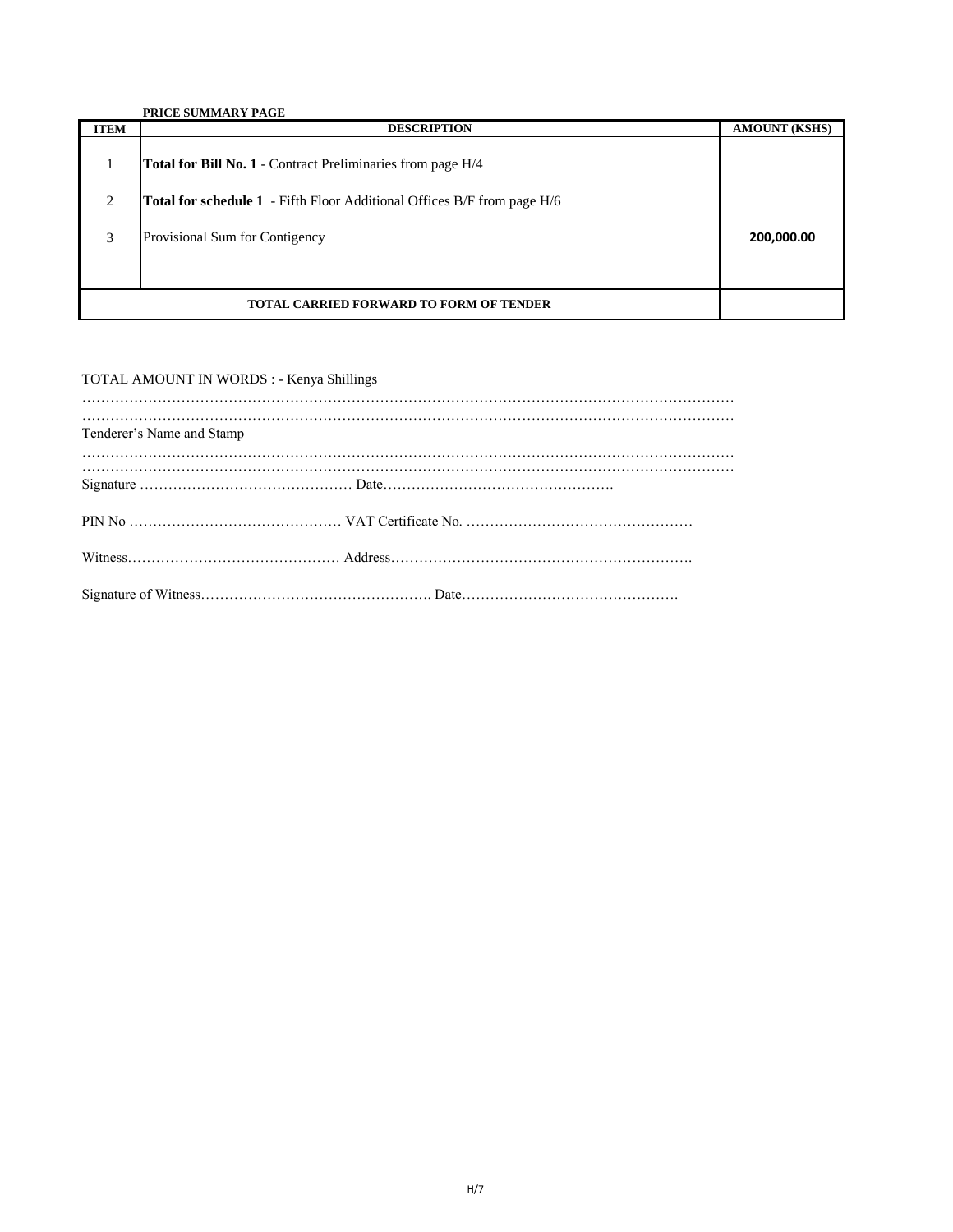# **SECTION I**

## TECHNICAL SCHEDULE

OF

ITEMS TO BE SUPPLIED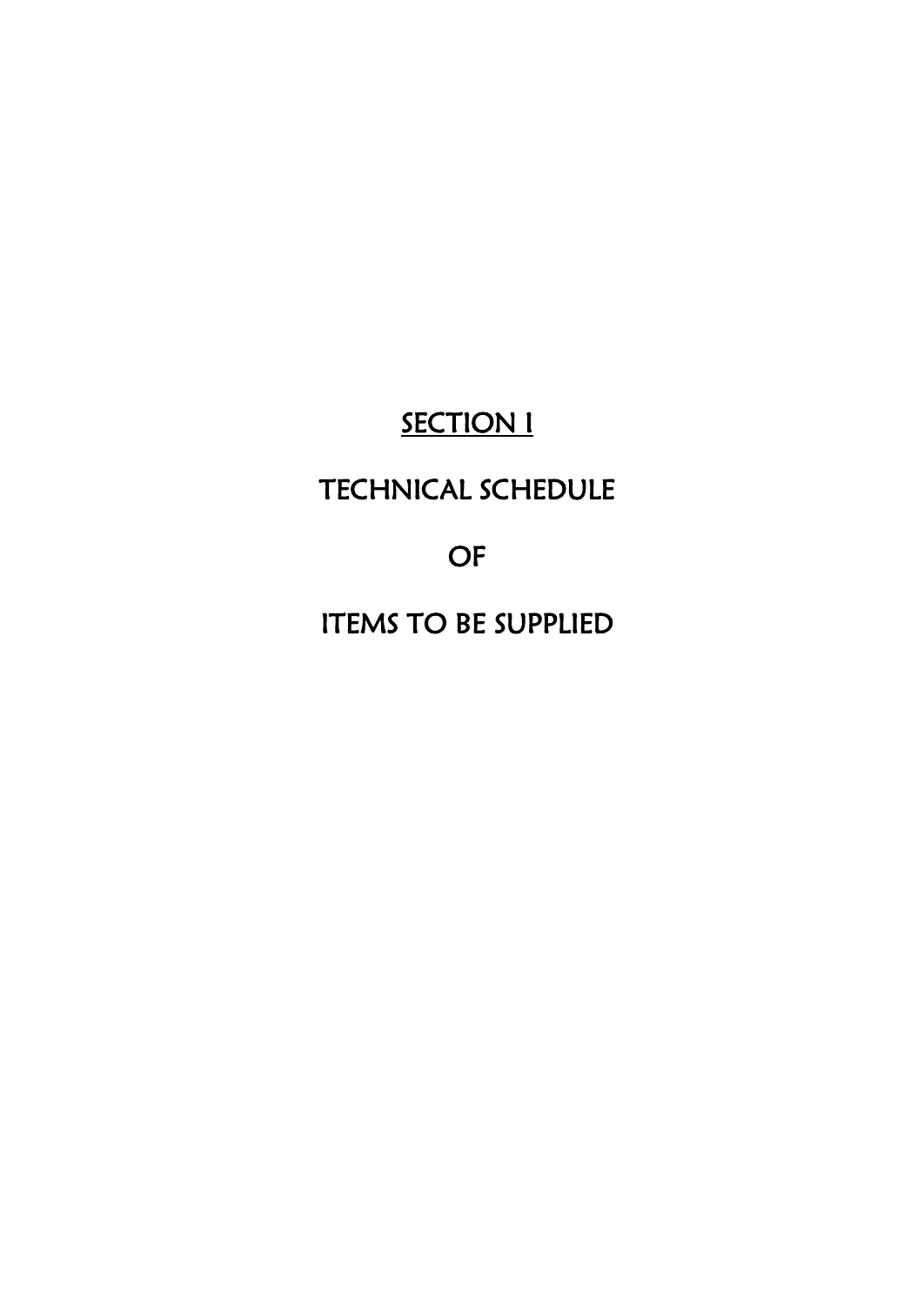#### TECHNICAL SCHEDULE

- 1. The technical schedule shall be submitted by tenderers to facilitate and enable the Project Manager to evaluate the tenders, especially where the tenderer intends to supply or has based his tender sum on equipment which differs in manufacture, type or performance from the specifications indicated by the Project Manager.
- 2. The filling of this schedule forms part of Technical Evaluation of the tenders, and bidders shall therefore be required to indicate the type/make and country of origin of all the materials and equipment they intend to offer to the employer in this schedule.
- 3. Any bid returned with unfilled Technical Schedule shall be considered technically nonresponsive, and the bidder shall automatically be disqualified.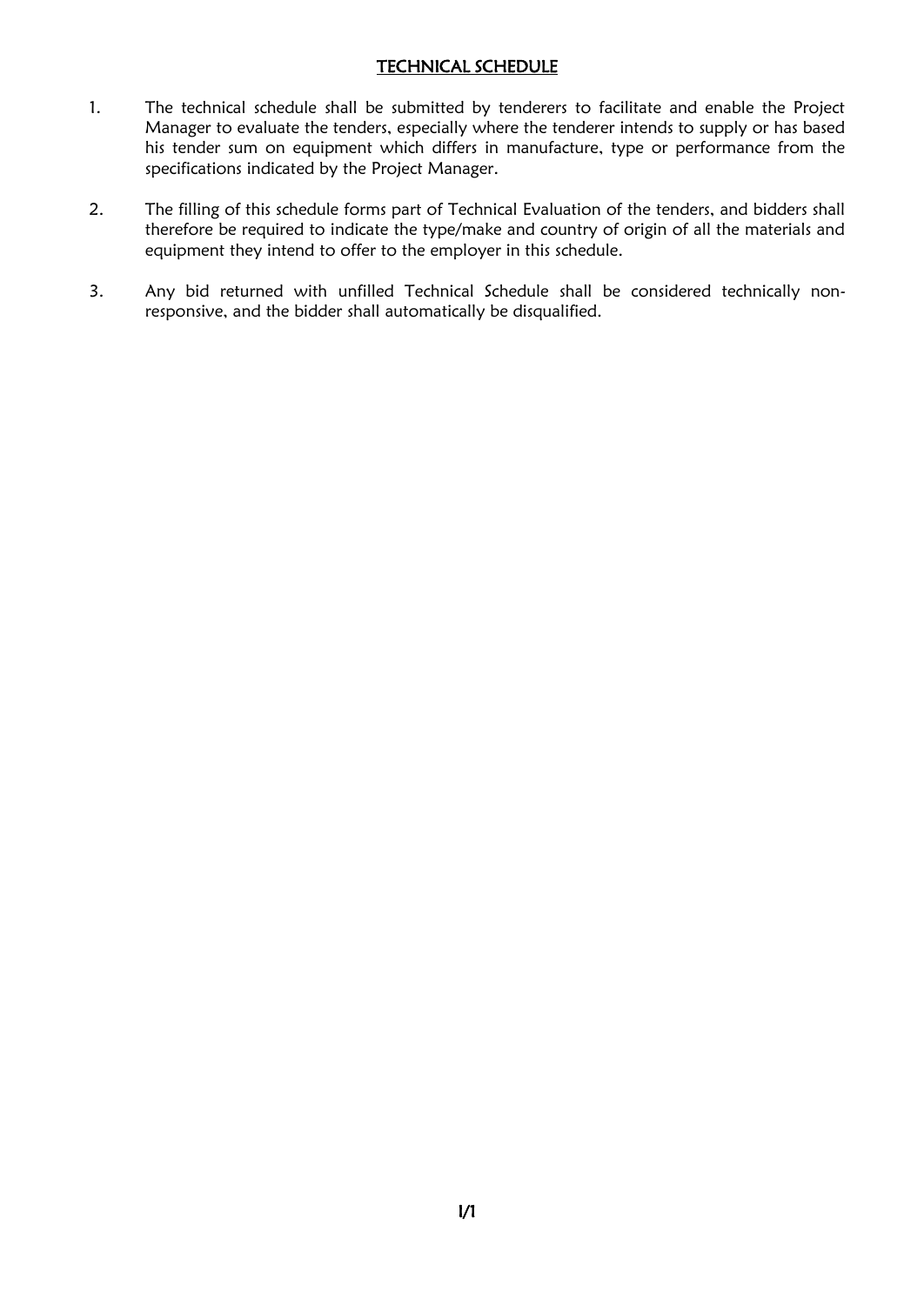## TECHNICAL SCHEDULE OF ITEMS TO BE SUPPLIED

## (To be completed by the Tenderer as a Mandatory Requirement)

| <b>ITEM</b>             | <b>DESCRIPTION</b>     | TYPE/MAKE | <b>MODEL</b> | <b>COUNTRY OF</b><br><b>ORIGIN</b> |
|-------------------------|------------------------|-----------|--------------|------------------------------------|
| $\mathbf{1}$            | Patch panels           |           |              |                                    |
| $\overline{2}$          | Patch cords            |           |              |                                    |
| $\overline{\mathbf{3}}$ | CAT 6A Cables          |           |              |                                    |
| $\overline{4}$          | Wireless Access Points |           |              |                                    |
| 5                       | Cable managers         |           |              |                                    |
| 6                       | Faceplate              |           |              |                                    |
| $\overline{7}$          | Edge Switch            |           |              |                                    |
| 8                       | Core Switch            |           |              |                                    |
| 9                       | Fibre Optic Cable      |           |              |                                    |
| $10\,$                  | <b>UPS</b>             |           |              |                                    |
| 11                      | Data Cabinets          |           |              |                                    |
| 12                      | Computer Set           |           |              |                                    |
|                         |                        |           |              |                                    |
|                         |                        |           |              |                                    |
|                         |                        |           |              |                                    |
|                         |                        |           |              |                                    |
|                         |                        |           |              |                                    |
|                         |                        |           |              |                                    |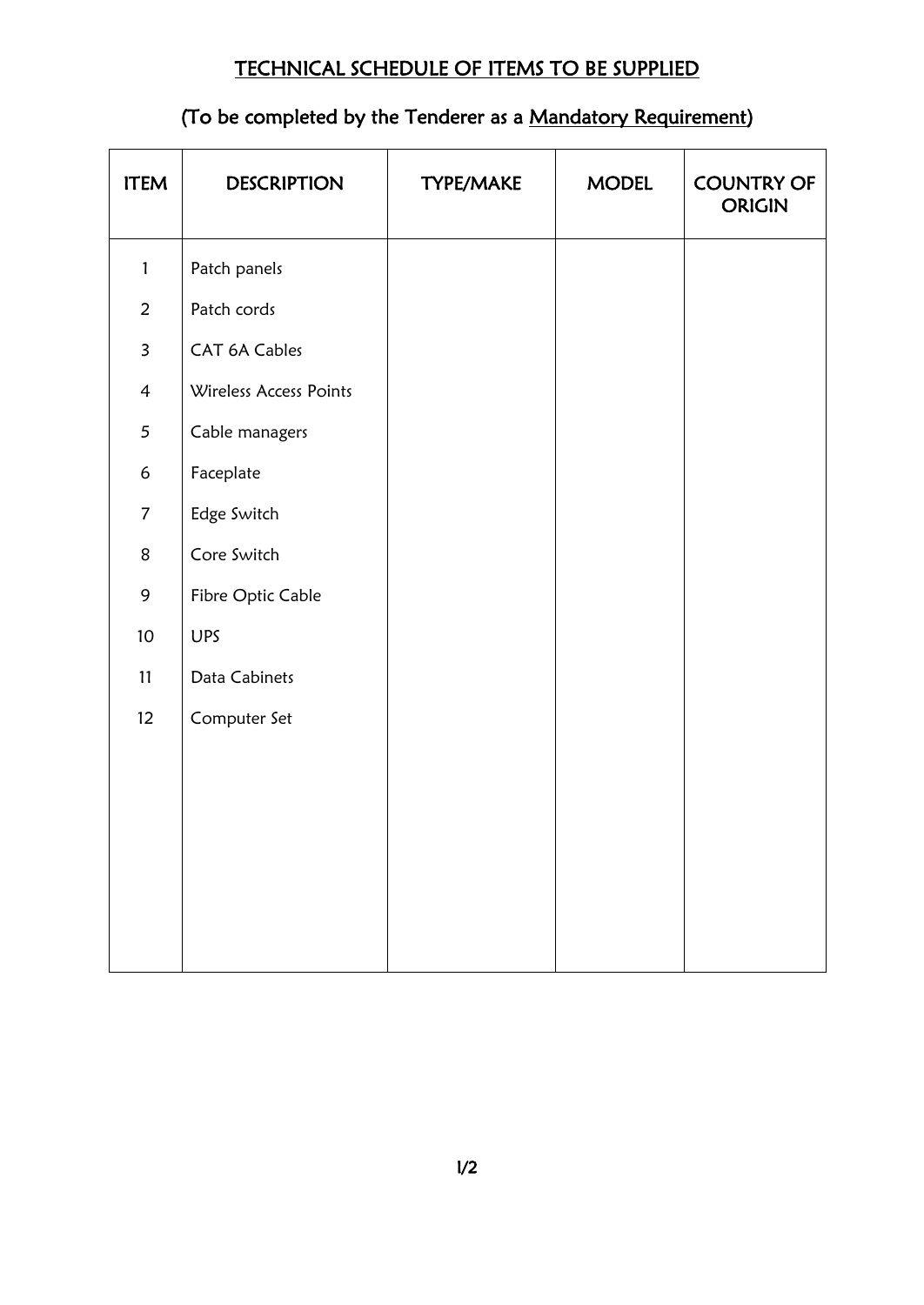## SECTION J

## STANDARD FORMS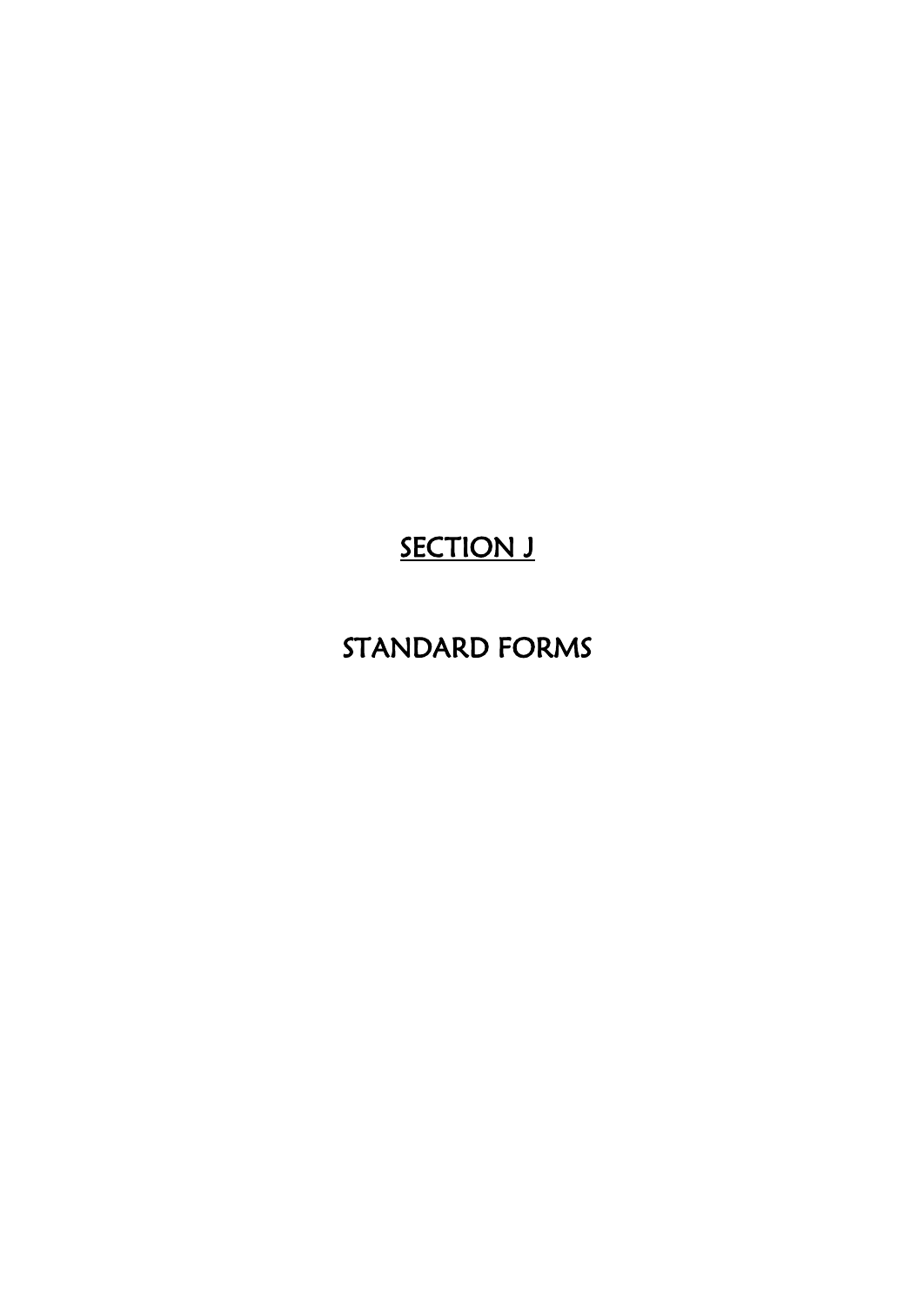## CONTENTS OF SECTION J

|     | TITLE                                                                 | <b>PAGE</b>   |
|-----|-----------------------------------------------------------------------|---------------|
| 1.  | Performance Bank Guarantee                                            | J/1           |
| 2.  | Form of Agreement                                                     | $J/2-J/3$     |
| 3.  | <b>Tender Questionnaire</b>                                           | J/4           |
| 4.  | Confidential Business Questionnaire                                   | $J/5$ - $J/6$ |
| 5.  | Key Personnel                                                         | J/7           |
| 6.  | Schedule of Contracts completed<br>in the last five (5) years         | J/8           |
| 7.  | Schedule of on-going projects                                         | J/9           |
| 8.  | Contractor's Equipment                                                | J/10          |
| 9.  | Audited Financial Reports for the last three (3) years                | J/11          |
| 10. | Evidence of Financial Resources<br>to Meet Qualification Requirements | J/12          |
| 11. | <b>Bidder's Bank Information</b>                                      | J/13          |
| 12. | Details of Litigation or Arbitration<br>Proceedings                   | J/14          |

## NOTE:

- 1. Tenderers must duly fill these Standard Forms as a mandatory requirement as they will form part the evaluation criteria.
- 2. Any tender returned with unfilled Standard Forms shall be considered non-Responsive and shall automatically be disqualified.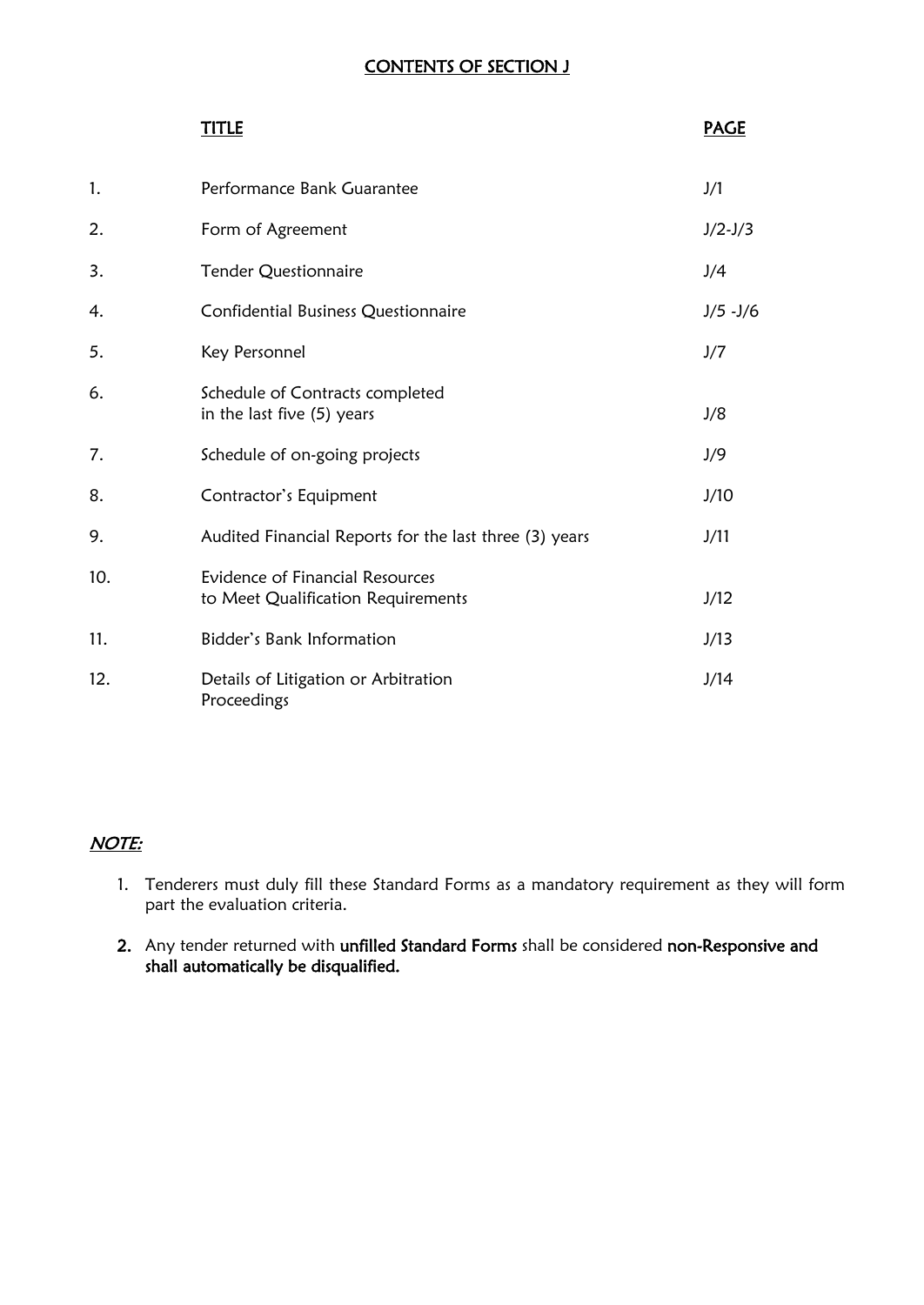#### PERFORMANCE BANK GUARANTEE

#### To: COMMISSION SECRETARY/CHIEF EXECUTIVE

PUBLIC SERVICE COMMISION, P.O BOX 30095 – 00100, NAIROBI

Dear Sir,

WHEREAS ………………………………………. (hereinafter called "the Contractor") has undertaken, in pursuance of Contract No. ………………………… dated ……………… to execute ………………………………………………… (hereinafter called "the Works");

AND WHEREAS it has been stipulated by you in the said Contract that the Contractor shall furnish you with a Bank Guarantee by a recognised bank for the sum specified therein as security for compliance with his obligations in accordance with the Contract;

AND WHEREAS we have agreed to give the Contractor such a Bank Guarantee:

NOW THEREFORE we hereby affirm that we are the Guarantor and responsible to you, on behalf of the Contractor, up to a total of:

Kshs. …………………………………. (amount of Guarantee in figures) Kenya Shillings …………………………………………………………………………………… ……………………………………………………………….(amount of Guarantee in words), and we undertake to pay you, upon your first written demand and without cavil or argument, any sum or sums within the limits of Kenya Shillings …………………….. ……………………………………………………………….. (amount of Guarantee in words) as aforesaid without your needing to prove or to show grounds or reasons for your demand for the sum specified therein.

We hereby waive the necessity of your demanding the said debt from the Contractor before presenting us with the demand.

We further agree that no change, addition or other modification of the terms of the Contract or of the Works to be performed thereunder or of any of the Contract documents which may be made between you and the Contractor shall in any way release us from any liability under this Guarantee, and we hereby waive notice of any change, addition, or modification.

This guarantee shall be valid until the date of issue of the Certificate of Completion.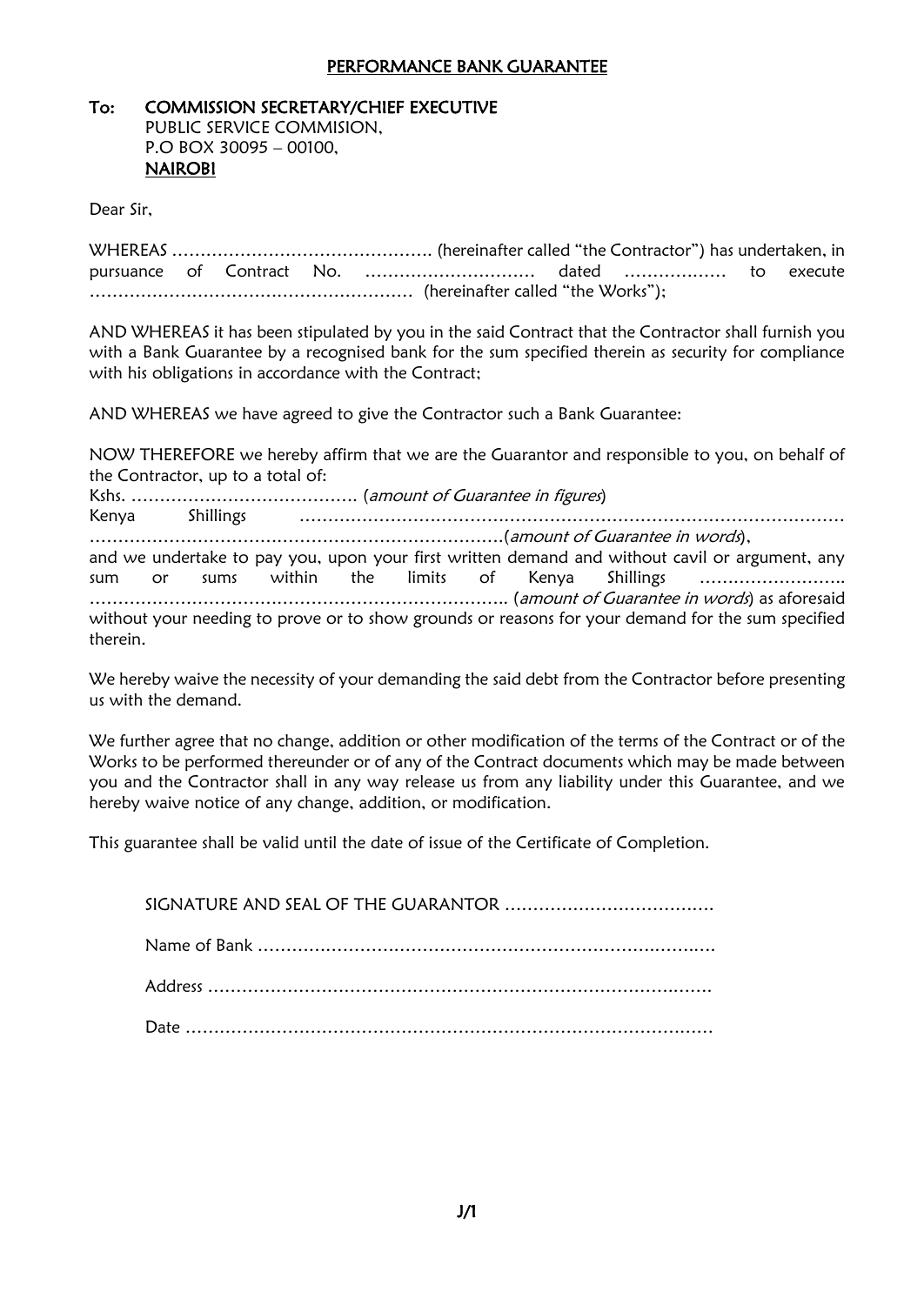#### FORM OF AGREEMENT

| (herein after (herein until the content to the registered office is situated at ) (herein after |  |
|-------------------------------------------------------------------------------------------------|--|
|                                                                                                 |  |
|                                                                                                 |  |
| Contractor") of the other part.                                                                 |  |

WHEREAS THE Employer is desirous that the Contractor executes

| (Name and identification number of contract) (herein after called "the Works")                  |
|-------------------------------------------------------------------------------------------------|
|                                                                                                 |
|                                                                                                 |
|                                                                                                 |
|                                                                                                 |
| situated at)                                                                                    |
|                                                                                                 |
| and has accepted the tender submitted by the Contractor for the execution and completion of the |
| said works and the remedying of any defects therein in the sum of                               |
|                                                                                                 |
|                                                                                                 |
|                                                                                                 |
| words) (herein after called "the Contract price").                                              |

#### NOW THAT WITNESSETH AS FOLLOWS:

- 1. In this Agreement, words and expressions shall have the same meanings as respectively assigned to them in the conditions of Contract herein after referred to.
- 2. The following documents shall be deemed to form and shall be read and construed as part of this Agreement i.e.
	- a. Letter of acceptance
	- b. Form of Tender
	- c. Conditions of Contract
	- d. Specifications
	- e. Priced Bills of Quantities
	- f. Drawings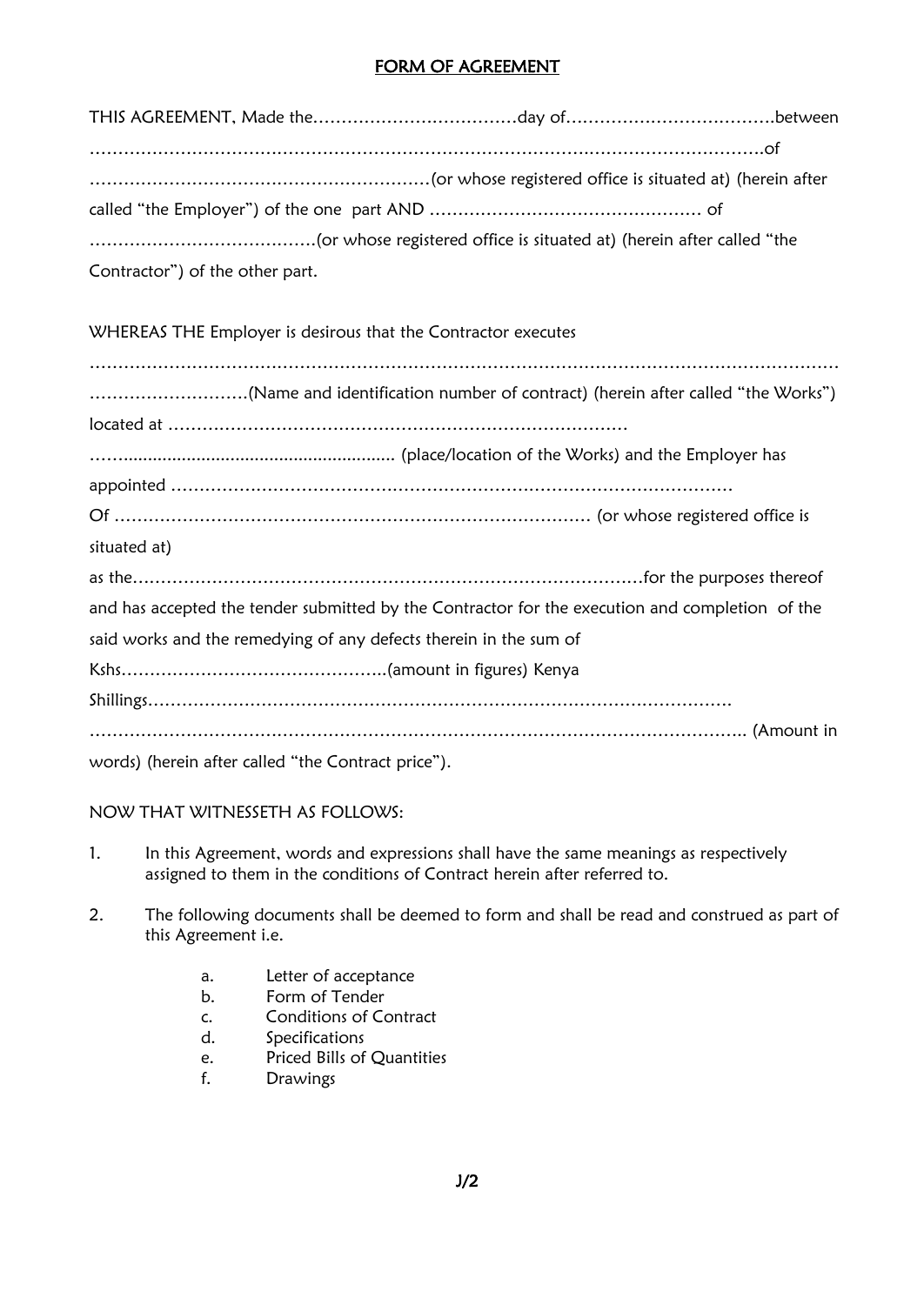- 3. In consideration of the payments to be made by the Employer to the Contractor as herein mentioned, the contractor hereby covenants with the Employer to execute and complete the Works and any defects therein in conformity in all respects with the provision of the contract.
- 4. The Employer hereby covenants to pay the contractor in consideration of the execution and completion of the Works and the remedying of defects therein the Contract price or such other sum as may become payable under the provisions of the contract at the times and in the manner prescribed by the contract.

IN WITNESS whereof the parties thereto have caused this Agreement to be executed the day and year first written.

| 2) |  |
|----|--|
|    |  |
|    |  |
|    |  |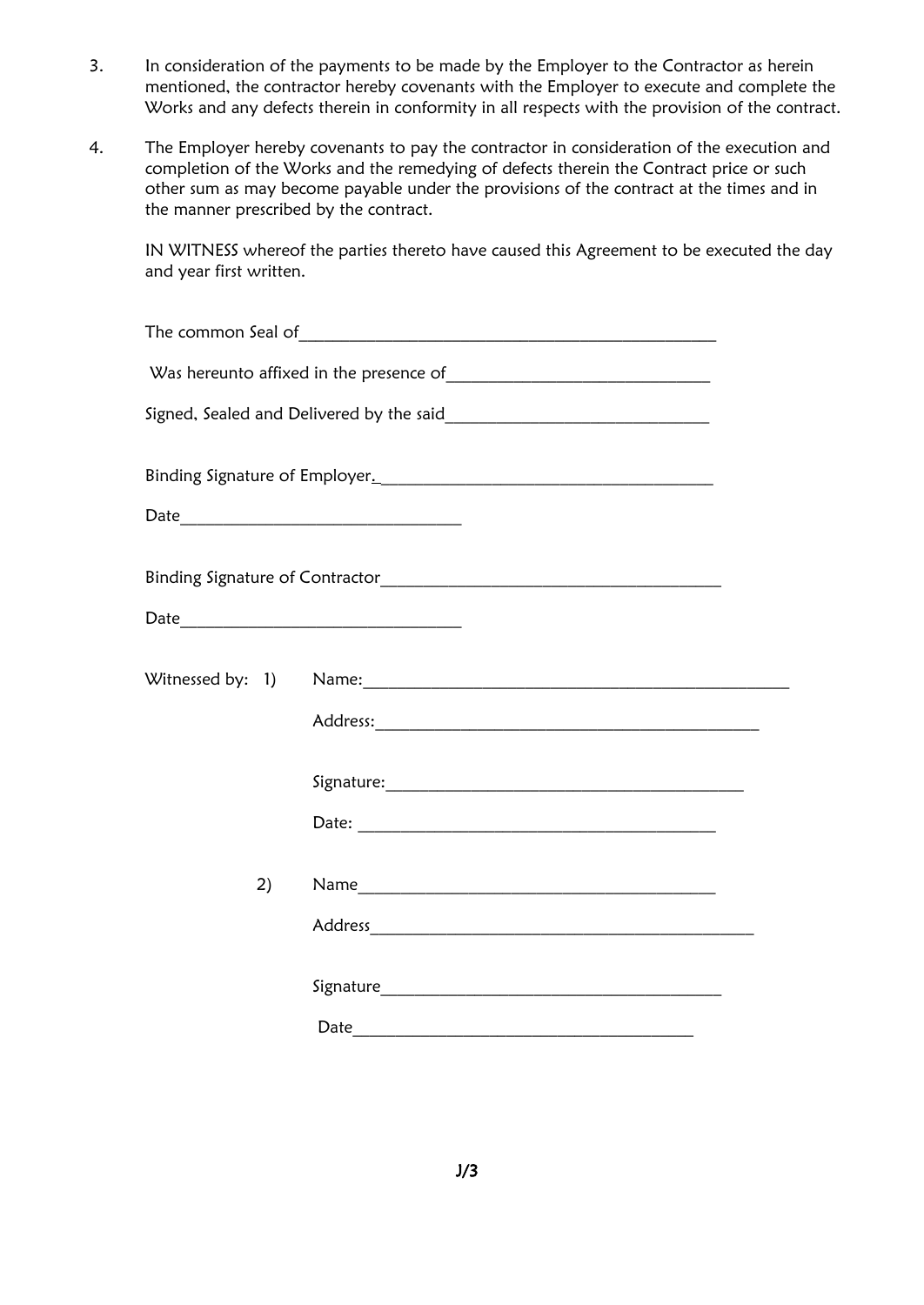#### TENDER QUESTIONNAIRE

Please fill in block letters.

- 1. Full names of Tenderer:
	- ………………………………………………………………………………………
- 2. Full address of Tenderer to which tender correspondence is to be sent (unless an agent has been appointed below):

………………………………………………………………………………………

3. Telephone number (s) of Tenderer:

………………………………………………………………………………………

- 4. Telex/Fax Address of Tenderer: ………………………………………………………………………………………
- 5. Name of Tenderer's representative to be contacted on matters of the tender during the tender period:

………………………………………………………………………………………

6. Details of Tenderer's nominated agent (if any) to receive tender notices. This is essential if the Tenderer does not have his registered address in Kenya (name, address, telephone, telex):

………………………………………………………………………………………

………………………………………………………………………………………

 \_\_\_\_.............................\_\_\_\_\_\_\_\_\_\_\_\_\_\_\_\_\_\_\_ Signature of Tenderer

Make copy and deliver to: **COMMISSION SECRETARY/CHIEF EXECUTIVE** PUBLIC SERVICE COMMISION, P.O BOX 30095 - 00100, NAIROBI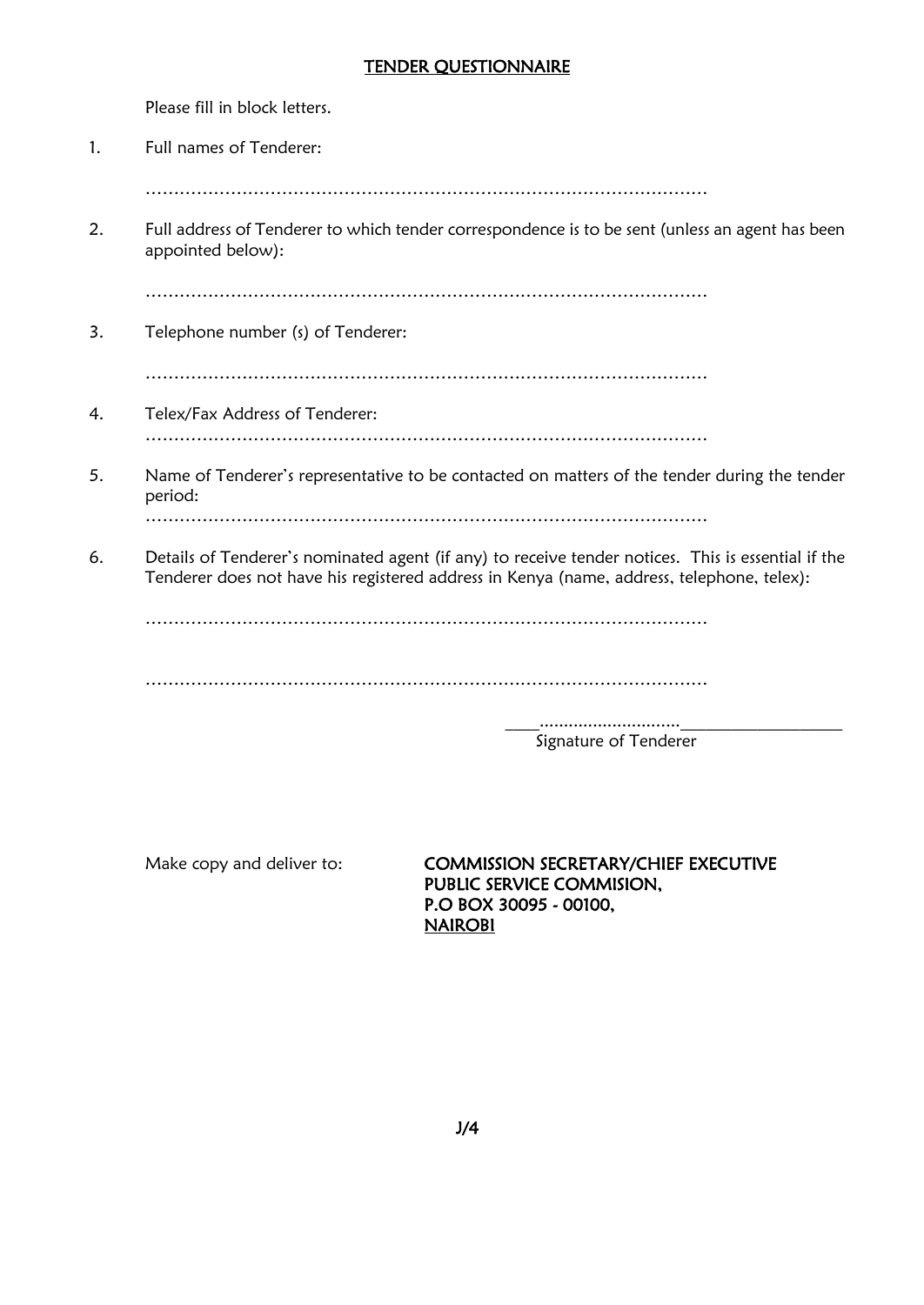#### CONFIDENTIAL BUSINESS QUESTIONNAIRE

You are requested to give the particulars indicated in Part 1 and either Part 2 (a), 2 (b) or 2(c) and (2d) whichever applies to your type of business.

You are advised that it is a serious offence to give false information on this Form.

#### Part 1 – General

Maximum value of business which you can handle at any time:

Kenya Shillings………………………………………………………………………

| $\mathbf{r}$ |  |
|--------------|--|
|              |  |

### Part 2 (a) – Sole Proprietor

### Part 2 (b) – Partnership

Give details of partners as follows:

|                  | Name in full | Nationality | Citizenship Details | <b>Shares</b> |
|------------------|--------------|-------------|---------------------|---------------|
|                  |              |             |                     |               |
| 2.               |              |             |                     | .             |
| $\overline{3}$ . |              |             |                     |               |
|                  |              |             |                     |               |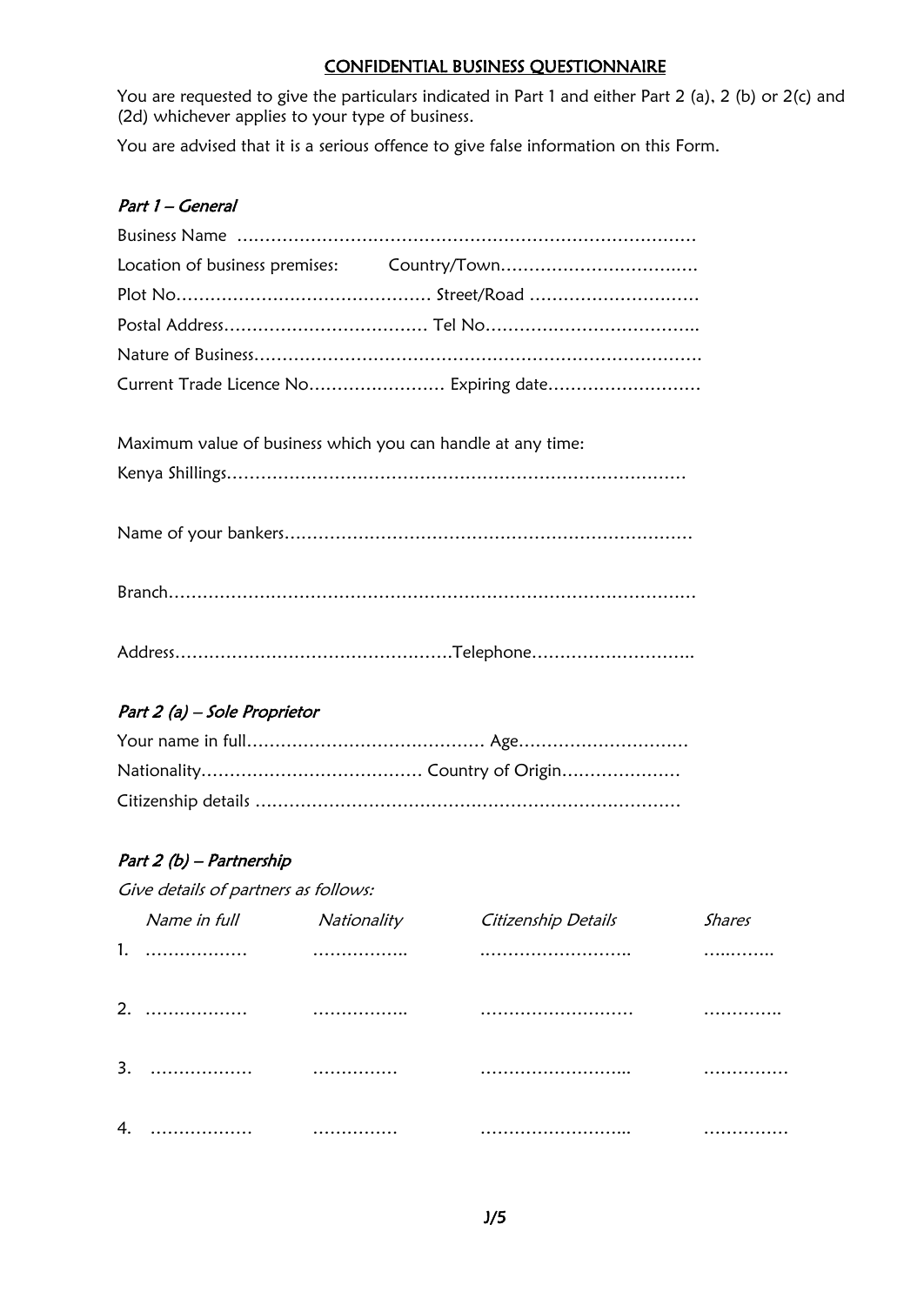#### Part 2(c) – Registered Company

Private or Public ……………………………………………………………………………

State the nominal and issued capita of the company:

Nominal KShs. …………………..

Issued KShs. …………………..

Give details of all directors as follows:

| Name in full | Nationality | Citizenship Details | <b>Shares</b> |
|--------------|-------------|---------------------|---------------|
|              |             |                     |               |
|              |             |                     |               |
|              |             |                     |               |
|              |             |                     |               |

#### Part 2(d) – Interest in the Firm:

Is there any person/persons in the employment of the Government of Kenya who has interest in this firm? Yes/No ……. (Delete as necessary)

I certify that the above information is correct.

|  | . |
|--|---|
|  |   |

\* Attach proof of citizenship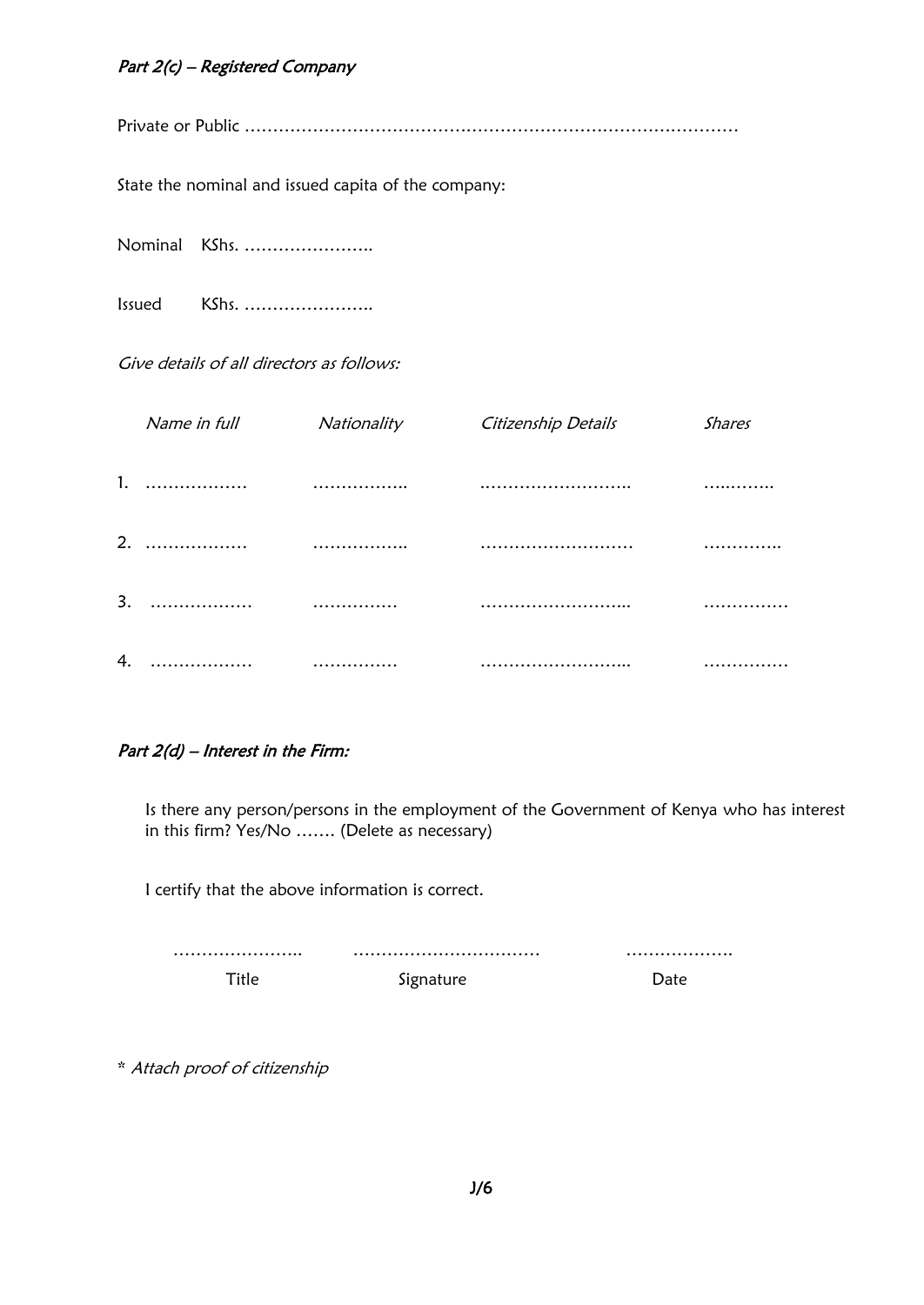#### KEY PERSONNEL

Qualifications and experience of key personnel proposed for administration and execution of the Contract.

| <b>POSITION</b> | <b>NAME</b> | <b>HIGHEST</b><br><b>QUALIFICATION</b><br>(Attach proof) | <b>YEARS OF</b><br><b>EXPERIENCE</b><br>(GENERAL) | <b>YEARS OF</b><br><b>EXPERIENCE IN</b><br><b>PROPOSED</b><br><b>POSITION</b> |
|-----------------|-------------|----------------------------------------------------------|---------------------------------------------------|-------------------------------------------------------------------------------|
| $\mathbf{1}$ .  |             |                                                          |                                                   |                                                                               |
| 2.              |             |                                                          |                                                   |                                                                               |
| 3.              |             |                                                          |                                                   |                                                                               |
| 4.              |             |                                                          |                                                   |                                                                               |
| 5.              |             |                                                          |                                                   |                                                                               |
| 6.              |             |                                                          |                                                   |                                                                               |
| 7.              |             |                                                          |                                                   |                                                                               |
|                 |             |                                                          |                                                   |                                                                               |
|                 |             |                                                          |                                                   |                                                                               |
|                 |             |                                                          |                                                   |                                                                               |
|                 |             |                                                          |                                                   |                                                                               |

I certify that the above information is correct.

…………………….. ………………… …………………

Title **Signature** Signature **Date**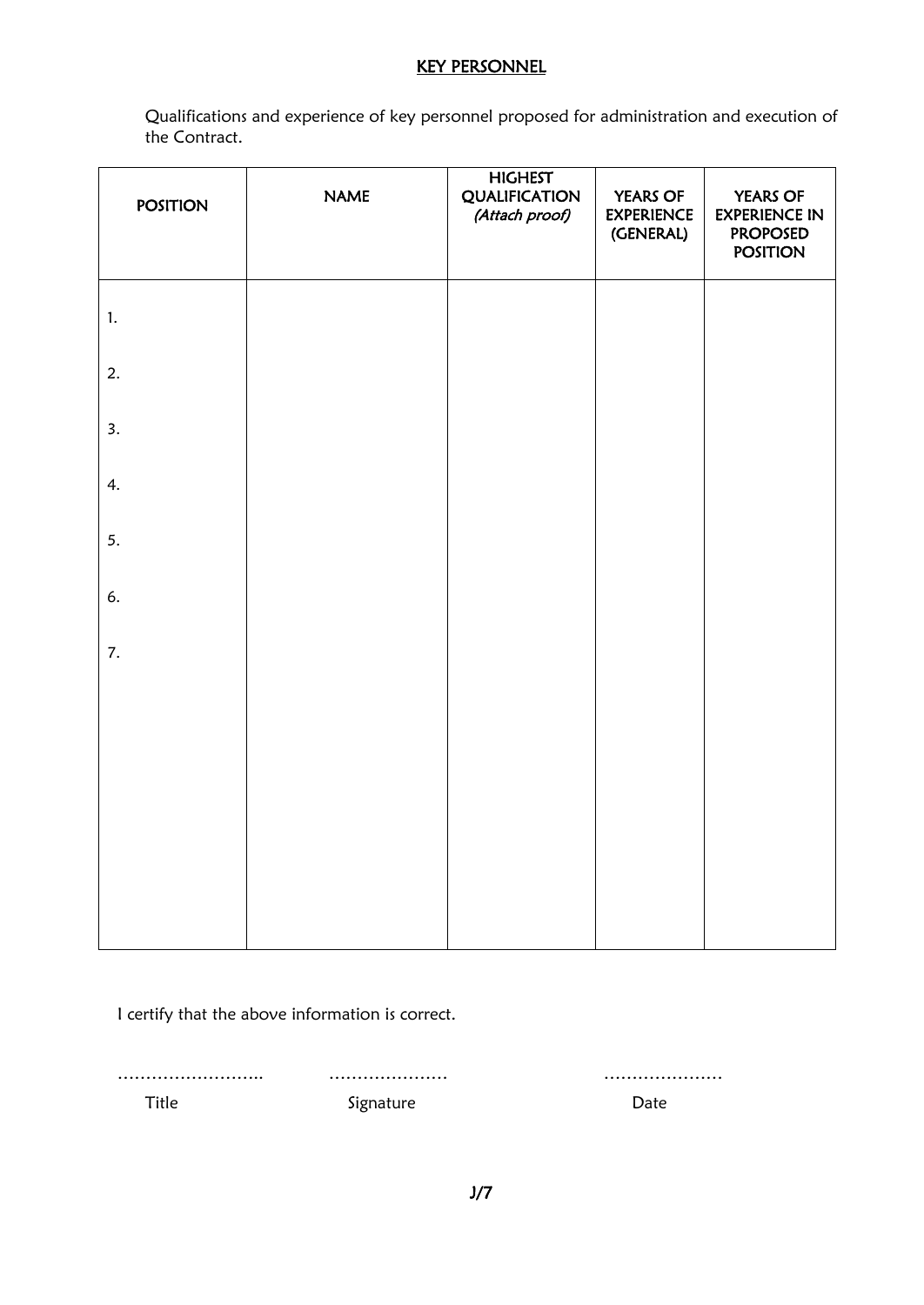### CONTRACTS COMPLETED IN THE LAST FIVE (5) YEARS

Work performed on works of a similar nature, complexity and volume over the last 5 years.

| <b>PROJECT NAME</b> | NAME OF CLIENT | <b>TYPE OF WORK</b><br>AND YEAR OF<br><b>COMPLETION</b> | <b>VALUE OF</b><br><b>CONTRACT</b><br>(KSHS.) |
|---------------------|----------------|---------------------------------------------------------|-----------------------------------------------|
|                     |                |                                                         |                                               |
|                     |                |                                                         |                                               |
|                     |                |                                                         |                                               |
|                     |                |                                                         |                                               |
|                     |                |                                                         |                                               |
|                     |                |                                                         |                                               |
|                     |                |                                                         |                                               |
|                     |                |                                                         |                                               |
|                     |                |                                                         |                                               |
|                     |                |                                                         |                                               |
|                     |                |                                                         |                                               |

I certify that the above works were successfully carried out and completed by ourselves.

………………………. …………………… ……………….

Title **Signature** Signature Date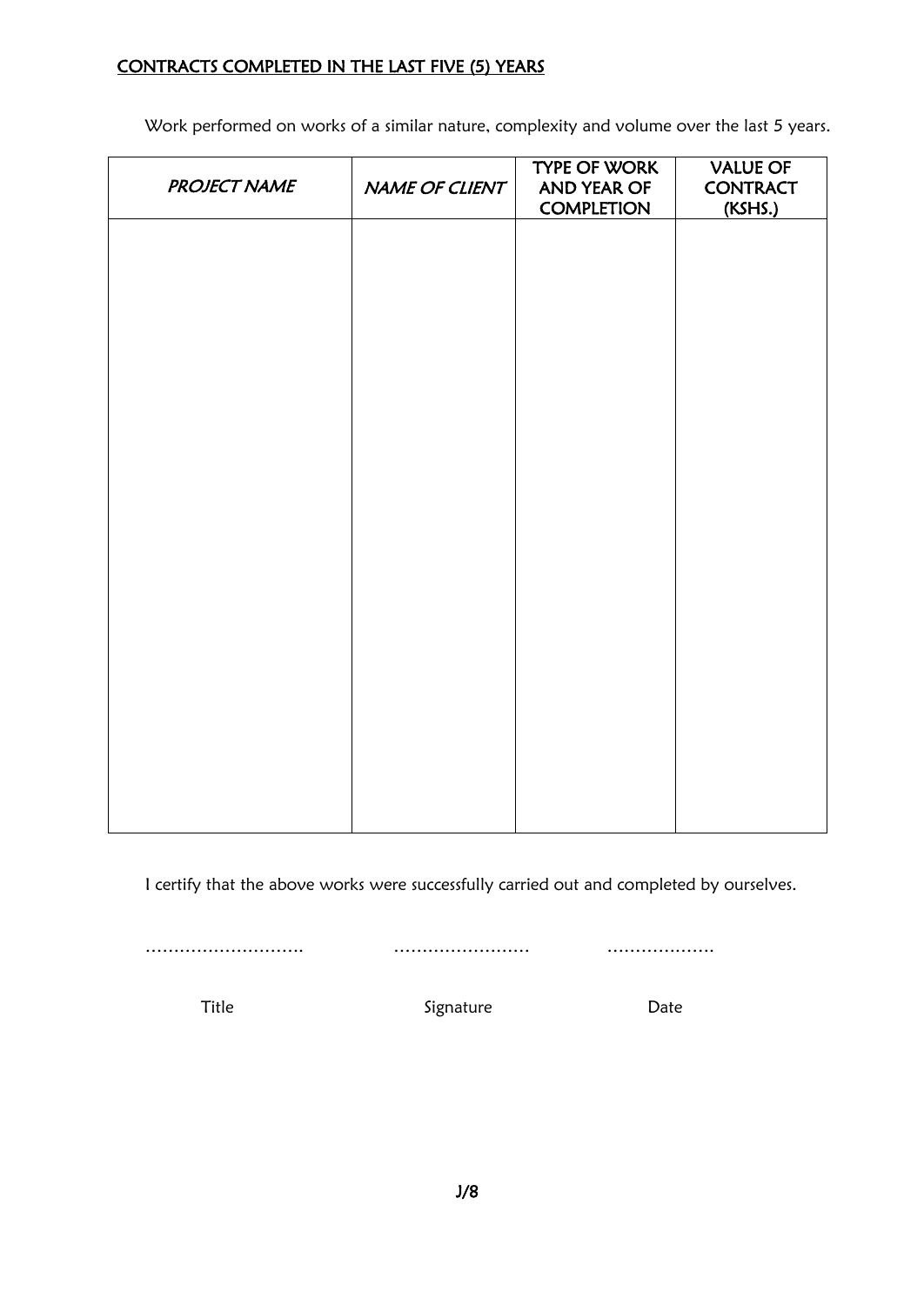## SCHEDULE OF ON-GOING PROJECTS

Details of on-going or committed projects, including expected completion date.

| <b>PROJECT NAME</b> | NAME OF CLIENT | <b>CONTRACT</b><br>SUM | $\%$<br><b>COMPLETE</b> | <b>COMPLETION</b><br><b>DATE</b> |
|---------------------|----------------|------------------------|-------------------------|----------------------------------|
|                     |                |                        |                         |                                  |
|                     |                |                        |                         |                                  |
|                     |                |                        |                         |                                  |
|                     |                |                        |                         |                                  |
|                     |                |                        |                         |                                  |
|                     |                |                        |                         |                                  |
|                     |                |                        |                         |                                  |
|                     |                |                        |                         |                                  |

I certify that the above works are currently being carried out by ourselves.

…………………. …….………… ………………….

Title Signature Date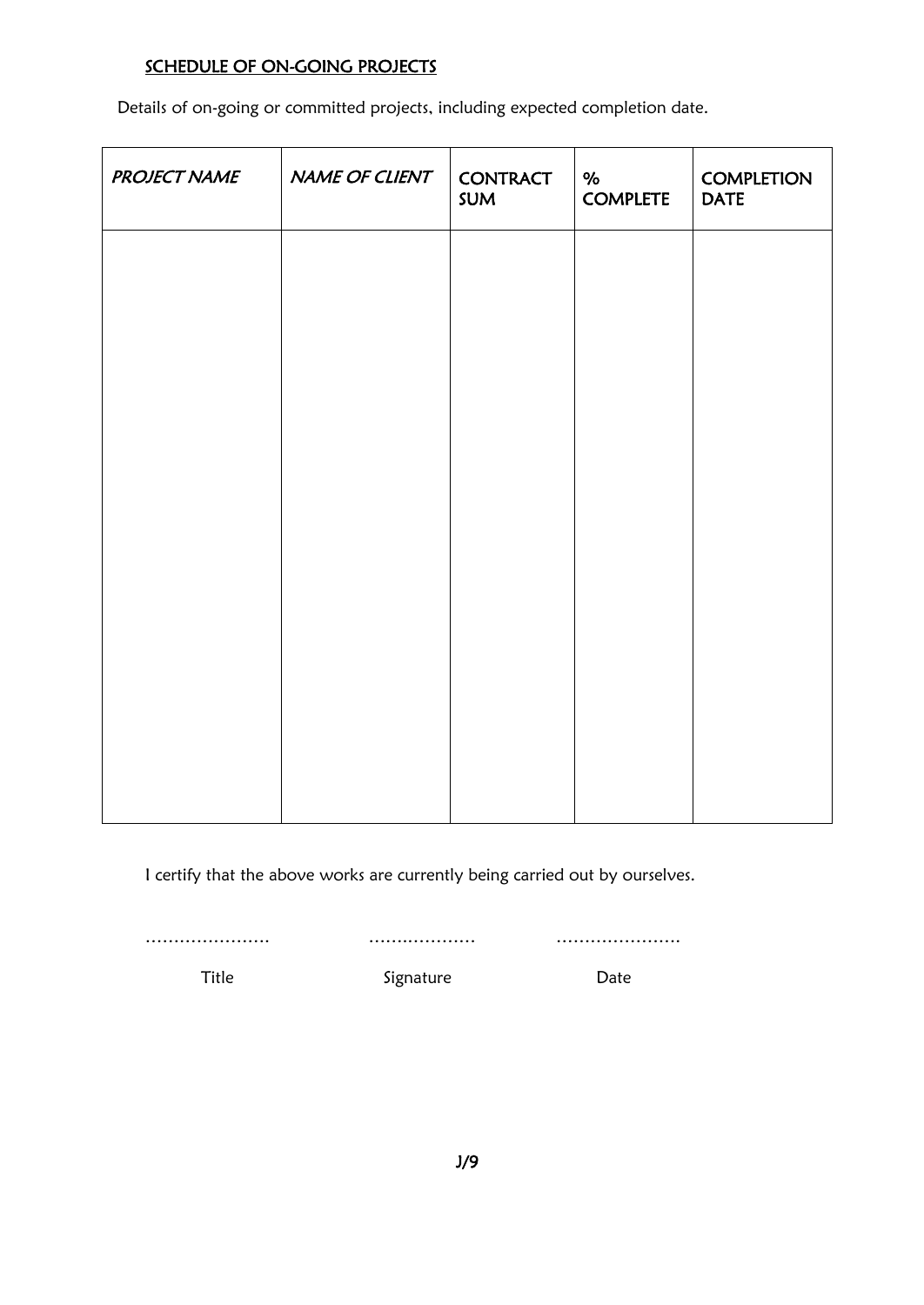#### SCHEDULE OF MAJOR ITEMS OF CONTRACTOR'S EQUIPMENT PROPOSED FOR CARRYING OUT THE WORKS

| <b>ITEM</b>      | OF | DESCRIPTION, MAKE | <b>CONDITION</b>   | (New, OWNED, LEASED |
|------------------|----|-------------------|--------------------|---------------------|
| <b>EQUIPMENT</b> |    | AND AGE (Years)   | good, poor)<br>and | (From whom?), or    |
|                  |    |                   | number available   | to be purchased     |
|                  |    |                   |                    | (From whom?)        |
|                  |    |                   |                    |                     |
|                  |    |                   |                    |                     |
|                  |    |                   |                    |                     |
|                  |    |                   |                    |                     |
|                  |    |                   |                    |                     |
|                  |    |                   |                    |                     |
|                  |    |                   |                    |                     |
|                  |    |                   |                    |                     |
|                  |    |                   |                    |                     |
|                  |    |                   |                    |                     |
|                  |    |                   |                    |                     |
|                  |    |                   |                    |                     |
|                  |    |                   |                    |                     |
|                  |    |                   |                    |                     |
|                  |    |                   |                    |                     |
|                  |    |                   |                    |                     |
|                  |    |                   |                    |                     |
|                  |    |                   |                    |                     |
|                  |    |                   |                    |                     |
|                  |    |                   |                    |                     |
|                  |    |                   |                    |                     |
|                  |    |                   |                    |                     |
|                  |    |                   |                    |                     |
|                  |    |                   |                    |                     |
|                  |    |                   |                    |                     |
|                  |    |                   |                    |                     |
|                  |    |                   |                    |                     |
|                  |    |                   |                    |                     |
|                  |    |                   |                    |                     |
|                  |    |                   |                    |                     |
|                  |    |                   |                    |                     |
|                  |    |                   |                    |                     |
|                  |    |                   |                    |                     |
|                  |    |                   |                    |                     |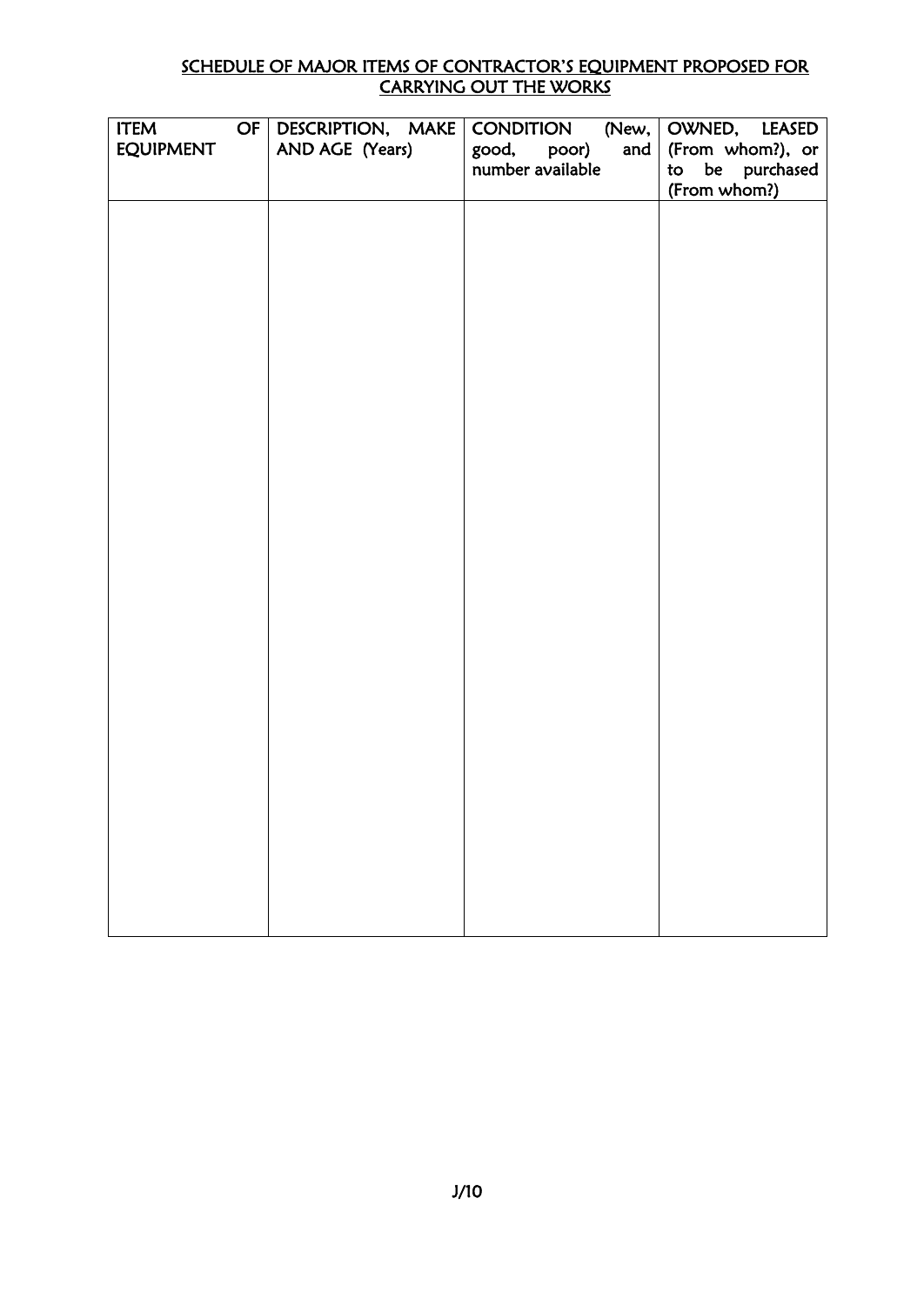## FINANCIAL REPORTS FOR THE LAST THREE (3) YEARS

(Balance sheets, Profits and Loss Statements, Auditor's reports, etc. List below and attach copies)

| 1. | $\overline{\phantom{a}}$ , and the contract of the contract of the contract of the contract of the contract of the contract of the contract of the contract of the contract of the contract of the contract of the contract of the contrac |
|----|--------------------------------------------------------------------------------------------------------------------------------------------------------------------------------------------------------------------------------------------|
| 2. |                                                                                                                                                                                                                                            |
| 3. | $\overline{\phantom{a}}$ . The contract of the contract of the contract of the contract of the contract of the contract of the contract of the contract of the contract of the contract of the contract of the contract of the contract of |
| 4. | $\overline{\phantom{a}}$ , and the contract of the contract of the contract of the contract of the contract of the contract of the contract of the contract of the contract of the contract of the contract of the contract of the contrac |
| 5. | <u>. In the second contract of the second contract of the second contract of the second contract of the second contract of the second contract of the second contract of the second contract of the second contract of the secon</u>       |
| 6. | $\ddotsc$ . The contract of the contract of the contract of the contract of the contract of the contract of the contract of the contract of the contract of the contract of the contract of the contract of the contract of the            |
| 7. | <u>a construction of the construction of the construction of the construction of the construction of the construction of the construction of the construction of the construction of the construction of the construction of the</u>       |
| 8. | $\frac{1}{2}$ . The contract of the contract of the contract of the contract of the contract of the contract of the contract of the contract of the contract of the contract of the contract of the contract of the contract of t          |
| 9. | $\overline{\phantom{a}}$ , and the contract of the contract of the contract of the contract of the contract of the contract of the contract of the contract of the contract of the contract of the contract of the contract of the contrac |
| 10 | <u>in the contract of the contract of the contract of the contract of the contract of the contract of the contract of the contract of the contract of the contract of the contract of the contract of the contract of the contra</u>       |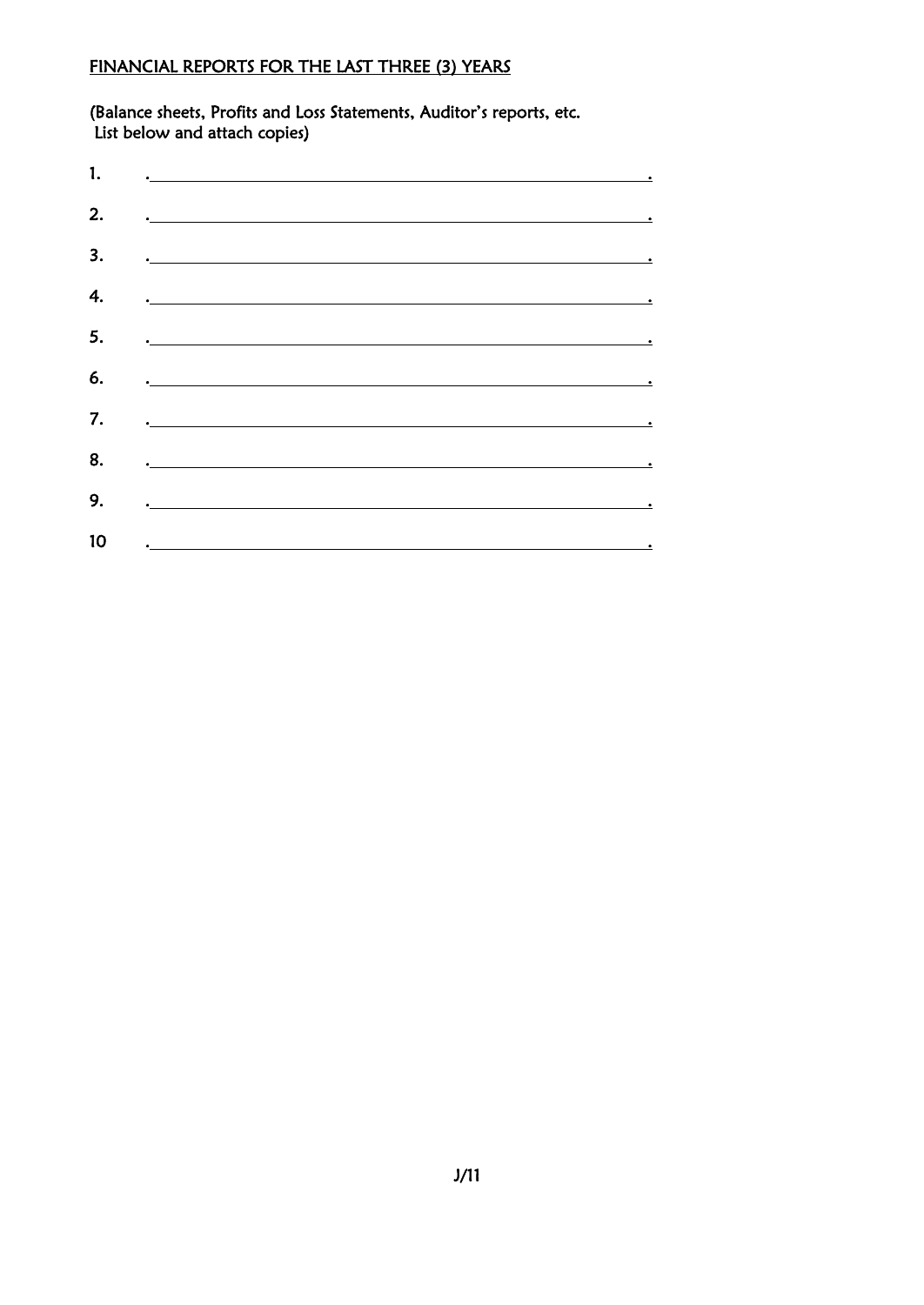## EVIDENCE OF FINANCIAL RESOURCES TO MEET QUALIFICATION REQUIREMENTS

(Cash in hand, Lines of credit, e.t.c. List below and attach copies of supportive documents)

| 1.  |  |
|-----|--|
| 2.  |  |
| 3.  |  |
| 4.  |  |
| 5.  |  |
| 6.  |  |
| 7.  |  |
| 8.  |  |
| 9.  |  |
| 10. |  |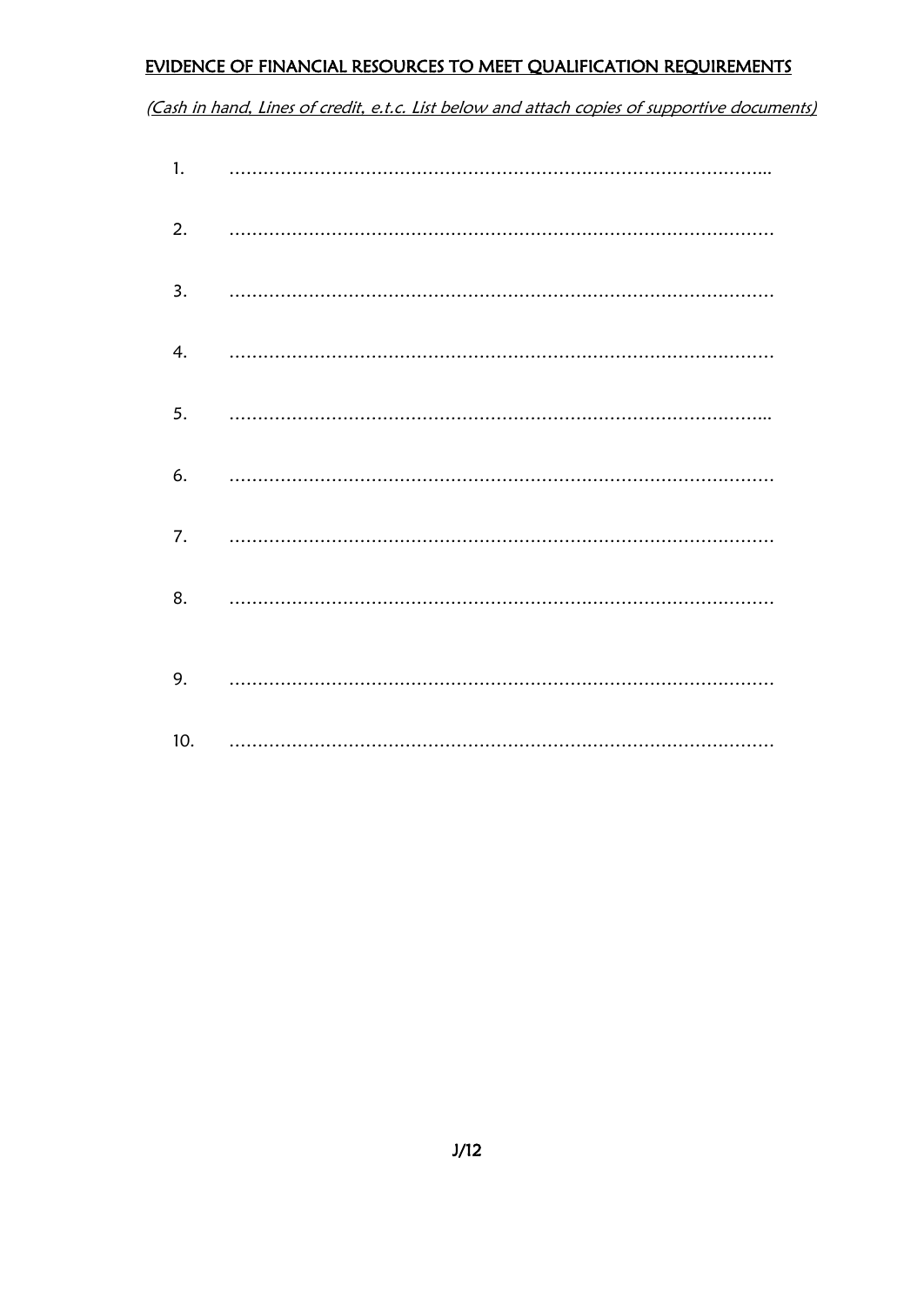## BIDDER'S BANK INFORMATION

(This information is mandatory and should be for banks to provide reference if contacted by employer)

| NAME OF BANK | <b>BANK BRANCH</b> | <b>ACCOUNT</b><br><b>NAME</b> | <b>ADDRESS</b> | <b>TELEPHONE</b> |
|--------------|--------------------|-------------------------------|----------------|------------------|
|              |                    |                               |                |                  |
|              |                    |                               |                |                  |
|              |                    |                               |                |                  |
|              |                    |                               |                |                  |
|              |                    |                               |                |                  |
|              |                    |                               |                |                  |
|              |                    |                               |                |                  |
|              |                    |                               |                |                  |
|              |                    |                               |                |                  |
|              |                    |                               |                |                  |